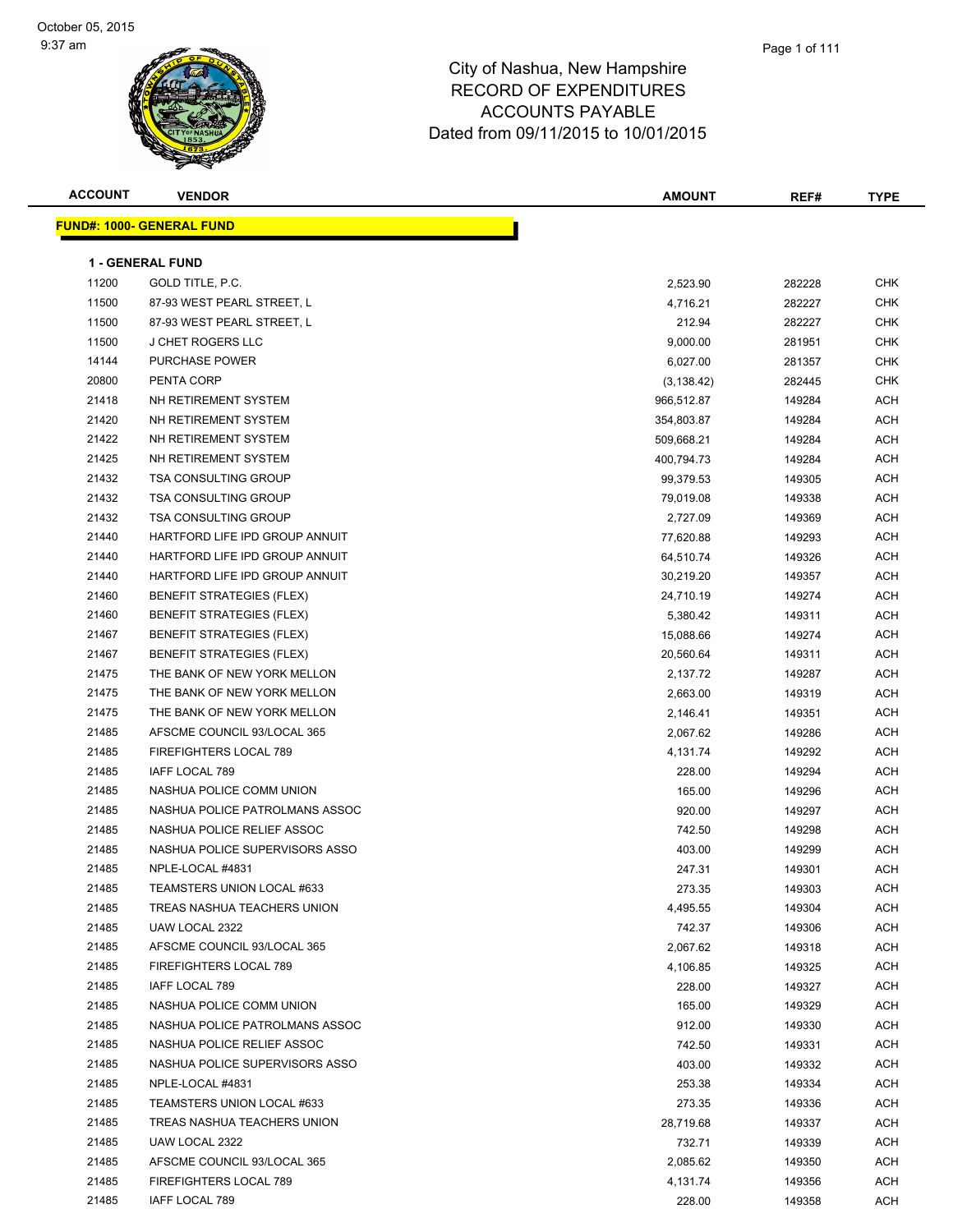| <b>ACCOUNT</b> | <b>VENDOR</b>                    | <b>AMOUNT</b> | REF#   | <b>TYPE</b> |
|----------------|----------------------------------|---------------|--------|-------------|
|                | <b>FUND#: 1000- GENERAL FUND</b> |               |        |             |
|                |                                  |               |        |             |
|                | <b>1 - GENERAL FUND</b>          |               |        |             |
| 21485          | NASHUA POLICE COMM UNION         | 154.00        | 149360 | ACH         |
| 21485          | NASHUA POLICE PATROLMANS ASSOC   | 912.00        | 149361 | <b>ACH</b>  |
| 21485          | NASHUA POLICE RELIEF ASSOC       | 733.50        | 149362 | ACH         |
| 21485          | NASHUA POLICE SUPERVISORS ASSO   | 403.00        | 149363 | ACH         |
| 21485          | NPLE-LOCAL #4831                 | 253.38        | 149365 | <b>ACH</b>  |
| 21485          | TEAMSTERS UNION LOCAL #633       | 273.35        | 149367 | <b>ACH</b>  |
| 21485          | TREAS NASHUA TEACHERS UNION      | 4,509.53      | 149368 | <b>ACH</b>  |
| 21485          | UAW LOCAL 2322                   | 739.43        | 149370 | <b>ACH</b>  |
| 21485          | AMERICAN FEDERATION OF TEACHER   | 12.00         | 281325 | <b>CHK</b>  |
| 21485          | AMERICAN FEDERATION OF TEACHER   | 193.00        | 281787 | <b>CHK</b>  |
| 21485          | AMERICAN FEDERATION OF TEACHER   | 12.00         | 282266 | <b>CHK</b>  |
| 21490          | UNITED WAY OF GREATER NASHUA     | 214.76        | 281337 | <b>CHK</b>  |
| 21490          | UNITED WAY OF GREATER NASHUA     | 582.76        | 281802 | CHK         |
| 21490          | UNITED WAY OF GREATER NASHUA     | 214.76        | 282279 | <b>CHK</b>  |
| 21495          | <b>WAGE ASSIGNMENT</b>           | 150.00        | 149288 | ACH         |
| 21495          | <b>WAGE ASSIGNMENT</b>           | 175.00        | 149290 | ACH         |
| 21495          | <b>WAGE ASSIGNMENT</b>           | 188.00        | 149291 | <b>ACH</b>  |
| 21495          | <b>WAGE ASSIGNMENT</b>           | 300.00        | 149295 | <b>ACH</b>  |
| 21495          | <b>WAGE ASSIGNMENT</b>           | 259.00        | 149302 | <b>ACH</b>  |
| 21495          | <b>WAGE ASSIGNMENT</b>           | 150.00        | 149320 | <b>ACH</b>  |
| 21495          | <b>WAGE ASSIGNMENT</b>           | 594.00        | 149322 | ACH         |
| 21495          | <b>WAGE ASSIGNMENT</b>           | 175.00        | 149323 | ACH         |
| 21495          | <b>WAGE ASSIGNMENT</b>           | 188.00        | 149324 | <b>ACH</b>  |
| 21495          | <b>WAGE ASSIGNMENT</b>           | 300.00        | 149328 | <b>ACH</b>  |
| 21495          | <b>WAGE ASSIGNMENT</b>           | 259.00        | 149335 | <b>ACH</b>  |
| 21495          | <b>WAGE ASSIGNMENT</b>           | 150.00        | 149352 | <b>ACH</b>  |
| 21495          | <b>WAGE ASSIGNMENT</b>           | 175.00        | 149354 | <b>ACH</b>  |
| 21495          | <b>WAGE ASSIGNMENT</b>           | 188.00        | 149355 | <b>ACH</b>  |
| 21495          | <b>WAGE ASSIGNMENT</b>           | 300.00        | 149359 | <b>ACH</b>  |
| 21495          | <b>WAGE ASSIGNMENT</b>           | 259.00        | 149366 | <b>ACH</b>  |
| 21495          | <b>WAGE ASSIGNMENT</b>           | 1,454.25      | 281326 | <b>CHK</b>  |
| 21495          | WAGE ASSIGNMENT                  | 1.15          | 281327 | <b>CHK</b>  |
| 21495          | <b>WAGE ASSIGNMENT</b>           | 56.25         | 281328 | <b>CHK</b>  |
| 21495          | <b>WAGE ASSIGNMENT</b>           | 54.71         | 281329 | <b>CHK</b>  |
| 21495          | <b>WAGE ASSIGNMENT</b>           | 104.00        | 281330 | <b>CHK</b>  |
| 21495          | <b>WAGE ASSIGNMENT</b>           | 1,368.39      | 281331 | <b>CHK</b>  |
| 21495          | <b>WAGE ASSIGNMENT</b>           | 11.54         | 281332 | <b>CHK</b>  |
| 21495          | <b>WAGE ASSIGNMENT</b>           | 11.54         | 281333 | <b>CHK</b>  |
| 21495          | <b>WAGE ASSIGNMENT</b>           | 311.88        | 281334 | <b>CHK</b>  |
| 21495          | <b>WAGE ASSIGNMENT</b>           | 237.00        | 281335 | <b>CHK</b>  |
| 21495          | <b>WAGE ASSIGNMENT</b>           | 25.00         | 281336 | <b>CHK</b>  |
| 21495          | <b>WAGE ASSIGNMENT</b>           | 1,454.25      | 281788 | <b>CHK</b>  |
| 21495          | <b>WAGE ASSIGNMENT</b>           | 1.15          | 281789 | <b>CHK</b>  |
| 21495          | <b>WAGE ASSIGNMENT</b>           | 280.30        | 281790 | <b>CHK</b>  |
| 21495          | <b>WAGE ASSIGNMENT</b>           | 56.25         | 281791 | <b>CHK</b>  |
| 21495          | <b>WAGE ASSIGNMENT</b>           | 57.62         | 281792 | <b>CHK</b>  |
| 21495          | <b>WAGE ASSIGNMENT</b>           | 495.38        | 281793 | <b>CHK</b>  |
| 21495          | <b>WAGE ASSIGNMENT</b>           | 104.00        | 281794 | <b>CHK</b>  |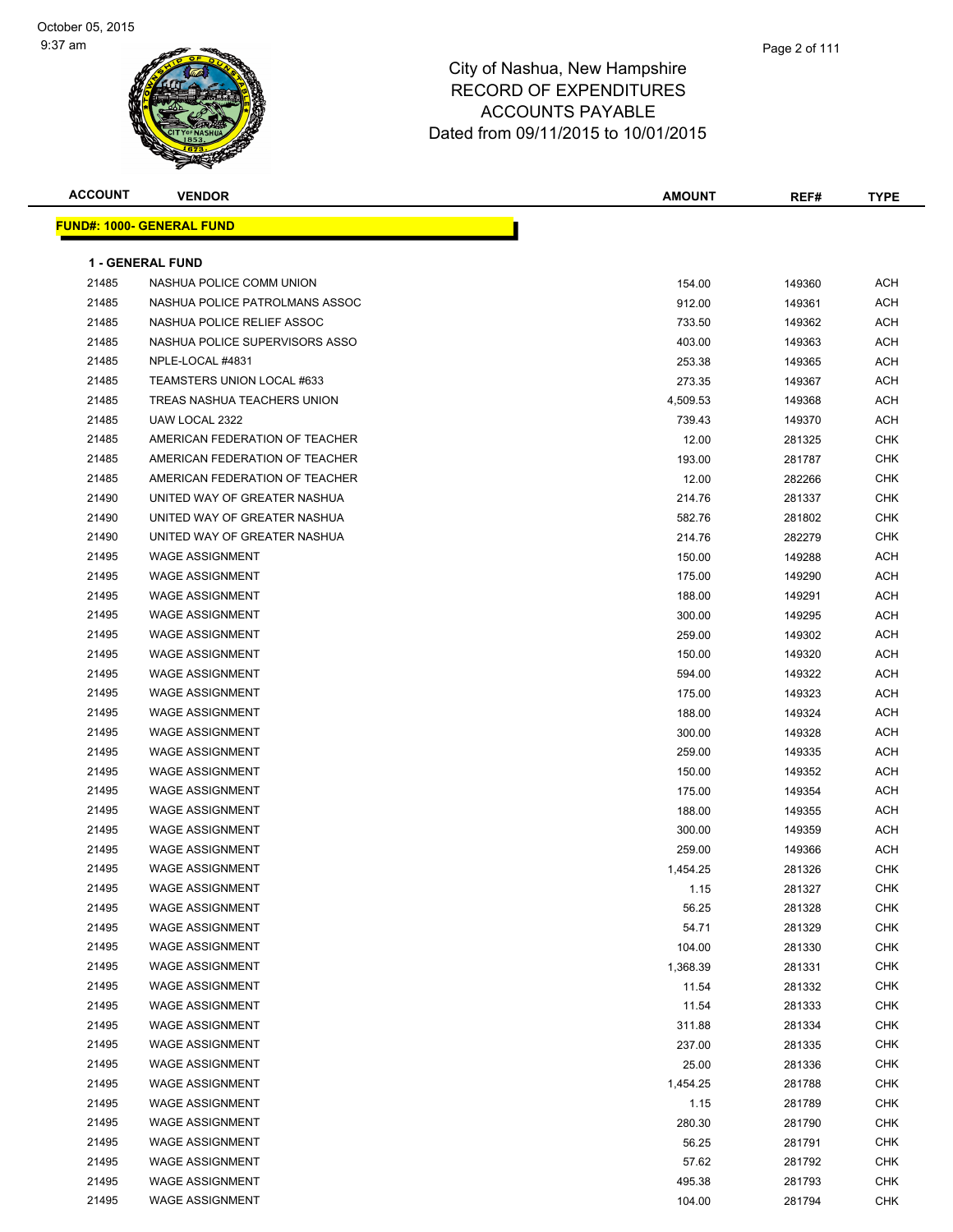## City of Nashua, New Hampshire RECORD OF EXPENDITURES ACCOUNTS PAYABLE Dated from 09/11/2015 to 10/01/2015

**ACCOUNT VENDOR AMOUNT REF# TYPE FUND#: 1000- GENERAL FUND 1 - GENERAL FUND** WAGE ASSIGNMENT 1,368.39 281795 CHK WAGE ASSIGNMENT 11.54 281796 CHK WAGE ASSIGNMENT 11.54 281797 CHK WAGE ASSIGNMENT 311.88 281798 CHK WAGE ASSIGNMENT 199.07 281799 CHK WAGE ASSIGNMENT 237.00 281800 CHK WAGE ASSIGNMENT 75.00 281801 CHK WAGE ASSIGNMENT 531.92 281803 CHK WAGE ASSIGNMENT 215.19 281804 CHK WAGE ASSIGNMENT 1,454.25 282267 CHK WAGE ASSIGNMENT 1.15 282268 CHK WAGE ASSIGNMENT 56.25 282269 CHK 21495 WAGE ASSIGNMENT NAMEL CHINA SERVERSION CHINA SERVERSION OF SALLO SERVERSION OF SALLO SERVERSION OF SALLO 21495 WAGE ASSIGNMENT CHK (282271 CHK) CHK (282271 CHK) 282271 CHK WAGE ASSIGNMENT 104.00 282272 CHK WAGE ASSIGNMENT 1,368.39 282273 CHK WAGE ASSIGNMENT 11.54 282274 CHK WAGE ASSIGNMENT 11.54 282275 CHK WAGE ASSIGNMENT 311.88 282276 CHK WAGE ASSIGNMENT 237.00 282277 CHK WAGE ASSIGNMENT 25.00 282278 CHK 21538 NASHUA TEACHERS UNION **84.56** 149300 ACH NASHUA TEACHERS UNION 4,010.15 149333 ACH NASHUA TEACHERS UNION 84.56 149364 ACH STATE OF NH -MV 8,275.10 149272 ACH STATE OF NH -MV 15,445.54 149279 ACH STATE OF NH -MV 10,942.33 149280 ACH STATE OF NH -MV 21,405.43 149285 ACH STATE OF NH -MV 7,653.96 149307 ACH STATE OF NH -MV 13,600.93 149310 ACH STATE OF NH -MV 22,329.88 149313 ACH STATE OF NH -MV 20,370.92 149314 ACH 21921 STATE OF NH -MV 33,687.42 21921 149317 ACH 21921 STATE OF NH -MV 2002 NO 2002 21:00:00 11,503.31 21:00:00 11,503.31 21:00:00 20:00 20:00 20:00 20:00 20:0 21921 STATE OF NH -MV 25,114.22 21921 149341 ACH 21921 STATE OF NH -MV 18,573.51 21921 149345 ACH STATE OF NH -MV 25,619.04 149346 ACH STATE OF NH -MV 23,566.09 149349 ACH STATE OF NH -MV 25,304.04 149371 ACH 21922 STATE OF NH DEPT OF SAFETY SARE SERVICE SERVICE SERVICE SERVICE SERVICE SERVICE SERVICE SERVICE SERVICE STATE OF NH DEPT OF SAFETY 88.50 282326 CHK **TOTAL 1 - GENERAL FUND \$3,050,269.98**

#### **101 - MAYOR**

| 54828 | US BANK EQUIPMENT FINANCE | 85.24 | 281385 | СНК |
|-------|---------------------------|-------|--------|-----|
| 61100 | WB MASON CO INC           | 51.27 | 282477 | СНК |
| 61299 | SAM'S CLUB DIRECT-0860    | 78.73 | 281539 | СНК |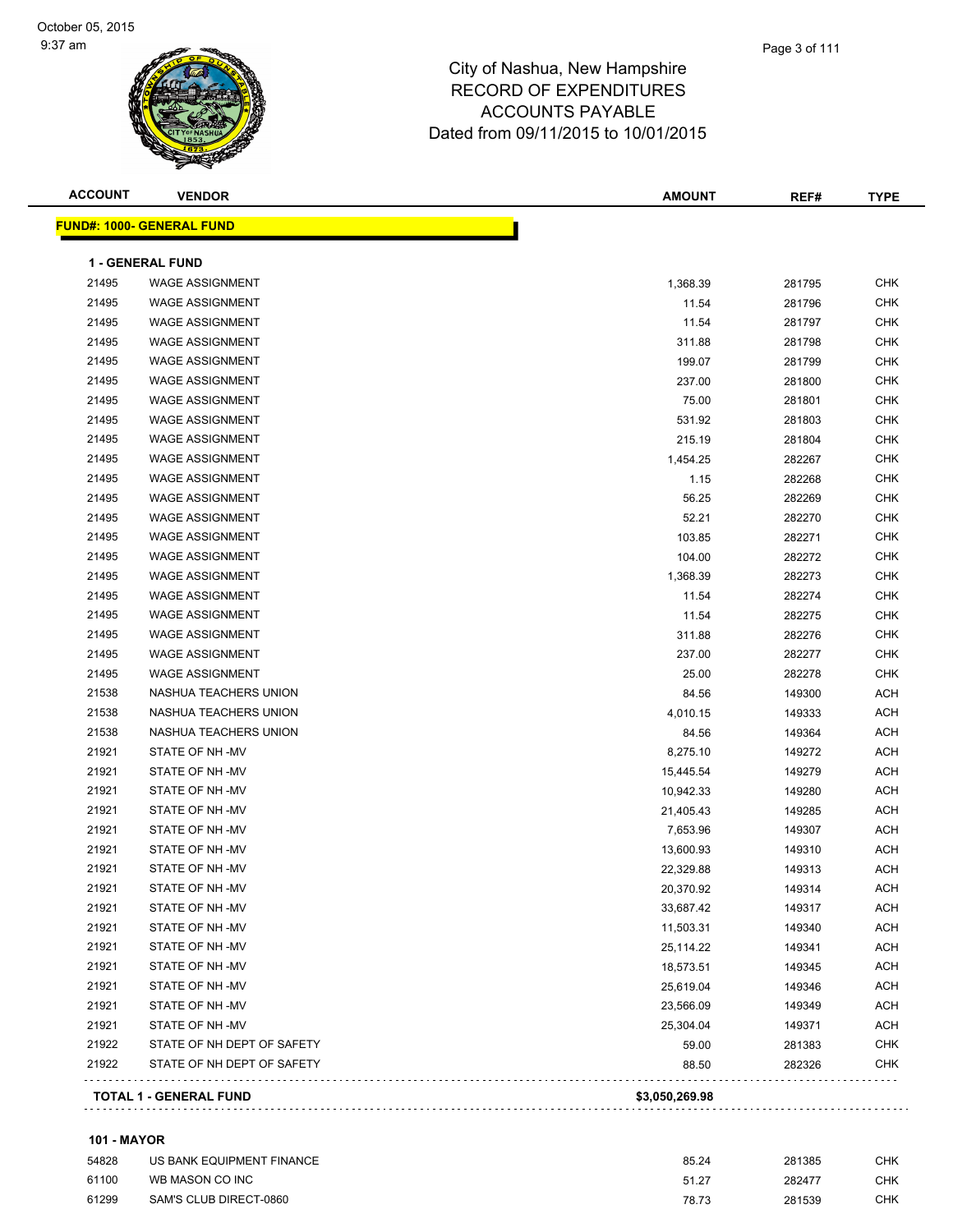| <b>ACCOUNT</b>     | <b>VENDOR</b>                                       | <b>AMOUNT</b> | REF#   | <b>TYPE</b>                                   |
|--------------------|-----------------------------------------------------|---------------|--------|-----------------------------------------------|
|                    | FUND#: 1000- GENERAL FUND                           |               |        |                                               |
|                    | <b>TOTAL 101 - MAYOR</b>                            | \$215.24      |        |                                               |
|                    | 102 - BOARD OF ALDERMEN                             |               |        |                                               |
| 54828              | US BANK EQUIPMENT FINANCE                           | 150.40        | 281391 | <b>CHK</b>                                    |
|                    | TOTAL 102 - BOARD OF ALDERMEN                       | \$150.40      |        |                                               |
|                    |                                                     |               |        |                                               |
| <b>103 - LEGAL</b> |                                                     |               |        |                                               |
| 54828              | US BANK EQUIPMENT FINANCE                           | 125.50        | 281389 | <b>CHK</b>                                    |
| 55614              | HILLSBOROUGH COUNTY REGISTRY                        | 151.94        | 281472 | <b>CHK</b>                                    |
|                    | TOTAL 103 - LEGAL                                   | \$277.44      |        |                                               |
|                    | 107 - CITY CLERK                                    |               |        |                                               |
| 42516              | IMMACULATE CONCEPTION CHURCH                        | 110.00        | 281946 | <b>CHK</b>                                    |
| 53435              | LHS ASSOC INC                                       | 701.95        | 281834 | <b>CHK</b>                                    |
| 53435              | <b>CROSSWAY CHRISTIAN CHURCH</b>                    | 400.00        | 281900 | <b>CHK</b>                                    |
| 53435              | FIRST BAPTIST CHURCH                                | 400.00        | 281915 | <b>CHK</b>                                    |
| 55600              | LHS ASSOC INC                                       | 2,747.80      | 281834 | <b>CHK</b>                                    |
| 55607              | LHS ASSOC INC                                       | 127.00        | 281834 | <b>CHK</b>                                    |
| 61100              | PATRICIA PIECUCH                                    | 328.88        | 281823 | <b>CHK</b>                                    |
| 61100              | AMAZON                                              | 248.95        | 282293 | <b>CHK</b>                                    |
| 61807              | <b>WEST PAYMENT CENTER</b>                          | 42.00         | 282478 | CHK                                           |
|                    | <b>TOTAL 107 - CITY CLERK</b>                       | \$5,106.58    |        |                                               |
|                    |                                                     |               |        |                                               |
|                    | <b>109 - CIVIC &amp; COMMUNITY ACTIVITIES</b>       |               |        |                                               |
| 56221              | <b>GREAT AMERICAN DOWNTOWN</b>                      | 35,000.00     | 281347 | <b>CHK</b>                                    |
| 56228              | NASHUA SENIORS MEAL PROGRAM                         | 2,210.01      | 281512 | <b>CHK</b>                                    |
| 56330              | LAMPREY HEALTH CARE INC                             | 75,000.00     | 281370 | <b>CHK</b>                                    |
|                    | <b>TOTAL 109 - CIVIC &amp; COMMUNITY ACTIVITIES</b> | \$112,210.01  |        |                                               |
|                    | <b>111 - HUMAN RESOURCES</b>                        |               |        |                                               |
| 55425              | STATE OF NH CRIMINAL RECORDS                        | 1,260.00      | 281846 | <b>CHK</b>                                    |
| 55425              | <b>HEALTH STOP INC</b>                              | 188.00        | 282389 | <b>CHK</b>                                    |
| 61100              | CARD TECH ID                                        | 93.75         | 281420 | <b>CHK</b>                                    |
| 61100              | OFFICE ALTERNATIVES LLC                             | 20.00         | 282441 | CHK                                           |
|                    | <b>TOTAL 111 - HUMAN RESOURCES</b>                  | \$1,561.75    |        |                                               |
|                    |                                                     |               |        |                                               |
|                    |                                                     |               |        |                                               |
|                    | <b>120 - TELECOMMUNICATIONS</b>                     |               |        |                                               |
| 55109              | <b>BAYRING COMMUNICATIONS</b>                       | 2,166.70      | 281362 |                                               |
| 55109              | <b>FAIRPOINT COMMUNICATIONS</b>                     | 821.30        | 281366 |                                               |
| 55109              | <b>FAIRPOINT COMMUNICATIONS</b>                     | 168.61        | 281832 |                                               |
| 55109              | LANGUAGE LINE SERVICES                              | 16.89         | 281955 |                                               |
| 55109              | <b>SUSAN LOVERING</b>                               | 33.00         | 282284 | <b>CHK</b><br><b>CHK</b><br>CHK<br>CHK<br>CHK |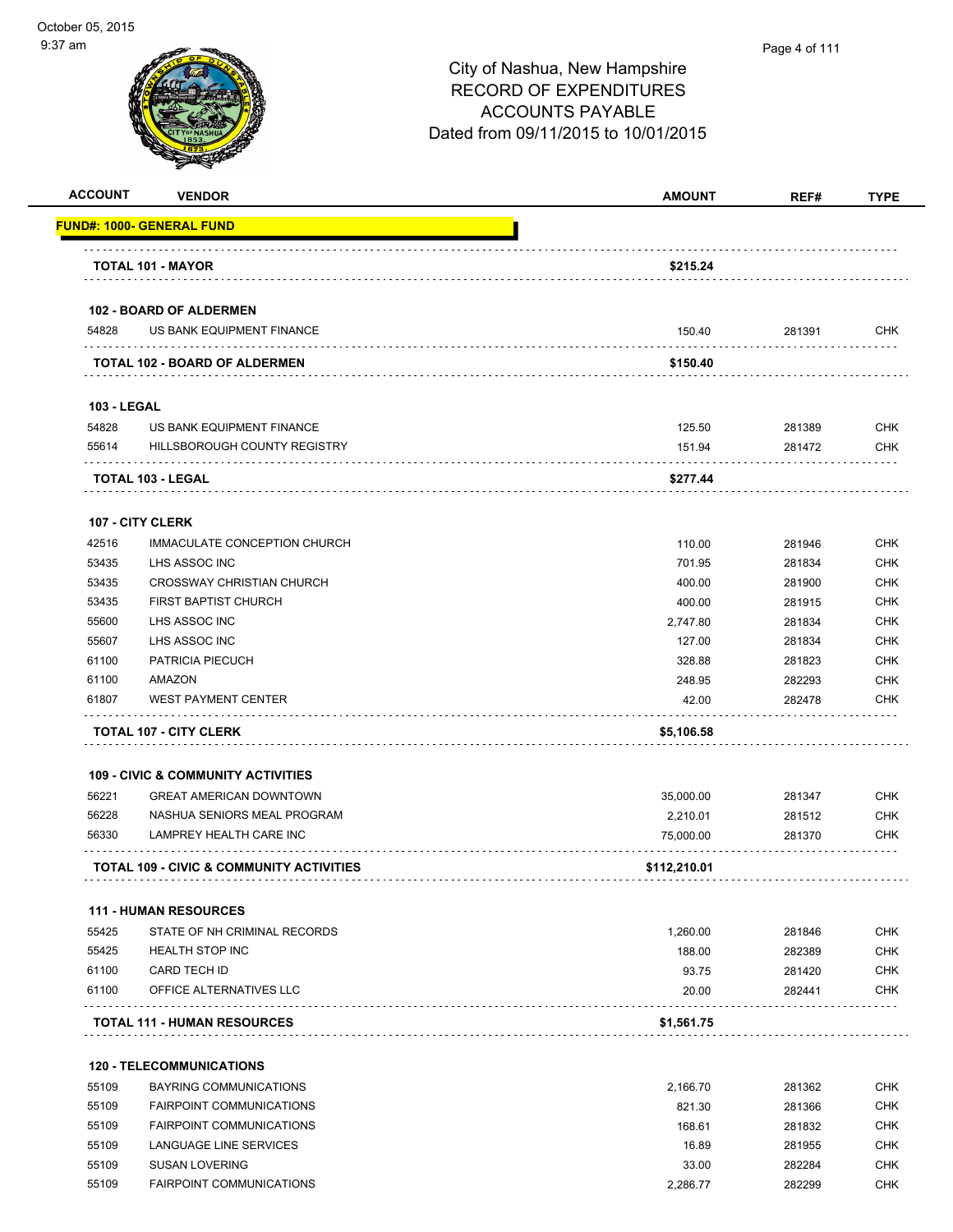| <b>ACCOUNT</b> | <b>VENDOR</b>                         | AMOUNT      | REF#   | <b>TYPE</b> |
|----------------|---------------------------------------|-------------|--------|-------------|
|                | <u> FUND#: 1000- GENERAL FUND</u>     |             |        |             |
|                | <b>120 - TELECOMMUNICATIONS</b>       |             |        |             |
| 55109          | PAETEC COMMUNICATIONS INC             | 688.93      | 282320 | <b>CHK</b>  |
| 55109          | PAETEC COMMUNICATIONS INC             | 2,080.51    | 282321 | <b>CHK</b>  |
|                |                                       |             |        |             |
|                | TOTAL 120 - TELECOMMUNICATIONS        | \$8,262.71  |        |             |
|                | <b>122 - INFORMATION TECHNOLOGY</b>   |             |        |             |
| 54407          | <b>TYLER TECHNOLOGIES INC</b>         | 56,524.65   | 281558 | <b>CHK</b>  |
| 54407          | <b>CDW GOVERNMENT</b>                 | 914.50      | 281889 | <b>CHK</b>  |
| 54428          | ATOS IT OUTSOURCING SERVICES          | 18,218.00   | 281407 | <b>CHK</b>  |
| 54487          | <b>BOT L GAS INC</b>                  | 1,062.43    | 281882 | <b>CHK</b>  |
| 55118          | AT & T MOBILITY                       | 76.22       | 282294 | <b>CHK</b>  |
| 61100          | AMAZON                                | 143.32      | 282293 | <b>CHK</b>  |
| 61615          | CONWAY OFFICE SOLUTIONS               | 14.43       | 281898 | <b>CHK</b>  |
| 71207          | AMERICAN TELECOM SERVICES LLC         | 760.00      | 281404 | <b>CHK</b>  |
| 71221          | AMAZON                                | 2,243.75    | 282293 | <b>CHK</b>  |
| 71221          | <b>DELL MARKETING LP</b>              | 2,729.86    | 282364 | <b>CHK</b>  |
|                | TOTAL 122 - INFORMATION TECHNOLOGY    | \$82,687.16 |        |             |
|                |                                       |             |        |             |
|                | <b>126 - FINANCIAL SERVICES</b>       |             |        |             |
| 42200          | MICHAEL A EULIANO                     | 57.00       | 281977 | <b>CHK</b>  |
| 42200          | DENISE D GANIER                       | 116.20      | 282365 | <b>CHK</b>  |
| 53114          | MELANSON HEATH & CO PC                | 20,000.00   | 281975 | <b>CHK</b>  |
| 53467          | <b>MAILINGS UNLIMITED</b>             | 869.62      | 281964 | <b>CHK</b>  |
| 54828          | US BANK EQUIPMENT FINANCE             | 28.14       | 281386 | <b>CHK</b>  |
| 54828          | US BANK EQUIPMENT FINANCE             | 96.71       | 281390 | <b>CHK</b>  |
| 54828          | US BANK EQUIPMENT FINANCE             | 87.58       | 281852 | <b>CHK</b>  |
| 55200          | NH GOVERMENT FINANCE OFFICER          | 25.00       | 281519 | <b>CHK</b>  |
| 55200          | NH GOVERMENT FINANCE OFFICER          | 25.00       | 282319 | <b>CHK</b>  |
| 55307          | <b>DEREK DANIELSON</b>                | 26.70       | 281810 | <b>CHK</b>  |
| 55307          | <b>JANET GRAZIANO</b>                 | 87.90       | 281813 | <b>CHK</b>  |
| 55421          | NH TAX COLLECTORS ASSOCIATION         | 50.00       | 281840 | <b>CHK</b>  |
| 55607          | <b>MAILINGS UNLIMITED</b>             | (23.60)     | 281964 | <b>CHK</b>  |
| 55699          | SHRED-IT USA-NEW YORK                 | 46.31       | 282014 | <b>CHK</b>  |
| 61100          | WB MASON CO INC                       | 293.96      | 281561 | <b>CHK</b>  |
| 61100          | WB MASON CO INC                       | 342.77      | 282477 | <b>CHK</b>  |
|                | <b>TOTAL 126 - FINANCIAL SERVICES</b> | \$22,129.29 |        |             |
|                |                                       |             |        |             |
|                | <b>129 - CITY BUILDINGS</b>           |             |        |             |
| 54100          | <b>EVERSOURCE</b>                     | 72.22       | 281365 | <b>CHK</b>  |
| 54100          | <b>EVERSOURCE</b>                     | 7,191.16    | 281831 | <b>CHK</b>  |

| 54100 | <b>EVERSOURCE</b>          | 7.191.16 | 281831 | снк        |
|-------|----------------------------|----------|--------|------------|
| 54100 | EVERSOURCE                 | 2.782.56 | 282298 | CHK        |
| 54114 | LIBERTY UTILITIES - NH     | 182.05   | 281371 | <b>CHK</b> |
| 54114 | DIRECT ENERGY BUSINESS     | 58.52    | 281441 | <b>CHK</b> |
| 54114 | LIBERTY UTILITIES - NH     | 154.38   | 281835 | <b>CHK</b> |
| 54141 | PENNICHUCK WATER WORKS INC | 229.68   | 281842 | <b>CHK</b> |
| 54141 | PENNICHUCK WATER WORKS INC | 469.50   | 282323 | CHK        |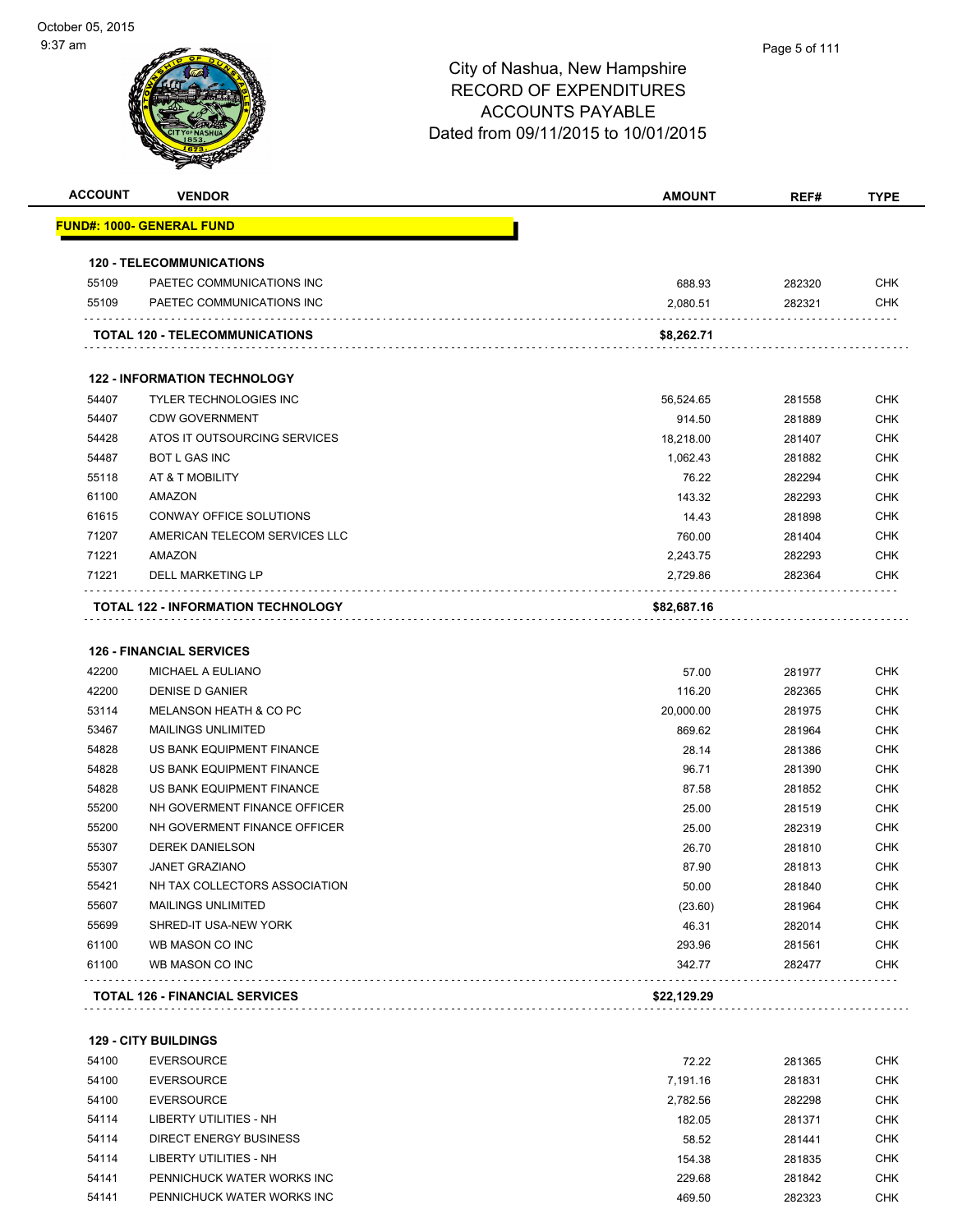| <b>ACCOUNT</b> | <b>VENDOR</b>                                   | <b>AMOUNT</b> | REF#   | <b>TYPE</b> |
|----------------|-------------------------------------------------|---------------|--------|-------------|
|                | <u> FUND#: 1000- GENERAL FUND</u>               |               |        |             |
|                |                                                 |               |        |             |
|                | <b>129 - CITY BUILDINGS</b>                     |               |        |             |
| 54228          | BAIN PEST CONTROL SERVICE INC                   | 150.00        | 281872 | CHK         |
| 54243          | <b>DUCT &amp; VENT CLEANING</b>                 | 1,550.00      | 281445 | CHK         |
| 54280          | <b>B &amp; S LOCKSMITHS INC</b>                 | 616.00        | 281870 | CHK         |
| 54280          | HOME DEPOT CREDIT SERVICE 3065                  | 47.70         | 281939 | CHK         |
| 54280          | <b>B &amp; S LOCKSMITHS INC</b>                 | 29.70         | 282339 | <b>CHK</b>  |
| 61428          | NEW ENGLAND PAPER & SUPPLY                      | 283.73        | 281517 | CHK         |
| 61428          | NEW ENGLAND PAPER & SUPPLY                      | 86.10         | 281986 | <b>CHK</b>  |
| 71999          | HOME DEPOT CREDIT SERVICE 3065                  | 143.06        | 281939 | CHK         |
|                | <b>TOTAL 129 - CITY BUILDINGS</b>               | \$14,046.36   |        |             |
|                | <b>130 - PURCHASING</b>                         |               |        |             |
| 54828          | US BANK EQUIPMENT FINANCE                       | 361.36        | 281387 | CHK         |
| 55500          | LOWELL PUBLISHING CO                            | 709.40        | 281490 | <b>CHK</b>  |
| 61100          | WB MASON CO INC                                 | 12.84         | 281561 | CHK         |
| 61100          | WB MASON CO INC                                 | 293.90        | 282477 | CHK         |
| 61242          | WB MASON CO INC                                 | 369.50        | 282034 | <b>CHK</b>  |
| 61242          | PITNEY BOWES INC                                | 339.98        | 282447 | CHK         |
|                | <b>TOTAL 130 - PURCHASING</b>                   | \$2,086.98    |        |             |
|                |                                                 |               |        |             |
|                | <b>132 - ASSESSING</b>                          |               |        |             |
| 54828          | US BANK EQUIPMENT FINANCE                       | 109.70        | 281850 | <b>CHK</b>  |
| 55200          | ASA                                             | 645.00        | 281360 | CHK         |
| 55200          | <b>NNEREN</b>                                   | 54.00         | 281988 | CHK         |
| 55307          | <b>LOUISE BROWN</b>                             | 9.60          | 281342 | CHK         |
| 55421          | <b>NHAAO</b>                                    | 35.00         | 281375 | CHK         |
| 61100          | WB MASON CO INC                                 | 123.12        | 282034 | CHK         |
|                | <b>TOTAL 132 - ASSESSING</b>                    | \$976.42      |        |             |
|                | <b>142 - WOODLAWN CEMETERY</b>                  |               |        |             |
| 54100          | <b>EVERSOURCE</b>                               | 524.26        | 282298 | <b>CHK</b>  |
| 54280          | NASHUA WALLPAPER & PAINT CO                     | 423.92        | 281513 | <b>CHK</b>  |
| 54399          | PHILIP J STYLIANOS INC                          | 105.90        | 281997 | CHK         |
| 55400          | <b>NHCA</b>                                     | 90.00         | 281376 | <b>CHK</b>  |
| 61107          | <b>M &amp; N SPORTS LLC</b>                     | 711.90        | 281962 | <b>CHK</b>  |
| 61300          | DENNIS K BURKE INC                              | 388.78        | 281903 | <b>CHK</b>  |
| 61499          | HOME DEPOT CREDIT SERVICE 3065                  | 165.04        | 281939 | <b>CHK</b>  |
| 61560          | HOME DEPOT CREDIT SERVICE 3065                  | 10.40         | 281474 | <b>CHK</b>  |
| 61705          | MAYNARD & LESIEUR INC                           | 66.50         | 281498 | CHK         |
|                | TOTAL 142 - WOODLAWN CEMETERY                   | \$2,486.70    |        |             |
|                | <b>144 - EDGEWOOD &amp; SUBURBAN CEMETERIES</b> |               |        |             |
| 54100          | <b>EVERSOURCE</b>                               | 106.49        | 282298 | <b>CHK</b>  |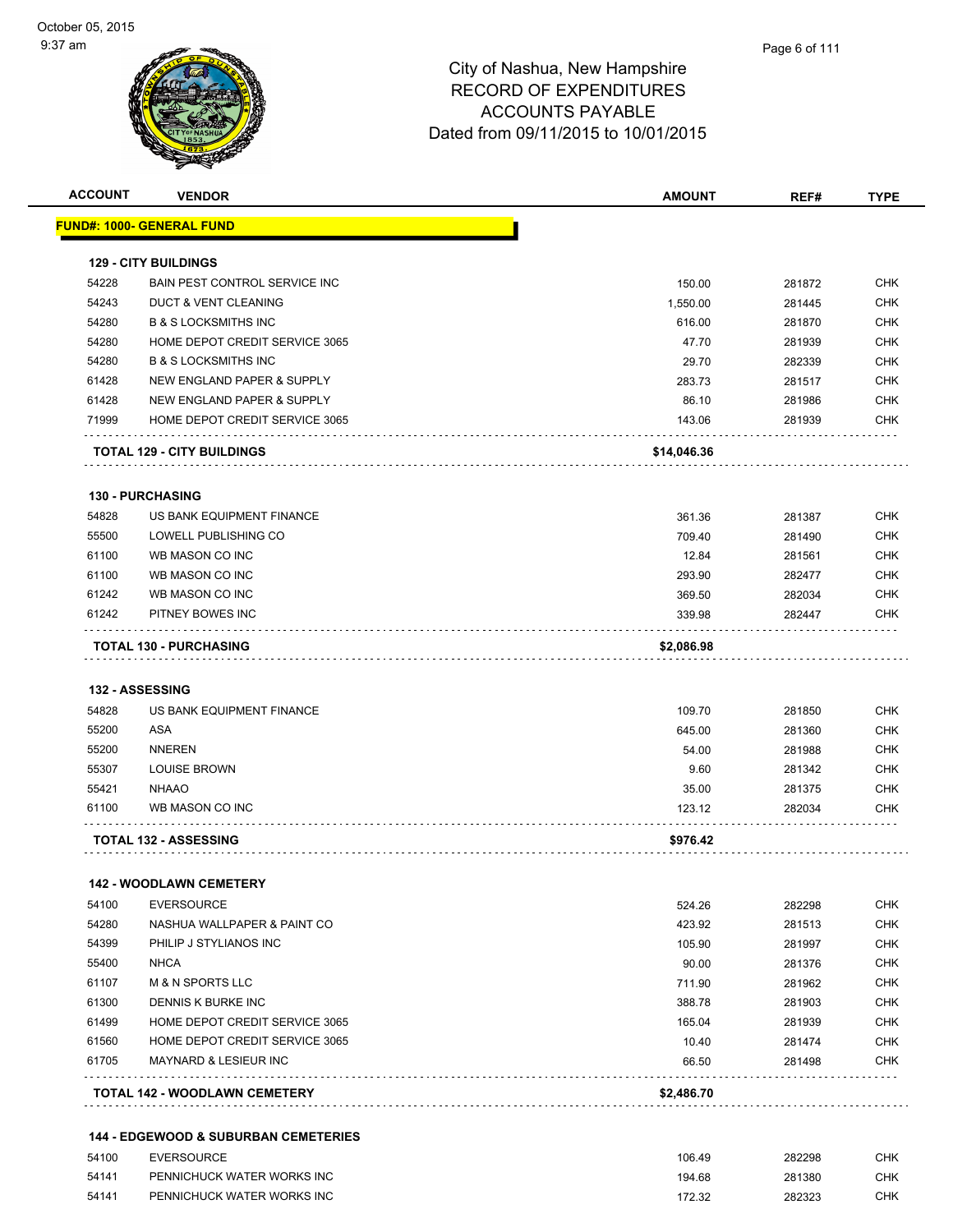

| <b>ACCOUNT</b> | <b>VENDOR</b>                                         | <b>AMOUNT</b> | REF#   | TYPE       |
|----------------|-------------------------------------------------------|---------------|--------|------------|
|                | <b>FUND#: 1000- GENERAL FUND</b>                      |               |        |            |
|                | <b>144 - EDGEWOOD &amp; SUBURBAN CEMETERIES</b>       |               |        |            |
| 54280          | HOME DEPOT CREDIT SERVICE 3065                        | 26.87         | 281939 | <b>CHK</b> |
| 54280          | HOME DEPOT CREDIT SERVICE 3065                        | 87.68         | 282390 | <b>CHK</b> |
| 54280          | LOWE'S - 3502                                         | 57.15         | 282408 | <b>CHK</b> |
| 54487          | AEBI NEW ENGLAND LLC                                  | 187.39        | 281400 | <b>CHK</b> |
| 61705          | MAYNARD & LESIEUR, INC.                               | 20.80         | 281972 | <b>CHK</b> |
| 71000          | HOME DEPOT CREDIT SERVICE 3065                        | 69.00         | 282390 | <b>CHK</b> |
|                | <b>TOTAL 144 - EDGEWOOD &amp; SUBURBAN CEMETERIES</b> | \$922.38      |        |            |
| 150 - POLICE   |                                                       |               |        |            |
|                |                                                       |               |        |            |
| 52800          | DAVID BAILEY                                          | 508.68        | 281340 | <b>CHK</b> |
| 52800          | <b>JOHN CINELLI</b>                                   | 480.00        | 281343 | <b>CHK</b> |
| 53149          | ANIMAL HOSPITAL OF NASHUA INC                         | 470.48        | 282335 | <b>CHK</b> |
| 54100          | <b>EVERSOURCE</b>                                     | 405.46        | 281831 | <b>CHK</b> |
| 54100          | <b>EVERSOURCE</b>                                     | 793.58        | 282298 | <b>CHK</b> |
| 54114          | LIBERTY UTILITIES - NH                                | 828.38        | 282301 | <b>CHK</b> |
| 54114          | LIBERTY UTILITIES - NH                                | 12.93         | 282302 | CHK        |
| 54114          | LIBERTY UTILITIES - NH                                | 53.76         | 282307 | CHK        |
| 54114          | LIBERTY UTILITIES - NH                                | 56.10         | 282316 | <b>CHK</b> |
| 54114          | DIRECT ENERGY BUSINESS                                | 1,382.26      | 282369 | <b>CHK</b> |
| 54141          | PENNICHUCK WATER WORKS INC                            | 1,352.06      | 281380 | <b>CHK</b> |
| 54243          | AIREX FILTER CORPORATION                              | 926.04        | 281863 | CHK        |
| 54243          | J LAWRENCE HALL INC                                   | 401.50        | 282396 | <b>CHK</b> |
| 54280          | HOME DEPOT CREDIT SERVICE 3073                        | 44.24         | 281475 | <b>CHK</b> |
| 54280          | NASHUA WALLPAPER & PAINT CO                           | 28.00         | 281513 | <b>CHK</b> |
| 54280          | DEPENDABLE LOCK SERVICE INC                           | 15.00         | 281904 | <b>CHK</b> |
| 54280          | HOME DEPOT CREDIT SERVICE 3073                        | 94.86         | 281940 | <b>CHK</b> |
| 54280          | <b>METRO GROUP INC</b>                                | 201.00        | 281976 | <b>CHK</b> |
| 54280          | <b>B &amp; S LOCKSMITHS INC</b>                       | 888.00        | 282339 | <b>CHK</b> |
| 54280          | <b>FLAG-WORKS OVER AMERICA</b>                        | 320.89        | 282378 | <b>CHK</b> |
| 54487          | <b>GYM SERVICES INC</b>                               | 332.93        | 281468 | <b>CHK</b> |
| 54600          | <b>BEST FORD</b>                                      | 96.73         | 281415 | <b>CHK</b> |
| 54600          | <b>GRANITE STATE GLASS</b>                            | 245.00        | 281463 | <b>CHK</b> |
| 54600          | SULLIVAN TIRE COMPANY                                 | 84.00         | 282020 | <b>CHK</b> |
| 54828          | US BANK EQUIPMENT FINANCE                             | 1,385.98      | 281392 | <b>CHK</b> |
| 54849          | PETER CINFO                                           | 45.96         | 281344 | <b>CHK</b> |
| 54849          | <b>JOSHUA ST ONGE</b>                                 | 45.96         | 281359 | <b>CHK</b> |
| 54849          | DIRECTV INC                                           | 6.50          | 281364 | <b>CHK</b> |
| 54849          | <b>FAIRPOINT COMMUNICATIONS</b>                       | 258.51        | 281366 | <b>CHK</b> |
| 54849          | STATE OF NH DEPT OF SAFETY                            | 750.00        | 281382 | <b>CHK</b> |
| 54849          | COMCAST CABLE COMMUNICATIONS I                        | 142.85        | 281828 | <b>CHK</b> |
| 54849          | <b>FAIRPOINT COMMUNICATIONS</b>                       | 62.38         | 281832 | <b>CHK</b> |
| 54849          | <b>FAIRPOINT COMMUNICATIONS</b>                       | 35.14         | 282299 | <b>CHK</b> |
| 55109          | PAETEC COMMUNICATIONS INC                             | 172.35        | 282320 | <b>CHK</b> |
| 55118          | VERIZON WIRELESS-581499451                            | 453.01        | 281856 | <b>CHK</b> |
| 55200          | GREATER NASHUA CHAMBER OF COMM                        | 1,000.00      | 281368 | <b>CHK</b> |
| 55200          | CITY OF BOSTON                                        | 500.00        | 281827 | <b>CHK</b> |
| 55200          | CATHOLIC LAWYERS GUILD OF NH                          | 390.00        | 282265 | <b>CHK</b> |
|                |                                                       |               |        |            |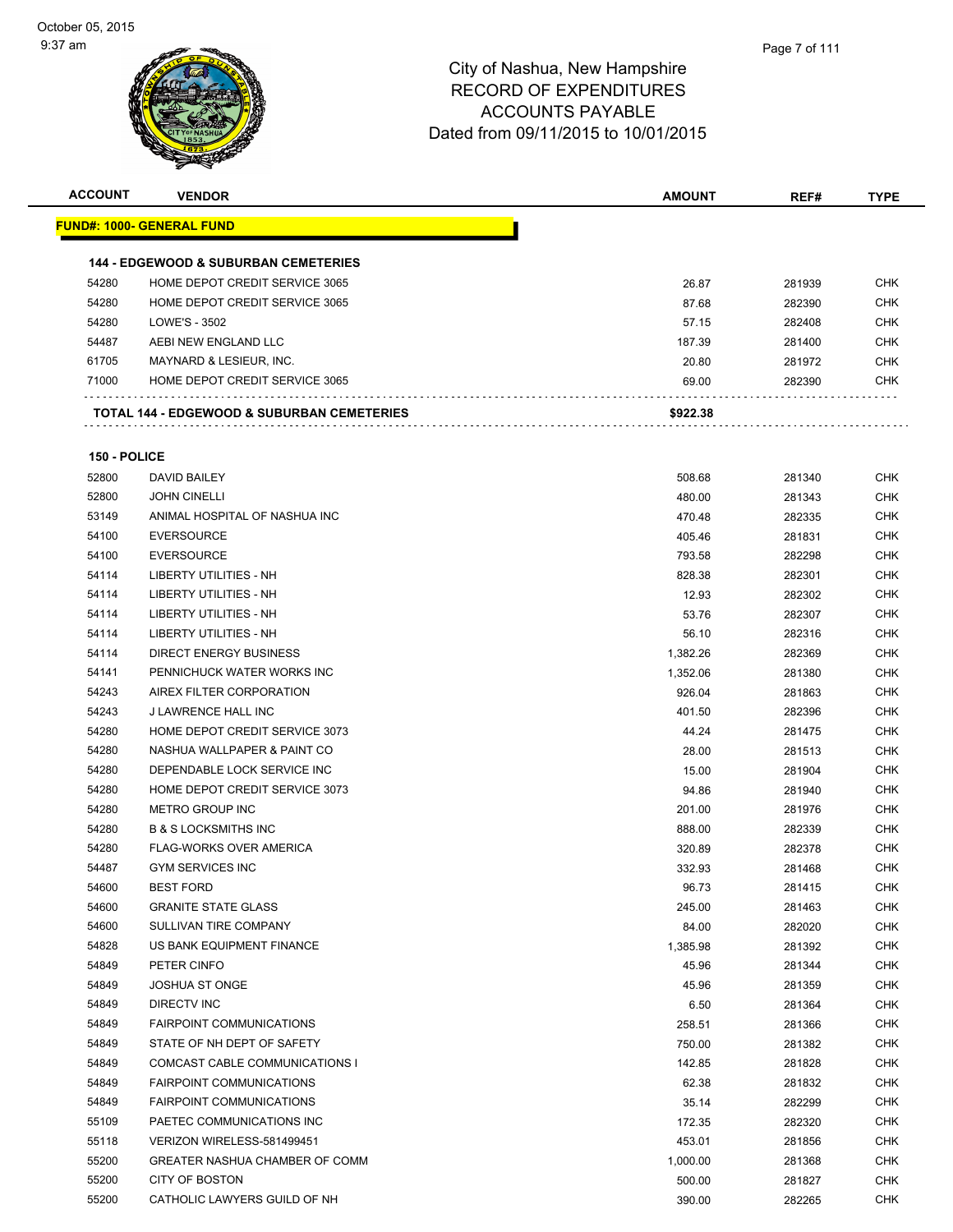#### Page 8 of 111

#### City of Nashua, New Hampshire RECORD OF EXPENDITURES ACCOUNTS PAYABLE Dated from 09/11/2015 to 10/01/2015

| <b>ACCOUNT</b> |
|----------------|
|----------------|

**FUND#: 1000- GENERAL FUND**

|              | <b>CONTROLL BOOK</b>             |               |        |             |
|--------------|----------------------------------|---------------|--------|-------------|
| ACCOUNT      | <b>VENDOR</b>                    | <b>AMOUNT</b> | REF#   | <b>TYPE</b> |
|              | <u> JND#: 1000- GENERAL FUND</u> |               |        |             |
| 150 - POLICE |                                  |               |        |             |
| 55300        | PATRICK HANNON                   | 175.00        | 281814 | <b>CHK</b>  |
| 55300        | <b>DANIEL MEDEROS</b>            | 375.00        | 281817 | <b>CHK</b>  |
| 55307        | <b>JEFFREY DILLON</b>            | 46.00         | 281811 | <b>CHK</b>  |
| 55307        | <b>COREY GOBBI</b>               | 46.00         | 281812 | <b>CHK</b>  |
| 55307        | <b>JENNY FITZGERALD</b>          | 130.36        | 282282 | <b>CHK</b>  |
| 55307        | <b>DON WEISS</b>                 | 46.00         | 282292 | <b>CHK</b>  |
| 55400        | <b>KERRY BAXTER</b>              | 350.00        | 281341 | <b>CHK</b>  |
| 55400        | ROGER WILLIAMS UNIVERSITY        | 1,290.00      | 281537 | <b>CHK</b>  |
| 55400        | <b>DAVID BAILEY</b>              | 105.00        | 281807 | <b>CHK</b>  |
| 55400        | <b>ERIC NORDENGREN</b>           | 105.00        | 281818 | <b>CHK</b>  |
| 55400        | E Z PAULSON                      | 105.00        | 281820 | <b>CHK</b>  |
| 55400        | <b>TIMOTHY ROACH</b>             | 375.00        | 281825 | <b>CHK</b>  |
| 55400        | PUBLIC AGENCY TRAINING COUNCIL   | 590.00        | 282000 | <b>CHK</b>  |
| 55400        | ROGER WILLIAMS UNIVERSITY        | 8,285.00      | 282454 | <b>CHK</b>  |
| 55421        | <b>ANDREW LAVOIE</b>             | 275.00        | 281815 | <b>CHK</b>  |
| 55607        | UNITED PARCEL SERVICE            | 20.40         | 281384 | <b>CHK</b>  |
| 55607        | UNITED PARCEL SERVICE            | 11.40         | 281849 | <b>CHK</b>  |
| 55699        | CAPUS AUTOMATION SERVICES INC    | 1,510.00      | 281419 | <b>CHK</b>  |
| 55699        | <b>CANAL ART &amp; FRAMING</b>   | 274.00        | 281887 | <b>CHK</b>  |
| 55699        | <b>RJ LEE GROUP</b>              | 457.74        | 282007 | <b>CHK</b>  |
| 55699        | <b>VILLAGE SENTRY KENNEL</b>     | 75.00         | 282474 | <b>CHK</b>  |
| 61100        | <b>COLLINS FLAGS</b>             | 546.00        | 282356 | <b>CHK</b>  |
| 61107        | ALL SPORTS HEROES UNIFORMS       | 62.85         | 281402 | <b>CHK</b>  |
| 61107        | <b>BEN'S UNIFORMS</b>            | 1,524.00      | 281414 | <b>CHK</b>  |
| 61107        | ALECS SHOE STORE INC             | 3,440.77      | 281864 | <b>CHK</b>  |
| 61107        | ALL SPORTS HEROES UNIFORMS       | 20.95         | 281866 | <b>CHK</b>  |

| 150 - POLICE |                                |          |        |            |
|--------------|--------------------------------|----------|--------|------------|
| 55300        | PATRICK HANNON                 | 175.00   | 281814 | <b>CHK</b> |
| 55300        | DANIEL MEDEROS                 | 375.00   | 281817 | <b>CHK</b> |
| 55307        | <b>JEFFREY DILLON</b>          | 46.00    | 281811 | <b>CHK</b> |
| 55307        | <b>COREY GOBBI</b>             | 46.00    | 281812 | <b>CHK</b> |
| 55307        | <b>JENNY FITZGERALD</b>        | 130.36   | 282282 | <b>CHK</b> |
| 55307        | DON WEISS                      | 46.00    | 282292 | CHK        |
| 55400        | <b>KERRY BAXTER</b>            | 350.00   | 281341 | <b>CHK</b> |
| 55400        | ROGER WILLIAMS UNIVERSITY      | 1,290.00 | 281537 | CHK        |
| 55400        | <b>DAVID BAILEY</b>            | 105.00   | 281807 | CHK        |
| 55400        | <b>ERIC NORDENGREN</b>         | 105.00   | 281818 | <b>CHK</b> |
| 55400        | E Z PAULSON                    | 105.00   | 281820 | <b>CHK</b> |
| 55400        | <b>TIMOTHY ROACH</b>           | 375.00   | 281825 | <b>CHK</b> |
| 55400        | PUBLIC AGENCY TRAINING COUNCIL | 590.00   | 282000 | <b>CHK</b> |
| 55400        | ROGER WILLIAMS UNIVERSITY      | 8,285.00 | 282454 | <b>CHK</b> |
| 55421        | <b>ANDREW LAVOIE</b>           | 275.00   | 281815 | <b>CHK</b> |
| 55607        | UNITED PARCEL SERVICE          | 20.40    | 281384 | <b>CHK</b> |
| 55607        | UNITED PARCEL SERVICE          | 11.40    | 281849 | <b>CHK</b> |
| 55699        | CAPUS AUTOMATION SERVICES INC  | 1,510.00 | 281419 | <b>CHK</b> |
| 55699        | <b>CANAL ART &amp; FRAMING</b> | 274.00   | 281887 | CHK        |
| 55699        | RJ LEE GROUP                   | 457.74   | 282007 | CHK        |
| 55699        | <b>VILLAGE SENTRY KENNEL</b>   | 75.00    | 282474 | <b>CHK</b> |
| 61100        | <b>COLLINS FLAGS</b>           | 546.00   | 282356 | <b>CHK</b> |
| 61107        | ALL SPORTS HEROES UNIFORMS     | 62.85    | 281402 | <b>CHK</b> |
| 61107        | <b>BEN'S UNIFORMS</b>          | 1,524.00 | 281414 | <b>CHK</b> |
| 61107        | ALECS SHOE STORE INC           | 3,440.77 | 281864 | CHK        |
| 61107        | ALL SPORTS HEROES UNIFORMS     | 20.95    | 281866 | <b>CHK</b> |
| 61107        | <b>BEN'S UNIFORMS</b>          | 166.00   | 281878 | <b>CHK</b> |
| 61107        | RILEYS SPORT SHOP INC          | 144.35   | 282006 | <b>CHK</b> |
| 61110        | <b>BEN'S UNIFORMS</b>          | 8,214.97 | 281414 | <b>CHK</b> |
| 61110        | RILEYS SPORT SHOP INC          | (33.75)  | 281536 | <b>CHK</b> |
| 61110        | STAR PACKER BADGES             | 1,673.69 | 281550 | CHK        |
| 61110        | <b>BEN'S UNIFORMS</b>          | 24.99    | 281878 | CHK        |
| 61110        | <b>BEN'S UNIFORMS</b>          | 316.00   | 282345 | <b>CHK</b> |

er 1121 CHEAPER THAN DIRT CHEAPER THAN DIRT CHEAPER THAN DIRT CHEAPER THAN DIRT CHEAPER THAN DIRT NORTHEAST TACTICAL INC 238.00 281521 CHK CHIEF SUPPLY CORP INC 415.80 282353 CHK er and the SAFETY CO INC 282438 CHK CO INC 333.89 282438 CHK BOUND TREE MEDICAL, LLC 355.95 281883 CHK TACTICAL MEDICAL SOLUTIONS INC 763.11 282022 CHK NAT'L LAW ENFORCEMENT SUPPLY 234.50 281514 CHK er 185 61185 TRI-TECH FORENSICS INC 16 AM CHANGER 1999 CHK 141.19 282467 CHK SAM'S CLUB DIRECT-0860 79.88 282009 CHK WEX BANK 802.17 281859 CHK CENTRAL PAPER PRODUCTS CO 319.08 281890 CHK BELLETETES INC 11.18 282344 CHK THE DURKIN CO INC 432.26 282370 CHK ADVANCED ELECTRONIC DESIGN INC 254.00 281398 CHK SHI INTERNATIONAL CORP 1,682.10 281543 CHK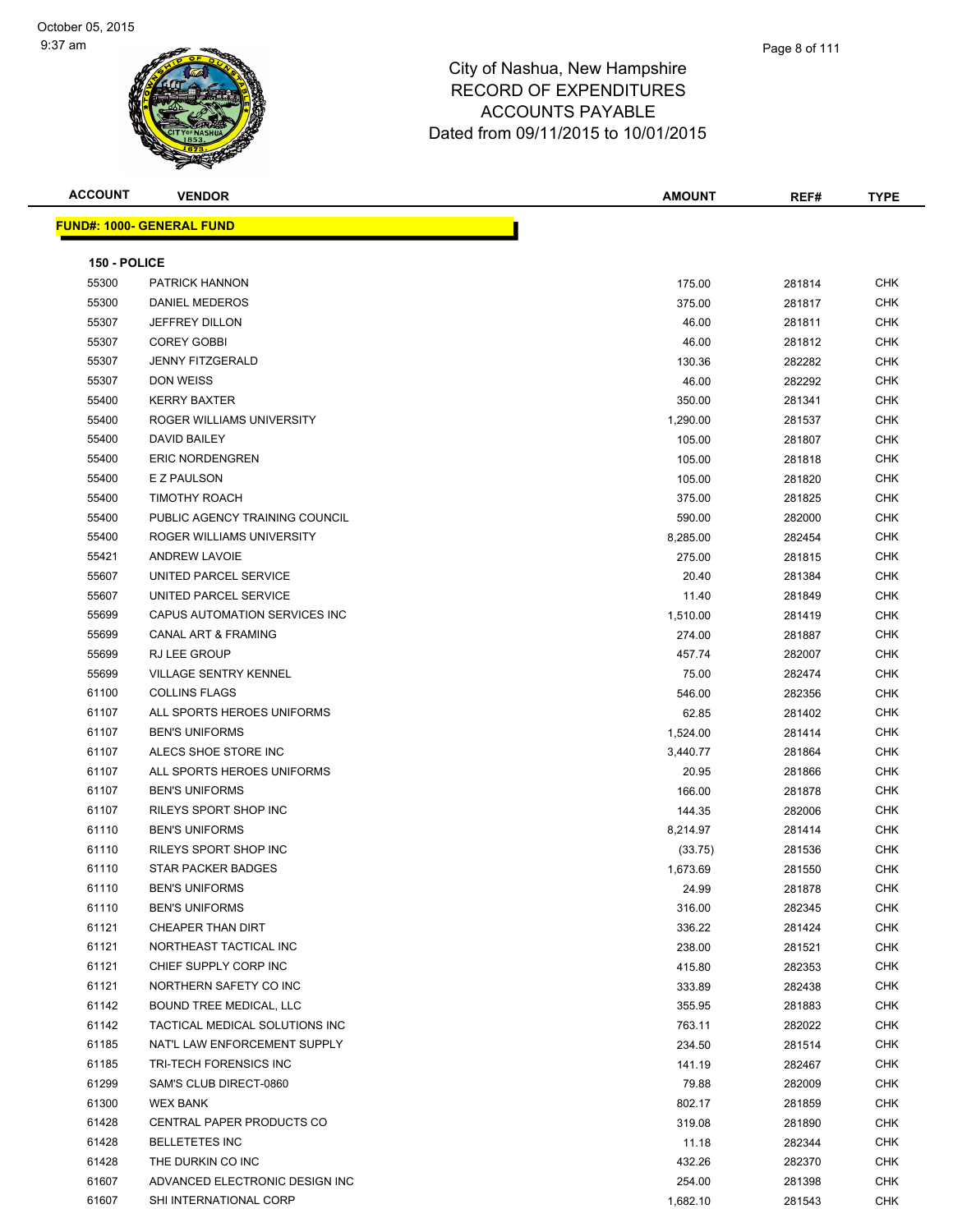| <b>ACCOUNT</b> | <b>VENDOR</b>                    | <b>AMOUNT</b> | REF#   | <b>TYPE</b> |
|----------------|----------------------------------|---------------|--------|-------------|
|                | <b>FUND#: 1000- GENERAL FUND</b> |               |        |             |
| 150 - POLICE   |                                  |               |        |             |
| 61607          | <b>GOVCONNECTION INC</b>         | 133.80        | 281922 | <b>CHK</b>  |
| 61607          | <b>ID TECHNOLOGY LLC</b>         | 397.06        | 282394 | <b>CHK</b>  |
| 61799          | <b>BELLETETES INC</b>            | 26.19         | 281413 | <b>CHK</b>  |
| 61799          | <b>BEST FORD</b>                 | 452.04        | 281415 | <b>CHK</b>  |
| 61799          | <b>CARPARTS OF NASHUA</b>        | 159.96        | 281421 | <b>CHK</b>  |
| 61799          | FREIGHTLINER OF NH INC           | 370.02        | 281454 | <b>CHK</b>  |
| 61799          | HOME DEPOT CREDIT SERVICE 3073   | 23.96         | 281475 | <b>CHK</b>  |
| 61799          | <b>MACMULKIN CHEVROLET INC</b>   | 251.73        | 281493 | <b>CHK</b>  |
| 61799          | MIKE'S EQUIPMENT REPAIR          | 943.75        | 281505 | <b>CHK</b>  |
| 61799          | NEW ENGLAND PARTS WAREHOUSE      | 362.14        | 281518 | <b>CHK</b>  |
| 61799          | NORTHERN FOREIGN CAR PARTS INC   | 894.98        | 281522 | <b>CHK</b>  |
| 61799          | SAM'S CLUB DIRECT-0860           | 100.64        | 281539 | <b>CHK</b>  |
| 61799          | <b>CARPARTS OF NASHUA</b>        | 160.26        | 281888 | <b>CHK</b>  |
| 61799          | <b>G H BERLIN WINDWARD</b>       | 307.67        | 281917 | <b>CHK</b>  |
| 61799          | NYTECH SUPPLY CO                 | 39.41         | 281991 | CHK         |
| 61799          | QUIRK GM PARTS DEPOT             | 825.89        | 282001 | <b>CHK</b>  |
| 61799          | <b>BOND AUTO PARTS INC</b>       | 10.00         | 282347 | <b>CHK</b>  |
| 61799          | <b>CARPARTS OF NASHUA</b>        | 183.16        | 282351 | CHK         |
| 61799          | DEPENDABLE LOCK SERVICE INC      | 128.75        | 282367 | <b>CHK</b>  |
| 61799          | <b>FISHER AUTO PARTS INC</b>     | 303.08        | 282377 | CHK         |
| 61799          | MHQ MUNICIPAL VEHICLES           | 403.20        | 282420 | <b>CHK</b>  |
| 61799          | NEW ENGLAND PARTS WAREHOUSE      | 96.96         | 282435 | <b>CHK</b>  |
| 71025          | SNAP ON TOOLS                    | 67.50         | 282017 | CHK         |
| 71025          | HOME DEPOT CREDIT SERVICE 3073   | 57.76         | 282391 | <b>CHK</b>  |
| 71025          | MANCHESTER HARLEY-DAVIDSON       | 60.00         | 282412 | <b>CHK</b>  |
| 71221          | <b>DELL MARKETING LP</b>         | 5,200.58      | 281439 | CHK         |
| 71221          | SHI INTERNATIONAL CORP           | 821.60        | 281543 | <b>CHK</b>  |
| 71221          | <b>DELL MARKETING LP</b>         | 808.79        | 281902 | CHK         |
| 71228          | SHI INTERNATIONAL CORP           | 7,712.20      | 281543 | <b>CHK</b>  |
| 71414          | W B HUNT CO INC                  | 129.90        | 282475 | <b>CHK</b>  |
| 71999          | SIRCHIE FINGERPRINT LABS         | 721.47        | 282458 | CHK         |
|                | <b>TOTAL 150 - POLICE</b>        | \$74,572.02   |        |             |

**152 - FIRE**

| 52800 | <b>JAMES W KIRK</b>           | 918.00   | 281954 | <b>CHK</b> |
|-------|-------------------------------|----------|--------|------------|
| 52800 | <b>GLENN W NIELSEN</b>        | 1,050.00 | 281987 | <b>CHK</b> |
| 52800 | <b>TIMOTHY DIONNE</b>         | 90.00    | 282024 | <b>CHK</b> |
| 52800 | <b>STEVE BUXTON</b>           | 396.00   | 282349 | <b>CHK</b> |
| 52800 | DARREN DESJADON               | 1,170.00 | 282368 | <b>CHK</b> |
| 52800 | <b>KARL GERHARD</b>           | 911.25   | 282382 | <b>CHK</b> |
| 52800 | <b>BRIAN RHODES</b>           | 911.25   | 282453 | <b>CHK</b> |
| 54100 | <b>EVERSOURCE</b>             | 511.94   | 281365 | <b>CHK</b> |
| 54100 | <b>EVERSOURCE</b>             | 9,511.97 | 282298 | <b>CHK</b> |
| 54114 | LIBERTY UTILITIES - NH        | 288.31   | 281836 | <b>CHK</b> |
| 54114 | LIBERTY UTILITIES - NH        | 54.78    | 281837 | <b>CHK</b> |
| 54114 | <b>DIRECT ENERGY BUSINESS</b> | 214.63   | 281905 | <b>CHK</b> |
| 54114 | <b>LIBERTY UTILITIES - NH</b> | 222.44   | 282304 | <b>CHK</b> |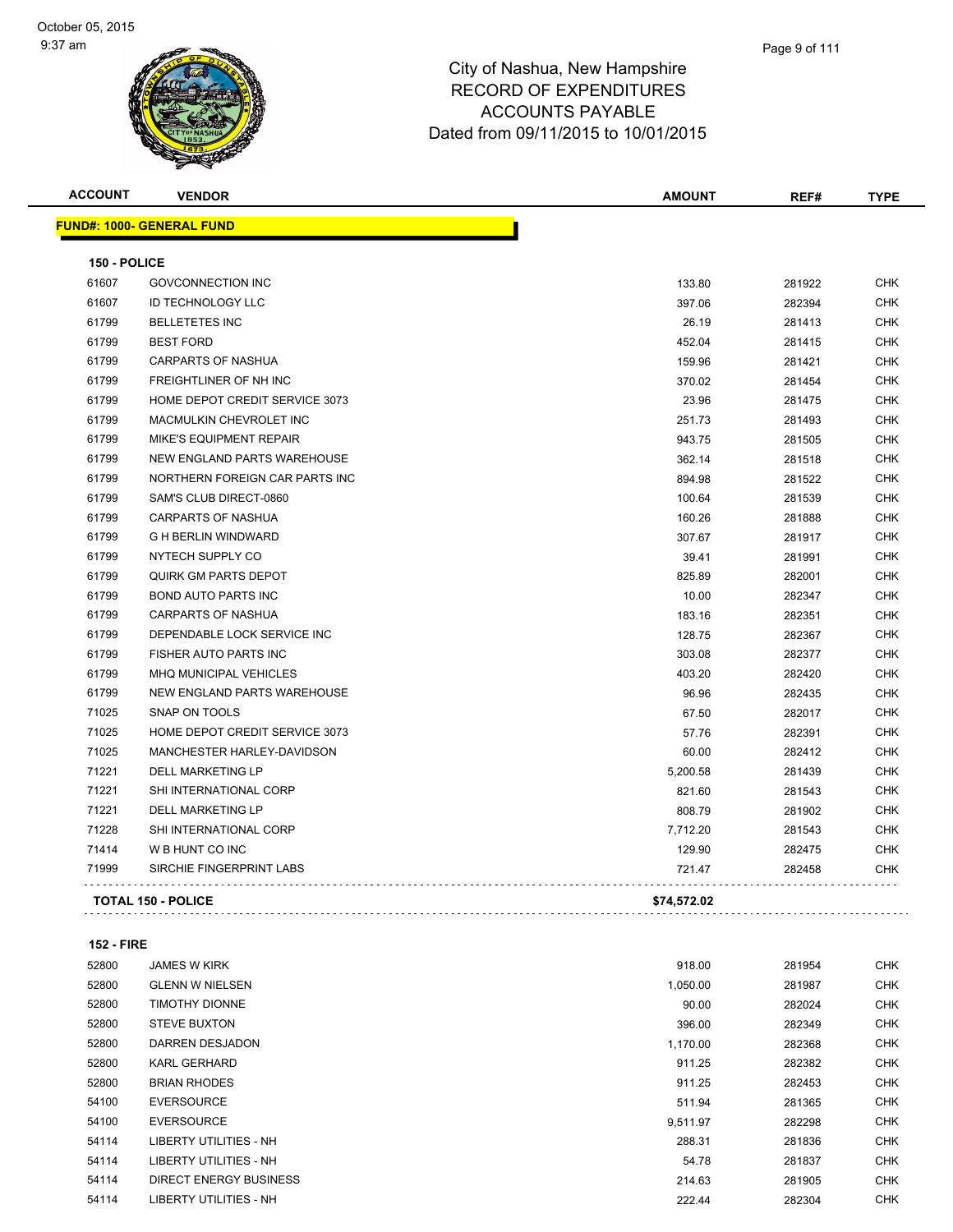| <b>ACCOUNT</b>    | <b>VENDOR</b>                       |                                | <b>AMOUNT</b> | REF#    | <b>TYPE</b> |  |  |
|-------------------|-------------------------------------|--------------------------------|---------------|---------|-------------|--|--|
|                   | <b>FUND#: 1000- GENERAL FUND</b>    |                                |               |         |             |  |  |
| <b>152 - FIRE</b> |                                     |                                |               |         |             |  |  |
| 54114             | <b>LIBERTY UTILITIES - NH</b>       |                                | 177.20        | 282306  | <b>CHK</b>  |  |  |
| 54114             | DIRECT ENERGY BUSINESS              |                                | 142.35        | 282369  | <b>CHK</b>  |  |  |
| 54141             | PENNICHUCK WATER WORKS INC          |                                | 684.45        | 281380  | <b>CHK</b>  |  |  |
| 54141             | <b>DIRECT ENERGY BUSINESS</b>       |                                | 63.99         | 281441  | <b>CHK</b>  |  |  |
| 54141             | PENNICHUCK WATER WORKS INC          |                                | 361.58        | 281842  | <b>CHK</b>  |  |  |
| 54141             | PENNICHUCK WATER WORKS INC          |                                | 851.75        | 282323  | <b>CHK</b>  |  |  |
| 54228             | J P PEST SERVICES                   |                                | 178.00        | 281481  | <b>CHK</b>  |  |  |
| 54280             | GATE CITY FENCE CO INC              |                                | 395.00        | 281457  | <b>CHK</b>  |  |  |
| 54280             | <b>GRANITE CITY ELECTRIC SUPPLY</b> |                                | 111.07        | 281461  | <b>CHK</b>  |  |  |
| 54280             | KAMCO LOCK SOLUTIONS                |                                | 197.00        | 281488  | <b>CHK</b>  |  |  |
| 54280             | AIR CLEANING SPECIALISTS OF NE      |                                | 2,619.00      | 281862  | <b>CHK</b>  |  |  |
| 54280             | <b>BARON'S MAJOR BRANDS</b>         |                                | 329.00        | 281875  | <b>CHK</b>  |  |  |
| 54280             | <b>FIMBEL GARAGE DOORS</b>          |                                | 1,297.50      | 281914  | <b>CHK</b>  |  |  |
| 54280             | <b>HAJOCA CORPORATION</b>           |                                | 552.62        | 281933  | <b>CHK</b>  |  |  |
| 54280             | HOME DEPOT CREDIT SERVICE 3065      |                                | 63.44         | 281939  | <b>CHK</b>  |  |  |
| 54280             | <b>BARON'S MAJOR BRANDS</b>         |                                | 139.99        | 282342  | <b>CHK</b>  |  |  |
| 54280             | J LAWRENCE HALL INC                 |                                | 137.00        | 282396  | <b>CHK</b>  |  |  |
| 54487             | TRI STATE FIRE PROTECTION LLC       |                                | 154.00        | 282025  | <b>CHK</b>  |  |  |
| 54600             | CHELMSFORD AUTO ELECTRIC            |                                | 120.00        | 281425  | CHK         |  |  |
| 54600             | CHROMATE INDUSTRIAL CORP            |                                | 360.32        | 281426  | <b>CHK</b>  |  |  |
| 54600             | JACK YOUNG CO INC                   |                                | 7.61          | 281482  | <b>CHK</b>  |  |  |
| 54600             | SANEL AUTO PARTS CO                 |                                | 51.64         | 281540  | <b>CHK</b>  |  |  |
| 54600             | R WHITE EQUIPMENT CENTER INC        |                                | 54.00         | 282002  | <b>CHK</b>  |  |  |
| 54600             | SANEL AUTO PARTS CO                 |                                | 97.00         | 282010  | <b>CHK</b>  |  |  |
| 55200             | SOUHEGAN MUTUAL FIRE                |                                | 125.00        | 282460  | <b>CHK</b>  |  |  |
| 55400             | CITIZENS BANK CREDIT CARD           | Mechanic Seminar/Pumps Class/A | 369.00        | 9201604 | ACH         |  |  |
| 55400             | CITIZENS BANK CREDIT CARD           | Mechanic Seminar/Pumps Class/H | 388.48        | 9201604 | <b>ACH</b>  |  |  |
| 55421             | GREATER NASHUA CHAMBER OF COMM      |                                | 1,000.00      | 281368  | <b>CHK</b>  |  |  |
| 55600             | <b>STADIUM GRAPHICS</b>             |                                | 75.00         | 282018  | <b>CHK</b>  |  |  |
| 55699             | TRUE BLUE CLEANERS                  |                                | 124.84        | 281554  | <b>CHK</b>  |  |  |
| 55699             | <b>TRUE BLUE CLEANERS</b>           |                                | 37.70         | 281555  | <b>CHK</b>  |  |  |
| 55699             | TRUE BLUE CLEANERS                  |                                | 90.48         | 281556  | <b>CHK</b>  |  |  |
| 55699             | TRUE BLUE CLEANERS                  |                                | 30.16         | 282026  | <b>CHK</b>  |  |  |
| 55699             | TRUE BLUE CLEANERS                  |                                | 30.16         | 282027  | <b>CHK</b>  |  |  |
| 61100             | NEW ENGLAND PAPER & SUPPLY          |                                | 80.82         | 281517  | <b>CHK</b>  |  |  |
| 61100             | WB MASON CO INC                     |                                | 359.63        | 281561  | <b>CHK</b>  |  |  |
| 61100             | WB MASON CO INC                     |                                | 130.70        | 282034  | <b>CHK</b>  |  |  |
| 61107             | <b>JB SIMONS INC</b>                |                                | 414.00        | 281483  | <b>CHK</b>  |  |  |
| 61135             | FIRE SAFETY EDUCATION               |                                | 3,000.00      | 282374  | <b>CHK</b>  |  |  |
| 61142             | MOORE MEDICAL LLC                   |                                | 832.46        | 281507  | <b>CHK</b>  |  |  |
| 61142             | <b>AMAZON</b>                       |                                | 95.54         | 282293  | <b>CHK</b>  |  |  |
| 61156             | BERGERON PROTECTIVE CLOTHING        |                                | 318.00        | 281879  | <b>CHK</b>  |  |  |
| 61299             | <b>COLLINS FLAGS</b>                |                                | 258.10        | 281428  | <b>CHK</b>  |  |  |
| 61299             | NEW ENGLAND PAPER & SUPPLY          |                                | 74.00         | 281517  | <b>CHK</b>  |  |  |
| 61307             | <b>NEW ENGLAND KENWORTH</b>         |                                | 46.20         | 281984  | <b>CHK</b>  |  |  |
| 61428             | NEW ENGLAND PAPER & SUPPLY          |                                | 369.73        | 281517  | <b>CHK</b>  |  |  |
| 61428             | NEW ENGLAND PAPER & SUPPLY          |                                | 302.65        | 281986  | <b>CHK</b>  |  |  |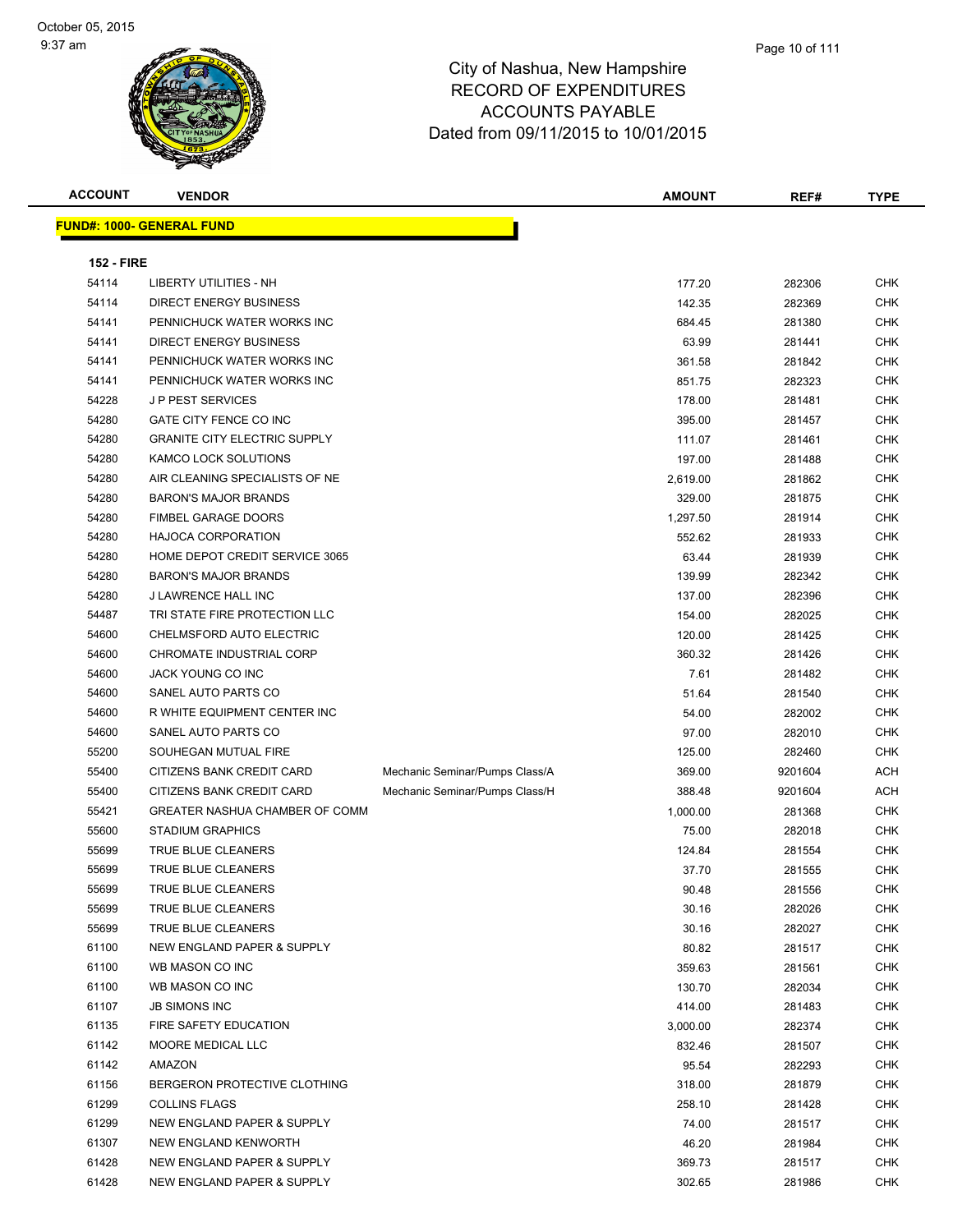| <b>ACCOUNT</b>    | <b>VENDOR</b>                       |                               | <b>AMOUNT</b> | REF#    | <b>TYPE</b> |
|-------------------|-------------------------------------|-------------------------------|---------------|---------|-------------|
|                   | <b>FUND#: 1000- GENERAL FUND</b>    |                               |               |         |             |
| <b>152 - FIRE</b> |                                     |                               |               |         |             |
| 61428             | NEW ENGLAND PAPER & SUPPLY          |                               | 172.08        | 282434  | <b>CHK</b>  |
| 61499             | <b>BURRIS CUSTOM PAINTING</b>       |                               | 400.00        | 281418  | <b>CHK</b>  |
| 61538             | <b>BIRCH HILL LANDSCAPING</b>       |                               | 526.00        | 281416  | <b>CHK</b>  |
| 61699             | <b>GRANITE CITY ELECTRIC SUPPLY</b> |                               | 78.25         | 281925  | <b>CHK</b>  |
| 61699             | M & M ELECTRICAL SUPPLY CO INC      |                               | 48.75         | 281961  | <b>CHK</b>  |
| 61699             | <b>GRANITE CITY ELECTRIC SUPPLY</b> |                               | 182.64        | 282385  | <b>CHK</b>  |
| 61699             | L W BILLS (ALARM ENGINEERING        |                               | 474.05        | 282405  | <b>CHK</b>  |
| 61705             | MAYNARD & LESIEUR INC               |                               | 600.00        | 281497  | <b>CHK</b>  |
| 61705             | <b>MAYNARD &amp; LESIEUR INC</b>    |                               | 849.78        | 282414  | <b>CHK</b>  |
| 61799             | <b>JACK YOUNG CO INC</b>            |                               | 598.11        | 281482  | <b>CHK</b>  |
| 61799             | MAINTENANCE CONNECTION              |                               | 190.24        | 281494  | <b>CHK</b>  |
| 61799             | MINUTEMAN TRUCKS INC                |                               | 114.92        | 281506  | <b>CHK</b>  |
| 61799             | <b>CUES INC</b>                     |                               | 596.43        | 282361  | <b>CHK</b>  |
| 61799             | LIBERTY INTNL TRUCKS OF NH LLC      |                               | 141.18        | 282407  | <b>CHK</b>  |
| 61799             | <b>MIKES CUSTOM KANVAS</b>          |                               | 150.00        | 282423  | <b>CHK</b>  |
| 61799             | MINUTEMAN TRUCKS INC                |                               | 723.19        | 282425  | <b>CHK</b>  |
| 61799             | NEW ENGLAND KENWORTH                |                               | 183.90        | 282432  | <b>CHK</b>  |
| 61807             | CITIZENS BANK CREDIT CARD           | Book Purchase for promotional | 490.23        | 9201604 | <b>ACH</b>  |
| 61830             | <b>TIERRANET</b>                    |                               | 34.00         | 281553  | <b>CHK</b>  |
| 68337             | LUMINA NASHUA LLC                   |                               | 1,000.00      | 282409  | <b>CHK</b>  |
| 71025             | <b>SNAP ON TOOLS</b>                |                               | 155.00        | 282017  | <b>CHK</b>  |
| 71400             | FIRE TECH & SAFETY OF NEW ENGL      |                               | 2,995.00      | 281450  | <b>CHK</b>  |
| 71400             | INDUSTRIAL PROTECTION SERVICES      |                               | 150.00        | 281947  | <b>CHK</b>  |
| 71400             | FIRE TECH & SAFETY OF NEW ENGL      |                               | 362.11        | 282375  | <b>CHK</b>  |
| 71432             | FIRE TECH & SAFETY OF NEW ENGL      |                               | 453.00        | 281450  | <b>CHK</b>  |
| 71432             | FIREMATIC SUPPLY CO INC             |                               | 715.00        | 281451  | <b>CHK</b>  |
| 71432             | <b>BELTRONICS INC</b>               |                               | 982.65        | 281877  | <b>CHK</b>  |
| 71432             | FIRE TECH & SAFETY OF NEW ENGL      |                               | 360.00        | 282375  | <b>CHK</b>  |
| 71999             | AMAZON                              |                               | 41.38         | 282293  | <b>CHK</b>  |
|                   | <b>TOTAL 152 - FIRE</b>             |                               | \$47,716.62   |         |             |

#### **153 - BUILDING INSPECTION**

|       | <b>TOTAL 153 - BUILDING INSPECTION</b> | \$1,050.67 |        |            |
|-------|----------------------------------------|------------|--------|------------|
| 61807 | EDM PUBLISHERS INC                     | 99.00      | 281908 | <b>CHK</b> |
| 61807 | INTERNATIONAL CODE COUNCIL INC         | 211.00     | 281369 | <b>CHK</b> |
| 55421 | <b>NHBOA</b>                           | 90.00      | 281841 | <b>CHK</b> |
| 55307 | TIMOTHY DUPONT                         | 382.30     | 282281 | <b>CHK</b> |
| 55307 | <b>DAWN MICHAUD</b>                    | 86.83      | 281352 | <b>CHK</b> |
| 55118 | VERIZON WIRELESS-642044677             | 80.02      | 282331 | <b>CHK</b> |
| 55118 | VERIZON WIRELESS-642044677             | 80.02      | 281393 | <b>CHK</b> |
| 42307 | <b>SOLAR CITY</b>                      | 16.50      | 281546 | <b>CHK</b> |
| 42300 | <b>SOLAR CITY</b>                      | 5.00       | 281546 | <b>CHK</b> |

**155 - CODE ENFORCEMENT**

| 55307 | <b>KYLE METCALF</b> | 461.15 | 282286 | CHK |
|-------|---------------------|--------|--------|-----|
| 55421 | ROBERT SOUSA        | 393.00 | 282289 | CHK |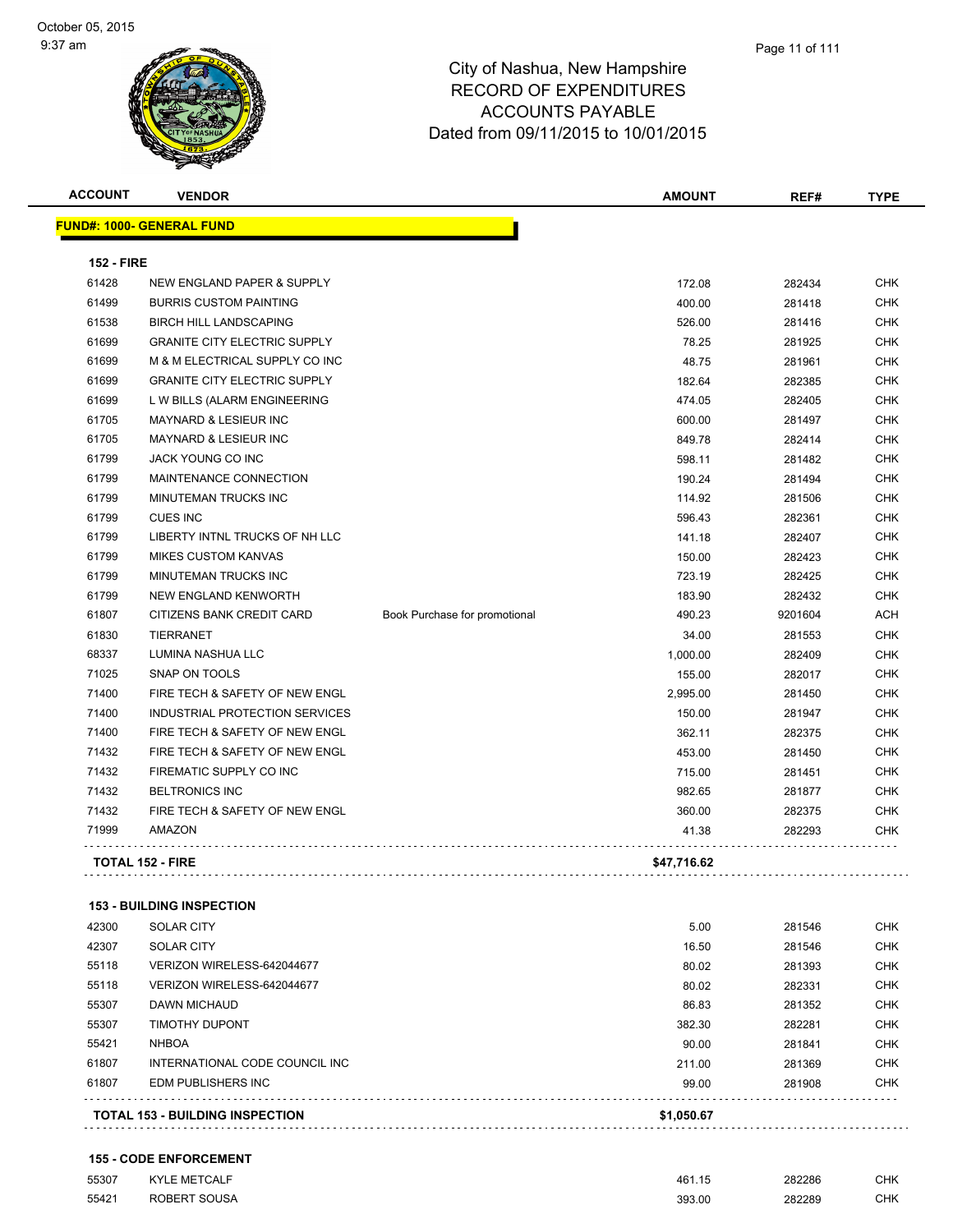

|                | <b>VENDOR</b>                               |                                | <b>AMOUNT</b> | REF#    | <b>TYPE</b>                                                                                                                                                                                                                                              |
|----------------|---------------------------------------------|--------------------------------|---------------|---------|----------------------------------------------------------------------------------------------------------------------------------------------------------------------------------------------------------------------------------------------------------|
|                | <u> FUND#: 1000- GENERAL FUND</u>           |                                |               |         |                                                                                                                                                                                                                                                          |
|                | <b>155 - CODE ENFORCEMENT</b>               |                                |               |         |                                                                                                                                                                                                                                                          |
| 55421          | CITIZENS BANK CREDIT CARD                   | Sousa-Room Charge - AACE Conf  | 437.31        | 9201604 | <b>ACH</b>                                                                                                                                                                                                                                               |
| 55421          | CITIZENS BANK CREDIT CARD                   | Madison- Room Charge - AACE Co | 437.31        | 9201604 | <b>ACH</b>                                                                                                                                                                                                                                               |
| 55421          | CITIZENS BANK CREDIT CARD                   | Ortega-Room Charge - AACE Conf | 583.08        | 9201604 | <b>ACH</b>                                                                                                                                                                                                                                               |
|                | <b>TOTAL 155 - CODE ENFORCEMENT</b>         |                                | \$2,311.85    |         |                                                                                                                                                                                                                                                          |
|                | <b>157 - CITYWIDE COMMUNICATIONS</b>        |                                |               |         |                                                                                                                                                                                                                                                          |
| 54100          | <b>EVERSOURCE</b>                           |                                | 641.78        | 281831  | <b>CHK</b>                                                                                                                                                                                                                                               |
| 54100          | <b>EVERSOURCE</b>                           |                                | 546.40        | 282298  | <b>CHK</b>                                                                                                                                                                                                                                               |
| 55118          | VERIZON WIRELESS-581499451                  |                                | 40.01         | 281856  | <b>CHK</b>                                                                                                                                                                                                                                               |
| 61799          | <b>CARPARTS OF NASHUA</b>                   |                                | 97.08         | 282351  | <b>CHK</b>                                                                                                                                                                                                                                               |
|                | TOTAL 157 - CITYWIDE COMMUNICATIONS         |                                | \$1,325.27    |         |                                                                                                                                                                                                                                                          |
|                | <b>159 - OTHER PUBLIC SAFETY</b>            |                                |               |         |                                                                                                                                                                                                                                                          |
| 54835          | PENNICHUCK WATER WORKS INC                  |                                | 220,085.74    | 281380  | <b>CHK</b>                                                                                                                                                                                                                                               |
|                | .                                           |                                |               |         |                                                                                                                                                                                                                                                          |
|                | <b>TOTAL 159 - OTHER PUBLIC SAFETY</b>      |                                | \$220,085.74  |         |                                                                                                                                                                                                                                                          |
|                |                                             |                                |               |         |                                                                                                                                                                                                                                                          |
|                | <b>160 - PUBLIC WORKS-ADMIN/ENGINEERING</b> |                                |               |         |                                                                                                                                                                                                                                                          |
| 54100          | <b>EVERSOURCE</b>                           |                                | 1,175.66      | 282298  |                                                                                                                                                                                                                                                          |
| 54114          | LIBERTY UTILITIES - NH                      |                                | 27.38         | 282302  |                                                                                                                                                                                                                                                          |
| 54114          | <b>DIRECT ENERGY BUSINESS</b>               |                                | 19.31         | 282369  |                                                                                                                                                                                                                                                          |
| 54141          | PENNICHUCK WATER WORKS INC                  |                                | 76.58         | 281380  |                                                                                                                                                                                                                                                          |
| 54141          | PENNICHUCK WATER WORKS INC                  |                                | 140.88        | 281842  |                                                                                                                                                                                                                                                          |
| 54421          | CONWAY OFFICE SOLUTIONS                     |                                | 10.59         | 281898  |                                                                                                                                                                                                                                                          |
| 54828          | US BANK EQUIPMENT FINANCE                   |                                | 198.72        | 281391  |                                                                                                                                                                                                                                                          |
| 55307          | <b>WILLIAM TOOMEY</b>                       |                                | 463.45        | 282291  |                                                                                                                                                                                                                                                          |
| 55400          | <b>LISA FAUTEUX</b>                         |                                | 54.00         | 282716  |                                                                                                                                                                                                                                                          |
| 55400          | CITIZENS BANK CREDIT CARD                   | Registration fee for Lisa Faut | 461.83        | 9201604 |                                                                                                                                                                                                                                                          |
| 55400          | CITIZENS BANK CREDIT CARD                   | Registration fee for Lisa Faut | 12.94         | 9201604 |                                                                                                                                                                                                                                                          |
| 61100          | NEW ENGLAND PAPER & SUPPLY                  |                                | 73.32         | 281517  |                                                                                                                                                                                                                                                          |
| 61100          | WB MASON CO INC                             |                                | 108.87        | 282034  |                                                                                                                                                                                                                                                          |
|                | AMAZON                                      |                                | (25.60)       | 282293  |                                                                                                                                                                                                                                                          |
| 61100<br>61100 | WB MASON CO INC                             |                                | 55.21         | 282477  |                                                                                                                                                                                                                                                          |
|                | <b>GRAINGER</b>                             |                                | 201.31        | 281460  |                                                                                                                                                                                                                                                          |
| 61299          | AMAZON                                      |                                | 55.97         | 282293  |                                                                                                                                                                                                                                                          |
| 61299<br>61310 | <b>AVSG LP</b>                              |                                | 265.04        | 282338  | <b>CHK</b><br><b>CHK</b><br><b>CHK</b><br><b>CHK</b><br><b>CHK</b><br><b>CHK</b><br><b>CHK</b><br><b>CHK</b><br><b>CHK</b><br><b>ACH</b><br><b>ACH</b><br><b>CHK</b><br><b>CHK</b><br><b>CHK</b><br><b>CHK</b><br><b>CHK</b><br><b>CHK</b><br><b>CHK</b> |

**161 - STREETS**

| 54100 | <b>EVERSOURCE</b>          | 1.108.39 | 281365 | <b>CHK</b> |
|-------|----------------------------|----------|--------|------------|
| 54100 | EVERSOURCE                 | 93.56    | 281830 | <b>CHK</b> |
| 54100 | EVERSOURCE                 | 434.65   | 281831 | <b>CHK</b> |
| 54100 | EVERSOURCE                 | 3.163.22 | 282298 | CHK        |
| 54114 | LIBERTY UTILITIES - NH     | 144.73   | 282305 | <b>CHK</b> |
| 54141 | PENNICHUCK WATER WORKS INC | 369.93   | 281380 | <b>CHK</b> |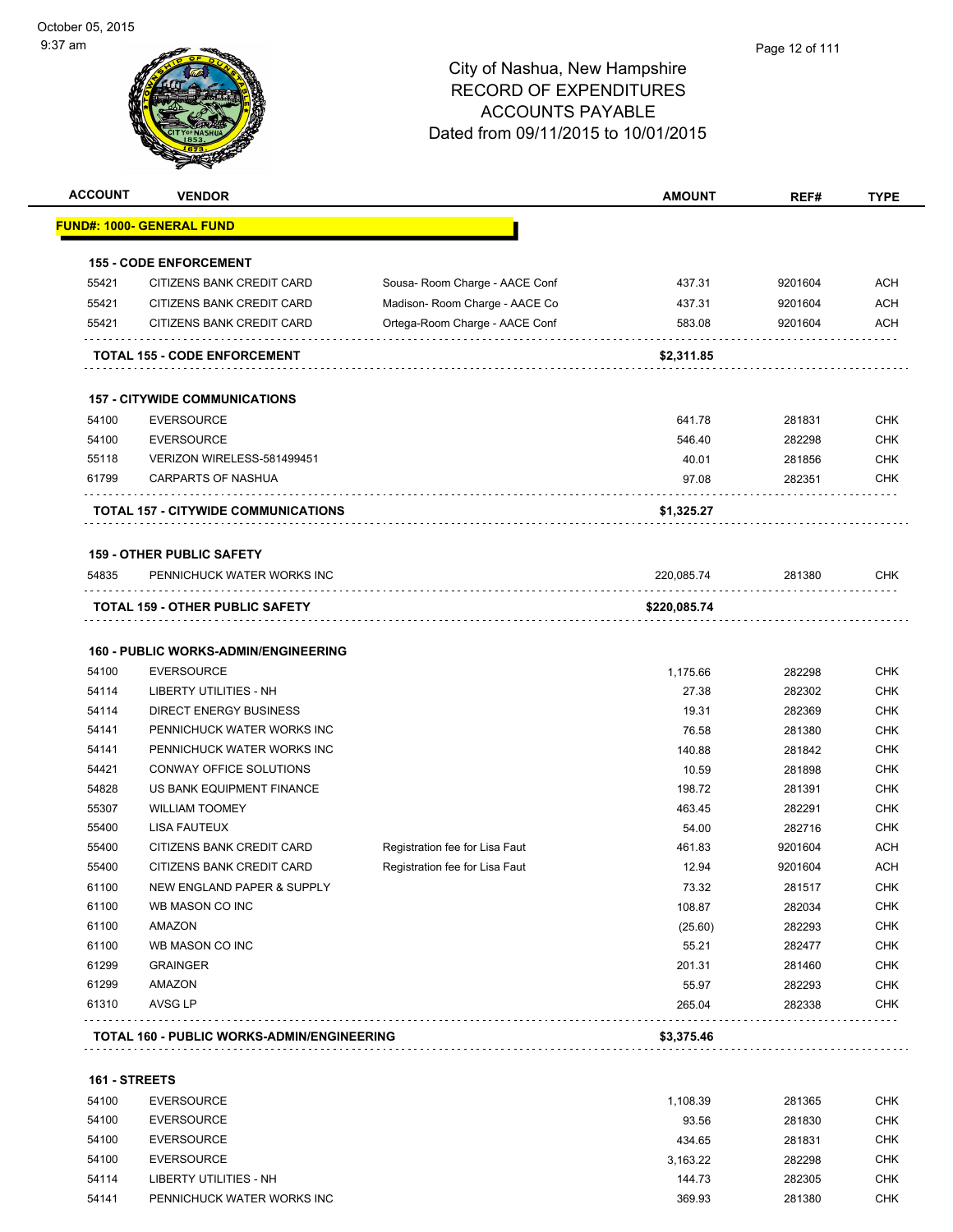| <b>ACCOUNT</b> | <b>VENDOR</b>                    | AMOUNT   | REF#   | TYPE       |
|----------------|----------------------------------|----------|--------|------------|
|                | <b>FUND#: 1000- GENERAL FUND</b> |          |        |            |
|                |                                  |          |        |            |
| 161 - STREETS  |                                  |          |        |            |
| 54200          | JAN PRO CLEANING SYSTEMS NE      | 855.00   | 282399 | CHK        |
| 54236          | CALLOGIX INC                     | 157.85   | 281886 | <b>CHK</b> |
| 54280          | <b>REL-TEK CORPORATION</b>       | 483.87   | 281535 | <b>CHK</b> |
| 54280          | <b>BELLETETES INC</b>            | 11.69    | 282344 | <b>CHK</b> |
| 54600          | ATLANTIC BROOM SERVICE INC       | 845.00   | 281406 | <b>CHK</b> |
| 54600          | <b>BEST FORD</b>                 | 50.80    | 281415 | <b>CHK</b> |
| 54600          | <b>CARPARTS OF NASHUA</b>        | 559.41   | 281421 | <b>CHK</b> |
| 54600          | DONOVAN EQUIPMENT CO INC         | 256.16   | 281443 | <b>CHK</b> |
| 54600          | SANEL AUTO PARTS CO              | 120.19   | 281541 | <b>CHK</b> |
| 54600          | <b>B-B CHAIN INC</b>             | 133.00   | 281871 | <b>CHK</b> |
| 54600          | <b>CARPARTS OF NASHUA</b>        | 553.43   | 281888 | <b>CHK</b> |
| 54600          | <b>FASTENAL CO</b>               | 48.84    | 281913 | <b>CHK</b> |
| 54600          | <b>GRANITE STATE GLASS</b>       | 60.00    | 281928 | <b>CHK</b> |
| 54600          | HOWARD P FAIRFIELD LLC           | 134.99   | 281943 | <b>CHK</b> |
| 54600          | LIBERTY INTNL TRUCKS OF NH LLC   | 904.81   | 281958 | CHK        |
| 54600          | NAPA AUTO PARTS                  | 218.60   | 281980 | <b>CHK</b> |
| 54600          | NEW ENGLAND KENWORTH             | 74.09    | 281985 | CHK        |
| 54600          | NORTHLAND INDUSTRIAL TRUCK CO    | 270.05   | 281989 | <b>CHK</b> |
| 54600          | NUERA TRANSPORT INC              | 36.08    | 281990 | <b>CHK</b> |
| 54600          | SANEL AUTO PARTS CO              | 809.58   | 282013 | <b>CHK</b> |
| 54600          | SWEEPER PARTS SALES              | 2,032.29 | 282021 | <b>CHK</b> |
| 54600          | USP OF NEW ENGLAND               | 704.03   | 282031 | <b>CHK</b> |
| 54600          | ATLANTIC BROOM SERVICE INC       | 960.00   | 282337 | <b>CHK</b> |
| 54600          | <b>B-B CHAIN INC</b>             | 95.50    | 282340 | <b>CHK</b> |
| 54600          | <b>CARPARTS OF NASHUA</b>        | 10.98    | 282351 | <b>CHK</b> |
| 54600          | <b>FASTENAL CO</b>               | 67.38    | 282373 | <b>CHK</b> |
| 54600          | FREIGHTLINER OF NH INC           | 123.27   | 282380 | <b>CHK</b> |
| 54600          | LIBERTY INTNL TRUCKS OF NH LLC   | 2,511.68 | 282407 | <b>CHK</b> |
| 54600          | MACMULKIN CHEVROLET INC          | 372.48   | 282411 | <b>CHK</b> |
| 54600          | <b>MILL METALS CORP</b>          | 810.00   | 282424 | <b>CHK</b> |
| 54600          | NAPA AUTO PARTS                  | 42.03    | 282426 | CHK        |
| 54600          | NEW ENGLAND KENWORTH             | (35.84)  | 282432 | CHK        |
| 54600          | NEW ENGLAND SHARPENING CO INC    | 30.00    | 282436 | <b>CHK</b> |
| 54600          | SWEEPER PARTS SALES              | 382.20   | 282464 | <b>CHK</b> |
| 54828          | US BANK EQUIPMENT FINANCE        | 109.70   | 281851 | <b>CHK</b> |
| 61107          | ALECS SHOE STORE INC             | 314.95   | 281864 | <b>CHK</b> |
| 61107          | UNIFIRST CORPORATION             | 466.33   | 282028 | <b>CHK</b> |
| 61107          | UNIFIRST CORPORATION             | 347.15   | 282469 | <b>CHK</b> |
| 61142          | <b>BASS FIRST AID SERVICE</b>    | 236.20   | 282343 | CHK        |
| 61166          | BOT L GAS INC                    | 127.00   | 281882 | <b>CHK</b> |
| 61299          | <b>BELLETETES INC</b>            | 122.02   | 281413 | <b>CHK</b> |
| 61299          | <b>B-B CHAIN INC</b>             | 270.00   | 281871 | <b>CHK</b> |
| 61299          | ERC WIPING PRODUCTS INC          | 161.00   | 281910 | <b>CHK</b> |
| 61299          | <b>FASTENAL CO</b>               | 167.03   | 281913 | <b>CHK</b> |
| 61299          | HOME DEPOT CREDIT SERVICE 3065   | 32.96    | 281939 | CHK        |
| 61299          | <b>BELLETETES INC</b>            | 89.74    | 282344 | <b>CHK</b> |
| 61299          | FUTURE SUPPLY CO                 | 266.29   | 282381 | CHK        |
| 61299          | NH BRAGG & SONS INC              | 449.13   | 282437 | CHK        |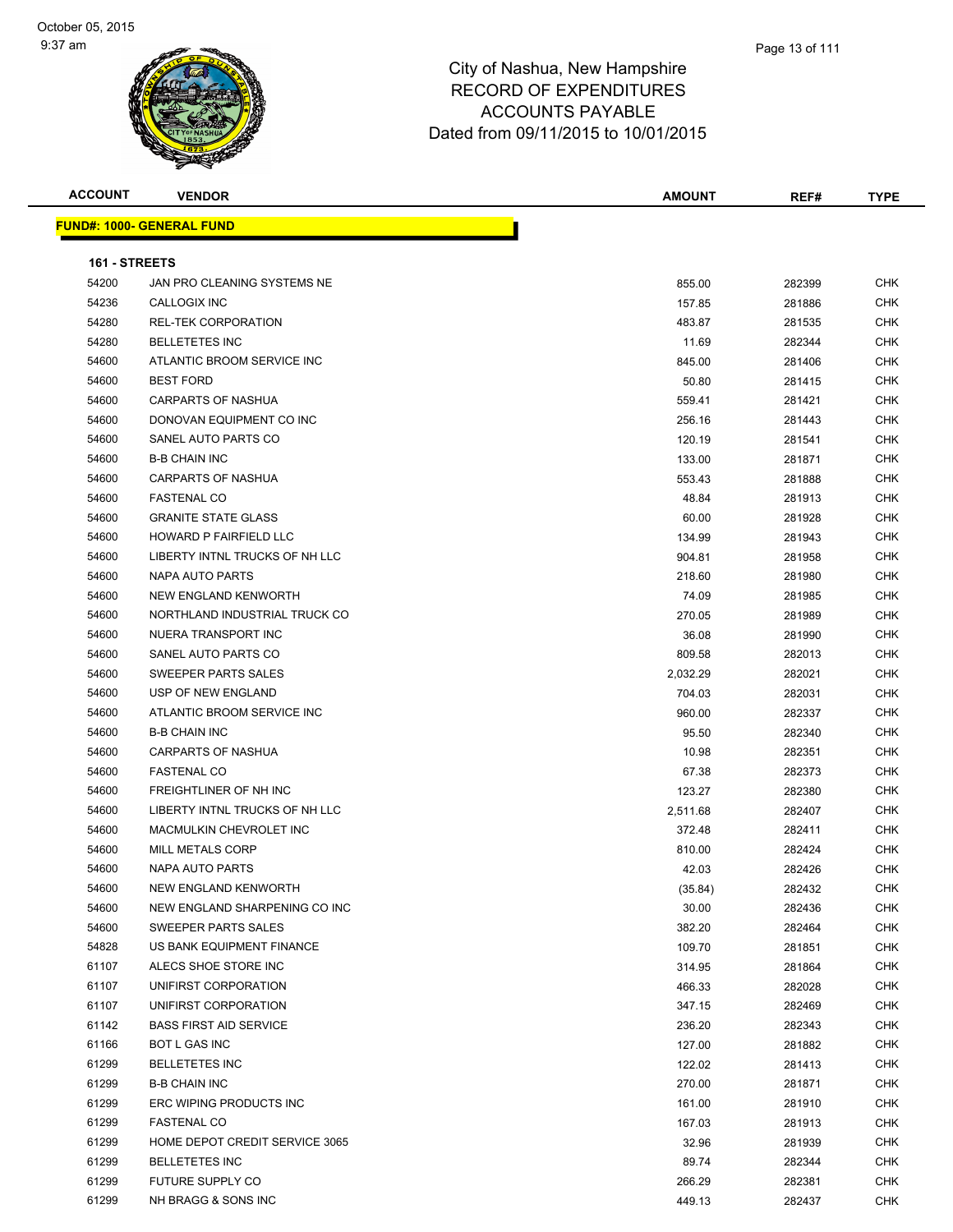| <b>ACCOUNT</b> | <b>VENDOR</b>                        | <b>AMOUNT</b> | REF#   | <b>TYPE</b> |
|----------------|--------------------------------------|---------------|--------|-------------|
|                | <b>FUND#: 1000- GENERAL FUND</b>     |               |        |             |
|                |                                      |               |        |             |
| 161 - STREETS  |                                      |               |        |             |
| 61300          | DENNIS K BURKE INC                   | 12,111.79     | 281440 | <b>CHK</b>  |
| 61300          | DENNIS K BURKE INC                   | 9,904.80      | 282366 | <b>CHK</b>  |
| 61307          | SHATTUCK MALONE OIL CO               | 3,368.63      | 281381 | <b>CHK</b>  |
| 61307          | SHATTUCK MALONE OIL CO               | 13,488.90     | 282325 | CHK         |
| 61310          | AVSG LP                              | 1,642.19      | 282338 | CHK         |
| 61428          | NH BRAGG & SONS INC                  | 91.80         | 282437 | CHK         |
| 61507          | <b>BROX INDUSTRIES INC</b>           | 557.90        | 281417 | <b>CHK</b>  |
| 61507          | CONTINENTAL PAVING INC               | 896.32        | 281432 | <b>CHK</b>  |
| 61507          | <b>BROX INDUSTRIES INC</b>           | 212.10        | 281884 | <b>CHK</b>  |
| 61507          | CONTINENTAL PAVING INC               | 495.90        | 281897 | <b>CHK</b>  |
| 61507          | <b>BROX INDUSTRIES INC</b>           | 52.00         | 282348 | <b>CHK</b>  |
| 61535          | <b>BROX INDUSTRIES INC</b>           | 912.83        | 281417 | <b>CHK</b>  |
| 61535          | <b>BROX INDUSTRIES INC</b>           | 683.79        | 281884 | <b>CHK</b>  |
| 61535          | <b>BROX INDUSTRIES INC</b>           | 397.13        | 282348 | CHK         |
| 61542          | PERMA LINE CORP OF NEW ENGLAND       | 93.90         | 281525 | CHK         |
| 61542          | PERMA LINE CORP OF NEW ENGLAND       | 1,907.55      | 281995 | CHK         |
| 61556          | <b>HIGHWAY TECH</b>                  | 257.00        | 281937 | CHK         |
| 61560          | CORRIVEAU ROUTHIER INC               | 344.85        | 281434 | CHK         |
| 61560          | <b>HUDSON QUARRY CORP</b>            | 119.36        | 281477 | <b>CHK</b>  |
| 61560          | CORRIVEAU ROUTHIER INC               | 77.70         | 281899 | CHK         |
| 61560          | <b>GRANITE STATE CONCRETE CO INC</b> | 750.00        | 281927 | <b>CHK</b>  |
| 61560          | CORRIVEAU ROUTHIER INC               | 38.85         | 282360 | <b>CHK</b>  |
| 61562          | <b>FRANKLIN PAINT CO INC</b>         | 326.81        | 281916 | <b>CHK</b>  |
| 61705          | <b>MAYNARD &amp; LESIEUR INC</b>     | 297.90        | 281970 | <b>CHK</b>  |
| 61705          | <b>MAYNARD &amp; LESIEUR INC</b>     | 118.50        | 282415 | <b>CHK</b>  |
| 61709          | <b>BOBCAT OF NEW HAMPSHIRE</b>       | 155.44        | 282346 | CHK         |
| 61709          | CHROMATE INDUSTRIAL CORP             | 103.93        | 282354 | CHK         |
| 61799          | <b>CARPARTS OF NASHUA</b>            | 6.64          | 281421 | <b>CHK</b>  |
| 61799          | <b>FASTENAL CO</b>                   | 110.66        | 281449 | <b>CHK</b>  |
| 61799          | CARPARTS OF NASHUA                   | 36.48         | 281888 | <b>CHK</b>  |
| 61799          | <b>FASTENAL CO</b>                   | 52.85         | 281913 | <b>CHK</b>  |
| 61799          | NAPA AUTO PARTS                      | 14.97         | 281980 | CHK         |
| 61799          | SANEL AUTO PARTS CO                  | 28.47         | 282013 | CHK         |
| 61799          | <b>BELLETETES INC</b>                | 27.86         | 282344 | <b>CHK</b>  |
| 61799          | <b>FASTENAL CO</b>                   | 5.72          | 282373 | <b>CHK</b>  |
| 61799          | <b>NAPA AUTO PARTS</b>               | 15.16         | 282426 | CHK         |
| 61799          | PINE MOTOR PARTS                     | 7.73          | 282446 | <b>CHK</b>  |
| 71025          | <b>B-B CHAIN INC</b>                 | 5.00          | 281409 | <b>CHK</b>  |
| 71025          | <b>FASTENAL CO</b>                   | 6.64          | 281449 | <b>CHK</b>  |
| 71025          | <b>FASTENAL CO</b>                   | 42.09         | 281913 | <b>CHK</b>  |
| 71025          | LARSDUN LLC                          | 81.99         | 281956 | CHK         |
| 71025          | AMAZON                               | 207.70        | 282293 | CHK         |
| 71025          | <b>CORNWELL TOOLS</b>                | 84.94         | 282359 | <b>CHK</b>  |
| 71025          | SNAP ON TOOLS                        | 99.95         | 282459 | CHK         |
|                |                                      |               |        |             |
|                | TOTAL 161 - STREETS                  | \$73,406.14   |        |             |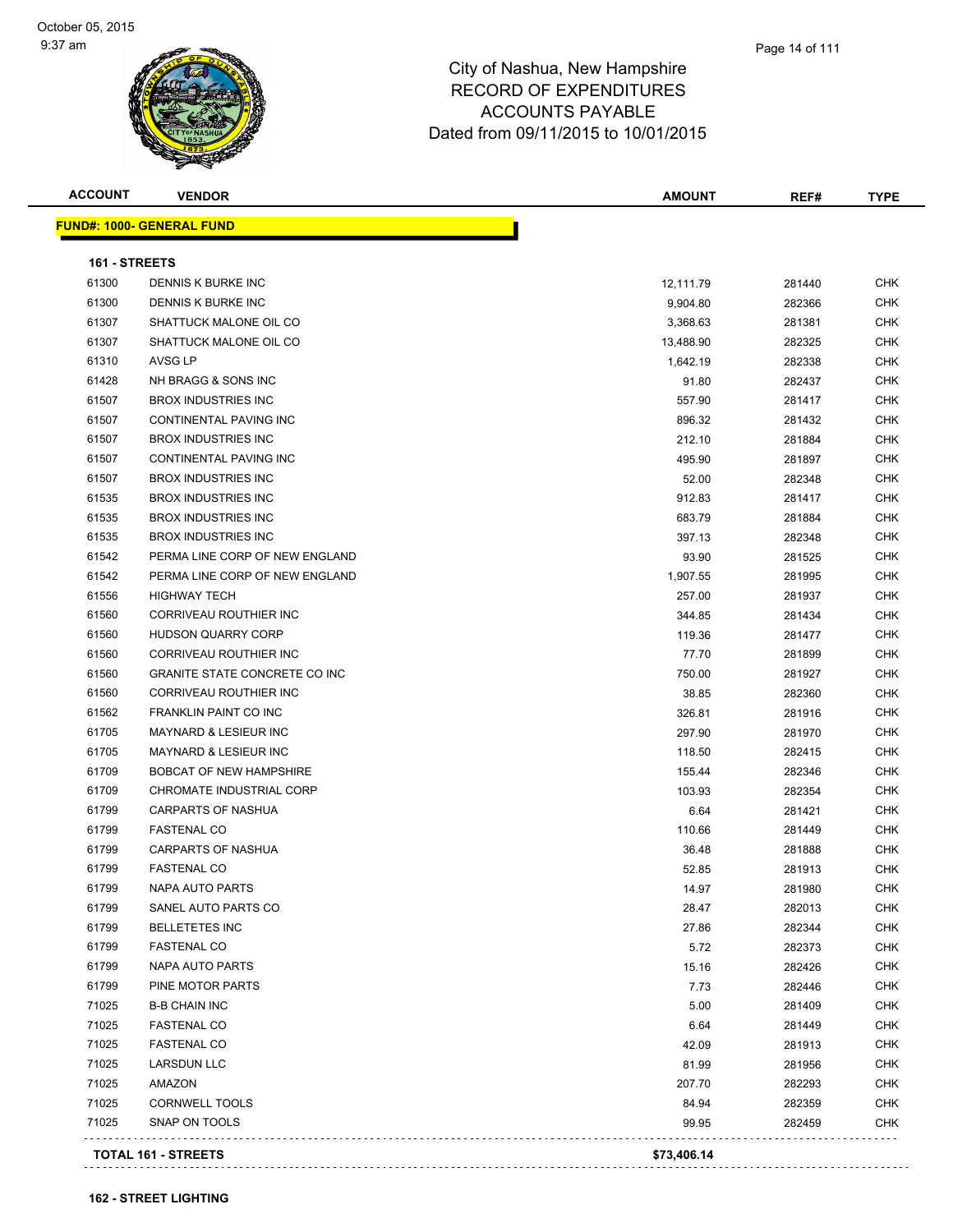| <b>ACCOUNT</b> | <b>VENDOR</b>                                                    | <b>AMOUNT</b> | REF#   | <b>TYPE</b> |
|----------------|------------------------------------------------------------------|---------------|--------|-------------|
|                | <b>FUND#: 1000- GENERAL FUND</b>                                 |               |        |             |
|                | <b>162 - STREET LIGHTING</b>                                     |               |        |             |
| 54100          | <b>EVERSOURCE</b>                                                | 64,800.62     | 281365 | <b>CHK</b>  |
| 54100          | <b>EVERSOURCE</b>                                                | 340.74        | 281831 | <b>CHK</b>  |
| 54100          | <b>EVERSOURCE</b>                                                | 228.87        | 282298 | <b>CHK</b>  |
|                | TOTAL 162 - STREET LIGHTING                                      | \$65,370.23   |        |             |
|                |                                                                  |               |        |             |
|                | <b>166 - PARKING LOTS</b>                                        |               |        |             |
| 54100          | <b>EVERSOURCE</b>                                                | 490.24        | 281831 | <b>CHK</b>  |
| 54100          | <b>EVERSOURCE</b>                                                | 1,903.61      | 282298 | <b>CHK</b>  |
| 54141          | PENNICHUCK WATER WORKS INC                                       | 139.44        | 282323 | <b>CHK</b>  |
| 54280          | ALI PLUMBING SERVICES CORP                                       | 95.00         | 281865 | <b>CHK</b>  |
| 55100          | <b>CALE AMERICA</b>                                              | 940.00        | 281885 | <b>CHK</b>  |
| 55600          | PRINT FACTORY                                                    | 55.00         | 281532 | <b>CHK</b>  |
| 55607          | UNITED PARCEL SERVICE                                            | 9.97          | 281384 | <b>CHK</b>  |
| 55699          | <b>CALE AMERICA</b>                                              | 400.00        | 281885 | <b>CHK</b>  |
| 55699          | UNITED SITE SERVICES NORTHEAST                                   | 54.97         | 282471 | <b>CHK</b>  |
| 61100          | WB MASON CO INC                                                  | 35.99         | 282477 | <b>CHK</b>  |
| 61299          | HOME DEPOT CREDIT SERVICE 3065                                   | 29.34         | 281939 | <b>CHK</b>  |
|                | <b>TOTAL 166 - PARKING LOTS</b>                                  | \$4,153.56    |        |             |
|                |                                                                  |               |        |             |
|                | <b>171 - COMMUNITY SERVICES</b>                                  |               |        |             |
| 54100          | <b>EVERSOURCE</b>                                                | 1,542.15      | 281831 | <b>CHK</b>  |
| 54141          | PENNICHUCK WATER WORKS INC                                       | 223.28        | 282323 | <b>CHK</b>  |
| 54828          | US BANK EQUIPMENT FINANCE                                        | 339.00        | 281854 | <b>CHK</b>  |
| 55699          | FIRST TRANSIT INC                                                | 7,410.00      | 281452 | <b>CHK</b>  |
| 61100          | WB MASON CO INC                                                  | 89.95         | 282477 | <b>CHK</b>  |
|                | <b>TOTAL 171 - COMMUNITY SERVICES</b>                            | \$9,604.38    |        |             |
|                |                                                                  |               |        |             |
|                | <b>172 - COMMUNITY HEALTH</b>                                    |               |        |             |
| 55307          | JACQUELINE AGUILAR                                               | 164.98        | 281338 | <b>CHK</b>  |
| 55307          | KAYLA O'BRIEN                                                    | 8.62          | 281348 | <b>CHK</b>  |
| 55400          | RUTGERS GLOBAL TUBERCULOSIS                                      | 150.00        | 282324 | <b>CHK</b>  |
|                | TOTAL 172 - COMMUNITY HEALTH                                     | \$323.60      |        |             |
|                |                                                                  |               |        |             |
| 53142          | <b>173 - ENVIRONMENTAL HEALTH</b><br>DRAGON MOSQUITO CONTROL INC | 1,000.00      | 281444 | <b>CHK</b>  |
|                | TOTAL 173 - ENVIRONMENTAL HEALTH                                 | \$1,000.00    |        |             |
|                |                                                                  |               |        |             |
|                | <b>174 - WELFARE ADMINISTRATION</b>                              |               |        |             |
| 55307          | <b>ROBERT MACK</b>                                               | 93.93         | 282285 | <b>CHK</b>  |
|                | <b>TOTAL 174 - WELFARE ADMINISTRATION</b>                        | \$93.93       |        |             |
|                |                                                                  |               |        |             |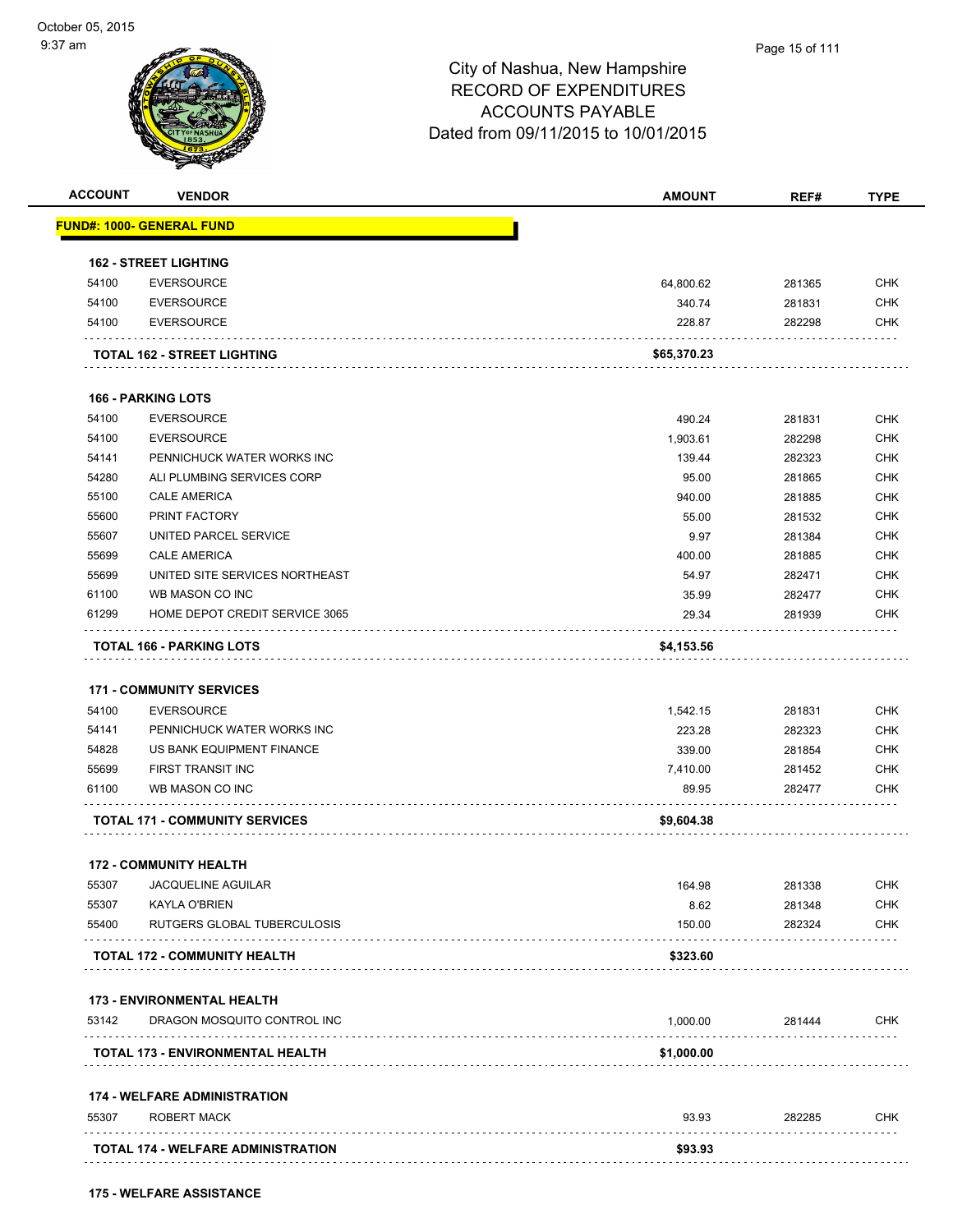| <b>ACCOUNT</b> | <b>VENDOR</b>                    | AMOUNT   | REF#   | <b>TYPE</b> |
|----------------|----------------------------------|----------|--------|-------------|
|                | <b>FUND#: 1000- GENERAL FUND</b> |          |        |             |
|                |                                  |          |        |             |
|                | <b>175 - WELFARE ASSISTANCE</b>  |          |        |             |
| 55810          | 23-25 TEMPLE ST REALTY LLC       | 855.00   | 281754 | <b>CHK</b>  |
| 55810          | 35-37 CROWN ST REALTY LLC        | 680.00   | 281755 | <b>CHK</b>  |
| 55810          | BISHOP REAL ESTATE MGMT INC      | 509.51   | 281756 | <b>CHK</b>  |
| 55810          | <b>CASIMIR PLACE LP</b>          | 450.00   | 281757 | <b>CHK</b>  |
| 55810          | <b>COUNTRY BARN MOTEL</b>        | 735.00   | 281758 | <b>CHK</b>  |
| 55810          | ELIZETH MARIA DA SILVA           | 1,069.34 | 281759 | <b>CHK</b>  |
| 55810          | DONALD D DOBENS                  | 544.03   | 281760 | <b>CHK</b>  |
| 55810          | ALBERTUS GAGE                    | 850.00   | 281761 | <b>CHK</b>  |
| 55810          | K & M LU PROPERTIES LLC          | 800.00   | 281762 | <b>CHK</b>  |
| 55810          | L & G PROPERTIES LLC             | 660.00   | 281763 | <b>CHK</b>  |
| 55810          | DAVID LAVOIE                     | 440.00   | 281764 | <b>CHK</b>  |
| 55810          | PINE HILL GARDENS ASSOC          | 863.59   | 281766 | <b>CHK</b>  |
| 55810          | THE FRONT DOOR AGENCY INC        | 200.00   | 281767 | <b>CHK</b>  |
| 55810          | MOTEL 6                          | 4,617.75 | 282231 | <b>CHK</b>  |
| 55810          | 23-25 TEMPLE ST REALTY LLC       | 500.00   | 282232 | <b>CHK</b>  |
| 55810          | BISHOP REAL ESTATE MGMT INC      | 337.50   | 282233 | <b>CHK</b>  |
| 55810          | <b>KERRY D BROWN</b>             | 900.00   | 282234 | <b>CHK</b>  |
| 55810          | <b>GILBERT G CAMPBELL</b>        | 875.00   | 282235 | <b>CHK</b>  |
| 55810          | CENTRAL REALTY INC               | 275.00   | 282236 | <b>CHK</b>  |
| 55810          | <b>COUNTRY BARN MOTEL</b>        | 577.15   | 282237 | <b>CHK</b>  |
| 55810          | EDMUND W KING                    | 525.00   | 282238 | <b>CHK</b>  |
| 55810          | <b>HARKESH KRISHAN</b>           | 800.00   | 282239 | CHK         |
| 55810          | <b>LEO M LAVOIE</b>              | 720.00   | 282240 | <b>CHK</b>  |
| 55810          | ROBERT W LEITH                   | 850.00   | 282241 | <b>CHK</b>  |
| 55810          | <b>MIDTOWN HOUSING LLC</b>       | 750.00   | 282242 | <b>CHK</b>  |
| 55810          | NASHUA HOUSING AUTHORITY         | 209.00   | 282243 | <b>CHK</b>  |
| 55810          | <b>RAYMOND G PRESENTI</b>        | 711.41   | 282244 | <b>CHK</b>  |
| 55810          | NICHOLAS QUARATIELLO             | 410.00   | 282245 | <b>CHK</b>  |
| 55810          | 11 SALEM ST LLC                  | 710.00   | 282690 | <b>CHK</b>  |
| 55810          | 188 CONCORD ST LLC               | 577.99   | 282691 | <b>CHK</b>  |
| 55810          | 28-34 RAILROAD SQUARE LLC        | 500.00   | 282692 | <b>CHK</b>  |
| 55810          | <b>BCAD PROPERTIES</b>           | 700.00   | 282694 | <b>CHK</b>  |
| 55810          | BISHOP REAL ESTATE MGMT INC      | 900.00   | 282695 | <b>CHK</b>  |
| 55810          | <b>COUNTRY BARN MOTEL</b>        | 276.15   | 282696 | <b>CHK</b>  |
| 55810          | GULZAR-E-RAZIA LLC               | 225.00   | 282697 | <b>CHK</b>  |
| 55810          | <b>IVON BOYER</b>                | 720.00   | 282698 | <b>CHK</b>  |
| 55810          | PAUL RICHARD NICHOLS JR          | 1,763.64 | 282699 | <b>CHK</b>  |
| 55810          | NUTMEG PROPERTY GROUP LLC        | 850.00   | 282700 | <b>CHK</b>  |
| 55810          | PRATT HOUSING ASSOC LLC          | 146.00   | 282701 | <b>CHK</b>  |
| 55810          | SOLO PROPERTY GROUP LLC          | 250.00   | 282703 | <b>CHK</b>  |
| 55810          | <b>JOSEPH WAWERU</b>             | 900.00   | 282704 | <b>CHK</b>  |
| 55812          | RITE AID ACCT#1009804            | 470.59   | 282702 | <b>CHK</b>  |
| 55814          | <b>EVERSOURCE</b>                | 433.38   | 281752 | <b>CHK</b>  |
| 55814          | LIBERTY UTILITIES                | 448.48   | 281753 | <b>CHK</b>  |
| 55814          | <b>EVERSOURCE</b>                | 178.60   | 282229 | <b>CHK</b>  |
| 55814          | LIBERTY UTILITIES                | 112.96   | 282230 | <b>CHK</b>  |
| 55814          | <b>EVERSOURCE</b>                | 616.58   | 282688 | <b>CHK</b>  |
| 55814          | <b>LIBERTY UTILITIES</b>         | 323.28   | 282689 | <b>CHK</b>  |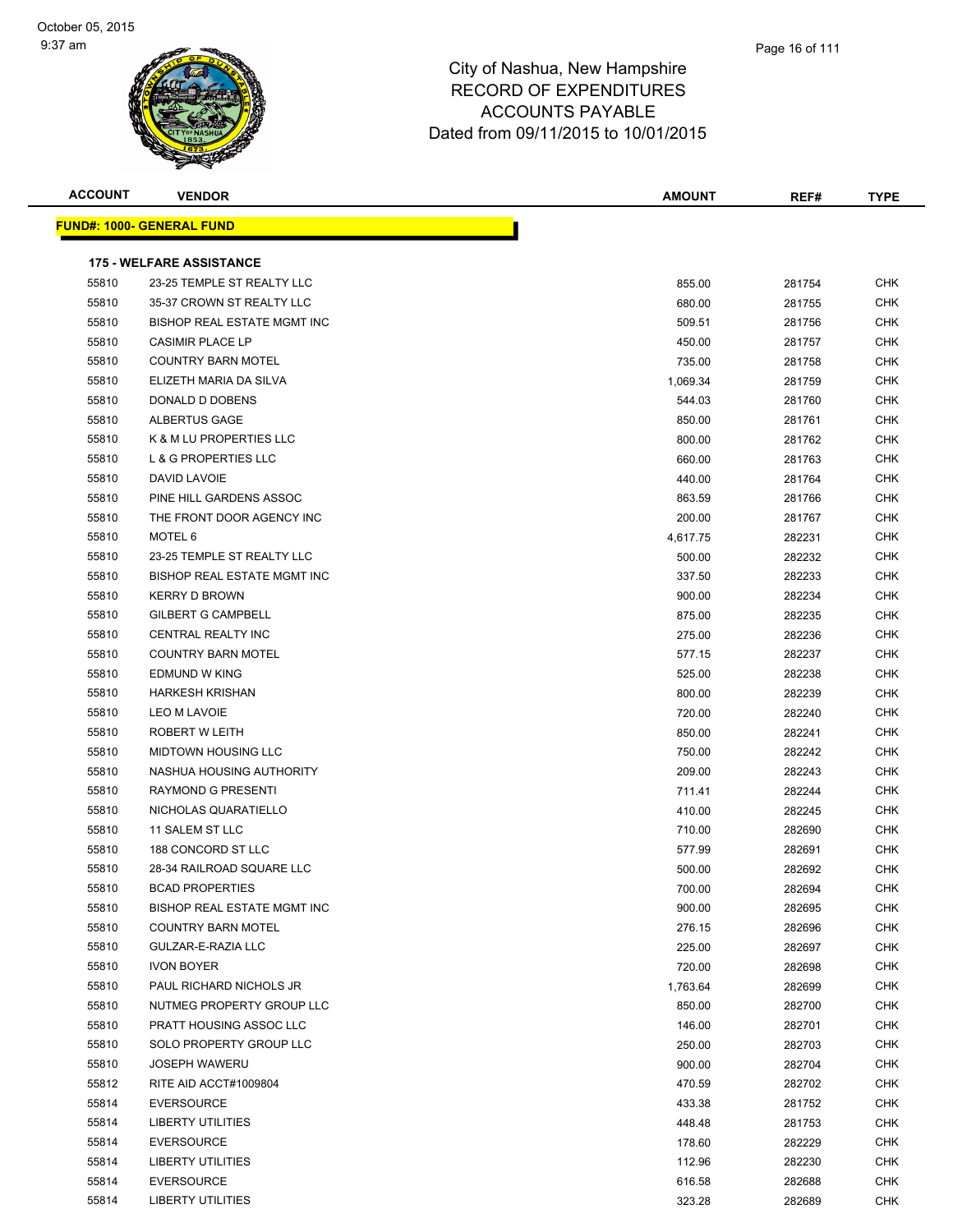

| <b>ACCOUNT</b> | <b>VENDOR</b>                       | <b>AMOUNT</b> | REF#   | <b>TYPE</b> |
|----------------|-------------------------------------|---------------|--------|-------------|
|                | <u> FUND#: 1000- GENERAL FUND</u>   |               |        |             |
|                | <b>175 - WELFARE ASSISTANCE</b>     |               |        |             |
| 55816          | MARKET BASKET ACCT 2589096          | 520.10        | 281765 | <b>CHK</b>  |
| 55818          | MARKET BASKET ACCT 2589096          | 69.07         | 281765 | <b>CHK</b>  |
| 55820          | ANCTIL ROCHETTE FUNERAL HOME        | 750.00        | 282693 | <b>CHK</b>  |
|                | TOTAL 175 - WELFARE ASSISTANCE      | \$34,156.10   |        |             |
|                |                                     |               |        |             |
|                | <b>177 - PARKS &amp; RECREATION</b> |               |        |             |
| 54100          | <b>EVERSOURCE</b>                   | 12,545.22     | 281365 | <b>CHK</b>  |
| 54100          | JOHNSONS ELECTRIC INC               | 1,370.94      | 281487 | <b>CHK</b>  |
| 54100          | <b>EVERSOURCE</b>                   | 167.89        | 281831 | <b>CHK</b>  |
| 54100          | <b>EVERSOURCE</b>                   | 11,966.73     | 282298 | <b>CHK</b>  |
| 54114          | <b>DIRECT ENERGY BUSINESS</b>       | 211.16        | 281441 | <b>CHK</b>  |
| 54114          | LIBERTY UTILITIES - NH              | 53.06         | 282308 | <b>CHK</b>  |
| 54114          | <b>LIBERTY UTILITIES - NH</b>       | 49.47         | 282317 | <b>CHK</b>  |
| 54114          | <b>DIRECT ENERGY BUSINESS</b>       | 4.14          | 282369 | <b>CHK</b>  |
| 54141          | PENNICHUCK WATER WORKS INC          | 9,748.56      | 281380 | <b>CHK</b>  |
| 54141          | PENNICHUCK WATER WORKS INC          | 1,855.13      | 281842 | <b>CHK</b>  |
| 54141          | PENNICHUCK WATER WORKS INC          | 6,357.73      | 282323 | <b>CHK</b>  |
| 54280          | <b>B &amp; S LOCKSMITHS INC</b>     | 279.45        | 281408 | <b>CHK</b>  |
| 54280          | <b>FASTENAL CO</b>                  | 48.75         | 281449 | <b>CHK</b>  |
| 54280          | HOME DEPOT CREDIT SERVICE 3065      | 328.33        | 281474 | <b>CHK</b>  |
| 54280          | <b>JP PEST SERVICES</b>             | 160.00        | 281481 | <b>CHK</b>  |
| 54280          | JOHN DEERE LANDSCAPES LLC           | 416.79        | 281486 | <b>CHK</b>  |
| 54280          | JOHNSONS ELECTRIC INC               | 246.00        | 281487 | <b>CHK</b>  |
| 54280          | M & M ELECTRICAL SUPPLY CO INC      | 1.90          | 281491 | <b>CHK</b>  |
| 54280          | NASHUA OUTDOOR POWER EQUIPMENT      | 65.00         | 281511 | <b>CHK</b>  |
| 54280          | PIONEER ATHLETICS                   | 989.00        | 281528 | <b>CHK</b>  |
| 54280          | <b>TURF PRODUCTS</b>                | 587.27        | 281557 | <b>CHK</b>  |
| 54280          | GATE CITY FENCE CO INC              | 380.00        | 281919 | <b>CHK</b>  |
| 54280          | <b>GEMPLER'S</b>                    | 151.45        | 281920 | <b>CHK</b>  |
| 54280          | HOME DEPOT CREDIT SERVICE 3065      | 278.46        | 281939 | <b>CHK</b>  |
| 54280          | JOHN DEERE LANDSCAPES LLC           | 630.10        | 281953 | <b>CHK</b>  |
| 54280          | NASHUA WALLPAPER & PAINT CO         | 2,175.58      | 281982 | <b>CHK</b>  |
| 54280          | OUTDOOR PRIDE LANDSCAPING INC       | 750.00        | 281993 | <b>CHK</b>  |
| 54280          | UNITED SITE SERVICES NORTHEAST      | 164.91        | 282029 | <b>CHK</b>  |
| 54280          | F W WEBB CO                         | 155.05        | 282372 | <b>CHK</b>  |
| 54280          | HOME DEPOT CREDIT SERVICE 3065      | 150.45        | 282390 | <b>CHK</b>  |
| 54280          | <b>JP PEST SERVICES</b>             | 160.00        | 282397 | <b>CHK</b>  |
| 54280          | JOHNSONS ELECTRIC INC               | 282.69        | 282402 | <b>CHK</b>  |
| 54280          | M & M ELECTRICAL SUPPLY CO INC      | 389.66        | 282410 | <b>CHK</b>  |
| 54280          | NASHUA WALLPAPER & PAINT CO         | 47.48         | 282431 | <b>CHK</b>  |
| 54487          | FREIGHTLINER OF NH INC              | 147.66        | 281454 | <b>CHK</b>  |
| 54487          | <b>HUDSON SMALL ENGINE</b>          | 154.00        | 281478 | <b>CHK</b>  |
| 54487          | <b>POWERPLAN</b>                    | 1,762.92      | 281530 | <b>CHK</b>  |
| 54487          | MACMULKIN CHEVROLET INC             | 48.09         | 281963 | <b>CHK</b>  |
| 54487          | HUDSON SMALL ENGINE                 | 236.00        | 282392 | <b>CHK</b>  |
| 54487          | JAMES R ROSENCRANTZ & SONS          | 38.61         | 282398 | <b>CHK</b>  |
| 54487          | NASHUA OUTDOOR POWER EQUIPMENT      |               |        | <b>CHK</b>  |
|                |                                     | 94.50         | 282429 |             |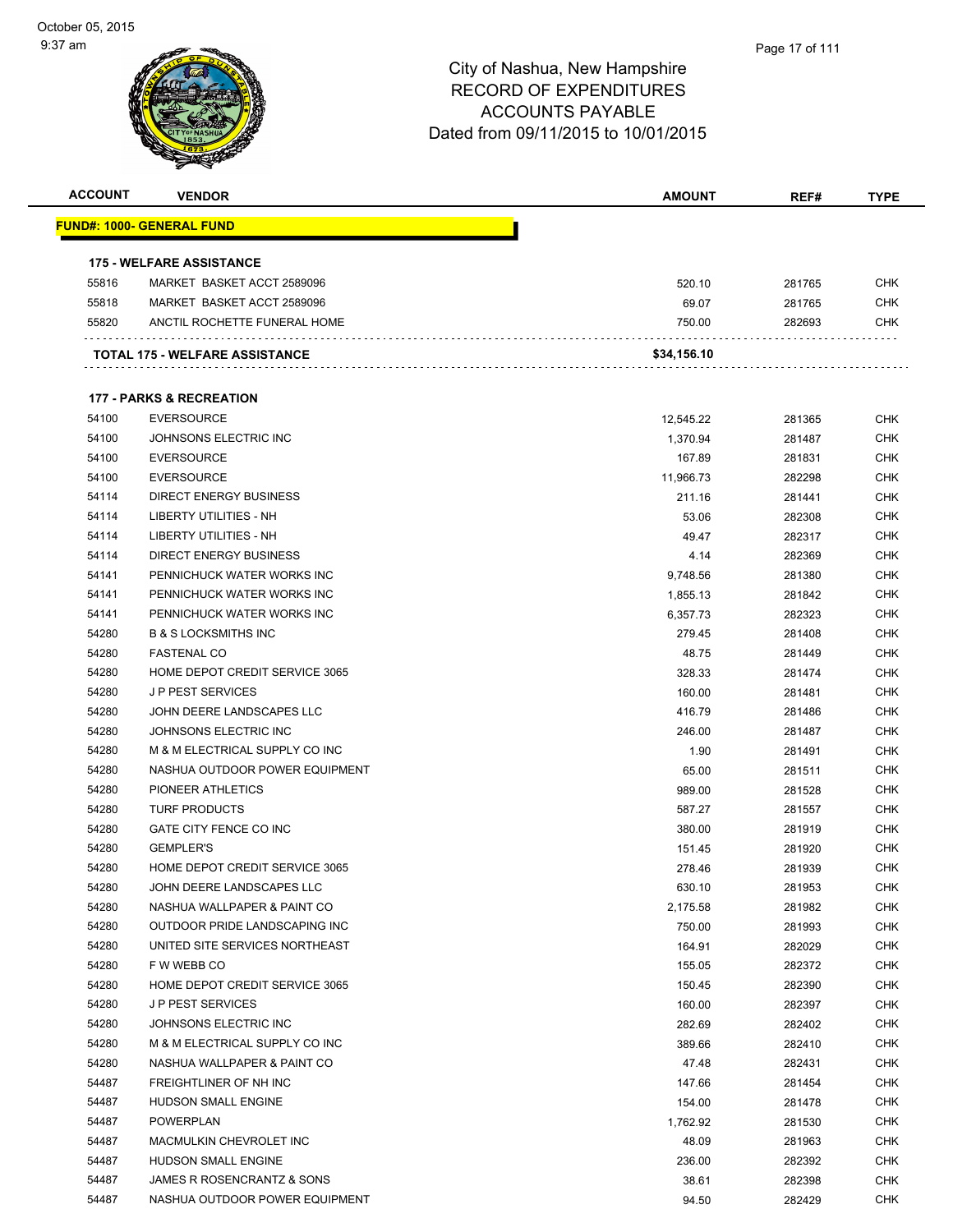| <b>ACCOUNT</b> | <b>VENDOR</b>                             | <b>AMOUNT</b> | REF#   | <b>TYPE</b> |
|----------------|-------------------------------------------|---------------|--------|-------------|
|                | <b>FUND#: 1000- GENERAL FUND</b>          |               |        |             |
|                | <b>177 - PARKS &amp; RECREATION</b>       |               |        |             |
| 54487          | VASCO INC                                 | 65.00         | 282473 | <b>CHK</b>  |
| 54600          | <b>JOE GRAFIX LLC</b>                     | 155.00        | 281485 | <b>CHK</b>  |
| 54821          | UNITED SITE SERVICES NORTHEAST            | 1,208.54      | 282471 | <b>CHK</b>  |
| 54828          | US BANK EQUIPMENT FINANCE                 | 83.85         | 281853 | <b>CHK</b>  |
| 55307          | <b>MICHAEL ALLEN</b>                      | 474.38        | 281867 | <b>CHK</b>  |
| 55307          | <b>BRIAN GREATHEAD</b>                    | 229.08        | 281931 | <b>CHK</b>  |
| 55400          | ATTITASH GRAND SUMMIT HOTEL               | 292.50        | 281361 | <b>CHK</b>  |
| 55400          | <b>NNERPC</b>                             | 274.00        | 281379 | CHK         |
| 61100          | WB MASON CO INC                           | 189.30        | 282477 | <b>CHK</b>  |
| 61107          | ALECS SHOE STORE INC                      | 110.00        | 281401 | <b>CHK</b>  |
| 61107          | <b>M &amp; N SPORTS LLC</b>               | 1,042.35      | 281492 | <b>CHK</b>  |
| 61307          | SHATTUCK MALONE OIL CO                    | 5,747.19      | 281381 | <b>CHK</b>  |
| 61310          | <b>AVSG LP</b>                            | 871.07        | 282338 | <b>CHK</b>  |
| 61705          | <b>MAYNARD &amp; LESIEUR INC</b>          | 450.60        | 281497 | <b>CHK</b>  |
| 61705          | <b>MAYNARD &amp; LESIEUR INC</b>          | 650.00        | 281969 | CHK         |
| 61799          | <b>BEST FORD</b>                          | 69.92         | 281415 | <b>CHK</b>  |
| 61799          | CARPARTS OF NASHUA                        | 833.86        | 281421 | CHK         |
| 61799          | CHAPPELL TRACTOR SALES INC                | 251.00        | 281423 | <b>CHK</b>  |
| 61799          | MERRIMACK AUTO CENTER-NASHUA              | 105.00        | 281502 | <b>CHK</b>  |
| 61799          | NAPA AUTO PARTS                           | 26.89         | 281508 | <b>CHK</b>  |
| 61799          | NAPA AUTO PARTS                           | 99.01         | 281510 | <b>CHK</b>  |
| 61799          | SOUTHWORTH-MILTON INC                     | 72.24         | 281548 | CHK         |
| 61799          | THG CORPORATION                           | 153.26        | 281552 | <b>CHK</b>  |
| 61799          | SANEL AUTO PARTS CO                       | 7.81          | 282011 | CHK         |
| 71625          | ULTIPLAY PARKS AND RECREATION             | 1,148.45      | 281559 | <b>CHK</b>  |
|                | <b>TOTAL 177 - PARKS &amp; RECREATION</b> | \$70,260.43   |        |             |

#### **179 - LIBRARY**

| 54100 | <b>EVERSOURCE</b>                     | 9,245.70  | 281365 | <b>CHK</b> |
|-------|---------------------------------------|-----------|--------|------------|
| 54114 | LIBERTY UTILITIES - NH                | 169.30    | 281837 | <b>CHK</b> |
| 54114 | <b>DIRECT ENERGY BUSINESS</b>         | 15.83     | 281905 | <b>CHK</b> |
| 54141 | PENNICHUCK WATER WORKS INC            | 321.50    | 281842 | <b>CHK</b> |
| 54141 | PENNICHUCK WATER WORKS INC            | 155.42    | 282323 | <b>CHK</b> |
| 54280 | CINTAS FIRE PROTECTION                | 615.98    | 281427 | CHK        |
| 54280 | DMS PLUMBING & HEATING                | 900.00    | 281442 | <b>CHK</b> |
| 54280 | <b>JP PEST SERVICES</b>               | 114.00    | 281481 | CHK        |
| 54280 | PETTY CASH                            | 35.98     | 281821 | <b>CHK</b> |
| 54280 | <b>GRANITE GROUP</b>                  | 43.11     | 281926 | <b>CHK</b> |
| 54280 | <b>HUFF &amp; GAUTHIER INC</b>        | 597.76    | 281945 | <b>CHK</b> |
| 54280 | <b>HUFF &amp; GAUTHIER INC</b>        | 548.20    | 282393 | CHK        |
| 54414 | <b>SIRSIDYNIX</b>                     | 44,100.43 | 282016 | <b>CHK</b> |
| 54428 | <b>COMCAST CABLE COMMUNICATIONS I</b> | 127.85    | 281828 | CHK        |
| 54428 | <b>SIRSIDYNIX</b>                     | 5,823.59  | 282016 | <b>CHK</b> |
| 54428 | CONSTANT CONTACT INC                  | 756.00    | 282297 | CHK        |
| 54828 | US BANK EQUIPMENT FINANCE             | 133.06    | 281388 | <b>CHK</b> |
| 55307 | <b>LARRY CASE</b>                     | 32.20     | 281422 | CHK        |
| 55607 | PITNEY BOWES GLOBAL FIN SVCS          | 286.44    | 281529 | <b>CHK</b> |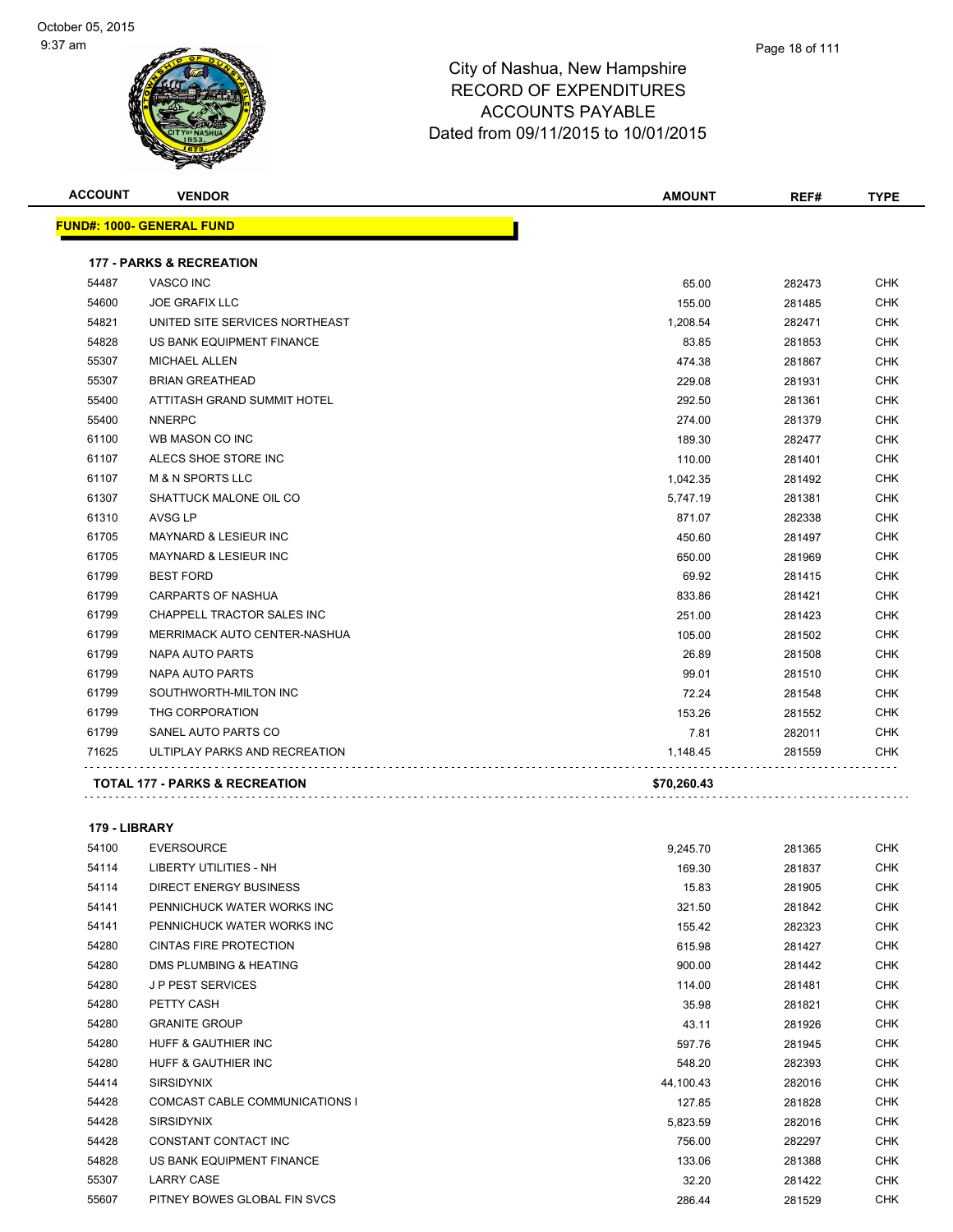| <b>ACCOUNT</b> | <b>VENDOR</b>                    | <b>AMOUNT</b> | REF#   | <b>TYPE</b> |
|----------------|----------------------------------|---------------|--------|-------------|
|                | <b>FUND#: 1000- GENERAL FUND</b> |               |        |             |
| 179 - LIBRARY  |                                  |               |        |             |
| 61100          | WB MASON CO INC                  | 694.63        | 281561 | CHK         |
| 61107          | <b>WORK N GEAR LLC</b>           | 85.97         | 282035 | <b>CHK</b>  |
| 61299          | THE FRAMERY                      | 123.00        | 281453 | CHK         |
| 61299          | AMAZON                           | 102.38        | 282293 | <b>CHK</b>  |
| 61428          | <b>REXEL</b>                     | 614.18        | 282005 | <b>CHK</b>  |
| 61807          | <b>ACTRACE</b>                   | 500.00        | 281397 | <b>CHK</b>  |
| 61807          | <b>BAKER &amp; TAYLOR</b>        | 465.47        | 281410 | <b>CHK</b>  |
| 61807          | <b>GALE/CENGAGE LEARNING</b>     | 318.40        | 281456 | CHK         |
| 61807          | <b>INGRAM LIBRARY SERVICES</b>   | 26.67         | 281480 | CHK         |
| 61807          | PETERSONS NELNET LLC             | 27.80         | 281526 | CHK         |
| 61807          | SIMON & SCHUSTER                 | 17.64         | 281544 | CHK         |
| 61807          | <b>BAKER &amp; TAYLOR</b>        | 2,424.84      | 281873 | <b>CHK</b>  |
| 61807          | <b>INGRAM LIBRARY SERVICES</b>   | 1,094.68      | 281948 | <b>CHK</b>  |
| 61807          | <b>ROSEN PUBLISHING</b>          | 2,008.60      | 282008 | CHK         |
| 61807          | AMAZON                           | 103.93        | 282293 | <b>CHK</b>  |
| 61807          | APPLE BOOKS                      | 345.38        | 282336 | CHK         |
| 61807          | <b>BAKER &amp; TAYLOR</b>        | 542.97        | 282341 | CHK         |
| 61807          | <b>INGRAM LIBRARY SERVICES</b>   | 115.08        | 282395 | <b>CHK</b>  |
| 61807          | SIMON & SCHUSTER                 | 26.88         | 282457 | CHK         |
| 61814          | MICRO MARKETING ASSOCIATES       | 81.98         | 281503 | CHK         |
| 61814          | <b>MIDWEST TAPE</b>              | 381.70        | 281504 | CHK         |
| 61814          | <b>BAKER &amp; TAYLOR</b>        | 38.48         | 281873 | CHK         |
| 61814          | MICRO MARKETING ASSOCIATES       | 67.98         | 281978 | <b>CHK</b>  |
| 61814          | <b>MIDWEST TAPE</b>              | 258.74        | 281979 | <b>CHK</b>  |
| 61814          | RANDOM HOUSE LLC                 | 251.25        | 282003 | <b>CHK</b>  |
| 61814          | MICRO MARKETING ASSOCIATES       | 190.70        | 282421 | <b>CHK</b>  |
| 61814          | <b>MIDWEST TAPE</b>              | 330.96        | 282422 | <b>CHK</b>  |
| 61814          | RANDOM HOUSE LLC                 | 97.50         | 282451 | <b>CHK</b>  |
| 61821          | NATIONAL APPRAISAL GUIDES        | 75.00         | 281373 | <b>CHK</b>  |
| 61821          | <b>CONCORD MONITOR</b>           | 296.40        | 281431 | CHK         |
| 61830          | <b>GALE/CENGAGE LEARNING</b>     | 7,695.79      | 281456 | CHK         |
| 61830          | RECORDED BOOKS LLC               | 5,100.00      | 282004 | CHK         |
| 68322          | KINGDOM COUNTY PRODUCTIONS       | 150.00        | 281349 | CHK         |
| 68322          | MICHAEL OSACKY                   | 200.00        | 281819 | <b>CHK</b>  |
| 68322          | PETTY CASH                       | 135.98        | 281821 | <b>CHK</b>  |
| 68322          | AC MOORE INC                     | 34.91         | 282333 | <b>CHK</b>  |
| 71221          | AMAZON                           | 271.00        | 282293 | <b>CHK</b>  |
|                | TOTAL 179 - LIBRARY              | \$89,319.22   |        |             |
|                |                                  |               |        |             |

**181 - COMMUNITY DEVELOPMENT**

| 54421 | JOSEPH MERRITT & CO INC   |                                | 661.50 | 282717  | CHK        |
|-------|---------------------------|--------------------------------|--------|---------|------------|
| 54828 | US BANK EQUIPMENT FINANCE |                                | 364.19 | 281391  | <b>CHK</b> |
| 55307 | SARAH MARCHANT            |                                | 85.10  | 281816  | <b>CHK</b> |
| 55421 | SARAH MARCHANT            |                                | 280.50 | 281816  | <b>CHK</b> |
| 55421 | CITIZENS BANK CREDIT CARD | NNECAPA Conference Registratio | 200.00 | 9201604 | ACH        |
| 61100 | WB MASON CO INC           |                                | 66.74  | 282034  | <b>CHK</b> |
| 61100 | <b>AMAZON</b>             |                                | 9.00   | 282293  | <b>CHK</b> |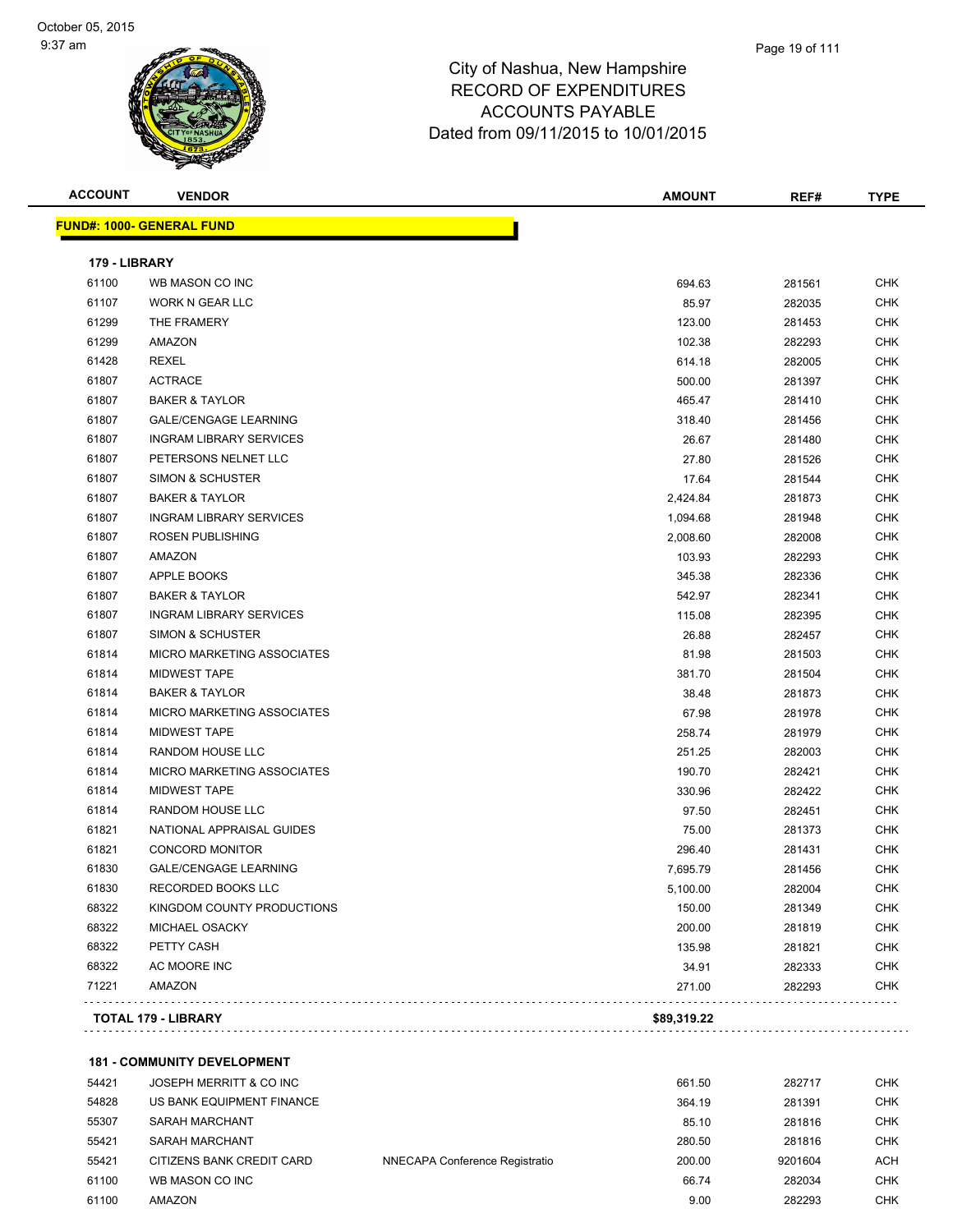

| <b>ACCOUNT</b>      | <b>VENDOR</b>                            | <b>AMOUNT</b> | REF#   | <b>TYPE</b> |
|---------------------|------------------------------------------|---------------|--------|-------------|
|                     | <u> FUND#: 1000- GENERAL FUND</u>        |               |        |             |
|                     |                                          |               |        |             |
|                     | <b>181 - COMMUNITY DEVELOPMENT</b>       |               |        |             |
| 61100               | WB MASON CO INC                          | 177.18        | 282477 | <b>CHK</b>  |
| 61650               | WB MASON CO INC                          | 61.98         | 282034 | <b>CHK</b>  |
| 61650               | WB MASON CO INC                          | 58.06         | 282477 | <b>CHK</b>  |
|                     | TOTAL 181 - COMMUNITY DEVELOPMENT        | \$1,964.25    |        |             |
|                     | <b>182 - PLANNING &amp; ZONING</b>       |               |        |             |
| 55307               | <b>MATT TAYLOR</b>                       | 156.98        | 281826 | <b>CHK</b>  |
|                     | <b>TOTAL 182 - PLANNING &amp; ZONING</b> | \$156.98      |        |             |
|                     |                                          |               |        |             |
|                     | <b>183 - ECONOMIC DEVELOPMENT</b>        |               |        |             |
| 54828               | US BANK EQUIPMENT FINANCE                | 85.24         | 281385 | <b>CHK</b>  |
|                     | TOTAL 183 - ECONOMIC DEVELOPMENT         | \$85.24       |        |             |
|                     |                                          |               |        |             |
| <b>191 - SCHOOL</b> |                                          |               |        |             |
| 44700               | <b>MARIA FERNANDEZ</b>                   | 65.00         | 282551 | <b>CHK</b>  |
| 52300               | <b>GUARDIAN</b>                          | 2,689.80      | 282115 | <b>CHK</b>  |
| 52300               | UNUM LIFE INSURANCE                      | 1,701.75      | 282213 | <b>CHK</b>  |
| 52800               | <b>NHAEOP</b>                            | 50.00         | 282488 | <b>CHK</b>  |
| 53128               | GARY D ALTMAN ESQ.                       | 825.00        | 282048 | <b>CHK</b>  |
| 53128               | <b>JACKSON LEWIS LLP</b>                 | 2,875.00      | 282130 | <b>CHK</b>  |
| 53600               | NASHUA YOUTH COUNCIL                     | 6,132.50      | 281746 | <b>CHK</b>  |
| 53614               | <b>CLARK ASSOC</b>                       | 32,391.00     | 282067 | <b>CHK</b>  |
| 53614               | <b>AMY MCCARTNEY</b>                     | 8,246.03      | 282147 | <b>CHK</b>  |
| 53628               | AMERICAN SECURITY & FIRE PROTE           | 5,640.00      | 281579 | <b>CHK</b>  |
| 53628               | <b>MULTI STATE BILLING SERVICES L</b>    | 1,553.24      | 281697 | <b>CHK</b>  |
| 53628               | <b>SECURADYNE SYSTEMS</b>                | 6,017.16      | 281724 | <b>CHK</b>  |
| 53628               | <b>NELSON PIANO SERVICE</b>              | 210.00        | 282160 | <b>CHK</b>  |
| 53628               | <b>SECURADYNE SYSTEMS</b>                | 1,404.58      | 282194 | <b>CHK</b>  |
| 53628               | TRI STATE FIRE PROTECTION LLC            | 60.00         | 282209 | <b>CHK</b>  |
| 53628               | <b>TWIN STATE</b>                        | 4,120.00      | 282212 | <b>CHK</b>  |
| 53628               | DAVID VARANO                             | 2,415.00      | 282214 | <b>CHK</b>  |
| 53628               | ASAP FIRE & SAFETY CORP                  | 4,360.50      | 282498 | <b>CHK</b>  |
| 53628               | <b>BECKIE BRANNEN</b>                    | 360.00        | 282517 | <b>CHK</b>  |
| 53628               | <b>KAITLIN DONAIS</b>                    | 500.00        | 282539 | <b>CHK</b>  |
| 53628               | I.T. INSIDERS                            | 110.00        | 282584 | <b>CHK</b>  |
| 53628               | <b>TYLER KIMBAR</b>                      | 530.00        | 282595 | <b>CHK</b>  |
| 53628               | MULTI STATE BILLING SERVICES L           | 410.40        | 282618 | <b>CHK</b>  |
| 53628               | NORTHEAST PRO-CON SOLUTIONS              | 2,310.00      | 282631 | <b>CHK</b>  |
| 53628               | SECURADYNE SYSTEMS                       | 646.00        | 282660 | <b>CHK</b>  |
| 53628               | TRI STATE FIRE PROTECTION LLC            | 360.00        | 282675 | <b>CHK</b>  |
| 53628               | UNITED SITE SERVICES NORTHEAST           | 124.12        | 282676 | <b>CHK</b>  |
| 54100               | <b>EVERSOURCE</b>                        | 13,930.50     | 281562 | <b>CHK</b>  |
| 54100               | <b>EVERSOURCE</b>                        | 137,212.48    | 282036 | <b>CHK</b>  |
| 54100               | <b>EVERSOURCE</b>                        | 174.77        | 282485 | <b>CHK</b>  |
| 54114               | <b>LIBERTY UTILITIES</b>                 | 972.87        | 282037 | <b>CHK</b>  |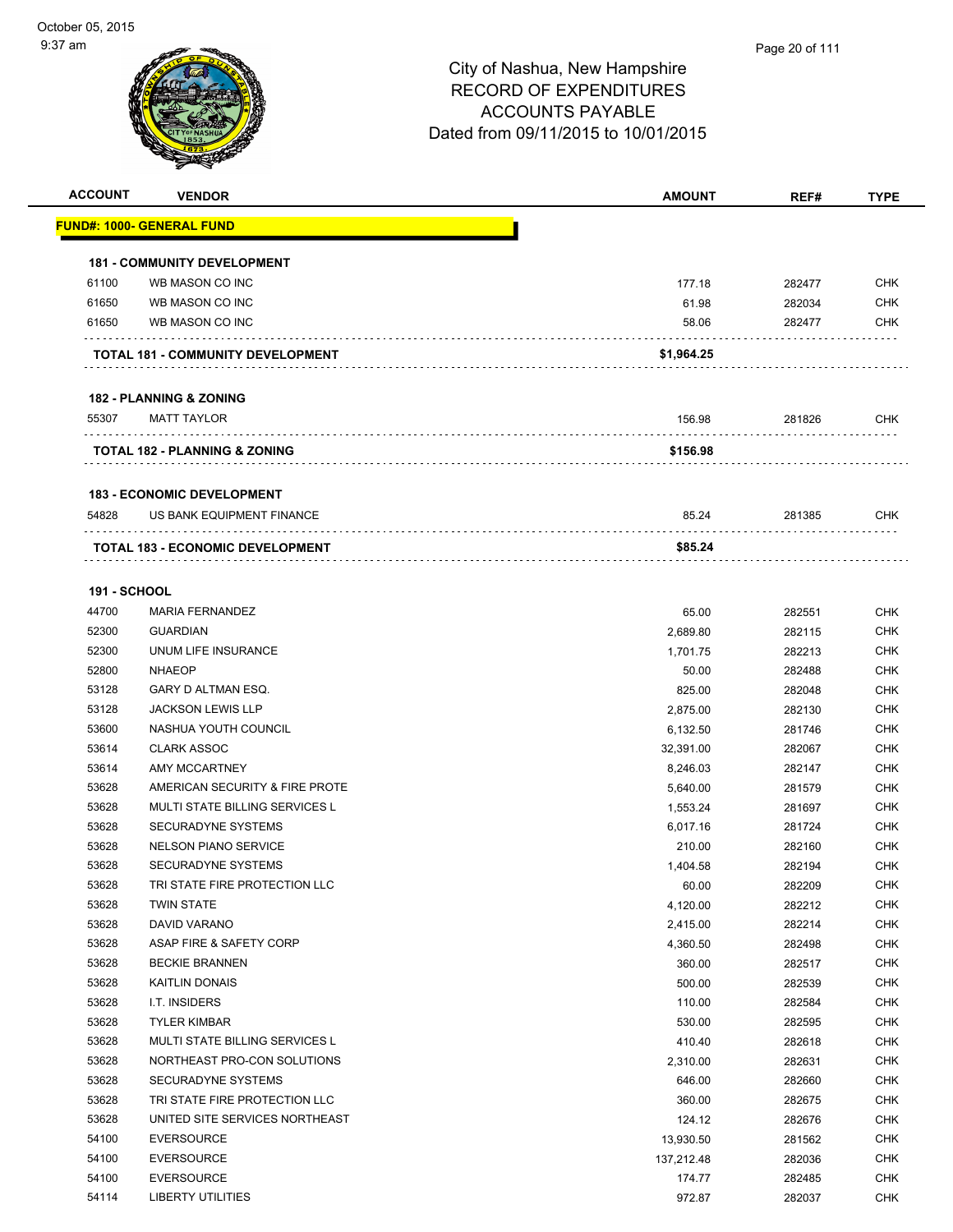#### Page 21 of 111

| <b>ACCOUNT</b>      | <b>VENDOR</b>                       | <b>AMOUNT</b> | REF#   | <b>TYPE</b> |
|---------------------|-------------------------------------|---------------|--------|-------------|
|                     | <b>FUND#: 1000- GENERAL FUND</b>    |               |        |             |
|                     |                                     |               |        |             |
| <b>191 - SCHOOL</b> |                                     |               |        |             |
| 54114               | <b>DIRECT ENERGY BUSINESS</b>       | 196.05        | 282039 | <b>CHK</b>  |
| 54114               | <b>LIBERTY UTILITIES</b>            | 3,139.28      | 282481 | <b>CHK</b>  |
| 54114               | <b>DIRECT ENERGY BUSINESS</b>       | 1,580.90      | 282483 | <b>CHK</b>  |
| 54141               | PENNICHUCK WATER WORKS INC          | 3,576.27      | 281563 | <b>CHK</b>  |
| 54141               | PENNICHUCK WATER WORKS INC          | 2,786.14      | 282038 | <b>CHK</b>  |
| 54141               | PENNICHUCK WATER WORKS INC          | 4,047.27      | 282482 | <b>CHK</b>  |
| 54243               | CONTROL TECHNOLOGIES INC            | 595.83        | 282072 | <b>CHK</b>  |
| 54243               | CONTROL TECHNOLOGIES INC            | 291.00        | 282533 | <b>CHK</b>  |
| 54280               | <b>B &amp; S LOCKSMITHS INC</b>     | 75.41         | 281582 | CHK         |
| 54280               | MARVELL PLATE GLASS INC             | 1,458.24      | 281688 | CHK         |
| 54280               | <b>FIMBEL GARAGE DOORS</b>          | 1,221.50      | 282097 | <b>CHK</b>  |
| 54280               | <b>KAMCO SUPPLY CORP</b>            | 876.72        | 282134 | CHK         |
| 54280               | PAPPAS COMPANY INC                  | 935.00        | 282171 | <b>CHK</b>  |
| 54280               | RMG ENTERPRISE INC                  | 1,386.75      | 282188 | <b>CHK</b>  |
| 54280               | STANLEY ELEVATOR CO INC             | 1,674.00      | 282204 | CHK         |
| 54280               | <b>B &amp; S LOCKSMITHS INC</b>     | 311.05        | 282500 | <b>CHK</b>  |
| 54450               | MCINTIRE BUSINESS PRODUCTS INC      | 5,623.00      | 282149 | <b>CHK</b>  |
| 54487               | DAVID BAILEY                        | 1,000.00      | 281583 | CHK         |
| 54487               | <b>BASSETT SERVICES CORPORATION</b> | 751.07        | 281586 | <b>CHK</b>  |
| 54487               | HILLYARD/MANCHESTER                 | 9,513.11      | 281659 | <b>CHK</b>  |
| 54487               | <b>KRISTINE M TINGLEY</b>           | 203.48        | 281731 | <b>CHK</b>  |
| 54487               | HILLYARD/MANCHESTER                 | 2,443.87      | 282122 | <b>CHK</b>  |
| 54487               | PIANOARTS INC                       | 349.00        | 282177 | <b>CHK</b>  |
| 54487               | ACTION AUTHORIZED PARTS LLC         | 67.74         | 282491 | <b>CHK</b>  |
| 54487               | <b>DAVID BAILEY</b>                 | 45.00         | 282501 | <b>CHK</b>  |
| 54487               | <b>CARL BROOKS</b>                  | 5.93          | 282518 | CHK         |
| 54600               | <b>MANNS WELDING</b>                | 1,400.00      | 281684 | <b>CHK</b>  |
| 54600               | MAYNARD & LESIEUR INC               | 272.30        | 281689 | <b>CHK</b>  |
| 54600               | SANEL AUTO PARTS CO                 | 29.59         | 281718 | <b>CHK</b>  |
| 54600               | DONOVAN EQUIPMENT CO INC            | 1,483.00      | 282082 | <b>CHK</b>  |
| 54600               | <b>MAYNARD &amp; LESIEUR INC</b>    | 275.05        | 282146 | <b>CHK</b>  |
| 54600               | NASHUA WHOLESALE TIRE INC           | 304.00        | 282157 | <b>CHK</b>  |
| 54600               | SANEL AUTO PARTS CO                 | 667.50        | 282191 | <b>CHK</b>  |
| 54600               | LIBERTY INTNL TRUCKS OF NH LLC      | 5,525.53      | 282607 | <b>CHK</b>  |
| 54600               | NAPA AUTO PARTS                     | 22.78         | 282621 | <b>CHK</b>  |
| 54600               | SANEL AUTO PARTS CO                 | 167.54        | 282651 | CHK         |
| 54821               | PITNEY BOWES GLOBAL FIN SRVS        | 345.00        | 282178 | <b>CHK</b>  |
| 54899               | <b>SERESC</b>                       | 5,193.37      | 282195 | <b>CHK</b>  |
| 55109               | <b>FAIRPOINT COMMUNICATIONS</b>     | 854.92        | 281366 | <b>CHK</b>  |
| 55109               | <b>BAYRING COMMUNICATIONS</b>       | 2,324.78      | 281565 | <b>CHK</b>  |
| 55109               | <b>EARTHLINK BUSINESS</b>           | 915.46        | 281566 | <b>CHK</b>  |
| 55109               | <b>EARTHLINK BUSINESS</b>           | 260.90        | 281567 | <b>CHK</b>  |
| 55109               | <b>FAIRPOINT COMMUNICATIONS</b>     | 101.80        | 281568 | <b>CHK</b>  |
| 55109               | <b>FAIRPOINT COMMUNICATIONS</b>     | 35.14         | 282042 | <b>CHK</b>  |
| 55109               | VERIZON WIRELESS 742005979          | 441.43        | 282045 | <b>CHK</b>  |
| 55109               | <b>FAIRPOINT COMMUNICATIONS</b>     | 5,099.01      | 282487 | <b>CHK</b>  |
| 55200               | <b>INSTRUCTOR MAGAZINE</b>          | 9.90          | 281569 | CHK         |
| 55200               | NAFME Tri-M Music Honor Soc.        | 100.00        | 281570 | <b>CHK</b>  |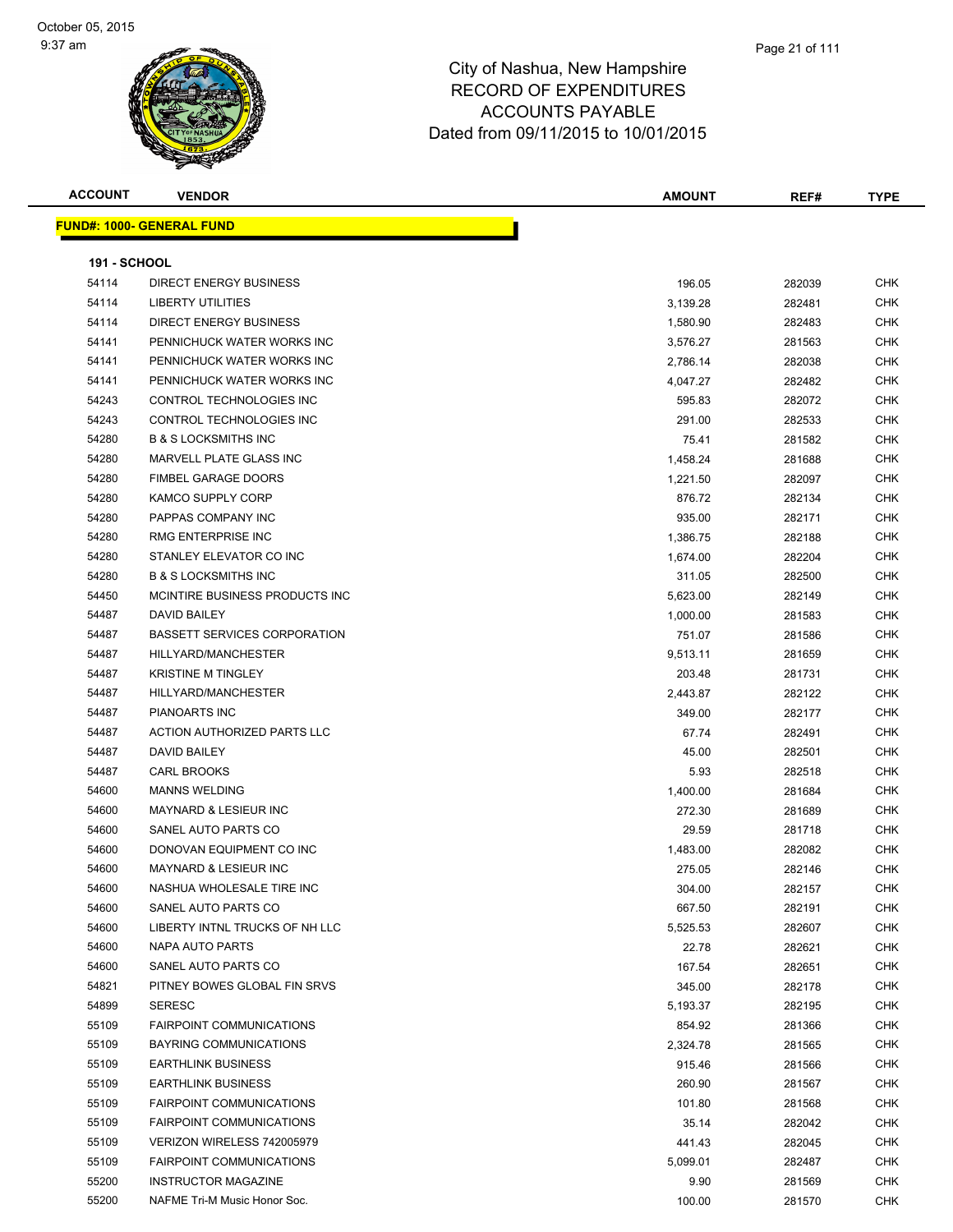| <b>ACCOUNT</b>      | <b>VENDOR</b>                    | <b>AMOUNT</b> | REF#   | <b>TYPE</b> |
|---------------------|----------------------------------|---------------|--------|-------------|
|                     | <b>FUND#: 1000- GENERAL FUND</b> |               |        |             |
|                     |                                  |               |        |             |
| <b>191 - SCHOOL</b> |                                  |               |        |             |
| 55200               | <b>PRINT</b>                     | 29.95         | 281571 | CHK         |
| 55200               | ADVERTISING AGE                  | 79.00         | 281575 | CHK         |
| 55200               | NASHUA REGIONAL PLANNING COMM    | 750.00        | 281701 | <b>CHK</b>  |
| 55200               | NATIONAL ACADEMY FOUNDATION      | 2,000.00      | 281703 | <b>CHK</b>  |
| 55200               | <b>NEASC INC</b>                 | 8,530.00      | 281705 | <b>CHK</b>  |
| 55200               | NH MUSIC EDUCATORS ASSOC         | 250.00        | 281706 | CHK         |
| 55200               | <b>NHASP</b>                     | 4,605.00      | 282044 | CHK         |
| 55200               | <b>NHFHCA</b>                    | 50.00         | 282162 | CHK         |
| 55200               | <b>NHSAA</b>                     | 2,700.00      | 282163 | CHK         |
| 55200               | <b>KAYLENE CHAUSSE</b>           | 40.00         | 282529 | CHK         |
| 55200               | <b>SERESC</b>                    | 150.00        | 282661 | CHK         |
| 55200               | SOUTH CENTRAL SUPERINTENDENT'S   | 105.00        | 282668 | CHK         |
| 55300               | NASHUA SCHOOL DISTRICT 42        | 200.00        | 149372 | ACH         |
| 55300               | NH PARTNERS IN EDUCATION         | 30.00         | 282043 | CHK         |
| 55300               | <b>NHSBA</b>                     | 45.00         | 282164 | CHK         |
| 55300               | <b>SERESC</b>                    | 430.00        | 282195 | <b>CHK</b>  |
| 55300               | GREATER NASHUA CHAMBER OF COMM   | 25.00         | 282570 | CHK         |
| 55300               | <b>HEIFER FARM</b>               | 150.00        | 282577 | <b>CHK</b>  |
| 55307               | <b>MARIANNE DUSTIN</b>           | 87.98         | 281629 | <b>CHK</b>  |
| 55307               | <b>BRENDA G FRENETTE</b>         | 4.44          | 281644 | CHK         |
| 55307               | <b>GRACE LALIBERTE</b>           | 85.60         | 281672 | CHK         |
| 55307               | <b>MARK LUCAS</b>                | 17.82         | 281681 | CHK         |
| 55307               | <b>MARK CONRAD</b>               | 80.31         | 282071 | CHK         |
| 55307               | KIMBERLY CRAFFEY                 | 299.58        | 282075 | CHK         |
| 55307               | PATRICIA BELLANTUONI             | 50.60         | 282507 | CHK         |
| 55307               | DANIEL DONOVAN                   | 11.85         | 282540 | <b>CHK</b>  |
| 55307               | <b>MARCIA JONES</b>              | 29.56         | 282589 | <b>CHK</b>  |
| 55307               | <b>RENEE SCHWARZ</b>             | 53.94         | 282659 | CHK         |
| 55307               | <b>JENNIFER SEUSING</b>          | 202.11        | 282662 | CHK         |
| 55400               | KIMBERLY FOSTER                  | 1,591.44      | 281641 | CHK         |
| 55400               | <b>DEBORAH BRITENRIKER</b>       | 1,945.72      | 282059 | CHK         |
| 55400               | <b>DAVID PURINGTON</b>           | 308.00        | 282643 | <b>CHK</b>  |
| 55400               | <b>SKILLPATH SEMINARS</b>        | 79.00         | 282664 | CHK         |
| 55400               | <b>SKILLPATH SEMINARS</b>        | 31.90         | 282665 | CHK         |
| 55600               | <b>ALPHAGRAPHICS</b>             | 777.21        | 281578 | <b>CHK</b>  |
| 55600               | THE COPY SHOP                    | 790.00        | 281621 | <b>CHK</b>  |
| 55600               | THE COPY SHOP                    | 1,851.00      | 282073 | <b>CHK</b>  |
| 55600               | SAMANTHA LITTLE                  | 29.99         | 282140 | <b>CHK</b>  |
| 55600               | PREMIER AGENDAS INC              | 2,304.00      | 282182 | CHK         |
| 55607               | AMHERST ST PETTY CASH            | 187.64        | 281564 | <b>CHK</b>  |
| 55607               | NEOPOST USA INC                  | 123.00        | 282161 | <b>CHK</b>  |
| 55607               | FAIRGROUNDS MIDDLE SCH PETTY C   | 18.35         | 282486 | CHK         |
| 55607               | UNITED PARCEL SERVICE            | 3.68          | 282489 | <b>CHK</b>  |
| 55607               | LISA GINGRAS                     | 10.20         | 282564 | CHK         |
| 55635               | NASHUA SCHOOL DISTRICT 42        | 1,196.00      | 149372 | ACH         |
| 55642               | ROBERT ALPERIN                   | 142.00        | 281577 | CHK         |
| 55642               | JOHN ANDRICK                     | 98.00         | 281581 | <b>CHK</b>  |
| 55642               | <b>JOHN BARRY</b>                | 98.00         | 281585 | <b>CHK</b>  |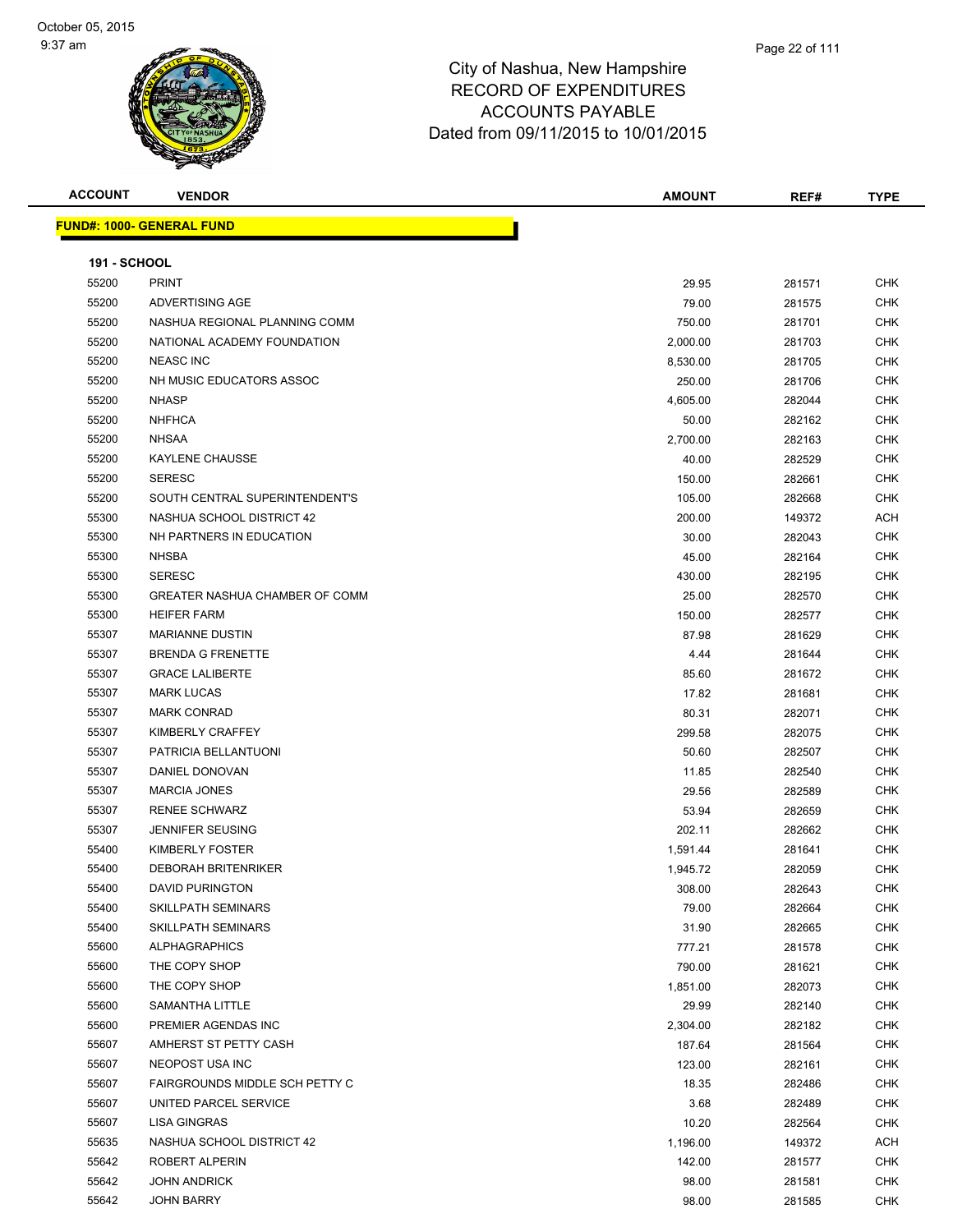#### Page 23 of 111

| <b>ACCOUNT</b>      | <b>VENDOR</b>                    | <b>AMOUNT</b> | REF#   | <b>TYPE</b> |
|---------------------|----------------------------------|---------------|--------|-------------|
|                     | <b>FUND#: 1000- GENERAL FUND</b> |               |        |             |
|                     |                                  |               |        |             |
| <b>191 - SCHOOL</b> |                                  |               |        |             |
| 55642               | <b>WILLIAM BENSON</b>            | 156.00        | 281588 | CHK         |
| 55642               | <b>KEVIN BOLDUC</b>              | 44.00         | 281592 | <b>CHK</b>  |
| 55642               | DANA BOURASSA                    | 142.00        | 281595 | <b>CHK</b>  |
| 55642               | <b>STEVE BRACCI</b>              | 54.00         | 281596 | <b>CHK</b>  |
| 55642               | <b>OLEG BROVIN</b>               | 66.00         | 281600 | <b>CHK</b>  |
| 55642               | RICHARD CARIGNAN                 | 86.00         | 281611 | <b>CHK</b>  |
| 55642               | <b>MARK CHAGNON</b>              | 86.00         | 281616 | <b>CHK</b>  |
| 55642               | <b>WESLEY DAUER</b>              | 44.00         | 281623 | <b>CHK</b>  |
| 55642               | LEONARD DEL GENIO                | 66.00         | 281624 | <b>CHK</b>  |
| 55642               | <b>FRANK DEPINTO</b>             | 66.00         | 281625 | <b>CHK</b>  |
| 55642               | <b>BOUZNED DJABELARBI</b>        | 86.00         | 281626 | <b>CHK</b>  |
| 55642               | <b>JACKIE DRISCOLL</b>           | 86.00         | 281627 | <b>CHK</b>  |
| 55642               | RICHARD DRISCOLL                 | 100.00        | 281628 | <b>CHK</b>  |
| 55642               | ROBERT A EARL                    | 44.00         | 281630 | CHK         |
| 55642               | <b>ELAINE ENGELHARDT</b>         | 86.00         | 281633 | <b>CHK</b>  |
| 55642               | DONALD FORTIER                   | 86.00         | 281640 | <b>CHK</b>  |
| 55642               | <b>KEITH FRONK</b>               | 86.00         | 281646 | <b>CHK</b>  |
| 55642               | <b>MICHAEL HAMILTON</b>          | 142.00        | 281655 | <b>CHK</b>  |
| 55642               | DAVID HEBERT                     | 86.00         | 281656 | <b>CHK</b>  |
| 55642               | <b>MICHAEL HUMPHRIES</b>         | 172.00        | 281665 | <b>CHK</b>  |
| 55642               | <b>JOHN KEVIN O'LEARY</b>        | 66.00         | 281668 | <b>CHK</b>  |
| 55642               | <b>CHARLES KAJEN</b>             | 66.00         | 281669 | <b>CHK</b>  |
| 55642               | <b>TERESA KUKESH</b>             | 156.00        | 281670 | <b>CHK</b>  |
| 55642               | <b>JOSEPH KURTA</b>              | 66.00         | 281671 | <b>CHK</b>  |
| 55642               | PAUL LANGILLE                    | 66.00         | 281673 | <b>CHK</b>  |
| 55642               | <b>FREDERICK LATHAM</b>          | 142.00        | 281674 | <b>CHK</b>  |
| 55642               | <b>CORETTA LEE</b>               | 44.00         | 281677 | <b>CHK</b>  |
| 55642               | PHILIP LEVESQUE                  | 98.00         | 281678 | <b>CHK</b>  |
| 55642               | <b>SARA LOUGHLIN</b>             | 142.00        | 281680 | <b>CHK</b>  |
| 55642               | <b>CHESTER MARTEL</b>            | 142.00        | 281686 | <b>CHK</b>  |
| 55642               | PAUL MARTINEAU                   | 132.00        | 281687 | <b>CHK</b>  |
| 55642               | RICHARD MILBURN                  | 142.00        | 281693 | CHK         |
| 55642               | MICHAEL MORGAN                   | 142.00        | 281695 | <b>CHK</b>  |
| 55642               | <b>JOACHIM S MUSEKIWA</b>        | 66.00         | 281698 | CHK         |
| 55642               | <b>CHRISTIANE RAABE</b>          | 142.00        | 281713 | <b>CHK</b>  |
| 55642               | <b>GERARD ROBICHAUD</b>          | 44.00         | 281715 | <b>CHK</b>  |
| 55642               | CANDACE F ROCHA                  | 80.00         | 281716 | <b>CHK</b>  |
| 55642               | <b>DAVID SINCLAIR</b>            | 66.00         | 281726 | <b>CHK</b>  |
| 55642               | RUSSELL SMITH                    | 44.00         | 281727 | <b>CHK</b>  |
| 55642               | ROLAND F ST GERMAN JR            | 98.00         | 281729 | CHK         |
| 55642               | DEBRA STOLL                      | 66.00         | 281730 | CHK         |
| 55642               | <b>DENNIS VAN ERON</b>           | 66.00         | 281734 | CHK         |
| 55642               | <b>MICHAEL VIVEIROS</b>          | 142.00        | 281738 | CHK         |
| 55642               | DAVID WEBSTER                    | 98.00         | 281741 | <b>CHK</b>  |
| 55642               | <b>GARY WONG</b>                 | 172.00        | 281744 | CHK         |
| 55642               | ROBERT ZUCCARO                   | 142.00        | 281747 | CHK         |
| 55642               | <b>DENNIS BURKHART</b>           | 84.00         | 282060 | <b>CHK</b>  |
| 55642               | RICHARD CARIGNAN                 | 86.00         | 282063 | <b>CHK</b>  |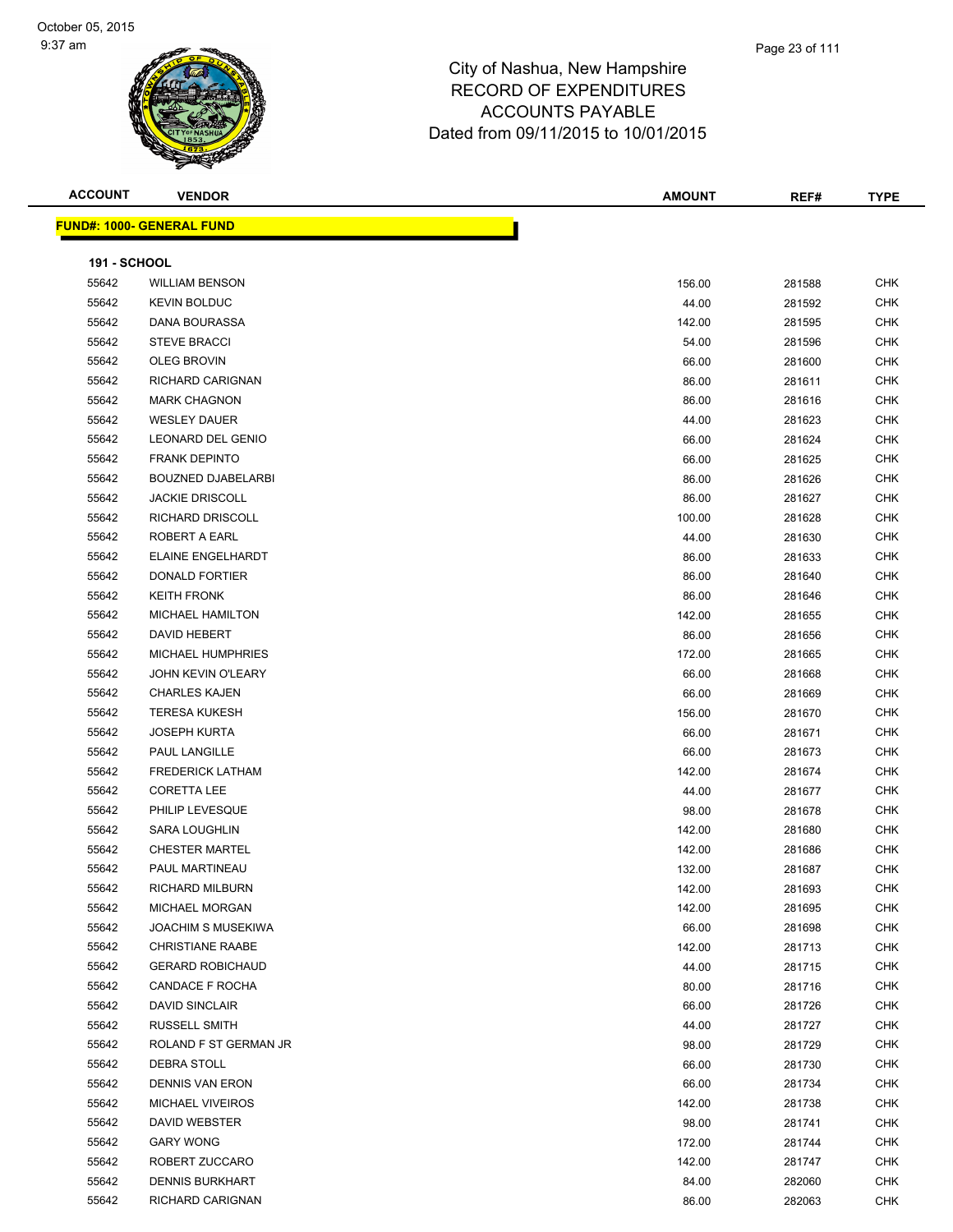

#### Page 24 of 111

| <b>ACCOUNT</b>      | <b>VENDOR</b>                         | <b>AMOUNT</b>   | REF#             | <b>TYPE</b>              |
|---------------------|---------------------------------------|-----------------|------------------|--------------------------|
|                     | <b>FUND#: 1000- GENERAL FUND</b>      |                 |                  |                          |
|                     |                                       |                 |                  |                          |
| <b>191 - SCHOOL</b> |                                       |                 |                  |                          |
| 55642               | <b>DON CROOKER</b>                    | 86.00           | 282077           | <b>CHK</b>               |
| 55642               | <b>JACKIE DRISCOLL</b>                | 142.00          | 282084           | <b>CHK</b>               |
| 55642               | ROBERT A EARL                         | 142.00          | 282088           | <b>CHK</b>               |
| 55642               | <b>BRUCE E ELDRIDGE</b>               | 100.00          | 282091           | <b>CHK</b>               |
| 55642               | <b>ELAINE ENGELHARDT</b>              | 66.00           | 282093           | <b>CHK</b>               |
| 55642               | <b>MICHAEL GRONDIN</b>                | 98.00           | 282114           | <b>CHK</b>               |
| 55642               | DANIEL HURLEY JR                      | 86.00           | 282128           | <b>CHK</b>               |
| 55642               | EDWARD JONSON                         | 66.00           | 282132           | <b>CHK</b>               |
| 55642               | <b>DEREK KELLEHER</b>                 | 44.00           | 282135           | <b>CHK</b>               |
| 55642               | RICHARD MILBURN                       | 142.00          | 282150           | CHK                      |
| 55642               | PAUL PAGE                             | 110.00          | 282170           | <b>CHK</b>               |
| 55642               | <b>CHRISTINE PELKEY</b>               | 142.00          | 282175           | <b>CHK</b>               |
| 55642               | <b>WALT PRYOR</b>                     | 142.00          | 282184           | <b>CHK</b>               |
| 55642               | <b>KEVIN M RICHARD</b>                | 132.00          | 282186           | <b>CHK</b>               |
| 55642               | <b>HARRY ROSENSTEIN</b>               | 66.00           | 282190           | <b>CHK</b>               |
| 55642               | MIKE SMITH                            | 86.00           | 282200           | <b>CHK</b>               |
| 55642               | JEFFREY SOULE                         | 142.00          | 282201           | <b>CHK</b>               |
| 55642               | <b>JARED SPERLING</b>                 | 66.00           | 282203           | <b>CHK</b>               |
| 55642               | <b>DEBRA STOLL</b>                    | 66.00           | 282206           | <b>CHK</b>               |
| 55642               | <b>JAMES WALSH</b>                    | 86.00           | 282216           | <b>CHK</b>               |
| 55642               | <b>JAMES WILKINSON</b>                | 86.00           | 282221           | CHK                      |
| 55642               | <b>KAREN ZIELINSKI</b>                | 66.00           | 282225           | <b>CHK</b>               |
| 55642               | DAVE ZWICKER                          | 152.00          | 282226           | CHK                      |
| 55642               | <b>JOHN BARRY</b>                     | 44.00           | 282504           | <b>CHK</b>               |
| 55642               | <b>KEVIN BOLDUC</b>                   |                 |                  | <b>CHK</b>               |
| 55642               | <b>JOEL BOURQUE</b>                   | 54.00           | 282513<br>282516 | <b>CHK</b>               |
| 55642               | ADAM CHASE                            | 66.00<br>100.00 | 282528           | <b>CHK</b>               |
| 55642               | <b>DANA DRAPER</b>                    |                 |                  | <b>CHK</b>               |
|                     | <b>RICHARD DRISCOLL</b>               | 142.00          | 282541<br>282542 |                          |
| 55642<br>55642      | <b>ROBERT A EARL</b>                  | 100.00          |                  | <b>CHK</b><br><b>CHK</b> |
|                     |                                       | 66.00           | 282543           |                          |
| 55642               | <b>CHELSEA EMERY</b><br>PAUL FLEISNER | 156.00          | 282546           | <b>CHK</b>               |
| 55642<br>55642      | <b>DONALD FORTIER</b>                 | 86.00           | 282553           | <b>CHK</b>               |
| 55642               | <b>JOHN FULTON</b>                    | 44.00           | 282556           | CHK<br><b>CHK</b>        |
|                     | THOMAS M GILPATRICK                   | 142.00          | 282558           |                          |
| 55642               |                                       | 100.00          | 282563           | CHK                      |
| 55642               | <b>RYAN GLASS</b>                     | 110.00          | 282565           | <b>CHK</b>               |
| 55642               | <b>JAN GRUCZKA</b>                    | 86.00           | 282571           | <b>CHK</b>               |
| 55642               | <b>RICHARD HIGGINS</b>                | 54.00           | 282580           | CHK                      |
| 55642               | <b>IAN HORSEMAN</b>                   | 66.00           | 282582           | <b>CHK</b>               |
| 55642               | <b>CHARLES KAJEN</b>                  | 66.00           | 282593           | <b>CHK</b>               |
| 55642               | <b>MARCIA KEANE</b>                   | 142.00          | 282594           | CHK                      |
| 55642               | <b>GARY KUBA</b>                      | 86.00           | 282598           | CHK                      |
| 55642               | <b>JOSEPH KURTA</b>                   | 66.00           | 282599           | CHK                      |
| 55642               | <b>DAVID KUZMICK</b>                  | 66.00           | 282600           | <b>CHK</b>               |
| 55642               | <b>TIMOTHY LEAFE</b>                  | 86.00           | 282604           | <b>CHK</b>               |
| 55642               | <b>WAGNER LEAO</b>                    | 66.00           | 282605           | CHK                      |
| 55642               | <b>CARMINE LOCONTE</b>                | 44.00           | 282609           | CHK                      |
| 55642               | DARRYL MIEDICO                        | 44.00           | 282616           | <b>CHK</b>               |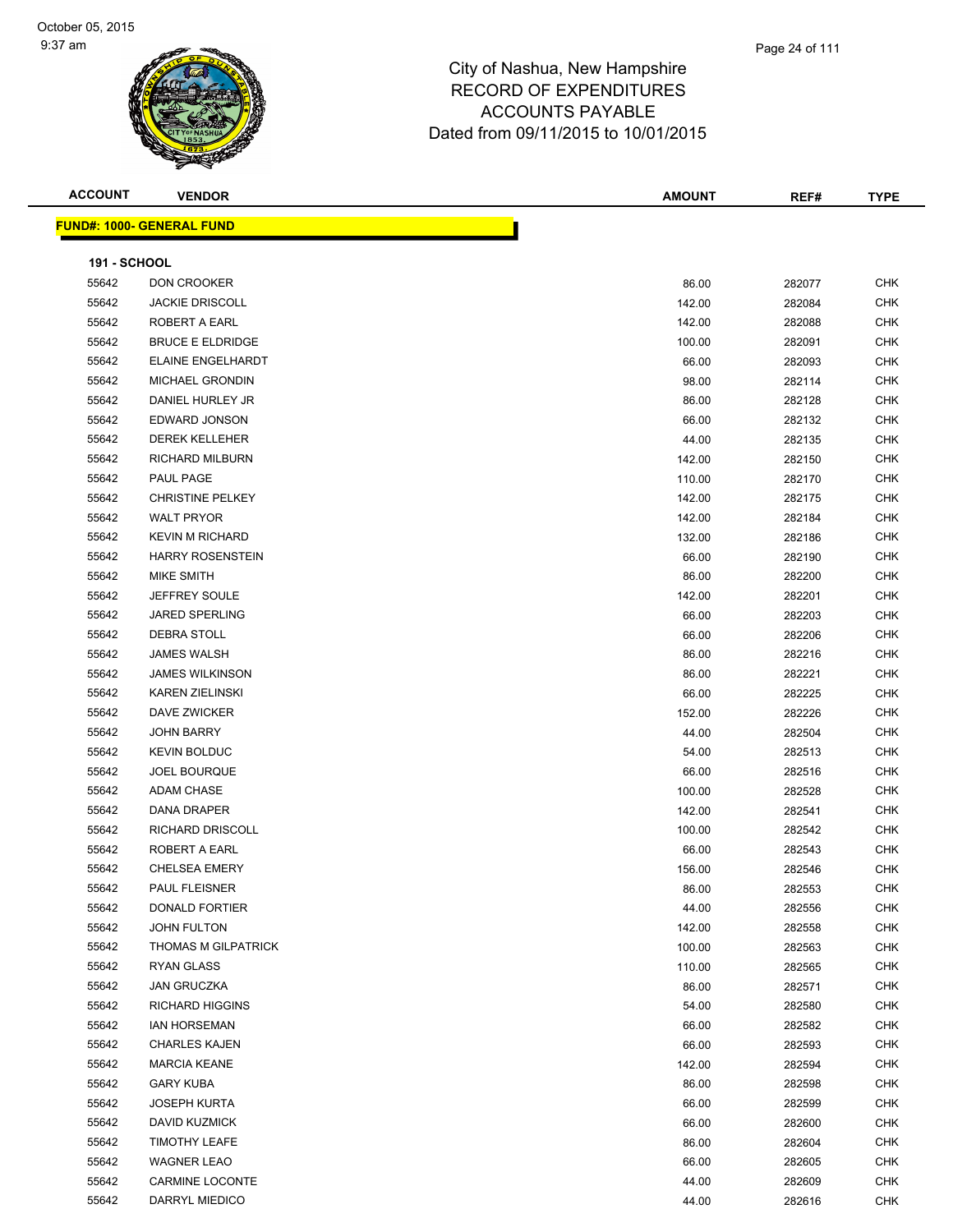**ACCOUNT VENDOR AMOUNT REF# TYPE**

**FUND** 

|                              | D#: 1000- GENERAL FUND                   |                 |
|------------------------------|------------------------------------------|-----------------|
|                              |                                          |                 |
| <b>191 - SCHOOL</b><br>55642 | <b>GARY MURTAGH</b>                      |                 |
| 55642                        | <b>MARTIN MUSEKIWA</b>                   |                 |
| 55642                        | <b>WILLIAM NUNNALLY</b>                  |                 |
| 55642                        | TOM PELLETIER                            |                 |
| 55642                        | PETER PERICH                             |                 |
| 55642                        | DAVID PROULX                             |                 |
| 55642                        | <b>GERARD ROBICHAUD</b>                  |                 |
| 55642                        | <b>DAVID SINCLAIR</b>                    |                 |
| 55642                        | <b>TOD TRASK</b>                         |                 |
| 55642                        | DAVID WEBSTER                            | 100.00          |
| 55642                        | <b>KAREN ZIELINSKI</b>                   | 54.00<br>132.00 |
| 55642                        | ROBERT ZUCCARO                           | 54.00           |
| 55690                        | FIRST STUDENT INC                        | 9,145.92        |
| 55690                        | FIRST STUDENT INC                        | 15,524.94       |
| 55690                        | FIRST STUDENT INC                        | 197.68          |
| 55691                        | FIRST STUDENT INC                        | 67,864.69       |
| 55691                        | THE PROVIDER ENTERPRISES INC             | 43,736.55       |
| 55694                        | LEARNING CENTER FOR THE DEAF             | 8,472.78        |
| 55694                        | <b>LEARNING PREP SCHOOL</b>              | 4,314.74        |
| 55694                        | NASHUA CHILDRENS HOME                    | 47,048.00       |
| 55694                        | <b>REGIONAL SERVICES &amp; EDUCATION</b> | 2,444.10        |
| 55694                        | <b>SEVEN HILLS</b>                       | 8,032.72        |
| 55694                        | <b>VALLEY COLLABORATIVE</b>              | 13,140.00       |
| 55694                        | THE WHITNEY ACADEMY INC                  | 10,464.98       |
| 55694                        | <b>VERMONT PERMANENCY INITIATIVE</b>     | 9,854.54        |
| 55694                        | <b>BOOTHBY THERAPY SERVICES LLC</b>      | 392.86          |
| 55694                        | <b>CREST COLLABORATIVE</b>               | 12,880.00       |
| 55694                        | CROTCHED MOUNTAIN REHAB CTR              | 14,876.34       |
| 55694                        | EASTER SEALS OF NEW HAMPSHIRE            | 23,795.10       |
| 55694                        | FREDERIC L CHAMBERLAIN CTR INC           | 11,316.24       |
| 55694                        | MOUNT PROSPECT ACADEMY INC               | 8,919.60        |
| 55694                        | NASHOBA LEARNING GROUP                   | 34,384.26       |
| 55694                        | OPPORTUNITY NETWORKS                     | 1,130.00        |
| 55694                        | PAUL CENTER                              | 5,748.60        |
| 55694                        | THE PLUS CO INC                          | 36,250.00       |
| 55694                        | SPAULDING YOUTH CENTER                   | 57,906.62       |
| 55694                        | <b>WEDIKO CHILDRENS SERVICES</b>         | 10,433.27       |
| 55694                        | THE WHITNEY ACADEMY INC                  | 337.58          |
| 55694                        | YOUTH VILLAGES                           | 8,189.27        |
| 55694                        | CONCORD SCHOOL DISTRICT                  | 8,624.99        |
| 55694                        | EASTER SEALS OF NEW HAMPSHIRE            | 5,689.50        |
| 55694                        | LIGHTHOUSE SCHOOL INC                    | 129,761.58      |
| 55694                        | MOUNT PROSPECT ACADEMY INC               | 16,278.27       |
| 55694                        | NASHOBA LEARNING GROUP                   | 18,976.00       |
| 55694                        | NASHUA CHILDRENS HOME                    | 49,400.40       |
| 55694                        | NFI NORTH INC                            | 4,935.34        |

 THE READING FOUNDATION 3,654.00 282644 CHK REGIONAL SERVICES & EDUCATION 18,539.64 282646 CHK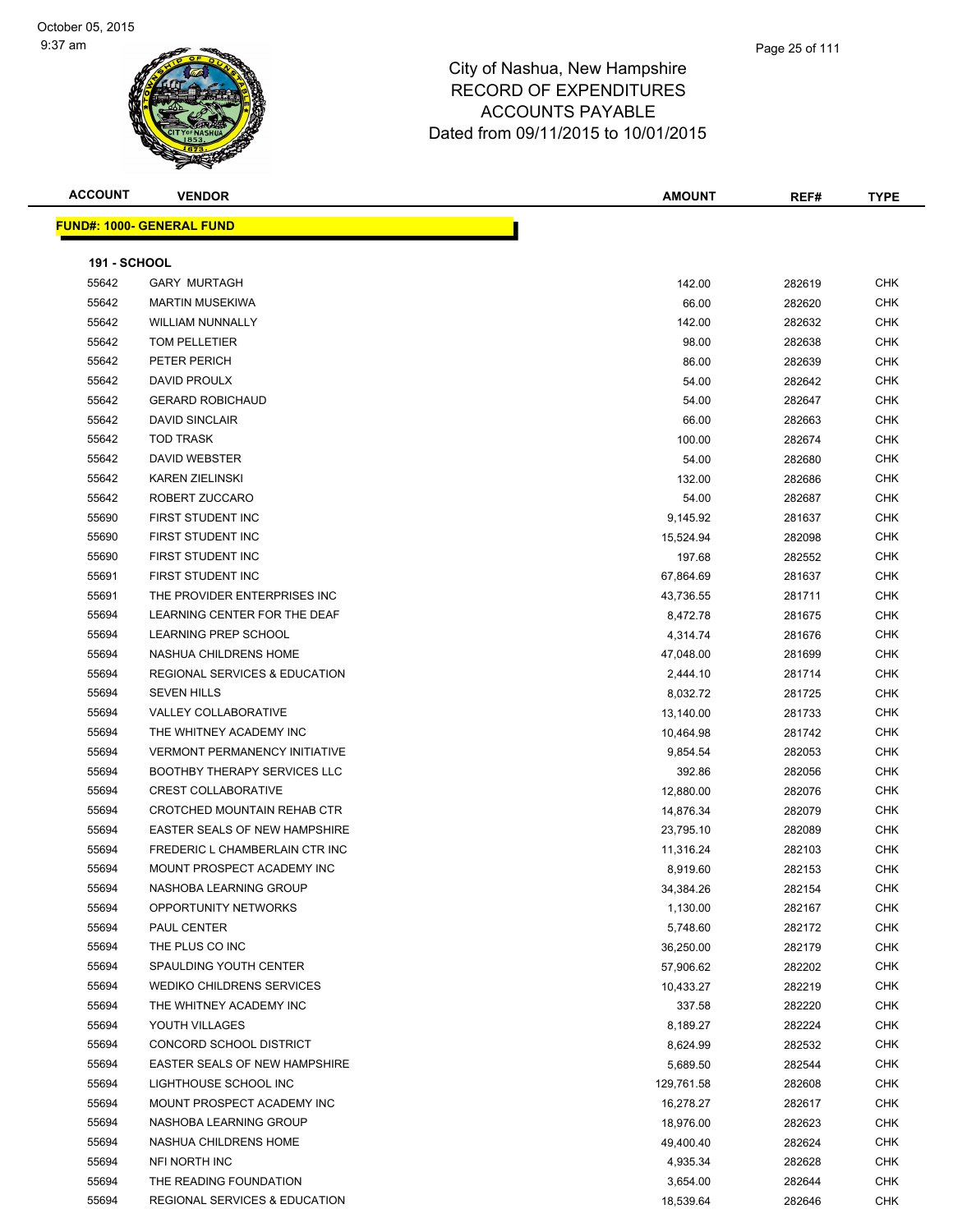

| <b>ACCOUNT</b>      | <b>VENDOR</b>                    | <b>AMOUNT</b> | REF#   | <b>TYPE</b> |
|---------------------|----------------------------------|---------------|--------|-------------|
|                     | <b>FUND#: 1000- GENERAL FUND</b> |               |        |             |
| <b>191 - SCHOOL</b> |                                  |               |        |             |
| 55694               | SPAULDING YOUTH CENTER           | 304.76        | 282669 | <b>CHK</b>  |
| 55694               | VALLEY COLLABORATIVE             | 7,446.00      | 282677 | <b>CHK</b>  |
| 61100               | BUYQUEST.COM                     | 91.00         | 281606 | <b>CHK</b>  |
| 61100               | <b>CANON SOLUTIONS AMERICA</b>   | 220.00        | 281607 | <b>CHK</b>  |
| 61100               | CARTRIDGE WORLD NASHUA           | 328.97        | 281613 | <b>CHK</b>  |
| 61100               | CENTRAL PAPER PRODUCTS CO        | 63.03         | 281615 | <b>CHK</b>  |
| 61100               | THE COPY SHOP                    | 402.25        | 281621 | <b>CHK</b>  |
| 61100               | <b>TIFFANY HYATT</b>             | 52.97         | 281666 | <b>CHK</b>  |
| 61100               | <b>SCHOLASTIC INC</b>            | 23.99         | 281719 | <b>CHK</b>  |
| 61100               | SCHOLASTIC INCORPORATED          | 1,374.96      | 281720 | <b>CHK</b>  |
| 61100               | WB MASON CO INC                  | 6,322.50      | 281740 | <b>CHK</b>  |
| 61100               | <b>ELM ST PETTY CASH</b>         | 118.66        | 282041 | <b>CHK</b>  |
| 61100               | <b>JAY HARDING</b>               | 46.29         | 282117 | <b>CHK</b>  |
| 61100               | WB MASON CO INC                  | 1,058.34      | 282217 | <b>CHK</b>  |
| 61100               | <b>MICHAEL HARRINGTON</b>        | 65.90         | 282574 | <b>CHK</b>  |
| 61100               | <b>TIFFANY HYATT</b>             | 36.51         | 282583 | <b>CHK</b>  |
| 61100               | <b>JOANNE LAKE</b>               | 68.98         | 282601 | <b>CHK</b>  |
| 61100               | NASHUA EDUCATION FOUNDATION      | 105.00        | 282625 | <b>CHK</b>  |
| 61100               | <b>SCHOOL SPECIALTY</b>          | 738.66        | 282657 | <b>CHK</b>  |
| 61100               | WB MASON CO INC                  | 1,129.28      | 282679 | <b>CHK</b>  |
| 61107               | SCHOOL-TECH INC                  | 237.98        | 281723 | <b>CHK</b>  |
| 61135               | ERIN ANDERSON                    | 76.46         | 281580 | <b>CHK</b>  |
| 61135               | <b>BELLETETES INC</b>            | 360.98        | 281587 | <b>CHK</b>  |
| 61135               | <b>BLICK ART MATERIALS</b>       | 1,121.32      | 281590 | <b>CHK</b>  |
| 61135               | <b>BRODART CO</b>                | 9.03          | 281599 | <b>CHK</b>  |
| 61135               | PAMELA M BUE                     | 38.71         | 281605 | <b>CHK</b>  |
| 61135               | <b>CANON SOLUTIONS AMERICA</b>   | 972.50        | 281607 | <b>CHK</b>  |
| 61135               | <b>CARD TECH ID</b>              | 414.79        | 281609 | <b>CHK</b>  |
| 61135               | <b>SUSAN CAREY</b>               | 29.16         | 281610 | <b>CHK</b>  |
| 61135               | CAROLINA BIOLOGICAL SUPPLY CO    | 579.92        | 281612 | <b>CHK</b>  |
| 61135               | <b>JOANNA CASTALDINI</b>         | 226.28        | 281614 | <b>CHK</b>  |
| 61135               | FIRE MOUNTAIN GEMS               | 1,234.96      | 281636 | <b>CHK</b>  |
| 61135               | FREESTYLE PHOTOGRAPHIC SUPPLIE   | 301.95        | 281643 | CHK         |
| 61135               | <b>FREY SCIENTIFIC</b>           | 1,457.76      | 281645 | <b>CHK</b>  |
| 61135               | GENERAL LINEN SERVICE INC        | 91.39         | 281649 | <b>CHK</b>  |
| 61135               | <b>HEINEMANN</b>                 | 2,093.00      | 281657 | <b>CHK</b>  |
| 61135               | HOME DEPOT CREDIT SERVICE        | 574.14        | 281660 | <b>CHK</b>  |
| 61135               | J W PEPPER & SONS INC            | 40.00         | 281667 | <b>CHK</b>  |
| 61135               | JEANAMARIE LOPEZ-CARRASCO        | 13.95         | 281679 | <b>CHK</b>  |
| 61135               | MARKET BASKET ACCT 2589096       | 125.73        | 281685 | <b>CHK</b>  |
| 61135               | <b>MAURA MCINTYRE</b>            | 35.12         | 281691 | <b>CHK</b>  |
| 61135               | MOORE MEDICAL LLC                | 84.71         | 281694 | <b>CHK</b>  |
| 61135               | JAN MULLER                       | 29.98         | 281696 | <b>CHK</b>  |
| 61135               | PALOS SPORTS INC                 | 99.73         | 281707 | <b>CHK</b>  |
| 61135               | PREMIER AGENDAS INC              | 2,171.00      | 281709 | <b>CHK</b>  |
| 61135               | <b>SCHOOL SPECIALTY</b>          | 8,027.34      | 281722 | <b>CHK</b>  |
| 61135               | TRIARCO ARTS & CRAFTS            | 218.82        | 281732 | <b>CHK</b>  |
| 61135               | WAL-MART                         | 128.93        | 281739 | <b>CHK</b>  |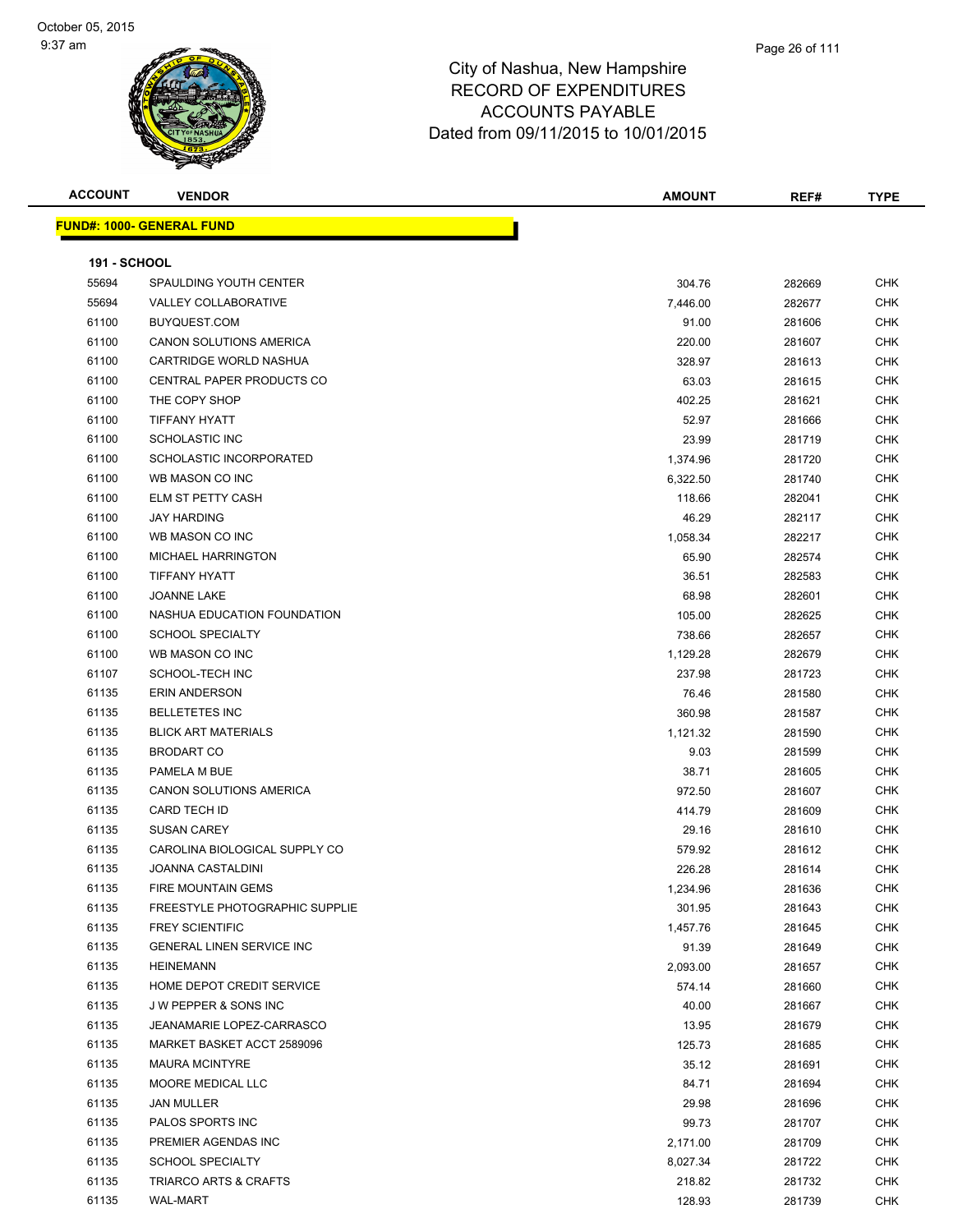| <b>ACCOUNT</b>      | <b>VENDOR</b>                            | <b>AMOUNT</b> | REF#   | <b>TYPE</b> |
|---------------------|------------------------------------------|---------------|--------|-------------|
|                     | <u> FUND#: 1000- GENERAL FUND</u>        |               |        |             |
|                     |                                          |               |        |             |
| <b>191 - SCHOOL</b> |                                          |               |        |             |
| 61135               | WB MASON CO INC                          | 1,560.99      | 281740 | <b>CHK</b>  |
| 61135               | BICENTENNIAL SCHOOL PETTY CASH           | 181.35        | 282040 | <b>CHK</b>  |
| 61135               | ELM ST PETTY CASH                        | 50.42         | 282041 | CHK         |
| 61135               | <b>BELLETETES INC</b>                    | 12.89         | 282052 | <b>CHK</b>  |
| 61135               | <b>BLICK ART MATERIALS</b>               | 1,778.29      | 282055 | CHK         |
| 61135               | CANON SOLUTIONS AMERICA                  | 417.50        | 282062 | CHK         |
| 61135               | CARTRIDGE WORLD NASHUA                   | 274.96        | 282064 | <b>CHK</b>  |
| 61135               | RACHEL CROSSON                           | 78.17         | 282078 | CHK         |
| 61135               | CRYSTAL ROCK BOTTLED WATER               | 28.00         | 282080 | <b>CHK</b>  |
| 61135               | <b>DEMCO</b>                             | 329.46        | 282081 | <b>CHK</b>  |
| 61135               | <b>JULIE DONOVAN</b>                     | 19.99         | 282083 | CHK         |
| 61135               | LINDSAY DUBISZ                           | 169.33        | 282086 | <b>CHK</b>  |
| 61135               | <b>HEATHER DUFFY</b>                     | 189.47        | 282087 | <b>CHK</b>  |
| 61135               | ENCHANTED LEARNING LLC                   | 125.00        | 282092 | CHK         |
| 61135               | <b>FLAGHOUSE INC</b>                     | 52.19         | 282099 | CHK         |
| 61135               | <b>FLAGHOUSE INC</b>                     | 322.80        | 282100 | CHK         |
| 61135               | <b>BRENDA G FRENETTE</b>                 | 4.66          | 282105 | CHK         |
| 61135               | <b>GENERAL LINEN SERVICE INC</b>         | 95.26         | 282107 | CHK         |
| 61135               | <b>LUANE GENEST</b>                      | 76.98         | 282108 | CHK         |
| 61135               | <b>KAREN GREEN</b>                       | 102.80        | 282113 | CHK         |
| 61135               | <b>DEBORAH HILL</b>                      | 115.37        | 282121 | CHK         |
| 61135               | HOME DEPOT CREDIT SERVICE                | 468.53        | 282124 | CHK         |
| 61135               | <b>KELLY'S MUSIC &amp; COMPUTERS LTD</b> | 1,100.00      | 282137 | <b>CHK</b>  |
| 61135               | <b>SARAH LEMIRE</b>                      | 35.35         | 282139 | <b>CHK</b>  |
| 61135               | ELIZABETH MAFFATTONE                     | 84.95         | 282143 | CHK         |
| 61135               | <b>MAINE OXY</b>                         | 159.00        | 282144 | CHK         |
| 61135               | MARKET BASKET ACCT 2589096               | 127.89        | 282145 | CHK         |
| 61135               | MCGRAW HILL SCHOOL EDUCATION             | 73.60         | 282148 | CHK         |
| 61135               | MOORE MEDICAL LLC                        | 257.14        | 282152 | CHK         |
| 61135               | <b>SUSAN NICHOLS</b>                     | 76.42         | 282165 | CHK         |
| 61135               | <b>LOUISE NORWAY</b>                     | 303.40        | 282166 | CHK         |
| 61135               | P J CURRIER LUMBER CO                    | 1,197.62      | 282169 | <b>CHK</b>  |
| 61135               | PEARSON EDUCATION INC                    | 257.34        | 282174 | CHK         |
| 61135               | POLYTECH DESIGN INCORPORATED             | 69.80         | 282180 | <b>CHK</b>  |
| 61135               | PORTLAND POTTERY                         | 3,179.79      | 282181 | <b>CHK</b>  |
| 61135               | PRO AV SYSTEMS INC                       | 331.00        | 282183 | CHK         |
| 61135               | ROCHESTER 100 INC                        | 345.00        | 282189 | <b>CHK</b>  |
| 61135               | <b>SCHOOL SPECIALTY</b>                  | 7,502.57      | 282192 | CHK         |
| 61135               | <b>RENEE SCHWARZ</b>                     | 329.96        | 282193 | CHK         |
| 61135               | SUMDOG INC                               | 120.00        | 282207 | <b>CHK</b>  |
| 61135               | MARYBETH THOMPSON                        | 164.42        | 282208 | <b>CHK</b>  |
| 61135               | <b>TRIARCO ARTS &amp; CRAFTS</b>         | 62.58         | 282210 | <b>CHK</b>  |
| 61135               | <b>DENISE TROMBLY</b>                    | 118.94        | 282211 | <b>CHK</b>  |
| 61135               | <b>WAL-MART</b>                          | 93.73         | 282215 | CHK         |
| 61135               | WB MASON CO INC                          | 7,345.22      | 282217 | CHK         |
| 61135               | ANN WINANS                               | 45.09         | 282222 | CHK         |
| 61135               | FAIRGROUNDS MIDDLE SCH PETTY C           | 46.47         | 282486 | CHK         |
| 61135               | UNITED PARCEL SERVICE                    | 5.21          | 282489 | <b>CHK</b>  |
|                     |                                          |               |        |             |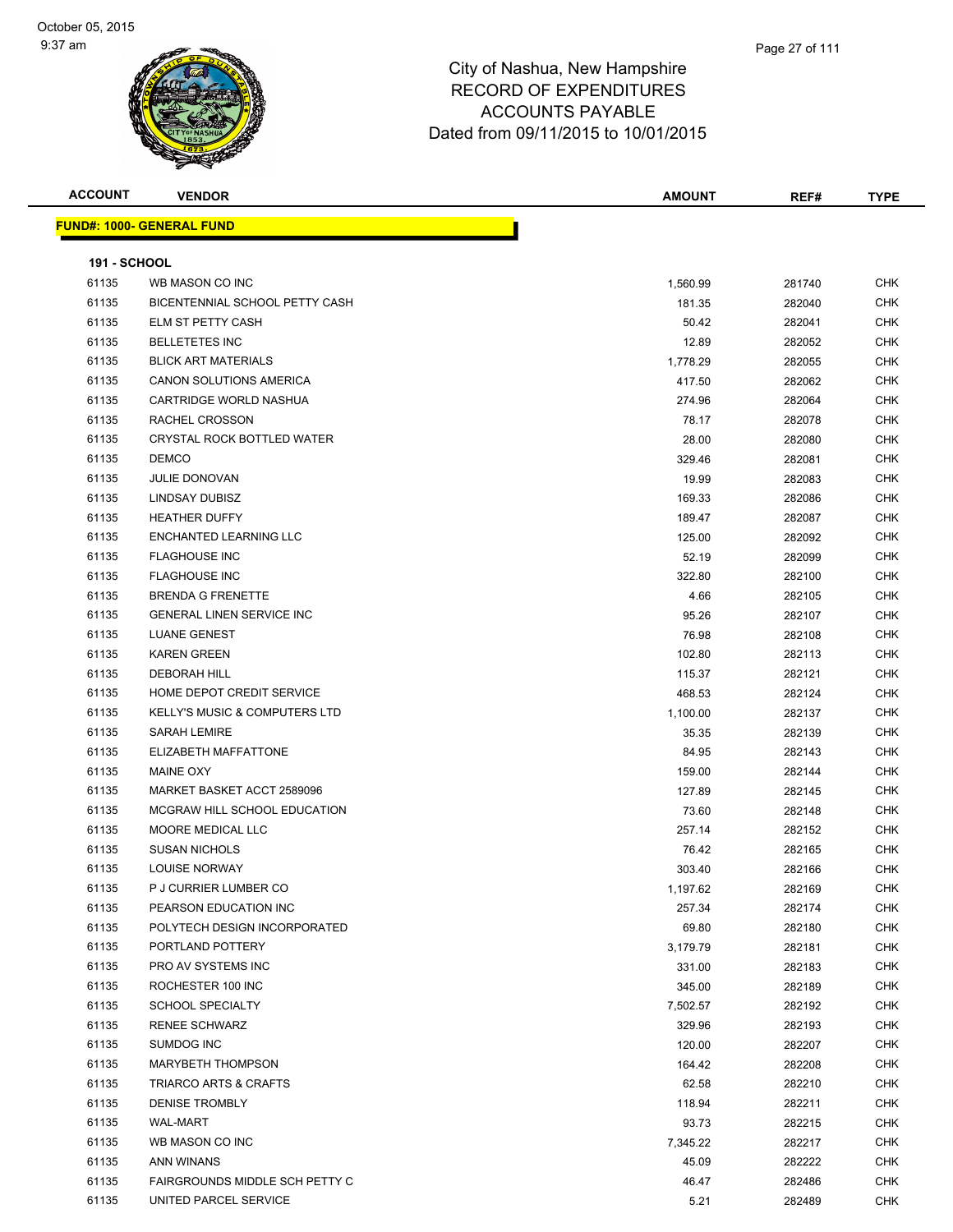| <b>ACCOUNT</b>      | <b>VENDOR</b>                      | <b>AMOUNT</b> | REF#   | <b>TYPE</b> |
|---------------------|------------------------------------|---------------|--------|-------------|
|                     | <u> FUND#: 1000- GENERAL FUND</u>  |               |        |             |
|                     |                                    |               |        |             |
| <b>191 - SCHOOL</b> |                                    |               |        |             |
| 61135               | <b>CYNTHIA BANNON</b>              | 48.18         | 282502 | CHK         |
| 61135               | <b>BARNES &amp; NOBLE INC</b>      | 86.24         | 282503 | <b>CHK</b>  |
| 61135               | <b>BATTERIES PLUS</b>              | 154.84        | 282505 | CHK         |
| 61135               | <b>BELLETETES INC</b>              | 202.43        | 282508 | CHK         |
| 61135               | <b>BEST BUY BUSINESS ADVANTAGE</b> | 69.98         | 282509 | <b>CHK</b>  |
| 61135               | <b>BLUE ROBOTICS INC</b>           | 266.60        | 282511 | CHK         |
| 61135               | <b>LYNNE BROWN</b>                 | 29.00         | 282519 | CHK         |
| 61135               | <b>BURMAX CO INC</b>               | 1,629.14      | 282521 | CHK         |
| 61135               | <b>CABLES FOR LESS</b>             | 17.94         | 282522 | CHK         |
| 61135               | CARTRIDGE WORLD NASHUA             | 69.99         | 282524 | <b>CHK</b>  |
| 61135               | COMPUTER HUT dba IT INSIDERS       | 539.70        | 282531 | <b>CHK</b>  |
| 61135               | CREATIVE NOTEBOOK SOLUTIONS        | 261.25        | 282536 | CHK         |
| 61135               | <b>DEMCO</b>                       | 180.24        | 282537 | CHK         |
| 61135               | DISCOUNT SCHOOL SUPPLY             | 197.27        | 282538 | CHK         |
| 61135               | EDUCATIONAL OUTFITTERS OF NH       | 538.50        | 282545 | CHK         |
| 61135               | <b>ESSENTRA SPECIALTY TAPES</b>    | 892.12        | 282547 | CHK         |
| 61135               | F W WEBB CO                        | 105.93        | 282549 | CHK         |
| 61135               | <b>GENERAL LINEN SERVICE INC</b>   | 60.15         | 282561 | CHK         |
| 61135               | <b>HEINEMANN</b>                   | 131.00        | 282578 | CHK         |
| 61135               | HOME DEPOT CREDIT SERVICE          | 124.30        | 282581 | CHK         |
| 61135               | <b>JW PEPPER &amp; SON INC</b>     | 158.99        | 282586 | <b>CHK</b>  |
| 61135               | LYNNE JOSEPH                       | 25.22         | 282590 | <b>CHK</b>  |
| 61135               | <b>KLOCKIT</b>                     | 757.14        | 282596 | CHK         |
| 61135               | DONNA LUNA                         | 186.77        | 282610 | <b>CHK</b>  |
| 61135               | MARKET BASKET ACCT 2589096         | 245.35        | 282613 | <b>CHK</b>  |
| 61135               | MCGILLS INC                        | 131.25        | 282614 | CHK         |
| 61135               | <b>NASCO</b>                       | 604.24        | 282622 | <b>CHK</b>  |
| 61135               | NORTH CENTER FOOD SERVICE          | 679.81        | 282630 | CHK         |
| 61135               | P J CURRIER LUMBER CO              | 131.40        | 282634 | CHK         |
| 61135               | PITSCO INC                         | 628.95        | 282640 | CHK         |
| 61135               | <b>DAVID PURINGTON</b>             | 394.31        | 282643 | CHK         |
| 61135               | REALLY GOOD STUFF INC              | 82.12         | 282645 | CHK         |
| 61135               | <b>SARGENT WELCH</b>               | 2,527.70      | 282653 | CHK         |
| 61135               | SCHOLASTIC BOOK CLUBS INC          | 26.00         | 282654 | CHK         |
| 61135               | SCHOLASTIC INC                     | 19.79         | 282655 | <b>CHK</b>  |
| 61135               | <b>SCHOOL SPECIALTY</b>            | 3,713.74      | 282657 | CHK         |
| 61135               | SYSCO BOSTON LLC                   | 934.30        | 282670 | <b>CHK</b>  |
| 61135               | <b>WAL-MART</b>                    | 255.19        | 282678 | <b>CHK</b>  |
| 61135               | WB MASON CO INC                    | 1,855.15      | 282679 | CHK         |
| 61142               | BICENTENNIAL SCHOOL PETTY CASH     | 18.00         | 282040 | CHK         |
| 61249               | EDUCATIONAL RESOURCES INC          | 338.10        | 282090 | CHK         |
| 61249               | <b>WCEPS</b>                       | 367.00        | 282218 | CHK         |
| 61249               | <b>NCS PEARSON</b>                 | 2,972.01      | 282627 | <b>CHK</b>  |
| 61249               | WESTERN PSYCHOLOGICAL SERVICES     | 682.00        | 282683 | CHK         |
| 61299               | <b>BELLETETES INC</b>              | 353.04        | 281587 | CHK         |
| 61299               | BUDGET 1 HR. SIGN CTR., INC        | 25.00         | 281604 | <b>CHK</b>  |
| 61299               | <b>FASTENAL CO</b>                 | 102.21        | 281635 | CHK         |
| 61299               | <b>ELLEN GREENBERG</b>             | 168.78        | 281653 | <b>CHK</b>  |
|                     |                                    |               |        |             |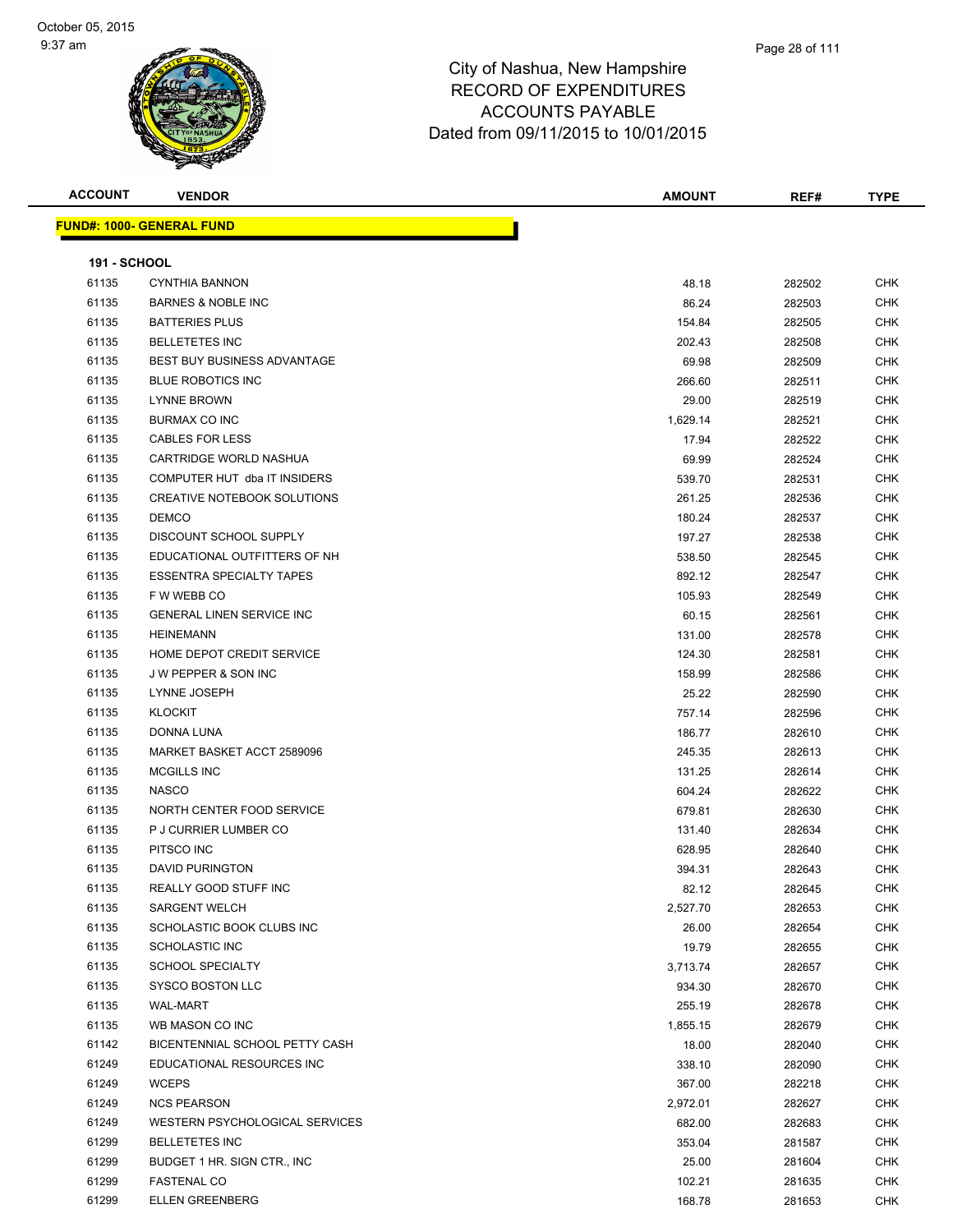| <b>FUND#: 1000- GENERAL FUND</b><br><b>191 - SCHOOL</b><br>61299<br>MERRIMACK BUILDING SUPPLY INC<br>791.79<br>281692<br>CHK<br>61299<br>NASHUA WALLPAPER & PAINT CO<br>CHK<br>555.75<br>281702<br>61299<br><b>DIANE VIENNEAU</b><br>59.94<br>CHK<br>281735<br>61299<br>WB MASON CO INC<br><b>CHK</b><br>139.18<br>281740<br>61299<br><b>BELLETETES INC</b><br>730.46<br>282052<br>CHK<br>61299<br><b>FASTENAL CO</b><br><b>CHK</b><br>475.60<br>282096<br>61299<br>HOME DEPOT CREDIT SERVICES<br>37.05<br>282123<br>CHK<br>61299<br>HOME DEPOT CREDIT SERVICES<br>CHK<br>804.76<br>282125<br>61299<br>NASHUA WALLPAPER & PAINT CO<br>6,536.45<br>282156<br>CHK<br>61299<br><b>BELLETETES INC</b><br>CHK<br>282508<br>1,045.62<br>61299<br><b>FASTENAL CO</b><br>CHK<br>28.09<br>282550<br>61299<br>NASHUA WALLPAPER & PAINT CO<br>74.48<br>CHK<br>282626<br>61299<br>CHK<br>WB MASON CO INC<br>267.26<br>282679<br>61407<br>ALARMAX DISTRIBUTORS INC<br>75.50<br>281576<br>CHK<br>61407<br>M & M ELECTRICAL SUPPLY CO INC<br>1,003.00<br>281682<br>CHK<br>61407<br><b>WILLIAMS COMMUNICATIONS SERVIC</b><br>206.77<br>281743<br>CHK<br>61407<br>ALARMAX DISTRIBUTORS INC<br>CHK<br>476.68<br>282047<br>61407<br>M & M ELECTRICAL SUPPLY CO INC<br>499.83<br>282141<br>CHK<br>61407<br><b>SIMPLEX GRINNELL</b><br>CHK<br>538.00<br>282197<br>61407<br>ALARMAX DISTRIBUTORS INC<br>137.63<br>282492<br>CHK<br>61407<br><b>BATTERIES PLUS</b><br>CHK<br>563.40<br>282505<br>M & M ELECTRICAL SUPPLY CO INC<br>61407<br>145.04<br>282611<br>CHK<br>61407<br><b>WILLIAMS COMMUNICATIONS SERVIC</b><br>CHK<br>1,941.85<br>282684<br>61414<br>F W WEBB CO<br><b>CHK</b><br>349.79<br>281634<br>61414<br><b>HAJOCA CORPORATION</b><br>CHK<br>206.92<br>281654<br>61414<br>F W WEBB CO<br><b>CHK</b><br>222.99<br>282095<br>61414<br><b>GRANITE GROUP</b><br>344.62<br>282112<br>CHK<br>61414<br><b>HAJOCA CORPORATION</b><br><b>CHK</b><br>1,136.26<br>282116<br>61414<br>F W WEBB CO<br>2,824.32<br>282549<br>CHK<br>61414<br><b>GRANITE GROUP</b><br>CHK<br>390.10<br>282568<br>61414<br><b>HAJOCA CORPORATION</b><br>425.66<br>282572<br>CHK<br><b>CAPP INC</b><br><b>CHK</b><br>61421<br>3,234.00<br>281608<br>61421<br><b>GRAINGER</b><br><b>CHK</b><br>1,621.27<br>281651<br>61421<br>AIREX FILTER CORPORATION<br>CHK<br>282046<br>3,183.43<br>61421<br><b>GRAINGER</b><br>282111<br><b>CHK</b><br>1,650.00<br>61421<br>API OF NH<br><b>CHK</b><br>282495<br>3,433.02<br>61421<br>BEARINGS SPECIALTY CO INC<br>149.50<br>282506<br><b>CHK</b><br>61421<br><b>GRAINGER</b><br><b>CHK</b><br>2,657.88<br>282567<br>61428<br>CENTRAL PAPER PRODUCTS CO<br>517.25<br>281615<br><b>CHK</b><br>61428<br>NATIONWIDE SALES & SERVICE<br><b>CHK</b><br>159.20<br>281704<br>61428<br><b>CHK</b><br>NATIONAL CHEMICAL LABS<br>696.16<br>282158<br>61428<br>NATIONWIDE SALES & SERVICE<br>1,469.80<br>282159<br>CHK<br>61599<br>FRANKLIN PAINT CO INC<br>CHK<br>281642<br>3,387.75<br>61599<br>NASHUA OUTDOOR POWER EQUIPMENT<br>281700<br>CHK<br>1,236.81<br>61599<br>JOHN DEERE LANDSCAPES LLC<br>CHK<br>3,043.71<br>282131<br>61599<br>NASHUA OUTDOOR POWER EQUIPMENT<br><b>CHK</b><br>420.98<br>282155<br>61599<br><b>BROX INDUSTRIES INC</b><br>CHK<br>56.28<br>282520<br>61599<br>CORRIVEAU ROUTHIER INC<br>197.80<br>282534<br>CHK | <b>ACCOUNT</b> | <b>VENDOR</b> | <b>AMOUNT</b> | REF# | <b>TYPE</b> |
|------------------------------------------------------------------------------------------------------------------------------------------------------------------------------------------------------------------------------------------------------------------------------------------------------------------------------------------------------------------------------------------------------------------------------------------------------------------------------------------------------------------------------------------------------------------------------------------------------------------------------------------------------------------------------------------------------------------------------------------------------------------------------------------------------------------------------------------------------------------------------------------------------------------------------------------------------------------------------------------------------------------------------------------------------------------------------------------------------------------------------------------------------------------------------------------------------------------------------------------------------------------------------------------------------------------------------------------------------------------------------------------------------------------------------------------------------------------------------------------------------------------------------------------------------------------------------------------------------------------------------------------------------------------------------------------------------------------------------------------------------------------------------------------------------------------------------------------------------------------------------------------------------------------------------------------------------------------------------------------------------------------------------------------------------------------------------------------------------------------------------------------------------------------------------------------------------------------------------------------------------------------------------------------------------------------------------------------------------------------------------------------------------------------------------------------------------------------------------------------------------------------------------------------------------------------------------------------------------------------------------------------------------------------------------------------------------------------------------------------------------------------------------------------------------------------------------------------------------------------------------------------------------------------------------------------------------------------------------------------------------------------------------------------------------------------------------------------------------------------------------------------------------------------------------------------------------------------------------------------------------------------------------------------------------------------------------|----------------|---------------|---------------|------|-------------|
|                                                                                                                                                                                                                                                                                                                                                                                                                                                                                                                                                                                                                                                                                                                                                                                                                                                                                                                                                                                                                                                                                                                                                                                                                                                                                                                                                                                                                                                                                                                                                                                                                                                                                                                                                                                                                                                                                                                                                                                                                                                                                                                                                                                                                                                                                                                                                                                                                                                                                                                                                                                                                                                                                                                                                                                                                                                                                                                                                                                                                                                                                                                                                                                                                                                                                                                              |                |               |               |      |             |
|                                                                                                                                                                                                                                                                                                                                                                                                                                                                                                                                                                                                                                                                                                                                                                                                                                                                                                                                                                                                                                                                                                                                                                                                                                                                                                                                                                                                                                                                                                                                                                                                                                                                                                                                                                                                                                                                                                                                                                                                                                                                                                                                                                                                                                                                                                                                                                                                                                                                                                                                                                                                                                                                                                                                                                                                                                                                                                                                                                                                                                                                                                                                                                                                                                                                                                                              |                |               |               |      |             |
|                                                                                                                                                                                                                                                                                                                                                                                                                                                                                                                                                                                                                                                                                                                                                                                                                                                                                                                                                                                                                                                                                                                                                                                                                                                                                                                                                                                                                                                                                                                                                                                                                                                                                                                                                                                                                                                                                                                                                                                                                                                                                                                                                                                                                                                                                                                                                                                                                                                                                                                                                                                                                                                                                                                                                                                                                                                                                                                                                                                                                                                                                                                                                                                                                                                                                                                              |                |               |               |      |             |
|                                                                                                                                                                                                                                                                                                                                                                                                                                                                                                                                                                                                                                                                                                                                                                                                                                                                                                                                                                                                                                                                                                                                                                                                                                                                                                                                                                                                                                                                                                                                                                                                                                                                                                                                                                                                                                                                                                                                                                                                                                                                                                                                                                                                                                                                                                                                                                                                                                                                                                                                                                                                                                                                                                                                                                                                                                                                                                                                                                                                                                                                                                                                                                                                                                                                                                                              |                |               |               |      |             |
|                                                                                                                                                                                                                                                                                                                                                                                                                                                                                                                                                                                                                                                                                                                                                                                                                                                                                                                                                                                                                                                                                                                                                                                                                                                                                                                                                                                                                                                                                                                                                                                                                                                                                                                                                                                                                                                                                                                                                                                                                                                                                                                                                                                                                                                                                                                                                                                                                                                                                                                                                                                                                                                                                                                                                                                                                                                                                                                                                                                                                                                                                                                                                                                                                                                                                                                              |                |               |               |      |             |
|                                                                                                                                                                                                                                                                                                                                                                                                                                                                                                                                                                                                                                                                                                                                                                                                                                                                                                                                                                                                                                                                                                                                                                                                                                                                                                                                                                                                                                                                                                                                                                                                                                                                                                                                                                                                                                                                                                                                                                                                                                                                                                                                                                                                                                                                                                                                                                                                                                                                                                                                                                                                                                                                                                                                                                                                                                                                                                                                                                                                                                                                                                                                                                                                                                                                                                                              |                |               |               |      |             |
|                                                                                                                                                                                                                                                                                                                                                                                                                                                                                                                                                                                                                                                                                                                                                                                                                                                                                                                                                                                                                                                                                                                                                                                                                                                                                                                                                                                                                                                                                                                                                                                                                                                                                                                                                                                                                                                                                                                                                                                                                                                                                                                                                                                                                                                                                                                                                                                                                                                                                                                                                                                                                                                                                                                                                                                                                                                                                                                                                                                                                                                                                                                                                                                                                                                                                                                              |                |               |               |      |             |
|                                                                                                                                                                                                                                                                                                                                                                                                                                                                                                                                                                                                                                                                                                                                                                                                                                                                                                                                                                                                                                                                                                                                                                                                                                                                                                                                                                                                                                                                                                                                                                                                                                                                                                                                                                                                                                                                                                                                                                                                                                                                                                                                                                                                                                                                                                                                                                                                                                                                                                                                                                                                                                                                                                                                                                                                                                                                                                                                                                                                                                                                                                                                                                                                                                                                                                                              |                |               |               |      |             |
|                                                                                                                                                                                                                                                                                                                                                                                                                                                                                                                                                                                                                                                                                                                                                                                                                                                                                                                                                                                                                                                                                                                                                                                                                                                                                                                                                                                                                                                                                                                                                                                                                                                                                                                                                                                                                                                                                                                                                                                                                                                                                                                                                                                                                                                                                                                                                                                                                                                                                                                                                                                                                                                                                                                                                                                                                                                                                                                                                                                                                                                                                                                                                                                                                                                                                                                              |                |               |               |      |             |
|                                                                                                                                                                                                                                                                                                                                                                                                                                                                                                                                                                                                                                                                                                                                                                                                                                                                                                                                                                                                                                                                                                                                                                                                                                                                                                                                                                                                                                                                                                                                                                                                                                                                                                                                                                                                                                                                                                                                                                                                                                                                                                                                                                                                                                                                                                                                                                                                                                                                                                                                                                                                                                                                                                                                                                                                                                                                                                                                                                                                                                                                                                                                                                                                                                                                                                                              |                |               |               |      |             |
|                                                                                                                                                                                                                                                                                                                                                                                                                                                                                                                                                                                                                                                                                                                                                                                                                                                                                                                                                                                                                                                                                                                                                                                                                                                                                                                                                                                                                                                                                                                                                                                                                                                                                                                                                                                                                                                                                                                                                                                                                                                                                                                                                                                                                                                                                                                                                                                                                                                                                                                                                                                                                                                                                                                                                                                                                                                                                                                                                                                                                                                                                                                                                                                                                                                                                                                              |                |               |               |      |             |
|                                                                                                                                                                                                                                                                                                                                                                                                                                                                                                                                                                                                                                                                                                                                                                                                                                                                                                                                                                                                                                                                                                                                                                                                                                                                                                                                                                                                                                                                                                                                                                                                                                                                                                                                                                                                                                                                                                                                                                                                                                                                                                                                                                                                                                                                                                                                                                                                                                                                                                                                                                                                                                                                                                                                                                                                                                                                                                                                                                                                                                                                                                                                                                                                                                                                                                                              |                |               |               |      |             |
|                                                                                                                                                                                                                                                                                                                                                                                                                                                                                                                                                                                                                                                                                                                                                                                                                                                                                                                                                                                                                                                                                                                                                                                                                                                                                                                                                                                                                                                                                                                                                                                                                                                                                                                                                                                                                                                                                                                                                                                                                                                                                                                                                                                                                                                                                                                                                                                                                                                                                                                                                                                                                                                                                                                                                                                                                                                                                                                                                                                                                                                                                                                                                                                                                                                                                                                              |                |               |               |      |             |
|                                                                                                                                                                                                                                                                                                                                                                                                                                                                                                                                                                                                                                                                                                                                                                                                                                                                                                                                                                                                                                                                                                                                                                                                                                                                                                                                                                                                                                                                                                                                                                                                                                                                                                                                                                                                                                                                                                                                                                                                                                                                                                                                                                                                                                                                                                                                                                                                                                                                                                                                                                                                                                                                                                                                                                                                                                                                                                                                                                                                                                                                                                                                                                                                                                                                                                                              |                |               |               |      |             |
|                                                                                                                                                                                                                                                                                                                                                                                                                                                                                                                                                                                                                                                                                                                                                                                                                                                                                                                                                                                                                                                                                                                                                                                                                                                                                                                                                                                                                                                                                                                                                                                                                                                                                                                                                                                                                                                                                                                                                                                                                                                                                                                                                                                                                                                                                                                                                                                                                                                                                                                                                                                                                                                                                                                                                                                                                                                                                                                                                                                                                                                                                                                                                                                                                                                                                                                              |                |               |               |      |             |
|                                                                                                                                                                                                                                                                                                                                                                                                                                                                                                                                                                                                                                                                                                                                                                                                                                                                                                                                                                                                                                                                                                                                                                                                                                                                                                                                                                                                                                                                                                                                                                                                                                                                                                                                                                                                                                                                                                                                                                                                                                                                                                                                                                                                                                                                                                                                                                                                                                                                                                                                                                                                                                                                                                                                                                                                                                                                                                                                                                                                                                                                                                                                                                                                                                                                                                                              |                |               |               |      |             |
|                                                                                                                                                                                                                                                                                                                                                                                                                                                                                                                                                                                                                                                                                                                                                                                                                                                                                                                                                                                                                                                                                                                                                                                                                                                                                                                                                                                                                                                                                                                                                                                                                                                                                                                                                                                                                                                                                                                                                                                                                                                                                                                                                                                                                                                                                                                                                                                                                                                                                                                                                                                                                                                                                                                                                                                                                                                                                                                                                                                                                                                                                                                                                                                                                                                                                                                              |                |               |               |      |             |
|                                                                                                                                                                                                                                                                                                                                                                                                                                                                                                                                                                                                                                                                                                                                                                                                                                                                                                                                                                                                                                                                                                                                                                                                                                                                                                                                                                                                                                                                                                                                                                                                                                                                                                                                                                                                                                                                                                                                                                                                                                                                                                                                                                                                                                                                                                                                                                                                                                                                                                                                                                                                                                                                                                                                                                                                                                                                                                                                                                                                                                                                                                                                                                                                                                                                                                                              |                |               |               |      |             |
|                                                                                                                                                                                                                                                                                                                                                                                                                                                                                                                                                                                                                                                                                                                                                                                                                                                                                                                                                                                                                                                                                                                                                                                                                                                                                                                                                                                                                                                                                                                                                                                                                                                                                                                                                                                                                                                                                                                                                                                                                                                                                                                                                                                                                                                                                                                                                                                                                                                                                                                                                                                                                                                                                                                                                                                                                                                                                                                                                                                                                                                                                                                                                                                                                                                                                                                              |                |               |               |      |             |
|                                                                                                                                                                                                                                                                                                                                                                                                                                                                                                                                                                                                                                                                                                                                                                                                                                                                                                                                                                                                                                                                                                                                                                                                                                                                                                                                                                                                                                                                                                                                                                                                                                                                                                                                                                                                                                                                                                                                                                                                                                                                                                                                                                                                                                                                                                                                                                                                                                                                                                                                                                                                                                                                                                                                                                                                                                                                                                                                                                                                                                                                                                                                                                                                                                                                                                                              |                |               |               |      |             |
|                                                                                                                                                                                                                                                                                                                                                                                                                                                                                                                                                                                                                                                                                                                                                                                                                                                                                                                                                                                                                                                                                                                                                                                                                                                                                                                                                                                                                                                                                                                                                                                                                                                                                                                                                                                                                                                                                                                                                                                                                                                                                                                                                                                                                                                                                                                                                                                                                                                                                                                                                                                                                                                                                                                                                                                                                                                                                                                                                                                                                                                                                                                                                                                                                                                                                                                              |                |               |               |      |             |
|                                                                                                                                                                                                                                                                                                                                                                                                                                                                                                                                                                                                                                                                                                                                                                                                                                                                                                                                                                                                                                                                                                                                                                                                                                                                                                                                                                                                                                                                                                                                                                                                                                                                                                                                                                                                                                                                                                                                                                                                                                                                                                                                                                                                                                                                                                                                                                                                                                                                                                                                                                                                                                                                                                                                                                                                                                                                                                                                                                                                                                                                                                                                                                                                                                                                                                                              |                |               |               |      |             |
|                                                                                                                                                                                                                                                                                                                                                                                                                                                                                                                                                                                                                                                                                                                                                                                                                                                                                                                                                                                                                                                                                                                                                                                                                                                                                                                                                                                                                                                                                                                                                                                                                                                                                                                                                                                                                                                                                                                                                                                                                                                                                                                                                                                                                                                                                                                                                                                                                                                                                                                                                                                                                                                                                                                                                                                                                                                                                                                                                                                                                                                                                                                                                                                                                                                                                                                              |                |               |               |      |             |
|                                                                                                                                                                                                                                                                                                                                                                                                                                                                                                                                                                                                                                                                                                                                                                                                                                                                                                                                                                                                                                                                                                                                                                                                                                                                                                                                                                                                                                                                                                                                                                                                                                                                                                                                                                                                                                                                                                                                                                                                                                                                                                                                                                                                                                                                                                                                                                                                                                                                                                                                                                                                                                                                                                                                                                                                                                                                                                                                                                                                                                                                                                                                                                                                                                                                                                                              |                |               |               |      |             |
|                                                                                                                                                                                                                                                                                                                                                                                                                                                                                                                                                                                                                                                                                                                                                                                                                                                                                                                                                                                                                                                                                                                                                                                                                                                                                                                                                                                                                                                                                                                                                                                                                                                                                                                                                                                                                                                                                                                                                                                                                                                                                                                                                                                                                                                                                                                                                                                                                                                                                                                                                                                                                                                                                                                                                                                                                                                                                                                                                                                                                                                                                                                                                                                                                                                                                                                              |                |               |               |      |             |
|                                                                                                                                                                                                                                                                                                                                                                                                                                                                                                                                                                                                                                                                                                                                                                                                                                                                                                                                                                                                                                                                                                                                                                                                                                                                                                                                                                                                                                                                                                                                                                                                                                                                                                                                                                                                                                                                                                                                                                                                                                                                                                                                                                                                                                                                                                                                                                                                                                                                                                                                                                                                                                                                                                                                                                                                                                                                                                                                                                                                                                                                                                                                                                                                                                                                                                                              |                |               |               |      |             |
|                                                                                                                                                                                                                                                                                                                                                                                                                                                                                                                                                                                                                                                                                                                                                                                                                                                                                                                                                                                                                                                                                                                                                                                                                                                                                                                                                                                                                                                                                                                                                                                                                                                                                                                                                                                                                                                                                                                                                                                                                                                                                                                                                                                                                                                                                                                                                                                                                                                                                                                                                                                                                                                                                                                                                                                                                                                                                                                                                                                                                                                                                                                                                                                                                                                                                                                              |                |               |               |      |             |
|                                                                                                                                                                                                                                                                                                                                                                                                                                                                                                                                                                                                                                                                                                                                                                                                                                                                                                                                                                                                                                                                                                                                                                                                                                                                                                                                                                                                                                                                                                                                                                                                                                                                                                                                                                                                                                                                                                                                                                                                                                                                                                                                                                                                                                                                                                                                                                                                                                                                                                                                                                                                                                                                                                                                                                                                                                                                                                                                                                                                                                                                                                                                                                                                                                                                                                                              |                |               |               |      |             |
|                                                                                                                                                                                                                                                                                                                                                                                                                                                                                                                                                                                                                                                                                                                                                                                                                                                                                                                                                                                                                                                                                                                                                                                                                                                                                                                                                                                                                                                                                                                                                                                                                                                                                                                                                                                                                                                                                                                                                                                                                                                                                                                                                                                                                                                                                                                                                                                                                                                                                                                                                                                                                                                                                                                                                                                                                                                                                                                                                                                                                                                                                                                                                                                                                                                                                                                              |                |               |               |      |             |
|                                                                                                                                                                                                                                                                                                                                                                                                                                                                                                                                                                                                                                                                                                                                                                                                                                                                                                                                                                                                                                                                                                                                                                                                                                                                                                                                                                                                                                                                                                                                                                                                                                                                                                                                                                                                                                                                                                                                                                                                                                                                                                                                                                                                                                                                                                                                                                                                                                                                                                                                                                                                                                                                                                                                                                                                                                                                                                                                                                                                                                                                                                                                                                                                                                                                                                                              |                |               |               |      |             |
|                                                                                                                                                                                                                                                                                                                                                                                                                                                                                                                                                                                                                                                                                                                                                                                                                                                                                                                                                                                                                                                                                                                                                                                                                                                                                                                                                                                                                                                                                                                                                                                                                                                                                                                                                                                                                                                                                                                                                                                                                                                                                                                                                                                                                                                                                                                                                                                                                                                                                                                                                                                                                                                                                                                                                                                                                                                                                                                                                                                                                                                                                                                                                                                                                                                                                                                              |                |               |               |      |             |
|                                                                                                                                                                                                                                                                                                                                                                                                                                                                                                                                                                                                                                                                                                                                                                                                                                                                                                                                                                                                                                                                                                                                                                                                                                                                                                                                                                                                                                                                                                                                                                                                                                                                                                                                                                                                                                                                                                                                                                                                                                                                                                                                                                                                                                                                                                                                                                                                                                                                                                                                                                                                                                                                                                                                                                                                                                                                                                                                                                                                                                                                                                                                                                                                                                                                                                                              |                |               |               |      |             |
|                                                                                                                                                                                                                                                                                                                                                                                                                                                                                                                                                                                                                                                                                                                                                                                                                                                                                                                                                                                                                                                                                                                                                                                                                                                                                                                                                                                                                                                                                                                                                                                                                                                                                                                                                                                                                                                                                                                                                                                                                                                                                                                                                                                                                                                                                                                                                                                                                                                                                                                                                                                                                                                                                                                                                                                                                                                                                                                                                                                                                                                                                                                                                                                                                                                                                                                              |                |               |               |      |             |
|                                                                                                                                                                                                                                                                                                                                                                                                                                                                                                                                                                                                                                                                                                                                                                                                                                                                                                                                                                                                                                                                                                                                                                                                                                                                                                                                                                                                                                                                                                                                                                                                                                                                                                                                                                                                                                                                                                                                                                                                                                                                                                                                                                                                                                                                                                                                                                                                                                                                                                                                                                                                                                                                                                                                                                                                                                                                                                                                                                                                                                                                                                                                                                                                                                                                                                                              |                |               |               |      |             |
|                                                                                                                                                                                                                                                                                                                                                                                                                                                                                                                                                                                                                                                                                                                                                                                                                                                                                                                                                                                                                                                                                                                                                                                                                                                                                                                                                                                                                                                                                                                                                                                                                                                                                                                                                                                                                                                                                                                                                                                                                                                                                                                                                                                                                                                                                                                                                                                                                                                                                                                                                                                                                                                                                                                                                                                                                                                                                                                                                                                                                                                                                                                                                                                                                                                                                                                              |                |               |               |      |             |
|                                                                                                                                                                                                                                                                                                                                                                                                                                                                                                                                                                                                                                                                                                                                                                                                                                                                                                                                                                                                                                                                                                                                                                                                                                                                                                                                                                                                                                                                                                                                                                                                                                                                                                                                                                                                                                                                                                                                                                                                                                                                                                                                                                                                                                                                                                                                                                                                                                                                                                                                                                                                                                                                                                                                                                                                                                                                                                                                                                                                                                                                                                                                                                                                                                                                                                                              |                |               |               |      |             |
|                                                                                                                                                                                                                                                                                                                                                                                                                                                                                                                                                                                                                                                                                                                                                                                                                                                                                                                                                                                                                                                                                                                                                                                                                                                                                                                                                                                                                                                                                                                                                                                                                                                                                                                                                                                                                                                                                                                                                                                                                                                                                                                                                                                                                                                                                                                                                                                                                                                                                                                                                                                                                                                                                                                                                                                                                                                                                                                                                                                                                                                                                                                                                                                                                                                                                                                              |                |               |               |      |             |
|                                                                                                                                                                                                                                                                                                                                                                                                                                                                                                                                                                                                                                                                                                                                                                                                                                                                                                                                                                                                                                                                                                                                                                                                                                                                                                                                                                                                                                                                                                                                                                                                                                                                                                                                                                                                                                                                                                                                                                                                                                                                                                                                                                                                                                                                                                                                                                                                                                                                                                                                                                                                                                                                                                                                                                                                                                                                                                                                                                                                                                                                                                                                                                                                                                                                                                                              |                |               |               |      |             |
|                                                                                                                                                                                                                                                                                                                                                                                                                                                                                                                                                                                                                                                                                                                                                                                                                                                                                                                                                                                                                                                                                                                                                                                                                                                                                                                                                                                                                                                                                                                                                                                                                                                                                                                                                                                                                                                                                                                                                                                                                                                                                                                                                                                                                                                                                                                                                                                                                                                                                                                                                                                                                                                                                                                                                                                                                                                                                                                                                                                                                                                                                                                                                                                                                                                                                                                              |                |               |               |      |             |
|                                                                                                                                                                                                                                                                                                                                                                                                                                                                                                                                                                                                                                                                                                                                                                                                                                                                                                                                                                                                                                                                                                                                                                                                                                                                                                                                                                                                                                                                                                                                                                                                                                                                                                                                                                                                                                                                                                                                                                                                                                                                                                                                                                                                                                                                                                                                                                                                                                                                                                                                                                                                                                                                                                                                                                                                                                                                                                                                                                                                                                                                                                                                                                                                                                                                                                                              |                |               |               |      |             |
|                                                                                                                                                                                                                                                                                                                                                                                                                                                                                                                                                                                                                                                                                                                                                                                                                                                                                                                                                                                                                                                                                                                                                                                                                                                                                                                                                                                                                                                                                                                                                                                                                                                                                                                                                                                                                                                                                                                                                                                                                                                                                                                                                                                                                                                                                                                                                                                                                                                                                                                                                                                                                                                                                                                                                                                                                                                                                                                                                                                                                                                                                                                                                                                                                                                                                                                              |                |               |               |      |             |
|                                                                                                                                                                                                                                                                                                                                                                                                                                                                                                                                                                                                                                                                                                                                                                                                                                                                                                                                                                                                                                                                                                                                                                                                                                                                                                                                                                                                                                                                                                                                                                                                                                                                                                                                                                                                                                                                                                                                                                                                                                                                                                                                                                                                                                                                                                                                                                                                                                                                                                                                                                                                                                                                                                                                                                                                                                                                                                                                                                                                                                                                                                                                                                                                                                                                                                                              |                |               |               |      |             |
|                                                                                                                                                                                                                                                                                                                                                                                                                                                                                                                                                                                                                                                                                                                                                                                                                                                                                                                                                                                                                                                                                                                                                                                                                                                                                                                                                                                                                                                                                                                                                                                                                                                                                                                                                                                                                                                                                                                                                                                                                                                                                                                                                                                                                                                                                                                                                                                                                                                                                                                                                                                                                                                                                                                                                                                                                                                                                                                                                                                                                                                                                                                                                                                                                                                                                                                              |                |               |               |      |             |
|                                                                                                                                                                                                                                                                                                                                                                                                                                                                                                                                                                                                                                                                                                                                                                                                                                                                                                                                                                                                                                                                                                                                                                                                                                                                                                                                                                                                                                                                                                                                                                                                                                                                                                                                                                                                                                                                                                                                                                                                                                                                                                                                                                                                                                                                                                                                                                                                                                                                                                                                                                                                                                                                                                                                                                                                                                                                                                                                                                                                                                                                                                                                                                                                                                                                                                                              |                |               |               |      |             |
|                                                                                                                                                                                                                                                                                                                                                                                                                                                                                                                                                                                                                                                                                                                                                                                                                                                                                                                                                                                                                                                                                                                                                                                                                                                                                                                                                                                                                                                                                                                                                                                                                                                                                                                                                                                                                                                                                                                                                                                                                                                                                                                                                                                                                                                                                                                                                                                                                                                                                                                                                                                                                                                                                                                                                                                                                                                                                                                                                                                                                                                                                                                                                                                                                                                                                                                              |                |               |               |      |             |
|                                                                                                                                                                                                                                                                                                                                                                                                                                                                                                                                                                                                                                                                                                                                                                                                                                                                                                                                                                                                                                                                                                                                                                                                                                                                                                                                                                                                                                                                                                                                                                                                                                                                                                                                                                                                                                                                                                                                                                                                                                                                                                                                                                                                                                                                                                                                                                                                                                                                                                                                                                                                                                                                                                                                                                                                                                                                                                                                                                                                                                                                                                                                                                                                                                                                                                                              |                |               |               |      |             |
|                                                                                                                                                                                                                                                                                                                                                                                                                                                                                                                                                                                                                                                                                                                                                                                                                                                                                                                                                                                                                                                                                                                                                                                                                                                                                                                                                                                                                                                                                                                                                                                                                                                                                                                                                                                                                                                                                                                                                                                                                                                                                                                                                                                                                                                                                                                                                                                                                                                                                                                                                                                                                                                                                                                                                                                                                                                                                                                                                                                                                                                                                                                                                                                                                                                                                                                              |                |               |               |      |             |
|                                                                                                                                                                                                                                                                                                                                                                                                                                                                                                                                                                                                                                                                                                                                                                                                                                                                                                                                                                                                                                                                                                                                                                                                                                                                                                                                                                                                                                                                                                                                                                                                                                                                                                                                                                                                                                                                                                                                                                                                                                                                                                                                                                                                                                                                                                                                                                                                                                                                                                                                                                                                                                                                                                                                                                                                                                                                                                                                                                                                                                                                                                                                                                                                                                                                                                                              |                |               |               |      |             |
|                                                                                                                                                                                                                                                                                                                                                                                                                                                                                                                                                                                                                                                                                                                                                                                                                                                                                                                                                                                                                                                                                                                                                                                                                                                                                                                                                                                                                                                                                                                                                                                                                                                                                                                                                                                                                                                                                                                                                                                                                                                                                                                                                                                                                                                                                                                                                                                                                                                                                                                                                                                                                                                                                                                                                                                                                                                                                                                                                                                                                                                                                                                                                                                                                                                                                                                              |                |               |               |      |             |
|                                                                                                                                                                                                                                                                                                                                                                                                                                                                                                                                                                                                                                                                                                                                                                                                                                                                                                                                                                                                                                                                                                                                                                                                                                                                                                                                                                                                                                                                                                                                                                                                                                                                                                                                                                                                                                                                                                                                                                                                                                                                                                                                                                                                                                                                                                                                                                                                                                                                                                                                                                                                                                                                                                                                                                                                                                                                                                                                                                                                                                                                                                                                                                                                                                                                                                                              |                |               |               |      |             |
|                                                                                                                                                                                                                                                                                                                                                                                                                                                                                                                                                                                                                                                                                                                                                                                                                                                                                                                                                                                                                                                                                                                                                                                                                                                                                                                                                                                                                                                                                                                                                                                                                                                                                                                                                                                                                                                                                                                                                                                                                                                                                                                                                                                                                                                                                                                                                                                                                                                                                                                                                                                                                                                                                                                                                                                                                                                                                                                                                                                                                                                                                                                                                                                                                                                                                                                              |                |               |               |      |             |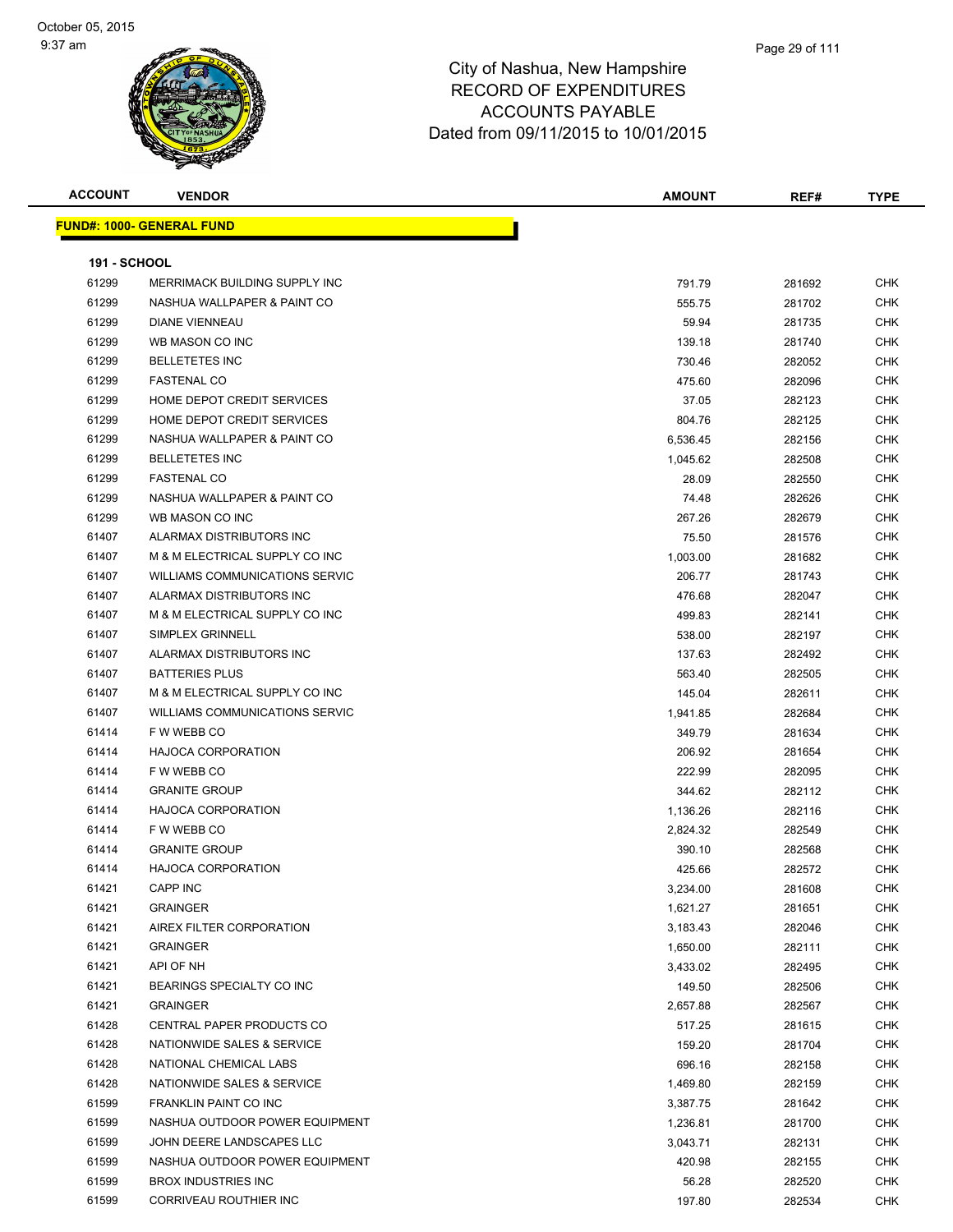| <b>ACCOUNT</b>      | <b>VENDOR</b>                                                | AMOUNT             | REF#             | <b>TYPE</b>              |
|---------------------|--------------------------------------------------------------|--------------------|------------------|--------------------------|
|                     | <b>FUND#: 1000- GENERAL FUND</b>                             |                    |                  |                          |
|                     |                                                              |                    |                  |                          |
| <b>191 - SCHOOL</b> |                                                              |                    |                  |                          |
| 61599               | LARCHMONT                                                    | 214.50             | 282602           | <b>CHK</b>               |
| 61607               | COMPUTER HUT dba IT INSIDERS                                 | 129.99             | 281620           | <b>CHK</b>               |
| 61607               | WB MASON CO INC<br>COMPUTER HUT dba IT INSIDERS              | 89.36              | 281740           | CHK                      |
| 61607               |                                                              | 159.98             | 282070           | <b>CHK</b>               |
| 61607               | <b>TWIN STATE</b>                                            | 570.74             | 282212           | <b>CHK</b>               |
| 61607               | WB MASON CO INC                                              | 15.98              | 282217           | <b>CHK</b>               |
| 61607               | <b>SCHOOL SPECIALTY</b>                                      | 137.40             | 282657           | <b>CHK</b>               |
| 61814<br>61814      | FOLLETT SCHOOL SOLUTIONS INC<br>FOLLETT SCHOOL SOLUTIONS INC | 1,115.12           | 281638           | <b>CHK</b><br><b>CHK</b> |
| 61814               | FOLLETT SCHOOL SOLUTIONS INC                                 | 1,448.49           | 281639           | <b>CHK</b>               |
| 61814               | FOLLETT SCHOOL SOLUTIONS INC                                 | 4,926.06           | 282101           | CHK                      |
| 61814               | PERMA-BOUND                                                  | 662.19             | 282102           | <b>CHK</b>               |
| 61814               | FOLLETT SCHOOL SOLUTIONS INC                                 | 264.34             | 282176           | <b>CHK</b>               |
| 61814               | <b>JUNIOR LIBRARY GUILD</b>                                  | 1,872.78<br>183.00 | 282555<br>282592 | CHK                      |
| 61814               | <b>DANIELLE WELLS</b>                                        | 54.79              |                  | <b>CHK</b>               |
| 61821               | <b>EBSCO INFORMATION SERVICES</b>                            | 497.49             | 282681           | <b>CHK</b>               |
| 61821               | <b>HOW MAGAZINE</b>                                          | 29.96              | 281631<br>281663 | <b>CHK</b>               |
| 61821               | FOLLETT SCHOOL SOLUTIONS INC                                 | 2,093.00           | 282554           | CHK                      |
| 61830               | <b>SCHOLASTIC INC</b>                                        | 275.55             | 282655           | <b>CHK</b>               |
| 61875               | <b>KELLIE GABRIEL</b>                                        | 630.22             | 281647           | <b>CHK</b>               |
| 61875               | BEDFORD, FREEMAN, & WORTH                                    | 1,486.65           | 282051           | <b>CHK</b>               |
| 61875               | <b>CENGAGE LEARNING</b>                                      | 1,366.75           | 282065           | CHK                      |
| 61875               | <b>HOUGHTON MIFFLIN HARCOURT PUB.</b>                        | 2,800.00           | 282127           | <b>CHK</b>               |
| 61875               | MCGRAW HILL SCHOOL EDUCATION                                 | 22,711.00          | 282148           | <b>CHK</b>               |
| 61875               | PEARSON EDUCATION                                            | 206.27             | 282173           | <b>CHK</b>               |
| 61875               | UNITED PARCEL SERVICE                                        | 124.38             | 282489           | <b>CHK</b>               |
| 61875               | <b>BARNES &amp; NOBLE INC</b>                                | 23.98              | 282503           | <b>CHK</b>               |
| 61875               | PEARSON EDUCATION                                            | 2,580.00           | 282637           | <b>CHK</b>               |
| 71221               | COMPUTER HUT dba IT INSIDERS                                 | 787.06             | 282070           | <b>CHK</b>               |
| 71221               | <b>APPLE INC</b>                                             | 429.00             | 282497           | <b>CHK</b>               |
| 71221               | <b>BEST BUY BUSINESS ADVANTAGE</b>                           | 419.20             | 282509           | <b>CHK</b>               |
| 71221               | COMPUTER HUT dba IT INSIDERS                                 | 1,231.12           | 282531           | <b>CHK</b>               |
| 71228               | <b>KELLY'S MUSIC &amp; COMPUTERS LTD</b>                     | 1,100.00           | 282137           | CHK                      |
| 71228               | TECHNICAL EDUCATION SOLUTIONS                                | 2,000.00           | 282671           | <b>CHK</b>               |
| 71800               | <b>VIRCO INC</b>                                             | 248.20             | 281737           | <b>CHK</b>               |
| 71800               | SCHOOLHOUSE OUTFITTERS, LLC                                  | 764.74             | 282658           | CHK                      |
| 71999               | SCHOOL FURNISHINGS INC                                       | 2,652.93           | 281721           | <b>CHK</b>               |
| 71999               | WOODWIND & BRASSWIND                                         | 2,048.00           | 281745           | CHK                      |
| 71999               | MCINTIRE BUSINESS PRODUCTS INC.                              | 1,995.00           | 282149           | CHK                      |
| 71999               | MONOPRICE INC                                                | 52.02              | 282151           | <b>CHK</b>               |
| 71999               | <b>SHOWMECABLES</b>                                          | 117.84             | 282196           | CHK                      |
| 71999               | WOODWIND & BRASSWIND                                         | 1,280.00           | 282223           | <b>CHK</b>               |
| 71999               | <b>BEST BUY BUSINESS ADVANTAGE</b>                           | (107.06)           | 282509           | <b>CHK</b>               |
| 71999               | CEN-COM                                                      | 494.50             | 282525           | CHK                      |
| 71999               | LEVESQUES SEW & VAC INC                                      | 500.00             | 282606           | <b>CHK</b>               |
| 71999               | PRO AV SYSTEMS INC                                           | 1,751.00           | 282641           | CHK                      |
| 71999               | SCHOOL FURNISHINGS INC                                       | 2,562.60           | 282656           | <b>CHK</b>               |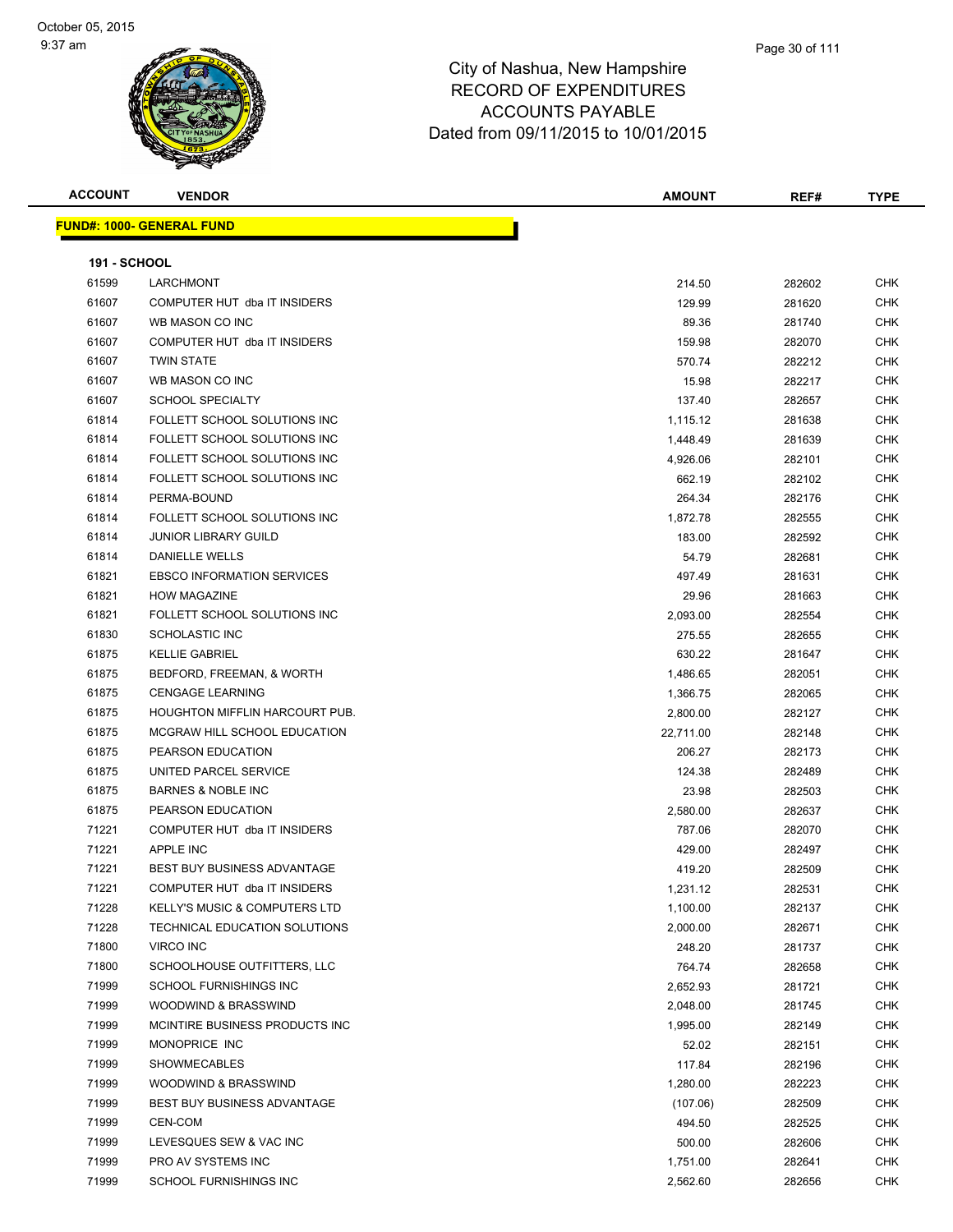| <b>ACCOUNT</b> | <b>VENDOR</b>                    | <b>AMOUNT</b>  | REF#   | <b>TYPE</b> |
|----------------|----------------------------------|----------------|--------|-------------|
|                | <b>FUND#: 1000- GENERAL FUND</b> |                |        |             |
|                | <b>TOTAL 191 - SCHOOL</b>        | \$1,285,561.98 |        |             |
|                | <b>193 - DEBT SERVICE</b>        |                |        |             |
| 75100          | US BANK N.A. (091000022)         | 805,000.00     | 149348 | ACH         |
| 75200          | US BANK N.A. (091000022)         | 467,850.00     | 149278 | ACH         |
| 75200          | US BANK N.A. (091000022)         | 130,425.00     | 149347 | <b>ACH</b>  |
| 75200          | US BANK N.A. (091000022)         | 78.261.25      | 149348 | ACH         |
| 75400          | FIRST SOUTHWEST ASSET MGMT INC   | 3,545.00       | 282376 | <b>CHK</b>  |
|                | <b>TOTAL 193 - DEBT SERVICE</b>  | \$1,485,081.25 |        |             |

**TOTAL FUND 1000 - GENERAL FUND \$6,774,364.32** 

#### **FUND#: 1001- GF-CAPITAL IMPROVEMENTS**

|       | <b>161 - STREETS-CAP IMP</b>         |             |        |            |
|-------|--------------------------------------|-------------|--------|------------|
| 81100 | <b>BELLETETES INC</b>                | 156.42      | 281413 | <b>CHK</b> |
| 81100 | A H HARRIS & SONS INC                | 272.00      | 281861 | <b>CHK</b> |
| 81100 | CORRIVEAU ROUTHIER INC               | 54.20       | 281434 | <b>CHK</b> |
| 81100 | NEENAH FOUNDRY CO                    | 412.00      | 281515 | <b>CHK</b> |
| 81100 | A H HARRIS & SONS INC                | 816.00      | 281861 | <b>CHK</b> |
| 81100 | <b>GRANITE STATE CONCRETE CO INC</b> | 3,184.50    | 281927 | <b>CHK</b> |
| 81100 | <b>BROX INDUSTRIES INC</b>           | 1,007.70    | 281417 | <b>CHK</b> |
| 81100 | <b>CORRIVEAU ROUTHIER INC</b>        | 17.25       | 281434 | <b>CHK</b> |
| 81100 | <b>RAPID FINISHING CORP</b>          | 60.00       | 281534 | <b>CHK</b> |
| 81100 | <b>BROX INDUSTRIES INC</b>           | 810.56      | 281884 | <b>CHK</b> |
| 81100 | <b>CLASSIC CURB INC</b>              | 17,020.50   | 281894 | <b>CHK</b> |
| 81100 | <b>GRANITE STATE CONCRETE CO INC</b> | 5,788.00    | 281927 | <b>CHK</b> |
| 81100 | <b>IRON AGE DESIGNS</b>              | 988.00      | 281950 | <b>CHK</b> |
| 81100 | A H HARRIS & SONS INC                | 797.77      | 282332 | <b>CHK</b> |
| 81100 | <b>BELLETETES INC</b>                | 32.50       | 282344 | <b>CHK</b> |
| 81100 | <b>BROX INDUSTRIES INC</b>           | 419.68      | 282348 | <b>CHK</b> |
| 81100 | M & M ELECTRICAL SUPPLY CO INC       | 122.80      | 282410 | <b>CHK</b> |
| 81100 | <b>CORRIVEAU ROUTHIER INC</b>        | 10,361.00   | 281434 | <b>CHK</b> |
| 81100 | JOHNSONS ELECTRIC INC                | 996.96      | 281487 | <b>CHK</b> |
| 81100 | <b>RAPID FINISHING CORP</b>          | 90.00       | 281534 | <b>CHK</b> |
| 81100 | <b>BROX INDUSTRIES INC</b>           | 562.80      | 282348 | <b>CHK</b> |
| 81100 | CAPITAL STREETSCAPES LLC             | 568.00      | 282350 | <b>CHK</b> |
| 81100 | JOHNSONS ELECTRIC INC                | 4,941.73    | 281487 | <b>CHK</b> |
| 81100 | <b>RAPID FINISHING CORP</b>          | 180.00      | 281534 | <b>CHK</b> |
|       | <b>TOTAL 161 - STREETS-CAP IMP</b>   | \$49,660.37 |        |            |

#### **191 - SCHOOL**

| 81100 | GALE ASSOCIATES INC            | 2.400.00 | 282106 | СНК |
|-------|--------------------------------|----------|--------|-----|
| 81100 | <b>NOBLIN &amp; ASSOCIATES</b> | 5.407.50 | 282629 | СНК |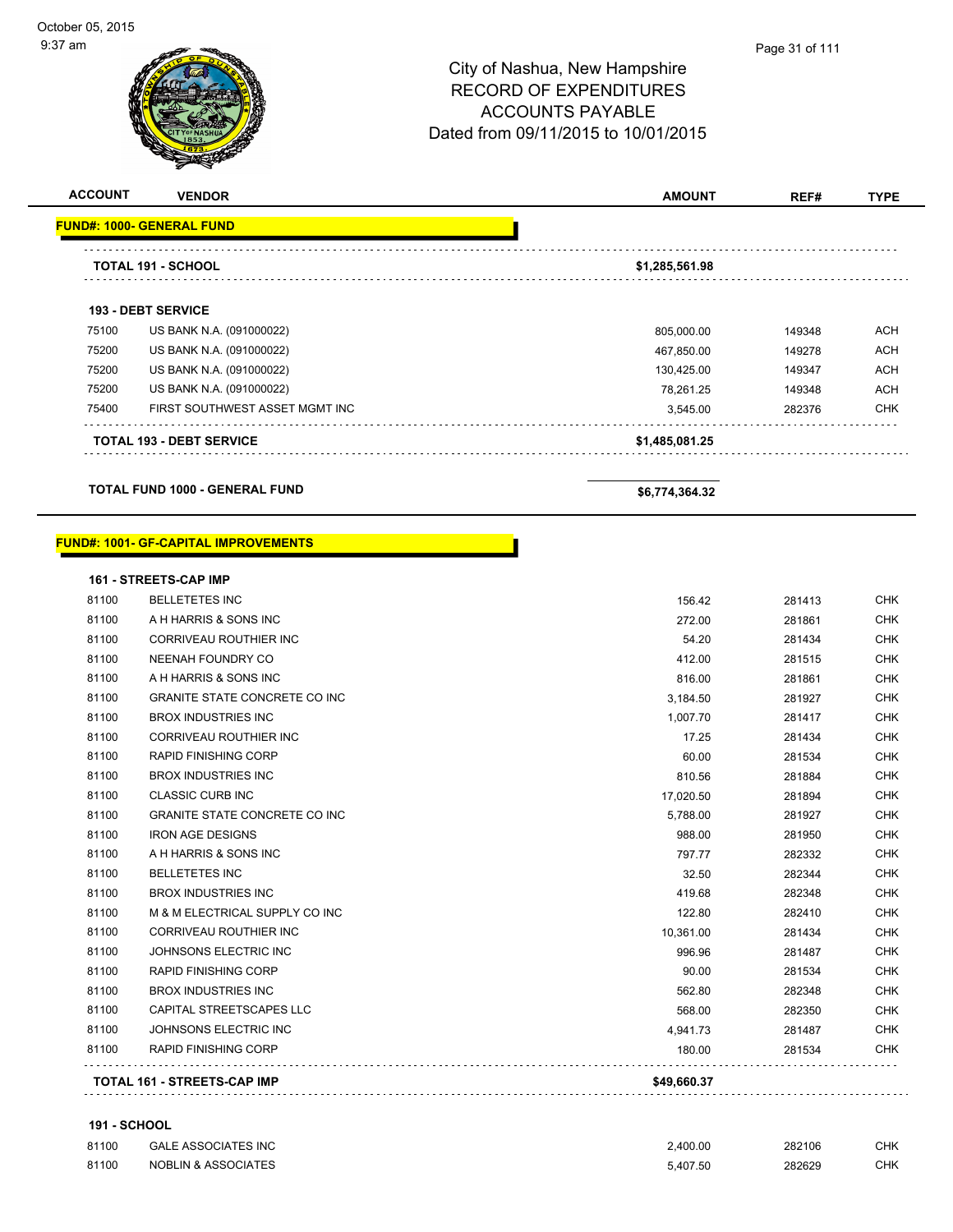| October 05, 2015<br>9:37 am |                                                             | City of Nashua, New Hampshire<br><b>RECORD OF EXPENDITURES</b><br><b>ACCOUNTS PAYABLE</b><br>Dated from 09/11/2015 to 10/01/2015 | Page 32 of 111   |                          |
|-----------------------------|-------------------------------------------------------------|----------------------------------------------------------------------------------------------------------------------------------|------------------|--------------------------|
| <b>ACCOUNT</b>              | <b>VENDOR</b>                                               | <b>AMOUNT</b>                                                                                                                    | REF#             | <b>TYPE</b>              |
|                             | <b>FUND#: 1001- GF-CAPITAL IMPROVEMENTS</b>                 |                                                                                                                                  |                  |                          |
|                             | <b>TOTAL 191 - SCHOOL</b>                                   | \$7,807.50                                                                                                                       |                  |                          |
|                             | <b>TOTAL FUND 1001 - GF-CAPITAL IMPROVEMENTS</b>            | \$57,467.87                                                                                                                      |                  |                          |
|                             | <u> FUND#: 1010- GF-PRIOR YEAR ESCROWS/EXPENSES</u>         |                                                                                                                                  |                  |                          |
| 54414                       | 122 - IT-PRIOR YEAR<br>SOUTHWORTH-MILTON INC                | 473.25                                                                                                                           | 281548           | <b>CHK</b>               |
|                             | TOTAL 122 - IT-PRIOR YEAR                                   | \$473.25                                                                                                                         |                  |                          |
|                             | <b>150 - POLICE-PRIOR YEAR</b>                              |                                                                                                                                  |                  |                          |
| 61121                       | RILEYS SPORT SHOP INC                                       | 3,942.88                                                                                                                         | 281536           | <b>CHK</b>               |
| 61299                       | <b>BEN'S UNIFORMS</b>                                       | 292.00                                                                                                                           | 282345           | <b>CHK</b>               |
|                             | <b>TOTAL 150 - POLICE-PRIOR YEAR</b>                        | \$4,234.88                                                                                                                       |                  |                          |
|                             | <b>161 - STREETS-PRIOR YEAR</b>                             |                                                                                                                                  |                  |                          |
| 54275                       | HI-WAY SAFETY SYSTEMS INC                                   | 2.305.95                                                                                                                         | 281936           | <b>CHK</b>               |
|                             | <b>TOTAL 161 - STREETS-PRIOR YEAR</b>                       | \$2,305.95                                                                                                                       |                  |                          |
|                             | 179 - LIBRARY-PRIOR YEAR                                    |                                                                                                                                  |                  |                          |
| 53479                       | NEW ENGLAND MICROGRAPHICS INC                               | 456.21                                                                                                                           | 282433           | <b>CHK</b>               |
|                             | TOTAL 179 - LIBRARY-PRIOR YEAR                              | \$456.21                                                                                                                         |                  |                          |
| <b>191 - SCHOOL</b>         |                                                             |                                                                                                                                  |                  |                          |
| 53628                       | BRENDEN KEHREN DEVELOPMENT                                  | 467.50                                                                                                                           | 281597           | <b>CHK</b>               |
| 61135                       | WB MASON CO INC                                             | 1,140.00                                                                                                                         | 281740           | <b>CHK</b>               |
| 61249                       | <b>COLLEGE BOARD</b>                                        | 900.00                                                                                                                           | 281619           | <b>CHK</b>               |
| 61249                       | <b>NCS PEARSON</b><br><b>CUSTOM COMPUTER SPECIALIST INC</b> | 5,595.20                                                                                                                         | 282627           | <b>CHK</b>               |
| 71221<br>71221              | SIMPLEX GRINNELL                                            | 5,720.00<br>22,929.50                                                                                                            | 281622<br>282197 | <b>CHK</b><br><b>CHK</b> |
| 71999                       | WB MASON CO INC                                             | 760.00                                                                                                                           | 282217           | <b>CHK</b>               |
|                             | <b>TOTAL 191 - SCHOOL</b>                                   | \$37,512.20                                                                                                                      |                  |                          |
|                             | TOTAL FUND 1010 - GF-PRIOR YEAR ESCROWS/EXPENSES            |                                                                                                                                  |                  |                          |
|                             |                                                             | \$44,982.49                                                                                                                      |                  |                          |
|                             | <u> FUND#: 2100- FOOD SERVICES FUND</u>                     |                                                                                                                                  |                  |                          |
| 44503                       | <b>JANE BRIHAN</b>                                          | 164 55                                                                                                                           | 281598           | <b>CHK</b>               |

| 44503 | <b>JANE BRIHAN</b>    | 164.55 | 281598 | CHK        |
|-------|-----------------------|--------|--------|------------|
| 44503 | LAURA AUTOTE          | 15.55  | 282050 | <b>CHK</b> |
| 44503 | <b>JAQUELINE DUBE</b> | 4.20   | 282085 | <b>CHK</b> |
| 44503 | <b>CHERYL ENGLISH</b> | 46.95  | 282094 | <b>CHK</b> |
| 44503 | ANGELA TARANTO KELLEY | 13.00  | 282136 | <b>CHK</b> |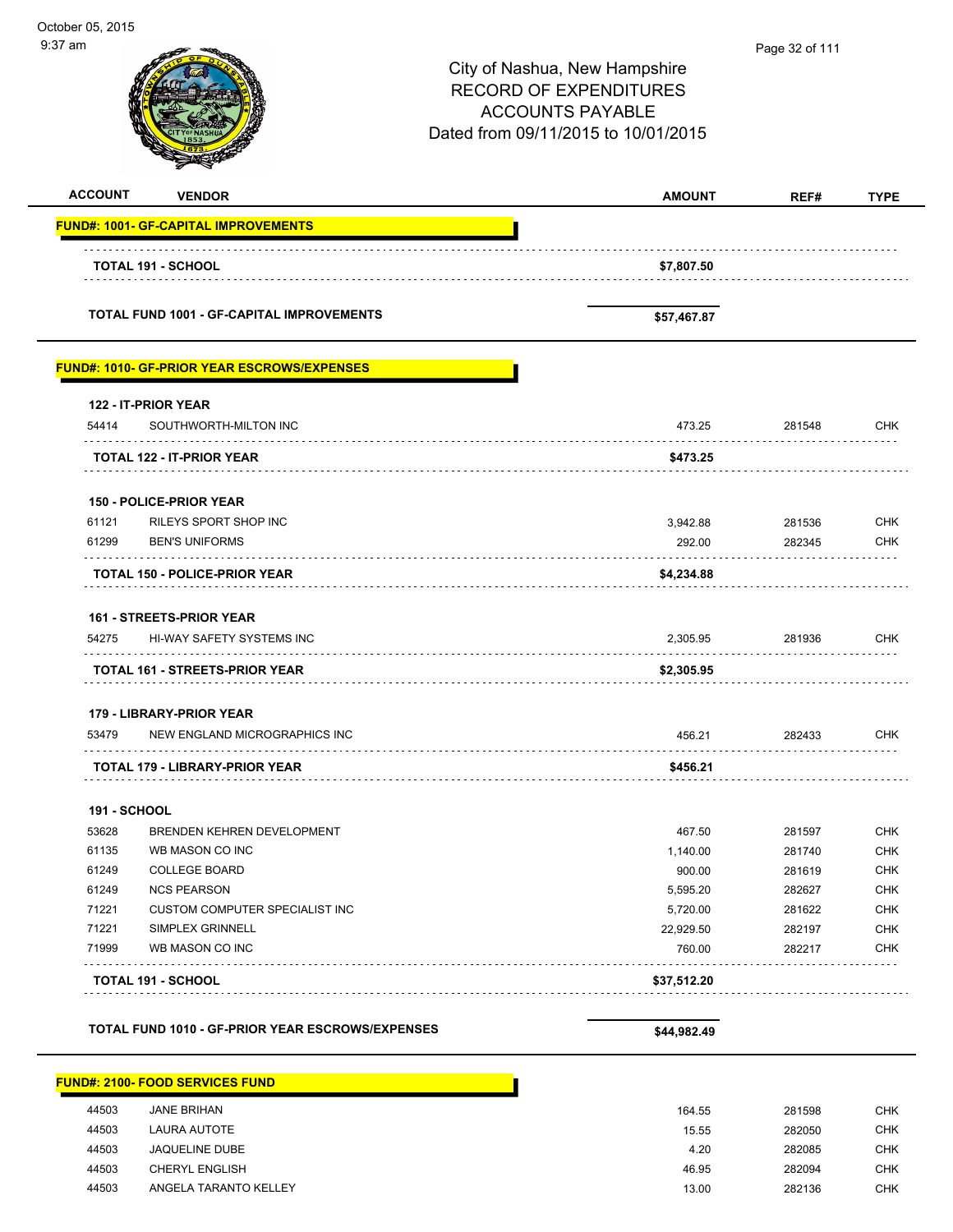

| <b>ACCOUNT</b> | <b>VENDOR</b>                               | <b>AMOUNT</b> | REF#   | <b>TYPE</b> |
|----------------|---------------------------------------------|---------------|--------|-------------|
|                | <b>FUND#: 2100- FOOD SERVICES FUND</b>      |               |        |             |
| 44503          | <b>MICHELLE RATHBONE</b>                    | 5.55          | 282185 | <b>CHK</b>  |
| 44503          | SARA HATCH                                  | 33.90         | 282576 | <b>CHK</b>  |
| 44503          | <b>KATE MEDEROS</b>                         | 70.30         | 282615 | <b>CHK</b>  |
| 44503          | DEBRA ROBICHEAU                             | 52.65         | 282648 | <b>CHK</b>  |
| 44503          | <b>MICHAEL WEST</b>                         | 24.90         | 282682 | <b>CHK</b>  |
| 44503          | <b>JANELLINE YOUNG</b>                      | 10.95         | 282685 | <b>CHK</b>  |
| 55307          | LISA BORDELEAU                              | 44.71         | 282057 | <b>CHK</b>  |
| 55307          | <b>ODETTE SLOSEK</b>                        | 36.51         | 282199 | <b>CHK</b>  |
| 55400          | HOSPITALITY RECRUITERS OF NH                | 1,517.95      | 281661 | <b>CHK</b>  |
| 55400          | HOSPITALITY RECRUITERS OF NH                | 1,132.00      | 282126 | <b>CHK</b>  |
| 61214          | TREASURER ST OF NH - SURPLUS D              | 3,378.75      | 281572 | <b>CHK</b>  |
| 61214          | <b>BIMBO FOODS BAKERIES INC</b>             | 3,436.60      | 281589 | <b>CHK</b>  |
| 61214          | <b>BOSTON PIE INC</b>                       | 1,949.40      | 281593 | <b>CHK</b>  |
| 61214          | COCA COLA BOTTLING CO                       | 1,995.50      | 281617 | <b>CHK</b>  |
| 61214          | <b>GARELICK FARMS LYNN</b>                  | 12,936.82     | 281648 | <b>CHK</b>  |
| 61214          | <b>GREAT STATE BEVERAGES INC</b>            | 863.59        | 281652 | <b>CHK</b>  |
| 61214          | <b>HERSHEY CREAMERY</b>                     | 596.00        | 281658 | <b>CHK</b>  |
| 61214          | <b>M SAUNDERS INC</b>                       | 6,293.06      | 281683 | <b>CHK</b>  |
| 61214          | <b>SAL'S PIZZA</b>                          | 780.00        | 281717 | <b>CHK</b>  |
| 61214          | <b>BIMBO FOODS BAKERIES INC</b>             | 2,170.10      | 282054 | <b>CHK</b>  |
| 61214          | <b>BOSTON PIE INC</b>                       | 735.30        | 282058 | <b>CHK</b>  |
| 61214          | COCA COLA BOTTLING CO                       | 1,857.75      | 282068 | <b>CHK</b>  |
| 61214          | COSTA FRUIT & PRODUCE CO INC                | 44,545.57     | 282074 | <b>CHK</b>  |
| 61214          | GILLS PIZZA CO                              | 6,305.65      | 282109 | <b>CHK</b>  |
| 61214          | <b>HERSHEY CREAMERY</b>                     | 1,329.76      | 282120 | <b>CHK</b>  |
| 61214          | <b>M SAUNDERS INC</b>                       | 7,174.81      | 282142 | <b>CHK</b>  |
| 61214          | ORIGINAL CRISPY PIZZA CRUST CO              | 333.70        | 282168 | <b>CHK</b>  |
| 61214          | <b>BIMBO FOODS BAKERIES INC</b>             | 2,046.30      | 282510 | <b>CHK</b>  |
| 61214          | COCA COLA BOTTLING CO                       | 1,429.25      | 282530 | <b>CHK</b>  |
| 61214          | COSTA FRUIT & PRODUCE CO INC                | 35,642.13     | 282535 | <b>CHK</b>  |
| 61214          | <b>GARELICK FARMS LYNN</b>                  | 23,651.41     | 282560 | <b>CHK</b>  |
| 61214          | GILLS PIZZA CO                              | 7,700.85      | 282562 | <b>CHK</b>  |
| 61214          | <b>GREAT STATE BEVERAGES INC</b>            | 1,259.59      | 282569 | <b>CHK</b>  |
| 61214          | <b>HERSHEY CREAMERY</b>                     | 3,596.84      | 282579 | <b>CHK</b>  |
| 61214          | <b>M SAUNDERS INC</b>                       | 6,694.06      | 282612 | <b>CHK</b>  |
| 61214          | ORIGINAL CRISPY PIZZA CRUST CO              | 333.70        | 282633 | <b>CHK</b>  |
| 61214          | <b>SAL'S PIZZA</b>                          | 468.00        | 282649 | <b>CHK</b>  |
| 61299          | CENTRAL PAPER PRODUCTS CO                   | 12,758.33     | 282526 | <b>CHK</b>  |
| 71000          | <b>BIMBO FOODS BAKERIES INC</b>             | 29.80         | 282054 | <b>CHK</b>  |
| 71000          | KITTREDGE EQUIPMENT CO - NH                 | 2,567.08      | 282138 | CHK         |
|                | <b>TOTAL FUND 2100 - FOOD SERVICES FUND</b> | \$198,033.37  |        |             |

#### **FUND#: 2120- SUMMER FEEDING PROGRAM FUND**

BIMBO FOODS BAKERIES INC 130.55 282054 CHK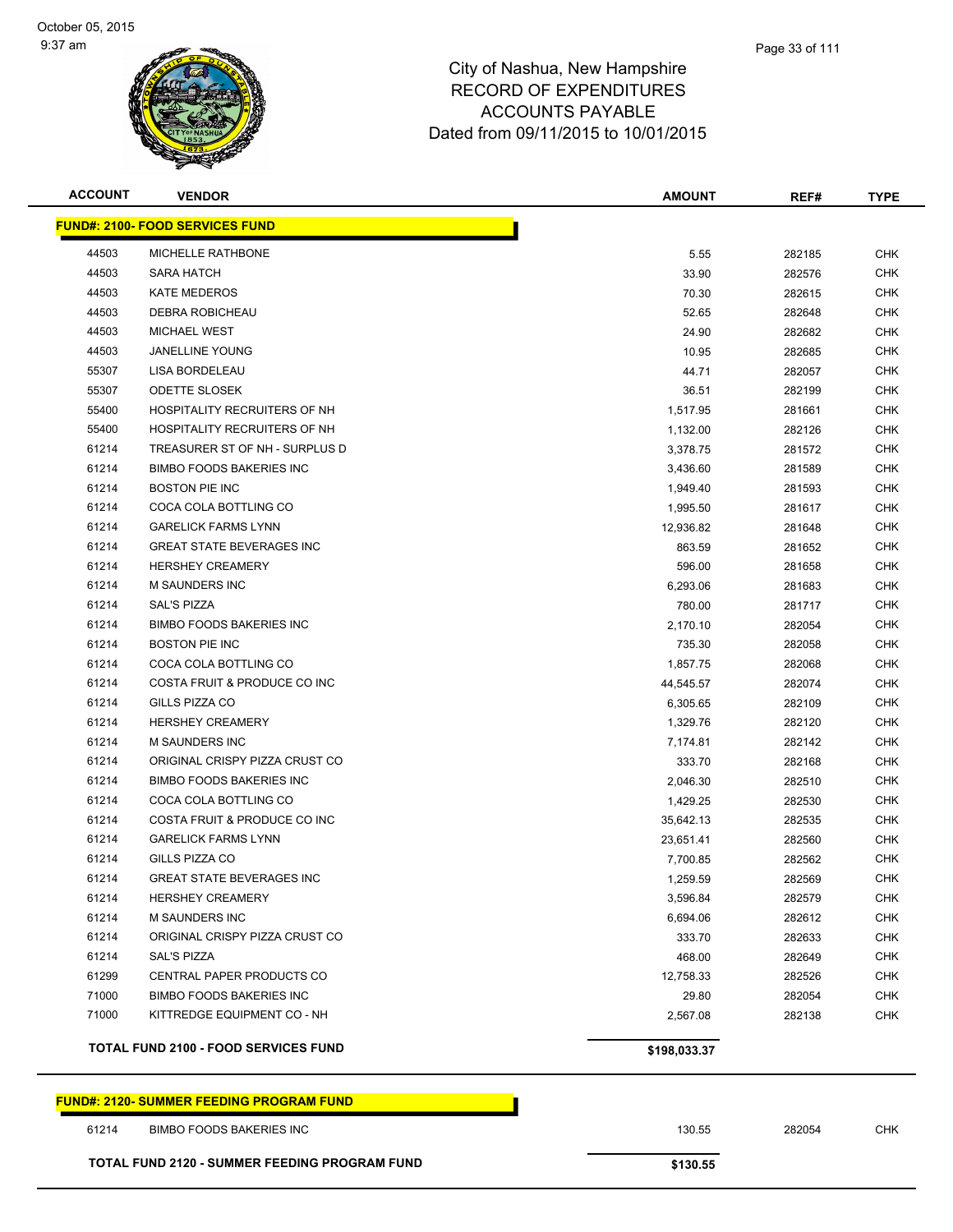| 55307 | <b>FUND#: 2207- ADULT ED/CONTINUING ED</b><br><b>RENEE SANTOS</b> |                                |             |         |            |
|-------|-------------------------------------------------------------------|--------------------------------|-------------|---------|------------|
|       |                                                                   |                                |             |         |            |
|       |                                                                   |                                | 29.03       | 282652  | CHK        |
|       |                                                                   |                                |             |         |            |
|       | <b>TOTAL FUND 2207 - ADULT ED/CONTINUING ED</b>                   |                                | \$29.03     |         |            |
|       | <b>FUND#: 2212- ATHLETICS REVENUE FUND</b>                        |                                |             |         |            |
| 44563 | NASHUA SCHOOL DISTRICT 42                                         |                                | 557.00      | 149372  | ACH        |
| 61107 | <b>CHAMPIONS CHOICE INC</b>                                       |                                | 8,861.80    | 282066  | <b>CHK</b> |
| 61107 | RIDDELL/ALL AMERICAN SPORTS CO                                    |                                | 7,477.84    | 282187  | <b>CHK</b> |
| 61107 | CHAMPIONS CHOICE INC                                              |                                | 5,135.20    | 282527  | <b>CHK</b> |
| 61299 | NATHAN MAZEROLLE                                                  |                                | 27.98       | 281690  | <b>CHK</b> |
| 71999 | <b>BSN SPORTS</b>                                                 |                                | 1,655.80    | 281603  | <b>CHK</b> |
|       | <b>TOTAL FUND 2212 - ATHLETICS REVENUE FUND</b>                   |                                | \$23,715.62 |         |            |
|       | <b>FUND#: 2222- AFTER SCHOOL PROGRAM</b>                          |                                |             |         |            |
| 44600 | NICOLE TITUS                                                      |                                | 90.00       | 282673  | <b>CHK</b> |
| 55300 | <b>STEVE AMROL</b>                                                |                                | 32.20       | 282494  | <b>CHK</b> |
| 55690 | FIRST STUDENT INC                                                 |                                | 1,438.08    | 281637  | <b>CHK</b> |
| 61299 | AC MOORE INC                                                      |                                | 18.48       | 281574  | <b>CHK</b> |
| 61299 | <b>HEATHER BOUCHER</b>                                            |                                | 18.50       | 281594  | <b>CHK</b> |
| 61299 | CATHERINE COGSWELL                                                |                                | 74.97       | 281618  | <b>CHK</b> |
| 61299 | WB MASON CO INC                                                   |                                | 638.25      | 282217  | <b>CHK</b> |
| 61299 | AC MOORE INC                                                      |                                | 35.32       | 282490  | <b>CHK</b> |
| 61299 | COSTA FRUIT & PRODUCE CO INC                                      |                                | 750.50      | 282535  | <b>CHK</b> |
| 61299 | <b>GARELICK FARMS LYNN</b>                                        |                                | 157.69      | 282560  | <b>CHK</b> |
| 61299 | SAMS CLUB/SYNCHRONY BANK                                          |                                | 264.43      | 282650  | <b>CHK</b> |
|       | <b>TOTAL FUND 2222 - AFTER SCHOOL PROGRAM</b>                     |                                | \$3,518.42  |         |            |
|       |                                                                   |                                |             |         |            |
|       | <b>FUND#: 2503- PARKS &amp; REC PROGRAMS FUND</b>                 |                                |             |         |            |
| 51400 | DANIELLE BEEGAN                                                   |                                | 150.00      | 281748  | <b>CHK</b> |
| 51400 | <b>SCLYLER BOYKIN</b>                                             |                                | 240.00      | 281749  | <b>CHK</b> |
| 51400 | STEPHANIE AURENZ                                                  |                                | 150.00      | 281750  | CHK        |
| 51400 | <b>TYLER GOY</b>                                                  |                                | 225.00      | 281751  | CHK        |
| 55658 | CITIZENS BANK CREDIT CARD                                         | Deposit for Bruins Trip        | 334.00      | 9201604 | <b>ACH</b> |
| 55658 | CITIZENS BANK CREDIT CARD                                         | Cirque du Soleil Tx Purchase - | 470.80      | 9201604 | <b>ACH</b> |
| 55658 | CITIZENS BANK CREDIT CARD                                         | Cirque du Soleil Tx Purchase - | 470.80      | 9201604 | <b>ACH</b> |
| 55658 | CITIZENS BANK CREDIT CARD                                         | Cirque du Soleil Tx Purchase - | 470.80      | 9201604 | <b>ACH</b> |
| 55658 | CITIZENS BANK CREDIT CARD                                         | Cirque du Soleil Tx Purchase - | 470.80      | 9201604 | <b>ACH</b> |
|       | CITIZENS BANK CREDIT CARD                                         | Cirque du Soleil Tx Purchase - | 470.80      | 9201604 | <b>ACH</b> |
| 55658 | CITIZENS BANK CREDIT CARD                                         | Cirque du Soleil Tx Purchase - | 470.80      | 9201604 | <b>ACH</b> |
| 55658 | CITIZENS BANK CREDIT CARD                                         | Cirque du Soleil Tx Purchase - | 192.82      | 9201604 | <b>ACH</b> |
| 55658 | CITIZENS BANK CREDIT CARD                                         | Cirque du Soleil Tx Purchase - | 686.14      | 9201604 | <b>ACH</b> |
|       | TOTAL FUND 2503 - PARKS & REC PROGRAMS FUND                       |                                | \$4,802.76  |         |            |
| 55658 |                                                                   |                                |             |         |            |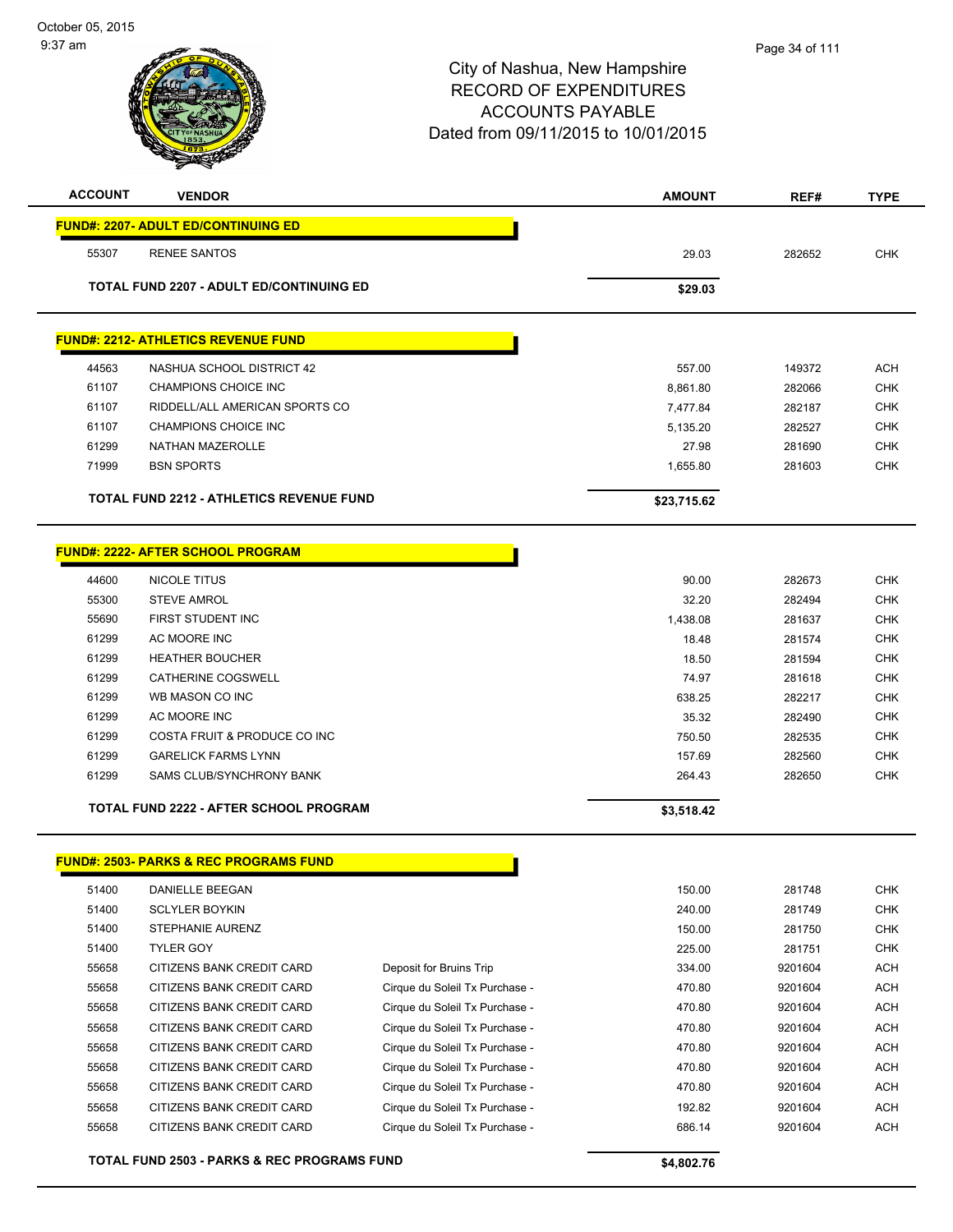October 05, 2015 9:37 am



## City of Nashua, New Hampshire RECORD OF EXPENDITURES ACCOUNTS PAYABLE Dated from 09/11/2015 to 10/01/2015

| <b>ACCOUNT</b> | <b>VENDOR</b>                                       | <b>AMOUNT</b> | REF#   | <b>TYPE</b> |
|----------------|-----------------------------------------------------|---------------|--------|-------------|
|                | <b>FUND#: 2504- HOLMAN STADIUM EVENTS FUND</b>      |               |        |             |
| 55658          | BELLAVANCE BEVERAGE CO INC                          | 458.60        | 281412 | <b>CHK</b>  |
| 55699          | <b>IHEART MEDIA MANCHESTER MARKET</b>               | 11.583.84     | 281479 | <b>CHK</b>  |
| 55699          | <b>BIG BROTHERS BIG SISTERS</b>                     | 5.791.92      | 281881 | <b>CHK</b>  |
| 55699          | NASHUA POLICE ATHLETIC LEAGUE                       | 16.062.62     | 282430 | <b>CHK</b>  |
|                | <b>TOTAL FUND 2504 - HOLMAN STADIUM EVENTS FUND</b> | \$33,896.98   |        |             |

#### **FUND#: 2505- GOVT & EDUCATION CHANNELS FUND**

|       | <b>TOTAL FUND 2505 - GOVT &amp; EDUCATION CHANNELS FUND</b> | \$6,612.54 |        |            |
|-------|-------------------------------------------------------------|------------|--------|------------|
| 71000 | <b>BARBIZON LIGHTING</b>                                    | 225.64     | 281874 | <b>CHK</b> |
| 61299 | <b>BARBIZON LIGHTING</b>                                    | 160.70     | 281874 | <b>CHK</b> |
| 61100 | WB MASON CO INC                                             | 381.82     | 282034 | <b>CHK</b> |
| 61100 | <b>CRAFTSMEN PRESS LLC</b>                                  | 130.00     | 281435 | <b>CHK</b> |
| 55699 | AARDVARK THE DEAN OF CLEAN                                  | 195.00     | 281395 | <b>CHK</b> |
| 55300 | <b>JEFF POEHNERT</b>                                        | 140.88     | 281824 | <b>CHK</b> |
| 54280 | <b>BARBIZON LIGHTING</b>                                    | 100.57     | 281411 | <b>CHK</b> |
| 54141 | PENNICHUCK WATER WORKS INC                                  | 20.88      | 281380 | <b>CHK</b> |
| 54114 | <b>DIRECT ENERGY BUSINESS</b>                               | 5.36       | 282369 | <b>CHK</b> |
| 54114 | <b>LIBERTY UTILITIES - NH</b>                               | 7.61       | 282302 | <b>CHK</b> |
| 54100 | <b>EVERSOURCE</b>                                           | 326.58     | 282298 | <b>CHK</b> |
| 53470 | <b>FRANK J WALLENT</b>                                      | 700.00     | 282476 | <b>CHK</b> |
| 53470 | TEN SIX SIX MEDIA                                           | 50.00      | 282466 | <b>CHK</b> |
| 53470 | <b>TIM O'NEIL</b>                                           | 975.00     | 282439 | <b>CHK</b> |
| 53470 | <b>JIM MCLEAN</b>                                           | 512.50     | 282416 | <b>CHK</b> |
| 53470 | <b>THOMAS KING</b>                                          | 275.00     | 282403 | <b>CHK</b> |
| 53470 | MIKE JEYNES                                                 | 700.00     | 282401 | <b>CHK</b> |
| 53470 | <b>JOHN C FRANZINI</b>                                      | 75.00      | 282379 | <b>CHK</b> |
| 53470 | <b>JOHN COLLINS</b>                                         | 350.00     | 282357 | <b>CHK</b> |
| 53470 | FRANK J WALLENT                                             | 325.00     | 281560 | <b>CHK</b> |
| 53470 | TIM O'NEIL                                                  | 537.50     | 281523 | <b>CHK</b> |
| 53470 | <b>JIM MCLEAN</b>                                           | 150.00     | 281500 | <b>CHK</b> |
| 53470 | MIKE JEYNES                                                 | 137.50     | 281484 | <b>CHK</b> |
| 53470 | <b>JOHN COLLINS</b>                                         | 50.00      | 281429 | <b>CHK</b> |
| 53432 | <b>DONNA GRAHAM</b>                                         | 80.00      | 281923 | <b>CHK</b> |

| <b>FUND#: 2506- HUNT BLDG FACILITY RENTAL FUND</b> |  |
|----------------------------------------------------|--|
|                                                    |  |
|                                                    |  |

| 53400 | <b>FUND#: 2506- HUNT BLDG FACILITY RENTAL FUND</b><br>PEARL MARKETING & DESIGN LLC | 950.00     | 281524 | <b>CHK</b> |
|-------|------------------------------------------------------------------------------------|------------|--------|------------|
| 53628 | COMCAST CABLE COMMUNICATIONS I                                                     | 82.90      | 282296 | <b>CHK</b> |
| 54141 | PENNICHUCK WATER WORKS INC                                                         | 340.63     | 281842 | <b>CHK</b> |
| 54200 | ERICKSON CLEANING SERVICES LLC                                                     | 200.00     | 281448 | <b>CHK</b> |
| 54200 | PETTY CASH                                                                         | 24.00      | 281822 | <b>CHK</b> |
| 54280 | HUFF & GAUTHIFR INC.                                                               | 145.45     | 281945 | <b>CHK</b> |
| 54280 | M & M ELECTRICAL SUPPLY CO INC                                                     | 341.65     | 281961 | <b>CHK</b> |
|       |                                                                                    |            |        |            |
|       | <b>TOTAL FUND 2506 - HUNT BLDG FACILITY RENTAL FUND</b>                            | \$2,084.63 |        |            |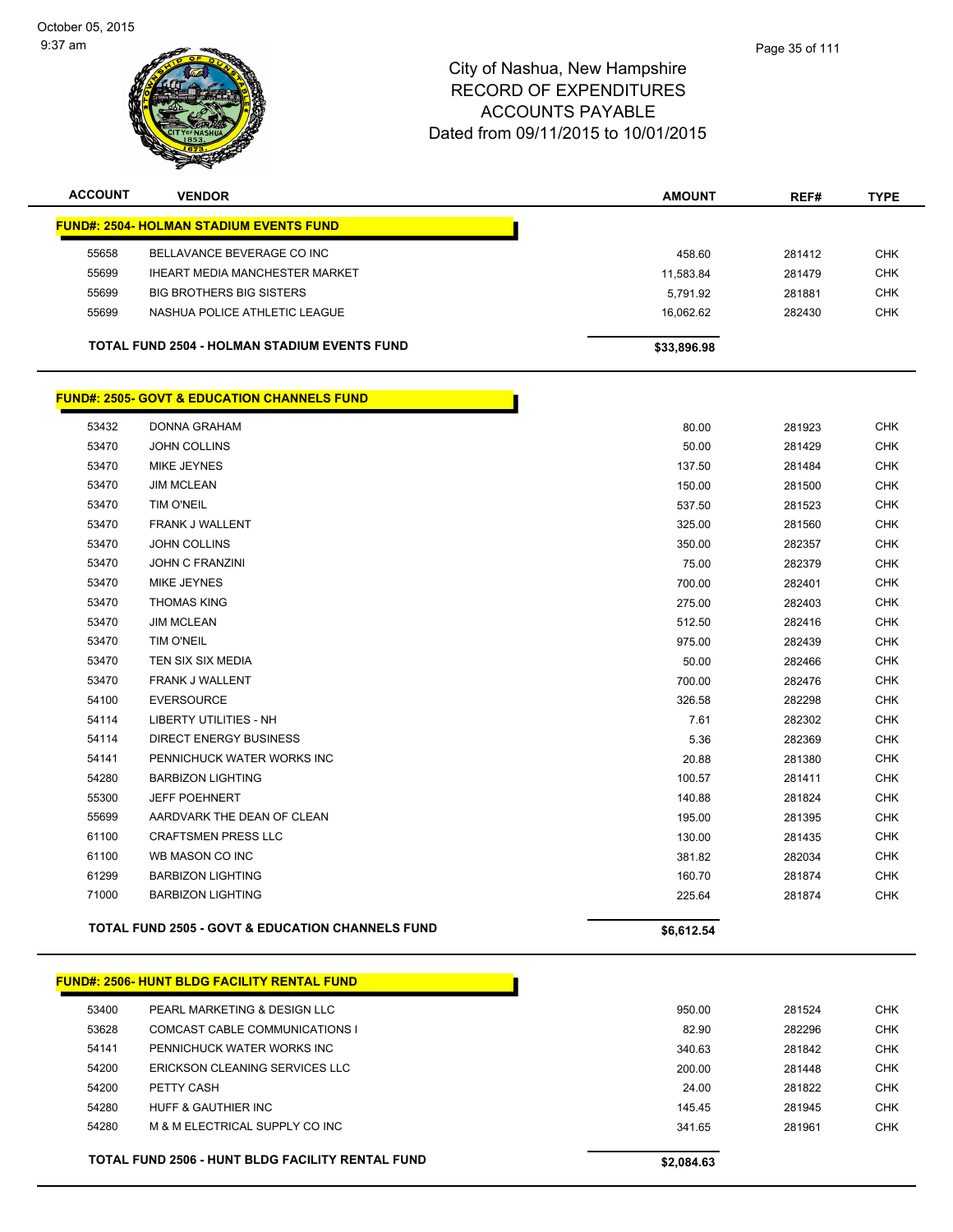| <b>ACCOUNT</b>                                 | <b>VENDOR</b>                                           | <b>AMOUNT</b> | REF#   | <b>TYPE</b> |
|------------------------------------------------|---------------------------------------------------------|---------------|--------|-------------|
|                                                | <b>FUND#: 3050- POLICE GRANTS FUND</b>                  |               |        |             |
| 61110                                          | <b>RILEYS SPORT SHOP INC</b>                            | (33.75)       | 281536 | <b>CHK</b>  |
|                                                |                                                         |               |        |             |
|                                                | <b>TOTAL FUND 3050 - POLICE GRANTS FUND</b>             | (\$33.75)     |        |             |
|                                                | <u> FUND#: 3068- COMMUNITY SERVICES GRANTS FUND</u>     |               |        |             |
| 53999                                          | <b>GREATER NASHUA MENTAL HEALTH</b>                     | 3,038.22      | 281466 | <b>CHK</b>  |
| 55300                                          | KAYLA O'BRIEN                                           | 3.45          | 281348 | <b>CHK</b>  |
| 55300                                          | <b>AMY MOUTENOT</b>                                     | 25.00         | 282287 | <b>CHK</b>  |
| 55421                                          | <b>ASHLEY CONLEY</b>                                    | 44.00         | 282280 | <b>CHK</b>  |
| 55699                                          | SOUTHERN NH HIV AIDS                                    | 8,542.00      | 281547 | <b>CHK</b>  |
| 55810                                          | <b>HARBOR HOMES INC</b>                                 | 36,135.00     | 281471 | <b>CHK</b>  |
| 61135                                          | AMAZON                                                  | 182.35        | 282293 | <b>CHK</b>  |
| 68235                                          | <b>HARBOR HOMES INC</b>                                 | 2,529.00      | 281471 | <b>CHK</b>  |
| 68235                                          | SOUTHERN NH HIV AIDS                                    | 598.00        | 281547 | <b>CHK</b>  |
|                                                | <b>TOTAL FUND 3068 - COMMUNITY SERVICES GRANTS FUND</b> | \$51,097.02   |        |             |
|                                                |                                                         |               |        |             |
|                                                | <b>FUND#: 3070- COMMUNITY HEALTH GRANTS FUND</b>        |               |        |             |
| 53628                                          | ALEXANDER GRANOK MD                                     | 1,800.00      | 281929 | <b>CHK</b>  |
| 55300                                          | LUIS PORRES                                             | 13.80         | 282288 | <b>CHK</b>  |
| 55300                                          | KAYLA O'BRIEN                                           | 14.09         | 281348 | <b>CHK</b>  |
| 55300                                          | <b>LUIS PORRES</b>                                      | 26.45         | 282288 | <b>CHK</b>  |
| 55300                                          | KAYLA O'BRIEN                                           | 1.44          | 281348 | <b>CHK</b>  |
| 55300                                          | LUIS PORRES                                             | 17.25         | 282288 | <b>CHK</b>  |
| 61250                                          | <b>HIPPO PUBLICATIONS LLC</b>                           | 782.00        | 281473 | <b>CHK</b>  |
| 61250                                          | PHEASANT LANE MALL                                      | 5,400.00      | 281996 | <b>CHK</b>  |
|                                                |                                                         |               |        |             |
| TOTAL FUND 3070 - COMMUNITY HEALTH GRANTS FUND |                                                         | \$8,055.03    |        |             |
|                                                | <b>FUND#: 3080- COMMUNITY DEVELOPMENT GRANTS</b>        |               |        |             |
| 53628                                          | <b>CREDERE ASSOCIATES</b>                               | 463.50        | 281436 | <b>CHK</b>  |
|                                                |                                                         |               |        |             |
|                                                | <b>TOTAL FUND 3080 - COMMUNITY DEVELOPMENT GRANTS</b>   | \$463.50      |        |             |
|                                                | <b>FUND#: 3090- URBAN PROGRAM GRANTS FUND</b>           |               |        |             |
| 54210                                          | MUNOZ CONSTRUCTION AND                                  | 5,200.00      | 281353 | <b>CHK</b>  |
| 54210                                          | DAD'S ABATEMENT LLC                                     | 60,000.00     | 281808 | <b>CHK</b>  |
| 54210                                          | MUNOZ CONSTRUCTION AND                                  | 9,200.00      | 281353 | <b>CHK</b>  |
| 55307                                          | SHAWNASEY MADISON                                       | 179.40        | 281358 | <b>CHK</b>  |
| 55307                                          | SHAWNASEY MADISON                                       | 223.10        | 281542 | <b>CHK</b>  |
| 55421                                          | INTERNATIONAL CODE COUNCIL                              | 189.00        | 281833 | <b>CHK</b>  |
| 55421                                          | ROBERT SOUSA                                            | 393.00        | 282289 | <b>CHK</b>  |
| 55614                                          | HILLSBOROUGH COUNTY REGISTRY                            | 105.96        | 281472 | <b>CHK</b>  |
| 55614                                          | HILLSBOROUGH COUNTY REGISTRY                            | 65.96         | 281472 | <b>CHK</b>  |
| 61100                                          | WB MASON CO INC                                         | 165.64        | 282034 | <b>CHK</b>  |
| 68345                                          | PAULINE ASHWELL                                         | 400.00        | 281339 | <b>CHK</b>  |
|                                                |                                                         |               |        |             |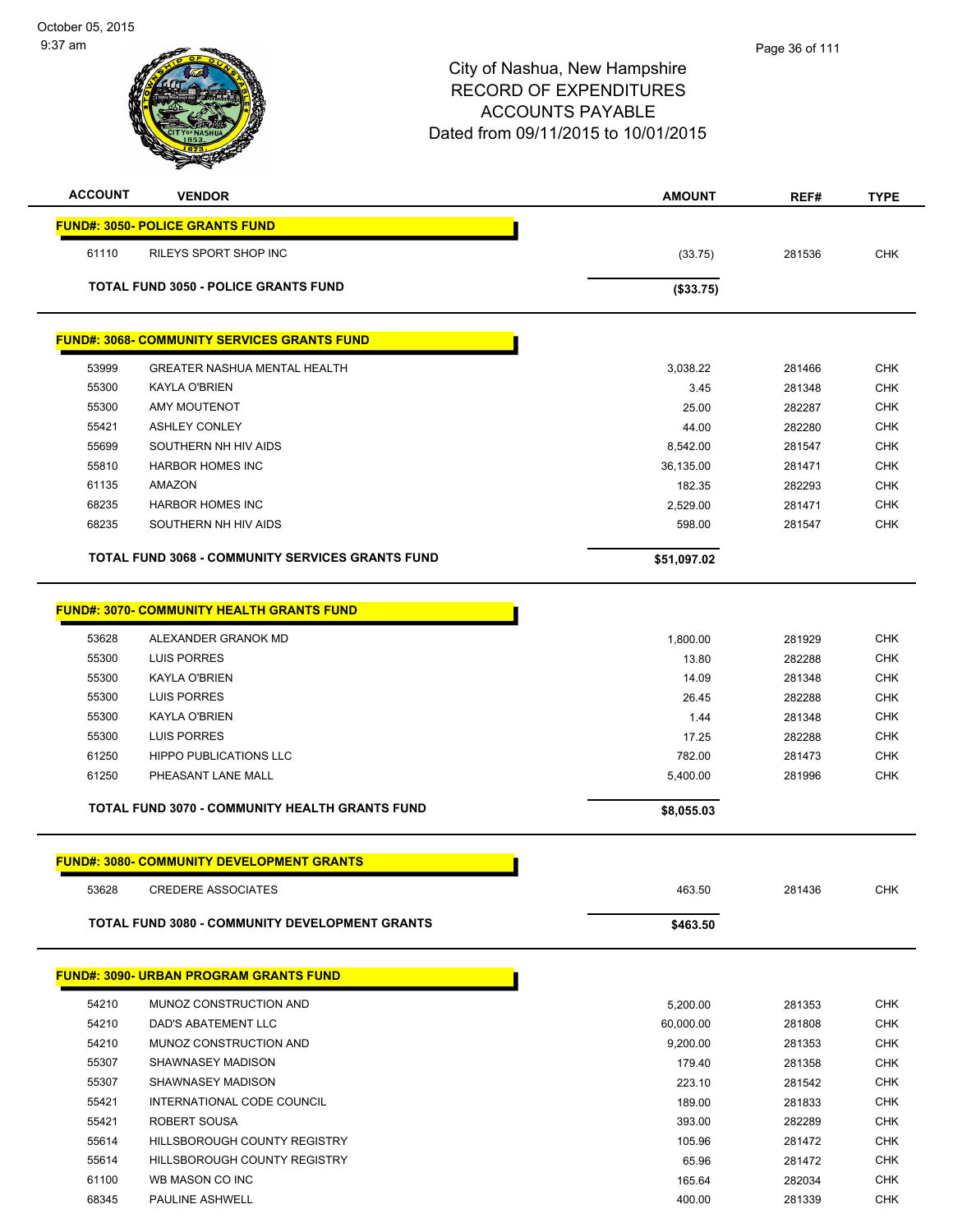

| <b>ACCOUNT</b> | <b>VENDOR</b>                                      | <b>AMOUNT</b> | REF#   | <b>TYPE</b> |
|----------------|----------------------------------------------------|---------------|--------|-------------|
|                | <b>FUND#: 3090- URBAN PROGRAM GRANTS FUND</b>      |               |        |             |
| 68345          | <b>WAYNE DINSMORE</b>                              | 400.00        | 281346 | <b>CHK</b>  |
| 68345          | <b>LOREN WHITE</b>                                 | 400.00        | 281350 | <b>CHK</b>  |
| 68345          | <b>STEVE MARTEIN</b>                               | 400.00        | 281351 | <b>CHK</b>  |
| 68345          | <b>PATRICK ST ONGE</b>                             | 400.00        | 281356 | <b>CHK</b>  |
| 69010          | NASHUA SOUP KITCHEN & SHELTER                      | 2,500.00      | 281355 | <b>CHK</b>  |
| 69025          | <b>GREATER NASHUA HABITAT</b>                      | 34,978.00     | 281465 | <b>CHK</b>  |
| 69025          | DAD'S ABATEMENT LLC                                | 1.800.00      | 281809 | <b>CHK</b>  |
| 69025          | MUNOZ CONSTRUCTION AND                             | 9,000.00      | 281353 | <b>CHK</b>  |
|                | <b>TOTAL FUND 3090 - URBAN PROGRAM GRANTS FUND</b> | \$126,000.06  |        |             |

|       | <u>FUND#: 3120- TRANSIT GRANTS FUND</u> |                               |           |         |            |
|-------|-----------------------------------------|-------------------------------|-----------|---------|------------|
| 54100 | <b>EVERSOURCE</b>                       |                               | 1,208.33  | 282298  | <b>CHK</b> |
| 54100 | <b>EVERSOURCE</b>                       |                               | 1,027.77  | 282298  | <b>CHK</b> |
| 54100 | <b>EVERSOURCE</b>                       |                               | 432.60    | 282298  | <b>CHK</b> |
| 54114 | <b>LIBERTY UTILITIES - NH</b>           |                               | 28.14     | 282302  | <b>CHK</b> |
| 54114 | LIBERTY UTILITIES - NH                  |                               | 48.53     | 282303  | <b>CHK</b> |
| 54114 | <b>DIRECT ENERGY BUSINESS</b>           |                               | 22.59     | 282369  | <b>CHK</b> |
| 54114 | LIBERTY UTILITIES - NH                  |                               | 48.24     | 281372  | <b>CHK</b> |
| 54141 | PENNICHUCK WATER WORKS INC              |                               | 172.37    | 281380  | <b>CHK</b> |
| 54141 | PENNICHUCK WATER WORKS INC              |                               | 60.37     | 281380  | <b>CHK</b> |
| 54141 | PENNICHUCK WATER WORKS INC              |                               | 70.45     | 282323  | <b>CHK</b> |
| 55109 | <b>FAIRPOINT COMMUNICATIONS</b>         |                               | 181.95    | 281832  | <b>CHK</b> |
| 55109 | <b>FAIRPOINT COMMUNICATIONS</b>         |                               | 50.00     | 282299  | <b>CHK</b> |
| 55400 | <b>KRISTI GILLETTE</b>                  |                               | 96.88     | 282283  | <b>CHK</b> |
| 55400 | CITIZENS BANK CREDIT CARD               | FTA Conference - FMO - Boston | 240.35    | 9201604 | <b>ACH</b> |
| 55400 | CITIZENS BANK CREDIT CARD               | FTA Conference - FMO - Boston | 240.35    | 9201604 | ACH        |
| 55690 | FIRST TRANSIT INC                       |                               | 32,929.00 | 281452  | CHK        |
| 55690 | <b>FIRST TRANSIT INC</b>                |                               | 79,978.59 | 281452  | <b>CHK</b> |
| 55690 | <b>FIRST TRANSIT INC</b>                |                               | 24,123.30 | 281452  | <b>CHK</b> |
| 55699 | VERIZON WIRELESS-342008805              |                               | 131.00    | 282329  | <b>CHK</b> |
| 55699 | VERIZON WIRELESS-842008777              |                               | 191.04    | 282330  | <b>CHK</b> |
| 55699 | CINTAS#016                              |                               | 128.88    | 281892  | <b>CHK</b> |
| 55699 | CINTAS#016                              |                               | 85.92     | 282355  | <b>CHK</b> |
| 61299 | PURE WATERS OF NEW ENGLAND LLC          |                               | 31.50     | 281533  | <b>CHK</b> |
| 61299 | WB MASON CO INC                         |                               | 135.16    | 282034  | <b>CHK</b> |
| 61299 | WB MASON CO INC                         |                               | 64.04     | 282477  | <b>CHK</b> |
| 61299 | PREMIER SOUTHERN TICKET CO              |                               | 610.00    | 281531  | <b>CHK</b> |
| 61299 | HOME DEPOT CREDIT SERVICE 3065          |                               | 26.41     | 282390  | <b>CHK</b> |
| 61299 | <b>FASTENAL CO</b>                      |                               | 16.87     | 281913  | <b>CHK</b> |
| 61299 | HOME DEPOT CREDIT SERVICE 3065          |                               | 34.06     | 281939  | <b>CHK</b> |
| 61299 | POWER WASHER SALES LLC                  |                               | 1,497.46  | 281999  | <b>CHK</b> |
| 61299 | AMAZON                                  |                               | 332.65    | 282293  | <b>CHK</b> |
| 61299 | CENTRAL PAPER PRODUCTS CO               |                               | 251.77    | 282352  | <b>CHK</b> |
| 61299 | HOME DEPOT CREDIT SERVICE 3065          |                               | 79.63     | 282390  | <b>CHK</b> |
| 61299 | <b>FASTENAL CO</b>                      |                               | 64.14     | 281913  | <b>CHK</b> |
| 61299 | HOME DEPOT CREDIT SERVICE 3065          |                               | 9.82      | 281939  | <b>CHK</b> |
| 61299 | <b>RYDER FLEET PRODUCTS</b>             |                               | 203.39    | 282455  | <b>CHK</b> |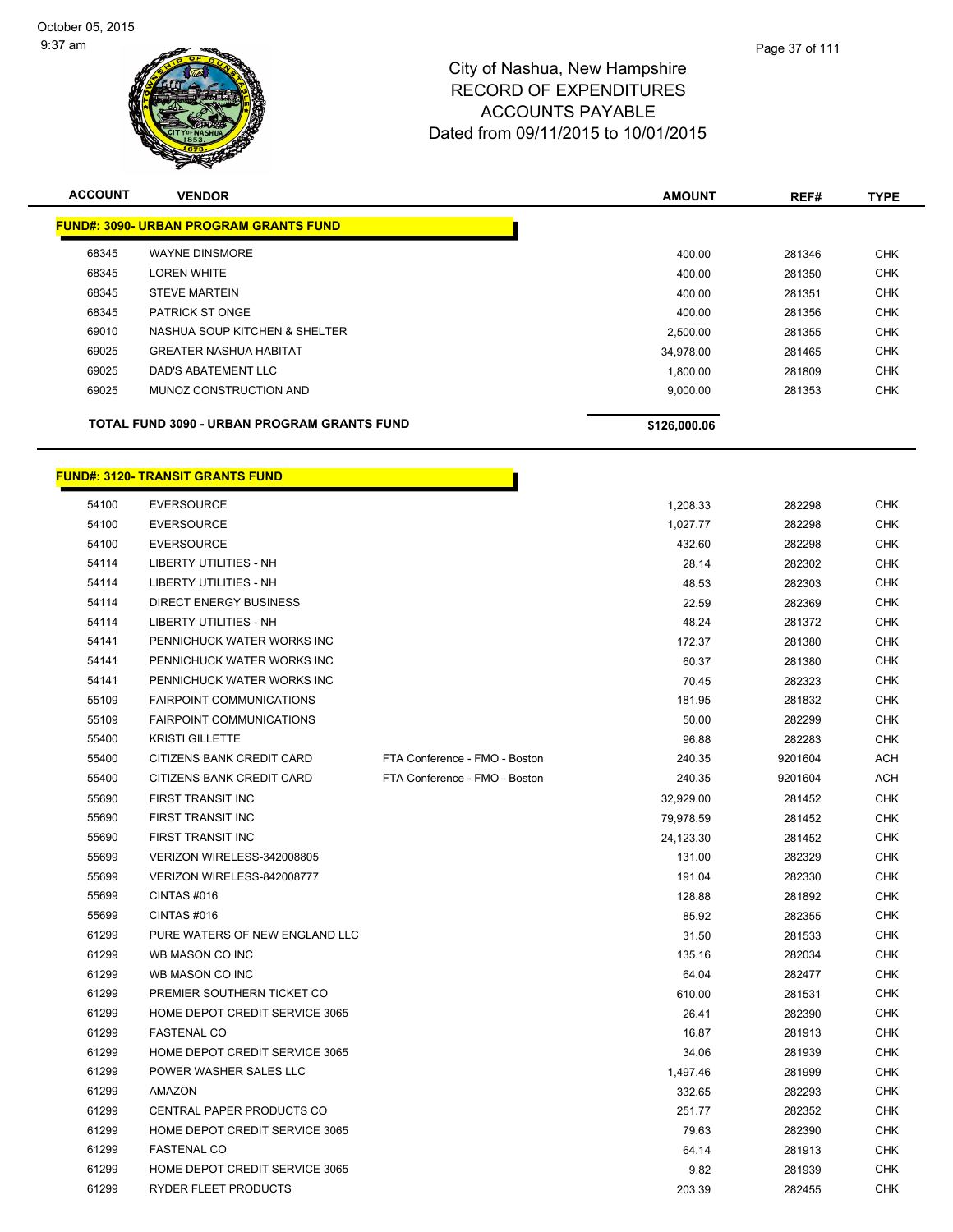

| <b>ACCOUNT</b> | <b>VENDOR</b>                                | <b>AMOUNT</b> | REF#   | <b>TYPE</b> |
|----------------|----------------------------------------------|---------------|--------|-------------|
|                | <b>FUND#: 3120- TRANSIT GRANTS FUND</b>      |               |        |             |
| 61307          | <b>EAST RIVER ENERGY INC</b>                 | 21,892.69     | 281446 | <b>CHK</b>  |
| 61310          | AVSG LP                                      | 2,215.40      | 282338 | <b>CHK</b>  |
| 61705          | <b>MAYNARD &amp; LESIEUR INC</b>             | 1,100.00      | 281971 | <b>CHK</b>  |
| 61799          | <b>CUMMINS NORTHEAST LLC</b>                 | 269.00        | 281437 | <b>CHK</b>  |
| 61799          | <b>GILLIG LLC</b>                            | 816.27        | 281459 | <b>CHK</b>  |
| 61799          | RYDER FLEET PRODUCTS                         | 25.97         | 281538 | <b>CHK</b>  |
| 61799          | ALLIANCE BUS GROUP INC                       | 36.30         | 281868 | <b>CHK</b>  |
| 61799          | <b>CUMMINS NORTHEAST LLC</b>                 | 159.26        | 281901 | <b>CHK</b>  |
| 61799          | <b>FASTENAL CO</b>                           | 20.43         | 281913 | CHK         |
| 61799          | <b>GILLIG LLC</b>                            | 2,409.20      | 281921 | <b>CHK</b>  |
| 61799          | NAPA AUTO PARTS                              | 20.70         | 281981 | <b>CHK</b>  |
| 61799          | <b>CUMMINS NORTHEAST LLC</b>                 | 1,198.16      | 282362 | <b>CHK</b>  |
| 61799          | <b>GILLIG LLC</b>                            | 911.60        | 282383 | <b>CHK</b>  |
| 61799          | <b>NAPA AUTO PARTS</b>                       | 2,410.13      | 282428 | <b>CHK</b>  |
| 61799          | NEW ENGLAND KENWORTH                         | 721.21        | 282432 | <b>CHK</b>  |
| 61799          | RYDER FLEET PRODUCTS                         | 108.25        | 282455 | <b>CHK</b>  |
| 61799          | ALLIANCE BUS GROUP INC                       | 155.20        | 281403 | <b>CHK</b>  |
| 61799          | NAPA AUTO PARTS                              | 519.13        | 281981 | <b>CHK</b>  |
| 61799          | <b>NAPA AUTO PARTS</b>                       | 1,108.28      | 282428 | <b>CHK</b>  |
| 61799          | <b>QUIRK GM PARTS DEPOT</b>                  | 200.44        | 282448 | CHK         |
| 61799          | <b>NAPA AUTO PARTS</b>                       | 322.27        | 281981 | <b>CHK</b>  |
| 61799          | RYDER FLEET PRODUCTS                         | 56.59         | 281538 | CHK         |
| 61799          | <b>FASTENAL CO</b>                           | 18.12         | 281913 | <b>CHK</b>  |
| 61799          | NAPA AUTO PARTS                              | 86.22         | 281981 | CHK         |
| 61799          | <b>FASTENAL CO</b>                           | 84.05         | 282373 | <b>CHK</b>  |
| 61799          | NAPA AUTO PARTS                              | 41.98         | 282428 | <b>CHK</b>  |
| 61799          | <b>NAPA AUTO PARTS</b>                       | 5.91          | 281981 | <b>CHK</b>  |
| 61799          | NAPA AUTO PARTS                              | 190.34        | 282428 | <b>CHK</b>  |
|                | <b>TOTAL FUND 3120 - TRANSIT GRANTS FUND</b> | \$181,956.65  |        |             |

### **FUND#: 3800- SCHOOL GRANTS FUND**

| 53600 | LEE ANN JUNG                        | 5,000.00 | 282591 | <b>CHK</b> |
|-------|-------------------------------------|----------|--------|------------|
| 53628 | EDUCATOR SOFTWARE SOLUTIONS         | 750.00   | 281632 | <b>CHK</b> |
| 53628 | DR. DAVID POOK                      | 713.25   | 281708 | <b>CHK</b> |
| 53628 | ELIZABETH T HULBERT                 | 775.54   | 281664 | <b>CHK</b> |
| 53628 | <b>STEVE BLUNT</b>                  | 200.00   | 281591 | <b>CHK</b> |
| 53628 | <b>STEVE BLUNT</b>                  | 200.00   | 282512 | <b>CHK</b> |
| 53628 | LEE ANN JUNG                        | 4.72     | 282591 | <b>CHK</b> |
| 53628 | <b>WHITNEY FREEMAN</b>              | 25.00    | 282104 | <b>CHK</b> |
| 53628 | <b>WHITNEY FREEMAN</b>              | 50.00    | 282557 | <b>CHK</b> |
| 53628 | KATHERINE S GOLTSOV                 | 50.00    | 282566 | <b>CHK</b> |
| 53628 | <b>HOLLY LAVINE</b>                 | 150.00   | 282603 | <b>CHK</b> |
| 53628 | <b>BOOTHBY THERAPY SERVICES LLC</b> | 1,402.72 | 282514 | <b>CHK</b> |
| 53628 | THE CARROLL CENTER FOR THE BLI      | 157.50   | 282523 | <b>CHK</b> |
| 53628 | <b>INTERIM HEALTH CARE</b>          | 5,073.25 | 282585 | <b>CHK</b> |
| 53628 | LEE ANN JUNG                        | 6,000.00 | 282591 | <b>CHK</b> |
| 55109 | <b>FAIRPOINT COMMUNICATIONS</b>     | 171.10   | 281366 | <b>CHK</b> |

Г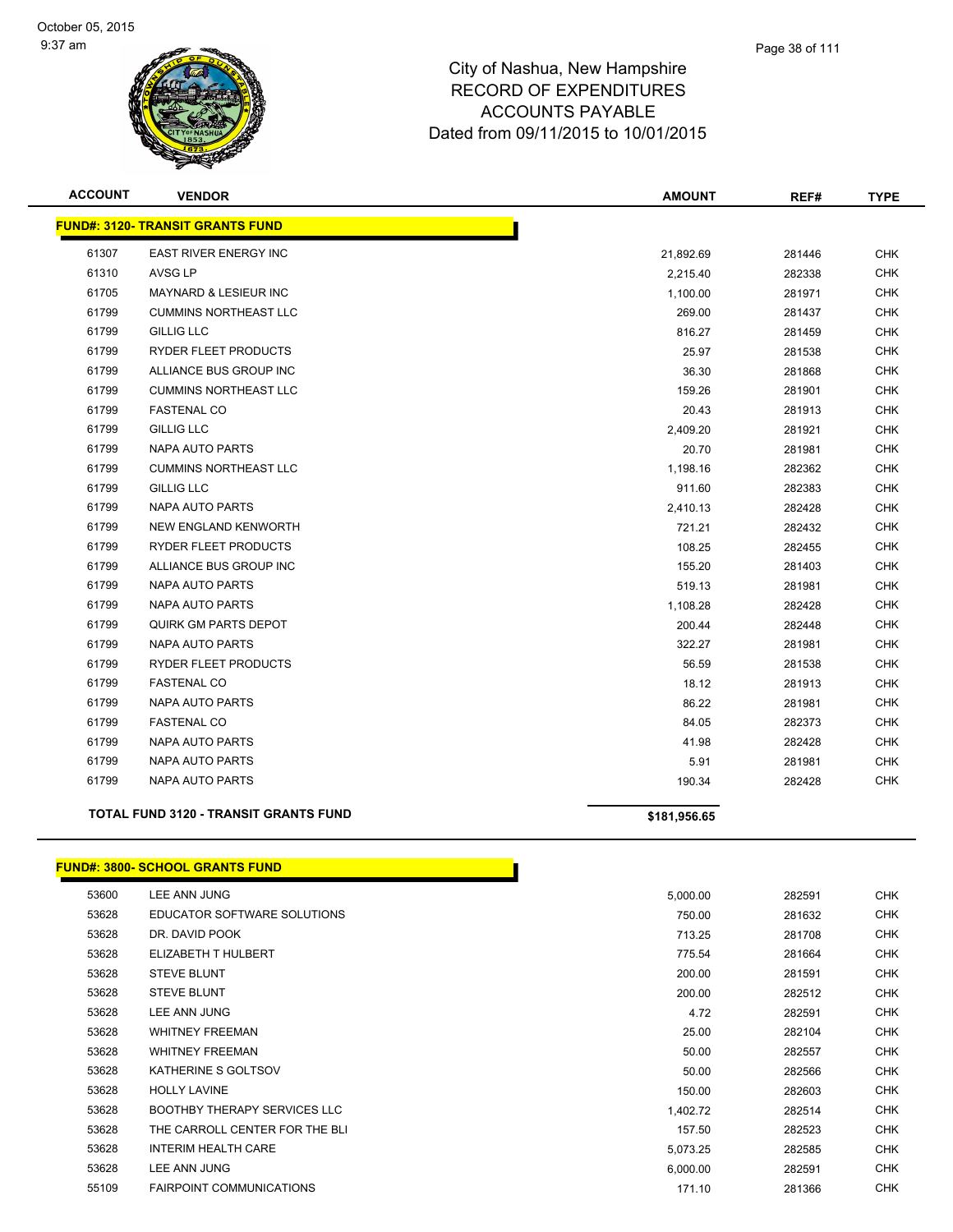

| <b>ACCOUNT</b> | <b>VENDOR</b>                          | <b>AMOUNT</b> | REF#   | <b>TYPE</b> |
|----------------|----------------------------------------|---------------|--------|-------------|
|                | <b>FUND#: 3800- SCHOOL GRANTS FUND</b> |               |        |             |
| 55300          | <b>CORRINE KRYCKI</b>                  | 1,525.23      | 282597 | <b>CHK</b>  |
| 55300          | <b>CORRINE KRYCKI</b>                  | 565.32        | 282597 | <b>CHK</b>  |
| 55300          | <b>MABEL BROWN</b>                     | 537.85        | 281601 | <b>CHK</b>  |
| 55300          | TIMOTHY F BOSCH                        | 34.50         | 282515 | <b>CHK</b>  |
| 55300          | <b>SERESC</b>                          | 3,440.00      | 282661 | <b>CHK</b>  |
| 55300          | <b>DELESE HOVEY</b>                    | 207.00        | 281662 | <b>CHK</b>  |
| 55300          | ROBIN BRUN                             | 96.69         | 281602 | <b>CHK</b>  |
| 55300          | MICHAEL HARRINGTON                     | 481.64        | 282118 | <b>CHK</b>  |
| 55300          | <b>LISA STEMPLER</b>                   | 356.26        | 282205 | <b>CHK</b>  |
| 55400          | <b>MARIANNE BUSTEED</b>                | 986.02        | 282061 | <b>CHK</b>  |
| 55400          | <b>SKILLPATH SEMINARS</b>              | 299.00        | 282198 | <b>CHK</b>  |
| 55400          | <b>SERESC</b>                          | 1,290.00      | 282661 | <b>CHK</b>  |
| 61135          | FOLLETT SCHOOL SOLUTIONS INC           | 3,349.48      | 281639 | <b>CHK</b>  |
| 61135          | PRO AV SYSTEMS INC                     | 968.00        | 281710 | <b>CHK</b>  |
| 61135          | <b>SCHOOL SPECIALTY</b>                | 91.40         | 281722 | <b>CHK</b>  |
| 61135          | SOCIAL STUDIES SCHOOL SERVICE          | 129.75        | 281728 | <b>CHK</b>  |
| 61135          | WB MASON CO INC                        | 153.48        | 281740 | <b>CHK</b>  |
| 61135          | <b>COMMITTEE FOR CHILDREN</b>          | 1,067.00      | 282069 | <b>CHK</b>  |
| 61135          | <b>HAZELDEN PUBLISHING</b>             | 105.95        | 282119 | <b>CHK</b>  |
| 61135          | <b>APPLE INC</b>                       | 300.00        | 282496 | <b>CHK</b>  |
| 61135          | THINK SOCIAL PUBLISHING INC            | 274.15        | 282672 | <b>CHK</b>  |
| 61135          | INCANDESCENT STUDIOS                   | 300.00        | 282129 | <b>CHK</b>  |
| 61299          | STEPHANIE AUCOIN                       | 283.18        | 282499 | <b>CHK</b>  |
| 61299          | JAMES GAJ                              | 437.81        | 282559 | <b>CHK</b>  |
| 61299          | <b>GIOVANNIS</b>                       | 228.75        | 282110 | <b>CHK</b>  |
| 61299          | <b>JOSTENS INC</b>                     | 63.07         | 282133 | <b>CHK</b>  |
| 61299          | <b>WAL-MART</b>                        | 197.51        | 282215 | <b>CHK</b>  |
| 61299          | DAVID A JOHNSON                        | 221.00        | 282588 | <b>CHK</b>  |
| 61299          | <b>HILARY SONNER</b>                   | 27.79         | 282667 | <b>CHK</b>  |
| 61299          | <b>WAL-MART</b>                        | 137.84        | 282678 | <b>CHK</b>  |
| 61299          | PAR, INC                               | 559.44        | 282636 | <b>CHK</b>  |
| 61875          | <b>BARNES &amp; NOBLE INC</b>          | 322.41        | 281584 | <b>CHK</b>  |
| 61875          | <b>BARNES &amp; NOBLE INC</b>          | 169.35        | 282503 | <b>CHK</b>  |
| 61875          | MCGRAW HILL SCHOOL EDUCATION           | (6,956.16)    | 282148 | <b>CHK</b>  |
| 71228          | EDUCATOR SOFTWARE SOLUTIONS            | 18,400.00     | 281632 | <b>CHK</b>  |
| 71999          | PRO AV SYSTEMS INC                     | 24,276.00     | 282183 | <b>CHK</b>  |
| 71999          | EVAC+CHAIR NORTH AMERICA LLC           | 3,080.00      | 282548 | <b>CHK</b>  |
|                | TOTAL FUND 3800 - SCHOOL GRANTS FUND   | \$78,729.79   |        |             |

|       | <b>FUND#: 3810- FOOD SERVICE GRANTS FUND</b> |  |        |        |            |
|-------|----------------------------------------------|--|--------|--------|------------|
| 61214 | M SAUNDERS INC                               |  | 648.64 | 281683 | <b>CHK</b> |
| 61214 | M SAUNDERS INC                               |  | 357.88 | 282612 | <b>CHK</b> |
| 61214 | M SAUNDERS INC                               |  | 873.80 | 281683 | <b>CHK</b> |
| 61214 | M SAUNDERS INC                               |  | 635.47 | 282612 | <b>CHK</b> |
| 61214 | M SAUNDERS INC                               |  | 223.10 | 281683 | <b>CHK</b> |
| 61214 | M SAUNDERS INC                               |  | 483.19 | 282612 | <b>CHK</b> |
| 61214 | M SAUNDERS INC                               |  | 934.35 | 281683 | <b>CHK</b> |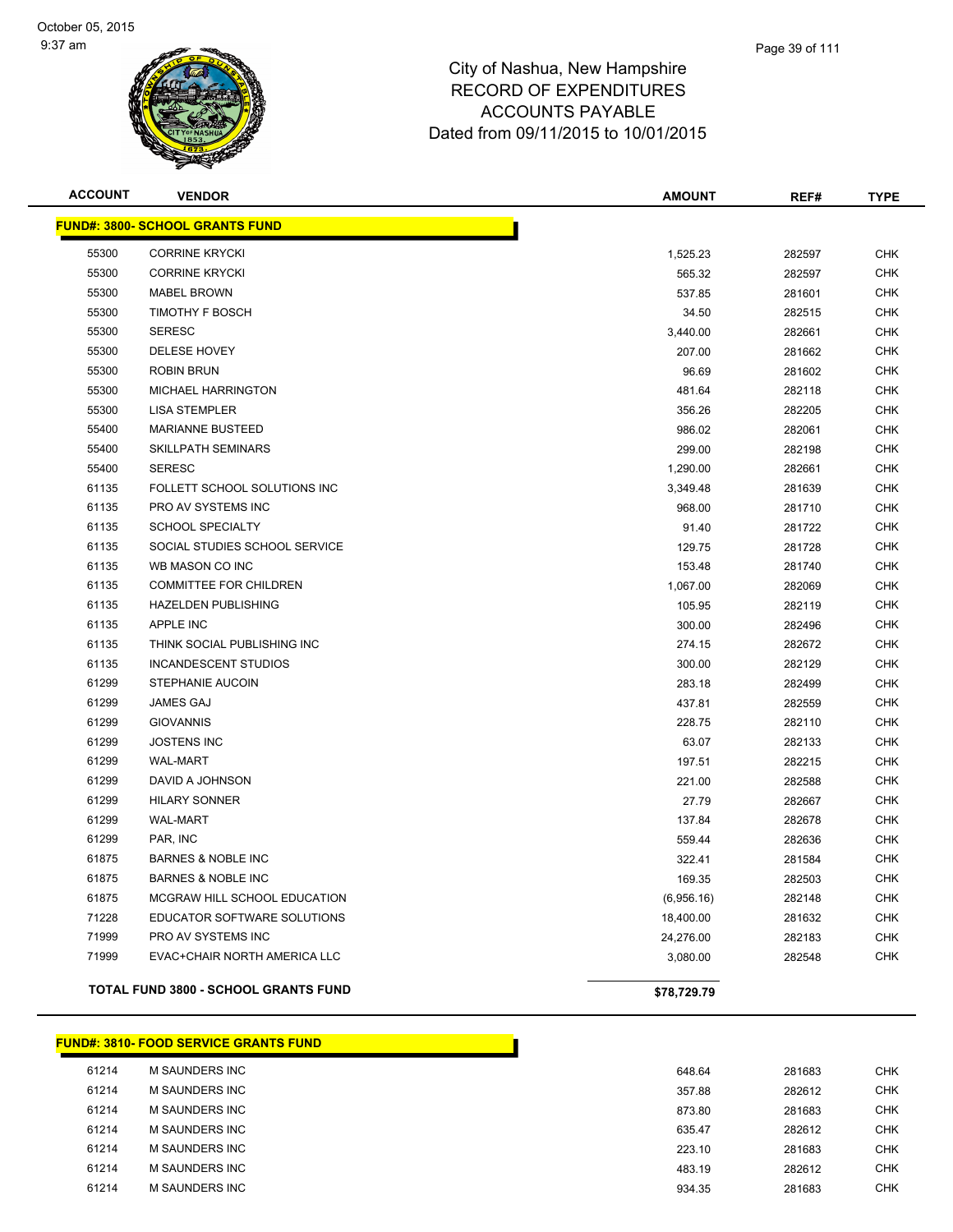

| <b>ACCOUNT</b> | <b>VENDOR</b>                                         | <b>AMOUNT</b> | REF#   | <b>TYPE</b> |
|----------------|-------------------------------------------------------|---------------|--------|-------------|
|                | <b>FUND#: 3810- FOOD SERVICE GRANTS FUND</b>          |               |        |             |
| 61214          | <b>M SAUNDERS INC</b>                                 | 510.05        | 282612 | <b>CHK</b>  |
| 61214          | <b>M SAUNDERS INC</b>                                 | 1,212.80      | 281683 | <b>CHK</b>  |
| 61214          | <b>M SAUNDERS INC</b>                                 | 352.40        | 282612 | <b>CHK</b>  |
| 61214          | <b>M SAUNDERS INC</b>                                 | 860.75        | 281683 | CHK         |
| 61214          | <b>M SAUNDERS INC</b>                                 | 654.05        | 282612 | <b>CHK</b>  |
| 61214          | <b>M SAUNDERS INC</b>                                 | 600.74        | 281683 | <b>CHK</b>  |
| 61214          | M SAUNDERS INC                                        | 608.33        | 282612 | <b>CHK</b>  |
| 61214          | M SAUNDERS INC                                        | 842.00        | 281683 | <b>CHK</b>  |
| 61214          | M SAUNDERS INC                                        | 364.90        | 282612 | <b>CHK</b>  |
|                | <b>TOTAL FUND 3810 - FOOD SERVICE GRANTS FUND</b>     | \$10,162.45   |        |             |
|                | <b>FUND#: 4005- TRAFFIC VIOLATIONS FUND</b>           |               |        |             |
| 45400          | <b>SUSAN SNIDER</b>                                   | 20.00         | 282463 | <b>CHK</b>  |
| 55607          | <b>MAILINGS UNLIMITED</b>                             | (55.08)       | 281964 | <b>CHK</b>  |
| 55699          | <b>1ST PRIORITY TOWING &amp; RECOVERY</b>             | 315.00        | 281394 | <b>CHK</b>  |
| 55699          | D & R TOWING INC                                      | 410.00        | 281438 | <b>CHK</b>  |
| 55699          | VERIZON WIRELESS-742016226                            | 192.60        | 281857 | <b>CHK</b>  |
| 55699          | 1ST PRIORITY TOWING & RECOVERY                        | 570.00        | 281860 | <b>CHK</b>  |
| 61107          | <b>BEN'S UNIFORMS</b>                                 | 977.94        | 281878 | <b>CHK</b>  |
| 61107          | <b>BEN'S UNIFORMS</b>                                 | 20.00         | 282345 | <b>CHK</b>  |
|                | <b>TOTAL FUND 4005 - TRAFFIC VIOLATIONS FUND</b>      | \$2,450.46    |        |             |
|                | <b>FUND#: 4010- MOTOR VEHICLE ADMIN FUND</b>          |               |        |             |
| 53467          | <b>MAILINGS UNLIMITED</b>                             | 96.62         | 281964 | <b>CHK</b>  |
| 61100          | <b>GRANITE STATE STAMPS INC</b>                       | 24.75         | 282386 | <b>CHK</b>  |
|                | <b>TOTAL FUND 4010 - MOTOR VEHICLE ADMIN FUND</b>     | \$121.37      |        |             |
|                |                                                       |               |        |             |
|                | FUND#: 4020- POLICE DRUG ENFORCEMENT FUND             |               |        |             |
| 54899          | LAW REALTY CO INC                                     | 416.67        | 281957 | <b>CHK</b>  |
| 54899          | LITCHFIELD VANTAGE LLC                                | 1,583.33      | 281960 | <b>CHK</b>  |
|                | <b>TOTAL FUND 4020 - POLICE DRUG ENFORCEMENT FUND</b> | \$2,000.00    |        |             |
|                | <b>FUND#: 4025- DOJ DRUG FORFEITURE FUND</b>          |               |        |             |
| 54100          | <b>EVERSOURCE</b>                                     | 44.51         | 282298 | <b>CHK</b>  |
| 55118          | VERIZON WIRELESS-785728687                            | 660.28        | 281855 | <b>CHK</b>  |
| 55699          | D & R TOWING INC                                      | 120.00        | 281438 | <b>CHK</b>  |
| 55699          | HOOP DREAMS WITH CHRIS HERREN                         | 4,200.00      | 281941 | <b>CHK</b>  |
| 55699          | COMCAST CABLE COMMUNICATIONS I                        | 235.20        | 282296 | <b>CHK</b>  |
| 56315          | <b>GRANITE STATE CHILDREN'S</b>                       | 1,666.66      | 281462 | <b>CHK</b>  |
| 56347          | THE YOUTH COUNCIL                                     | 1,200.00      | 282023 | <b>CHK</b>  |
| 56347          | NASHUA YOUTH COUNCIL                                  | 900.00        | 282480 | <b>CHK</b>  |
| 61799          | QUIRK GM PARTS DEPOT                                  | 84.17         | 282001 | <b>CHK</b>  |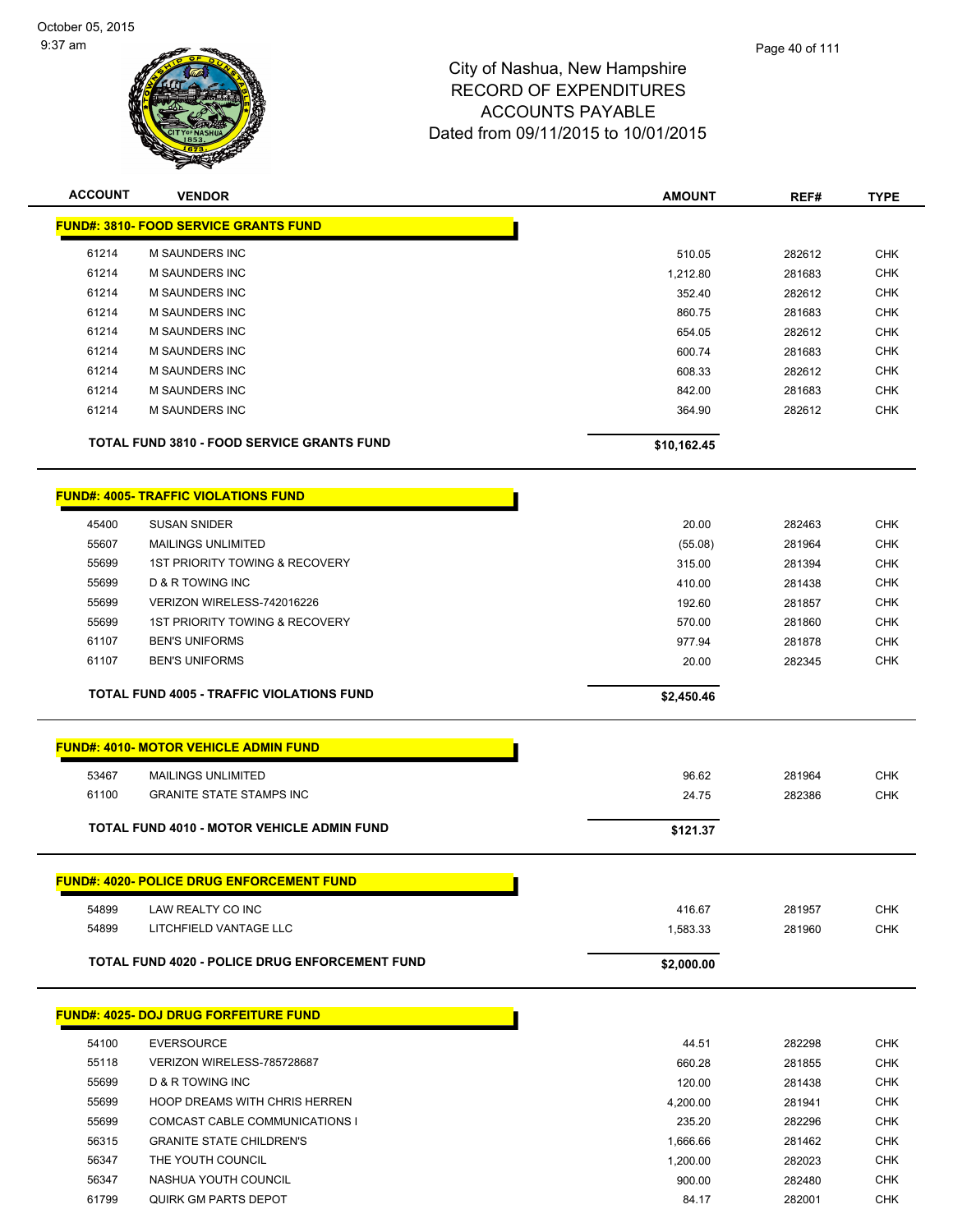| <b>ACCOUNT</b><br><b>VENDOR</b>                  |                                                      | <b>AMOUNT</b> | REF#   | <b>TYPE</b> |
|--------------------------------------------------|------------------------------------------------------|---------------|--------|-------------|
| <b>FUND#: 4025- DOJ DRUG FORFEITURE FUND</b>     |                                                      |               |        |             |
| 61799<br>SULLIVAN TIRE COMPANY                   |                                                      | 348.76        | 282020 | <b>CHK</b>  |
|                                                  | TOTAL FUND 4025 - DOJ DRUG FORFEITURE FUND           | \$9,459.58    |        |             |
| <b>FUND#: 4030- POLICE SPECIAL DETAILS FUND</b>  |                                                      |               |        |             |
| 44542<br>NASHUA POLICE DEPARTMENT                |                                                      | 28.56         | 281354 | CHK         |
|                                                  | <b>TOTAL FUND 4030 - POLICE SPECIAL DETAILS FUND</b> | \$28.56       |        |             |
| <b>FUND#: 4032- PISTOL PERMIT FEES FUND</b>      |                                                      |               |        |             |
| 55699<br><b>MARIKAS TAILOR SHOP</b>              |                                                      | 385.00        | 281495 | <b>CHK</b>  |
| 55699<br><b>MARIKAS TAILOR SHOP</b>              |                                                      | 35.00         | 281966 | <b>CHK</b>  |
| <b>TOTAL FUND 4032 - PISTOL PERMIT FEES FUND</b> |                                                      | \$420.00      |        |             |
| <b>FUND#: 4053- FIRE REGIONAL HAZMAT FUND</b>    |                                                      |               |        |             |
| 53135                                            | ST JOSEPHS BUSINESS & HEALTH                         | 170.10        | 282461 | <b>CHK</b>  |
| 55118<br>VERIZON WIRELESS-842015493              |                                                      | 80.02         | 281858 | <b>CHK</b>  |
|                                                  | TOTAL FUND 4053 - FIRE REGIONAL HAZMAT FUND          | \$250.12      |        |             |
| <b>FUND#: 4080- NASHUA CONSERVATION FUND</b>     |                                                      |               |        |             |
| 55523<br>FLEGAL LAW OFFICES                      |                                                      | 339,985.85    | 281805 | <b>CHK</b>  |
|                                                  | <b>TOTAL FUND 4080 - NASHUA CONSERVATION FUND</b>    | \$339,985.85  |        |             |
| <b>FUND#: 4090- LIB-LOST/DAMAGED BOOK FINES</b>  |                                                      |               |        |             |
| 55699                                            | UNIQUE MANAGEMENT SERVICES INC                       | 268.50        | 282470 | <b>CHK</b>  |
| 61814<br><b>MIDWEST TAPE</b>                     |                                                      | 9.99          | 281504 | <b>CHK</b>  |
| 61814<br>RANDOM HOUSE LLC                        |                                                      | 20.00         | 282451 | <b>CHK</b>  |
|                                                  | TOTAL FUND 4090 - LIB-LOST/DAMAGED BOOK FINES        | \$298.49      |        |             |
| <b>FUND#: 5050- CAP PROJECTS-COMMUNICATIONS</b>  |                                                      |               |        |             |
| 53999                                            | COMCAST CABLE COMMUNICATIONS I                       | 99.90         | 281363 | <b>CHK</b>  |
|                                                  | <b>TOTAL FUND 5050 - CAP PROJECTS-COMMUNICATIONS</b> | \$99.90       |        |             |
| <b>FUND#: 5300- CAPITAL PROJECTS-PARKING</b>     |                                                      |               |        |             |
| LIGHTEC INC<br>81200                             |                                                      | 11,240.41     | 281959 | <b>CHK</b>  |
| 81200<br>LIGHTEC INC                             |                                                      | 9,671.25      | 281959 | CHK         |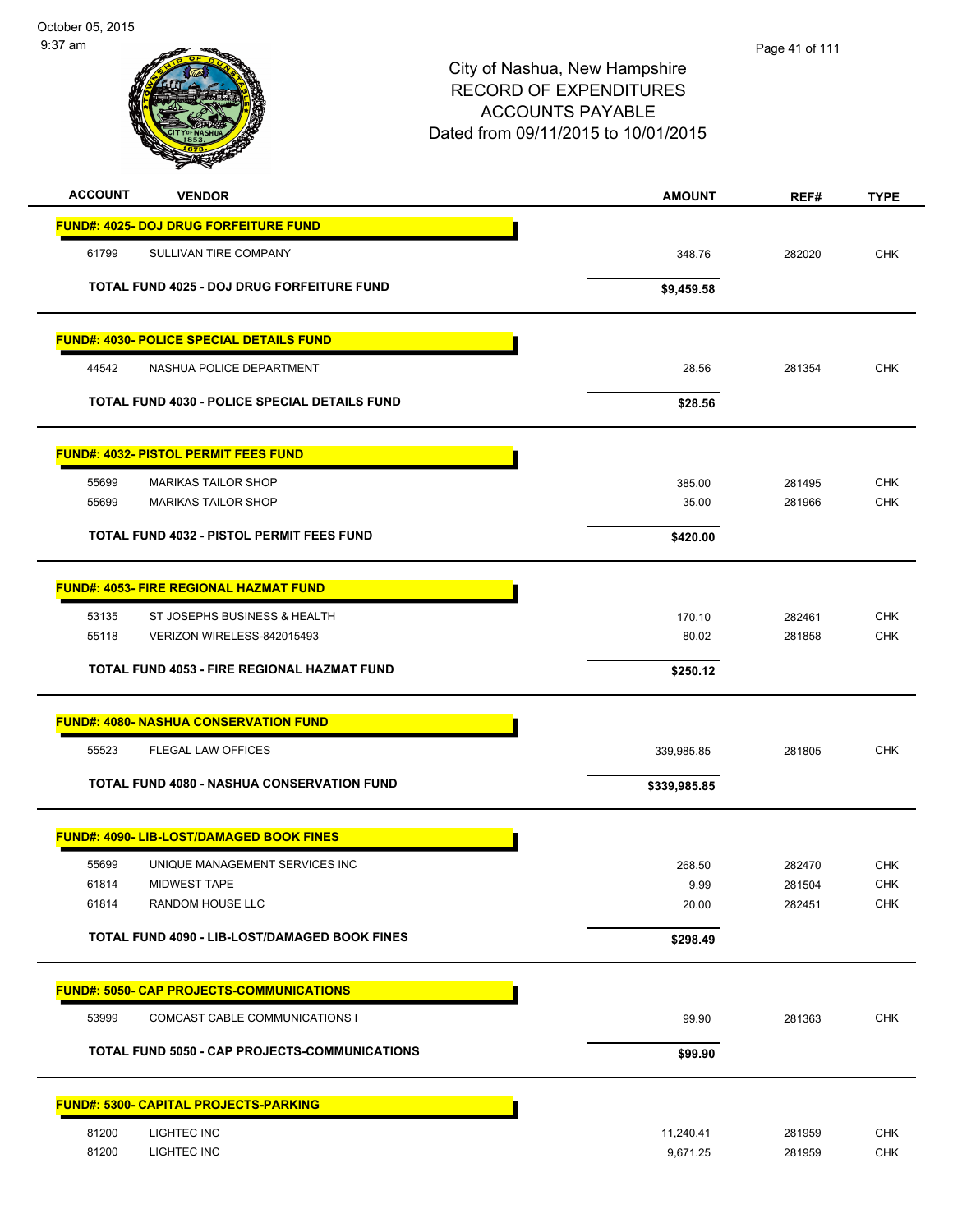| <b>ACCOUNT</b> | <b>VENDOR</b>                                     | <b>AMOUNT</b>  | REF#   | <b>TYPE</b> |
|----------------|---------------------------------------------------|----------------|--------|-------------|
|                | TOTAL FUND 5300 - CAPITAL PROJECTS-PARKING        | \$20,911.66    |        |             |
|                | <b>FUND#: 5700- CAP PROJECTS-BROAD ST PARKWAY</b> |                |        |             |
| 81700          | INTERNATIONAL CHIMNEY CORP                        | 53,600.00      | 282264 | <b>CHK</b>  |
| 81700          | E D SWETT INC                                     | 243,630.88     | 281906 | <b>CHK</b>  |
| 81700          | E D SWETT INC                                     | 262,957.97     | 281906 | <b>CHK</b>  |
| 81700          | <b>NEW ENGLAND PAPER &amp; SUPPLY</b>             | 29.05          | 281517 | <b>CHK</b>  |
| 81700          | WB MASON CO INC                                   | 95.97          | 281561 | <b>CHK</b>  |
| 81700          | WB MASON CO INC                                   | 88.45          | 282034 | <b>CHK</b>  |
| 81700          | R S AUDLEY INC                                    | 114,066.73     | 282449 | <b>CHK</b>  |
| 81700          | CONTINENTAL PAVING INC                            | 394,036.57     | 281896 | <b>CHK</b>  |
| 81700          | HALL MORSE ANDERSON SPINELLA                      | 1,709.77       | 281469 | <b>CHK</b>  |
| 81700          | <b>HALEY AND WARD INC</b>                         | 3,797.77       | 281934 | <b>CHK</b>  |
| 81700          | WARD GEOTECHNICAL CONSULTING                      | 7,314.00       | 282033 | <b>CHK</b>  |
| 81700          | PENNICHUCK WATER WORKS INC                        | 301.32         | 282323 | <b>CHK</b>  |
| 81700          | P & L LANDSCAPING LLC                             | 50,686.50      | 282444 | <b>CHK</b>  |
|                | TOTAL FUND 5700 - CAP PROJECTS-BROAD ST PARKWAY   | \$1,132,314.98 |        |             |
|                | <b>FUND#: 5800- SCHOOL CAPITAL PROJECTS FUND</b>  |                |        |             |
| 81200          | <b>HARRIMAN ASSOCIATES</b>                        | 6,172.55       | 282573 | <b>CHK</b>  |
| 81200          | HARVEY CONSTRUCTION CO                            | 230,878.02     | 282575 | <b>CHK</b>  |
| 81200          | JOHN TURNER CONSULTING INC                        | 1,120.00       | 282587 | <b>CHK</b>  |
| 81200          | PAGE STREET LEASING LLC                           | 285.00         | 282635 | <b>CHK</b>  |
| 81200          | SECURADYNE SYSTEMS                                | 32,634.73      | 282660 | <b>CHK</b>  |
| 81200          | R W GILLESPIE & ASSOC INC                         | 5,090.37       | 281712 | <b>CHK</b>  |
| 81200          | <b>HARRIMAN ASSOCIATES</b>                        | 4,171.96       | 282573 | <b>CHK</b>  |
| 81200          | HARVEY CONSTRUCTION CO                            | 942,250.93     | 282575 | <b>CHK</b>  |
| 81200          | JOHN TURNER CONSULTING INC                        | 6,732.50       | 282587 | <b>CHK</b>  |
| 81200          | <b>SMRT INC</b>                                   | 772.00         | 282666 | <b>CHK</b>  |
| 81200          | AMERICAN SPORTS FLOORS INC                        | 192,060.16     | 282493 | <b>CHK</b>  |
| 81200          | A & M ROOFING SERVICES LLC                        | 350,685.00     | 281573 | <b>CHK</b>  |
| 81200          | <b>VIKING ROOFING INC</b>                         | 271,044.18     | 281736 | <b>CHK</b>  |
|                | TOTAL FUND 5800 - SCHOOL CAPITAL PROJECTS FUND    | \$2,043,897.40 |        |             |
|                | <b>FUND#: 6000- SOLID WASTE FUND</b>              |                |        |             |
| 53107          | SANBORN HEAD & ASSOC INC                          | 9,453.00       | 282456 | <b>CHK</b>  |
| 54100          | <b>EVERSOURCE</b>                                 | 269.07         | 282298 | <b>CHK</b>  |
| 54141          | PENNICHUCK WATER WORKS INC                        | 293.76         | 281380 | <b>CHK</b>  |
| 54280          | HOME DEPOT CREDIT SERVICE 3065                    | 65.54          | 281474 | <b>CHK</b>  |
| 54280          | <b>BELLETETES INC</b>                             | 48.57          | 282344 | <b>CHK</b>  |
| 54280          | NAPA AUTO PARTS                                   | 347.40         | 282427 | CHK         |
| 54600          | CARPARTS OF NASHUA                                | 24.29          | 281421 | <b>CHK</b>  |
| 54600          | <b>CUMMINS NORTHEAST LLC</b>                      | 1,846.86       | 281437 | CHK         |
| 54600          | FREIGHTLINER OF NH INC                            | 260.99         | 281454 | <b>CHK</b>  |
| 54600          | <b>G H BERLIN WINDWARD</b>                        |                |        | <b>CHK</b>  |
|                |                                                   | 289.08         | 281455 |             |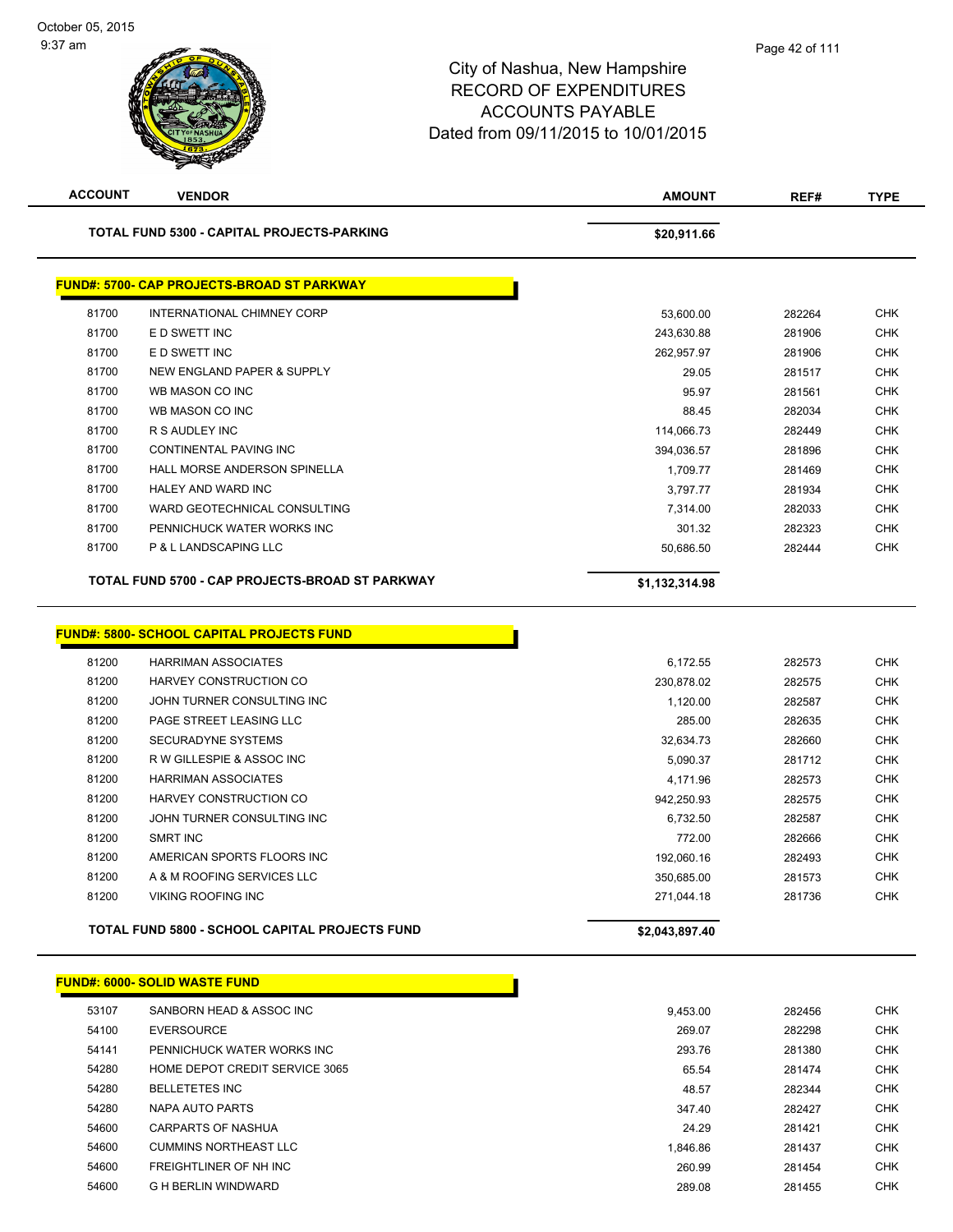

| <b>ACCOUNT</b> | <b>VENDOR</b>                             | <b>AMOUNT</b> | REF#   | <b>TYPE</b> |
|----------------|-------------------------------------------|---------------|--------|-------------|
|                | <b>FUND#: 6000- SOLID WASTE FUND</b>      |               |        |             |
| 54600          | MAYNARD & LESIEUR INC                     | 975.00        | 281496 | <b>CHK</b>  |
| 54600          | NAPA AUTO PARTS                           | 36.32         | 281509 | <b>CHK</b>  |
| 54600          | NORTH AMERICAN EQUIP UPFITTERS            | 2,764.36      | 281520 | <b>CHK</b>  |
| 54600          | <b>BEST FORD</b>                          | 79.98         | 281880 | <b>CHK</b>  |
| 54600          | CARPARTS OF NASHUA                        | 18.70         | 281888 | <b>CHK</b>  |
| 54600          | <b>CUMMINS NORTHEAST LLC</b>              | 1,031.50      | 281901 | CHK         |
| 54600          | <b>G H BERLIN WINDWARD</b>                | 1,108.20      | 281917 | <b>CHK</b>  |
| 54600          | <b>MCNEILUS TRUCK &amp; MANUFACTURING</b> | 2,310.28      | 281974 | CHK         |
| 54600          | <b>NEW ENGLAND KENWORTH</b>               | 88.94         | 281985 | CHK         |
| 54600          | AMAZON                                    | 323.95        | 282293 | CHK         |
| 54600          | FREIGHTLINER OF NH INC                    | 611.79        | 282380 | <b>CHK</b>  |
| 54600          | MCNEILUS TRUCK & MANUFACTURING            | 796.42        | 282418 | CHK         |
| 54600          | NAPA AUTO PARTS                           | 5.21          | 282427 | <b>CHK</b>  |
| 54600          | TST HYDRAULICS INC                        | 10.00         | 282468 | <b>CHK</b>  |
| 54625          | <b>D &amp; R TOWING INC</b>               | 825.00        | 282363 | <b>CHK</b>  |
| 54828          | US BANK EQUIPMENT FINANCE                 | 113.54        | 281385 | <b>CHK</b>  |
| 54828          | US BANK EQUIPMENT FINANCE                 | 28.14         | 281386 | CHK         |
| 55109          | <b>FAIRPOINT COMMUNICATIONS</b>           | 65.78         | 281832 | <b>CHK</b>  |
| 55109          | COMCAST CABLE COMMUNICATIONS I            | 112.68        | 282296 | <b>CHK</b>  |
| 55109          | PAETEC COMMUNICATIONS INC                 | 4.29          | 282321 | <b>CHK</b>  |
| 55400          | LISA FAUTEUX                              | 321.00        | 282716 | <b>CHK</b>  |
| 55421          | SWANA-NORTHERN NE CHAPTER                 | 250.00        | 282327 | <b>CHK</b>  |
| 55699          | LL&S INC                                  | 1,574.78      | 281489 | CHK         |
| 55699          | NEW ENGLAND ENERGY SERVICES               | 883.25        | 281516 | <b>CHK</b>  |
| 55699          | CALLOGIX INC                              | 67.65         | 281886 | <b>CHK</b>  |
| 55699          | <b>INTERSTATE REFRIGERANT</b>             | 858.00        | 281949 | <b>CHK</b>  |
| 55699          | UNIVERSAL RECYCLING TECH                  | 1,580.68      | 282030 | <b>CHK</b>  |
| 55699          | UNIVERSAL RECYCLING TECH                  | 1,696.48      | 282472 | CHK         |
| 61107          | UNIFIRST CORPORATION                      | 437.07        | 282028 | CHK         |
| 61110          | ALECS SHOE STORE INC                      | 110.00        | 281864 | CHK         |
| 61110          | <b>B-B CHAIN INC</b>                      | 85.00         | 281871 | CHK         |
| 61192          | STANLEY CONVERGENT SECURITY               | 89.04         | 282462 | <b>CHK</b>  |
| 61307          | SHATTUCK MALONE OIL CO                    | 875.28        | 281381 | <b>CHK</b>  |
| 61307          | SHATTUCK MALONE OIL CO                    | 984.69        | 281844 | <b>CHK</b>  |
| 61307          | SHATTUCK MALONE OIL CO                    | 968.23        | 282325 | <b>CHK</b>  |
| 61310          | AVSG LP                                   | 15,285.01     | 282338 | <b>CHK</b>  |
| 61428          | NEW ENGLAND PAPER & SUPPLY                | 92.61         | 281986 | <b>CHK</b>  |
| 61705          | <b>GCR TIRES AND SERVICE</b>              | 949.96        | 281458 | <b>CHK</b>  |
| 61705          | MAYNARD & LESIEUR INC                     | 3,239.04      | 281496 | <b>CHK</b>  |
| 61705          | MAYNARD & LESIEUR INC                     | 445.00        | 281968 | <b>CHK</b>  |
| 61705          | MAYNARD & LESIEUR INC                     | 1,053.00      | 282413 | <b>CHK</b>  |
| 71000          | <b>GRAYBAR</b>                            | 449.60        | 281464 | <b>CHK</b>  |
| 71000          | <b>GRAYBAR</b>                            | 1,108.21      | 281930 | <b>CHK</b>  |
| 71000          | RADIO SHACK                               | 6.98          | 282450 | CHK         |
| 71221          | COMPUTER HUT dba IT INSIDERS              | 599.00        | 281430 | <b>CHK</b>  |
|                | <b>TOTAL FUND 6000 - SOLID WASTE FUND</b> | \$58,218.20   |        |             |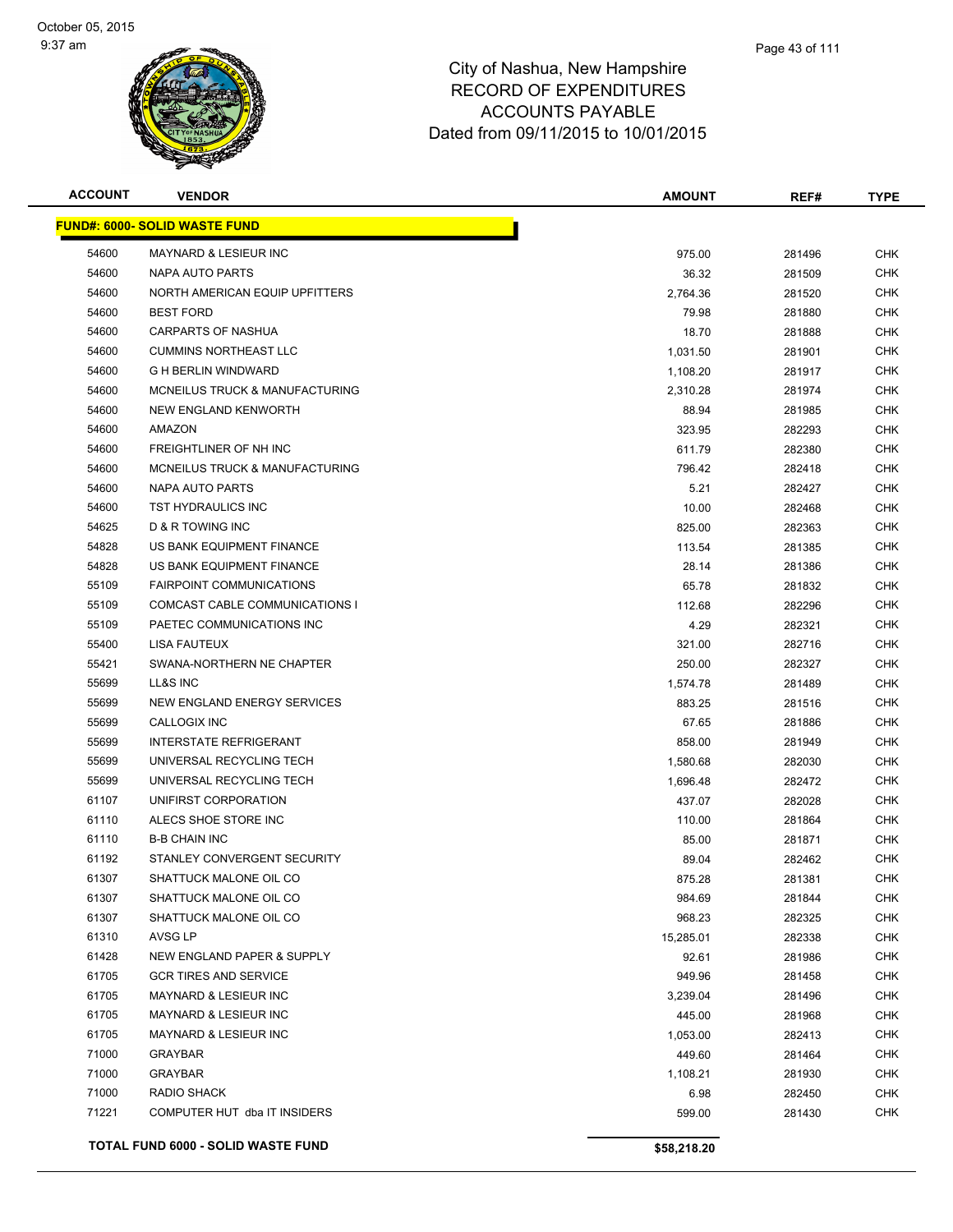

| <b>ACCOUNT</b> | <b>VENDOR</b>                        | <b>AMOUNT</b> | REF#   | <b>TYPE</b> |
|----------------|--------------------------------------|---------------|--------|-------------|
|                | <u> FUND#: 6200- WASTEWATER FUND</u> |               |        |             |
| 44507          | RONALD J & GLORIA A LEFEBVRE         | 4,283.82      | 282406 | <b>CHK</b>  |
| 53107          | <b>WRIGHT-PIERCE</b>                 | 7,196.29      | 282479 | <b>CHK</b>  |
| 53128          | RATH YOUNG & PIGNATELLI PC           | 4,952.50      | 282452 | <b>CHK</b>  |
| 53467          | <b>MAILINGS UNLIMITED</b>            | 938.81        | 281964 | <b>CHK</b>  |
| 53467          | PENNICHUCK WATER WORKS INC           | 9,527.70      | 282322 | <b>CHK</b>  |
| 54100          | <b>EVERSOURCE</b>                    | 51.98         | 281365 | <b>CHK</b>  |
| 54100          | <b>EVERSOURCE</b>                    | 46.02         | 281829 | <b>CHK</b>  |
| 54100          | <b>EVERSOURCE</b>                    | 40,171.77     | 281831 | <b>CHK</b>  |
| 54100          | <b>EVERSOURCE</b>                    | 1,891.86      | 282298 | <b>CHK</b>  |
| 54114          | LIBERTY UTILITIES - NH               | 159.20        | 282309 | <b>CHK</b>  |
| 54114          | LIBERTY UTILITIES - NH               | 161.31        | 282310 | CHK         |
| 54114          | LIBERTY UTILITIES - NH               | 273.26        | 282311 | <b>CHK</b>  |
| 54114          | LIBERTY UTILITIES - NH               | 162.71        | 282312 | <b>CHK</b>  |
| 54114          | LIBERTY UTILITIES - NH               | 53.06         | 282313 | <b>CHK</b>  |
| 54114          | LIBERTY UTILITIES - NH               | 56.38         | 282314 | <b>CHK</b>  |
| 54114          | LIBERTY UTILITIES - NH               | 56.38         | 282315 | <b>CHK</b>  |
| 54114          | <b>DIRECT ENERGY BUSINESS</b>        | 634.94        | 282369 | <b>CHK</b>  |
| 54141          | PENNICHUCK WATER WORKS INC           | 184.70        | 281380 | <b>CHK</b>  |
| 54141          | PENNICHUCK WATER WORKS INC           | 735.78        | 281842 | <b>CHK</b>  |
| 54141          | PENNICHUCK WATER WORKS INC           | 3,615.40      | 282323 | <b>CHK</b>  |
| 54200          | ALL GREEN COMMERCIAL JANITORS        | 1,386.66      | 281786 | <b>CHK</b>  |
| 54280          | HOME DEPOT CREDIT SERVICE 3065       | 221.74        | 281474 | <b>CHK</b>  |
| 54280          | <b>CLARITY WATER TECHNOLOGIES</b>    | 1,498.32      | 281893 | <b>CHK</b>  |
| 54280          | MCMASTER-CARR                        | 1,637.94      | 282417 | <b>CHK</b>  |
| 54300          | <b>BROX INDUSTRIES INC</b>           | 175.00        | 281417 | <b>CHK</b>  |
| 54300          | <b>HUDSON QUARRY CORP</b>            | 128.54        | 281477 | <b>CHK</b>  |
| 54300          | TEAM EJP CONCORD NH                  | 1,832.48      | 281551 | <b>CHK</b>  |
| 54300          | <b>BROX INDUSTRIES INC</b>           | 55.92         | 281884 | <b>CHK</b>  |
| 54300          | <b>CORRIVEAU ROUTHIER INC</b>        | 28.95         | 281899 | CHK         |
| 54300          | <b>BROX INDUSTRIES INC</b>           | 486.13        | 282348 | CHK         |
| 54300          | CONCRETE SYSTEMS INC                 | 945.00        | 282358 | <b>CHK</b>  |
| 54300          | HARRY W WELLS & SON INC              | 194.34        | 282388 | <b>CHK</b>  |
| 54487          | <b>ACTION KING SERVICES</b>          | 12,137.50     | 281396 | <b>CHK</b>  |
| 54487          | AQUA SOLUTIONS INC                   | 4,714.00      | 281405 | <b>CHK</b>  |
| 54487          | <b>EASTERN INDUSTRIAL AUTOMATION</b> | 194.49        | 281447 | <b>CHK</b>  |
| 54487          | <b>FASTENAL CO</b>                   | 53.89         | 281449 | <b>CHK</b>  |
| 54487          | <b>G H BERLIN WINDWARD</b>           | 687.90        | 281455 | <b>CHK</b>  |
| 54487          | HAMPSHIRE PUMP AND EQUIPMENT         | 1,385.64      | 281470 | <b>CHK</b>  |
| 54487          | MCMASTER-CARR                        | 1,317.18      | 281501 | <b>CHK</b>  |
| 54487          | PINE MOTOR PARTS                     | 189.32        | 281527 | <b>CHK</b>  |
| 54487          | ARIZONA INSTRUMENT LLC               | 640.00        | 281869 | <b>CHK</b>  |
| 54487          | <b>EASTERN INDUSTRIAL AUTOMATION</b> | 246.22        | 281907 | <b>CHK</b>  |
| 54487          | ELECTRICAL INSTALLATIONS INC         | 16,839.78     | 281909 | <b>CHK</b>  |
| 54487          | F W WEBB CO                          | 911.21        | 281912 | <b>CHK</b>  |
| 54487          | <b>FASTENAL CO</b>                   | 168.49        | 281913 | <b>CHK</b>  |
| 54487          | <b>GRAINGER</b>                      | 1,177.50      | 281924 | <b>CHK</b>  |
| 54487          | <b>HACH COMPANY</b>                  | 5,104.90      | 281932 | <b>CHK</b>  |
| 54487          | HORIZON SOLUTIONS LLC                | 608.00        | 281942 | <b>CHK</b>  |
| 54487          | HUBER TECHNOLOGY INC                 | 7,200.00      | 281944 | <b>CHK</b>  |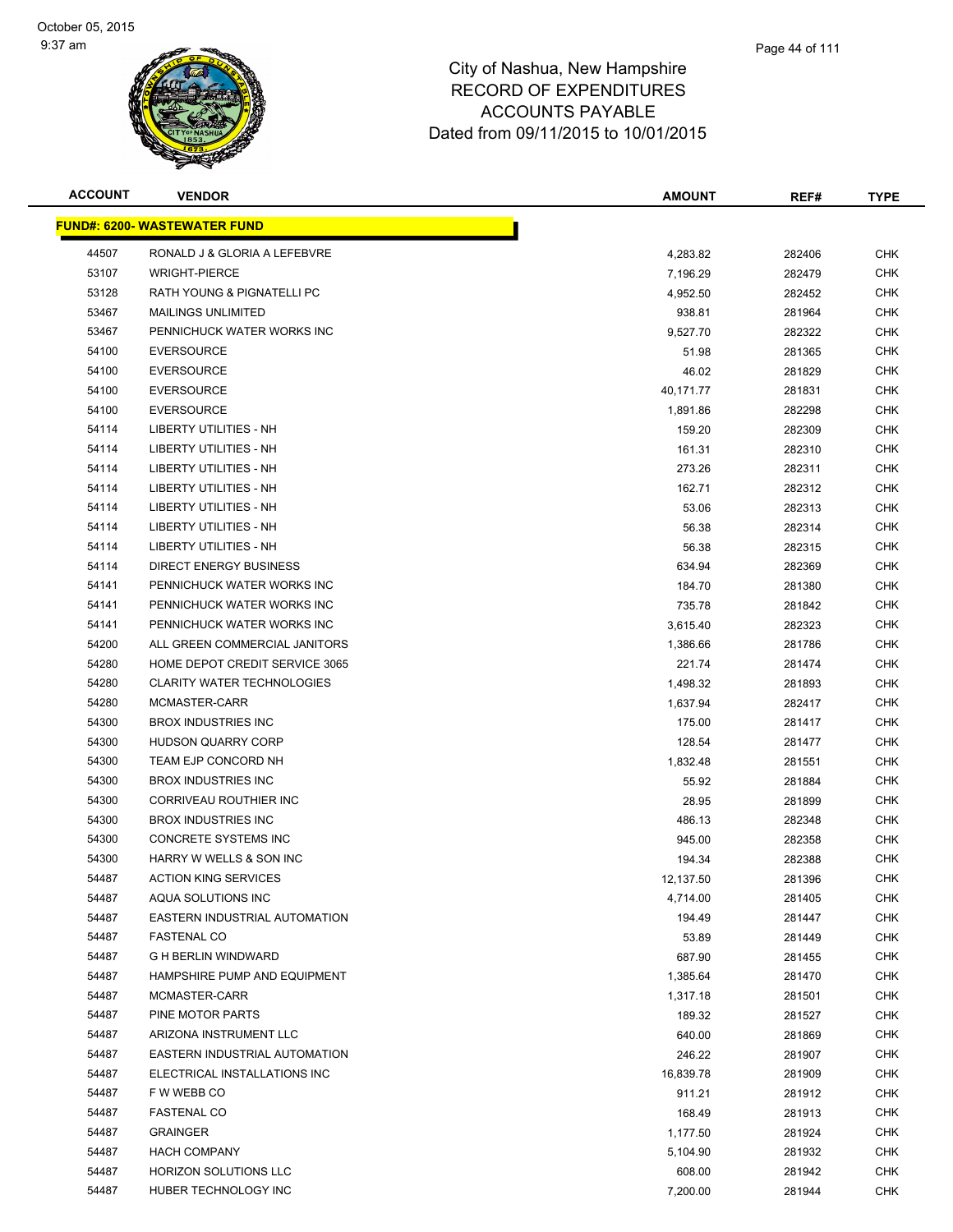

| <b>ACCOUNT</b> | <b>VENDOR</b>                        | <b>AMOUNT</b>   | REF#             | <b>TYPE</b> |
|----------------|--------------------------------------|-----------------|------------------|-------------|
|                | <u> FUND#: 6200- WASTEWATER FUND</u> |                 |                  |             |
| 54487          | M & M ELECTRICAL SUPPLY CO INC       | 2,327.67        | 281961           | <b>CHK</b>  |
| 54487          | MANCHESTER HOSE & COUPLING LLC       | 2,340.00        | 281965           | <b>CHK</b>  |
| 54487          | MCMASTER-CARR                        | 208.56          | 281973           | <b>CHK</b>  |
| 54487          | OMEGA INDUSTRIAL SUPPLY INC          | 895.64          | 281992           | CHK         |
| 54487          | SANEL AUTO PARTS CO                  | 17.54           | 282012           | <b>CHK</b>  |
| 54487          | SICILIANO LANDSCAPE CO INC           | 940.00          | 282015           | <b>CHK</b>  |
| 54487          | <b>FEDEX</b>                         | 290.47          | 282300           | <b>CHK</b>  |
| 54487          | <b>EASTERN INDUSTRIAL AUTOMATION</b> | 476.05          | 282371           | <b>CHK</b>  |
| 54487          | F W WEBB CO                          | 68.84           | 282372           | <b>CHK</b>  |
| 54487          | <b>FASTENAL CO</b>                   | 38.74           | 282373           | <b>CHK</b>  |
| 54487          | <b>GRAINGER</b>                      | 423.84          | 282384           | <b>CHK</b>  |
| 54487          | M & M ELECTRICAL SUPPLY CO INC       | 653.63          | 282410           | <b>CHK</b>  |
| 54487          | MCMASTER-CARR                        | 178.99          | 282417           | <b>CHK</b>  |
| 54487          | TEAM EJP CONCORD NH                  | 2,116.33        | 282465           | <b>CHK</b>  |
| 54600          | <b>CARPARTS OF NASHUA</b>            | 256.47          | 281421           | <b>CHK</b>  |
| 54600          | MACMULKIN CHEVROLET INC              | 317.22          | 281493           | <b>CHK</b>  |
| 54600          | <b>MAYNARD &amp; LESIEUR INC</b>     | 557.20          | 281499           | <b>CHK</b>  |
| 54600          | CN WOOD CO INC                       | 1,223.19        | 281895           | <b>CHK</b>  |
| 54600          | PINE MOTOR PARTS                     | 78.64           | 281998           | <b>CHK</b>  |
| 54600          | CARPARTS OF NASHUA                   |                 |                  | <b>CHK</b>  |
| 54828          | US BANK EQUIPMENT FINANCE            | 143.22<br>28.14 | 282351<br>281386 | <b>CHK</b>  |
| 54828          | US BANK EQUIPMENT FINANCE            |                 |                  | <b>CHK</b>  |
| 55109          | BAYRING COMMUNICATIONS               | 113.54<br>60.21 | 281389<br>281362 | <b>CHK</b>  |
| 55109          | <b>FAIRPOINT COMMUNICATIONS</b>      | 736.70          |                  | <b>CHK</b>  |
| 55109          | <b>FAIRPOINT COMMUNICATIONS</b>      | 77.22           | 281366           | <b>CHK</b>  |
| 55109          | PAETEC COMMUNICATIONS INC            | 4.29            | 281367<br>282321 | CHK         |
| 55118          | AT & T MOBILITY                      | 1,267.86        | 282295           | <b>CHK</b>  |
| 55400          | LISA FAUTEUX                         | 159.90          | 282716           | <b>CHK</b>  |
| 55421          | <b>NERPCA</b>                        | 150.00          | 281374           | <b>CHK</b>  |
| 55421          | <b>NHWPCA</b>                        | 45.00           | 281377           | <b>CHK</b>  |
| 55421          | <b>NHWPCA</b>                        | 360.00          | 281378           | <b>CHK</b>  |
| 55421          | NEIWPCC TRAINING                     | 120.00          | 281838           | <b>CHK</b>  |
| 55421          | <b>NEWWTA INC</b>                    | 130.00          | 281839           | <b>CHK</b>  |
| 55421          | TREASURER STATE OF NH                | 100.00          | 281848           | <b>CHK</b>  |
| 55618          | <b>CITIZENS BANK</b>                 | 1,794.63        | 149308           | <b>ACH</b>  |
| 55618          | <b>CITIZENS BANK</b>                 | 1,428.23        | 149309           | <b>ACH</b>  |
| 55699          | CALLOGIX INC                         | 166.00          | 281886           | CHK         |
| 61100          | WB MASON CO INC                      | 126.20          | 282477           | <b>CHK</b>  |
| 61149          | <b>VWR INTERNATIONAL</b>             | 3,873.36        | 282032           | CHK         |
| 61156          | JCI JONES CHEMICALS INC              | 4,733.96        | 281952           | CHK         |
| 61156          | OMEGA INDUSTRIAL SUPPLY INC          | 3,591.07        | 281992           | <b>CHK</b>  |
| 61299          | MOORE MEDICAL LLC                    | 86.05           | 281507           | CHK         |
| 61299          | <b>GRAINGER</b>                      | 385.92          | 281924           | CHK         |
| 61299          | MARSHALL SIGNS INC                   | 28.00           | 281967           | <b>CHK</b>  |
| 61299          | OMEGA INDUSTRIAL SUPPLY INC          | 414.70          | 281992           | CHK         |
| 61299          | PINE MOTOR PARTS                     | 13.75           | 281998           | <b>CHK</b>  |
| 61299          | AIRGAS USA LLC                       | 15.32           | 282334           | CHK         |
| 61299          | <b>FASTENAL CO</b>                   | 1,725.51        | 282373           | <b>CHK</b>  |
| 61299          | <b>GRAINGER</b>                      | 1,366.30        | 282384           | <b>CHK</b>  |
|                |                                      |                 |                  |             |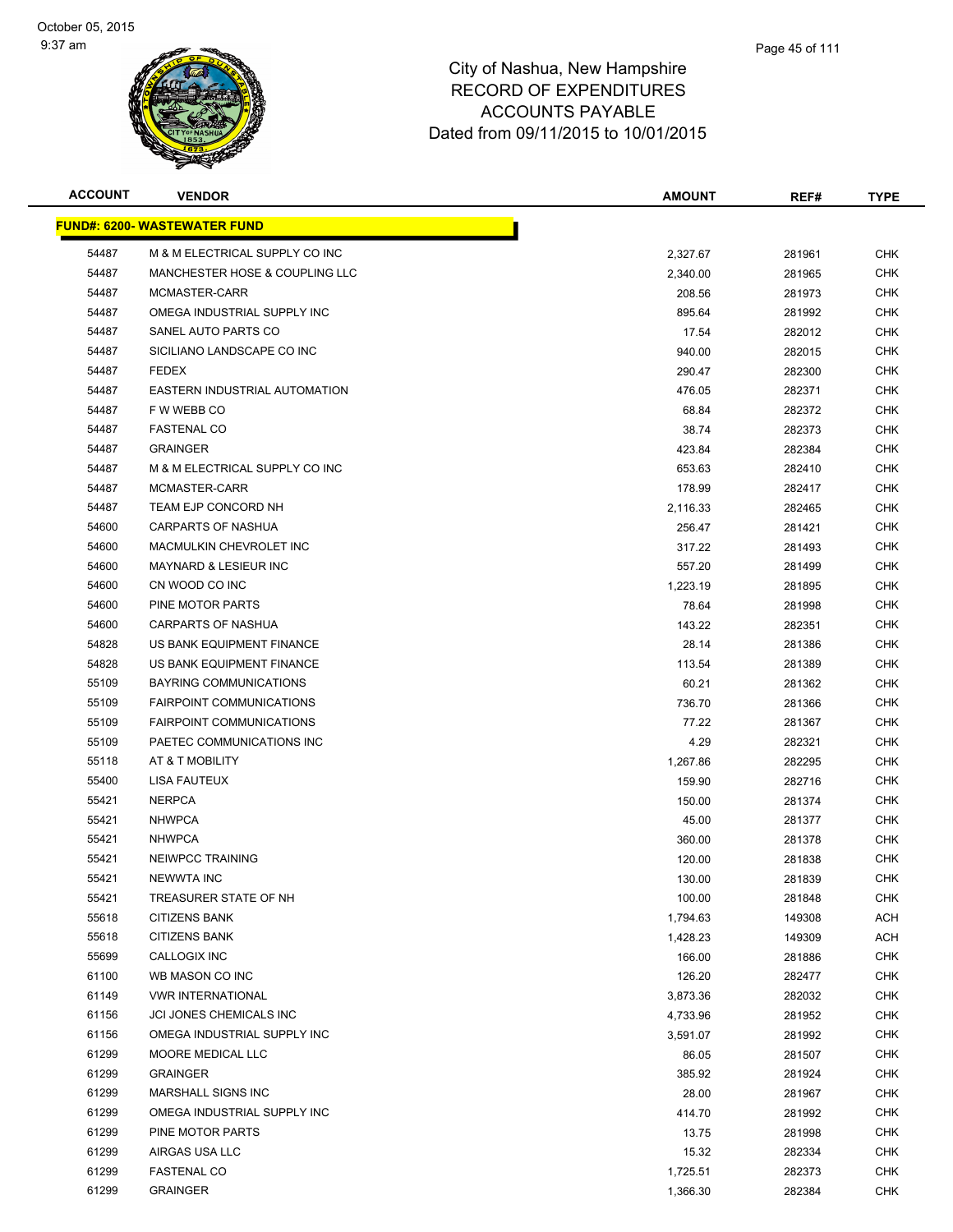

| <b>ACCOUNT</b> | <b>VENDOR</b>                            | <b>AMOUNT</b> | REF#   | <b>TYPE</b> |
|----------------|------------------------------------------|---------------|--------|-------------|
|                | <b>FUND#: 6200-WASTEWATER FUND</b>       |               |        |             |
| 61299          | <b>HAJOCA CORPORATION</b>                | 135.49        | 282387 | <b>CHK</b>  |
| 61299          | HOME DEPOT CREDIT SERVICE 3065           | 41.94         | 282390 | <b>CHK</b>  |
| 61299          | OMEGA INDUSTRIAL SUPPLY INC              | 970.79        | 282442 | <b>CHK</b>  |
| 61310          | AVSG LP                                  | 635.59        | 282338 | <b>CHK</b>  |
| 71000          | <b>GRAINGER</b>                          | 514.50        | 281924 | <b>CHK</b>  |
| 71000          | <b>FASTENAL CO</b>                       | 146.46        | 282373 | <b>CHK</b>  |
| 71000          | <b>GRAINGER</b>                          | 802.70        | 282384 | <b>CHK</b>  |
| 71000          | <b>MILL METALS CORP</b>                  | 286.00        | 282424 | <b>CHK</b>  |
| 71025          | <b>FASTENAL CO</b>                       | 17.78         | 281913 | <b>CHK</b>  |
| 71025          | <b>GRAINGER</b>                          | 75.05         | 281924 | <b>CHK</b>  |
| 71025          | M & M ELECTRICAL SUPPLY CO INC           | 92.54         | 281961 | <b>CHK</b>  |
| 71025          | <b>FASTENAL CO</b>                       | 1,236.47      | 282373 | <b>CHK</b>  |
| 71025          | HOME DEPOT CREDIT SERVICE 3065           | 50.99         | 282390 | <b>CHK</b>  |
| 75200          | US BANK N.A. (091000022)                 | 217,525.00    | 149347 | <b>ACH</b>  |
| 81200          | <b>HORIZON SOLUTIONS LLC</b>             | 229.96        | 281476 | <b>CHK</b>  |
| 81200          | <b>HORIZON SOLUTIONS LLC</b>             | 483.33        | 281942 | <b>CHK</b>  |
| 81300          | PENTA CORP                               | 35,082.24     | 282445 | <b>CHK</b>  |
| 81700          | A H HARRIS & SONS INC                    | 351.90        | 281861 | <b>CHK</b>  |
| 81700          | NEENAH FOUNDRY CO                        | 386.00        | 281983 | <b>CHK</b>  |
| 81700          | <b>WRIGHT-PIERCE</b>                     | 8,485.63      | 282479 | <b>CHK</b>  |
| 81700          | <b>WRIGHT-PIERCE</b>                     | 28,272.88     | 282479 | <b>CHK</b>  |
| 81700          | PENTA CORP                               | 204,424.70    | 282445 | <b>CHK</b>  |
|                | <b>TOTAL FUND 6200 - WASTEWATER FUND</b> | \$674,222.95  |        |             |

|       | <b>FUND#: 6500- PROPERTY &amp; CASUALTY FUND</b> |          |        |
|-------|--------------------------------------------------|----------|--------|
| 54236 | STANLEY CONVERGENT SECURITY                      | 201.72   | 282019 |
| 54267 | STANLEY ELEVATOR CO INC                          | 118.66   | 281549 |
| 54267 | TREASURER STATE OF NH                            | 600.00   | 281847 |
| 54267 | TREASURER STATE OF NH                            | 100.00   | 282328 |
| 55421 | <b>SKILLPATH SEMINARS</b>                        | 298.00   | 281845 |
| 59207 | APPLE NASHUA LLC                                 | 798.00   | 281768 |
| 59207 | <b>CLAIMS BUREAU USA INC</b>                     | 2,644.00 | 281769 |
| 59207 | <b>CPTE NASHUA</b>                               | 6,890.00 | 281770 |
| 59207 | DARTMOUTH HITCHCOCK CLINIC                       | 196.00   | 281771 |
| 59207 | <b>FOUNDATION MEDICAL PARTNERS</b>               | 154.00   | 281772 |
| 59207 | FOUR SEASONS ORTHOPAEDIC CTR P                   | 141.00   | 281773 |
| 59207 | FOUR SEASONS ORTHOPEDIC CENTER                   | 180.00   | 281774 |
| 59207 | <b>JODY STEWART</b>                              | 75.80    | 281775 |
| 59207 | NASHUA RADIOLOGY PA                              | 37.00    | 281777 |
| 59207 | OCCUPATIONAL HEALTH CTRS SOUTH                   | 230.98   | 281779 |
| 59207 | ORTHOCARE MEDICAL EQUIPMENT LL                   | 60.00    | 281780 |
| 59207 | <b>PAIN SOLUTIONS PLLC</b>                       | 400.00   | 281781 |
| 59207 | PINNACLE REHABILITATION                          | 760.00   | 281782 |
| 59207 | <b>SJ PHYSICIAN SERVICES</b>                     | 85.00    | 281783 |
| 59207 | <b>ST JOSEPHS HOSPITAL</b>                       | 1,099.00 | 281784 |
| 59207 | STONERIVER PHARMACY SOLUTIONS                    | 17.26    | 281785 |
| 59207 | APPLE NASHUA LLC                                 | 3,095.00 | 282246 |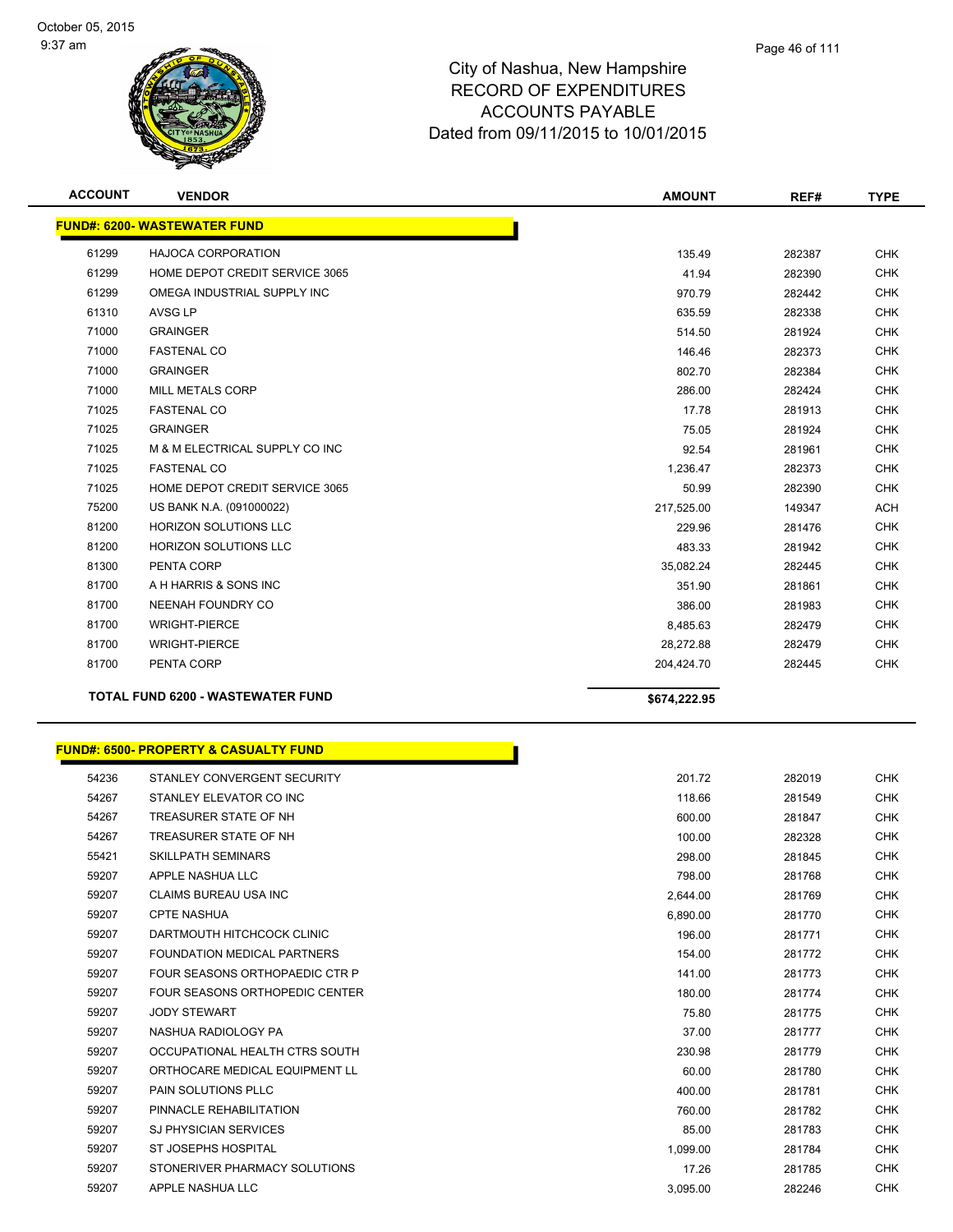

| <b>ACCOUNT</b> | <b>VENDOR</b>                                         | <b>AMOUNT</b> | REF#   | <b>TYPE</b> |
|----------------|-------------------------------------------------------|---------------|--------|-------------|
|                | <b>FUND#: 6500- PROPERTY &amp; CASUALTY FUND</b>      |               |        |             |
| 59207          | <b>BOSTON SPORTS &amp; SHOULDER CTR</b>               | 225.00        | 282247 | CHK         |
| 59207          | <b>CPTE NASHUA</b>                                    | 2,887.00      | 282248 | <b>CHK</b>  |
| 59207          | DARTMOUTH HITCHCOCK CLINIC                            | 6,369.40      | 282249 | <b>CHK</b>  |
| 59207          | FOUNDATION MEDICAL PARTNERS                           | 229.00        | 282250 | <b>CHK</b>  |
| 59207          | MARY HITCHCOCK MEMORIAL HOSP                          | 600.00        | 282253 | <b>CHK</b>  |
| 59207          | MASSACHUSETTS GENERAL                                 | 233.00        | 282254 | <b>CHK</b>  |
| 59207          | NASHUA CHIROPRACTIC                                   | 409.00        | 282255 | <b>CHK</b>  |
| 59207          | NASHUA RADIOLOGY PA                                   | 50.00         | 282256 | <b>CHK</b>  |
| 59207          | <b>NEB RADIOLOGY PC</b>                               | 56.00         | 282257 | <b>CHK</b>  |
| 59207          | ORTHOCARE MEDICAL EQUIPMENT LL                        | 39.76         | 282258 | <b>CHK</b>  |
| 59207          | PINNACLE REHABILITATION                               | 380.00        | 282259 | <b>CHK</b>  |
| 59207          | <b>QUEST DIAGNOSTICS</b>                              | 762.64        | 282260 | <b>CHK</b>  |
| 59207          | ST JOSEPHS HOSPITAL                                   | 2,900.00      | 282262 | <b>CHK</b>  |
| 59207          | TUFTS MEDICAL CENTER INC                              | 177.11        | 282263 | <b>CHK</b>  |
| 59207          | APPLE NASHUA LLC                                      | 1,638.00      | 282706 | <b>CHK</b>  |
| 59207          | DARTMOUTH HITCHCOCK CLINIC                            | 569.00        | 282707 | <b>CHK</b>  |
| 59207          | FOUNDATION MEDICAL PARTNERS                           | 154.00        | 282708 | <b>CHK</b>  |
| 59207          | FOUR SEASONS ORTHOPEDIC CENTER                        | 374.00        | 282709 | <b>CHK</b>  |
| 59207          | HOME HEALTH & HOSPICE CARE                            | 1,456.00      | 282710 | <b>CHK</b>  |
| 59207          | INJURED WORKERS PHARMACY LLC                          | 136.79        | 282711 | <b>CHK</b>  |
| 59207          | NH NEUROSPINE INSTITUTE                               | 240.00        | 282712 | <b>CHK</b>  |
| 59207          | PINNACLE REHABILITATION                               | 380.00        | 282713 | <b>CHK</b>  |
| 59207          | ST JOSEPHS HOSPITAL                                   | 2,069.10      | 282714 | <b>CHK</b>  |
| 59207          | STONERIVER PHARMACY SOLUTIONS                         | 310.03        | 282715 | <b>CHK</b>  |
| 59225          | KYRISTYNIA LARRABEE                                   | 610.00        | 282252 | <b>CHK</b>  |
| 59225          | <b>RICH KITTLE</b>                                    | 8,000.00      | 282261 | <b>CHK</b>  |
| 59225          | PAMELA REYNOLDS                                       | 14,000.00     | 282705 | <b>CHK</b>  |
| 59250          | MARVELL PLATE GLASS INC                               | 224.00        | 281776 | <b>CHK</b>  |
| 59250          | GATE CITY FENCE CO INC                                | 990.00        | 282251 | <b>CHK</b>  |
| 59275          | NORTHEAST KUSTOM KREATIONS                            | 2,340.00      | 281778 | <b>CHK</b>  |
| 59275          | GATE CITY FENCE CO INC                                | 1,325.00      | 282251 | CHK         |
| 59290          | <b>MEDICAL REQUESTS LLC</b>                           | 19.74         | 282419 | <b>CHK</b>  |
| 61100          | WB MASON CO INC                                       | 100.58        | 281561 | <b>CHK</b>  |
| 68365          | OCCUPATIONAL DRUG TESTING LLC                         | 585.00        | 282440 | CHK         |
|                | <b>TOTAL FUND 6500 - PROPERTY &amp; CASUALTY FUND</b> | \$69,020.57   |        |             |
|                | <b>FUND#: 6600- BENEFITS SELF INSURANCE FUND</b>      |               |        |             |
| 21500          | <b>ITT HARTFORD</b>                                   | 35,784.08     | 149277 | <b>ACH</b>  |
| 21516          | BOSTON MUTUAL LIFE INSURANCE                          | 9,060.89      | 149275 | <b>ACH</b>  |
|                |                                                       |               |        |             |

| 21520 | COLONIAL LIFE AND ACCIDENT INS | 2.339.81   | 149289 | <b>ACH</b> |
|-------|--------------------------------|------------|--------|------------|
| 21520 | COLONIAL LIFE AND ACCIDENT INS | 3.934.88   | 149321 | <b>ACH</b> |
| 21520 | COLONIAL LIFE AND ACCIDENT INS | 2.349.38   | 149353 | <b>ACH</b> |
| 21545 | NORTHERN NEW ENGLAND BENEFIT   | 36.408.96  | 149316 | <b>ACH</b> |
| 21553 | ANTHEM BLUE CROSS /BLUE SHIELD | 393.478.10 | 149343 | <b>ACH</b> |
| 21775 | ARTHUR KOBS                    | 375.56     | 282404 | <b>CHK</b> |
| 21990 | JANE M LEGER                   | 1.671.74   | 282718 | <b>CHK</b> |
| 59165 | <b>HCC LIFE INSURANCE CO</b>   | 111.568.10 | 149283 | <b>ACH</b> |
|       |                                |            |        |            |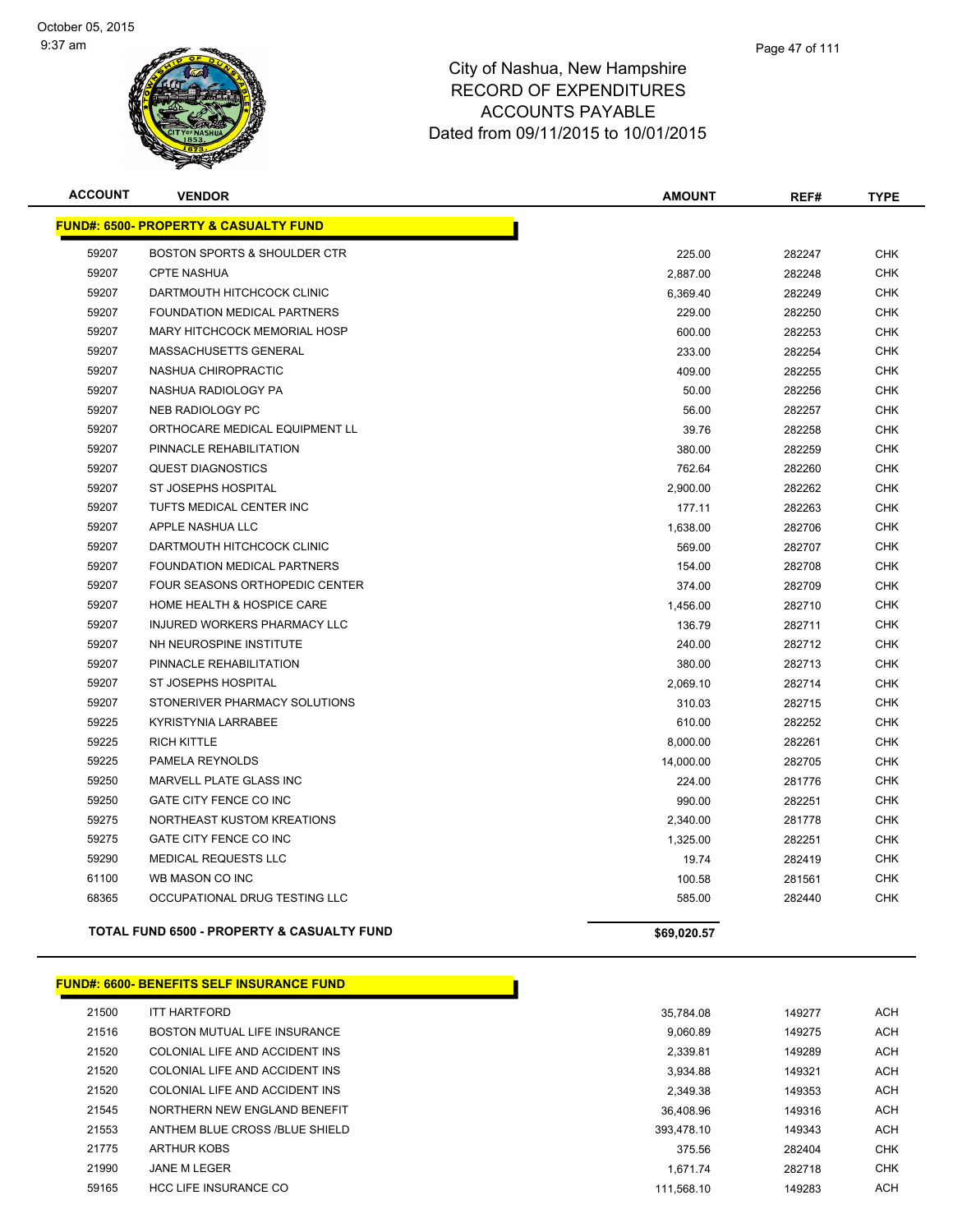

| <b>ACCOUNT</b> | <b>VENDOR</b>                                             | <b>AMOUNT</b>  | REF#   | <b>TYPE</b> |
|----------------|-----------------------------------------------------------|----------------|--------|-------------|
|                | <b>FUND#: 6600- BENEFITS SELF INSURANCE FUND</b>          |                |        |             |
| 59500          | ANTHEM BCBS OF NE                                         | 92,254.00      | 149273 | <b>ACH</b>  |
| 59500          | ANTHEM BCBS OF NE                                         | 92,690.05      | 149281 | <b>ACH</b>  |
| 59500          | HARVARD PILGRIM HEALTH CARE                               | 22,127.42      | 149282 | <b>ACH</b>  |
| 59500          | HARVARD PILGRIM HEALTH CARE                               | 43,381.60      | 149312 | <b>ACH</b>  |
| 59507          | ANTHEM BCBS OF NE                                         | (5.71)         | 149342 | <b>ACH</b>  |
| 59507          | ANTHEM BCBS OF NE                                         | 77,243.07      | 149315 | <b>ACH</b>  |
| 59507          | ANTHEM BCBS OF NE                                         | 172,752.03     | 149342 | <b>ACH</b>  |
| 59507          | ANTHEM BCBS OF NE                                         | 380,371.43     | 149315 | <b>ACH</b>  |
| 59507          | ANTHEM BCBS OF NE                                         | 1,060,444.86   | 149342 | <b>ACH</b>  |
| 59507          | ANTHEM BCBS OF NE                                         | 63,625.71      | 149315 | <b>ACH</b>  |
| 59507          | ANTHEM BCBS OF NE                                         | 132,459.38     | 149342 | <b>ACH</b>  |
| 59507          | HARVARD PILGRIM HEALTH CARE                               | 64,630.64      | 149276 | <b>ACH</b>  |
| 59507          | HARVARD PILGRIM HEALTH CARE                               | 70,304.70      | 149282 | <b>ACH</b>  |
| 59507          | HARVARD PILGRIM HEALTH CARE                               | 29,533.39      | 149312 | <b>ACH</b>  |
| 59507          | HARVARD PILGRIM HEALTH CARE                               | 144,026.16     | 149344 | <b>ACH</b>  |
|                |                                                           |                |        |             |
|                | TOTAL FUND 6600 - BENEFITS SELF INSURANCE FUND            | \$3,042,810.23 |        |             |
|                | <b>FUND#: 7020- UAW EDUCATIONAL ASSISTANCE</b>            |                |        |             |
|                |                                                           |                |        |             |
| 52800          | <b>JILL STANSFIELD</b>                                    | 720.00         | 282290 | <b>CHK</b>  |
|                | TOTAL FUND 7020 - UAW EDUCATIONAL ASSISTANCE              | \$720.00       |        |             |
|                |                                                           |                |        |             |
|                | <b>FUND#: 7050- HOLMAN STADIUM IMPROVEMNTS ETF</b>        |                |        |             |
| 54280          | SIMPLEX GRINNELL                                          | 2,579.24       | 281545 | <b>CHK</b>  |
| 61299          | UNITED SITE SERVICES NORTHEAST                            | 54.97          | 282471 | <b>CHK</b>  |
|                | TOTAL FUND 7050 - HOLMAN STADIUM IMPROVEMNTS ETF          | \$2,634.21     |        |             |
|                |                                                           |                |        |             |
|                | <b>FUND#: 7052- MINE FALLS PARK ETF</b>                   |                |        |             |
| 54280          | PENNICHUCK WATER WORKS INC                                | 4,877.29       | 282323 | <b>CHK</b>  |
| 54280          | HOME DEPOT CREDIT SERVICE 3065                            | 277.81         | 282390 | <b>CHK</b>  |
| 54280          | UNITED SITE SERVICES NORTHEAST                            | 164.91         | 282471 | <b>CHK</b>  |
|                | <b>TOTAL FUND 7052 - MINE FALLS PARK ETF</b>              | \$5,320.01     |        |             |
|                |                                                           |                |        |             |
|                | <b>FUND#: 7063- WATERWAYS &amp; WATER BODIES ETF</b>      |                |        |             |
| 55699          | HL TURNER GROUP INC                                       | 23,084.00      | 281938 | <b>CHK</b>  |
| 55699          | PAUL V NOLAN                                              | 1,992.33       | 281994 | <b>CHK</b>  |
|                |                                                           |                |        |             |
|                | <b>TOTAL FUND 7063 - WATERWAYS &amp; WATER BODIES ETF</b> | \$25,076.33    |        |             |
|                | <b>FUND#: 7064- JACKSON MILLS DAM OPERATIONS</b>          |                |        |             |
|                |                                                           |                |        |             |
| 54221          | CHARLES GEORGE COMPANIES INC                              | 100.00         | 281891 | <b>CHK</b>  |
| 55699          | ESSEX POWER SERVICES INC                                  | 3,163.00       | 281911 | <b>CHK</b>  |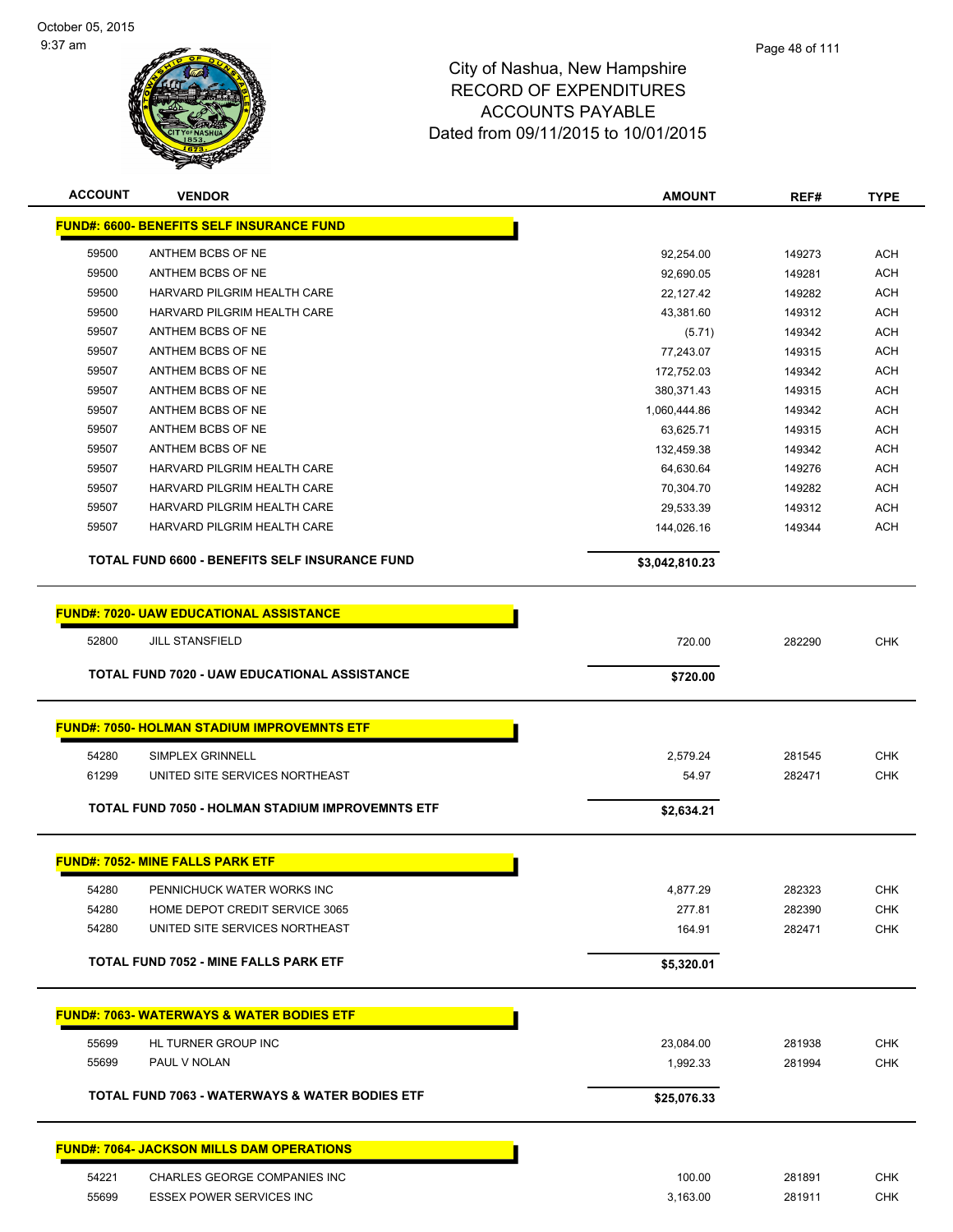| <b>ACCOUNT</b><br><b>VENDOR</b>                       | <b>AMOUNT</b> | REF#   | <b>TYPE</b> |
|-------------------------------------------------------|---------------|--------|-------------|
| <b>TOTAL FUND 7064 - JACKSON MILLS DAM OPERATIONS</b> | \$3,263.00    |        |             |
| <b>FUND#: 7076- REG VOC ED CAPITAL RESERVE</b>        |               |        |             |
| 71000<br><b>GOVCONNECTION INC</b>                     | 8,318.88      | 281650 | <b>CHK</b>  |
| <b>TOTAL FUND 7076 - REG VOC ED CAPITAL RESERVE</b>   | \$8,318.88    |        |             |
| <b>FUND#: 7501- HUNT BLDG CONTRIBUTIONS ETF</b>       |               |        |             |
| 71000<br>DMS PLUMBING & HEATING                       | 885.00        | 281442 | <b>CHK</b>  |
| <b>TOTAL FUND 7501 - HUNT BLDG CONTRIBUTIONS ETF</b>  | \$885.00      |        |             |
| <b>FUND#: 7502- PINEWOOD CEMETERY MAINT FUND</b>      |               |        |             |
| NATIONAL FINANCIAL SERVICE LLC<br>10688               | 8,454.95      | 282318 | <b>CHK</b>  |
| TOTAL FUND 7502 - PINEWOOD CEMETERY MAINT FUND        | \$8,454.95    |        |             |
| <b>FUND#: 7504- ETF CONTRIB EDGEWOOD-DEED FUND</b>    |               |        |             |
| 45121<br>DALE & ANN SURWELL                           | 400.00        | 281345 | <b>CHK</b>  |
| 61299<br><b>HARDY DORIC INC</b>                       | 975.00        | 281935 | CHK         |
| TOTAL FUND 7504 - ETF CONTRIB EDGEWOOD-DEED FUND      | \$1,375.00    |        |             |
| <b>FUND#: 7506- ETF CONTRIB-WOODLAWN CEMETERY</b>     |               |        |             |
| <b>CORNERSTONE CEMETERY SERVICES</b><br>54280         | 9,900.00      | 281433 | <b>CHK</b>  |
| 54280<br><b>HUFF &amp; GAUTHIER INC</b>               | 762.45        | 282393 | <b>CHK</b>  |
| 81200<br><b>GRIFFIN GREENHOUSE SUPPLIES</b>           | 546.56        | 281467 | <b>CHK</b>  |
| TOTAL FUND 7506 - ETF CONTRIB-WOODLAWN CEMETERY       | \$11,209.01   |        |             |
| <u> FUND#: 7544- LIBRARY-FRANK B CLANCY</u>           |               |        |             |
| 68322<br>LISA ALLEN                                   | 200.00        | 281806 | <b>CHK</b>  |
| <b>TOTAL FUND 7544 - LIBRARY-FRANK B CLANCY</b>       | \$200.00      |        |             |
| <b>FUND#: 7551- P&amp;R-SUMMERFUN</b>                 |               |        |             |
| 68322<br><b>JEANNOTTE'S MARKET LLC</b>                | 68.87         | 282400 | <b>CHK</b>  |
| <b>TOTAL FUND 7551 - P&amp;R-SUMMERFUN</b>            | \$68.87       |        |             |
| <b>FUND#: 7565- SCHOOL RELATED PROGRAMS-ETF</b>       |               |        |             |
| 71221<br>APPLE INC                                    | 479.00        | 282049 | <b>CHK</b>  |
| 71999<br>BE PREPARED SOLAR LLC                        | 1,295.00      | 282484 | <b>CHK</b>  |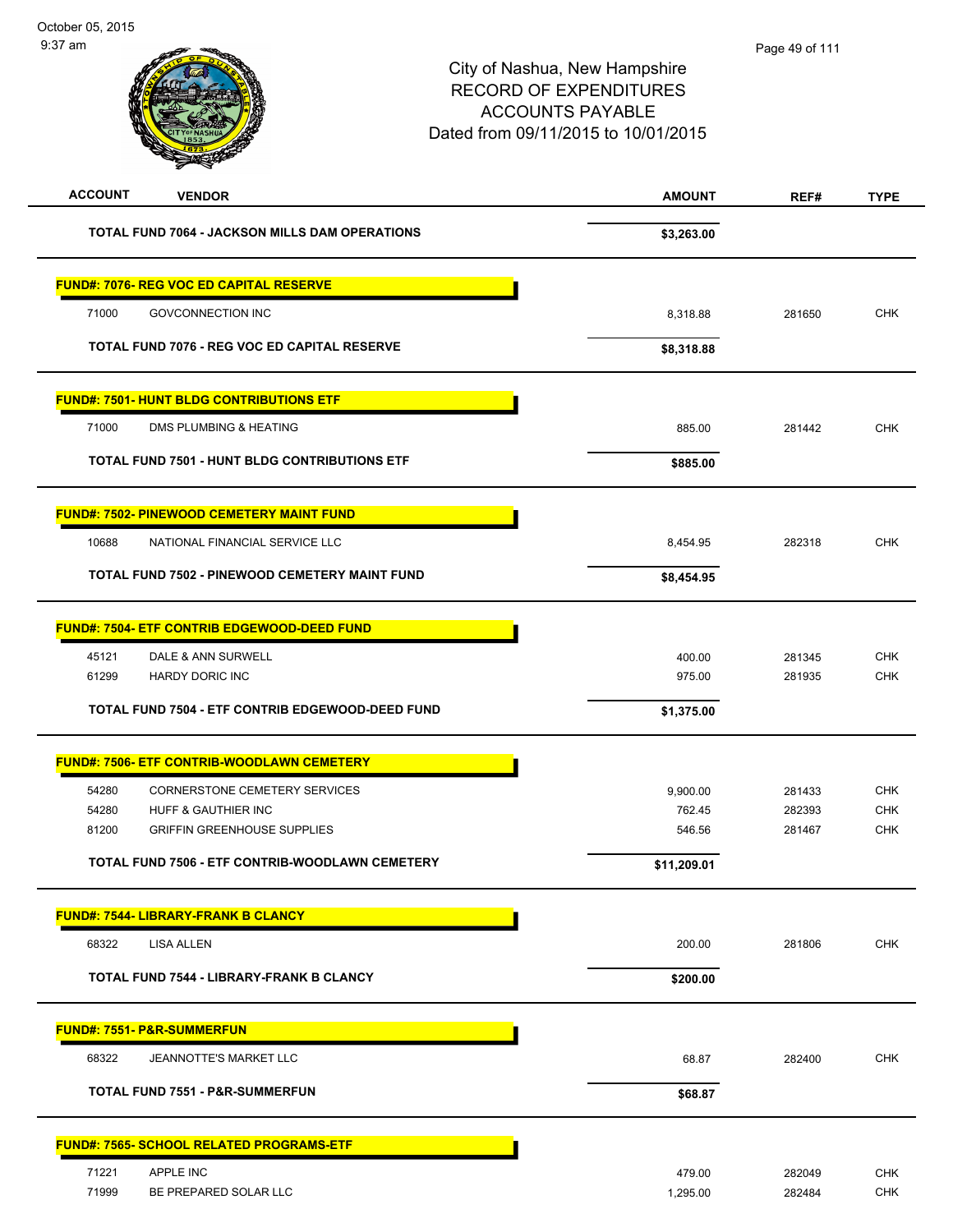| <b>ACCOUNT</b> | <b>VENDOR</b>                                        | <b>AMOUNT</b> | REF#   | <b>TYPE</b>                            |
|----------------|------------------------------------------------------|---------------|--------|----------------------------------------|
|                | TOTAL FUND 7565 - SCHOOL RELATED PROGRAMS-ETF        | \$1,774.00    |        |                                        |
|                |                                                      |               |        |                                        |
|                | <b>FUND#: 8007- EDGEWOOD CEMETERY PERP-CARE</b>      |               |        |                                        |
| 44338          | DALE & ANN SURWELL                                   | 1,600.00      | 281345 | <b>CHK</b>                             |
|                |                                                      |               |        |                                        |
|                | <b>TOTAL FUND 8007 - EDGEWOOD CEMETERY PERP-CARE</b> | \$1,600.00    |        |                                        |
|                | <b>FUND#: 8063- LIBRARY-HENRY STEARNS FUND</b>       |               |        |                                        |
| 61807          | <b>BAKER &amp; TAYLOR</b>                            | 87.70         | 281410 |                                        |
| 61807          | <b>BAKER &amp; TAYLOR</b>                            | 216.22        | 281873 |                                        |
| 61807          | <b>BAKER &amp; TAYLOR</b>                            | 57.20         | 282341 | <b>CHK</b><br><b>CHK</b><br><b>CHK</b> |
| 61830          | ADVANTAGE COMPANIES LLC                              | 9,975.00      | 281399 | <b>CHK</b>                             |
| 61830          | <b>GALE/CENGAGE LEARNING</b>                         | 1,500.00      | 281918 |                                        |
| 61830          | <b>OVERDRIVE INC</b>                                 | 4,577.25      | 282443 | <b>CHK</b><br><b>CHK</b>               |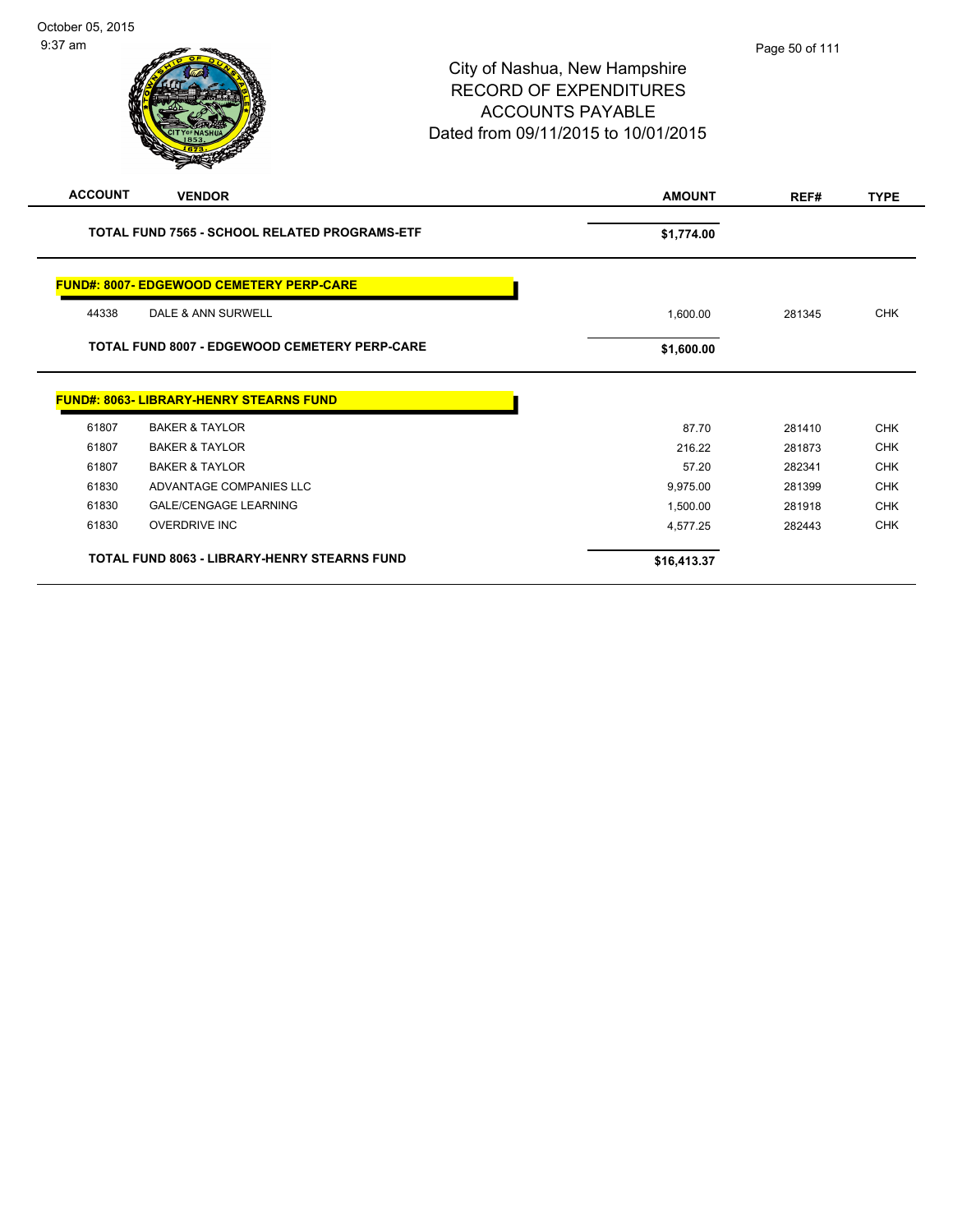

| ACCOUNT | <b>VENDOR</b> |                                           | <b>AMOUNT</b><br>REF# | <b>TYPE</b> |
|---------|---------------|-------------------------------------------|-----------------------|-------------|
|         |               | <b>EXPENDITURE SUMMARY BY FUND</b>        | <b>AMOUNT</b>         |             |
|         | 1000          | <b>GENERAL FUND</b>                       | 6,774,364.32          |             |
|         | 1001          | <b>GF-CAPITAL IMPROVEMENTS</b>            | 57,467.87             |             |
|         | 1010          | <b>GF-PRIOR YEAR ESCROWS/EXPENSES</b>     | 44,982.49             |             |
|         | 2100          | <b>FOOD SERVICES FUND</b>                 | 198,033.37            |             |
|         | 2120          | SUMMER FEEDING PROGRAM FUND               | 130.55                |             |
|         | 2207          | ADULT ED/CONTINUING ED                    | 29.03                 |             |
|         | 2212          | ATHLETICS REVENUE FUND                    | 23,715.62             |             |
|         | 2222          | AFTER SCHOOL PROGRAM                      | 3,518.42              |             |
|         | 2503          | <b>PARKS &amp; REC PROGRAMS FUND</b>      | 4,802.76              |             |
|         | 2504          | HOLMAN STADIUM EVENTS FUND                | 33,896.98             |             |
|         | 2505          | <b>GOVT &amp; EDUCATION CHANNELS FUND</b> | 6,612.54              |             |
|         | 2506          | HUNT BLDG FACILITY RENTAL FUND            | 2,084.63              |             |
|         | 3050          | POLICE GRANTS FUND                        | $-33.75$              |             |
|         | 3068          | COMMUNITY SERVICES GRANTS FUND            | 51,097.02             |             |
|         | 3070          | COMMUNITY HEALTH GRANTS FUND              | 8,055.03              |             |
|         | 3080          | COMMUNITY DEVELOPMENT GRANTS              | 463.50                |             |
|         | 3090          | URBAN PROGRAM GRANTS FUND                 | 126,000.06            |             |
|         | 3120          | <b>TRANSIT GRANTS FUND</b>                | 181,956.65            |             |
|         | 3800          | <b>SCHOOL GRANTS FUND</b>                 | 78,729.79             |             |
|         | 3810          | <b>FOOD SERVICE GRANTS FUND</b>           | 10,162.45             |             |
|         | 4005          | TRAFFIC VIOLATIONS FUND                   | 2,450.46              |             |
|         | 4010          | MOTOR VEHICLE ADMIN FUND                  | 121.37                |             |
|         | 4020          | POLICE DRUG ENFORCEMENT FUND              | 2,000.00              |             |
|         | 4025          | DOJ DRUG FORFEITURE FUND                  | 9,459.58              |             |
|         | 4030          | POLICE SPECIAL DETAILS FUND               | 28.56                 |             |
|         | 4032          | PISTOL PERMIT FEES FUND                   | 420.00                |             |
|         | 4053          | FIRE REGIONAL HAZMAT FUND                 | 250.12                |             |
|         | 4080          | NASHUA CONSERVATION FUND                  | 339,985.85            |             |
|         | 4090          | LIB-LOST/DAMAGED BOOK FINES               | 298.49                |             |
|         | 5050          | CAP PROJECTS-COMMUNICATIONS               | 99.90                 |             |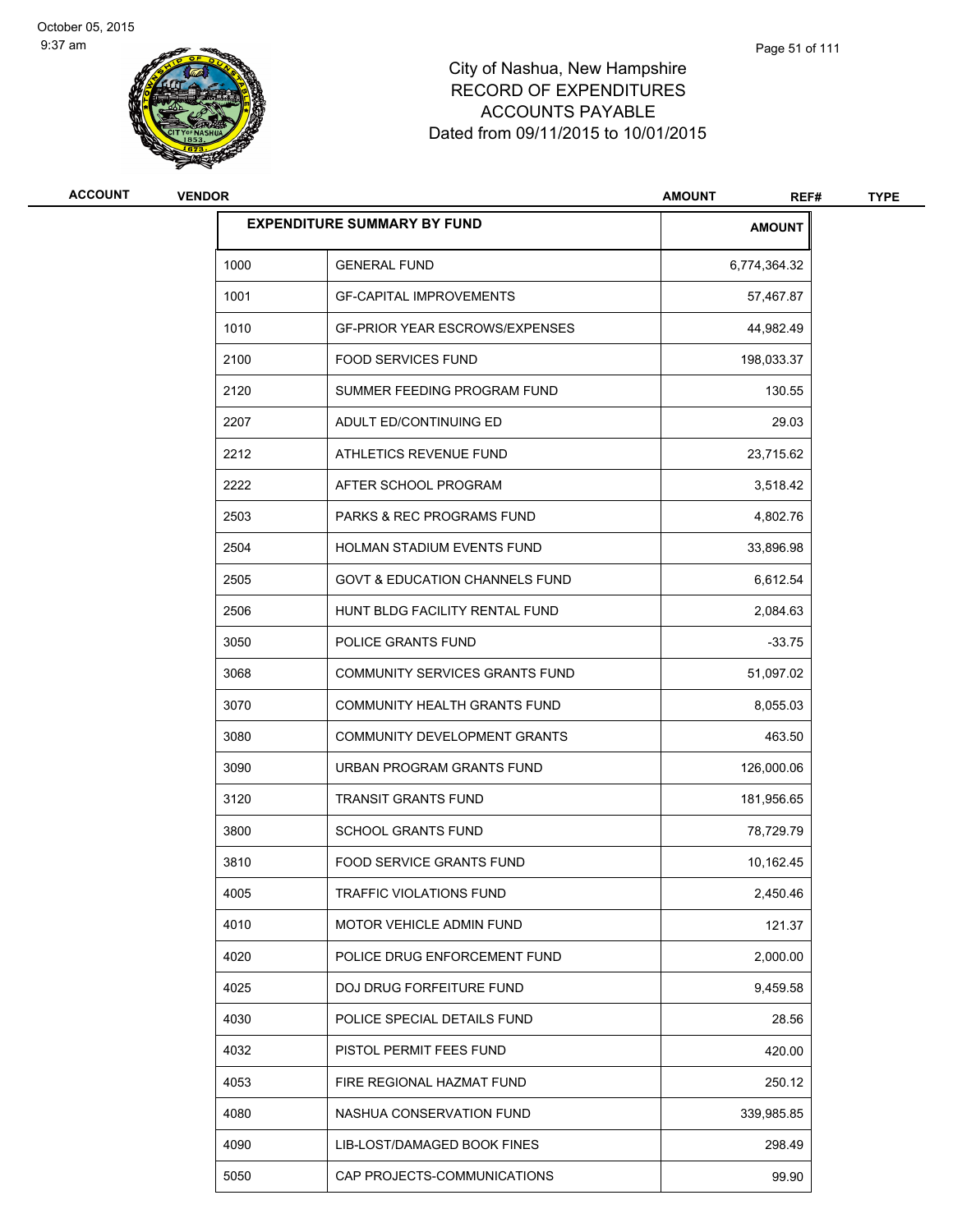

| <b>ACCOUNT</b> | <b>VENDOR</b> |                                     | <b>AMOUNT</b><br>REF# | <b>TYPE</b> |
|----------------|---------------|-------------------------------------|-----------------------|-------------|
|                |               |                                     | <b>AMOUNT</b>         |             |
|                | 5300          | CAPITAL PROJECTS-PARKING            | 20,911.66             |             |
|                | 5700          | CAP PROJECTS-BROAD ST PARKWAY       | 1,132,314.98          |             |
|                | 5800          | SCHOOL CAPITAL PROJECTS FUND        | 2,043,897.40          |             |
|                | 6000          | SOLID WASTE FUND                    | 58,218.20             |             |
|                | 6200          | <b>WASTEWATER FUND</b>              | 674,222.95            |             |
|                | 6500          | PROPERTY & CASUALTY FUND            | 69,020.57             |             |
|                | 6600          | BENEFITS SELF INSURANCE FUND        | 3,042,810.23          |             |
|                | 7020          | UAW EDUCATIONAL ASSISTANCE          | 720.00                |             |
|                | 7050          | HOLMAN STADIUM IMPROVEMNTS ETF      | 2,634.21              |             |
|                | 7052          | MINE FALLS PARK ETF                 | 5,320.01              |             |
|                | 7063          | WATERWAYS & WATER BODIES ETF        | 25,076.33             |             |
|                | 7064          | <b>JACKSON MILLS DAM OPERATIONS</b> | 3,263.00              |             |
|                | 7076          | REG VOC ED CAPITAL RESERVE          | 8,318.88              |             |
|                | 7501          | HUNT BLDG CONTRIBUTIONS ETF         | 885.00                |             |
|                | 7502          | PINEWOOD CEMETERY MAINT FUND        | 8,454.95              |             |
|                | 7504          | ETF CONTRIB EDGEWOOD-DEED FUND      | 1,375.00              |             |
|                | 7506          | ETF CONTRIB-WOODLAWN CEMETERY       | 11,209.01             |             |
|                | 7544          | LIBRARY-FRANK B CLANCY              | 200.00                |             |
|                | 7551          | P&R-SUMMERFUN                       | 68.87                 |             |
|                | 7565          | SCHOOL RELATED PROGRAMS-ETF         | 1,774.00              |             |
|                | 8007          | EDGEWOOD CEMETERY PERP-CARE         | 1,600.00              |             |
|                | 8063          | LIBRARY-HENRY STEARNS FUND          | 16,413.37             |             |
|                | <b>TOTAL:</b> |                                     | 15,089,892.28         |             |

**Grand Total:**

**\$15,089,892.28**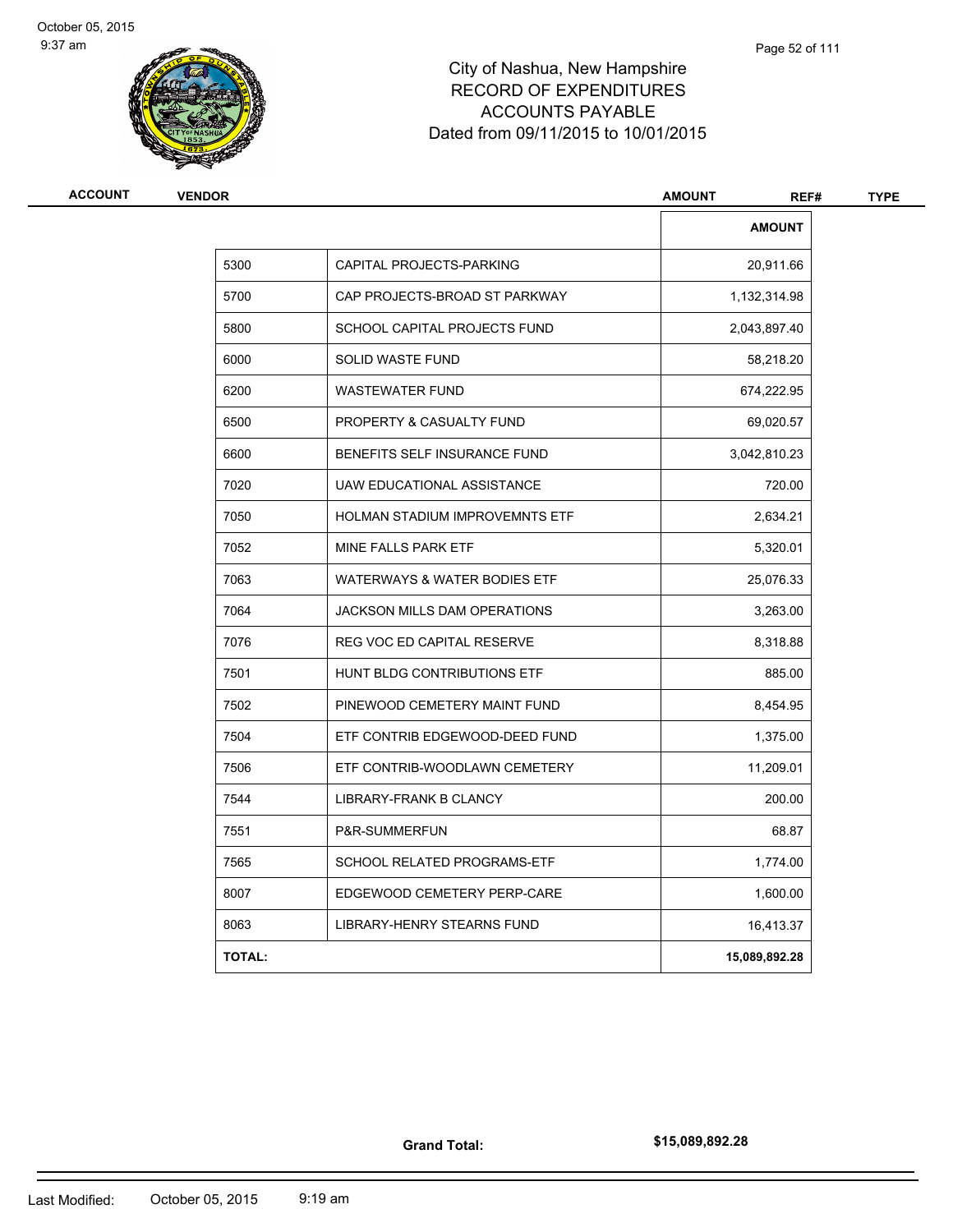

|                          | <b>ACCOUNT</b>                                                                                                                                |                                                                                                                                                                                                                                                        | <b>AMOUNT</b>                                                                                                                                                                                                                                                                                                                                                             |
|--------------------------|-----------------------------------------------------------------------------------------------------------------------------------------------|--------------------------------------------------------------------------------------------------------------------------------------------------------------------------------------------------------------------------------------------------------|---------------------------------------------------------------------------------------------------------------------------------------------------------------------------------------------------------------------------------------------------------------------------------------------------------------------------------------------------------------------------|
|                          |                                                                                                                                               |                                                                                                                                                                                                                                                        |                                                                                                                                                                                                                                                                                                                                                                           |
|                          |                                                                                                                                               |                                                                                                                                                                                                                                                        |                                                                                                                                                                                                                                                                                                                                                                           |
| <b>MAYOR</b>             |                                                                                                                                               |                                                                                                                                                                                                                                                        |                                                                                                                                                                                                                                                                                                                                                                           |
| 9/17/15                  | 51100                                                                                                                                         | <b>CITIZEN SERVICES DIRECTOR</b>                                                                                                                                                                                                                       | 903.15                                                                                                                                                                                                                                                                                                                                                                    |
| 9/24/15                  | 51100                                                                                                                                         | CITIZEN SERVICES DIRECTOR                                                                                                                                                                                                                              | 903.15                                                                                                                                                                                                                                                                                                                                                                    |
| 10/1/15                  | 51100                                                                                                                                         | CITIZEN SERVICES DIRECTOR                                                                                                                                                                                                                              | 903.15                                                                                                                                                                                                                                                                                                                                                                    |
| 9/17/15                  | 51100                                                                                                                                         | <b>COMMUNICATIONS DIRECTOR</b>                                                                                                                                                                                                                         | 903.15                                                                                                                                                                                                                                                                                                                                                                    |
| 9/24/15                  | 51100                                                                                                                                         | COMMUNICATIONS DIRECTOR                                                                                                                                                                                                                                | 903.15                                                                                                                                                                                                                                                                                                                                                                    |
| 10/1/15                  | 51100                                                                                                                                         | <b>COMMUNICATIONS DIRECTOR</b>                                                                                                                                                                                                                         | 903.15                                                                                                                                                                                                                                                                                                                                                                    |
| 9/17/15                  |                                                                                                                                               | EXECUTIVE SECRETARY AA                                                                                                                                                                                                                                 | 957.30                                                                                                                                                                                                                                                                                                                                                                    |
| 9/24/15                  | 51100                                                                                                                                         | EXECUTIVE SECRETARY AA                                                                                                                                                                                                                                 | 957.30                                                                                                                                                                                                                                                                                                                                                                    |
| 10/1/15                  | 51100                                                                                                                                         | EXECUTIVE SECRETARY AA                                                                                                                                                                                                                                 | 957.30                                                                                                                                                                                                                                                                                                                                                                    |
| 9/17/15                  |                                                                                                                                               | <b>MAYOR</b>                                                                                                                                                                                                                                           | 2,194.95                                                                                                                                                                                                                                                                                                                                                                  |
| 9/24/15                  |                                                                                                                                               | <b>MAYOR</b>                                                                                                                                                                                                                                           | 2,194.95                                                                                                                                                                                                                                                                                                                                                                  |
| 10/1/15                  |                                                                                                                                               |                                                                                                                                                                                                                                                        | 2,194.95                                                                                                                                                                                                                                                                                                                                                                  |
| 9/24/15                  | 55118                                                                                                                                         | TELEPHONE-CELLULAR                                                                                                                                                                                                                                     | 50.00                                                                                                                                                                                                                                                                                                                                                                     |
|                          |                                                                                                                                               |                                                                                                                                                                                                                                                        | \$14,925.65                                                                                                                                                                                                                                                                                                                                                               |
|                          |                                                                                                                                               |                                                                                                                                                                                                                                                        |                                                                                                                                                                                                                                                                                                                                                                           |
|                          |                                                                                                                                               |                                                                                                                                                                                                                                                        |                                                                                                                                                                                                                                                                                                                                                                           |
| 9/17/15                  | 51100                                                                                                                                         | ALDERMANIC LEGISLATION MANAGER                                                                                                                                                                                                                         | 1,489.35                                                                                                                                                                                                                                                                                                                                                                  |
| 9/24/15                  | 51100                                                                                                                                         | ALDERMANIC LEGISLATION MANAGER                                                                                                                                                                                                                         | 1,489.36                                                                                                                                                                                                                                                                                                                                                                  |
| 10/1/15                  | 51100                                                                                                                                         | ALDERMANIC LEGISLATION MANAGER                                                                                                                                                                                                                         | 1,489.35                                                                                                                                                                                                                                                                                                                                                                  |
| 9/17/15                  | 51200                                                                                                                                         | LEGISLATIVE TRANSCRIPTION SPEC                                                                                                                                                                                                                         | 410.27                                                                                                                                                                                                                                                                                                                                                                    |
| 9/24/15                  | 51200                                                                                                                                         | LEGISLATIVE TRANSCRIPTION SPEC                                                                                                                                                                                                                         | 561.89                                                                                                                                                                                                                                                                                                                                                                    |
| 10/1/15                  | 51200                                                                                                                                         | LEGISLATIVE TRANSCRIPTION SPEC                                                                                                                                                                                                                         | 521.75                                                                                                                                                                                                                                                                                                                                                                    |
| 9/24/15                  | 51500                                                                                                                                         | <b>BOARD OF ALDERMEN</b>                                                                                                                                                                                                                               | 18,575.00                                                                                                                                                                                                                                                                                                                                                                 |
|                          |                                                                                                                                               |                                                                                                                                                                                                                                                        | \$24,536.97                                                                                                                                                                                                                                                                                                                                                               |
|                          |                                                                                                                                               |                                                                                                                                                                                                                                                        |                                                                                                                                                                                                                                                                                                                                                                           |
|                          |                                                                                                                                               |                                                                                                                                                                                                                                                        |                                                                                                                                                                                                                                                                                                                                                                           |
|                          |                                                                                                                                               |                                                                                                                                                                                                                                                        | 1,529.80                                                                                                                                                                                                                                                                                                                                                                  |
|                          | 51100                                                                                                                                         |                                                                                                                                                                                                                                                        | 1,529.80                                                                                                                                                                                                                                                                                                                                                                  |
|                          |                                                                                                                                               |                                                                                                                                                                                                                                                        | 1,529.80                                                                                                                                                                                                                                                                                                                                                                  |
|                          |                                                                                                                                               |                                                                                                                                                                                                                                                        | 2,265.30                                                                                                                                                                                                                                                                                                                                                                  |
|                          |                                                                                                                                               |                                                                                                                                                                                                                                                        | 2,265.30                                                                                                                                                                                                                                                                                                                                                                  |
|                          |                                                                                                                                               |                                                                                                                                                                                                                                                        | 2,265.30                                                                                                                                                                                                                                                                                                                                                                  |
|                          |                                                                                                                                               | DEPUTY CORPORATION COUNSEL                                                                                                                                                                                                                             | 2,060.85                                                                                                                                                                                                                                                                                                                                                                  |
| 9/24/15                  | 51100                                                                                                                                         | DEPUTY CORPORATION COUNSEL                                                                                                                                                                                                                             | 2,060.85                                                                                                                                                                                                                                                                                                                                                                  |
| 10/1/15                  | 51100                                                                                                                                         | DEPUTY CORPORATION COUNSEL                                                                                                                                                                                                                             | 2,060.85                                                                                                                                                                                                                                                                                                                                                                  |
| 9/17/15                  | 51100                                                                                                                                         |                                                                                                                                                                                                                                                        | 1,957.20                                                                                                                                                                                                                                                                                                                                                                  |
| 9/24/15                  | 51100                                                                                                                                         | <b>LEGAL ASSISTANT</b>                                                                                                                                                                                                                                 | 1,957.21                                                                                                                                                                                                                                                                                                                                                                  |
| 10/1/15                  | 51100                                                                                                                                         | <b>LEGAL ASSISTANT</b>                                                                                                                                                                                                                                 | 1,957.21                                                                                                                                                                                                                                                                                                                                                                  |
| 9/24/15                  | 55118                                                                                                                                         | TELEPHONE-CELLULAR                                                                                                                                                                                                                                     | 100.00                                                                                                                                                                                                                                                                                                                                                                    |
|                          |                                                                                                                                               |                                                                                                                                                                                                                                                        | \$23,539.47                                                                                                                                                                                                                                                                                                                                                               |
|                          |                                                                                                                                               |                                                                                                                                                                                                                                                        |                                                                                                                                                                                                                                                                                                                                                                           |
|                          |                                                                                                                                               |                                                                                                                                                                                                                                                        | 1,622.10                                                                                                                                                                                                                                                                                                                                                                  |
|                          |                                                                                                                                               |                                                                                                                                                                                                                                                        | 1,622.10                                                                                                                                                                                                                                                                                                                                                                  |
| 10/1/15                  |                                                                                                                                               |                                                                                                                                                                                                                                                        | 1,622.10                                                                                                                                                                                                                                                                                                                                                                  |
|                          |                                                                                                                                               |                                                                                                                                                                                                                                                        |                                                                                                                                                                                                                                                                                                                                                                           |
| 101<br>102<br>103<br>107 | <b>STARBAN</b><br><b>PAY DATE</b><br>LEGAL<br>9/17/15<br>9/24/15<br>10/1/15<br>9/17/15<br>9/24/15<br>10/1/15<br>9/17/15<br>9/17/15<br>9/24/15 | <b>FUND#: 1000 - GENERAL FUND</b><br>51100<br>51500<br>51500<br>51500<br><b>TOTAL 101 - MAYOR</b><br><b>BOARD OF ALDERMEN</b><br>51100<br>51100<br>51100<br>51100<br>51100<br>51100<br><b>TOTAL 103 - LEGAL</b><br><b>CITY CLERK</b><br>51100<br>51100 | <b>DESCRIPTION</b><br><b>MAYOR</b><br><b>TOTAL 102 - BOARD OF ALDERMEN</b><br>ASSOCIATE CORPORATION COUNSEL<br>ASSOCIATE CORPORATION COUNSEL<br>ASSOCIATE CORPORATION COUNSEL<br><b>CORPORATION COUNSEL</b><br><b>CORPORATION COUNSEL</b><br><b>CORPORATION COUNSEL</b><br><b>LEGAL ASSISTANT</b><br><b>CITY CLERK</b><br><b>CITY CLERK</b><br>51100<br><b>CITY CLERK</b> |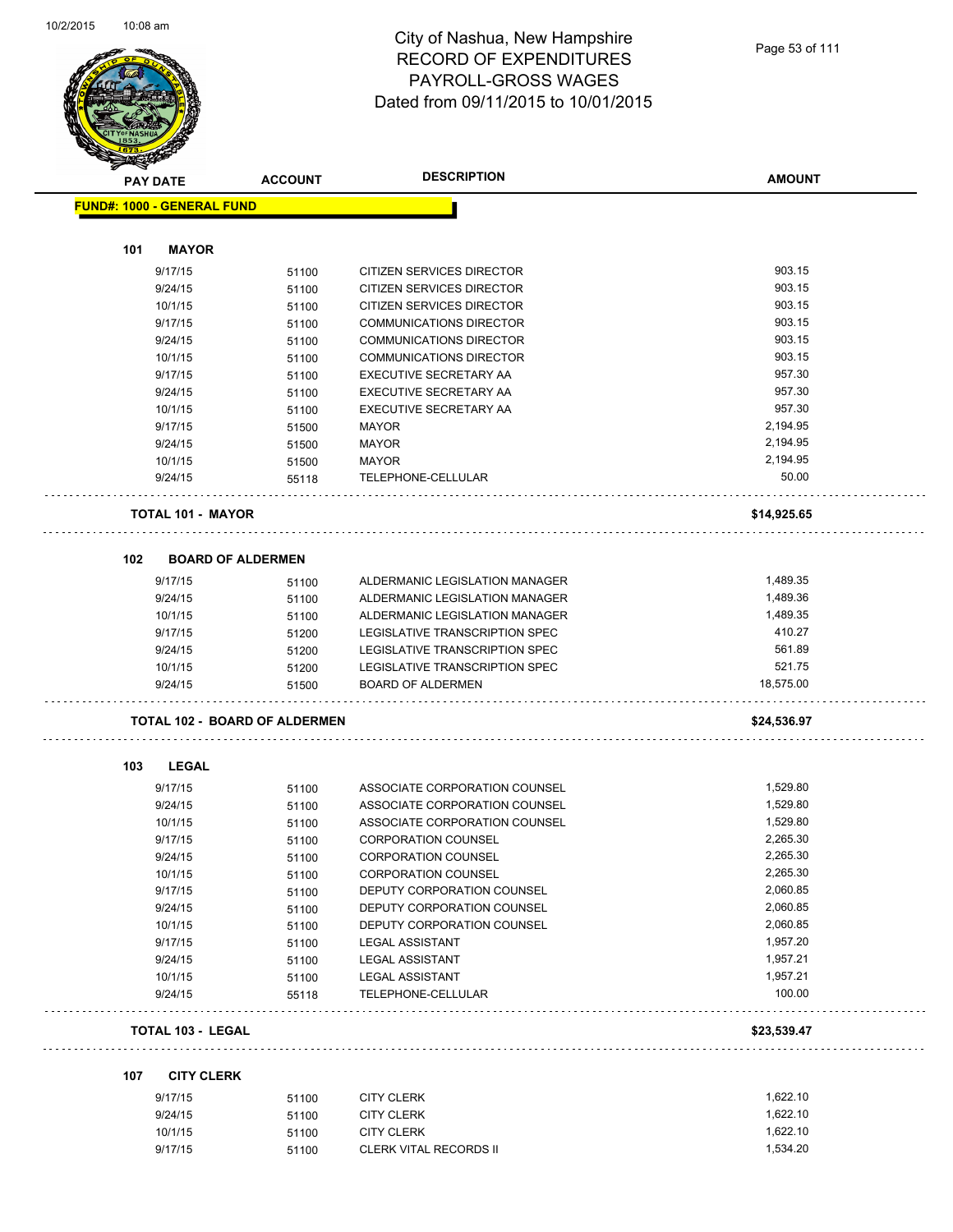

**AMOUNT**

| <b>CITY CLERK</b><br>107<br>1,534.20<br>9/24/15<br><b>CLERK VITAL RECORDS II</b><br>51100<br>10/1/15<br>2,369.50<br><b>CLERK VITAL RECORDS II</b><br>51100<br>833.70<br>9/17/15<br>DEPARTMENT COORDINATOR, CC<br>51100<br>9/24/15<br>DEPARTMENT COORDINATOR, CC<br>833.70<br>51100<br>833.70<br>10/1/15<br>51100<br>DEPARTMENT COORDINATOR, CC<br>270.76<br>9/17/15<br><b>EMPLOYEE BENEFITS ASSISTANT</b><br>51100<br>265.75<br>9/17/15<br>OVERTIME-REGULAR<br>51300<br>39.10<br>9/24/15<br>OVERTIME-REGULAR<br>51300<br>15.64<br>10/1/15<br>51300<br>OVERTIME-REGULAR<br>2,600.00<br>9/24/15<br>ELECTED BALLOT INSPECTOR<br>51500<br>330.00<br>9/24/15<br>ELECTED DEPUTY VOTER REGISTRAR<br>51500<br>925.00<br>9/24/15<br>ELECTED MODERATOR<br>51500<br>2,442.50<br>9/24/15<br>ELECTED SELECTMAN<br>51500<br>1,140.00<br>ELECTED WARD CLERK<br>9/24/15<br>51500<br>165.00<br>9/24/15<br><b>SUB CLERICAL</b><br>51500<br>8,543.75<br><b>WAGES APPOINTED OFFICIALS</b><br>9/24/15<br>51512<br><b>TOTAL 107 - CITY CLERK</b><br>\$29,542.80<br>111<br><b>HUMAN RESOURCES</b><br>9/17/15<br>1,626.10<br><b>COMPENSATION MANAGER</b><br>51100<br>1,626.10<br><b>COMPENSATION MANAGER</b><br>9/24/15<br>51100<br>1,626.10<br>10/1/15<br><b>COMPENSATION MANAGER</b><br>51100<br>734.83<br>9/17/15<br>HR SPEC<br>51100<br>786.95<br>9/24/15<br>HR SPEC<br>51100<br>807.79<br>10/1/15<br>HR SPEC<br>51100<br>1,458.35<br>9/17/15<br>HUMAN RESOURCES DIRECTOR<br>51100<br>1,458.35<br>9/24/15<br>HUMAN RESOURCES DIRECTOR<br>51100<br>10/1/15<br>HUMAN RESOURCES DIRECTOR<br>1,458.35<br>51100<br>1,914.80<br>9/17/15<br>PAYROLL ANALYST<br>51100<br>1,914.80<br>9/24/15<br>51100<br>PAYROLL ANALYST<br>1,914.79<br>10/1/15<br>PAYROLL ANALYST<br>51100<br>273.40<br>9/17/15<br>ADMINISTRATIVE ASSISTANT I<br>51200<br>269.98<br>9/24/15<br>ADMINISTRATIVE ASSISTANT I<br>51200<br>276.82<br>ADMINISTRATIVE ASSISTANT I<br>10/1/15<br>51200<br>231.84<br>9/17/15<br>51300<br>OVERTIME-REGULAR<br>78.43<br>9/24/15<br>OVERTIME-REGULAR<br>51300<br>110.88<br>10/1/15<br>OVERTIME-REGULAR<br>51300<br>545.00<br>9/17/15<br>51400<br><b>WAGES TEMP-SEASONAL</b><br>705.00<br>9/24/15<br><b>WAGES TEMP-SEASONAL</b><br>51400<br>640.00<br>10/1/15<br><b>WAGES TEMP-SEASONAL</b><br>51400<br>40.00<br>10/1/15<br>EMPLOYMENT BACKGROUND CHECKS<br>55425<br><b>TOTAL 111 - HUMAN RESOURCES</b><br>\$20,498.66<br><b>CITYWIDE PENSIONS</b><br>115<br>50.00<br>9/24/15<br>PENSION DISTRIBUTIONS<br>52120 | <b>FUND#: 1000 - GENERAL FUND</b> |  |         |
|-----------------------------------------------------------------------------------------------------------------------------------------------------------------------------------------------------------------------------------------------------------------------------------------------------------------------------------------------------------------------------------------------------------------------------------------------------------------------------------------------------------------------------------------------------------------------------------------------------------------------------------------------------------------------------------------------------------------------------------------------------------------------------------------------------------------------------------------------------------------------------------------------------------------------------------------------------------------------------------------------------------------------------------------------------------------------------------------------------------------------------------------------------------------------------------------------------------------------------------------------------------------------------------------------------------------------------------------------------------------------------------------------------------------------------------------------------------------------------------------------------------------------------------------------------------------------------------------------------------------------------------------------------------------------------------------------------------------------------------------------------------------------------------------------------------------------------------------------------------------------------------------------------------------------------------------------------------------------------------------------------------------------------------------------------------------------------------------------------------------------------------------------------------------------------------------------------------------------------------------------------------------------------------------------------------------------------------------------------------------------------------------------------------------------------------------------------------------------------------------|-----------------------------------|--|---------|
|                                                                                                                                                                                                                                                                                                                                                                                                                                                                                                                                                                                                                                                                                                                                                                                                                                                                                                                                                                                                                                                                                                                                                                                                                                                                                                                                                                                                                                                                                                                                                                                                                                                                                                                                                                                                                                                                                                                                                                                                                                                                                                                                                                                                                                                                                                                                                                                                                                                                                         |                                   |  |         |
|                                                                                                                                                                                                                                                                                                                                                                                                                                                                                                                                                                                                                                                                                                                                                                                                                                                                                                                                                                                                                                                                                                                                                                                                                                                                                                                                                                                                                                                                                                                                                                                                                                                                                                                                                                                                                                                                                                                                                                                                                                                                                                                                                                                                                                                                                                                                                                                                                                                                                         |                                   |  |         |
|                                                                                                                                                                                                                                                                                                                                                                                                                                                                                                                                                                                                                                                                                                                                                                                                                                                                                                                                                                                                                                                                                                                                                                                                                                                                                                                                                                                                                                                                                                                                                                                                                                                                                                                                                                                                                                                                                                                                                                                                                                                                                                                                                                                                                                                                                                                                                                                                                                                                                         |                                   |  |         |
|                                                                                                                                                                                                                                                                                                                                                                                                                                                                                                                                                                                                                                                                                                                                                                                                                                                                                                                                                                                                                                                                                                                                                                                                                                                                                                                                                                                                                                                                                                                                                                                                                                                                                                                                                                                                                                                                                                                                                                                                                                                                                                                                                                                                                                                                                                                                                                                                                                                                                         |                                   |  |         |
|                                                                                                                                                                                                                                                                                                                                                                                                                                                                                                                                                                                                                                                                                                                                                                                                                                                                                                                                                                                                                                                                                                                                                                                                                                                                                                                                                                                                                                                                                                                                                                                                                                                                                                                                                                                                                                                                                                                                                                                                                                                                                                                                                                                                                                                                                                                                                                                                                                                                                         |                                   |  |         |
|                                                                                                                                                                                                                                                                                                                                                                                                                                                                                                                                                                                                                                                                                                                                                                                                                                                                                                                                                                                                                                                                                                                                                                                                                                                                                                                                                                                                                                                                                                                                                                                                                                                                                                                                                                                                                                                                                                                                                                                                                                                                                                                                                                                                                                                                                                                                                                                                                                                                                         |                                   |  |         |
|                                                                                                                                                                                                                                                                                                                                                                                                                                                                                                                                                                                                                                                                                                                                                                                                                                                                                                                                                                                                                                                                                                                                                                                                                                                                                                                                                                                                                                                                                                                                                                                                                                                                                                                                                                                                                                                                                                                                                                                                                                                                                                                                                                                                                                                                                                                                                                                                                                                                                         |                                   |  |         |
|                                                                                                                                                                                                                                                                                                                                                                                                                                                                                                                                                                                                                                                                                                                                                                                                                                                                                                                                                                                                                                                                                                                                                                                                                                                                                                                                                                                                                                                                                                                                                                                                                                                                                                                                                                                                                                                                                                                                                                                                                                                                                                                                                                                                                                                                                                                                                                                                                                                                                         |                                   |  |         |
|                                                                                                                                                                                                                                                                                                                                                                                                                                                                                                                                                                                                                                                                                                                                                                                                                                                                                                                                                                                                                                                                                                                                                                                                                                                                                                                                                                                                                                                                                                                                                                                                                                                                                                                                                                                                                                                                                                                                                                                                                                                                                                                                                                                                                                                                                                                                                                                                                                                                                         |                                   |  |         |
|                                                                                                                                                                                                                                                                                                                                                                                                                                                                                                                                                                                                                                                                                                                                                                                                                                                                                                                                                                                                                                                                                                                                                                                                                                                                                                                                                                                                                                                                                                                                                                                                                                                                                                                                                                                                                                                                                                                                                                                                                                                                                                                                                                                                                                                                                                                                                                                                                                                                                         |                                   |  |         |
|                                                                                                                                                                                                                                                                                                                                                                                                                                                                                                                                                                                                                                                                                                                                                                                                                                                                                                                                                                                                                                                                                                                                                                                                                                                                                                                                                                                                                                                                                                                                                                                                                                                                                                                                                                                                                                                                                                                                                                                                                                                                                                                                                                                                                                                                                                                                                                                                                                                                                         |                                   |  |         |
|                                                                                                                                                                                                                                                                                                                                                                                                                                                                                                                                                                                                                                                                                                                                                                                                                                                                                                                                                                                                                                                                                                                                                                                                                                                                                                                                                                                                                                                                                                                                                                                                                                                                                                                                                                                                                                                                                                                                                                                                                                                                                                                                                                                                                                                                                                                                                                                                                                                                                         |                                   |  |         |
|                                                                                                                                                                                                                                                                                                                                                                                                                                                                                                                                                                                                                                                                                                                                                                                                                                                                                                                                                                                                                                                                                                                                                                                                                                                                                                                                                                                                                                                                                                                                                                                                                                                                                                                                                                                                                                                                                                                                                                                                                                                                                                                                                                                                                                                                                                                                                                                                                                                                                         |                                   |  |         |
|                                                                                                                                                                                                                                                                                                                                                                                                                                                                                                                                                                                                                                                                                                                                                                                                                                                                                                                                                                                                                                                                                                                                                                                                                                                                                                                                                                                                                                                                                                                                                                                                                                                                                                                                                                                                                                                                                                                                                                                                                                                                                                                                                                                                                                                                                                                                                                                                                                                                                         |                                   |  |         |
|                                                                                                                                                                                                                                                                                                                                                                                                                                                                                                                                                                                                                                                                                                                                                                                                                                                                                                                                                                                                                                                                                                                                                                                                                                                                                                                                                                                                                                                                                                                                                                                                                                                                                                                                                                                                                                                                                                                                                                                                                                                                                                                                                                                                                                                                                                                                                                                                                                                                                         |                                   |  |         |
|                                                                                                                                                                                                                                                                                                                                                                                                                                                                                                                                                                                                                                                                                                                                                                                                                                                                                                                                                                                                                                                                                                                                                                                                                                                                                                                                                                                                                                                                                                                                                                                                                                                                                                                                                                                                                                                                                                                                                                                                                                                                                                                                                                                                                                                                                                                                                                                                                                                                                         |                                   |  |         |
|                                                                                                                                                                                                                                                                                                                                                                                                                                                                                                                                                                                                                                                                                                                                                                                                                                                                                                                                                                                                                                                                                                                                                                                                                                                                                                                                                                                                                                                                                                                                                                                                                                                                                                                                                                                                                                                                                                                                                                                                                                                                                                                                                                                                                                                                                                                                                                                                                                                                                         |                                   |  |         |
|                                                                                                                                                                                                                                                                                                                                                                                                                                                                                                                                                                                                                                                                                                                                                                                                                                                                                                                                                                                                                                                                                                                                                                                                                                                                                                                                                                                                                                                                                                                                                                                                                                                                                                                                                                                                                                                                                                                                                                                                                                                                                                                                                                                                                                                                                                                                                                                                                                                                                         |                                   |  |         |
|                                                                                                                                                                                                                                                                                                                                                                                                                                                                                                                                                                                                                                                                                                                                                                                                                                                                                                                                                                                                                                                                                                                                                                                                                                                                                                                                                                                                                                                                                                                                                                                                                                                                                                                                                                                                                                                                                                                                                                                                                                                                                                                                                                                                                                                                                                                                                                                                                                                                                         |                                   |  |         |
|                                                                                                                                                                                                                                                                                                                                                                                                                                                                                                                                                                                                                                                                                                                                                                                                                                                                                                                                                                                                                                                                                                                                                                                                                                                                                                                                                                                                                                                                                                                                                                                                                                                                                                                                                                                                                                                                                                                                                                                                                                                                                                                                                                                                                                                                                                                                                                                                                                                                                         |                                   |  |         |
|                                                                                                                                                                                                                                                                                                                                                                                                                                                                                                                                                                                                                                                                                                                                                                                                                                                                                                                                                                                                                                                                                                                                                                                                                                                                                                                                                                                                                                                                                                                                                                                                                                                                                                                                                                                                                                                                                                                                                                                                                                                                                                                                                                                                                                                                                                                                                                                                                                                                                         |                                   |  |         |
|                                                                                                                                                                                                                                                                                                                                                                                                                                                                                                                                                                                                                                                                                                                                                                                                                                                                                                                                                                                                                                                                                                                                                                                                                                                                                                                                                                                                                                                                                                                                                                                                                                                                                                                                                                                                                                                                                                                                                                                                                                                                                                                                                                                                                                                                                                                                                                                                                                                                                         |                                   |  |         |
|                                                                                                                                                                                                                                                                                                                                                                                                                                                                                                                                                                                                                                                                                                                                                                                                                                                                                                                                                                                                                                                                                                                                                                                                                                                                                                                                                                                                                                                                                                                                                                                                                                                                                                                                                                                                                                                                                                                                                                                                                                                                                                                                                                                                                                                                                                                                                                                                                                                                                         |                                   |  |         |
|                                                                                                                                                                                                                                                                                                                                                                                                                                                                                                                                                                                                                                                                                                                                                                                                                                                                                                                                                                                                                                                                                                                                                                                                                                                                                                                                                                                                                                                                                                                                                                                                                                                                                                                                                                                                                                                                                                                                                                                                                                                                                                                                                                                                                                                                                                                                                                                                                                                                                         |                                   |  |         |
|                                                                                                                                                                                                                                                                                                                                                                                                                                                                                                                                                                                                                                                                                                                                                                                                                                                                                                                                                                                                                                                                                                                                                                                                                                                                                                                                                                                                                                                                                                                                                                                                                                                                                                                                                                                                                                                                                                                                                                                                                                                                                                                                                                                                                                                                                                                                                                                                                                                                                         |                                   |  |         |
|                                                                                                                                                                                                                                                                                                                                                                                                                                                                                                                                                                                                                                                                                                                                                                                                                                                                                                                                                                                                                                                                                                                                                                                                                                                                                                                                                                                                                                                                                                                                                                                                                                                                                                                                                                                                                                                                                                                                                                                                                                                                                                                                                                                                                                                                                                                                                                                                                                                                                         |                                   |  |         |
|                                                                                                                                                                                                                                                                                                                                                                                                                                                                                                                                                                                                                                                                                                                                                                                                                                                                                                                                                                                                                                                                                                                                                                                                                                                                                                                                                                                                                                                                                                                                                                                                                                                                                                                                                                                                                                                                                                                                                                                                                                                                                                                                                                                                                                                                                                                                                                                                                                                                                         |                                   |  |         |
|                                                                                                                                                                                                                                                                                                                                                                                                                                                                                                                                                                                                                                                                                                                                                                                                                                                                                                                                                                                                                                                                                                                                                                                                                                                                                                                                                                                                                                                                                                                                                                                                                                                                                                                                                                                                                                                                                                                                                                                                                                                                                                                                                                                                                                                                                                                                                                                                                                                                                         |                                   |  |         |
|                                                                                                                                                                                                                                                                                                                                                                                                                                                                                                                                                                                                                                                                                                                                                                                                                                                                                                                                                                                                                                                                                                                                                                                                                                                                                                                                                                                                                                                                                                                                                                                                                                                                                                                                                                                                                                                                                                                                                                                                                                                                                                                                                                                                                                                                                                                                                                                                                                                                                         |                                   |  |         |
|                                                                                                                                                                                                                                                                                                                                                                                                                                                                                                                                                                                                                                                                                                                                                                                                                                                                                                                                                                                                                                                                                                                                                                                                                                                                                                                                                                                                                                                                                                                                                                                                                                                                                                                                                                                                                                                                                                                                                                                                                                                                                                                                                                                                                                                                                                                                                                                                                                                                                         |                                   |  |         |
|                                                                                                                                                                                                                                                                                                                                                                                                                                                                                                                                                                                                                                                                                                                                                                                                                                                                                                                                                                                                                                                                                                                                                                                                                                                                                                                                                                                                                                                                                                                                                                                                                                                                                                                                                                                                                                                                                                                                                                                                                                                                                                                                                                                                                                                                                                                                                                                                                                                                                         |                                   |  |         |
|                                                                                                                                                                                                                                                                                                                                                                                                                                                                                                                                                                                                                                                                                                                                                                                                                                                                                                                                                                                                                                                                                                                                                                                                                                                                                                                                                                                                                                                                                                                                                                                                                                                                                                                                                                                                                                                                                                                                                                                                                                                                                                                                                                                                                                                                                                                                                                                                                                                                                         |                                   |  |         |
|                                                                                                                                                                                                                                                                                                                                                                                                                                                                                                                                                                                                                                                                                                                                                                                                                                                                                                                                                                                                                                                                                                                                                                                                                                                                                                                                                                                                                                                                                                                                                                                                                                                                                                                                                                                                                                                                                                                                                                                                                                                                                                                                                                                                                                                                                                                                                                                                                                                                                         |                                   |  |         |
|                                                                                                                                                                                                                                                                                                                                                                                                                                                                                                                                                                                                                                                                                                                                                                                                                                                                                                                                                                                                                                                                                                                                                                                                                                                                                                                                                                                                                                                                                                                                                                                                                                                                                                                                                                                                                                                                                                                                                                                                                                                                                                                                                                                                                                                                                                                                                                                                                                                                                         |                                   |  |         |
|                                                                                                                                                                                                                                                                                                                                                                                                                                                                                                                                                                                                                                                                                                                                                                                                                                                                                                                                                                                                                                                                                                                                                                                                                                                                                                                                                                                                                                                                                                                                                                                                                                                                                                                                                                                                                                                                                                                                                                                                                                                                                                                                                                                                                                                                                                                                                                                                                                                                                         |                                   |  |         |
|                                                                                                                                                                                                                                                                                                                                                                                                                                                                                                                                                                                                                                                                                                                                                                                                                                                                                                                                                                                                                                                                                                                                                                                                                                                                                                                                                                                                                                                                                                                                                                                                                                                                                                                                                                                                                                                                                                                                                                                                                                                                                                                                                                                                                                                                                                                                                                                                                                                                                         |                                   |  |         |
|                                                                                                                                                                                                                                                                                                                                                                                                                                                                                                                                                                                                                                                                                                                                                                                                                                                                                                                                                                                                                                                                                                                                                                                                                                                                                                                                                                                                                                                                                                                                                                                                                                                                                                                                                                                                                                                                                                                                                                                                                                                                                                                                                                                                                                                                                                                                                                                                                                                                                         |                                   |  |         |
|                                                                                                                                                                                                                                                                                                                                                                                                                                                                                                                                                                                                                                                                                                                                                                                                                                                                                                                                                                                                                                                                                                                                                                                                                                                                                                                                                                                                                                                                                                                                                                                                                                                                                                                                                                                                                                                                                                                                                                                                                                                                                                                                                                                                                                                                                                                                                                                                                                                                                         |                                   |  |         |
|                                                                                                                                                                                                                                                                                                                                                                                                                                                                                                                                                                                                                                                                                                                                                                                                                                                                                                                                                                                                                                                                                                                                                                                                                                                                                                                                                                                                                                                                                                                                                                                                                                                                                                                                                                                                                                                                                                                                                                                                                                                                                                                                                                                                                                                                                                                                                                                                                                                                                         |                                   |  |         |
|                                                                                                                                                                                                                                                                                                                                                                                                                                                                                                                                                                                                                                                                                                                                                                                                                                                                                                                                                                                                                                                                                                                                                                                                                                                                                                                                                                                                                                                                                                                                                                                                                                                                                                                                                                                                                                                                                                                                                                                                                                                                                                                                                                                                                                                                                                                                                                                                                                                                                         |                                   |  |         |
|                                                                                                                                                                                                                                                                                                                                                                                                                                                                                                                                                                                                                                                                                                                                                                                                                                                                                                                                                                                                                                                                                                                                                                                                                                                                                                                                                                                                                                                                                                                                                                                                                                                                                                                                                                                                                                                                                                                                                                                                                                                                                                                                                                                                                                                                                                                                                                                                                                                                                         |                                   |  |         |
|                                                                                                                                                                                                                                                                                                                                                                                                                                                                                                                                                                                                                                                                                                                                                                                                                                                                                                                                                                                                                                                                                                                                                                                                                                                                                                                                                                                                                                                                                                                                                                                                                                                                                                                                                                                                                                                                                                                                                                                                                                                                                                                                                                                                                                                                                                                                                                                                                                                                                         |                                   |  |         |
|                                                                                                                                                                                                                                                                                                                                                                                                                                                                                                                                                                                                                                                                                                                                                                                                                                                                                                                                                                                                                                                                                                                                                                                                                                                                                                                                                                                                                                                                                                                                                                                                                                                                                                                                                                                                                                                                                                                                                                                                                                                                                                                                                                                                                                                                                                                                                                                                                                                                                         |                                   |  |         |
|                                                                                                                                                                                                                                                                                                                                                                                                                                                                                                                                                                                                                                                                                                                                                                                                                                                                                                                                                                                                                                                                                                                                                                                                                                                                                                                                                                                                                                                                                                                                                                                                                                                                                                                                                                                                                                                                                                                                                                                                                                                                                                                                                                                                                                                                                                                                                                                                                                                                                         |                                   |  |         |
|                                                                                                                                                                                                                                                                                                                                                                                                                                                                                                                                                                                                                                                                                                                                                                                                                                                                                                                                                                                                                                                                                                                                                                                                                                                                                                                                                                                                                                                                                                                                                                                                                                                                                                                                                                                                                                                                                                                                                                                                                                                                                                                                                                                                                                                                                                                                                                                                                                                                                         |                                   |  |         |
| <b>TOTAL 115 - CITYWIDE PENSIONS</b>                                                                                                                                                                                                                                                                                                                                                                                                                                                                                                                                                                                                                                                                                                                                                                                                                                                                                                                                                                                                                                                                                                                                                                                                                                                                                                                                                                                                                                                                                                                                                                                                                                                                                                                                                                                                                                                                                                                                                                                                                                                                                                                                                                                                                                                                                                                                                                                                                                                    |                                   |  | \$50.00 |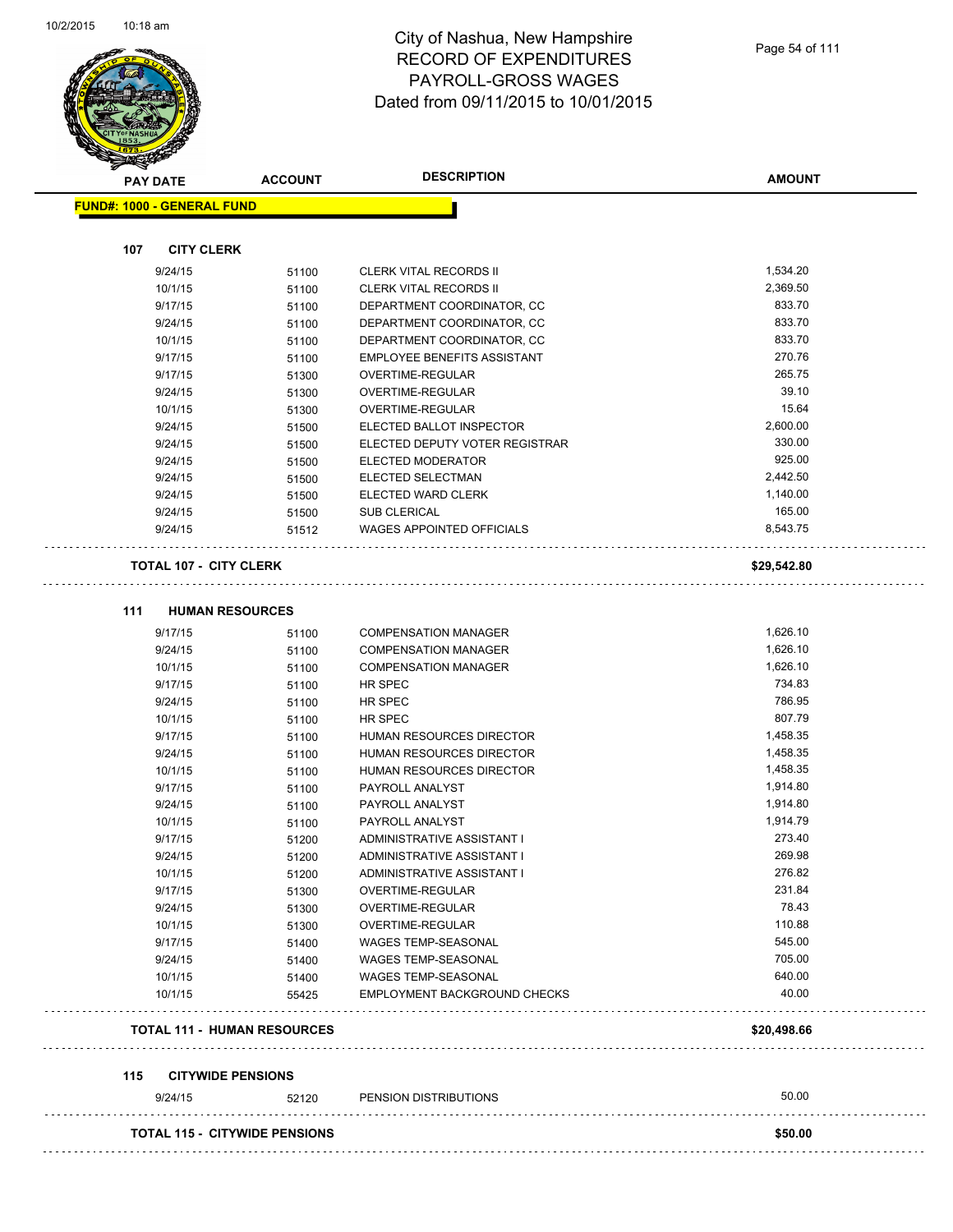$\sim$ 

| <b>PAY DATE</b>                   | <b>ACCOUNT</b>                | <b>DESCRIPTION</b>                  | <b>AMOUNT</b> |
|-----------------------------------|-------------------------------|-------------------------------------|---------------|
| <b>FUND#: 1000 - GENERAL FUND</b> |                               |                                     |               |
|                                   |                               |                                     |               |
| 122                               | <b>INFORMATION TECHNOLOGY</b> |                                     |               |
| 9/17/15                           | 51100                         | ADMIN ASSISTANT II                  | 704.60        |
| 9/24/15                           | 51100                         | ADMIN ASSISTANT II                  | 704.60        |
| 10/1/15                           | 51100                         | ADMIN ASSISTANT II                  | 704.60        |
| 9/17/15                           | 51100                         | <b>ENTERPRISE SYS ADMINISTRATOR</b> | 1,404.70      |
| 9/24/15                           | 51100                         | <b>ENTERPRISE SYS ADMINISTRATOR</b> | 1,404.70      |
| 10/1/15                           | 51100                         | <b>ENTERPRISE SYS ADMINISTRATOR</b> | 1,404.70      |
| 9/17/15                           | 51100                         | ERP SYSTEM ADMIN DBA                | 1,720.00      |
| 9/24/15                           | 51100                         | ERP SYSTEM ADMIN DBA                | 1,720.00      |
| 10/1/15                           | 51100                         | ERP SYSTEM ADMIN DBA                | 1,720.00      |
| 9/17/15                           | 51100                         | INTER INTRA APPL DEV PROJ LDR       | 1,674.49      |
| 9/24/15                           | 51100                         | INTER INTRA APPL DEV PROJ LDR       | 1,674.50      |
| 10/1/15                           | 51100                         | INTER INTRA APPL DEV PROJ LDR       | 1,674.49      |
| 9/17/15                           | 51100                         | IT APPLICATIONS ANALYST             | 240.09        |
| 9/24/15                           | 51100                         | IT APPLICATIONS ANALYST             | 127.55        |
| 10/1/15                           | 51100                         | IT APPLICATIONS ANALYST             | 127.55        |
| 9/17/15                           | 51100                         | <b>IT DIVISION DIRECTOR</b>         | 2,060.85      |
| 9/24/15                           | 51100                         | IT DIVISION DIRECTOR                | 2,060.85      |
| 10/1/15                           | 51100                         | IT DIVISION DIRECTOR                | 2,060.85      |
| 9/17/15                           | 51100                         | IT INFRASTRUCTURE ANALYST           | 1,218.45      |
| 9/24/15                           | 51100                         | IT INFRASTRUCTURE ANALYST           | 1,218.45      |
| 10/1/15                           | 51100                         | IT INFRASTRUCTURE ANALYST           | 1,218.45      |
| 9/17/15                           | 51100                         | IT INFRASTRUCTURE TEAM LEADER       | 1,853.20      |
| 9/24/15                           | 51100                         | IT INFRASTRUCTURE TEAM LEADER       | 1,853.20      |
| 10/1/15                           | 51100                         | IT INFRASTRUCTURE TEAM LEADER       | 1,853.20      |
| 9/17/15                           | 51100                         | SYSTEMS ADM DATABASE ADM            | 1,688.80      |
| 9/24/15                           | 51100                         | SYSTEMS ADM DATABASE ADM            | 1,688.80      |
| 10/1/15                           | 51100                         | SYSTEMS ADM DATABASE ADM            | 1,688.80      |
| 9/17/15                           | 51100                         | TECH SUPPORT TEAM LEADER            | 1,562.00      |
| 9/24/15                           | 51100                         | TECH SUPPORT TEAM LEADER            | 1,562.00      |
| 10/1/15                           | 51100                         | TECH SUPPORT TEAM LEADER            | 1,562.00      |
| 9/17/15                           | 51100                         | TECHNICAL SPEC II NET SUPPORT       | 1,162.75      |
| 9/24/15                           | 51100                         | TECHNICAL SPEC II NET SUPPORT       | 1,162.75      |
| 10/1/15                           | 51100                         | TECHNICAL SPEC II NET SUPPORT       | 1,162.75      |
| 9/17/15                           |                               | TECHNICAL SPECIALIST I              | 727.35        |
|                                   | 51100                         | <b>TECHNICAL SPECIALIST I</b>       | 727.35        |
| 9/24/15                           | 51100                         |                                     | 727.35        |
| 10/1/15                           | 51100                         | <b>TECHNICAL SPECIALIST I</b>       |               |
| 9/17/15                           | 51100                         | <b>WEB DESIGNER</b>                 | 645.45        |
| 9/24/15                           | 51100                         | <b>WEB DESIGNER</b>                 | 670.60        |
| 10/1/15                           | 51100                         | <b>WEB DESIGNER</b>                 | 670.60        |
| 9/24/15                           | 55118                         | TELEPHONE-CELLULAR                  | 267.00        |

## **TOTAL 122 - INFORMATION TECHNOLOGY \$50,080.42**

## **126 FINANCIAL SERVICES**

| 9/17/15 | 51100 | ACCOUNTING COMPLIANCE MGR    | 1.138.25 |
|---------|-------|------------------------------|----------|
| 9/24/15 | 51100 | ACCOUNTING COMPLIANCE MGR    | 1.138.25 |
| 10/1/15 | 51100 | ACCOUNTING COMPLIANCE MGR    | 1.138.25 |
| 9/17/15 | 51100 | ACCOUNTS PAYABLE COORDINATOR | 1.462.64 |
| 9/24/15 | 51100 | ACCOUNTS PAYABLE COORDINATOR | 1.462.65 |
| 10/1/15 | 51100 | ACCOUNTS PAYABLE COORDINATOR | 1.462.65 |
| 9/17/15 | 51100 | ACCOUNTS PAYABLE SUPV        | 985.55   |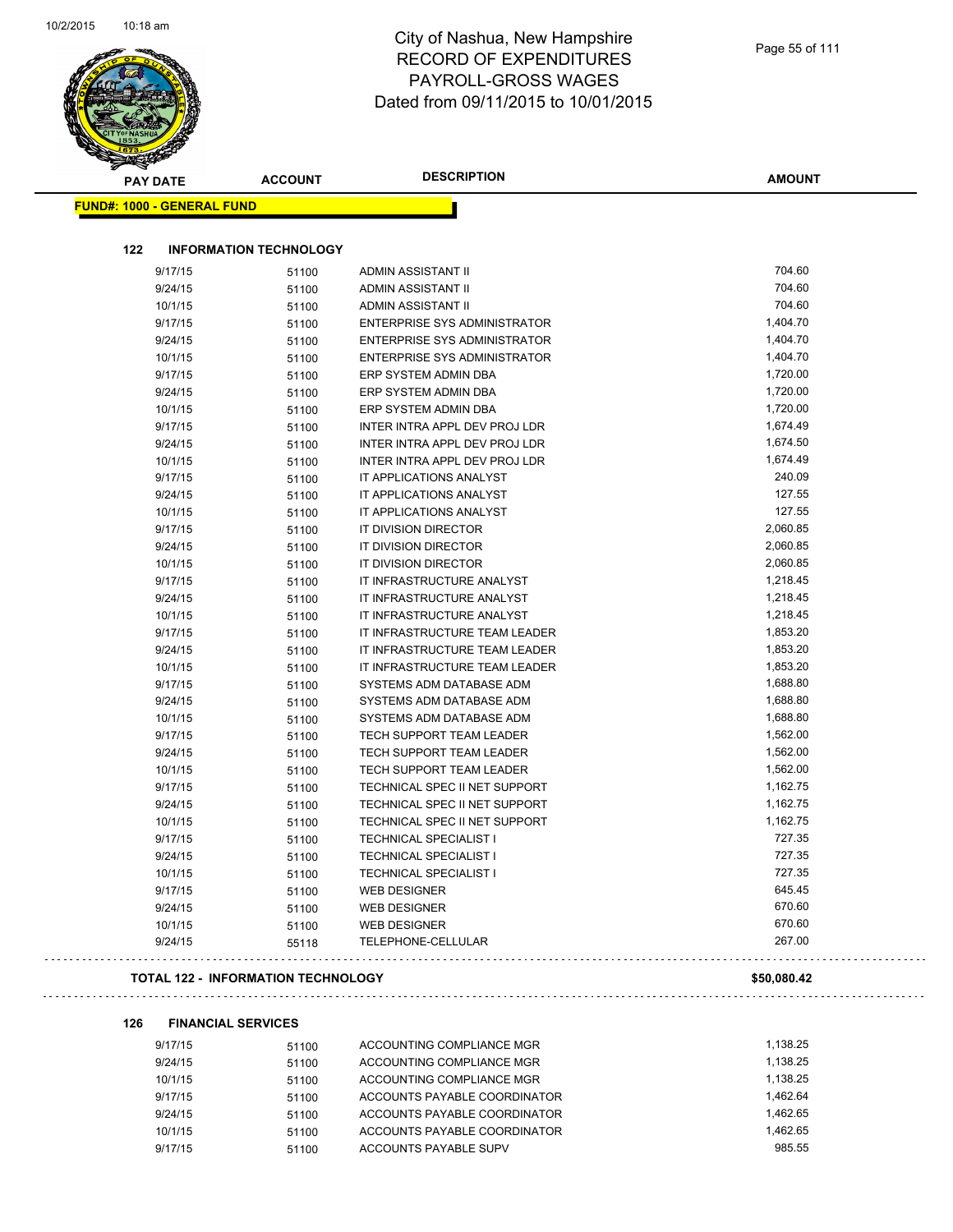

| <b>STATERS</b>                    |                |                                   |          |
|-----------------------------------|----------------|-----------------------------------|----------|
| <b>PAY DATE</b>                   | <b>ACCOUNT</b> | <b>DESCRIPTION</b>                | AMOUNT   |
| <b>FUND#: 1000 - GENERAL FUND</b> |                |                                   |          |
|                                   |                |                                   |          |
|                                   |                |                                   |          |
| 126<br><b>FINANCIAL SERVICES</b>  |                |                                   |          |
| 9/24/15                           | 51100          | ACCOUNTS PAYABLE SUPV             | 985.55   |
| 10/1/15                           | 51100          | ACCOUNTS PAYABLE SUPV             | 985.55   |
| 9/17/15                           | 51100          | <b>CFO COMPTROLLER</b>            | 2,120.60 |
| 9/24/15                           | 51100          | <b>CFO COMPTROLLER</b>            | 2,120.60 |
| 10/1/15                           | 51100          | <b>CFO COMPTROLLER</b>            | 2,120.60 |
| 9/17/15                           | 51100          | DEP TREASURER TAX COLLECTOR       | 1,116.40 |
| 9/24/15                           | 51100          | DEP TREASURER TAX COLLECTOR       | 1,116.40 |
| 10/1/15                           | 51100          | DEP TREASURER TAX COLLECTOR       | 1,116.40 |
| 9/17/15                           | 51100          | FINANCE AND ADMIN MANAGER         | 766.80   |
| 9/24/15                           | 51100          | FINANCE AND ADMIN MANAGER         | 766.80   |
| 10/1/15                           | 51100          | FINANCE AND ADMIN MANAGER         | 766.80   |
| 9/17/15                           | 51100          | FINANCIAL MANAGER GENERAL GOVT    | 1,450.00 |
| 9/24/15                           | 51100          | FINANCIAL MANAGER GENERAL GOVT    | 1,450.00 |
| 10/1/15                           | 51100          | FINANCIAL MANAGER GENERAL GOVT    | 1,450.00 |
| 9/17/15                           | 51100          | FINANCIAL SERVICES COORDINATOR    | 992.86   |
| 9/24/15                           | 51100          | FINANCIAL SERVICES COORDINATOR    | 992.85   |
| 10/1/15                           | 51100          | FINANCIAL SERVICES COORDINATOR    | 992.85   |
| 9/17/15                           | 51100          | <b>MOTOR VEHICLE COORDINATOR</b>  | 682.50   |
| 9/24/15                           | 51100          | <b>MOTOR VEHICLE COORDINATOR</b>  | 682.50   |
| 10/1/15                           | 51100          | <b>MOTOR VEHICLE COORDINATOR</b>  | 682.50   |
| 9/17/15                           | 51100          | MV CLERK II REGISTRATION          | 1,303.65 |
| 9/24/15                           | 51100          | MV CLERK II REGISTRATION          | 1,303.65 |
| 10/1/15                           | 51100          | MV CLERK II REGISTRATION          | 1,303.65 |
| 9/17/15                           | 51100          | OPERATIONS ANALYST                | 769.95   |
| 9/24/15                           | 51100          | OPERATIONS ANALYST                | 769.95   |
| 10/1/15                           | 51100          | OPERATIONS ANALYST                | 769.95   |
| 9/17/15                           | 51100          | <b>RESOURCE COORDINATOR</b>       | 373.32   |
| 9/24/15                           | 51100          | <b>RESOURCE COORDINATOR</b>       | 622.20   |
| 10/1/15                           | 51100          | <b>RESOURCE COORDINATOR</b>       | 622.20   |
| 9/17/15                           | 51100          | REVENUE ACCOUNTS SPEC             | 772.90   |
| 9/24/15                           | 51100          | REVENUE ACCOUNTS SPEC             | 772.90   |
| 10/1/15                           | 51100          | REVENUE ACCOUNTS SPEC             | 772.90   |
| 9/17/15                           | 51100          | <b>REVENUE COORDINATOR</b>        | 1,007.95 |
| 9/24/15                           | 51100          | REVENUE COORDINATOR               | 1,007.95 |
| 10/1/15                           | 51100          | REVENUE COORDINATOR               | 1,007.95 |
| 9/17/15                           | 51100          | SENIOR ACCOUNTANT                 | 1,064.25 |
| 9/24/15                           | 51100          | SENIOR ACCOUNTANT                 | 1,064.25 |
| 10/1/15                           | 51100          | SENIOR ACCOUNTANT                 | 1,064.25 |
| 9/17/15                           | 51100          | SENIOR FINANCIAL ANALYST          | 1,155.05 |
| 9/24/15                           | 51100          | SENIOR FINANCIAL ANALYST          | 1,155.05 |
| 10/1/15                           | 51100          | SENIOR FINANCIAL ANALYST          | 1,155.05 |
| 9/17/15                           | 51100          | SUPV VEHICLE REGISTRATION         | 1,092.80 |
| 9/24/15                           | 51100          | SUPV VEHICLE REGISTRATION         | 1,092.80 |
| 10/1/15                           | 51100          | SUPV VEHICLE REGISTRATION         | 1,092.80 |
| 9/17/15                           | 51100          | TREASURER TAX COLLECTOR           | 1,853.20 |
| 9/24/15                           | 51100          | TREASURER TAX COLLECTOR           | 1,853.20 |
| 10/1/15                           | 51100          | TREASURER TAX COLLECTOR           | 1,853.20 |
| 9/17/15                           | 51100          | <b>VEHICLE REGISTRATION CLERK</b> | 1,093.60 |
| 9/24/15                           | 51100          | <b>VEHICLE REGISTRATION CLERK</b> | 1,093.60 |
| 10/1/15                           | 51100          | <b>VEHICLE REGISTRATION CLERK</b> | 1,093.60 |
| 10/1/15                           | 51200          | <b>ACCOUNTING TEMP</b>            | 412.50   |
| 9/17/15                           | 51200          | TRUST ACCOUNTANT PT               | 704.12   |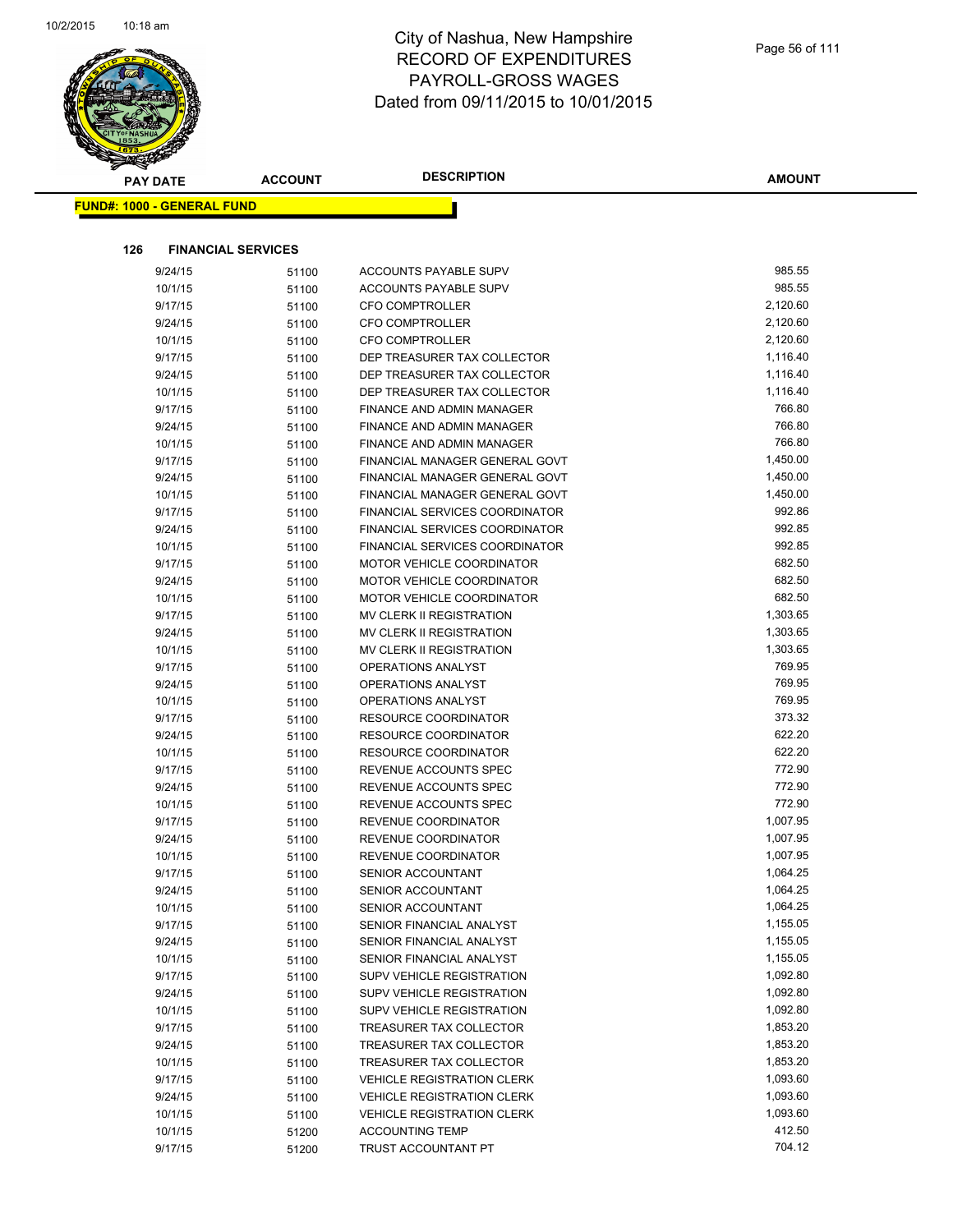| <b>FUND#: 1000 - GENERAL FUND</b><br>126<br>9/24/15<br>10/1/15<br>9/17/15<br>9/24/15<br>10/1/15<br>10/1/15 | <b>FINANCIAL SERVICES</b><br>51200    |                                             |             |
|------------------------------------------------------------------------------------------------------------|---------------------------------------|---------------------------------------------|-------------|
|                                                                                                            |                                       |                                             |             |
|                                                                                                            |                                       |                                             |             |
|                                                                                                            |                                       |                                             | 704.12      |
|                                                                                                            |                                       | TRUST ACCOUNTANT PT<br>TRUST ACCOUNTANT PT  | 704.12      |
|                                                                                                            | 51200                                 |                                             | 49.49       |
|                                                                                                            | 51300                                 | OVERTIME-REGULAR                            | 86.09       |
|                                                                                                            | 51300                                 | OVERTIME-REGULAR<br><b>OVERTIME-REGULAR</b> | 355.21      |
|                                                                                                            | 51300                                 |                                             |             |
|                                                                                                            | 51750                                 | <b>RETIREMENT &amp; SEPARATION PAY</b>      | 3,580.50    |
| 9/24/15                                                                                                    | 55118                                 | TELEPHONE-CELLULAR<br>.                     | 50.00       |
|                                                                                                            | <b>TOTAL 126 - FINANCIAL SERVICES</b> |                                             | \$70,750.72 |
| 129                                                                                                        | <b>CITY BUILDINGS</b>                 |                                             |             |
| 9/17/15                                                                                                    | 51100                                 | <b>BUILDING MANAGER</b>                     | 1,110.45    |
| 9/24/15                                                                                                    | 51100                                 | <b>BUILDING MANAGER</b>                     | 1,110.45    |
| 10/1/15                                                                                                    | 51100                                 | <b>BUILDING MANAGER</b>                     | 1,110.45    |
| 9/17/15                                                                                                    | 51100                                 | <b>CUSTODIAN I</b>                          | 1,247.45    |
| 9/24/15                                                                                                    | 51100                                 | <b>CUSTODIAN I</b>                          | 1,247.44    |
| 10/1/15                                                                                                    | 51100                                 | <b>CUSTODIAN I</b>                          | 1,229.24    |
| 9/17/15                                                                                                    | 51100                                 | <b>MAINTENANCE SPEC</b>                     | 699.45      |
| 9/24/15                                                                                                    | 51100                                 | MAINTENANCE SPEC                            | 699.45      |
| 10/1/15                                                                                                    | 51100                                 | MAINTENANCE SPEC                            | 699.45      |
| 9/17/15                                                                                                    | 51200                                 | <b>CUSTODIAN I</b>                          | 324.84      |
| 9/24/15                                                                                                    | 51200                                 | <b>CUSTODIAN I</b>                          | 324.84      |
| 10/1/15                                                                                                    | 51200                                 | <b>CUSTODIAN I</b>                          | 324.84      |
| 10/1/15                                                                                                    | 51300                                 | OVERTIME-REGULAR                            | 27.29       |
|                                                                                                            | <b>TOTAL 129 - CITY BUILDINGS</b>     |                                             | \$10,155.64 |
| 130                                                                                                        | <b>PURCHASING</b>                     |                                             |             |
| 9/17/15                                                                                                    | 51100                                 | PURCHASING AGENT I                          | 698.45      |
| 9/24/15                                                                                                    | 51100                                 | PURCHASING AGENT I                          | 698.45      |
| 10/1/15                                                                                                    | 51100                                 | PURCHASING AGENT I                          | 698.45      |
| 9/17/15                                                                                                    | 51100                                 | PURCHASING AGENT II                         | 878.75      |
| 9/24/15                                                                                                    | 51100                                 | PURCHASING AGENT II                         | 878.75      |
| 10/1/15                                                                                                    | 51100                                 | PURCHASING AGENT II                         | 878.75      |
| 9/17/15                                                                                                    | 51100                                 | PURCHASING MANAGER                          | 1,579.20    |
| 9/24/15                                                                                                    | 51100                                 | PURCHASING MANAGER                          | 1,579.20    |
| 10/1/15                                                                                                    | 51100                                 | PURCHASING MANAGER                          | 1,579.20    |
| 9/17/15                                                                                                    | 51300                                 | OVERTIME-REGULAR                            | 6.55        |
| 9/24/15                                                                                                    | 51300                                 | OVERTIME-REGULAR                            | 19.65       |
|                                                                                                            | <b>TOTAL 130 - PURCHASING</b>         |                                             | \$9,495.40  |
|                                                                                                            | <b>HUNT BUILDING</b>                  |                                             |             |
| 131<br>9/17/15                                                                                             | 51100                                 | HUNT MEMORIAL BLDG & ARTS ADM               | 330.75      |
| 9/24/15                                                                                                    | 51100                                 | HUNT MEMORIAL BLDG & ARTS ADM               | 330.76      |
| 10/1/15                                                                                                    | 51100                                 | HUNT MEMORIAL BLDG & ARTS ADM               | 330.76      |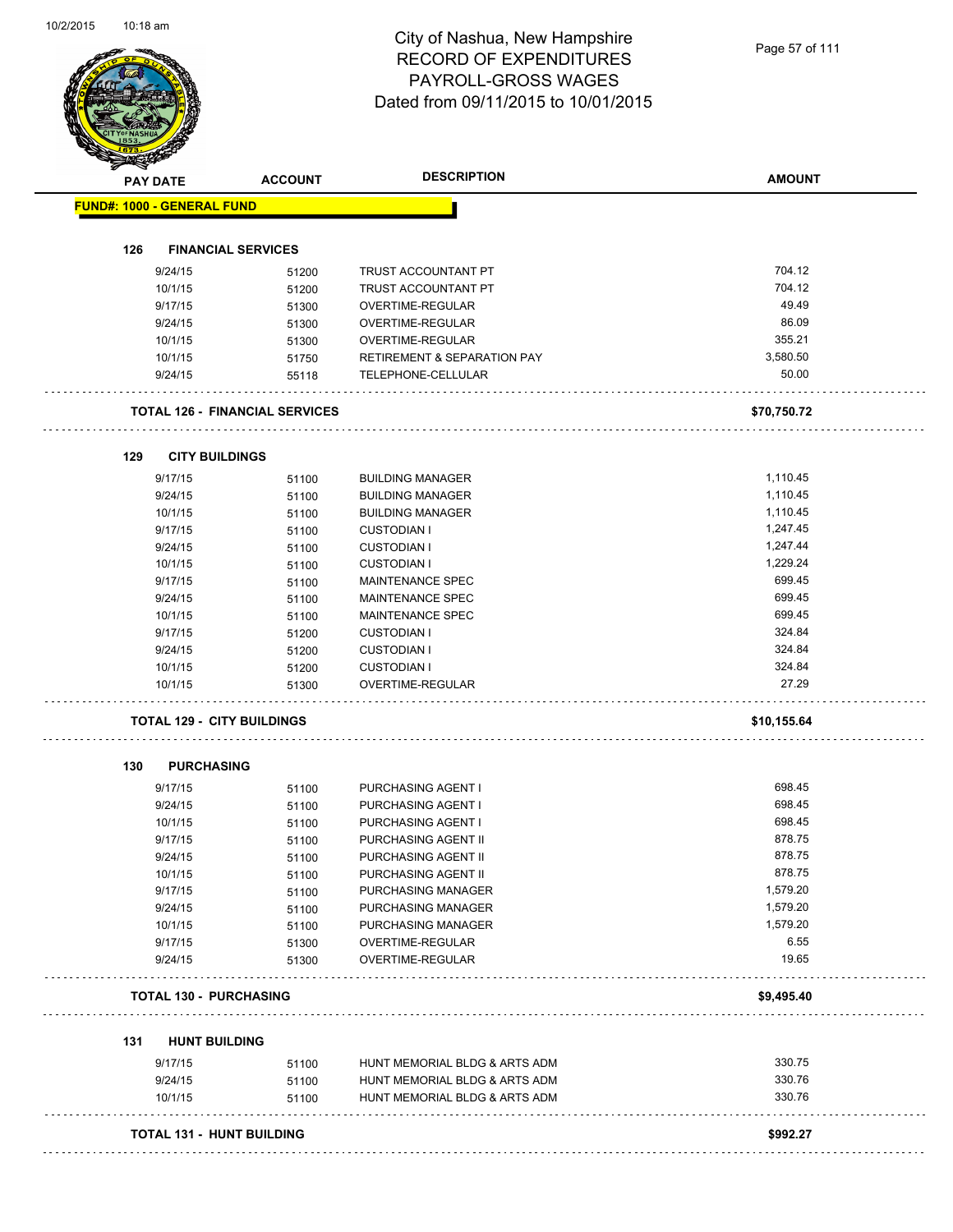

|  | Page 58 of 111 |  |
|--|----------------|--|
|  |                |  |
|  |                |  |
|  |                |  |
|  |                |  |

| <b>PAY DATE</b>                   | <b>ACCOUNT</b>                       | <b>DESCRIPTION</b>               | <b>AMOUNT</b> |
|-----------------------------------|--------------------------------------|----------------------------------|---------------|
| <b>FUND#: 1000 - GENERAL FUND</b> |                                      |                                  |               |
|                                   |                                      |                                  |               |
| 132<br><b>ASSESSING</b>           |                                      |                                  |               |
| 9/17/15                           | 51100                                | <b>APPRAISER I</b>               | 895.45        |
| 9/24/15                           | 51100                                | <b>APPRAISER I</b>               | 895.45        |
| 10/1/15                           | 51100                                | <b>APPRAISER I</b>               | 895.45        |
| 9/17/15                           | 51100                                | <b>APPRAISER II</b>              | 1,069.65      |
| 9/24/15                           | 51100                                | <b>APPRAISER II</b>              | 1,069.65      |
| 10/1/15                           | 51100                                | <b>APPRAISER II</b>              | 1,069.65      |
| 9/17/15                           | 51100                                | <b>APPRAISER III</b>             | 1,218.49      |
| 9/24/15                           | 51100                                | <b>APPRAISER III</b>             | 1,218.50      |
| 10/1/15                           | 51100                                | <b>APPRAISER III</b>             | 1,218.49      |
| 9/17/15                           | 51100                                | ASSESSING ADMIN SPEC I CSR       | 634.60        |
| 9/24/15                           | 51100                                | ASSESSING ADMIN SPEC I CSR       | 563.21        |
| 10/1/15                           | 51100                                | ASSESSING ADMIN SPEC I CSR       | 634.60        |
| 9/17/15                           | 51100                                | ASSESSING ADMIN SPEC II CSR      | 740.35        |
| 9/24/15                           | 51100                                | ASSESSING ADMIN SPEC II CSR      | 740.35        |
| 10/1/15                           | 51100                                | ASSESSING ADMIN SPEC II CSR      | 740.35        |
| 9/17/15                           | 51100                                | ASSESSING ADMIN SPEC III CSR     | 931.60        |
| 9/24/15                           | 51100                                | ASSESSING ADMIN SPEC III CSR     | 931.60        |
| 10/1/15                           | 51100                                | ASSESSING ADMIN SPEC III CSR     | 931.60        |
| 9/17/15                           | 51100                                | CHIEF ASSESSOR GIS MANAGER       | 2,154.81      |
| 9/24/15                           | 51100                                | CHIEF ASSESSOR GIS MANAGER       | 2,154.80      |
| 10/1/15                           | 51100                                | CHIEF ASSESSOR GIS MANAGER       | 2,154.80      |
| 9/17/15                           | 51100                                | DEPARTMENT COORDINATOR           | 884.70        |
| 9/24/15                           | 51100                                | DEPARTMENT COORDINATOR           | 884.70        |
| 10/1/15                           | 51100                                | DEPARTMENT COORDINATOR           | 884.70        |
| 9/17/15                           | 51100                                | DEPUTY MANAGER APPRAISER IV      | 1,537.40      |
| 9/24/15                           | 51100                                | DEPUTY MANAGER APPRAISER IV      | 1,537.40      |
| 10/1/15                           | 51100                                | DEPUTY MANAGER APPRAISER IV      | 1,537.40      |
| 9/24/15                           | 51512                                | <b>WAGES APPOINTED OFFICIALS</b> | 375.00        |
| <b>TOTAL 132 - ASSESSING</b>      |                                      |                                  | \$30,504.75   |
| 134<br>GIS                        |                                      |                                  |               |
| 9/17/15                           | 51100                                | <b>GIS TECHNICIAN II</b>         | 1,094.29      |
| 9/24/15                           | 51100                                | <b>GIS TECHNICIAN II</b>         | 1,094.30      |
| 10/1/15                           | 51100                                | <b>GIS TECHNICIAN II</b>         | 1,094.29      |
| <b>TOTAL 134 - GIS</b>            |                                      |                                  | \$3,282.88    |
| 140<br><b>PINEWOOD CEMETERY</b>   |                                      |                                  |               |
| 9/24/15                           | 51700                                | <b>STIPENDS</b>                  | 1,000.00      |
| 9/24/15                           | 55314                                | FIXED RATE MILEAGE ALLOWANCE     | 100.00        |
|                                   | <b>TOTAL 140 - PINEWOOD CEMETERY</b> |                                  | \$1,100.00    |
| 142                               | <b>WOODLAWN CEMETERY</b>             |                                  |               |
| 9/17/15                           | 51100                                | <b>GROUNDSKEEPER CEMETERY</b>    | 1,339.70      |
| 9/24/15                           | 51100                                | <b>GROUNDSKEEPER CEMETERY</b>    | 1,339.70      |
| 10/1/15                           | 51100                                | <b>GROUNDSKEEPER CEMETERY</b>    | 1,339.70      |
| 9/17/15                           | 51100                                | SUBFOREMAN CEMETERY              | 766.05        |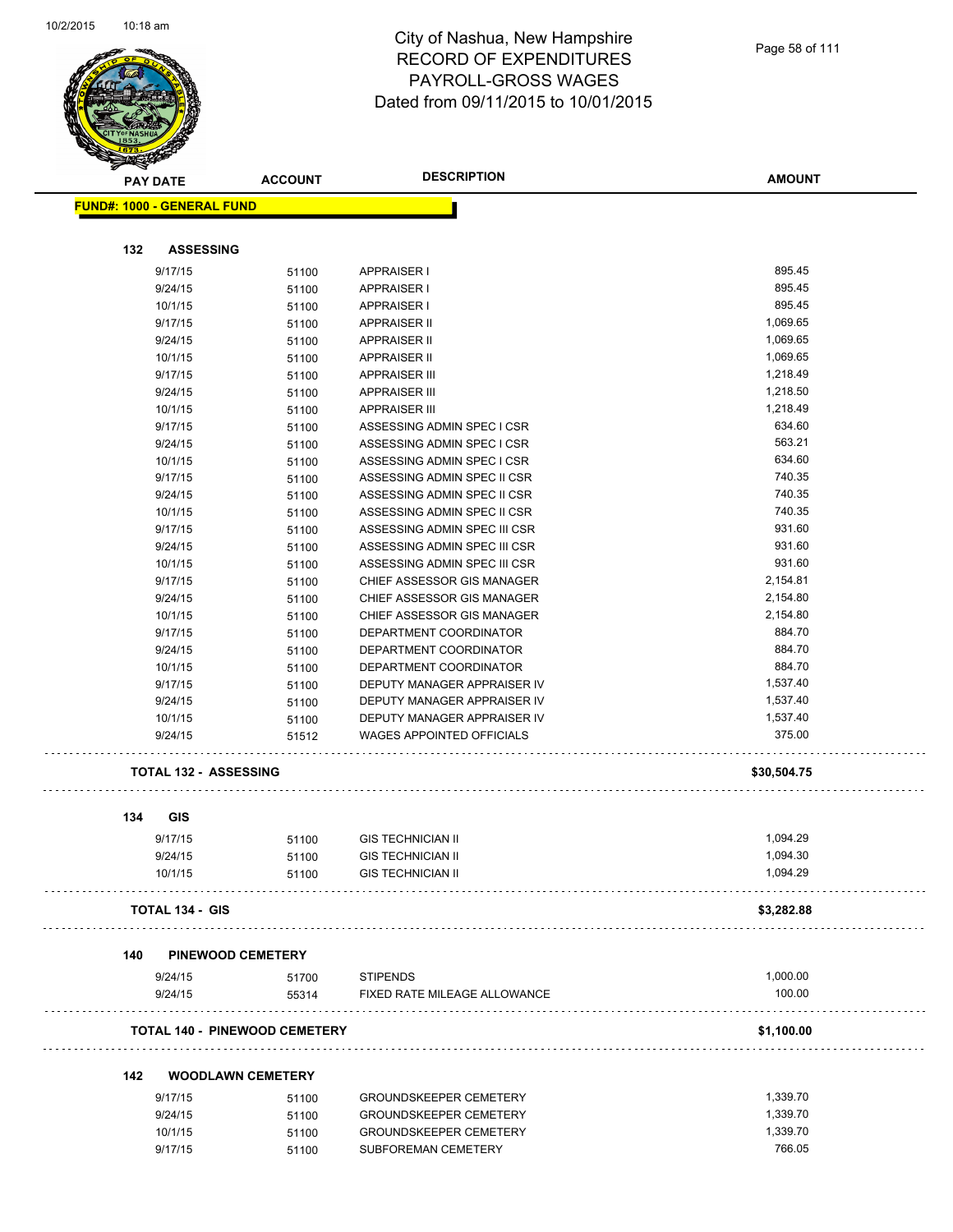|                                   | <b>ACCOUNT</b>                                        | <b>DESCRIPTION</b>                                             | <b>AMOUNT</b> |
|-----------------------------------|-------------------------------------------------------|----------------------------------------------------------------|---------------|
| <b>PAY DATE</b>                   |                                                       |                                                                |               |
| <b>FUND#: 1000 - GENERAL FUND</b> |                                                       |                                                                |               |
| 142                               | <b>WOODLAWN CEMETERY</b>                              |                                                                |               |
| 9/24/15                           | 51100                                                 | SUBFOREMAN CEMETERY                                            | 766.05        |
| 10/1/15                           | 51100                                                 | SUBFOREMAN CEMETERY                                            | 766.05        |
| 9/17/15                           | 51100                                                 | SUPERINTENDENT CEMETERY I                                      | 1,075.60      |
| 9/24/15                           | 51100                                                 | SUPERINTENDENT CEMETERY I                                      | 1,075.60      |
| 10/1/15                           | 51100                                                 | SUPERINTENDENT CEMETERY I                                      | 1,075.60      |
| 10/1/15                           | 51300                                                 | OVERTIME-REGULAR                                               | 75.36         |
| 9/17/15                           | 51400                                                 | <b>WAGES TEMP-SEASONAL</b>                                     | 487.50        |
| 9/24/15                           | 51400                                                 | <b>WAGES TEMP-SEASONAL</b>                                     | 557.50        |
| 10/1/15                           | 51400                                                 | <b>WAGES TEMP-SEASONAL</b>                                     | 560.00        |
|                                   | <b>TOTAL 142 - WOODLAWN CEMETERY</b>                  |                                                                | \$11,224.41   |
|                                   |                                                       |                                                                |               |
| 144                               | <b>EDGEWOOD &amp; SUBURBAN CEMETERIES</b>             |                                                                | 1,160.05      |
| 9/17/15<br>9/24/15                | 51100                                                 | <b>GROUNDSKEEPER CEMETERY</b><br><b>GROUNDSKEEPER CEMETERY</b> | 1,160.05      |
|                                   | 51100                                                 |                                                                | 1,135.41      |
| 10/1/15<br>9/17/15                | 51100                                                 | <b>GROUNDSKEEPER CEMETERY</b><br>SUBFOREMAN CEMETERY           | 835.75        |
| 9/24/15                           | 51100                                                 | SUBFOREMAN CEMETERY                                            | 835.75        |
| 10/1/15                           | 51100                                                 | SUBFOREMAN CEMETERY                                            | 835.75        |
| 9/17/15                           | 51100                                                 | SUPERINTENDENT CEMETERY II                                     | 1,166.65      |
| 9/24/15                           | 51100                                                 | SUPERINTENDENT CEMETERY II                                     | 1,166.65      |
| 10/1/15                           | 51100                                                 | SUPERINTENDENT CEMETERY II                                     | 1,166.65      |
| 9/24/15                           | 51100<br>51700                                        | <b>STIPENDS</b>                                                | 1,592.00      |
| 9/24/15                           | 55314                                                 | FIXED RATE MILEAGE ALLOWANCE                                   | 100.00        |
|                                   | <b>TOTAL 144 - EDGEWOOD &amp; SUBURBAN CEMETERIES</b> |                                                                | \$11,154.71   |
| 150<br><b>POLICE</b>              |                                                       |                                                                |               |
| 9/17/15                           | 51100                                                 | <b>1ST YEAR OFFICERS</b>                                       | 11,298.76     |
| 9/24/15                           | 51100                                                 | <b>1ST YEAR OFFICERS</b>                                       | 10,940.47     |
| 10/1/15                           | 51100                                                 | <b>1ST YEAR OFFICERS</b>                                       | 9,847.04      |
| 9/17/15                           | 51100                                                 | 1ST YR OFFICERS CERTIFIED SPEC                                 | 1,016.11      |
| 9/24/15                           | 51100                                                 | 1ST YR OFFICERS CERTIFIED SPEC                                 | 1,016.11      |
| 10/1/15                           | 51100                                                 | 1ST YR OFFICERS CERTIFIED SPEC                                 | 1,016.10      |
| 9/17/15                           | 51100                                                 | <b>ACCOUNT CLERK III</b>                                       | 1,501.24      |
| 9/24/15                           | 51100                                                 | <b>ACCOUNT CLERK III</b>                                       | 1,501.25      |
| 10/1/15                           | 51100                                                 | <b>ACCOUNT CLERK III</b>                                       | 1,501.25      |
| 9/17/15                           | 51100                                                 | <b>ACCREDITATION MANAGER</b>                                   | 267.32        |
| 9/17/15                           | 51100                                                 | ADMINISTRATIVE PROJECT SPEC                                    | 1,285.00      |
| 9/24/15                           | 51100                                                 | ADMINISTRATIVE PROJECT SPEC                                    | 1,285.00      |
| 10/1/15                           | 51100                                                 | ADMINISTRATIVE PROJECT SPEC                                    | 1,285.00      |
| 9/17/15                           | 51100                                                 | ANIMAL CONTROL OFFICER                                         | 945.95        |
| 9/24/15                           | 51100                                                 | ANIMAL CONTROL OFFICER                                         | 945.95        |
| 10/1/15                           | 51100                                                 | ANIMAL CONTROL OFFICER                                         | 945.95        |
|                                   | 51100                                                 | ASSISTANT RECORDS MANAGER                                      | 962.10        |
| 9/17/15                           |                                                       |                                                                |               |
| 9/24/15                           | 51100                                                 | ASSISTANT RECORDS MANAGER                                      | 962.10        |
| 10/1/15                           | 51100                                                 | ASSISTANT RECORDS MANAGER                                      | 962.10        |
| 9/17/15                           | 51100                                                 | AUTO MECHANIC 1ST CLASS                                        | 1,629.05      |
| 9/24/15                           | 51100                                                 | AUTO MECHANIC 1ST CLASS                                        | 1,629.05      |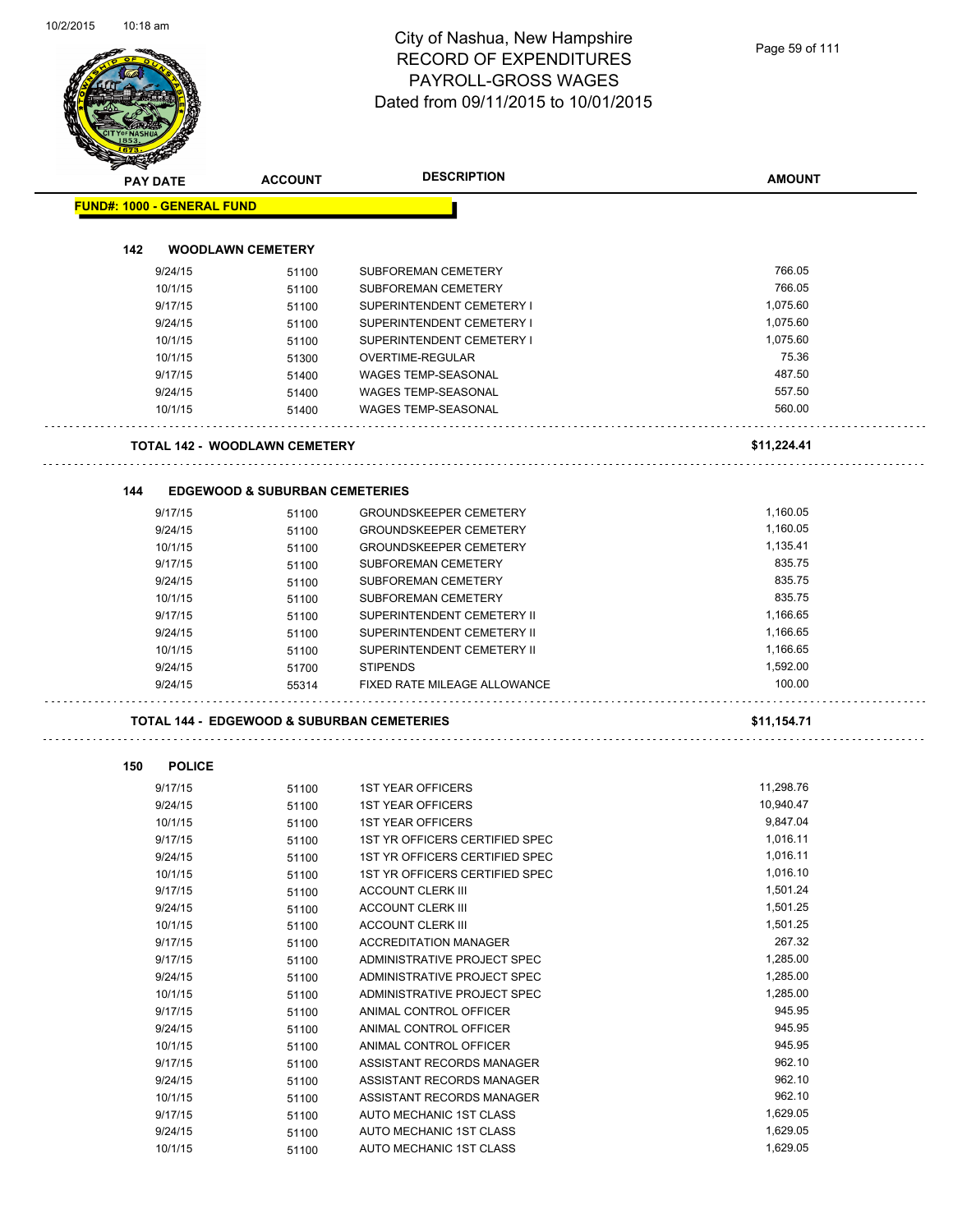

| <b>PAY DATE</b>                   | <b>ACCOUNT</b> | <b>DESCRIPTION</b>                               | <b>AMOUNT</b>        |
|-----------------------------------|----------------|--------------------------------------------------|----------------------|
| <b>FUND#: 1000 - GENERAL FUND</b> |                |                                                  |                      |
|                                   |                |                                                  |                      |
|                                   |                |                                                  |                      |
| <b>POLICE</b><br>150              |                |                                                  |                      |
| 9/17/15                           | 51100          | <b>BUILDING MAINTENANCE SUPV</b>                 | 962.00               |
| 9/24/15                           | 51100          | <b>BUILDING MAINTENANCE SUPV</b>                 | 962.00               |
| 10/1/15                           | 51100          | <b>BUILDING MAINTENANCE SUPV</b>                 | 962.00               |
| 9/17/15                           | 51100          | <b>CAPTAIN</b>                                   | 18,101.80            |
| 9/24/15                           | 51100          | <b>CAPTAIN</b>                                   | 16,256.35            |
| 10/1/15                           | 51100          | <b>CAPTAIN</b>                                   | 14,497.77            |
| 9/17/15                           | 51100          | CHIEF OF POLICE                                  | 2,574.80             |
| 9/24/15                           | 51100          | CHIEF OF POLICE                                  | 2,574.80             |
| 10/1/15                           | 51100          | CHIEF OF POLICE                                  | 2,574.80             |
| 9/17/15                           | 51100          | COMM TECH ALL DESIGNATIONS                       | 8,649.29             |
| 9/24/15                           | 51100          | COMM TECH ALL DESIGNATIONS                       | 8,649.29             |
| 10/1/15                           | 51100          | COMM TECH ALL DESIGNATIONS                       | 8,649.28             |
| 9/17/15                           | 51100          | COMMUNITY POLICE COORD CEMD                      | 1,266.80             |
| 9/24/15                           | 51100          | COMMUNITY POLICE COORD CEMD                      | 1,266.80             |
| 10/1/15                           | 51100          | COMMUNITY POLICE COORD CEMD                      | 1,266.80             |
| 9/17/15                           | 51100          | <b>CRIME ANALYST</b>                             | 1,260.50             |
| 9/24/15                           | 51100          | <b>CRIME ANALYST</b>                             | 1,260.50             |
| 10/1/15                           | 51100          | <b>CRIME ANALYST</b>                             | 1,260.50             |
| 9/17/15                           | 51100          | <b>CUSTODIAN II</b>                              | 760.00               |
| 9/24/15                           | 51100          | <b>CUSTODIAN II</b>                              | 760.00               |
| 10/1/15                           | 51100          | <b>CUSTODIAN II</b>                              | 760.00               |
| 9/17/15                           | 51100          | <b>CUSTODIAN III</b>                             | 1,485.55             |
| 9/24/15                           | 51100          | <b>CUSTODIAN III</b>                             | 1,485.55             |
| 10/1/15                           | 51100          | <b>CUSTODIAN III</b>                             | 1,485.56<br>4,666.50 |
| 9/17/15                           | 51100          | DEPUTY CHIEF OF POLICE                           | 4,666.50             |
| 9/24/15                           | 51100          | DEPUTY CHIEF OF POLICE<br>DEPUTY CHIEF OF POLICE | 4,666.50             |
| 10/1/15<br>9/17/15                | 51100          | DETENTION SPEC                                   | 858.60               |
| 9/24/15                           | 51100<br>51100 | <b>DETENTION SPEC</b>                            | 858.60               |
| 10/1/15                           | 51100          | DETENTION SPEC                                   | 858.60               |
| 9/17/15                           | 51100          | <b>DISPATCHERS ALL DESIGNATIONS</b>              | 5,555.77             |
| 9/24/15                           | 51100          | DISPATCHERS ALL DESIGNATIONS                     | 5,558.64             |
| 10/1/15                           | 51100          | DISPATCHERS ALL DESIGNATIONS                     | 5,570.10             |
| 9/17/15                           | 51100          | FLEET MAINTENANCE ASST SUPV                      | 900.80               |
| 9/24/15                           | 51100          | FLEET MAINTENANCE ASST SUPV                      | 900.80               |
| 10/1/15                           | 51100          | FLEET MAINTENANCE ASST SUPV                      | 900.80               |
| 9/17/15                           | 51100          | IT MANAGER/SOFTWARE SPECIALIST                   | 1,616.40             |
| 9/24/15                           | 51100          | IT MANAGER/SOFTWARE SPECIALIST                   | 1,616.40             |
| 10/1/15                           | 51100          | IT MANAGER/SOFTWARE SPECIALIST                   | 1,616.40             |
| 9/17/15                           | 51100          | <b>LEGAL SECRETARY</b>                           | 695.35               |
| 9/24/15                           | 51100          | <b>LEGAL SECRETARY</b>                           | 695.35               |
| 10/1/15                           | 51100          | <b>LEGAL SECRETARY</b>                           | 695.35               |
| 9/17/15                           | 51100          | LIEUTENANT                                       | 15,335.45            |
| 9/24/15                           | 51100          | LIEUTENANT                                       | 15,335.45            |
| 10/1/15                           | 51100          | LIEUTENANT                                       | 15,335.45            |
| 9/17/15                           | 51100          | NPD BUSINESS COORDINATOR                         | 923.10               |
| 9/24/15                           | 51100          | NPD BUSINESS COORDINATOR                         | 923.10               |
| 10/1/15                           | 51100          | NPD BUSINESS COORDINATOR                         | 923.10               |
| 9/17/15                           | 51100          | NPD BUSINESS MANAGER                             | 1,737.00             |
| 9/24/15                           | 51100          | NPD BUSINESS MANAGER                             | 1,737.00             |
| 10/1/15                           | 51100          | NPD BUSINESS MANAGER                             | 1,737.00             |
| 9/17/15                           | 51100          | NPD NETWORK ADMINISTRATOR                        | 1,288.45             |
|                                   |                |                                                  |                      |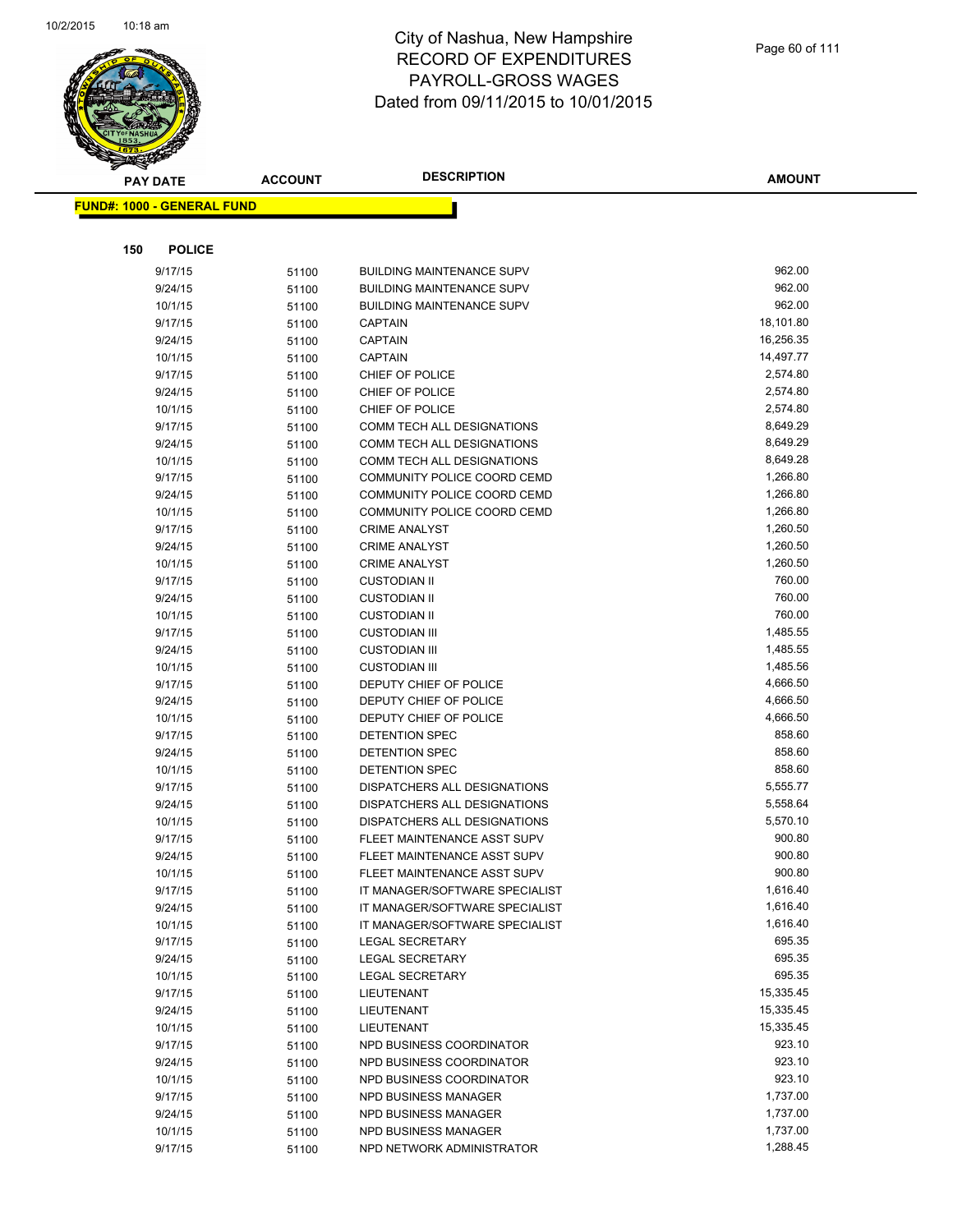

| <b>PAY DATE</b>                   | <b>ACCOUNT</b> | <b>DESCRIPTION</b>                                         | <b>AMOUNT</b>    |
|-----------------------------------|----------------|------------------------------------------------------------|------------------|
| <b>FUND#: 1000 - GENERAL FUND</b> |                |                                                            |                  |
|                                   |                |                                                            |                  |
|                                   |                |                                                            |                  |
| 150<br><b>POLICE</b>              |                |                                                            |                  |
| 9/24/15                           | 51100          | NPD NETWORK ADMINISTRATOR                                  | 1,288.45         |
| 10/1/15                           | 51100          | NPD NETWORK ADMINISTRATOR                                  | 1,288.45         |
| 9/17/15                           | 51100          | PARALEGAL                                                  | 972.40           |
| 9/24/15                           | 51100          | PARALEGAL                                                  | 972.40           |
| 10/1/15                           | 51100          | PARALEGAL                                                  | 972.40           |
| 9/17/15                           | 51100          | PATROLMAN ALL RANKS                                        | 151,177.76       |
| 9/24/15                           | 51100          | PATROLMAN ALL RANKS                                        | 151,431.69       |
| 10/1/15                           | 51100          | PATROLMAN ALL RANKS                                        | 151,431.72       |
| 9/17/15                           | 51100          | POLICE ATTORNEY                                            | 1,561.60         |
| 9/24/15                           | 51100          | POLICE ATTORNEY                                            | 1,561.60         |
| 10/1/15                           | 51100          | POLICE ATTORNEY                                            | 1,561.60         |
| 9/17/15                           | 51100          | RECORDS & COMMUNICATIONS MGR                               | 1,486.65         |
| 9/24/15                           | 51100          | RECORDS & COMMUNICATIONS MGR                               | 1,486.65         |
| 10/1/15                           | 51100          | RECORDS & COMMUNICATIONS MGR                               | 1,486.65         |
| 9/17/15                           | 51100          | <b>RECORDS TECHNICIAN I</b>                                | 1,947.85         |
| 9/24/15                           | 51100          | <b>RECORDS TECHNICIAN I</b>                                | 1,947.85         |
| 10/1/15                           | 51100          | <b>RECORDS TECHNICIAN I</b>                                | 1,947.85         |
| 9/17/15                           | 51100          | RECORDS TECHNICIAN II                                      | 844.70           |
| 9/24/15                           | 51100          | RECORDS TECHNICIAN II                                      | 844.70           |
| 10/1/15                           | 51100          | RECORDS TECHNICIAN II                                      | 844.70           |
| 9/17/15                           | 51100          | SEC DOMESTIC VIOLENCE UNIT                                 | 718.59<br>718.60 |
| 9/24/15                           | 51100          | SEC DOMESTIC VIOLENCE UNIT                                 | 718.60           |
| 10/1/15                           | 51100          | SEC DOMESTIC VIOLENCE UNIT                                 | 882.80           |
| 9/17/15                           | 51100          | SECRETARIAL SUPV DET BUREAU                                | 882.80           |
| 9/24/15<br>10/1/15                | 51100          | SECRETARIAL SUPV DET BUREAU<br>SECRETARIAL SUPV DET BUREAU | 882.80           |
| 9/17/15                           | 51100          | <b>SECRETARY III</b>                                       | 2,797.15         |
| 9/24/15                           | 51100          | <b>SECRETARY III</b>                                       | 2,797.14         |
| 10/1/15                           | 51100          | <b>SECRETARY III</b>                                       | 2,797.16         |
| 9/17/15                           | 51100          | <b>SECRETARY V</b>                                         | 1,665.25         |
| 9/24/15                           | 51100<br>51100 | <b>SECRETARY V</b>                                         | 1,665.25         |
| 10/1/15                           |                | <b>SECRETARY V</b>                                         | 1,665.25         |
| 9/17/15                           | 51100<br>51100 | <b>SECRETARY VI</b>                                        | 791.85           |
| 9/24/15                           | 51100          | <b>SECRETARY VI</b>                                        | 791.85           |
| 10/1/15                           | 51100          | <b>SECRETARY VI</b>                                        | 791.85           |
| 9/17/15                           | 51100          | <b>SERGEANT</b>                                            | 35,340.78        |
| 9/24/15                           | 51100          | <b>SERGEANT</b>                                            | 35,559.24        |
| 10/1/15                           | 51100          | <b>SERGEANT</b>                                            | 35,926.54        |
| 9/17/15                           | 51100          | SHIFT LEADER                                               | 998.35           |
| 9/24/15                           | 51100          | SHIFT LEADER                                               | 998.35           |
| 10/1/15                           | 51100          | SHIFT LEADER                                               | 998.35           |
| 9/17/15                           | 51100          | <b>SUPV POLICE FLEET</b>                                   | 1,222.00         |
| 9/24/15                           | 51100          | SUPV POLICE FLEET                                          | 1,222.00         |
| 10/1/15                           | 51100          | <b>SUPV POLICE FLEET</b>                                   | 1,222.00         |
| 9/17/15                           | 51200          | <b>ACCREDITATION MANAGER</b>                               | 801.96           |
| 9/24/15                           | 51200          | <b>ACCREDITATION MANAGER</b>                               | 1,069.28         |
| 10/1/15                           | 51200          | <b>ACCREDITATION MANAGER</b>                               | 1,069.28         |
| 9/17/15                           | 51200          | DETENTION SPEC                                             | 734.56           |
| 9/24/15                           | 51200          | DETENTION SPEC                                             | 734.56           |
| 10/1/15                           | 51200          | DETENTION SPEC                                             | 734.56           |
| 9/17/15                           | 51200          | POLICE ATTORNEY PT                                         | 1,208.96         |
| 9/24/15                           | 51200          | POLICE ATTORNEY PT                                         | 1,208.96         |
|                                   |                |                                                            |                  |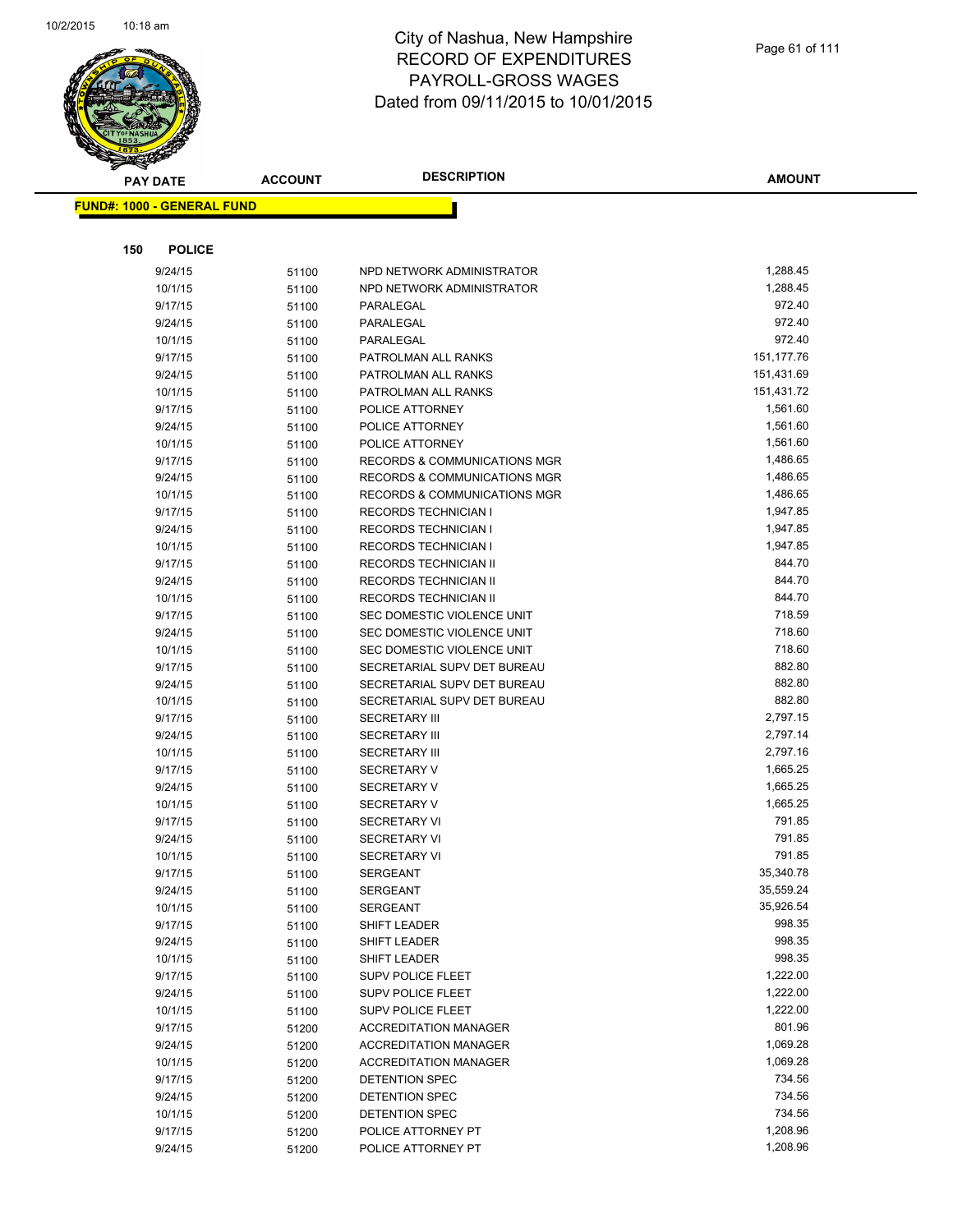

| <b>PAY DATE</b>                   | <b>ACCOUNT</b> | <b>DESCRIPTION</b>                     | <b>AMOUNT</b>  |
|-----------------------------------|----------------|----------------------------------------|----------------|
| <b>FUND#: 1000 - GENERAL FUND</b> |                |                                        |                |
|                                   |                |                                        |                |
| 150<br><b>POLICE</b>              |                |                                        |                |
| 10/1/15                           | 51200          | POLICE ATTORNEY PT                     | 1,208.96       |
| 9/17/15                           | 51200          | PRISONER TRANSPORT OFFICER             | 791.32         |
| 9/24/15                           | 51200          | PRISONER TRANSPORT OFFICER             | 791.32         |
| 10/1/15                           | 51200          | PRISONER TRANSPORT OFFICER             | 791.32         |
| 9/17/15                           | 51200          | SENIOR RELATIONS SPECIALIST            | 686.88         |
| 9/24/15                           | 51200          | SENIOR RELATIONS SPECIALIST            | 686.88         |
| 10/1/15                           | 51200          | SENIOR RELATIONS SPECIALIST            | 686.88         |
| 9/10/15                           | 51300          | OVERTIME-REGULAR                       | (164.03)       |
| 9/17/15                           | 51300          | OVERTIME-REGULAR                       | 1,602.50       |
| 9/24/15                           | 51300          | OVERTIME-REGULAR                       | 2,944.89       |
| 10/1/15                           | 51300          | OVERTIME-REGULAR                       | 2,220.92       |
| 9/17/15                           | 51309          | <b>OVERTIME-TRAINING</b>               | 2,740.15       |
| 9/24/15                           | 51309          | <b>OVERTIME-TRAINING</b>               | 182.48         |
| 10/1/15                           | 51309          | <b>OVERTIME-TRAINING</b>               | 387.70         |
| 9/17/15                           | 51315          | <b>OVERTIME-WITNESS</b>                | 1,961.34       |
| 9/24/15                           | 51315          | <b>OVERTIME-WITNESS</b>                | 2,984.41       |
| 10/1/15                           | 51315          | <b>OVERTIME-WITNESS</b>                | 3,813.26       |
| 9/17/15                           | 51322          | OVERTIME-INVESTIGATIVE                 | 11,935.91      |
| 9/24/15                           | 51322          | OVERTIME-INVESTIGATIVE                 | 9,405.15       |
| 10/1/15                           | 51322          | OVERTIME-INVESTIGATIVE                 | 14,890.30      |
| 9/17/15                           |                | OVERTIME-COVERAGE                      | 8,802.32       |
|                                   | 51330          |                                        | 10,631.23      |
| 9/24/15                           | 51330          | OVERTIME-COVERAGE                      | 4,425.38       |
| 10/1/15                           | 51330          | OVERTIME-COVERAGE                      |                |
| 9/17/15                           | 51412          | <b>WAGES PER DIEM</b>                  | 1,045.50       |
| 9/24/15                           | 51412          | <b>WAGES PER DIEM</b>                  | 984.00         |
| 10/1/15                           | 51412          | <b>WAGES PER DIEM</b>                  | 1,312.00       |
| 9/17/15                           | 51600          | LONGEVITY                              | 3,033.33       |
| 9/24/15                           | 51600          | LONGEVITY                              | 4,083.34       |
| 10/1/15                           | 51600          | <b>LONGEVITY</b>                       | 3,050.00       |
| 9/17/15                           | 51628          | <b>EXTRA HOLIDAY</b>                   | 52,118.82      |
| 9/10/15                           | 51712          | <b>SPECIAL DETAIL</b>                  | (350.00)       |
| 9/17/15                           | 51750          | RETIREMENT & SEPARATION PAY            | 47,765.88      |
| 9/24/15                           | 51750          | <b>RETIREMENT &amp; SEPARATION PAY</b> | 133,741.58     |
| 10/1/15                           | 51750          | <b>RETIREMENT &amp; SEPARATION PAY</b> | 161.88         |
| 9/24/15                           | 55118          | <b>TELEPHONE-CELLULAR</b>              | 100.00         |
| 9/17/15                           | 61107          | <b>CLOTHING &amp; UNIFORMS</b>         | 1,418.10       |
| 9/24/15                           | 61107          | <b>CLOTHING &amp; UNIFORMS</b>         | 629.28         |
| 10/1/15                           | 61107          | <b>CLOTHING &amp; UNIFORMS</b>         | 613.92         |
| <b>TOTAL 150 - POLICE</b>         |                |                                        | \$1,205,066.69 |
| 152<br><b>FIRE</b>                |                |                                        |                |
| 9/17/15                           |                | ADMINISTRATIVE ASSISTANT II            | 1,557.70       |
|                                   | 51100          |                                        | 1,557.70       |
| 9/24/15                           | 51100          | ADMINISTRATIVE ASSISTANT II            |                |
| 10/1/15                           | 51100          | ADMINISTRATIVE ASSISTANT II            | 1,557.70       |
| 9/17/15                           | 51100          | <b>ASST FIRE CHIEF</b>                 | 2,086.04       |
| 9/24/15                           | 51100          | <b>ASST FIRE CHIEF</b>                 | 2,086.04       |

| 9/24/15 | 51100 | ASST FIRE CHIEF                | 2.086.04 |
|---------|-------|--------------------------------|----------|
| 10/1/15 | 51100 | ASST FIRE CHIEF                | 2.086.04 |
| 9/17/15 | 51100 | ASST SUPERINTENDENT FIRE ALARM | 1.512.76 |
| 9/24/15 | 51100 | ASST SUPERINTENDENT FIRE ALARM | 1.512.76 |
| 10/1/15 | 51100 | ASST SUPERINTENDENT FIRE ALARM | 1.512.76 |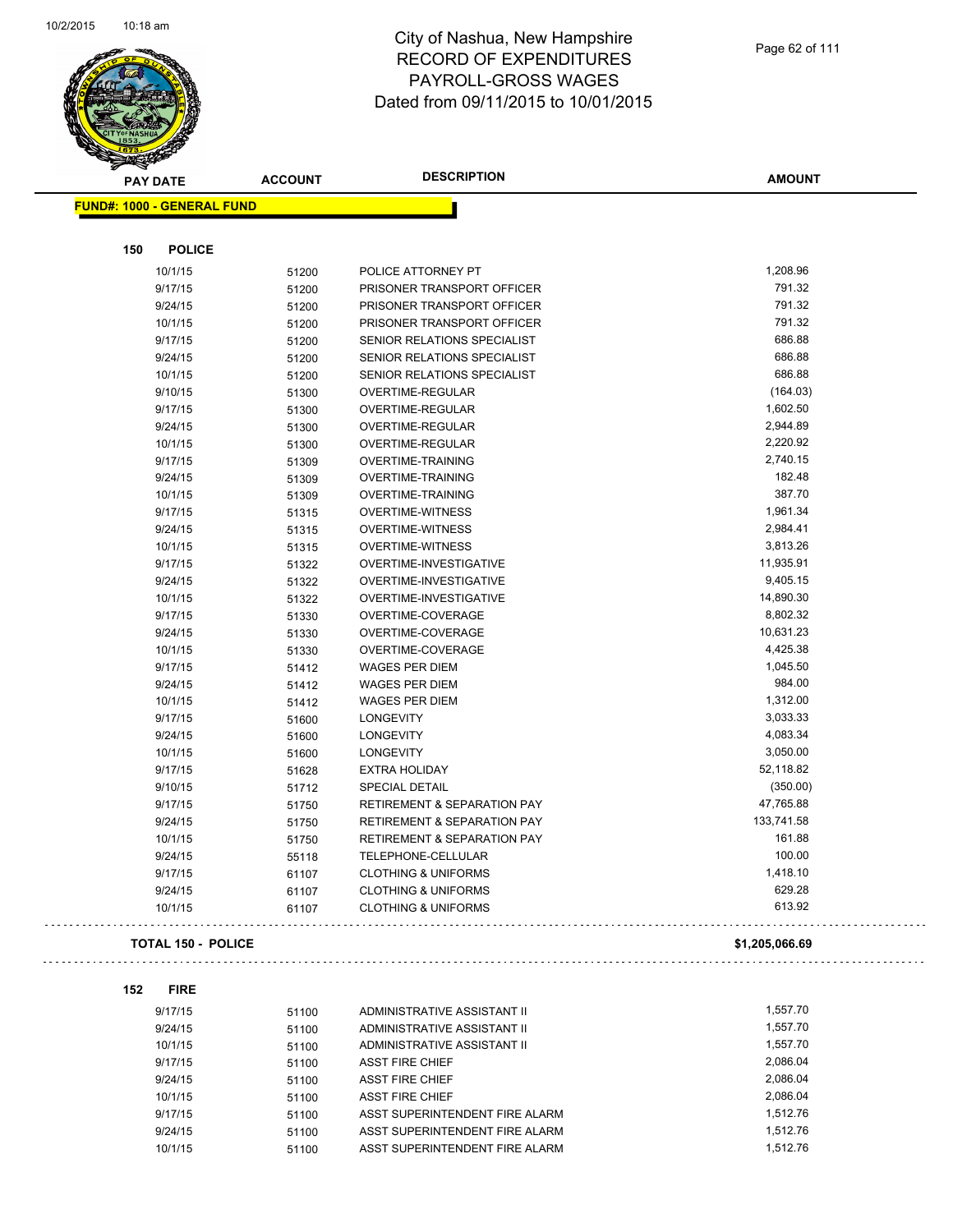

| <b>PAY DATE</b>                   |             | <b>ACCOUNT</b> | <b>DESCRIPTION</b>              | <b>AMOUNT</b> |
|-----------------------------------|-------------|----------------|---------------------------------|---------------|
| <b>FUND#: 1000 - GENERAL FUND</b> |             |                |                                 |               |
|                                   |             |                |                                 |               |
|                                   |             |                |                                 |               |
| 152                               | <b>FIRE</b> |                |                                 |               |
|                                   | 9/17/15     | 51100          | ASST SUPERINTENDENT FIRE FLEET  | 1,497.76      |
|                                   | 9/24/15     | 51100          | ASST SUPERINTENDENT FIRE FLEET  | 1,497.76      |
|                                   | 10/1/15     | 51100          | ASST SUPERINTENDENT FIRE FLEET  | 1,497.76      |
|                                   | 9/17/15     | 51100          | ASST SUPERINTENDENT PREVENTION  | 1,512.76      |
|                                   | 9/24/15     | 51100          | ASST SUPERINTENDENT PREVENTION  | 1,512.76      |
|                                   | 10/1/15     | 51100          | ASST SUPERINTENDENT PREVENTION  | 1,512.76      |
|                                   | 9/17/15     | 51100          | <b>CAPTAIN</b>                  | 10,622.58     |
|                                   | 9/24/15     | 51100          | <b>CAPTAIN</b>                  | 10,622.58     |
|                                   | 10/1/15     | 51100          | <b>CAPTAIN</b>                  | 10,622.59     |
|                                   | 9/17/15     | 51100          | CAPTAIN FIRE TRAINING SAFETY    | 1,704.12      |
|                                   | 9/24/15     | 51100          | CAPTAIN FIRE TRAINING SAFETY    | 1,704.12      |
|                                   | 10/1/15     | 51100          | CAPTAIN FIRE TRAINING SAFETY    | 1,704.12      |
|                                   | 9/17/15     | 51100          | <b>DEPUTY FIRE CHIEF</b>        | 7,469.82      |
|                                   | 9/24/15     | 51100          | <b>DEPUTY FIRE CHIEF</b>        | 7,469.82      |
|                                   | 10/1/15     | 51100          | <b>DEPUTY FIRE CHIEF</b>        | 7,469.82      |
|                                   | 9/17/15     | 51100          | <b>EXEC ASST BUSINESS COORD</b> | 1,091.55      |
|                                   | 9/24/15     | 51100          | <b>EXEC ASST BUSINESS COORD</b> | 1,091.55      |
|                                   | 10/1/15     | 51100          | <b>EXEC ASST BUSINESS COORD</b> | 1,091.55      |
|                                   | 9/17/15     | 51100          | <b>FIRE CHIEF</b>               | 2,292.80      |
|                                   | 9/24/15     | 51100          | <b>FIRE CHIEF</b>               | 2,292.80      |
|                                   | 10/1/15     | 51100          | <b>FIRE CHIEF</b>               | 2,292.80      |
|                                   | 9/17/15     | 51100          | FIRE DISPATCH ALL RANKS         | 7,378.51      |
|                                   | 9/24/15     | 51100          | FIRE DISPATCH ALL RANKS         | 7,023.47      |
|                                   | 10/1/15     | 51100          | FIRE DISPATCH ALL RANKS         | 7,425.56      |
|                                   | 9/17/15     | 51100          | FIRE DISPATCHER CLERK TRAINER   | 1,212.06      |
|                                   | 9/24/15     | 51100          | FIRE DISPATCHER CLERK TRAINER   | 1,531.02      |
|                                   | 10/1/15     | 51100          | FIRE DISPATCHER CLERK TRAINER   | 1,084.47      |
|                                   | 9/17/15     | 51100          | FIRE LIEUTENANT                 | 38,142.27     |
|                                   | 9/24/15     | 51100          | <b>FIRE LIEUTENANT</b>          | 38,142.26     |
|                                   | 10/1/15     | 51100          | <b>FIRE LIEUTENANT</b>          | 49,973.66     |
|                                   | 9/17/15     | 51100          | <b>FIRE MECHANIC</b>            | 1,341.20      |
|                                   | 9/24/15     | 51100          | <b>FIRE MECHANIC</b>            | 1,341.20      |
|                                   | 10/1/15     | 51100          | <b>FIRE MECHANIC</b>            | 1,341.20      |
|                                   | 9/17/15     | 51100          | FIRE TRAINING OFFICER           | 1,482.96      |
|                                   | 9/24/15     | 51100          | FIRE TRAINING OFFICER           | 1,482.96      |
|                                   | 10/1/15     | 51100          | FIRE TRAINING OFFICER           | 1,482.96      |
|                                   | 9/17/15     | 51100          | <b>FIREFIGHTERS ALL RANKS</b>   | 124,432.18    |
|                                   | 9/24/15     | 51100          | FIREFIGHTERS ALL RANKS          | 123,881.06    |
|                                   | 10/1/15     | 51100          | FIREFIGHTERS ALL RANKS          | 124,460.02    |
|                                   | 9/17/15     | 51100          | SUPERINTENDENT FIRE ALARM       | 1,670.56      |
|                                   | 9/24/15     | 51100          | SUPERINTENDENT FIRE ALARM       | 1,670.56      |
|                                   | 10/1/15     | 51100          | SUPERINTENDENT FIRE ALARM       | 1,670.56      |
|                                   | 9/17/15     | 51100          | SUPERINTENDENT FIRE FLEET       | 1,670.56      |
|                                   | 9/24/15     | 51100          | SUPERINTENDENT FIRE FLEET       | 1,670.56      |
|                                   | 10/1/15     | 51100          | SUPERINTENDENT FIRE FLEET       | 1,670.56      |
|                                   | 9/17/15     | 51100          | SUPERINTENDENT FIRE PREVENTION  | 1,670.56      |
|                                   | 9/24/15     | 51100          | SUPERINTENDENT FIRE PREVENTION  | 1,670.56      |
|                                   | 10/1/15     | 51100          | SUPERINTENDENT FIRE PREVENTION  | 1,670.56      |
|                                   | 9/17/15     | 51300          | OVERTIME-REGULAR                | 736.06        |
|                                   | 9/24/15     | 51300          | OVERTIME-REGULAR                | 22.98         |
|                                   | 10/1/15     | 51300          | OVERTIME-REGULAR                | 1,135.48      |
|                                   | 9/17/15     | 51330          | OVERTIME-COVERAGE               | 7,777.23      |
|                                   |             |                |                                 |               |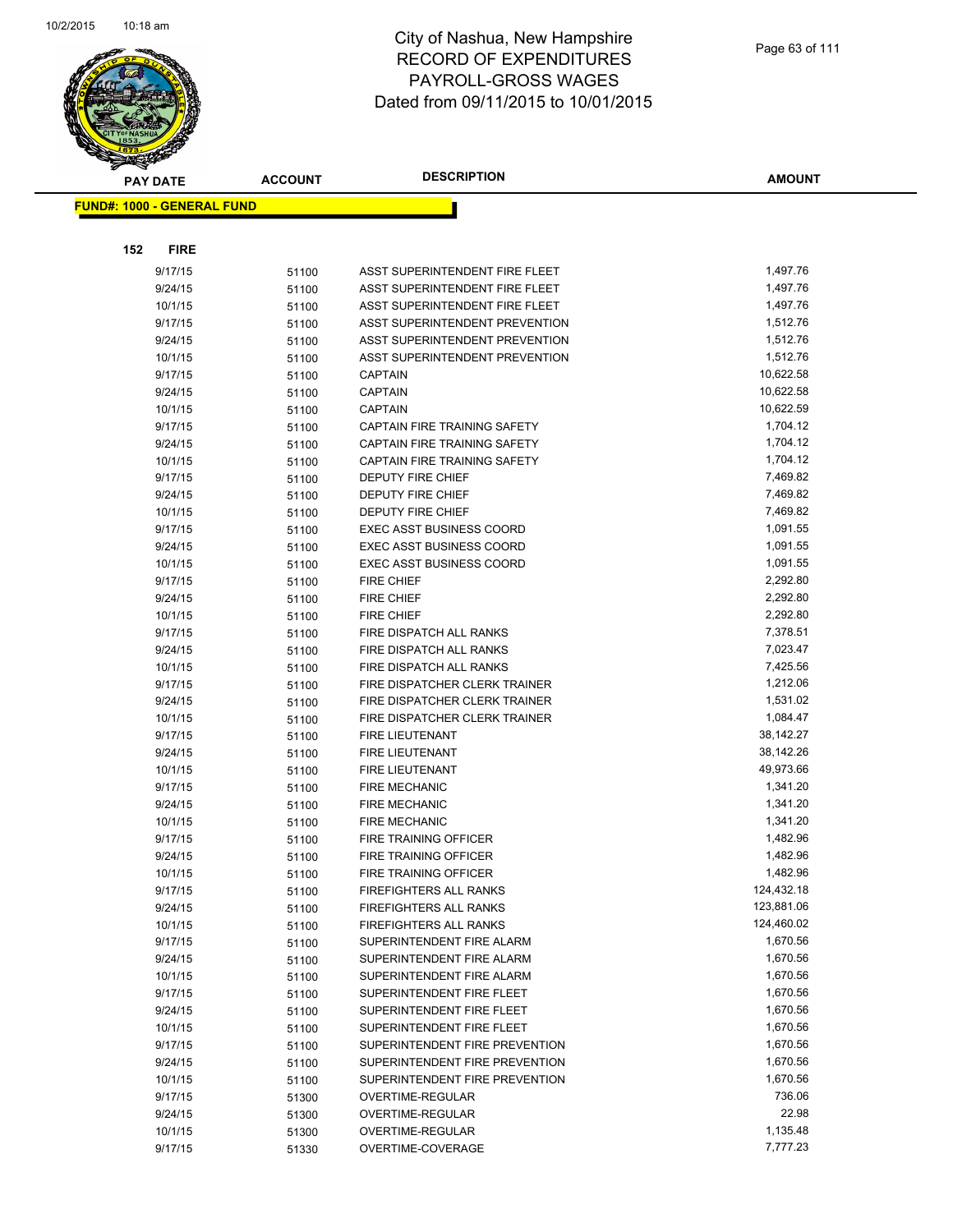

| <b>PAY DATE</b>                        | <b>ACCOUNT</b>             | <b>DESCRIPTION</b>                                                      | <b>AMOUNT</b>      |
|----------------------------------------|----------------------------|-------------------------------------------------------------------------|--------------------|
| <b>FUND#: 1000 - GENERAL FUND</b>      |                            |                                                                         |                    |
|                                        |                            |                                                                         |                    |
| 152<br><b>FIRE</b>                     |                            |                                                                         |                    |
| 9/24/15                                | 51330                      | OVERTIME-COVERAGE                                                       | 7,903.38           |
| 10/1/15                                | 51330                      | OVERTIME-COVERAGE                                                       | 7,805.19           |
| 9/24/15                                | 51500                      | <b>COMMISSIONERS</b>                                                    | 1,500.00           |
| 9/24/15                                | 51500                      | <b>SUB TEACHER</b>                                                      | 375.00             |
| 9/17/15                                | 51628                      | <b>EXTRA HOLIDAY</b>                                                    | 52,263.95          |
| 9/17/15                                | 51650                      | <b>ADDITIONAL HOURS</b>                                                 | 20,788.82          |
| 9/24/15                                | 51650                      | <b>ADDITIONAL HOURS</b>                                                 | 18,431.03          |
| 10/1/15                                | 51650                      | <b>ADDITIONAL HOURS</b>                                                 | 12,785.28          |
| 9/17/15                                | 51700                      | <b>STIPENDS</b>                                                         | 4,465.92           |
| 9/24/15                                | 51700                      | <b>STIPENDS</b>                                                         | 4,651.12           |
| 10/1/15                                | 51700                      | <b>STIPENDS</b>                                                         | 4,465.92           |
| 10/1/15                                | 51750                      | <b>RETIREMENT &amp; SEPARATION PAY</b>                                  | 21,376.60          |
| 9/24/15                                | 55118                      | TELEPHONE-CELLULAR                                                      | 534.00             |
| 9/17/15                                | 61107                      | <b>CLOTHING &amp; UNIFORMS</b>                                          | 600.00             |
| 9/24/15                                | 61107                      | <b>CLOTHING &amp; UNIFORMS</b>                                          | 209.96             |
| <b>TOTAL 152 - FIRE</b>                |                            |                                                                         | \$810,065.66       |
|                                        |                            |                                                                         |                    |
| 153                                    | <b>BUILDING INSPECTION</b> |                                                                         |                    |
| 9/17/15                                | 51100                      | <b>BUILDING AND UTILITIES INSPCTR</b>                                   | 3,380.59           |
| 9/24/15                                | 51100                      | <b>BUILDING AND UTILITIES INSPCTR</b>                                   | 3,380.59           |
| 10/1/15                                | 51100                      | <b>BUILDING AND UTILITIES INSPCTR</b>                                   | 3,380.60           |
| 9/17/15                                | 51100                      | <b>BUILDING DEPARTMENT MANAGER</b>                                      | 1,450.00           |
| 9/24/15                                | 51100                      | <b>BUILDING DEPARTMENT MANAGER</b>                                      | 1,450.00           |
| 10/1/15                                | 51100                      | <b>BUILDING DEPARTMENT MANAGER</b>                                      | 1,450.00           |
| 9/17/15                                | 51100                      | PERMIT TECHNICIAN I                                                     | 631.40             |
| 9/24/15                                | 51100                      | PERMIT TECHNICIAN I                                                     | 631.40             |
| 10/1/15                                | 51100                      | PERMIT TECHNICIAN I                                                     | 631.40             |
| 9/17/15                                | 51100                      | PERMIT TECHNICIAN III                                                   | 777.86             |
| 9/24/15                                | 51100                      | PERMIT TECHNICIAN III                                                   | 777.85             |
| 10/1/15<br>9/17/15                     | 51100                      | PERMIT TECHNICIAN III                                                   | 777.85<br>1,186.04 |
| 9/24/15                                | 51100                      | <b>PLANS EXAMINER</b><br><b>PLANS EXAMINER</b>                          | 1,186.05           |
| 10/1/15                                | 51100                      | <b>PLANS EXAMINER</b>                                                   | 1,186.05           |
|                                        | 51100                      |                                                                         | 805.65             |
| 9/17/15<br>9/24/15                     | 51200<br>51200             | BUILDING AND UTILITIES INSPCTR<br><b>BUILDING AND UTILITIES INSPCTR</b> | 805.65             |
| 10/1/15                                | 51200                      | <b>BUILDING AND UTILITIES INSPCTR</b>                                   | 805.65             |
| <b>TOTAL 153 - BUILDING INSPECTION</b> |                            |                                                                         | \$24,694.63        |
|                                        |                            |                                                                         |                    |
| 155                                    | <b>CODE ENFORCEMENT</b>    |                                                                         |                    |
| 9/17/15                                | 51100                      | <b>CODE ENFORCEMENT OFFICER II</b>                                      | 2,124.35           |
| 9/24/15                                | 51100                      | CODE ENFORCEMENT OFFICER II                                             | 2,124.35           |
| 10/1/15                                | 51100                      | CODE ENFORCEMENT OFFICER II                                             | 2,124.35           |
| 9/17/15                                | 51100                      | MGR CODE ENFORCEMENT DEPT                                               | 1,367.60           |
| 9/24/15                                | 51100                      | MGR CODE ENFORCEMENT DEPT                                               | 1,367.60           |
| 10/1/15                                | 51100                      | MGR CODE ENFORCEMENT DEPT                                               | 1,367.60           |
| 9/24/15                                | 55118                      | TELEPHONE-CELLULAR                                                      | 17.00              |
|                                        |                            |                                                                         |                    |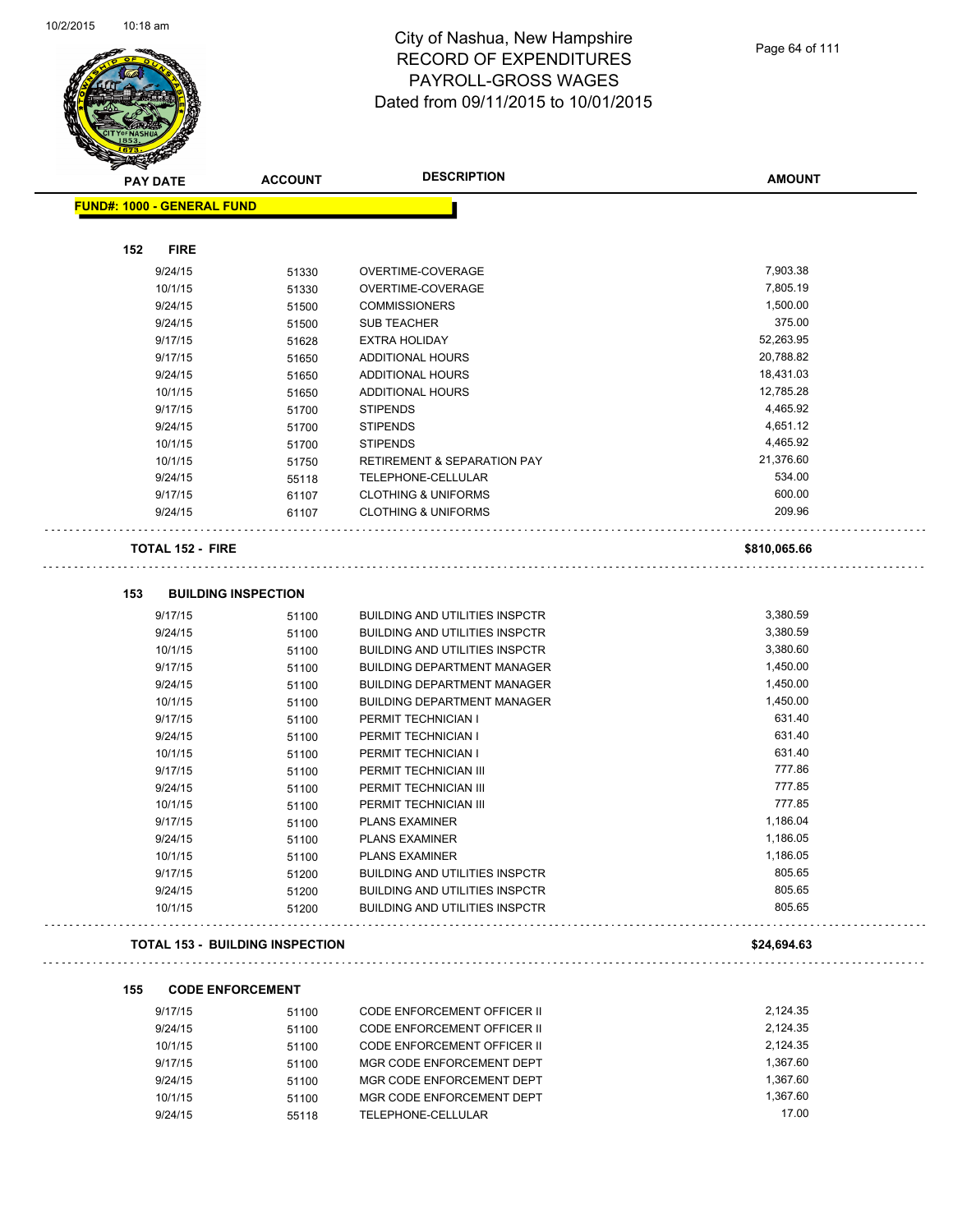| 10/2/2015 | $10:18$ am                        |                                            | City of Nashua, New Hampshire<br><b>RECORD OF EXPENDITURES</b><br>PAYROLL-GROSS WAGES<br>Dated from 09/11/2015 to 10/01/2015 | Page 65 of 111 |
|-----------|-----------------------------------|--------------------------------------------|------------------------------------------------------------------------------------------------------------------------------|----------------|
|           | PAY DATE                          | <b>ACCOUNT</b>                             | <b>DESCRIPTION</b>                                                                                                           | <b>AMOUNT</b>  |
|           | <b>FUND#: 1000 - GENERAL FUND</b> |                                            |                                                                                                                              |                |
|           |                                   |                                            |                                                                                                                              |                |
|           |                                   | <b>TOTAL 155 - CODE ENFORCEMENT</b>        |                                                                                                                              | \$10,492.85    |
|           | 156                               | <b>EMERGENCY MANAGEMENT</b>                |                                                                                                                              |                |
|           | 9/17/15                           | 51100                                      | EMERGENCY MANAGEMENT DIRECTOR                                                                                                | 1,529.80       |
|           | 9/24/15                           | 51100                                      | EMERGENCY MANAGEMENT DIRECTOR                                                                                                | 1,529.80       |
|           | 10/1/15                           | 51100                                      | EMERGENCY MANAGEMENT DIRECTOR                                                                                                | 1,529.80       |
|           | 9/17/15                           | 51400                                      | <b>WAGES TEMP-SEASONAL</b>                                                                                                   | 453.75         |
|           | 9/24/15                           | 51400                                      | <b>WAGES TEMP-SEASONAL</b>                                                                                                   | 393.75         |
|           | 10/1/15                           | 51400                                      | WAGES TEMP-SEASONAL                                                                                                          | 547.50         |
|           | 9/24/15                           | 55118                                      | TELEPHONE-CELLULAR                                                                                                           | 50.00          |
|           |                                   | <b>TOTAL 156 - EMERGENCY MANAGEMENT</b>    |                                                                                                                              | \$6,034.40     |
|           | 157                               | <b>CITYWIDE COMMUNICATIONS</b>             |                                                                                                                              |                |
|           |                                   |                                            |                                                                                                                              |                |
|           | 9/17/15                           | 51100                                      | COMM SYS ENGR TECH                                                                                                           | 1,512.40       |
|           | 9/24/15                           | 51100                                      | <b>COMM SYS ENGR TECH</b>                                                                                                    | 1,512.40       |
|           | 10/1/15                           | 51100                                      | <b>COMM SYS ENGR TECH</b>                                                                                                    | 1,512.40       |
|           | 9/17/15                           | 51200                                      | <b>RADIO SYSTEMS MANAGER</b>                                                                                                 | 1,283.52       |
|           | 9/24/15                           | 51200                                      | RADIO SYSTEMS MANAGER                                                                                                        | 1,283.52       |
|           | 10/1/15                           | 51200                                      | RADIO SYSTEMS MANAGER                                                                                                        | 1,283.52       |
|           | 9/24/15                           | 55118                                      | TELEPHONE-CELLULAR                                                                                                           | 100.00         |
|           |                                   | <b>TOTAL 157 - CITYWIDE COMMUNICATIONS</b> |                                                                                                                              | \$8,487.76     |
|           | 160                               | <b>PUBLIC WORKS-ADMIN/ENGINEERING</b>      |                                                                                                                              |                |
|           | 9/17/15                           | 51100                                      | ADMINISTRATIVE ASSISTANT II                                                                                                  | 704.60         |
|           | 9/24/15                           | 51100                                      | ADMINISTRATIVE ASSISTANT II                                                                                                  | 704.60         |
|           | 10/1/15                           | 51100                                      | ADMINISTRATIVE ASSISTANT II                                                                                                  | 704.60         |
|           | 9/17/15                           | 51100                                      | CITIZEN SERVICES COORDINATOR                                                                                                 | 763.50         |
|           | 9/24/15                           | 51100                                      | CITIZEN SERVICES COORDINATOR                                                                                                 | 763.50         |
|           | 10/1/15                           | 51100                                      | CITIZEN SERVICES COORDINATOR                                                                                                 | 763.50         |
|           | 9/17/15                           | 51100                                      | <b>CITY ENGINEER</b>                                                                                                         | 1,030.45       |
|           | 9/24/15                           | 51100                                      | <b>CITY ENGINEER</b>                                                                                                         | 1,030.45       |
|           | 10/1/15                           | 51100                                      | <b>CITY ENGINEER</b>                                                                                                         | 1,030.45       |
|           | 9/17/15                           | 51100                                      | CONST INSP ENGINEERING ASST                                                                                                  | 947.55         |
|           | 9/24/15                           | 51100                                      | CONST INSP ENGINEERING ASST                                                                                                  | 947.55         |
|           | 10/1/15                           | 51100                                      | CONST INSP ENGINEERING ASST                                                                                                  | 947.55         |
|           | 9/17/15                           | 51100                                      | DEPUTY MANAGER OF ENGINEERING                                                                                                | 710.65         |
|           | 9/24/15                           | 51100                                      | DEPUTY MANAGER OF ENGINEERING                                                                                                | 710.65         |
|           | 10/1/15                           | 51100                                      | DEPUTY MANAGER OF ENGINEERING                                                                                                | 710.65         |
|           | 9/17/15                           | 51100                                      | DIRECTOR PUBLIC WORKS                                                                                                        | 1,528.65       |
|           | 9/24/15                           | 51100                                      | DIRECTOR PUBLIC WORKS                                                                                                        | 1,528.65       |
|           | 10/1/15                           | 51100                                      | DIRECTOR PUBLIC WORKS                                                                                                        | 1,528.65       |
|           | 9/17/15                           | 51100                                      | DIVISION OPERATIONS MANAGER                                                                                                  | 1,455.50       |
|           | 9/24/15                           | 51100                                      | DIVISION OPERATIONS MANAGER                                                                                                  | 1,455.50       |
|           | 10/1/15                           | 51100                                      | DIVISION OPERATIONS MANAGER                                                                                                  | 1,455.50       |
|           | 9/17/15                           | 51100                                      | DPW CONTRACT ADMINISTRATOR                                                                                                   | 340.55         |
|           | 9/24/15                           | 51100                                      | DPW CONTRACT ADMINISTRATOR                                                                                                   | 340.55         |
|           | 10/1/15                           | 51100                                      | DPW CONTRACT ADMINISTRATOR                                                                                                   | 340.55         |
|           | 9/17/15                           | 51100                                      | <b>ENGINEERING INSPECTORS</b>                                                                                                | 1,904.85       |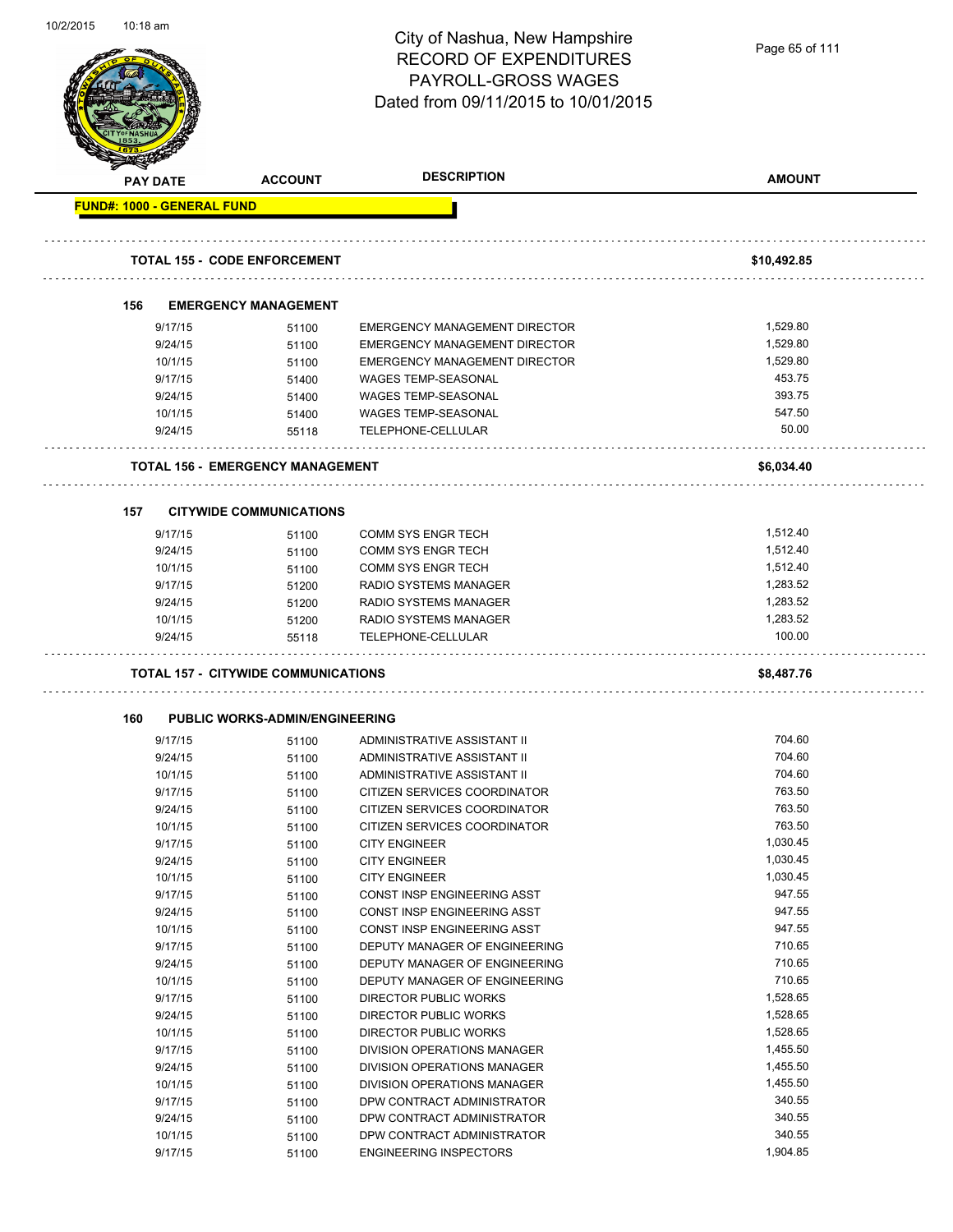|                                   |                                                   | Dated from 09/11/2015 to 10/01/2015                    |                      |
|-----------------------------------|---------------------------------------------------|--------------------------------------------------------|----------------------|
| <b>PAY DATE</b>                   | <b>ACCOUNT</b>                                    | <b>DESCRIPTION</b>                                     | <b>AMOUNT</b>        |
| <b>FUND#: 1000 - GENERAL FUND</b> |                                                   |                                                        |                      |
| 160                               | <b>PUBLIC WORKS-ADMIN/ENGINEERING</b>             |                                                        |                      |
| 9/24/15                           | 51100                                             | <b>ENGINEERING INSPECTORS</b>                          | 1,904.85             |
| 10/1/15                           | 51100                                             | <b>ENGINEERING INSPECTORS</b>                          | 1,904.85             |
| 9/17/15                           | 51100                                             | <b>EXECUTIVE ASSISTANT</b>                             | 689.90               |
| 9/24/15                           | 51100                                             | <b>EXECUTIVE ASSISTANT</b>                             | 689.90               |
| 9/17/15                           | 51100                                             | <b>SENIOR FOREMAN</b>                                  | 1,305.60             |
| 9/24/15                           | 51100                                             | <b>SENIOR FOREMAN</b>                                  | 1,305.60             |
| 10/1/15                           | 51100                                             | <b>SENIOR FOREMAN</b>                                  | 1,305.60             |
| 9/17/15                           | 51100                                             | <b>SENIOR STAFF ENGINEER</b>                           | 439.55               |
| 9/24/15                           | 51100                                             | <b>SENIOR STAFF ENGINEER</b>                           | 439.55               |
| 10/1/15                           | 51100                                             | SENIOR STAFF ENGINEER                                  | 439.55               |
| 9/17/15                           | 51100                                             | <b>SENIOR TRAFFIC ENGINEER</b>                         | 1,626.10             |
| 9/24/15                           | 51100                                             | SENIOR TRAFFIC ENGINEER                                | 1,626.10             |
| 10/1/15                           | 51100                                             | <b>SENIOR TRAFFIC ENGINEER</b>                         | 1,626.10             |
| 9/17/15                           | 51100                                             | <b>STAFF ENGINEER</b>                                  | 1,219.70             |
| 9/24/15                           | 51100                                             | <b>STAFF ENGINEER</b>                                  | 1,219.70             |
| 10/1/15                           | 51100                                             | <b>STAFF ENGINEER</b><br>STREET CONSTRUCTION ENGINEER  | 1,219.70             |
| 9/17/15<br>9/24/15                | 51100                                             | STREET CONSTRUCTION ENGINEER                           | 1,332.96<br>1,332.95 |
| 10/1/15                           | 51100                                             | STREET CONSTRUCTION ENGINEER                           | 1,332.95             |
| 9/17/15                           | 51100<br>51100                                    | <b>SURVEY TECHNICIAN</b>                               | 1,149.50             |
| 9/24/15                           | 51100                                             | <b>SURVEY TECHNICIAN</b>                               | 1,149.50             |
| 10/1/15                           | 51100                                             | <b>SURVEY TECHNICIAN</b>                               | 1,149.50             |
| 9/17/15                           | 51300                                             | OVERTIME-REGULAR                                       | 342.66               |
| 9/24/15                           | 51300                                             | OVERTIME-REGULAR                                       | 339.83               |
| 9/24/15                           | 51500                                             | ELECTED BOARD MEMBER                                   | 1,500.00             |
| 9/24/15                           | 55118                                             | TELEPHONE-CELLULAR                                     | 268.00               |
| 9/24/15                           | 55314                                             | FIXED RATE MILEAGE ALLOWANCE                           | 450.00               |
|                                   | <b>TOTAL 160 - PUBLIC WORKS-ADMIN/ENGINEERING</b> |                                                        | \$53,659.40          |
| 161<br><b>STREETS</b>             |                                                   |                                                        |                      |
| 9/17/15                           | 51100                                             | ADMINISTRATIVE ASSISTANT III                           | 999.20               |
| 9/24/15                           | 51100                                             | ADMINISTRATIVE ASSISTANT III                           | 999.20               |
| 10/1/15                           | 51100                                             | ADMINISTRATIVE ASSISTANT III                           | 999.20               |
| 9/17/15                           | 51100                                             | AUTO MECH 1ST CLASS NIGHTS                             | 3,163.20             |
| 9/24/15                           | 51100                                             | AUTO MECH 1ST CLASS NIGHTS                             | 2,319.68             |
| 10/1/15                           | 51100                                             | AUTO MECH 1ST CLASS NIGHTS                             | 3,170.27             |
| 9/17/15                           | 51100                                             | AUTO MECH 2ND CLASS                                    | 1,896.80             |
| 9/24/15                           | 51100                                             | AUTO MECH 2ND CLASS                                    | 1,896.80             |
| 10/1/15                           | 51100                                             | AUTO MECH 2ND CLASS                                    | 1,896.80             |
| 9/17/15                           | 51100                                             | AUTO MECH 2ND CLASS NIGHTS                             | 960.40               |
| 9/24/15                           | 51100                                             | AUTO MECH 2ND CLASS NIGHTS                             | 960.41               |
| 10/1/15                           | 51100                                             | AUTO MECH 2ND CLASS NIGHTS                             | 962.28               |
| 9/17/15                           | 51100                                             | AUTO MECHANIC 1ST CLASS                                | 3,123.20             |
| 9/24/15                           | 51100                                             | AUTO MECHANIC 1ST CLASS                                | 3,123.20             |
| 10/1/15                           | 51100                                             | AUTO MECHANIC 1ST CLASS                                | 3,123.21             |
| 9/17/15                           | 51100                                             | EQUIP OPR STREET REPAIR                                | 7,978.42             |
| 9/24/15                           | 51100                                             | EQUIP OPR STREET REPAIR                                | 7,633.12             |
| 10/1/15                           | 51100                                             | EQUIP OPR STREET REPAIR                                | 7,563.50<br>1,149.50 |
| 9/17/15<br>9/24/15                | 51100<br>51100                                    | FLEET MAINTENANCE FOREMAN<br>FLEET MAINTENANCE FOREMAN | 1,149.50             |
|                                   |                                                   |                                                        |                      |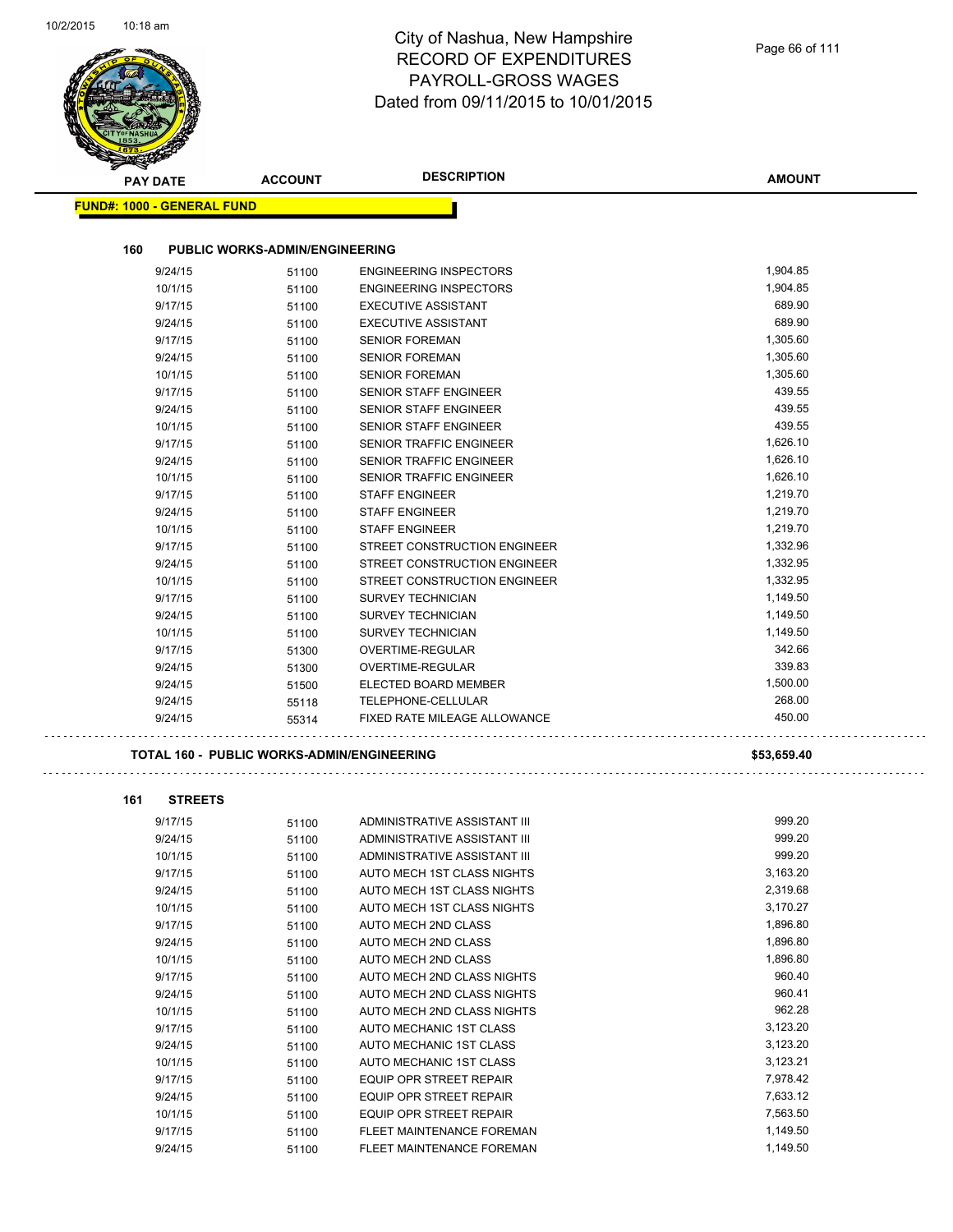

| <b>PAY DATE</b>                   | <b>ACCOUNT</b> | <b>DESCRIPTION</b>             | <b>AMOUNT</b> |
|-----------------------------------|----------------|--------------------------------|---------------|
| <b>FUND#: 1000 - GENERAL FUND</b> |                |                                |               |
|                                   |                |                                |               |
| 161<br><b>STREETS</b>             |                |                                |               |
| 10/1/15                           | 51100          | FLEET MAINTENANCE FOREMAN      | 1,149.50      |
| 9/17/15                           | 51100          | FLEET MANAGER STREET DEPT      | 1,075.00      |
| 9/24/15                           | 51100          | FLEET MANAGER STREET DEPT      | 1,075.00      |
| 10/1/15                           | 51100          | FLEET MANAGER STREET DEPT      | 1,075.00      |
| 9/17/15                           | 51100          | <b>MASON PIPELAYER</b>         | 2,721.60      |
| 9/24/15                           | 51100          | <b>MASON PIPELAYER</b>         | 2,721.60      |
| 10/1/15                           | 51100          | <b>MASON PIPELAYER</b>         | 2,721.60      |
| 9/17/15                           | 51100          | OPERATIONS COORDINATOR         | 830.82        |
| 9/24/15                           | 51100          | OPERATIONS COORDINATOR         | 836.04        |
| 10/1/15                           | 51100          | OPERATIONS COORDINATOR         | 836.05        |
| 9/17/15                           | 51100          | <b>SIGN MAINTENANCE</b>        | 1,805.60      |
| 9/24/15                           | 51100          | SIGN MAINTENANCE               | 1,805.60      |
| 10/1/15                           | 51100          | <b>SIGN MAINTENANCE</b>        | 1,805.60      |
| 9/17/15                           | 51100          | SIGN MAINTENANCE ASSISTANT     | 842.00        |
| 9/24/15                           | 51100          | SIGN MAINTENANCE ASSISTANT     | 842.00        |
| 10/1/15                           | 51100          | SIGN MAINTENANCE ASSISTANT     | 842.00        |
| 9/17/15                           | 51100          | STOREKEEPER PWD                | 938.85        |
| 9/24/15                           | 51100          | STOREKEEPER PWD                | 1,126.62      |
| 10/1/15                           | 51100          | STOREKEEPER PWD                | 751.08        |
| 9/17/15                           | 51100          | <b>STREET FOREMAN</b>          | 4,839.19      |
| 9/24/15                           | 51100          | <b>STREET FOREMAN</b>          | 4,839.18      |
| 10/1/15                           | 51100          | <b>STREET FOREMAN</b>          | 4,839.19      |
| 9/17/15                           | 51100          | SUPERINTENDENT OF STREETS      | 1,823.90      |
| 9/24/15                           | 51100          | SUPERINTENDENT OF STREETS      | 1,823.90      |
| 10/1/15                           | 51100          | SUPERINTENDENT OF STREETS      | 1,823.90      |
| 9/17/15                           | 51100          | TRAFFIC MAINTENANCE ASSISTANT  | 898.00        |
| 9/24/15                           | 51100          | TRAFFIC MAINTENANCE ASSISTANT  | 898.01        |
| 10/1/15                           | 51100          | TRAFFIC MAINTENANCE ASSISTANT  | 898.00        |
| 9/17/15                           | 51100          | <b>TRAFFIC TECHNICIAN I</b>    | 2,160.80      |
| 9/24/15                           | 51100          | <b>TRAFFIC TECHNICIAN I</b>    | 2,160.80      |
| 10/1/15                           | 51100          | <b>TRAFFIC TECHNICIAN I</b>    | 2,160.80      |
| 9/17/15                           | 51100          | TRUCK DRIVER STREET REPAIR     | 16,833.95     |
| 9/24/15                           | 51100          | TRUCK DRIVER STREET REPAIR     | 17,575.37     |
| 10/1/15                           | 51100          | TRUCK DRIVER STREET REPAIR     | 17,700.14     |
| 9/17/15                           | 51100          | <b>WELDER FIRST CLASS</b>      | 2,070.40      |
| 9/24/15                           | 51100          | <b>WELDER FIRST CLASS</b>      | 2,070.40      |
| 10/1/15                           | 51100          | <b>WELDER FIRST CLASS</b>      | 2,070.41      |
| 9/17/15                           | 51300          | OVERTIME-REGULAR               | 1,694.48      |
| 9/24/15                           | 51300          | OVERTIME-REGULAR               | 4,044.23      |
| 10/1/15                           | 51300          | OVERTIME-REGULAR               | 3,609.52      |
| 10/1/15                           | 51600          | LONGEVITY                      | 3,600.00      |
| 9/24/15                           | 55118          | TELEPHONE-CELLULAR             | 67.00         |
| 9/24/15                           | 61107          | <b>CLOTHING &amp; UNIFORMS</b> | 220.00        |
|                                   |                |                                |               |

### **TOTAL 161 - STREETS \$181,591.02**

**166 PARKING LOTS**

. . .

| 9/17/15 | 51100 | ADMINISTRATIVE ASSISTANT II | 704.60   |
|---------|-------|-----------------------------|----------|
| 9/24/15 | 51100 | ADMINISTRATIVE ASSISTANT II | 704.60   |
| 10/1/15 | 51100 | ADMINISTRATIVE ASSISTANT II | 704.60   |
| 9/17/15 | 51100 | PARKING MAINTENANCE         | 1.383.40 |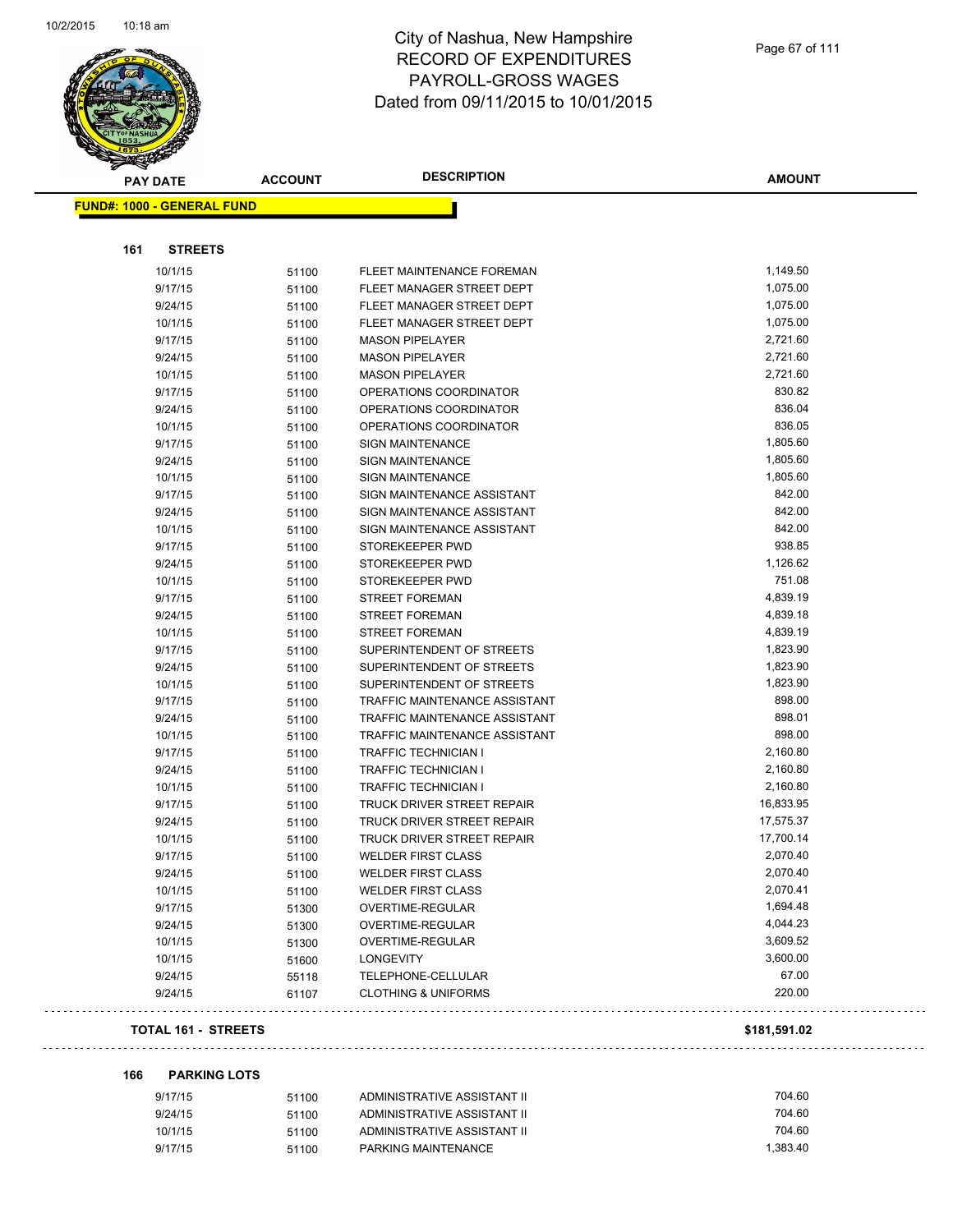|                                   | <b>PAY DATE</b>    | <b>ACCOUNT</b>                        | <b>DESCRIPTION</b>                                     | <b>AMOUNT</b> |
|-----------------------------------|--------------------|---------------------------------------|--------------------------------------------------------|---------------|
| <b>FUND#: 1000 - GENERAL FUND</b> |                    |                                       |                                                        |               |
|                                   |                    |                                       |                                                        |               |
| 166                               |                    | <b>PARKING LOTS</b>                   |                                                        |               |
|                                   | 9/24/15            | 51100                                 | PARKING MAINTENANCE                                    | 1,383.40      |
|                                   | 10/1/15            | 51100                                 | PARKING MAINTENANCE                                    | 1,383.40      |
|                                   | 9/17/15            | 51100                                 | TRANSPORTATION DEPT MANAGER                            | 54.72         |
|                                   | 9/24/15            | 51100                                 | <b>TRANSPORTATION DEPT MANAGER</b>                     | 82.08         |
|                                   | 10/1/15            | 51100                                 | <b>TRANSPORTATION DEPT MANAGER</b>                     | 68.40         |
|                                   | 9/17/15            | 51300                                 | OVERTIME-REGULAR                                       | 63.87         |
|                                   | 9/24/15            | 51300                                 | OVERTIME-REGULAR                                       | 76.84         |
|                                   | 10/1/15            | 51300                                 | OVERTIME-REGULAR                                       | 16.97         |
|                                   | 9/24/15            | 55118                                 | TELEPHONE-CELLULAR                                     | 101.00        |
|                                   |                    | <b>TOTAL 166 - PARKING LOTS</b>       |                                                        | \$6,727.88    |
| 171                               |                    | <b>COMMUNITY SERVICES</b>             |                                                        |               |
|                                   | 9/17/15            | 51100                                 | DIRECTOR HEALTH AND COMM SVS                           | 1,778.30      |
|                                   | 9/24/15            | 51100                                 | DIRECTOR HEALTH AND COMM SVS                           | 1,778.30      |
|                                   | 10/1/15            | 51100                                 | DIRECTOR HEALTH AND COMM SVS                           | 1,778.30      |
|                                   | 9/17/15            | 51100                                 | PROGRAM ASSISTANT                                      | 902.75        |
|                                   | 9/24/15            | 51100                                 | PROGRAM ASSISTANT                                      | 902.75        |
|                                   | 10/1/15            | 51100                                 | PROGRAM ASSISTANT                                      | 1,388.60      |
|                                   | 9/17/15            | 51100                                 | PROGRAM COORDINATOR                                    | 957.30        |
|                                   | 9/24/15            | 51100                                 | PROGRAM COORDINATOR                                    | 957.30        |
|                                   | 10/1/15            | 51100                                 | PROGRAM COORDINATOR                                    | 957.30        |
|                                   | 9/24/15            | 55118                                 | TELEPHONE-CELLULAR                                     | 150.00        |
|                                   |                    | <b>TOTAL 171 - COMMUNITY SERVICES</b> |                                                        | \$11,550.90   |
| 172                               |                    | <b>COMMUNITY HEALTH</b>               |                                                        |               |
|                                   | 9/17/15            | 51100                                 | ADMINISTRATIVE ASSISTANT II                            | 147.66        |
|                                   | 10/1/15            | 51100                                 | ADMINISTRATIVE ASSISTANT II                            | 738.32        |
|                                   | 9/17/15            | 51100                                 | BILINGUAL OUTREACH WORKER                              | 786.80        |
|                                   | 9/24/15            | 51100                                 | BILINGUAL OUTREACH WORKER                              | 786.80        |
|                                   | 10/1/15            | 51100                                 | BILINGUAL OUTREACH WORKER                              | 786.80        |
|                                   | 9/17/15            | 51100                                 | <b>MANAGER COMMUNITY HEALTH</b>                        | 1,404.70      |
|                                   | 9/24/15            | 51100                                 | MANAGER COMMUNITY HEALTH                               | 1,404.70      |
|                                   | 10/1/15            | 51100                                 | MANAGER COMMUNITY HEALTH                               | 1,404.70      |
|                                   | 9/17/15            | 51100                                 | PUB HEALTH NURSE                                       | 3,405.95      |
|                                   | 9/24/15            | 51100                                 | PUB HEALTH NURSE                                       | 3,405.95      |
|                                   | 10/1/15            | 51100                                 | PUB HEALTH NURSE                                       | 3,405.95      |
|                                   | 9/17/15            | 51412                                 | <b>WAGES PER DIEM</b>                                  | 174.23        |
|                                   | 9/24/15            | 51412                                 | <b>WAGES PER DIEM</b>                                  | 189.38        |
|                                   | 9/24/15            | 55118                                 | TELEPHONE-CELLULAR                                     | 50.00         |
|                                   |                    | <b>TOTAL 172 - COMMUNITY HEALTH</b>   |                                                        | \$18,091.94   |
|                                   |                    | <b>ENVIRONMENTAL HEALTH</b>           |                                                        |               |
| 173                               |                    |                                       |                                                        |               |
|                                   |                    |                                       |                                                        | 2,457.35      |
|                                   | 9/17/15            | 51100                                 | ENVIRONMENTAL HEALTH SPEC                              | 2,457.35      |
|                                   | 9/24/15<br>10/1/15 | 51100<br>51100                        | ENVIRONMENTAL HEALTH SPEC<br>ENVIRONMENTAL HEALTH SPEC | 2,457.35      |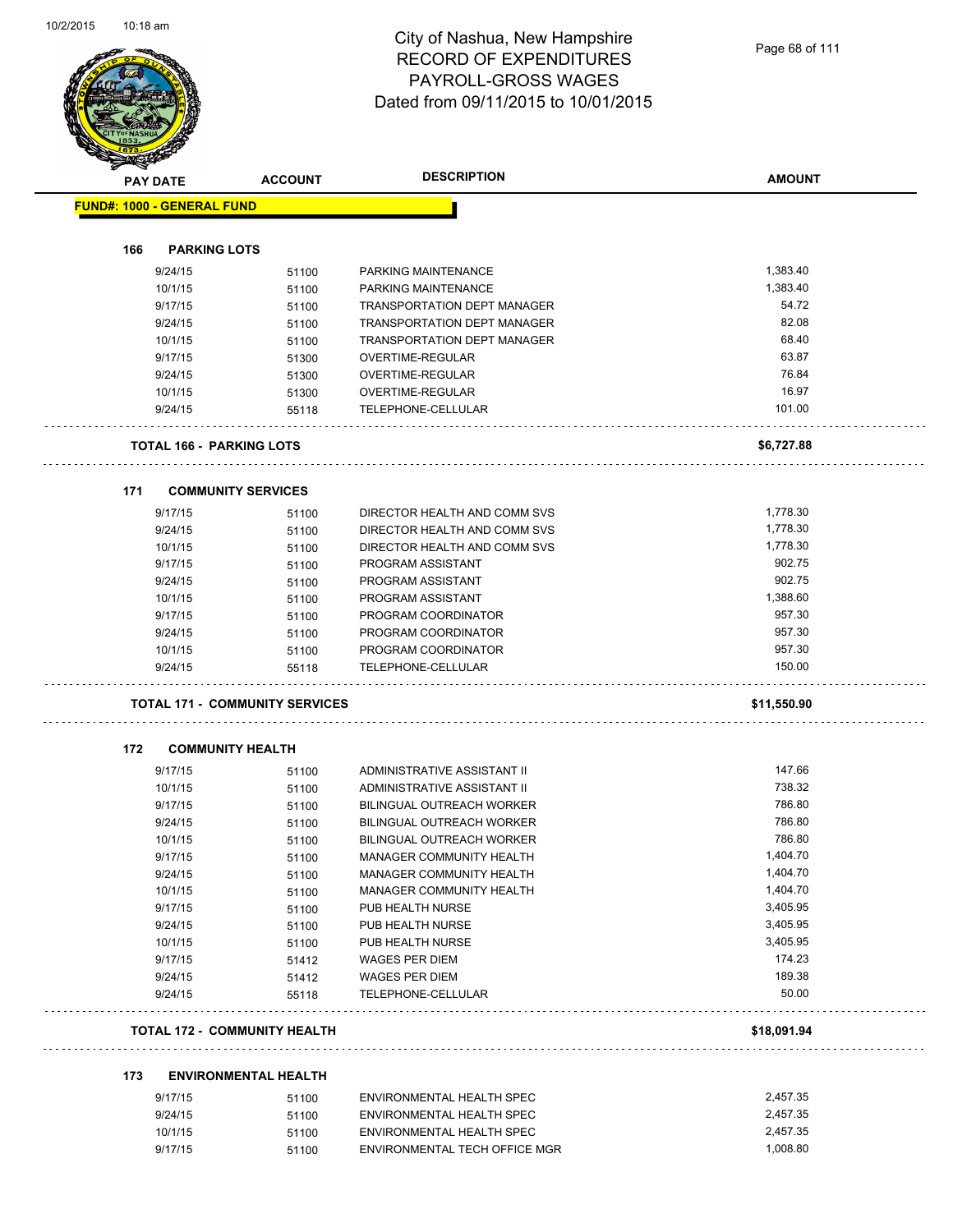|     |                                   |                                         | <b>DESCRIPTION</b>                                 |                      |
|-----|-----------------------------------|-----------------------------------------|----------------------------------------------------|----------------------|
|     | PAY DATE                          | <b>ACCOUNT</b>                          |                                                    | <b>AMOUNT</b>        |
|     | <b>FUND#: 1000 - GENERAL FUND</b> |                                         |                                                    |                      |
| 173 |                                   | <b>ENVIRONMENTAL HEALTH</b>             |                                                    |                      |
|     | 9/24/15                           |                                         | ENVIRONMENTAL TECH OFFICE MGR                      | 1,008.80             |
|     | 10/1/15                           | 51100                                   | ENVIRONMENTAL TECH OFFICE MGR                      | 1,008.80             |
|     | 9/17/15                           | 51100<br>51100                          | LABORATORY DIRECTOR                                | 1,017.40             |
|     | 9/24/15                           | 51100                                   | <b>LABORATORY DIRECTOR</b>                         | 1,017.40             |
|     | 10/1/15                           | 51100                                   | LABORATORY DIRECTOR                                | 1,017.40             |
|     | 9/17/15                           | 51100                                   | MANAGER ENVIRONMENTAL HEALTH                       | 1,489.35             |
|     | 9/24/15                           | 51100                                   | MANAGER ENVIRONMENTAL HEALTH                       | 1,489.35             |
|     | 10/1/15                           | 51100                                   | MANAGER ENVIRONMENTAL HEALTH                       | 1,489.35             |
|     | 9/24/15                           | 55118                                   | TELEPHONE-CELLULAR                                 | 84.00                |
|     |                                   |                                         |                                                    |                      |
|     |                                   | <b>TOTAL 173 - ENVIRONMENTAL HEALTH</b> |                                                    | \$18,002.70          |
| 174 |                                   | <b>WELFARE ADMINISTRATION</b>           |                                                    |                      |
|     | 9/17/15                           | 51100                                   | ADMINISTRATIVE ASSISTANT I                         | 842.60               |
|     | 9/24/15                           | 51100                                   | ADMINISTRATIVE ASSISTANT I                         | 842.60               |
|     | 10/1/15                           | 51100                                   | ADMINISTRATIVE ASSISTANT I                         | 842.60               |
|     | 9/17/15                           | 51100                                   | CASE TECHNICIAN WELFARE                            | 1,596.80             |
|     | 9/24/15                           | 51100                                   | CASE TECHNICIAN WELFARE                            | 1,596.80             |
|     | 10/1/15                           |                                         | <b>CASE TECHNICIAN WELFARE</b>                     | 2,406.55             |
|     | 9/17/15                           | 51100                                   | INTAKE WORKER ACCOUNTANT                           | 964.35               |
|     | 9/24/15                           | 51100                                   | INTAKE WORKER ACCOUNTANT                           | 964.35               |
|     |                                   | 51100                                   |                                                    | 964.36               |
|     | 10/1/15<br>9/17/15                | 51100                                   | INTAKE WORKER ACCOUNTANT<br>SENIOR CASE TECHNICIAN | 985.55               |
|     | 9/24/15                           | 51100                                   | SENIOR CASE TECHNICIAN                             | 985.55               |
|     | 10/1/15                           | 51100                                   | SENIOR CASE TECHNICIAN                             | 985.55               |
|     | 9/17/15                           | 51100<br>51100                          | <b>WELFARE OFFICER</b>                             | 1,493.05             |
|     | 9/24/15                           |                                         | <b>WELFARE OFFICER</b>                             | 1,493.06             |
|     | 10/1/15                           | 51100                                   | <b>WELFARE OFFICER</b>                             | 1,493.05             |
|     | 9/24/15                           | 51100<br>55118                          | <b>TELEPHONE-CELLULAR</b>                          | 50.00                |
|     |                                   |                                         |                                                    |                      |
|     |                                   | TOTAL 174 - WELFARE ADMINISTRATION      |                                                    | \$18,506.82          |
| 177 |                                   | <b>PARKS &amp; RECREATION</b>           |                                                    |                      |
|     | 9/17/15                           | 51100                                   | ADMINISTRATIVE ASSISTANT II                        | 777.86               |
|     | 9/24/15                           | 51100                                   | ADMINISTRATIVE ASSISTANT II                        | 777.85               |
|     | 10/1/15                           | 51100                                   | ADMINISTRATIVE ASSISTANT II                        | 777.85               |
|     | 9/17/15                           | 51100                                   | EQUIPMENT OPERATOR, PARKS                          | 948.40               |
|     | 9/24/15                           | 51100                                   | EQUIPMENT OPERATOR, PARKS                          | 948.40               |
|     | 10/1/15                           | 51100                                   | EQUIPMENT OPERATOR, PARKS                          | 948.40               |
|     | 9/17/15                           | 51100                                   | FOREMAN LABOR PARK                                 | 3,425.95             |
|     | 9/24/15                           | 51100                                   | FOREMAN LABOR PARK                                 | 3,425.95             |
|     | 10/1/15                           | 51100                                   | FOREMAN LABOR PARK                                 | 3,425.95             |
|     | 9/17/15                           | 51100                                   | <b>GROUNDSKEEPER MAINTENANCE</b>                   | 5,906.41             |
|     | 9/24/15                           | 51100                                   | <b>GROUNDSKEEPER MAINTENANCE</b>                   | 5,131.20             |
|     | 10/1/15                           | 51100                                   | <b>GROUNDSKEEPER MAINTENANCE</b>                   | 5,088.15             |
|     |                                   |                                         |                                                    |                      |
|     |                                   |                                         |                                                    |                      |
|     | 9/17/15<br>9/24/15                | 51100<br>51100                          | <b>GROUNDSMAN I</b><br><b>GROUNDSMAN I</b>         | 2,439.60<br>2,439.61 |

9/17/15 51100 GROUNDSMAN II 854.00 9/24/15 51100 GROUNDSMAN II 854.00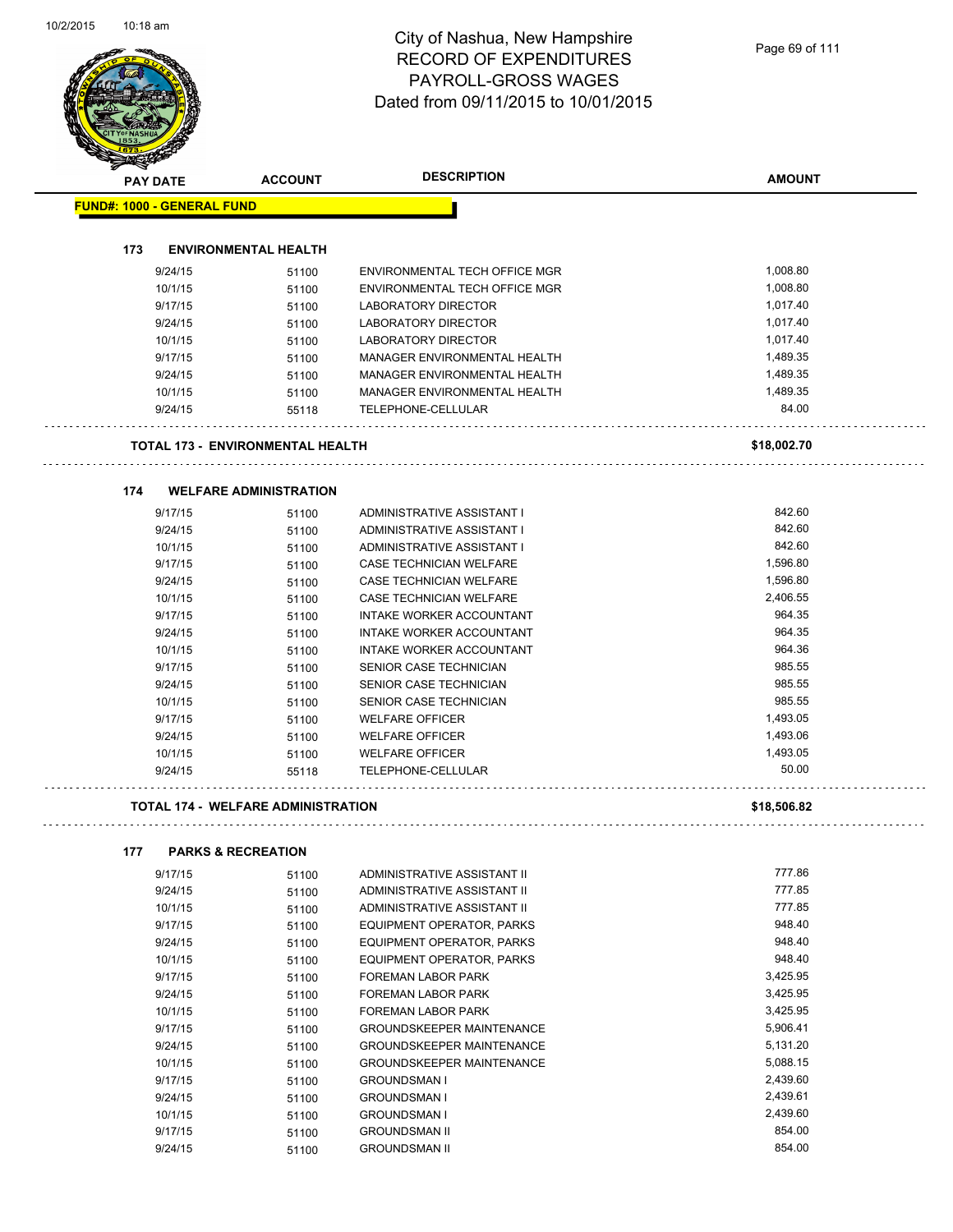

| <b>Contraction</b><br><b>PAY DATE</b> | <b>ACCOUNT</b> | <b>DESCRIPTION</b>                | <b>AMOUNT</b> |
|---------------------------------------|----------------|-----------------------------------|---------------|
| <b>FUND#: 1000 - GENERAL FUND</b>     |                |                                   |               |
|                                       |                |                                   |               |
| 177<br><b>PARKS &amp; RECREATION</b>  |                |                                   |               |
| 10/1/15                               | 51100          | <b>GROUNDSMAN II</b>              | 854.00        |
| 9/17/15                               | 51100          | <b>LEAD GROUNDSMAN</b>            | 2,877.60      |
| 9/24/15                               | 51100          | <b>LEAD GROUNDSMAN</b>            | 2,877.60      |
| 10/1/15                               | 51100          | <b>LEAD GROUNDSMAN</b>            | 2,877.60      |
| 9/17/15                               | 51100          | <b>NURSERY WORKER PARKS</b>       | 902.81        |
| 9/24/15                               | 51100          | <b>NURSERY WORKER PARKS</b>       | 902.80        |
| 10/1/15                               | 51100          | <b>NURSERY WORKER PARKS</b>       | 2,708.40      |
| 9/17/15                               | 51100          | PROGRAM COORDINATOR               | 365.10        |
| 9/24/15                               | 51100          | PROGRAM COORDINATOR               | 365.10        |
| 10/1/15                               | 51100          | PROGRAM COORDINATOR               | 365.10        |
| 9/17/15                               | 51100          | <b>RECREATION PROGRAM MANAGER</b> | 1,115.75      |
| 9/24/15                               | 51100          | <b>RECREATION PROGRAM MANAGER</b> | 1,115.75      |
| 10/1/15                               | 51100          | <b>RECREATION PROGRAM MANAGER</b> | 1,115.75      |
| 9/17/15                               | 51100          | STELLOS STADIUM ATTENDANT         | 948.40        |
| 9/24/15                               | 51100          | STELLOS STADIUM ATTENDANT         | 948.40        |
| 10/1/15                               | 51100          | STELLOS STADIUM ATTENDANT         | 948.40        |
| 9/17/15                               | 51100          | SUPERINTENDENT OF PARKS RECR      | 1,771.20      |
| 9/24/15                               | 51100          | SUPERINTENDENT OF PARKS RECR      | 1,771.20      |
| 10/1/15                               | 51100          | SUPERINTENDENT OF PARKS RECR      | 1,771.20      |
| 9/17/15                               | 51100          | <b>TRUCK DRIVER</b>               | 868.00        |
| 9/24/15                               | 51100          | <b>TRUCK DRIVER</b>               | 897.95        |
| 10/1/15                               | 51100          | <b>TRUCK DRIVER</b>               | 880.80        |
| 9/17/15                               | 51300          | OVERTIME-REGULAR                  | 5,485.38      |
| 9/24/15                               | 51300          | <b>OVERTIME-REGULAR</b>           | 5,106.16      |
| 10/1/15                               | 51300          | OVERTIME-REGULAR                  | 4,659.93      |
| 9/17/15                               | 51400          | <b>WAGES TEMP-SEASONAL</b>        | 1,017.50      |
| 9/24/15                               | 51400          | <b>WAGES TEMP-SEASONAL</b>        | 1,367.50      |
| 10/1/15                               | 51400          | <b>WAGES TEMP-SEASONAL</b>        | 1,627.50      |
| 9/24/15                               | 55118          | TELEPHONE-CELLULAR                | 67.00         |
|                                       |                |                                   |               |

### **TOTAL 177 - PARKS & RECREATION \$89,189.06**

| 179 | <b>LIBRARY</b> |       |                                |          |
|-----|----------------|-------|--------------------------------|----------|
|     | 9/17/15        | 51100 | ADMIN ASST COST ACCOUNTANT     | 829.15   |
|     | 9/24/15        | 51100 | ADMIN ASST COST ACCOUNTANT     | 829.16   |
|     | 10/1/15        | 51100 | ADMIN ASST COST ACCOUNTANT     | 829.15   |
|     | 9/17/15        | 51100 | ASSISTANT DIRECTOR LIBRARY     | 1,408.20 |
|     | 9/24/15        | 51100 | ASSISTANT DIRECTOR LIBRARY     | 1,408.20 |
|     | 10/1/15        | 51100 | ASSISTANT DIRECTOR LIBRARY     | 1,408.20 |
|     | 9/17/15        | 51100 | ASSISTANT LIBRARIAN CIRCULATIO | 995.30   |
|     | 9/24/15        | 51100 | ASSISTANT LIBRARIAN CIRCULATIO | 995.30   |
|     | 10/1/15        | 51100 | ASSISTANT LIBRARIAN CIRCULATIO | 995.30   |
|     | 9/17/15        | 51100 | ASSISTANT LIBRARIAN YOUTH SERV | 797.65   |
|     | 9/24/15        | 51100 | ASSISTANT LIBRARIAN YOUTH SERV | 797.65   |
|     | 10/1/15        | 51100 | ASSISTANT LIBRARIAN YOUTH SERV | 797.65   |
|     | 9/17/15        | 51100 | <b>DIRECTOR LIBRARY</b>        | 1,941.85 |
|     | 9/24/15        | 51100 | <b>DIRECTOR LIBRARY</b>        | 1,941.85 |
|     | 10/1/15        | 51100 | DIRECTOR LIBRARY               | 1,941.85 |
|     | 9/17/15        | 51100 | EXECUTIVE ASST OFFICE MANAGER  | 883.75   |
|     | 9/24/15        | 51100 | EXECUTIVE ASST OFFICE MANAGER  | 883.75   |
|     | 10/1/15        | 51100 | EXECUTIVE ASST OFFICE MANAGER  | 883.75   |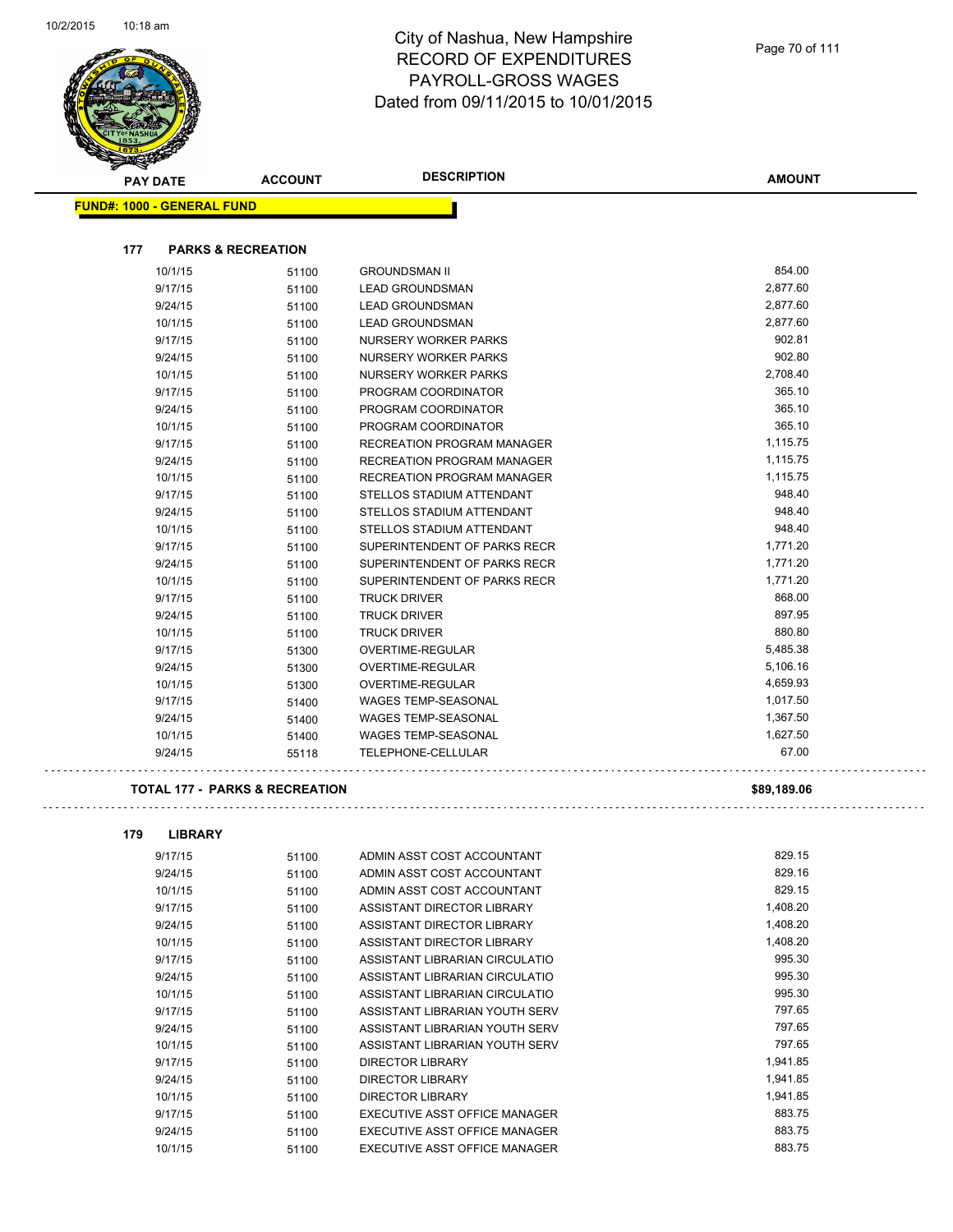

|     | <b>PAY DATE</b>                    | <b>ACCOUNT</b> | <b>DESCRIPTION</b>                                           | <b>AMOUNT</b>    |
|-----|------------------------------------|----------------|--------------------------------------------------------------|------------------|
|     | <u> FUND#: 1000 - GENERAL FUND</u> |                |                                                              |                  |
|     |                                    |                |                                                              |                  |
| 179 | <b>LIBRARY</b>                     |                |                                                              |                  |
|     | 9/17/15                            | 51100          | HUNT MEMORIAL BLDG & ARTS ADM                                | 330.75           |
|     | 9/24/15                            | 51100          | HUNT MEMORIAL BLDG & ARTS ADM                                | 330.75           |
|     | 10/1/15                            | 51100          | HUNT MEMORIAL BLDG & ARTS ADM                                | 330.75           |
|     | 9/17/15                            | 51100          | IT COORDINATOR                                               | 903.85           |
|     | 9/24/15                            | 51100          | IT COORDINATOR                                               | 903.85           |
|     | 10/1/15                            | 51100          | <b>IT COORDINATOR</b>                                        | 903.85           |
|     | 9/17/15                            | 51100          | <b>JANITOR</b>                                               | 501.55           |
|     | 9/24/15                            | 51100          | <b>JANITOR</b>                                               | 501.55           |
|     | 10/1/15                            | 51100          | <b>JANITOR</b>                                               | 501.55           |
|     | 9/17/15                            | 51100          | LIBRARIAN ADULT SERVICES                                     | 984.25           |
|     | 9/24/15                            | 51100          | LIBRARIAN ADULT SERVICES                                     | 984.25           |
|     | 10/1/15                            | 51100          | LIBRARIAN ADULT SERVICES                                     | 984.25           |
|     | 9/17/15                            | 51100          | <b>LIBRARIAN CIRCULATION</b>                                 | 1,025.80         |
|     | 9/24/15                            | 51100          | LIBRARIAN CIRCULATION                                        | 1,025.80         |
|     | 10/1/15                            | 51100          | <b>LIBRARIAN CIRCULATION</b>                                 | 1,025.76         |
|     | 9/17/15                            | 51100          | <b>LIBRARIAN OUTREACH SVS</b>                                | 1,021.66         |
|     | 9/24/15                            | 51100          | <b>LIBRARIAN OUTREACH SVS</b>                                | 1,008.89         |
|     | 10/1/15                            | 51100          | LIBRARIAN OUTREACH SVS                                       | 1,015.27         |
|     | 9/17/15                            | 51100          | <b>LIBRARIAN TECH SERVICES</b>                               | 2,022.03         |
|     | 9/24/15                            | 51100          | <b>LIBRARIAN TECH SERVICES</b>                               | 2,022.02         |
|     | 10/1/15                            | 51100          | <b>LIBRARIAN TECH SERVICES</b>                               | 2,022.04         |
|     | 9/17/15                            | 51100          | LIBRARIAN YOUTH SERVICES                                     | 2,325.75         |
|     | 9/24/15                            | 51100          | LIBRARIAN YOUTH SERVICES                                     | 2,325.75         |
|     | 10/1/15                            | 51100          | LIBRARIAN YOUTH SERVICES                                     | 2,325.76         |
|     | 9/17/15                            | 51100          | LIBRARY ASSISTANT CIRCULATION                                | 5,489.87         |
|     | 9/24/15                            | 51100          | LIBRARY ASSISTANT CIRCULATION                                | 5,473.02         |
|     | 10/1/15                            | 51100          | LIBRARY ASSISTANT CIRCULATION                                | 5,481.50         |
|     | 9/17/15                            | 51100          | LIBRARY ASSISTANT MEDIA SERVIC                               | 740.87           |
|     | 9/24/15                            | 51100          | LIBRARY ASSISTANT MEDIA SERVIC                               | 722.80           |
|     | 10/1/15                            | 51100          | LIBRARY ASSISTANT MEDIA SERVIC                               | 722.80           |
|     | 9/17/15                            | 51100          | LIBRARY ASSISTANT TECH SVS                                   | 722.80<br>722.80 |
|     | 9/24/15                            | 51100          | LIBRARY ASSISTANT TECH SVS                                   | 722.80           |
|     | 10/1/15                            | 51100          | LIBRARY ASSISTANT TECH SVS<br>LIBRARY ASSISTANT YOUTH SERVIC | 1,362.44         |
|     | 9/17/15<br>9/24/15                 | 51100          | <b>LIBRARY ASSISTANT YOUTH SERVIC</b>                        | 1,358.10         |
|     | 10/1/15                            | 51100          | LIBRARY ASSISTANT YOUTH SERVIC                               | 1,358.11         |
|     | 9/17/15                            | 51100          | MAINTENANCE SUPV                                             | 871.70           |
|     | 9/24/15                            | 51100<br>51100 | MAINTENANCE SUPV                                             | 871.71           |
|     | 10/1/15                            | 51100          | MAINTENANCE SUPV                                             | 871.71           |
|     | 9/17/15                            | 51100          | <b>MEDIA SERVICES COORDINATOR</b>                            | 1,232.15         |
|     | 9/24/15                            | 51100          | MEDIA SERVICES COORDINATOR                                   | 1,232.17         |
|     | 10/1/15                            | 51100          | <b>MEDIA SERVICES COORDINATOR</b>                            | 1,232.15         |
|     | 9/17/15                            | 51100          | PAGE & COLLECTION COORDINATOR                                | 858.90           |
|     | 9/24/15                            | 51100          | PAGE & COLLECTION COORDINATOR                                | 858.90           |
|     | 10/1/15                            | 51100          | PAGE & COLLECTION COORDINATOR                                | 858.91           |
|     | 9/17/15                            | 51100          | REFERENCE LIBRARIAN ADULT SERV                               | 2,333.30         |
|     | 9/24/15                            | 51100          | REFERENCE LIBRARIAN ADULT SERV                               | 2,178.28         |
|     | 10/1/15                            | 51100          | REFERENCE LIBRARIAN ADULT SERV                               | 2,333.29         |
|     | 9/17/15                            | 51100          | REFERENCE LIBRARIAN TECH SVS                                 | 773.45           |
|     | 9/24/15                            | 51100          | REFERENCE LIBRARIAN TECH SVS                                 | 773.45           |
|     | 10/1/15                            | 51100          | REFERENCE LIBRARIAN TECH SVS                                 | 773.45           |
|     | 9/17/15                            | 51100          | <b>SECURITY LIBRARY</b>                                      | 623.93           |
|     |                                    |                |                                                              |                  |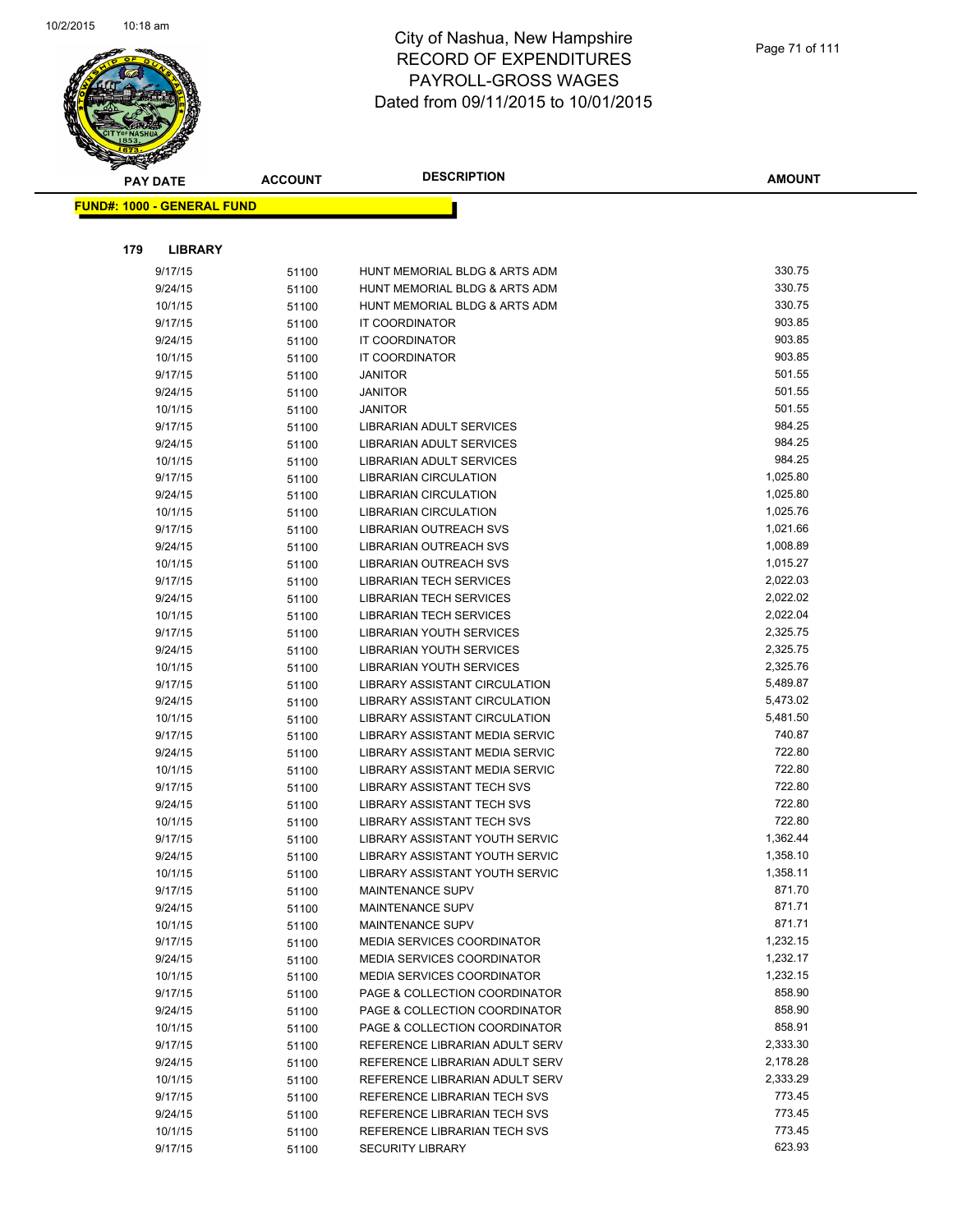

| <b>STARTING CARD</b>                |                |                                     |               |
|-------------------------------------|----------------|-------------------------------------|---------------|
| <b>PAY DATE</b>                     | <b>ACCOUNT</b> | <b>DESCRIPTION</b>                  | <b>AMOUNT</b> |
| <b>FUND#: 1000 - GENERAL FUND</b>   |                |                                     |               |
|                                     |                |                                     |               |
| 179<br><b>LIBRARY</b>               |                |                                     |               |
|                                     |                |                                     |               |
| 9/24/15                             | 51100          | <b>SECURITY LIBRARY</b>             | 623.93        |
| 10/1/15                             | 51100          | <b>SECURITY LIBRARY</b>             | 627.85        |
| 9/17/15                             | 51200          | LIBRARY ASSISTANT CIRCULATION       | 331.49        |
| 9/24/15                             | 51200          | LIBRARY ASSISTANT CIRCULATION       | 265.19        |
| 10/1/15                             | 51200          | LIBRARY ASSISTANT CIRCULATION       | 331.49        |
| 9/17/15                             | 51200          | LIBRARY ASSISTANT TECH SVS          | 424.85        |
| 9/24/15                             | 51200          | <b>LIBRARY ASSISTANT TECH SVS</b>   | 420.60        |
| 10/1/15                             | 51200          | LIBRARY ASSISTANT TECH SVS          | 433.35        |
| 9/17/15                             | 51200          | LIBRARY ASSISTANT YOUTH SERVIC      | 332.30        |
| 9/24/15                             | 51200          | LIBRARY ASSISTANT YOUTH SERVIC      | 324.20        |
| 10/1/15                             | 51200          | LIBRARY ASSISTANT YOUTH SERVIC      | 324.20        |
| 9/17/15                             | 51200          | LIBRARY PAGE YOUTH SERVICES         | 493.70        |
| 9/24/15                             | 51200          | LIBRARY PAGE YOUTH SERVICES         | 411.16        |
| 10/1/15                             | 51200          | LIBRARY PAGE YOUTH SERVICES         | 457.98        |
| 9/17/15                             | 51200          | <b>LIBRARY PAGES CIRCULATION</b>    | 419.05        |
| 9/24/15                             | 51200          | <b>LIBRARY PAGES CIRCULATION</b>    | 412.80        |
| 10/1/15                             | 51200          | <b>LIBRARY PAGES CIRCULATION</b>    | 481.53        |
| 9/17/15                             | 51200          | LIBRARY PAGES MEDIA SERVICES        | 513.56        |
| 9/24/15                             | 51200          | LIBRARY PAGES MEDIA SERVICES        | 470.57        |
| 10/1/15                             | 51200          | <b>LIBRARY PAGES MEDIA SERVICES</b> | 364.51        |
| 9/17/15                             | 51200          | PARA DW SPEC ELM                    | 133.55        |
| 9/24/15                             | 51200          | PARA DW SPEC ELM                    | 137.55        |
| 10/1/15                             | 51200          | PARA DW SPEC ELM                    | 196.01        |
| 9/17/15                             | 51200          | REFERENCE LIBRARIAN ADULT SERV      | 377.32        |
| 9/24/15                             | 51200          | REFERENCE LIBRARIAN ADULT SERV      | 386.75        |
| 10/1/15                             | 51200          | REFERENCE LIBRARIAN ADULT SERV      | 419.76        |
| 9/17/15                             | 51200          | <b>SECURITY LIBRARY</b>             | 360.00        |
| 9/24/15                             | 51200          | <b>SECURITY LIBRARY</b>             | 360.00        |
| 10/1/15                             | 51200          | <b>SECURITY LIBRARY</b>             | 360.00        |
| 9/17/15                             | 51300          | <b>OVERTIME-REGULAR</b>             | 252.43        |
| 9/24/15                             | 51300          | OVERTIME-REGULAR                    | 724.05        |
| 10/1/15                             | 51300          | OVERTIME-REGULAR                    | 723.18        |
|                                     |                |                                     |               |
| <b>TOTAL 179 - LIBRARY</b>          |                |                                     | \$104,345.71  |
|                                     |                |                                     |               |
| 181<br><b>COMMUNITY DEVELOPMENT</b> |                |                                     |               |
| 9/17/15                             | 51100          | ADMINISTRATIVE ASSISTANT II         | 704.59        |
| 9/24/15                             | 51100          | ADMINISTRATIVE ASSISTANT II         | 704.60        |
| 10/1/15                             | 51100          | ADMINISTRATIVE ASSISTANT II         | 704.60        |
| 9/17/15                             | 51100          | DIRECTOR COMMUNITY DEVELOPMENT      | 1,873.50      |
| 9/24/15                             | 51100          | DIRECTOR COMMUNITY DEVELOPMENT      | 1,873.50      |
| 10/1/15                             | 51100          | DIRECTOR COMMUNITY DEVELOPMENT      | 1,873.50      |
| 9/17/15                             | 51200          | ADMINISTRATIVE ASSISTANT I          | 383.67        |
| 9/24/15                             | 51200          | ADMINISTRATIVE ASSISTANT I          | 383.67        |
| 10/1/15                             | 51200          | ADMINISTRATIVE ASSISTANT I          | 449.16        |
| 9/17/15                             | 51400          | <b>WAGES TEMP-SEASONAL</b>          | 100.00        |
| 9/24/15                             | 51400          | <b>WAGES TEMP-SEASONAL</b>          | 100.00        |
| 10/1/15                             | 51400          | <b>WAGES TEMP-SEASONAL</b>          | 100.00        |
| 9/24/15                             | 55118          | TELEPHONE-CELLULAR                  | 50.00         |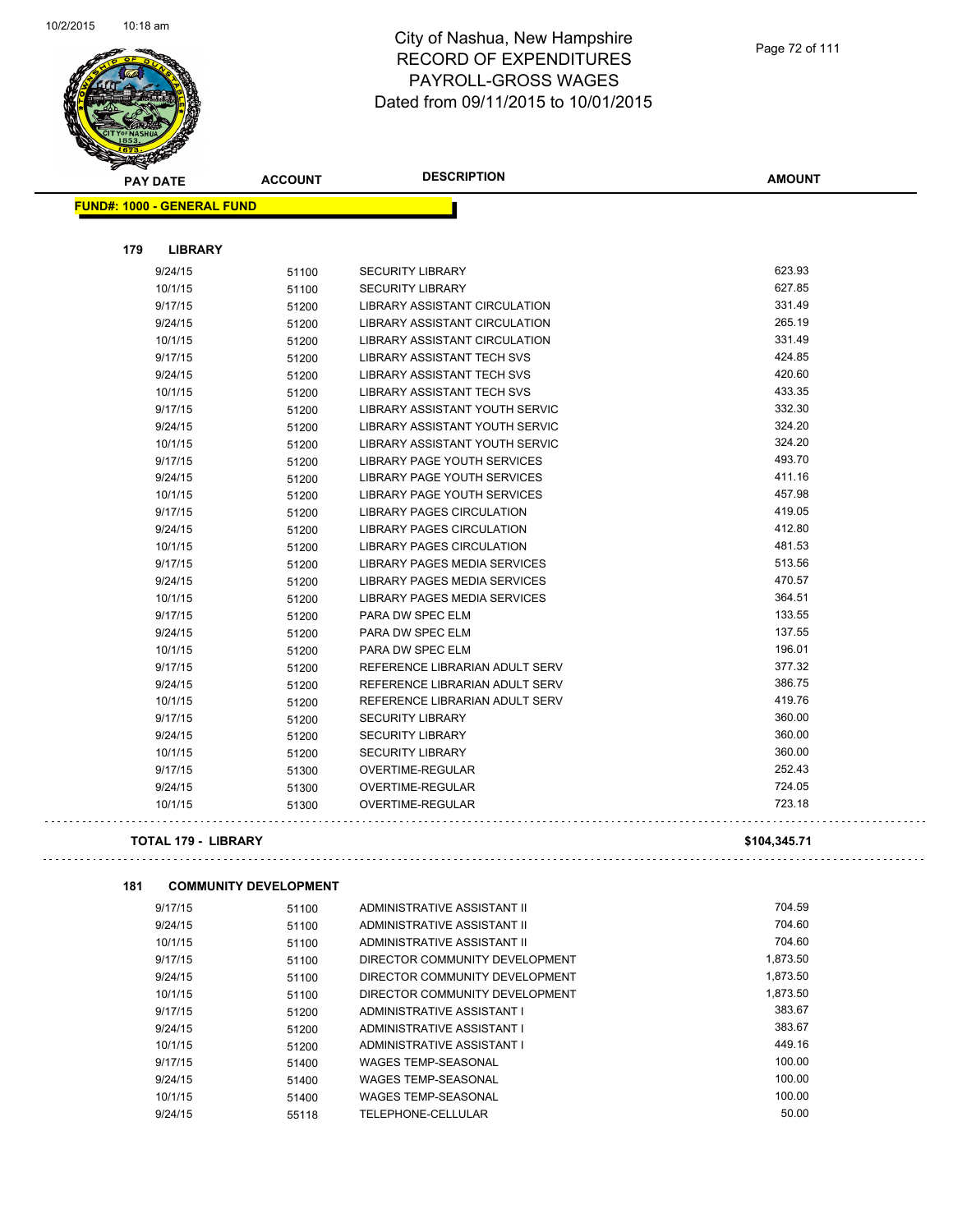| 10/2/2015 | 10:18 am |                                   |                                          | City of Nashua, New Hampshire<br><b>RECORD OF EXPENDITURES</b><br><b>PAYROLL-GROSS WAGES</b><br>Dated from 09/11/2015 to 10/01/2015 | Page 73 of 111 |
|-----------|----------|-----------------------------------|------------------------------------------|-------------------------------------------------------------------------------------------------------------------------------------|----------------|
|           |          | <b>PAY DATE</b>                   | <b>ACCOUNT</b>                           | <b>DESCRIPTION</b>                                                                                                                  | <b>AMOUNT</b>  |
|           |          | <b>FUND#: 1000 - GENERAL FUND</b> |                                          |                                                                                                                                     |                |
|           |          |                                   | <b>TOTAL 181 - COMMUNITY DEVELOPMENT</b> |                                                                                                                                     | \$9,300.79     |
|           | 182      | <b>PLANNING &amp; ZONING</b>      |                                          |                                                                                                                                     |                |
|           |          | 9/17/15                           | 51100                                    | DEPARTMENT COORDINATOR                                                                                                              | 957.65         |
|           |          | 9/24/15                           | 51100                                    | DEPARTMENT COORDINATOR                                                                                                              | 957.65         |
|           |          | 10/1/15                           | 51100                                    | DEPARTMENT COORDINATOR                                                                                                              | 957.65         |
|           |          | 9/17/15                           | 51100                                    | DEPUTY PLANNING MANAGER                                                                                                             | 2.714.45       |
|           |          | 9/24/15                           | 51100                                    | DEPUTY PLANNING MANAGER                                                                                                             | 2,714.45       |
|           |          | 10/1/15                           | 51100                                    | DEPUTY PLANNING MANAGER                                                                                                             | 2,714.45       |
|           |          | 9/17/15                           | 51100                                    | MANAGER PLANNING DEPT                                                                                                               | 1,935.50       |
|           |          | 9/24/15                           | 51100                                    | MANAGER PLANNING DEPT                                                                                                               | 1,935.50       |
|           |          | 10/1/15                           | 51100                                    | MANAGER PLANNING DEPT                                                                                                               | 1,935.50       |
|           |          | 9/17/15                           | 51100                                    | PLANNER I                                                                                                                           | 1,757.20       |
|           |          | 9/24/15                           | 51100                                    | PLANNER I                                                                                                                           | 1,757.20       |
|           |          | 10/1/15                           | 51100                                    | <b>PLANNER I</b>                                                                                                                    | 1,757.20       |
|           |          | 9/17/15                           | 51100                                    | ZONING COORDINATOR                                                                                                                  | 722.30         |
|           |          | 9/24/15                           | 51100                                    | ZONING COORDINATOR                                                                                                                  | 722.30         |
|           |          | 10/1/15                           | 51100                                    | ZONING COORDINATOR                                                                                                                  | 722.30         |
|           |          | 9/17/15                           | 53428                                    | STENOGRAPHIC SERVICES                                                                                                               | 375.00         |
|           |          | 10/1/15                           | 53428                                    | STENOGRAPHIC SERVICES                                                                                                               | 250.00         |
|           |          | 9/24/15                           | 55118                                    | TELEPHONE-CELLULAR                                                                                                                  | 17.00          |
|           |          |                                   | <b>TOTAL 182 - PLANNING &amp; ZONING</b> |                                                                                                                                     | \$24,903.30    |
|           | 183      |                                   | <b>ECONOMIC DEVELOPMENT</b>              |                                                                                                                                     |                |
|           |          |                                   |                                          |                                                                                                                                     | 1,929.25       |
|           |          | 9/17/15                           | 51100                                    | ECONOMIC DEV DIRECTOR                                                                                                               | 1,929.25       |
|           |          | 9/24/15<br>10/1/15                | 51100<br>51100                           | ECONOMIC DEV DIRECTOR<br>ECONOMIC DEV DIRECTOR                                                                                      | 1,929.25       |
|           |          | 9/24/15                           | 55118                                    | TELEPHONE-CELLULAR                                                                                                                  | 50.00          |
|           |          |                                   |                                          |                                                                                                                                     |                |
|           |          |                                   | <b>TOTAL 183 - ECONOMIC DEVELOPMENT</b>  |                                                                                                                                     | \$5,837.75     |
|           | 191      | <b>SCHOOL</b>                     |                                          |                                                                                                                                     |                |
|           |          | 9/24/15                           | 51100                                    | ASSISTANT DIRECTOR BUSINESS                                                                                                         | 2,971.10       |
|           |          | 9/24/15                           | 51100                                    | ASSISTANT PRINCIPAL AMH                                                                                                             | 2,807.70       |
|           |          | 9/24/15                           | 51100                                    | ASSISTANT PRINCIPAL BIC                                                                                                             | 3,000.00       |
|           |          | 9/24/15                           | 51100                                    | ASSISTANT PRINCIPAL BIR                                                                                                             | 1,403.80       |
|           |          | 9/24/15                           | 51100                                    | ASSISTANT PRINCIPAL BRO                                                                                                             | 1,451.90       |
|           |          | 9/24/15                           | 51100                                    | ASSISTANT PRINCIPAL CHARL                                                                                                           | 3,048.10       |
|           |          | 9/24/15                           | 51100                                    | ASSISTANT PRINCIPAL DR CRSP                                                                                                         | 1,475.90       |
|           |          | 9/24/15                           | 51100                                    | ASSISTANT PRINCIPAL ELM                                                                                                             | 6,730.80       |
|           |          | 9/24/15                           | 51100                                    | ASSISTANT PRINCIPAL FES                                                                                                             | 3,048.10       |
|           |          | 9/24/15                           | 51100                                    | ASSISTANT PRINCIPAL FMS                                                                                                             | 3,365.40       |
|           |          | 9/24/15                           | 51100                                    | ASSISTANT PRINCIPAL LEDGE                                                                                                           | 2,903.80       |
|           |          | 9/24/15                           | 51100                                    | ASSISTANT PRINCIPAL MDE                                                                                                             | 13,371.66      |
|           |          | 9/24/15                           | 51100                                    | ASSISTANT PRINCIPAL MTP                                                                                                             | 2,951.90       |
|           |          | 9/24/15                           | 51100                                    | ASSISTANT PRINCIPAL NHN                                                                                                             | 12,975.20      |
|           |          | 9/24/15                           | 51100                                    | ASSISTANT PRINCIPAL NHS                                                                                                             | 12,829.10      |
|           |          | 9/24/15                           | 51100                                    | ASSISTANT PRINCIPAL PMS                                                                                                             | 3,365.40       |
|           |          | 9/24/15                           | 51100                                    | ASSISTANT PRINCIPAL SHE                                                                                                             | 1,451.90       |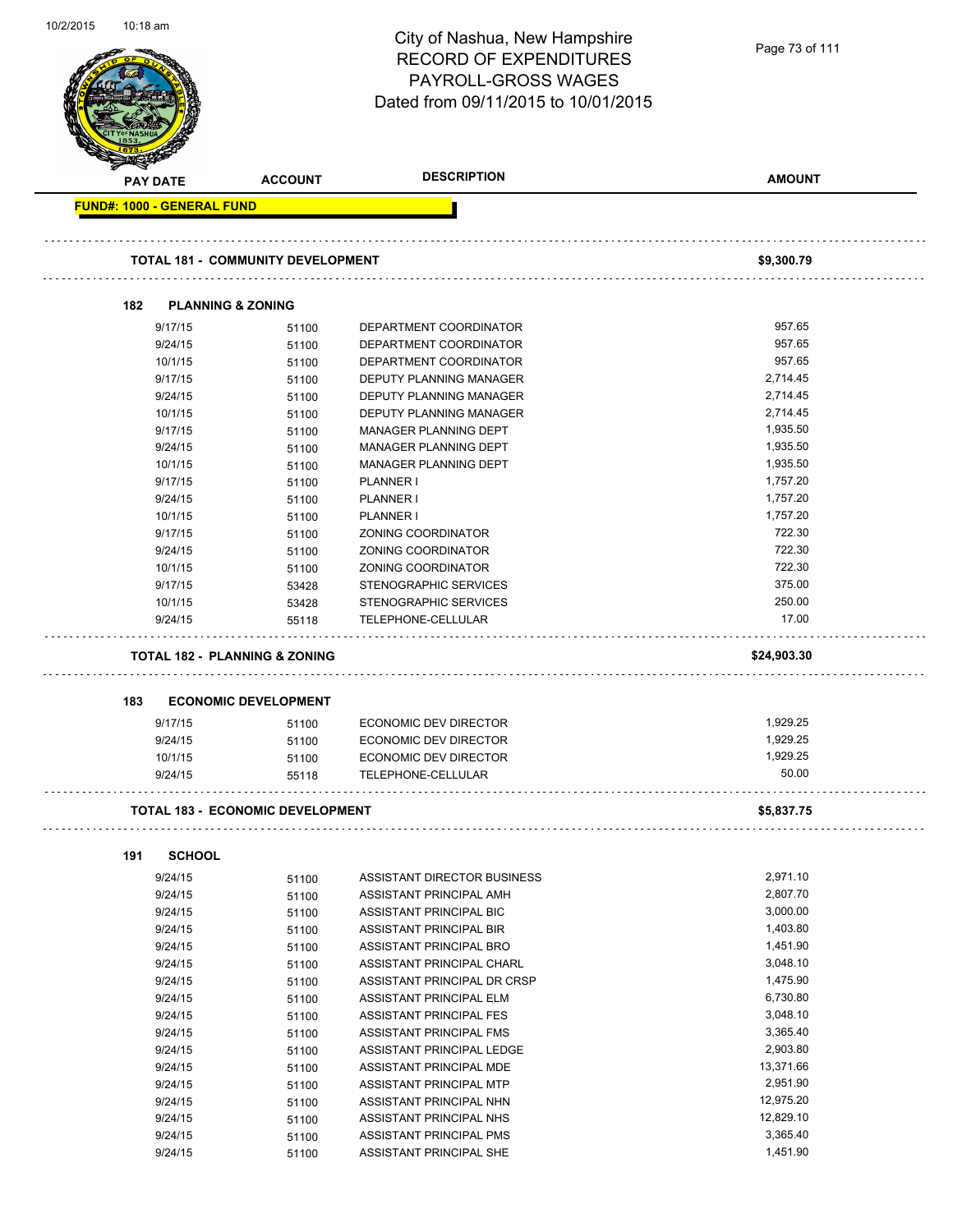

| <b>PAY DATE</b>                   | <b>ACCOUNT</b> | <b>DESCRIPTION</b>                                        | <b>AMOUNT</b>        |
|-----------------------------------|----------------|-----------------------------------------------------------|----------------------|
| <b>FUND#: 1000 - GENERAL FUND</b> |                |                                                           |                      |
|                                   |                |                                                           |                      |
|                                   |                |                                                           |                      |
| 191<br><b>SCHOOL</b>              |                |                                                           |                      |
| 9/24/15                           | 51100          | ASSISTANT SUPERINTENDENT                                  | 8,484.50             |
| 9/24/15                           | 51100          | ASST DIRECTOR PLANT OPS                                   | 4,470.90             |
| 9/24/15                           | 51100          | <b>ASST DIRECTOR SPED</b>                                 | 6,243.60             |
| 9/24/15                           | 51100          | ASST SYSTEMS ADMIN FULL YEAR                              | 12,653.80            |
| 9/17/15                           | 51100          | ASST SYSTEMS ADMIN SCH YEAR                               | 625.16               |
| 9/24/15                           | 51100          | ASST SYSTEMS ADMIN SCH YEAR                               | 781.45               |
| 10/1/15                           | 51100          | ASST SYSTEMS ADMIN SCH YEAR                               | 787.03               |
| 9/24/15                           | 51100          | ATTENDANCE OFFICER                                        | 2,331.50             |
| 9/24/15                           | 51100          | CAREER CENTER COORD NHN                                   | 1,518.29             |
| 9/24/15                           | 51100          | CHIEF OPERATING OFFICER                                   | 4,044.00             |
| 9/17/15                           | 51100          | CLERICAL ACADEMY NHN                                      | 3,444.99             |
| 9/24/15                           | 51100          | CLERICAL ACADEMY NHN                                      | 3,475.25             |
| 10/1/15                           | 51100          | CLERICAL ACADEMY NHN                                      | 3,505.50             |
| 9/17/15                           | 51100          | CLERICAL ACADEMY NHS                                      | 2,765.35             |
| 9/24/15                           | 51100          | CLERICAL ACADEMY NHS                                      | 2,765.35             |
| 10/1/15                           | 51100          | CLERICAL ACADEMY NHS                                      | 2,761.05             |
| 9/17/15                           | 51100          | CLERICAL ADULT ED NHN                                     | 746.18               |
| 9/24/15                           | 51100          | CLERICAL ADULT ED NHN                                     | 751.15               |
| 10/1/15                           | 51100          | CLERICAL ADULT ED NHN                                     | 753.15               |
| 9/17/15                           | 51100          | CLERICAL ASST SUPER SUP                                   | 2,025.77             |
| 9/24/15                           | 51100          | CLERICAL ASST SUPER SUP                                   | 2,021.46             |
| 10/1/15                           | 51100          | CLERICAL ASST SUPER SUP                                   | 2,008.28             |
| 9/17/15                           | 51100          | CLERICAL ATHLETIC NHN                                     | 721.15               |
| 9/24/15                           | 51100          | CLERICAL ATHLETIC NHN                                     | 721.15               |
| 10/1/15                           | 51100          | CLERICAL ATHLETIC NHN                                     | 644.23               |
| 9/17/15                           | 51100          | <b>CLERICAL ATHLETIC NHS</b>                              | 745.15               |
| 9/24/15                           | 51100          | CLERICAL ATHLETIC NHS                                     | 745.15               |
| 10/1/15                           | 51100          | CLERICAL ATHLETIC NHS                                     | 745.15<br>3,718.20   |
| 9/17/15                           | 51100          | <b>CLERICAL BUSINESS</b>                                  |                      |
| 9/24/15                           | 51100          | <b>CLERICAL BUSINESS</b>                                  | 3,718.19<br>3,694.53 |
| 10/1/15<br>9/17/15                | 51100          | <b>CLERICAL BUSINESS</b><br>CLERICAL CHIEF OP OFFICER SUP | 837.86               |
|                                   | 51100          | CLERICAL CHIEF OP OFFICER SUP                             | 832.41               |
| 9/24/15<br>10/1/15                | 51100          | CLERICAL CHIEF OP OFFICER SUP                             | 821.53               |
| 9/17/15                           | 51100          | CLERICAL CTE NHS                                          | 756.40               |
|                                   | 51100          | CLERICAL CTE NHS                                          | 756.40               |
| 9/24/15<br>10/1/15                | 51100          | <b>CLERICAL CTE NHS</b>                                   | 756.39               |
| 9/17/15                           | 51100          | <b>CLERICAL GUIDANCE ELM</b>                              | 756.40               |
| 9/24/15                           | 51100<br>51100 | <b>CLERICAL GUIDANCE ELM</b>                              | 756.40               |
| 10/1/15                           | 51100          | <b>CLERICAL GUIDANCE ELM</b>                              | 756.40               |
| 9/17/15                           | 51100          | <b>CLERICAL GUIDANCE NHN</b>                              | 1,496.50             |
| 9/24/15                           | 51100          | CLERICAL GUIDANCE NHN                                     | 1,501.55             |
| 10/1/15                           | 51100          | <b>CLERICAL GUIDANCE NHN</b>                              | 1,501.55             |
| 9/17/15                           | 51100          | <b>CLERICAL GUIDANCE NHS</b>                              | 1,838.40             |
| 9/24/15                           | 51100          | <b>CLERICAL GUIDANCE NHS</b>                              | 2,108.90             |
| 10/1/15                           | 51100          | <b>CLERICAL GUIDANCE NHS</b>                              | 2,103.85             |
| 9/17/15                           | 51100          | CLERICAL HUMAN RESOURCES                                  | 2,156.70             |
| 9/24/15                           | 51100          | CLERICAL HUMAN RESOURCES                                  | 2,156.70             |
| 10/1/15                           | 51100          | CLERICAL HUMAN RESOURCES                                  | 2,161.74             |
| 9/17/15                           | 51100          | <b>CLERICAL PAYROLL SUP</b>                               | 677.25               |
| 9/24/15                           | 51100          | <b>CLERICAL PAYROLL SUP</b>                               | 677.25               |
| 10/1/15                           | 51100          | <b>CLERICAL PAYROLL SUP</b>                               | 677.25               |
|                                   |                |                                                           |                      |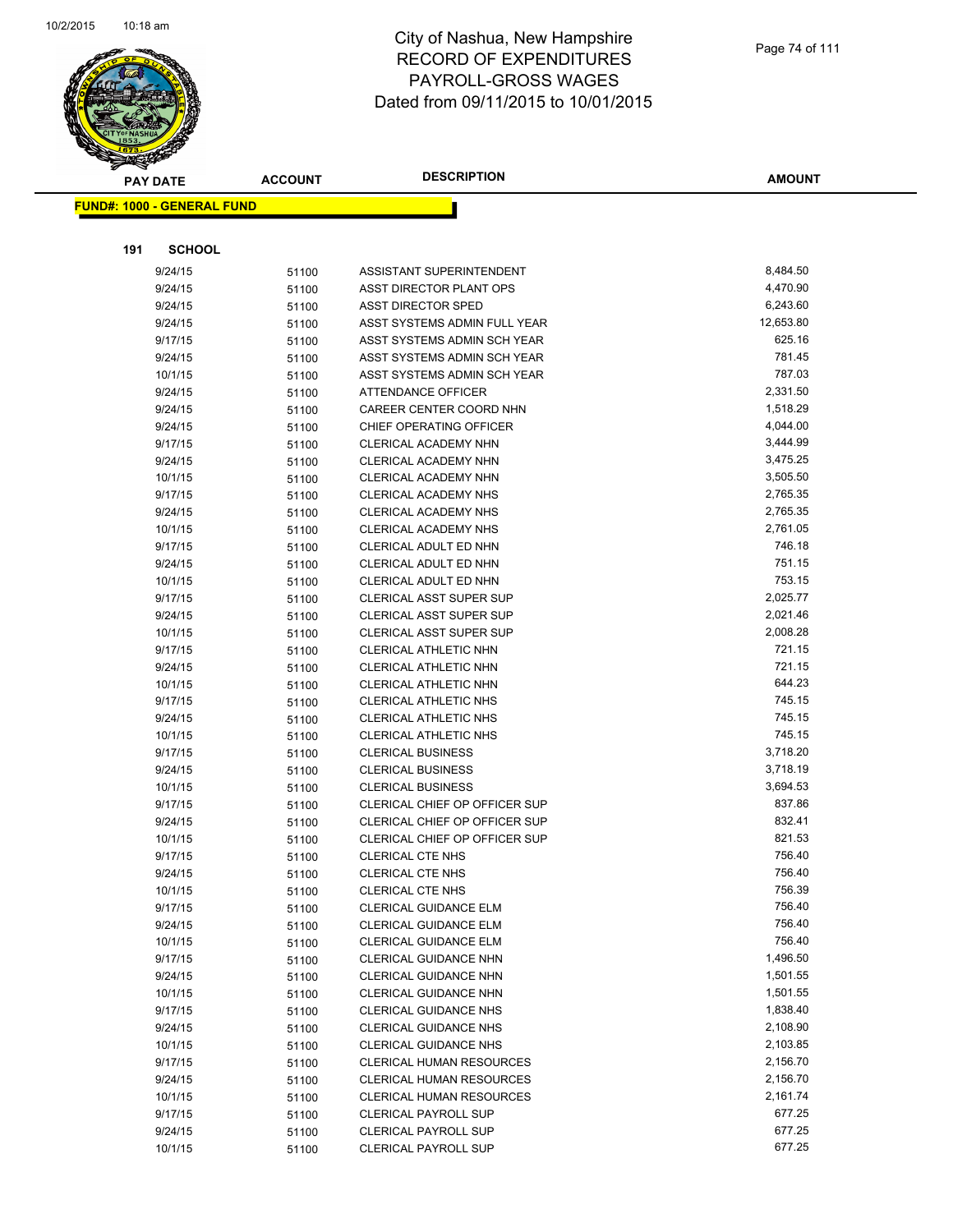

|     | <b>PAY DATE</b>                   | <b>ACCOUNT</b> | <b>DESCRIPTION</b>                                             | <b>AMOUNT</b>        |
|-----|-----------------------------------|----------------|----------------------------------------------------------------|----------------------|
|     | <b>FUND#: 1000 - GENERAL FUND</b> |                |                                                                |                      |
|     |                                   |                |                                                                |                      |
| 191 | <b>SCHOOL</b>                     |                |                                                                |                      |
|     | 9/17/15                           | 51100          | <b>CLERICAL PLANT OPS</b>                                      | 1,321.13             |
|     | 9/24/15                           | 51100          | <b>CLERICAL PLANT OPS</b>                                      | 1,316.85             |
|     | 10/1/15                           | 51100          | <b>CLERICAL PLANT OPS</b>                                      | 1,321.15             |
|     | 9/17/15                           | 51100          | <b>CLERICAL PRINCIPAL AMH</b>                                  | 1,321.15             |
|     | 9/24/15                           | 51100          | <b>CLERICAL PRINCIPAL AMH</b>                                  | 1,321.15             |
|     | 10/1/15                           | 51100          | <b>CLERICAL PRINCIPAL AMH</b>                                  | 1,321.15             |
|     | 9/17/15                           | 51100          | CLERICAL PRINCIPAL BIC                                         | 1,365.05             |
|     | 9/24/15                           | 51100          | <b>CLERICAL PRINCIPAL BIC</b>                                  | 1,365.05             |
|     | 10/1/15                           | 51100          | <b>CLERICAL PRINCIPAL BIC</b>                                  | 1,365.05             |
|     | 9/17/15                           | 51100          | <b>CLERICAL PRINCIPAL BIR</b>                                  | 1,507.75             |
|     | 9/24/15                           | 51100          | <b>CLERICAL PRINCIPAL BIR</b>                                  | 1,492.63             |
|     | 10/1/15                           | 51100          | <b>CLERICAL PRINCIPAL BIR</b>                                  | 1,411.95             |
|     | 9/17/15                           | 51100          | <b>CLERICAL PRINCIPAL BRO</b>                                  | 1,512.80             |
|     | 9/24/15                           | 51100          | <b>CLERICAL PRINCIPAL BRO</b>                                  | 1,507.75             |
|     | 10/1/15                           | 51100          | <b>CLERICAL PRINCIPAL BRO</b>                                  | 1,502.70             |
|     | 9/17/15                           | 51100          | CLERICAL PRINCIPAL CHA                                         | 1,300.32             |
|     | 9/24/15                           | 51100          | CLERICAL PRINCIPAL CHA                                         | 1,336.45             |
|     | 10/1/15                           | 51100          | CLERICAL PRINCIPAL CHA                                         | 1,354.50             |
|     | 9/17/15                           | 51100          | <b>CLERICAL PRINCIPAL DRC</b>                                  | 709.90               |
|     | 9/24/15                           | 51100          | CLERICAL PRINCIPAL DRC                                         | 709.90               |
|     | 10/1/15                           | 51100          | <b>CLERICAL PRINCIPAL DRC</b>                                  | 709.90               |
|     | 9/17/15                           | 51100          | CLERICAL PRINCIPAL ELM                                         | 2,632.50             |
|     | 9/24/15                           | 51100          | CLERICAL PRINCIPAL ELM                                         | 2,761.65             |
|     | 10/1/15                           | 51100          | CLERICAL PRINCIPAL ELM                                         | 2,776.87             |
|     | 9/17/15                           | 51100          | <b>CLERICAL PRINCIPAL FES</b>                                  | 1,419.80             |
|     | 9/24/15                           | 51100          | <b>CLERICAL PRINCIPAL FES</b>                                  | 1,419.80             |
|     | 10/1/15                           | 51100          | <b>CLERICAL PRINCIPAL FES</b>                                  | 1,415.06             |
|     | 9/17/15                           | 51100          | <b>CLERICAL PRINCIPAL FMS</b>                                  | 2,211.45             |
|     | 9/24/15                           | 51100          | <b>CLERICAL PRINCIPAL FMS</b>                                  | 2,211.45             |
|     | 10/1/15                           | 51100          | <b>CLERICAL PRINCIPAL FMS</b>                                  | 2,211.45             |
|     | 9/17/15                           | 51100          | CLERICAL PRINCIPAL LDG                                         | 1,387.15             |
|     | 9/24/15                           | 51100          | <b>CLERICAL PRINCIPAL LDG</b>                                  | 1,387.15             |
|     | 10/1/15                           | 51100          | <b>CLERICAL PRINCIPAL LDG</b>                                  | 1,387.15             |
|     | 9/17/15                           | 51100          | CLERICAL PRINCIPAL MDE                                         | 1,501.55             |
|     | 9/24/15                           | 51100          | CLERICAL PRINCIPAL MDE                                         | 1,501.55             |
|     | 10/1/15                           | 51100          | CLERICAL PRINCIPAL MDE                                         | 1,501.54             |
|     | 9/17/15                           | 51100          | <b>CLERICAL PRINCIPAL MTP</b>                                  | 1,431.05             |
|     | 9/24/15                           | 51100          | <b>CLERICAL PRINCIPAL MTP</b>                                  | 1,431.05             |
|     | 10/1/15                           | 51100          | <b>CLERICAL PRINCIPAL MTP</b>                                  | 1,411.96             |
|     | 9/17/15                           | 51100          | CLERICAL PRINCIPAL NHN                                         | 1,387.15             |
|     | 9/24/15                           | 51100          | CLERICAL PRINCIPAL NHN                                         | 1,387.16             |
|     | 10/1/15                           | 51100          | <b>CLERICAL PRINCIPAL NHN</b>                                  | 1,387.15             |
|     | 9/17/15                           | 51100          | CLERICAL PRINCIPAL NHS                                         | 1,429.16             |
|     | 9/24/15                           | 51100          | <b>CLERICAL PRINCIPAL NHS</b>                                  | 1,362.80             |
|     | 10/1/15                           | 51100          | <b>CLERICAL PRINCIPAL NHS</b>                                  | 1,358.50             |
|     | 9/17/15                           | 51100          | <b>CLERICAL PRINCIPAL NSE</b>                                  | 1,491.62<br>1,496.58 |
|     | 9/24/15                           | 51100          | <b>CLERICAL PRINCIPAL NSE</b>                                  | 1,501.55             |
|     | 10/1/15                           | 51100          | <b>CLERICAL PRINCIPAL NSE</b>                                  | 2,032.95             |
|     | 9/17/15                           | 51100          | <b>CLERICAL PRINCIPAL PMS</b>                                  | 2,032.95             |
|     | 9/24/15<br>10/1/15                | 51100          | <b>CLERICAL PRINCIPAL PMS</b><br><b>CLERICAL PRINCIPAL PMS</b> | 2,032.95             |
|     |                                   | 51100          | <b>CLERICAL PRINCIPAL SHE</b>                                  | 1,512.79             |
|     | 9/17/15                           | 51100          |                                                                |                      |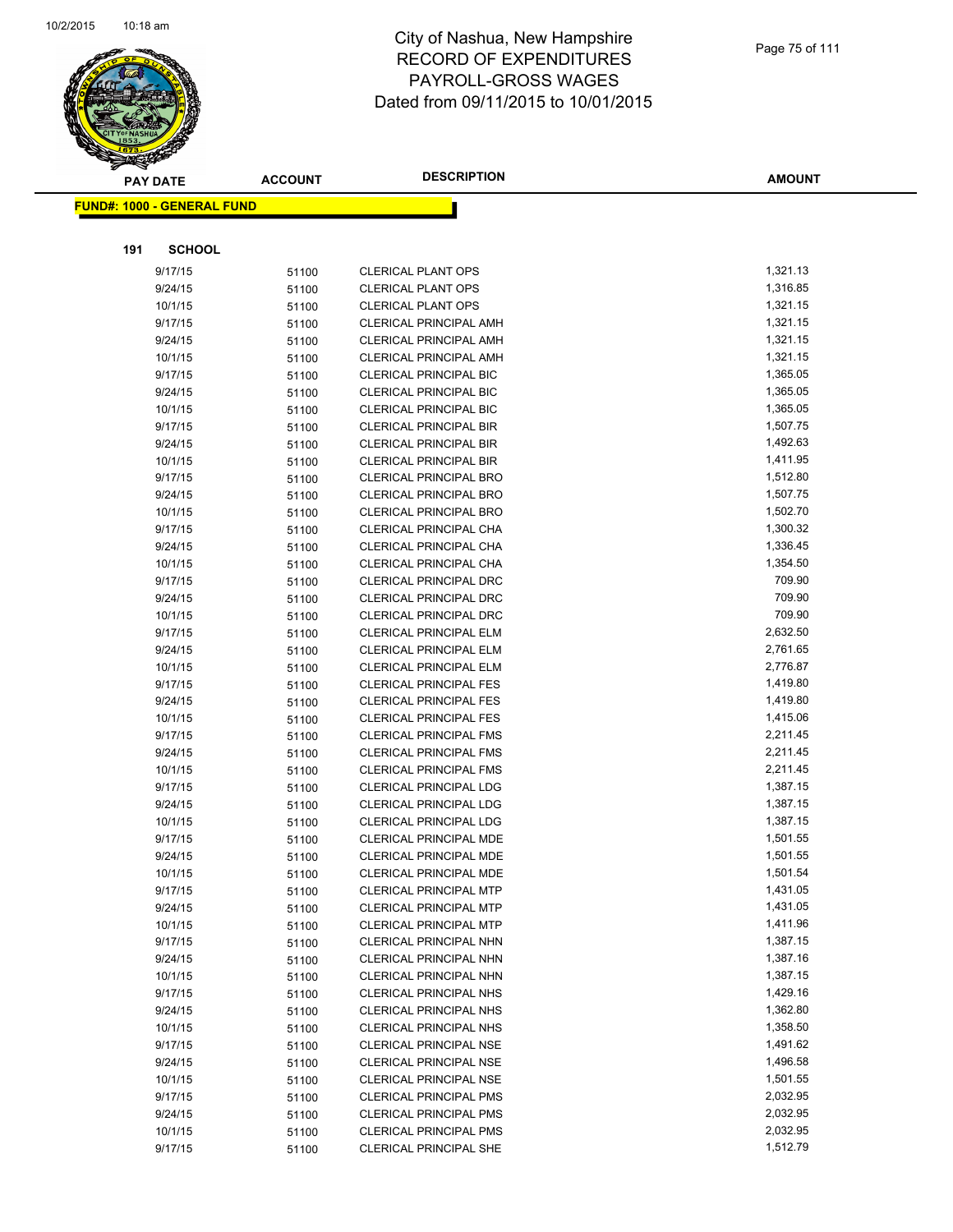

|     | <b>PAY DATE</b>                   | <b>ACCOUNT</b> | <b>DESCRIPTION</b>                                 | <b>AMOUNT</b>    |
|-----|-----------------------------------|----------------|----------------------------------------------------|------------------|
|     | <b>FUND#: 1000 - GENERAL FUND</b> |                |                                                    |                  |
|     |                                   |                |                                                    |                  |
|     |                                   |                |                                                    |                  |
| 191 | <b>SCHOOL</b>                     |                |                                                    |                  |
|     | 9/24/15                           | 51100          | <b>CLERICAL PRINCIPAL SHE</b>                      | 1,512.80         |
|     | 10/1/15                           | 51100          | <b>CLERICAL PRINCIPAL SHE</b>                      | 1,512.80         |
|     | 9/17/15                           | 51100          | <b>CLERICAL RECEPTIONIST NHN</b>                   | 756.40           |
|     | 9/24/15                           | 51100          | <b>CLERICAL RECEPTIONIST NHN</b>                   | 756.40           |
|     | 10/1/15                           | 51100          | CLERICAL RECEPTIONIST NHN                          | 756.40           |
|     | 9/17/15                           | 51100          | CLERICAL RECEPTIONIST NHS                          | 709.90           |
|     | 9/24/15                           | 51100          | <b>CLERICAL RECEPTIONIST NHS</b>                   | 709.90<br>709.90 |
|     | 10/1/15                           | 51100          | <b>CLERICAL RECEPTIONIST NHS</b>                   | 643.90           |
|     | 9/17/15<br>9/24/15                | 51100          | CLERICAL SPECIAL ED NHN<br>CLERICAL SPECIAL ED NHN | 643.90           |
|     | 10/1/15                           | 51100<br>51100 | CLERICAL SPECIAL ED NHN                            | 643.90           |
|     | 9/17/15                           | 51100          | CLERICAL SPECIAL ED NHS                            | 643.90           |
|     | 9/24/15                           | 51100          | CLERICAL SPECIAL ED NHS                            | 643.89           |
|     | 10/1/15                           | 51100          | CLERICAL SPECIAL ED NHS                            | 643.90           |
|     | 9/17/15                           | 51100          | CLERICAL SPECIAL ED SUP                            | 1,512.80         |
|     | 9/24/15                           | 51100          | CLERICAL SPECIAL ED SUP                            | 1,492.62         |
|     | 10/1/15                           | 51100          | CLERICAL SPECIAL ED SUP                            | 1,512.80         |
|     | 9/17/15                           | 51100          | <b>CLERICAL STUDENT SERV SUP</b>                   | 805.30           |
|     | 9/24/15                           | 51100          | <b>CLERICAL STUDENT SERV SUP</b>                   | 805.30           |
|     | 10/1/15                           | 51100          | CLERICAL STUDENT SERV SUP                          | 805.30           |
|     | 9/24/15                           | 51100          | CLERICAL SUPERINTENDANT SUP                        | 1,692.30         |
|     | 9/17/15                           | 51100          | <b>CLERICAL TRANSPORTATION SUP</b>                 | 515.12           |
|     | 9/24/15                           | 51100          | <b>CLERICAL TRANSPORTATION SUP</b>                 | 643.90           |
|     | 10/1/15                           | 51100          | <b>CLERICAL TRANSPORTATION SUP</b>                 | 643.90           |
|     | 9/24/15                           | 51100          | <b>CURRICULUM SUPERVISOR</b>                       | 5,772.90         |
|     | 9/17/15                           | 51100          | <b>CUSTODIAN AMH</b>                               | 2,084.40         |
|     | 9/24/15                           | 51100          | <b>CUSTODIAN AMH</b>                               | 2,099.80         |
|     | 10/1/15                           | 51100          | <b>CUSTODIAN AMH</b>                               | 2,084.40         |
|     | 9/17/15                           | 51100          | <b>CUSTODIAN ASST HEAD ELM</b>                     | 791.20           |
|     | 9/24/15                           | 51100          | <b>CUSTODIAN ASST HEAD ELM</b>                     | 791.21           |
|     | 10/1/15                           | 51100          | <b>CUSTODIAN ASST HEAD ELM</b>                     | 791.20           |
|     | 9/17/15                           | 51100          | <b>CUSTODIAN ASST HEAD FMS</b>                     | 791.20           |
|     | 9/24/15                           | 51100          | <b>CUSTODIAN ASST HEAD FMS</b>                     | 791.20           |
|     | 10/1/15                           | 51100          | <b>CUSTODIAN ASST HEAD FMS</b>                     | 791.20           |
|     | 9/17/15                           | 51100          | <b>CUSTODIAN ASST HEAD NHN</b>                     | 1,736.80         |
|     | 9/24/15                           | 51100          | <b>CUSTODIAN ASST HEAD NHN</b>                     | 1,736.80         |
|     | 10/1/15                           | 51100          | <b>CUSTODIAN ASST HEAD NHN</b>                     | 1,736.80         |
|     | 9/17/15                           | 51100          | <b>CUSTODIAN ASST HEAD NHS</b>                     | 1,730.89         |
|     | 9/24/15                           | 51100          | <b>CUSTODIAN ASST HEAD NHS</b>                     | 1,589.05         |
|     | 10/1/15                           | 51100          | <b>CUSTODIAN ASST HEAD NHS</b>                     | 1,736.80         |
|     | 9/17/15                           | 51100          | <b>CUSTODIAN ASST HEAD PMS</b>                     | 791.20           |
|     | 9/24/15                           | 51100          | <b>CUSTODIAN ASST HEAD PMS</b>                     | 791.20           |
|     | 10/1/15                           | 51100          | <b>CUSTODIAN ASST HEAD PMS</b>                     | 791.20           |
|     | 9/17/15                           | 51100          | <b>CUSTODIAN BIC</b>                               | 2,084.40         |
|     | 9/24/15                           | 51100          | <b>CUSTODIAN BIC</b>                               | 2,084.40         |
|     | 10/1/15                           | 51100          | <b>CUSTODIAN BIC</b>                               | 2,084.40         |
|     | 9/17/15                           | 51100          | <b>CUSTODIAN BIR</b>                               | 2,084.40         |
|     | 9/24/15                           | 51100          | <b>CUSTODIAN BIR</b>                               | 2,103.69         |
|     | 10/1/15                           | 51100          | <b>CUSTODIAN BIR</b>                               | 2,084.40         |
|     | 9/17/15                           | 51100          | <b>CUSTODIAN BRO</b>                               | 1,385.26         |
|     | 9/24/15                           | 51100          | <b>CUSTODIAN BRO</b>                               | 1,376.57         |
|     | 10/1/15                           | 51100          | <b>CUSTODIAN BRO</b>                               | 1,376.57         |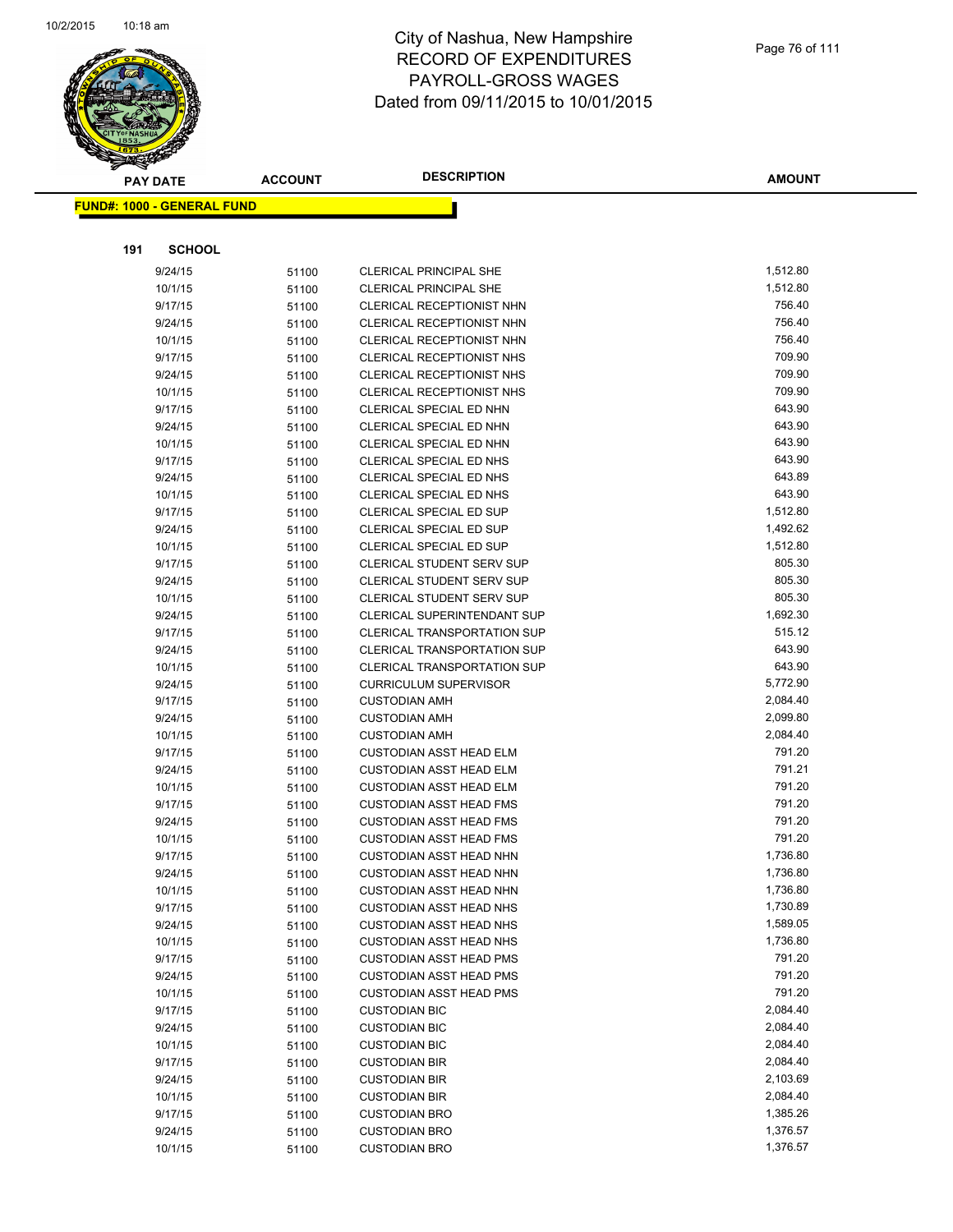

**AMOUNT**

|     | <b>FUND#: 1000 - GENERAL FUND</b> |                |                                                        |                  |
|-----|-----------------------------------|----------------|--------------------------------------------------------|------------------|
|     |                                   |                |                                                        |                  |
| 191 | <b>SCHOOL</b>                     |                |                                                        |                  |
|     | 9/17/15                           | 51100          | <b>CUSTODIAN CHA</b>                                   | 364.76           |
|     | 9/17/15                           | 51100          | <b>CUSTODIAN DRC</b>                                   | 1,486.00         |
|     | 9/24/15                           | 51100          | <b>CUSTODIAN DRC</b>                                   | 1,486.00         |
|     | 10/1/15                           | 51100          | <b>CUSTODIAN DRC</b>                                   | 1,486.00         |
|     | 9/17/15                           | 51100          | <b>CUSTODIAN ELM</b>                                   | 5,648.01         |
|     | 9/24/15                           | 51100          | <b>CUSTODIAN ELM</b>                                   | 5,648.00         |
|     | 10/1/15                           | 51100          | <b>CUSTODIAN ELM</b>                                   | 5,648.01         |
|     | 9/17/15                           | 51100          | <b>CUSTODIAN FES</b>                                   | 1,389.60         |
|     | 9/24/15                           | 51100          | <b>CUSTODIAN FES</b>                                   | 1,389.60         |
|     | 10/1/15                           | 51100          | <b>CUSTODIAN FES</b>                                   | 1,389.60         |
|     | 9/17/15                           | 51100          | <b>CUSTODIAN FMS</b>                                   | 2,779.20         |
|     | 9/24/15                           | 51100          | <b>CUSTODIAN FMS</b>                                   | 2,766.17         |
|     | 10/1/15                           | 51100          | <b>CUSTODIAN FMS</b>                                   | 2,830.96         |
|     | 9/17/15                           | 51100          | <b>CUSTODIAN HEAD AMH</b>                              | 791.20           |
|     | 9/24/15                           | 51100          | <b>CUSTODIAN HEAD AMH</b>                              | 791.20           |
|     | 10/1/15                           | 51100          | <b>CUSTODIAN HEAD AMH</b>                              | 791.20           |
|     | 9/17/15                           | 51100          | <b>CUSTODIAN HEAD BIC</b>                              | 791.20           |
|     | 9/24/15                           | 51100          | <b>CUSTODIAN HEAD BIC</b>                              | 791.20           |
|     | 10/1/15                           | 51100          | <b>CUSTODIAN HEAD BIC</b>                              | 791.20<br>791.20 |
|     | 9/17/15                           | 51100          | <b>CUSTODIAN HEAD BIR</b><br><b>CUSTODIAN HEAD BIR</b> | 791.20           |
|     | 9/24/15<br>10/1/15                | 51100          | <b>CUSTODIAN HEAD BIR</b>                              | 791.20           |
|     | 9/17/15                           | 51100<br>51100 | <b>CUSTODIAN HEAD BRO</b>                              | 791.20           |
|     | 9/24/15                           | 51100          | <b>CUSTODIAN HEAD BRO</b>                              | 791.20           |
|     | 10/1/15                           | 51100          | <b>CUSTODIAN HEAD BRO</b>                              | 791.20           |
|     | 9/17/15                           | 51100          | <b>CUSTODIAN HEAD CHA</b>                              | 791.20           |
|     | 9/24/15                           | 51100          | <b>CUSTODIAN HEAD CHA</b>                              | 791.20           |
|     | 10/1/15                           | 51100          | <b>CUSTODIAN HEAD CHA</b>                              | 791.20           |
|     | 9/17/15                           | 51100          | <b>CUSTODIAN HEAD DRC</b>                              | 168.13           |
|     | 9/24/15                           | 51100          | <b>CUSTODIAN HEAD DRC</b>                              | 168.13           |
|     | 10/1/15                           | 51100          | <b>CUSTODIAN HEAD DRC</b>                              | 168.13           |
|     | 9/17/15                           | 51100          | <b>CUSTODIAN HEAD ELM</b>                              | 931.74           |
|     | 9/24/15                           | 51100          | <b>CUSTODIAN HEAD ELM</b>                              | 937.60           |
|     | 10/1/15                           | 51100          | <b>CUSTODIAN HEAD ELM</b>                              | 937.60           |
|     | 9/17/15                           | 51100          | <b>CUSTODIAN HEAD FES</b>                              | 791.21           |
|     | 9/24/15                           | 51100          | <b>CUSTODIAN HEAD FES</b>                              | 791.20           |
|     | 10/1/15                           | 51100          | <b>CUSTODIAN HEAD FES</b>                              | 791.21           |
|     | 9/17/15                           | 51100          | <b>CUSTODIAN HEAD FMS</b>                              | 937.60           |
|     | 9/24/15                           | 51100          | <b>CUSTODIAN HEAD FMS</b>                              | 937.60           |
|     | 10/1/15                           | 51100          | <b>CUSTODIAN HEAD FMS</b>                              | 937.60           |
|     | 9/17/15                           | 51100          | <b>CUSTODIAN HEAD LDG</b>                              | 791.20           |
|     | 9/24/15                           | 51100          | <b>CUSTODIAN HEAD LDG</b>                              | 791.20           |
|     | 10/1/15                           | 51100          | <b>CUSTODIAN HEAD LDG</b>                              | 791.20           |
|     | 9/17/15                           | 51100          | <b>CUSTODIAN HEAD MDE</b>                              | 791.20           |
|     | 9/24/15                           | 51100          | <b>CUSTODIAN HEAD MDE</b>                              | 791.20           |
|     | 10/1/15                           | 51100          | <b>CUSTODIAN HEAD MDE</b>                              | 791.20<br>791.20 |
|     | 9/17/15<br>9/24/15                | 51100          | <b>CUSTODIAN HEAD MTP</b><br><b>CUSTODIAN HEAD MTP</b> | 791.20           |
|     | 10/1/15                           | 51100<br>51100 | <b>CUSTODIAN HEAD MTP</b>                              | 791.20           |
|     | 9/17/15                           | 51100          | <b>CUSTODIAN HEAD NHN</b>                              | 943.20           |
|     | 9/24/15                           | 51100          | <b>CUSTODIAN HEAD NHN</b>                              | 943.20           |
|     | 10/1/15                           | 51100          | <b>CUSTODIAN HEAD NHN</b>                              | 943.20           |
|     |                                   |                |                                                        |                  |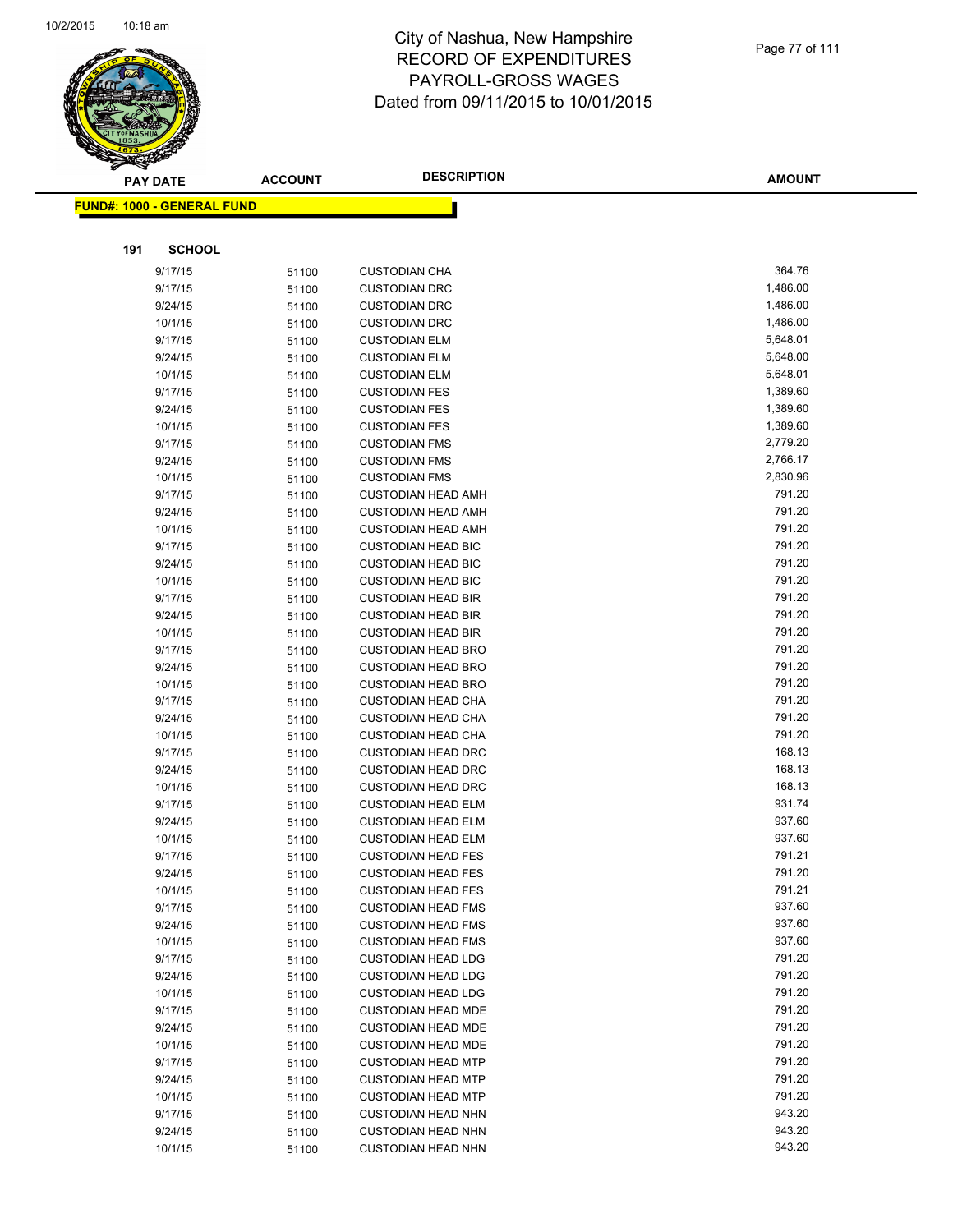

|     | <b>PAY DATE</b>                   | <b>ACCOUNT</b> | <b>DESCRIPTION</b>                                      | <b>AMOUNT</b>        |
|-----|-----------------------------------|----------------|---------------------------------------------------------|----------------------|
|     | <b>FUND#: 1000 - GENERAL FUND</b> |                |                                                         |                      |
|     |                                   |                |                                                         |                      |
| 191 | <b>SCHOOL</b>                     |                |                                                         |                      |
|     | 9/17/15                           | 51100          | <b>CUSTODIAN HEAD NHS</b>                               | 943.20               |
|     | 9/24/15                           | 51100          | <b>CUSTODIAN HEAD NHS</b>                               | 943.20               |
|     | 10/1/15                           | 51100          | <b>CUSTODIAN HEAD NHS</b>                               | 943.20               |
|     | 9/17/15                           | 51100          | <b>CUSTODIAN HEAD NSE</b>                               | 791.20               |
|     | 9/24/15                           | 51100          | <b>CUSTODIAN HEAD NSE</b>                               | 791.20               |
|     | 10/1/15                           | 51100          | <b>CUSTODIAN HEAD NSE</b>                               | 791.20               |
|     | 9/17/15                           | 51100          | <b>CUSTODIAN HEAD PMS</b>                               | 937.60               |
|     | 9/24/15                           | 51100          | <b>CUSTODIAN HEAD PMS</b>                               | 937.60               |
|     | 10/1/15                           | 51100          | <b>CUSTODIAN HEAD PMS</b>                               | 937.60               |
|     | 9/17/15                           | 51100          | <b>CUSTODIAN HEAD SHE</b>                               | 791.20               |
|     | 9/24/15                           | 51100          | <b>CUSTODIAN HEAD SHE</b>                               | 791.20               |
|     | 10/1/15                           | 51100          | <b>CUSTODIAN HEAD SHE</b>                               | 791.20               |
|     | 9/17/15                           | 51100          | <b>CUSTODIAN LDG</b>                                    | 2,084.40             |
|     | 9/24/15                           | 51100          | <b>CUSTODIAN LDG</b>                                    | 1,671.85             |
|     | 10/1/15                           | 51100          | <b>CUSTODIAN LDG</b>                                    | 1,758.71             |
|     | 9/17/15                           | 51100          | <b>CUSTODIAN MDE</b>                                    | 1,059.56             |
|     | 9/24/15                           | 51100          | <b>CUSTODIAN MDE</b>                                    | 977.05               |
|     | 10/1/15                           | 51100          | <b>CUSTODIAN MDE</b>                                    | 977.05               |
|     | 9/17/15                           | 51100          | <b>CUSTODIAN MTP</b>                                    | 1,389.60             |
|     | 9/24/15                           | 51100          | <b>CUSTODIAN MTP</b>                                    | 1,389.60             |
|     | 10/1/15                           | 51100          | <b>CUSTODIAN MTP</b>                                    | 1,389.60             |
|     | 9/17/15                           | 51100          | <b>CUSTODIAN NHN</b>                                    | 8,931.13             |
|     | 9/24/15                           | 51100          | <b>CUSTODIAN NHN</b>                                    | 9,080.48             |
|     | 10/1/15                           | 51100          | <b>CUSTODIAN NHN</b>                                    | 9,088.50             |
|     | 9/17/15                           | 51100          | <b>CUSTODIAN NHS</b>                                    | 9,905.48             |
|     | 9/24/15                           | 51100          | <b>CUSTODIAN NHS</b>                                    | 9,791.27             |
|     | 10/1/15                           | 51100          | <b>CUSTODIAN NHS</b>                                    | 9,791.31             |
|     | 9/17/15                           | 51100          | <b>CUSTODIAN NSE</b>                                    | 1,389.60             |
|     | 9/24/15                           | 51100          | <b>CUSTODIAN NSE</b>                                    | 1,389.60             |
|     | 10/1/15                           | 51100          | <b>CUSTODIAN NSE</b>                                    | 1,389.60             |
|     | 9/17/15                           | 51100          | <b>CUSTODIAN PMS</b>                                    | 2,779.20             |
|     | 9/24/15                           | 51100          | <b>CUSTODIAN PMS</b>                                    | 3,022.01             |
|     | 10/1/15                           | 51100          | <b>CUSTODIAN PMS</b>                                    | 3,022.00             |
|     | 9/17/15                           | 51100          | <b>CUSTODIAN SHE</b><br><b>CUSTODIAN SHE</b>            | 2,084.40<br>2,103.68 |
|     | 9/24/15<br>10/1/15                | 51100          |                                                         | 2,180.80             |
|     | 9/24/15                           | 51100          | <b>CUSTODIAN SHE</b><br><b>CUSTODIAN SUPERVISOR WPO</b> | 2,039.30             |
|     | 9/17/15                           | 51100          | <b>CUSTODIAN WID</b>                                    | 694.81               |
|     | 9/24/15                           | 51100<br>51100 | <b>CUSTODIAN WID</b>                                    | 714.08               |
|     | 10/1/15                           | 51100          | <b>CUSTODIAN WID</b>                                    | 977.06               |
|     | 9/24/15                           | 51100          | DATA ANALYST                                            | 1,808.40             |
|     | 9/24/15                           | 51100          | DIRECTOR ADULT ED                                       | 3,160.00             |
|     | 9/24/15                           | 51100          | <b>DIRECTOR ATHLETICS</b>                               | 3,476.00             |
|     | 9/24/15                           | 51100          | <b>DIRECTOR COM GRANTS</b>                              | 3,090.10             |
|     | 9/24/15                           | 51100          | DIRECTOR GUIDANCE                                       | 6,029.50             |
|     | 9/24/15                           | 51100          | DIRECTOR HUMAN RESOURCES                                | 3,201.10             |
|     | 9/24/15                           | 51100          | DIRECTOR PLANT OPS                                      | 3,608.20             |
|     | 9/24/15                           | 51100          | DIRECTOR PRE SCHOOL                                     | 2,663.50             |
|     | 9/24/15                           | 51100          | DIRECTOR SPECIAL ED                                     | 3,730.80             |
|     | 9/24/15                           | 51100          | DIRECTOR STUDENT SERVICES                               | 3,222.00             |
|     | 9/24/15                           | 51100          | DIRECTOR TECHNOLOGY                                     | 4,058.30             |
|     | 9/24/15                           | 51100          | DIRECTOR TRANSPORTATION                                 | 3,067.10             |
|     |                                   |                |                                                         |                      |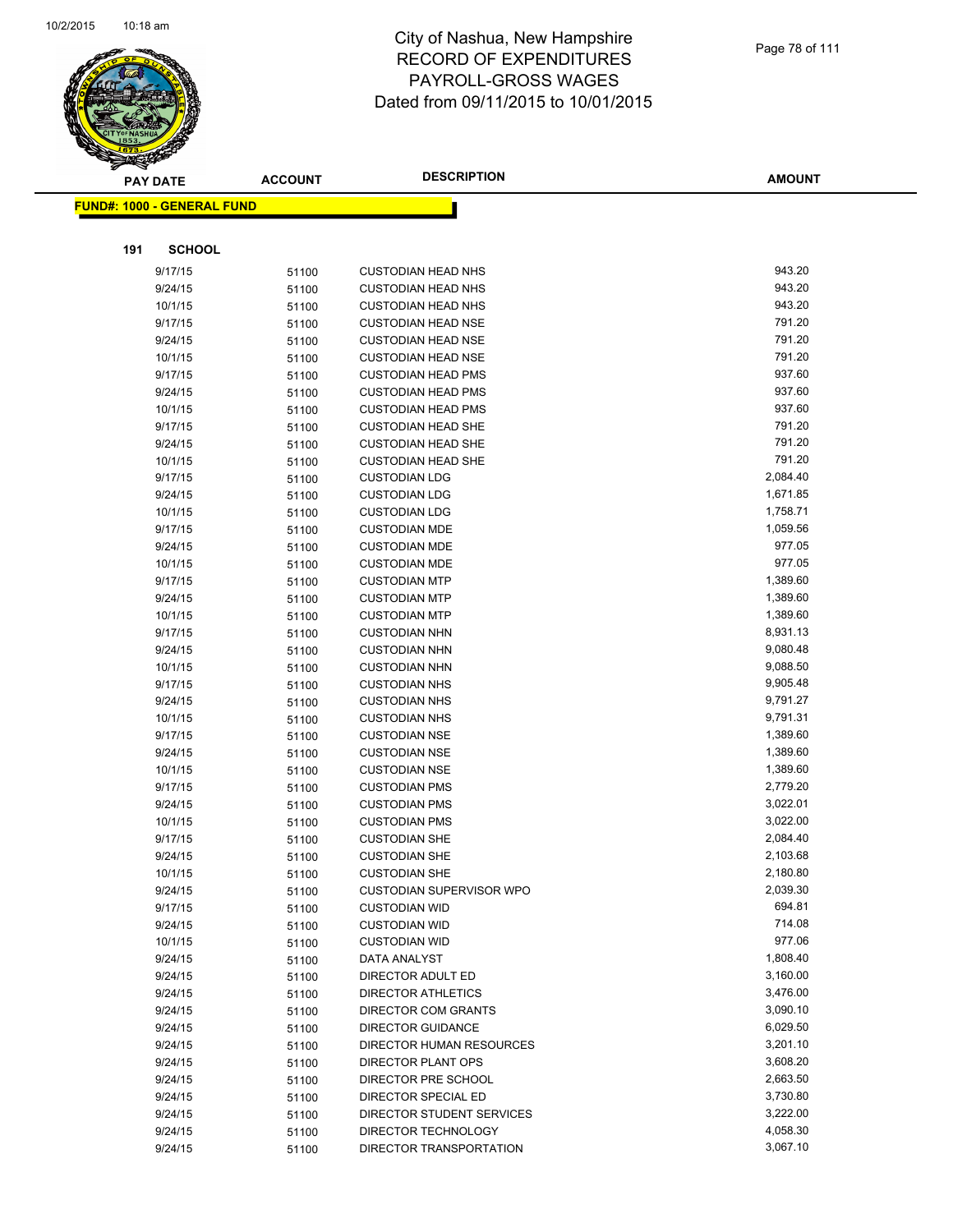

|     | <b>PAY DATE</b>                   | <b>ACCOUNT</b> | <b>DESCRIPTION</b>            | <b>AMOUNT</b> |
|-----|-----------------------------------|----------------|-------------------------------|---------------|
|     | <b>FUND#: 1000 - GENERAL FUND</b> |                |                               |               |
|     |                                   |                |                               |               |
| 191 | <b>SCHOOL</b>                     |                |                               |               |
|     | 9/24/15                           |                | <b>DIRECTOR VOCATIONAL</b>    | 7,084.40      |
|     | 9/24/15                           | 51100<br>51100 | DW TECHNOLOGY PEER COACH      | 2,551.90      |
|     | 9/24/15                           | 51100          | ELL OUTREACH WORKER           | 1,611.50      |
|     | 9/24/15                           | 51100          | GUIDANCE COUNSELOR AMH        | 1,762.10      |
|     | 9/24/15                           | 51100          | <b>GUIDANCE COUNSELOR BIC</b> | 1,823.10      |
|     | 9/24/15                           | 51100          | <b>GUIDANCE COUNSELOR BIR</b> | 2,816.70      |
|     | 9/24/15                           | 51100          | <b>GUIDANCE COUNSELOR BRO</b> | 1,694.50      |
|     | 9/24/15                           | 51100          | GUIDANCE COUNSELOR CHA        | 2,816.70      |
|     | 9/24/15                           | 51100          | GUIDANCE COUNSELOR DRC        | 2,728.30      |
|     | 9/24/15                           | 51100          | <b>GUIDANCE COUNSELOR ELM</b> | 11,120.81     |
|     | 9/24/15                           | 51100          | <b>GUIDANCE COUNSELOR FES</b> | 2,728.30      |
|     | 9/24/15                           | 51100          | <b>GUIDANCE COUNSELOR FMS</b> | 7,635.69      |
|     | 9/24/15                           | 51100          | <b>GUIDANCE COUNSELOR LDG</b> | 2,650.80      |
|     | 9/24/15                           | 51100          | <b>GUIDANCE COUNSELOR MDE</b> | 2,204.20      |
|     | 9/24/15                           | 51100          | <b>GUIDANCE COUNSELOR MTP</b> | 2,728.30      |
|     | 9/24/15                           | 51100          | <b>GUIDANCE COUNSELOR NHN</b> | 17,376.19     |
|     | 9/24/15                           | 51100          | <b>GUIDANCE COUNSELOR NHS</b> | 18,904.42     |
|     | 9/24/15                           | 51100          | <b>GUIDANCE COUNSELOR NSE</b> | 2,728.30      |
|     | 9/24/15                           | 51100          | <b>GUIDANCE COUNSELOR PMS</b> | 7,894.40      |
|     | 9/24/15                           | 51100          | <b>GUIDANCE COUNSELOR SHE</b> | 2,566.71      |
|     | 9/24/15                           | 51100          | JOB DEVELOPER SPED NHN        | 2,816.69      |
|     | 9/24/15                           | 51100          | <b>LIBRARIAN AMH</b>          | 2,566.70      |
|     | 9/24/15                           | 51100          | <b>LIBRARIAN BIC</b>          | 1,667.00      |
|     | 9/24/15                           | 51100          | <b>LIBRARIAN BIR</b>          | 1,885.00      |
|     | 9/24/15                           | 51100          | <b>LIBRARIAN BRO</b>          | 1,745.50      |
|     | 9/24/15                           | 51100          | LIBRARIAN CHA                 | 2,816.70      |
|     | 9/24/15                           | 51100          | <b>LIBRARIAN DRC</b>          | 2,118.07      |
|     | 9/24/15                           | 51100          | <b>LIBRARIAN ELM</b>          | 1,622.40      |
|     | 9/24/15                           | 51100          | <b>LIBRARIAN FES</b>          | 2,227.80      |
|     | 9/24/15                           | 51100          | <b>LIBRARIAN FMS</b>          | 3,224.40      |
|     | 9/24/15                           | 51100          | <b>LIBRARIAN LDG</b>          | 1,955.80      |
|     | 9/24/15                           | 51100          | <b>LIBRARIAN MDE</b>          | 2,204.20      |
|     | 9/24/15                           | 51100          | <b>LIBRARIAN MTP</b>          | 2,398.90      |
|     | 9/24/15                           | 51100          | <b>LIBRARIAN NHN</b>          | 4,436.90      |
|     | 9/24/15                           | 51100          | <b>LIBRARIAN NHS</b>          | 4,755.10      |
|     | 9/24/15                           | 51100          | <b>LIBRARIAN NSE</b>          | 2,204.20      |
|     | 9/24/15                           | 51100          | <b>LIBRARIAN PMS</b>          | 1,762.10      |
|     | 9/24/15                           | 51100          | <b>LIBRARIAN SHE</b>          | 2,728.30      |
|     | 9/24/15                           | 51100          | LICENSED PRACTICAL NURSE AMH  | 1,156.70      |
|     | 9/24/15                           | 51100          | LICENSED PRACTICAL NURSE ELM  | 2,885.10      |
|     | 9/17/15                           | 51100          | MAINTENANCE ALARM WPO         | 998.80        |
|     | 9/24/15                           | 51100          | MAINTENANCE ALARM WPO         | 998.80        |
|     | 10/1/15                           | 51100          | MAINTENANCE ALARM WPO         | 998.80        |
|     | 9/17/15                           | 51100          | MAINTENANCE ASST GRDS WPO     | 951.20        |
|     | 9/24/15                           | 51100          | MAINTENANCE ASST GRDS WPO     | 1,010.54      |
|     | 10/1/15                           | 51100          | MAINTENANCE ASST GRDS WPO     | 951.20        |
|     | 9/17/15                           | 51100          | MAINTENANCE CARPENTER WPO     | 975.60        |
|     | 9/24/15                           | 51100          | MAINTENANCE CARPENTER WPO     | 975.60        |
|     | 10/1/15                           | 51100          | MAINTENANCE CARPENTER WPO     | 975.60        |
|     | 9/17/15                           | 51100          | MAINTENANCE ELECTRICIAN WPO   | 1,997.60      |
|     | 9/24/15                           | 51100          | MAINTENANCE ELECTRICIAN WPO   | 1,997.60      |
|     | 10/1/15                           | 51100          | MAINTENANCE ELECTRICIAN WPO   | 1,997.60      |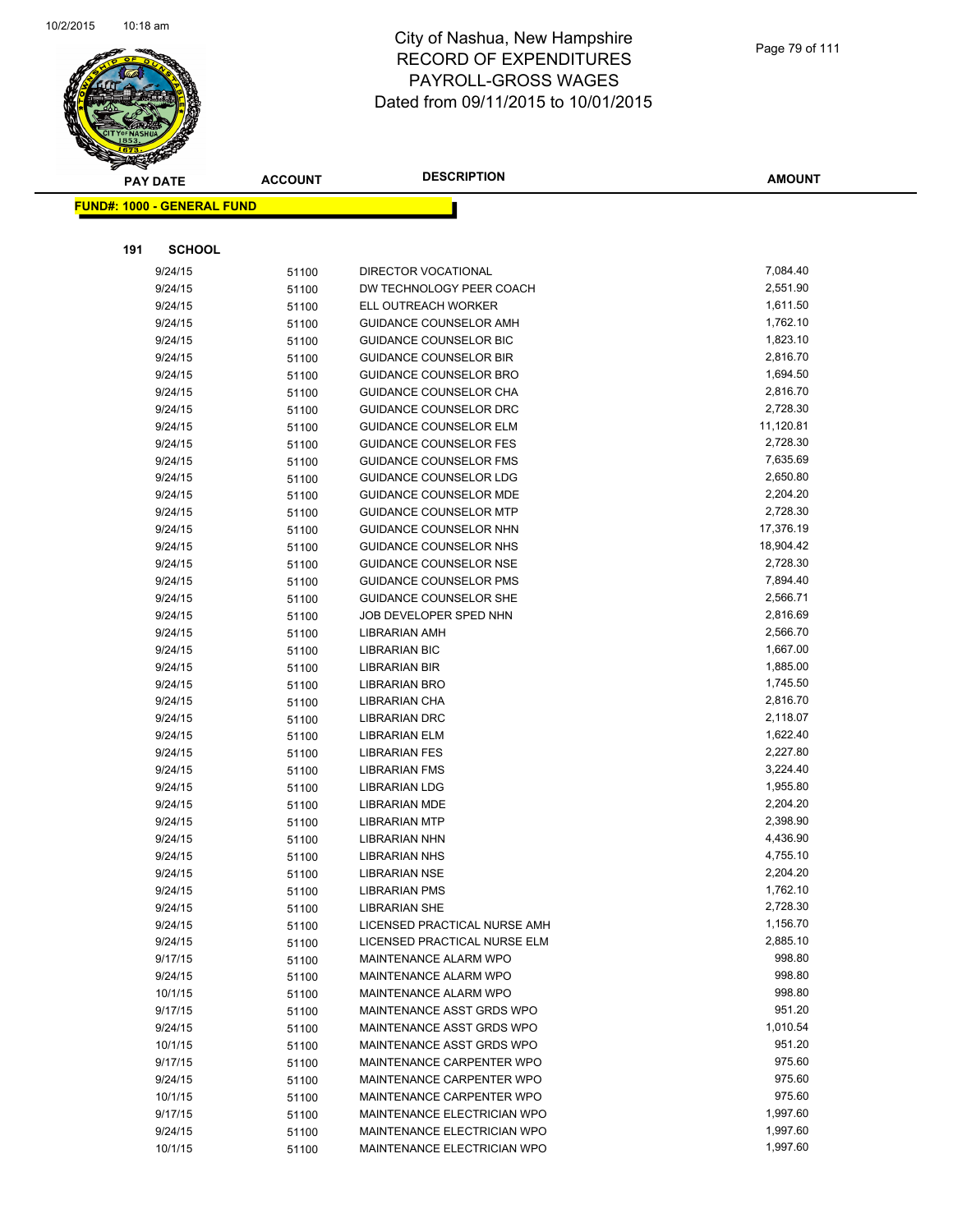

**AMOUNT**

|     | <b>FUND#: 1000 - GENERAL FUND</b> |                |                                          |                    |
|-----|-----------------------------------|----------------|------------------------------------------|--------------------|
|     |                                   |                |                                          |                    |
| 191 | <b>SCHOOL</b>                     |                |                                          |                    |
|     | 9/17/15                           | 51100          | MAINTENANCE GRDS FORMEN WPO              | 975.60             |
|     | 9/24/15                           | 51100          | MAINTENANCE GRDS FORMEN WPO              | 975.60             |
|     | 10/1/15                           | 51100          | MAINTENANCE GRDS FORMEN WPO              | 975.60             |
|     | 9/17/15                           | 51100          | MAINTENANCE GROUNDS WPO                  | 3,485.20           |
|     | 9/24/15                           | 51100          | MAINTENANCE GROUNDS WPO                  | 3,348.80           |
|     | 10/1/15                           | 51100          | MAINTENANCE GROUNDS WPO                  | 3,289.35           |
|     | 9/17/15                           | 51100          | MAINTENANCE HVAC WPO                     | 4,890.00           |
|     | 9/24/15                           | 51100          | MAINTENANCE HVAC WPO                     | 4,890.00           |
|     | 10/1/15                           | 51100          | MAINTENANCE HVAC WPO                     | 4,883.88           |
|     | 9/17/15                           | 51100          | MAINTENANCE MESSENGER WPO                | 351.60             |
|     | 9/24/15                           | 51100          | MAINTENANCE MESSENGER WPO                | 854.43             |
|     | 10/1/15                           | 51100          | MAINTENANCE MESSENGER WPO                | 937.60             |
|     | 9/17/15                           | 51100          | MAINTENANCE PLUMBER WPO                  | 1,002.80           |
|     | 9/24/15                           | 51100          | MAINTENANCE PLUMBER WPO                  | 1,002.80           |
|     | 10/1/15                           | 51100          | MAINTENANCE PLUMBER WPO                  | 1,002.80           |
|     | 9/17/15                           | 51100          | MAINTENANCE TRADES WPO                   | 3,865.21           |
|     | 9/24/15                           | 51100          | <b>MAINTENANCE TRADES WPO</b>            | 3,865.20           |
|     | 10/1/15                           | 51100          | MAINTENANCE TRADES WPO                   | 3,865.20           |
|     | 9/24/15                           | 51100          | <b>MARKETING TEACHER NHS</b>             | 2,204.20           |
|     | 9/24/15                           | 51100          | <b>NURSE AMH</b>                         | 2,424.30           |
|     | 9/24/15                           | 51100          | <b>NURSE BIC</b>                         | 1,837.81           |
|     | 9/24/15                           | 51100          | <b>NURSE BIR</b>                         | 1,950.40           |
|     | 9/24/15                           | 51100          | <b>NURSE BRO</b>                         | 2,104.20           |
|     | 9/24/15                           | 51100          | <b>NURSE CHA</b>                         | 2,424.30           |
|     | 9/24/15                           | 51100          | <b>NURSE DRC</b>                         | 2,424.30           |
|     | 9/24/15                           | 51100          | <b>NURSE ELM</b>                         | 2,865.10           |
|     | 9/24/15                           | 51100          | <b>NURSE FES</b>                         | 2,278.90           |
|     | 9/24/15                           | 51100          | <b>NURSE FMS</b>                         | 2,424.30           |
|     | 9/24/15                           | 51100          | <b>NURSE LDG</b>                         | 1,950.40           |
|     | 9/24/15                           | 51100          | <b>NURSE MDE</b>                         | 2,424.30           |
|     | 9/24/15                           | 51100          | <b>NURSE MTP</b>                         | 1,541.30           |
|     | 9/24/15                           | 51100          | <b>NURSE NHN</b>                         | 4,703.20           |
|     | 9/24/15                           | 51100          | <b>NURSE NHS</b>                         | 4,848.60           |
|     | 9/24/15                           | 51100          | <b>NURSE NSE</b>                         | 2,278.90           |
|     | 9/24/15                           | 51100          | <b>NURSE PMS</b>                         | 4,948.60           |
|     | 9/24/15                           | 51100          | <b>NURSE SHE</b>                         | 2,865.10           |
|     | 9/24/15                           | 51100          | OFFICE MANAGER BUSINESS                  | 2,453.60           |
|     | 9/24/15                           | 51100          | OFFICE MANAGER HUMAN RESOURCES           | 1,777.50<br>574.86 |
|     | 9/17/15                           | 51100          | OFFICE MANAGER PLANT OPS                 | 958.11             |
|     | 9/24/15                           | 51100          | OFFICE MANAGER PLANT OPS                 | 1,880.80           |
|     | 9/24/15                           | 51100          | OFFICE MANAGER SPED                      | 3,188.80           |
|     | 9/24/15<br>9/17/15                | 51100          | OUT DISTRICT COORDINATOR<br>PARA ALT AMH | 582.20             |
|     | 9/24/15                           | 51100          |                                          | 577.54             |
|     | 10/1/15                           | 51100<br>51100 | PARA ALT AMH<br>PARA ALT AMH             | 540.28             |
|     | 9/17/15                           | 51100          | PARA ALT DRC                             | 432.76             |
|     | 9/24/15                           | 51100          | PARA ALT DRC                             | 425.78             |
|     | 10/1/15                           | 51100          | PARA ALT DRC                             | 387.39             |
|     | 9/17/15                           | 51100          | PARA ALT FMS                             | 596.17             |
|     | 9/24/15                           | 51100          | PARA ALT FMS                             | 600.83             |
|     | 10/1/15                           | 51100          | PARA ALT FMS                             | 591.51             |
|     | 9/17/15                           | 51100          | PARA ALT LDG                             | 563.56             |
|     |                                   |                |                                          |                    |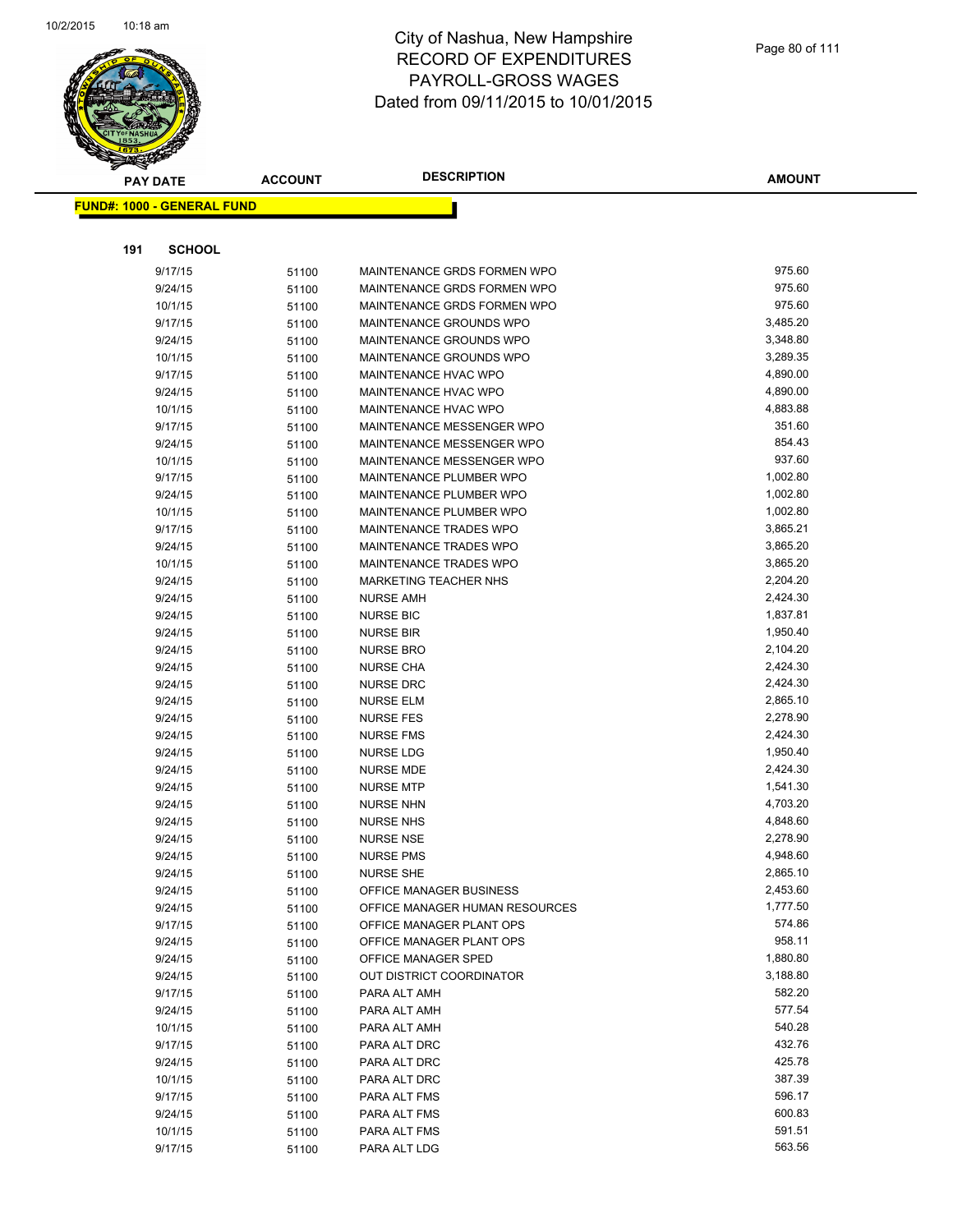

| $\tilde{\phantom{a}}$ | <b>PAY DATE</b>                    | <b>ACCOUNT</b> | <b>DESCRIPTION</b>                         | <b>AMOUNT</b>        |
|-----------------------|------------------------------------|----------------|--------------------------------------------|----------------------|
|                       | <u> FUND#: 1000 - GENERAL FUND</u> |                |                                            |                      |
|                       |                                    |                |                                            |                      |
| 191                   | <b>SCHOOL</b>                      |                |                                            |                      |
|                       | 9/24/15                            | 51100          | PARA ALT LDG                               | 558.90               |
|                       | 10/1/15                            | 51100          | PARA ALT LDG                               | 558.90               |
|                       | 9/17/15                            | 51100          | PARA ALT PMS                               | 484.40               |
|                       | 9/24/15                            | 51100          | PARA ALT PMS                               | 484.40               |
|                       | 10/1/15                            | 51100          | PARA ALT PMS                               | 484.40               |
|                       | 9/17/15                            | 51100          | PARA AMH ELL                               | 860.14               |
|                       | 9/24/15                            | 51100          | PARA AMH ELL                               | 940.61               |
|                       | 10/1/15                            | 51100          | PARA AMH ELL                               | 941.62               |
|                       | 9/17/15                            | 51100          | PARA DW SPEC ED AMH                        | 8,784.55             |
|                       | 9/24/15                            | 51100          | PARA DW SPEC ED AMH                        | 8,823.97             |
|                       | 10/1/15                            | 51100          | PARA DW SPEC ED AMH                        | 8,765.58             |
|                       | 9/17/15                            | 51100          | PARA DW SPEC ED BIR                        | 1,447.68             |
|                       | 9/24/15                            | 51100          | PARA DW SPEC ED BIR                        | 1,462.07             |
|                       | 10/1/15                            | 51100          | PARA DW SPEC ED BIR                        | 1,365.03             |
|                       | 9/17/15                            | 51100          | PARA DW SPEC ED BRO                        | 3,801.33             |
|                       | 9/24/15                            | 51100          | PARA DW SPEC ED BRO                        | 3,893.29             |
|                       | 10/1/15                            | 51100          | PARA DW SPEC ED BRO                        | 3,893.02             |
|                       | 9/17/15                            | 51100          | PARA DW SPEC ED CHA                        | 8,793.25             |
|                       | 9/24/15                            | 51100          | PARA DW SPEC ED CHA                        | 8,546.40             |
|                       | 10/1/15                            | 51100          | PARA DW SPEC ED CHA                        | 8,151.68             |
|                       | 9/17/15                            | 51100          | PARA DW SPEC ED FMS                        | 2,202.00             |
|                       | 9/24/15                            | 51100          | PARA DW SPEC ED FMS                        | 2,217.09             |
|                       | 10/1/15                            | 51100          | PARA DW SPEC ED FMS                        | 1,853.30             |
|                       | 9/17/15                            | 51100          | PARA DW SPEC ED MDE                        | 9,395.60             |
|                       | 9/24/15                            | 51100          | PARA DW SPEC ED MDE                        | 9,578.19             |
|                       | 10/1/15                            | 51100          | PARA DW SPEC ED MDE                        | 9,450.57             |
|                       | 9/17/15                            | 51100          | PARA DW SPEC ED MTP                        | 476.40               |
|                       | 9/24/15                            | 51100          | PARA DW SPEC ED MTP                        | 476.40               |
|                       | 10/1/15                            | 51100          | PARA DW SPEC ED MTP                        | 484.34               |
|                       | 9/17/15                            | 51100          | PARA DW SPEC ED NHN                        | 4,192.39             |
|                       | 9/24/15                            | 51100          | PARA DW SPEC ED NHN                        | 4,180.11             |
|                       | 10/1/15                            | 51100          | PARA DW SPEC ED NHN                        | 4,470.46             |
|                       | 9/17/15                            | 51100          | PARA DW SPEC ED NHS                        | 6,724.98             |
|                       | 9/24/15                            | 51100          | PARA DW SPEC ED NHS                        | 6,870.44             |
|                       | 10/1/15                            | 51100          | PARA DW SPEC ED NHS                        | 7,199.19             |
|                       | 9/17/15                            | 51100          | PARA DW SPEC ED NSE                        | 2,783.57             |
|                       | 9/24/15                            | 51100          | PARA DW SPEC ED NSE                        | 2,753.83             |
|                       | 10/1/15                            | 51100          | PARA DW SPEC ED NSE                        | 2,761.15             |
|                       | 9/17/15                            | 51100          | PARA DW SPEC ED PMS                        | 6,432.55             |
|                       | 9/24/15                            | 51100          | PARA DW SPEC ED PMS                        | 6,324.58             |
|                       | 10/1/15                            | 51100          | PARA DW SPEC ED PMS                        | 6,532.70             |
|                       | 9/17/15                            | 51100          | PARA DW SPEC ED SHE                        | 7,728.92             |
|                       | 9/24/15                            | 51100          | PARA DW SPEC ED SHE                        | 7,442.73             |
|                       | 10/1/15<br>9/17/15                 | 51100          | PARA DW SPEC ED SHE<br>PARA DW SPEC ED WID | 7,348.37<br>2,094.39 |
|                       |                                    | 51100          |                                            | 2,045.78             |
|                       | 9/24/15<br>10/1/15                 | 51100          | PARA DW SPEC ED WID                        | 2,164.89             |
|                       |                                    | 51100          | PARA DW SPEC ED WID                        | 4,347.09             |
|                       | 9/17/15                            | 51100          | PARA DW SPEC ELM<br>PARA DW SPEC ELM       | 4,843.40             |
|                       | 9/24/15<br>10/1/15                 | 51100          | PARA DW SPEC ELM                           | 4,764.55             |
|                       | 9/17/15                            | 51100<br>51100 | PARA ELL BIR                               | 538.64               |
|                       | 9/24/15                            |                | PARA ELL BIR                               | 543.06               |
|                       |                                    | 51100          |                                            |                      |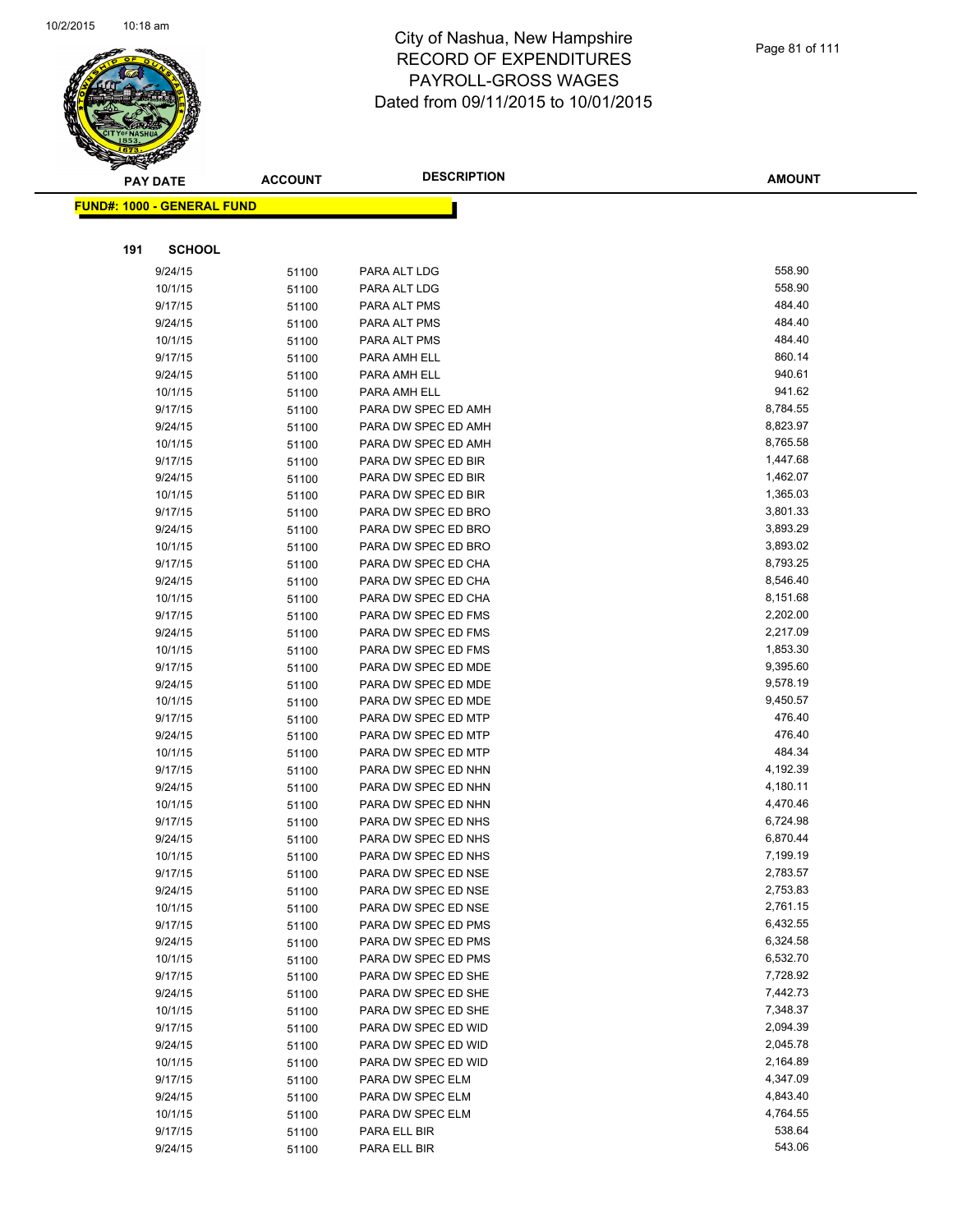

|     | <b>PAY DATE</b>            | <b>ACCOUNT</b> | <b>DESCRIPTION</b>           | <b>AMOUNT</b>    |
|-----|----------------------------|----------------|------------------------------|------------------|
|     | FUND#: 1000 - GENERAL FUND |                |                              |                  |
|     |                            |                |                              |                  |
|     |                            |                |                              |                  |
| 191 | <b>SCHOOL</b>              |                |                              |                  |
|     | 10/1/15                    | 51100          | PARA ELL BIR                 | 516.58           |
|     | 9/17/15                    | 51100          | PARA ELL DRC                 | 534.22           |
|     | 9/24/15                    | 51100          | PARA ELL DRC                 | 529.80           |
|     | 10/1/15                    | 51100          | PARA ELL DRC                 | 529.81           |
|     | 9/17/15                    | 51100          | PARA ELL ELM                 | 757.92           |
|     | 9/24/15                    | 51100          | PARA ELL ELM                 | 838.87           |
|     | 10/1/15                    | 51100          | PARA ELL ELM                 | 832.51           |
|     | 9/17/15                    | 51100          | PARA ELL FES                 | 461.16           |
|     | 9/24/15                    | 51100          | PARA ELL FES                 | 453.60           |
|     | 10/1/15                    | 51100          | PARA ELL FES                 | 453.60           |
|     | 9/17/15                    | 51100          | PARA ELL FMS                 | 431.19           |
|     | 9/24/15                    | 51100          | PARA ELL FMS                 | 431.18           |
|     | 10/1/15                    | 51100          | PARA ELL FMS                 | 431.19<br>529.80 |
|     | 9/17/15                    | 51100          | PARA ELL LDG                 | 529.80           |
|     | 9/24/15                    | 51100          | PARA ELL LDG                 | 529.80           |
|     | 10/1/15                    | 51100          | PARA ELL LDG                 | 379.02           |
|     | 9/17/15                    | 51100          | PARA ELL MTP                 | 385.39           |
|     | 9/24/15<br>10/1/15         | 51100          | PARA ELL MTP<br>PARA ELL MTP | 382.20           |
|     | 9/17/15                    | 51100          | PARA ELL NHS                 | 569.54           |
|     | 9/24/15                    | 51100          | PARA ELL NHS                 | 578.37           |
|     | 10/1/15                    | 51100<br>51100 | PARA ELL NHS                 | 582.79           |
|     | 9/17/15                    | 51100          | PARA ELL PMS                 | 404.52           |
|     | 9/24/15                    | 51100          | PARA ELL PMS                 | 404.52           |
|     | 10/1/15                    | 51100          | PARA ELL PMS                 | 398.15           |
|     | 9/17/15                    | 51100          | PARA ELL SHE                 | 556.29           |
|     | 9/24/15                    | 51100          | PARA ELL SHE                 | 538.64           |
|     | 10/1/15                    | 51100          | PARA ELL SHE                 | 543.06           |
|     | 9/17/15                    | 51100          | PARA INST AMH                | 1,489.08         |
|     | 9/24/15                    | 51100          | PARA INST AMH                | 1,475.84         |
|     | 10/1/15                    | 51100          | PARA INST AMH                | 1,468.37         |
|     | 9/17/15                    | 51100          | PARA INST BIC                | 5,968.19         |
|     | 9/24/15                    | 51100          | PARA INST BIC                | 5,990.03         |
|     | 10/1/15                    | 51100          | PARA INST BIC                | 5,883.05         |
|     | 9/17/15                    | 51100          | PARA INST BIR                | 3,697.83         |
|     | 9/24/15                    | 51100          | PARA INST BIR                | 3,719.63         |
|     | 10/1/15                    | 51100          | PARA INST BIR                | 3,693.42         |
|     | 9/17/15                    | 51100          | PARA INST BRO                | 2,731.80         |
|     | 9/24/15                    | 51100          | PARA INST BRO                | 2,740.63         |
|     | 10/1/15                    | 51100          | PARA INST BRO                | 2,745.05         |
|     | 9/17/15                    | 51100          | PARA INST CHA                | 4,902.69         |
|     | 9/24/15                    | 51100          | PARA INST CHA                | 4,952.98         |
|     | 10/1/15                    | 51100          | PARA INST CHA                | 4,920.67         |
|     | 9/17/15                    | 51100          | PARA INST DRC                | 3,125.26         |
|     | 9/24/15                    | 51100          | PARA INST DRC                | 3,525.13         |
|     | 10/1/15                    | 51100          | PARA INST DRC                | 3,525.74         |
|     | 9/17/15                    | 51100          | PARA INST ELM                | 4,848.08         |
|     | 9/24/15                    | 51100          | PARA INST ELM                | 4,793.77         |
|     | 10/1/15                    | 51100          | PARA INST ELM                | 5,213.06         |
|     | 9/17/15                    | 51100          | PARA INST FES                | 5,219.62         |
|     | 9/24/15                    | 51100          | PARA INST FES                | 5,264.06         |
|     | 10/1/15                    | 51100          | PARA INST FES                | 6,090.03         |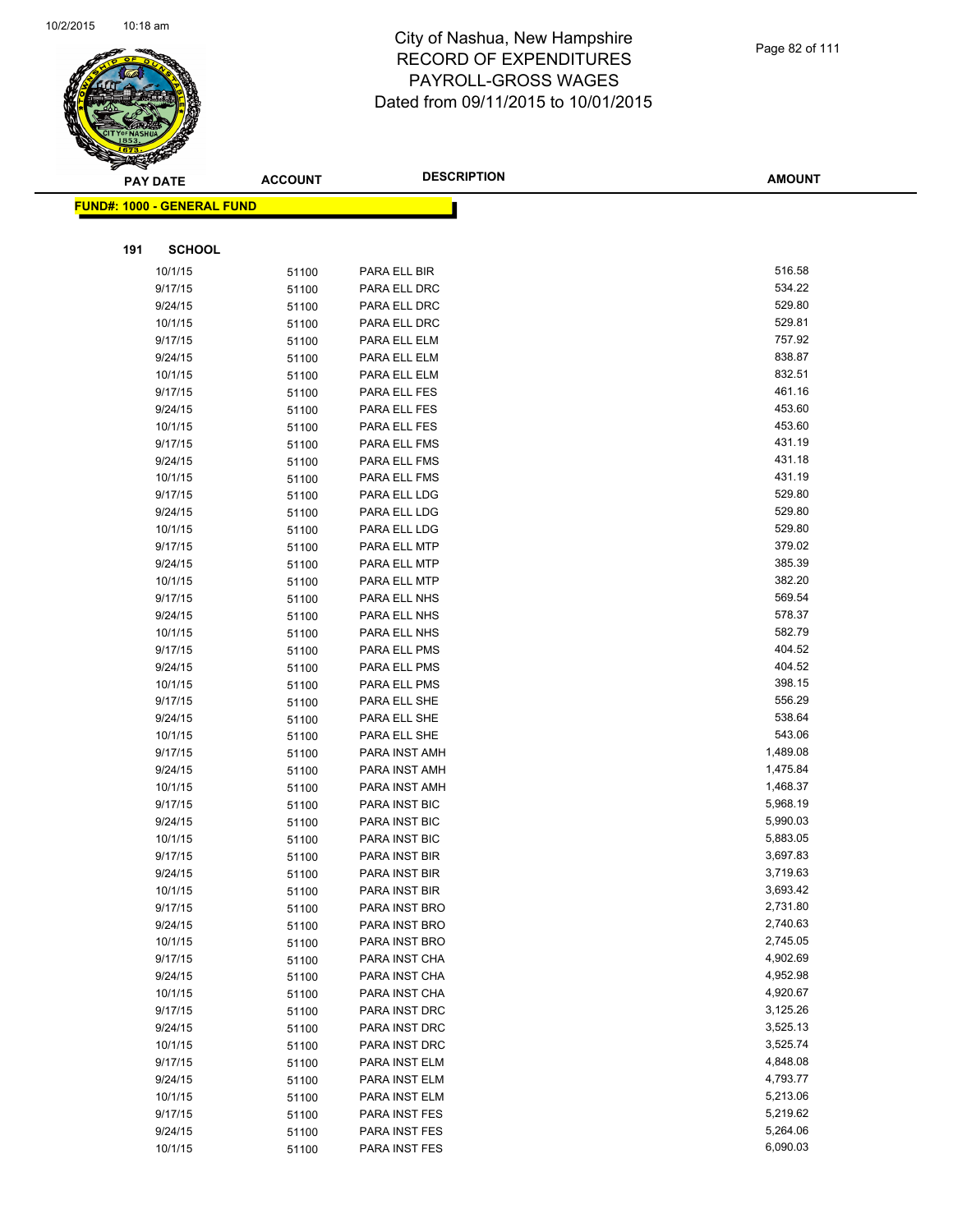

|     | <b>PAY DATE</b>                    | <b>ACCOUNT</b> | <b>DESCRIPTION</b>             | <b>AMOUNT</b>        |
|-----|------------------------------------|----------------|--------------------------------|----------------------|
|     | <u> FUND#: 1000 - GENERAL FUND</u> |                |                                |                      |
|     |                                    |                |                                |                      |
|     |                                    |                |                                |                      |
| 191 | <b>SCHOOL</b>                      |                |                                |                      |
|     | 9/17/15                            | 51100          | PARA INST FMS                  | 4,588.11             |
|     | 9/24/15                            | 51100          | PARA INST FMS                  | 4,989.58             |
|     | 10/1/15                            | 51100          | <b>PARA INST FMS</b>           | 4,986.38             |
|     | 9/17/15                            | 51100          | PARA INST LDG                  | 7,345.62             |
|     | 9/24/15                            | 51100          | PARA INST LDG                  | 6,437.41             |
|     | 10/1/15                            | 51100          | PARA INST LDG                  | 6,414.76             |
|     | 9/17/15                            | 51100          | PARA INST MDE                  | 4,080.32             |
|     | 9/24/15                            | 51100          | PARA INST MDE                  | 4,097.09             |
|     | 10/1/15                            | 51100          | PARA INST MDE                  | 4,051.47             |
|     | 9/17/15                            | 51100          | PARA INST MTP                  | 2,554.57             |
|     | 9/24/15                            | 51100          | PARA INST MTP                  | 2,167.65             |
|     | 10/1/15                            | 51100          | PARA INST MTP                  | 2,185.32             |
|     | 9/17/15                            | 51100          | PARA INST NHN                  | 2,593.52             |
|     | 9/24/15                            | 51100          | PARA INST NHN                  | 2,229.19<br>2,233.75 |
|     | 10/1/15                            | 51100          | PARA INST NHN                  |                      |
|     | 9/17/15                            | 51100          | PARA INST NHS                  | 1,982.65             |
|     | 9/24/15                            | 51100          | PARA INST NHS<br>PARA INST NHS | 2,220.83<br>2,139.79 |
|     | 10/1/15<br>9/17/15                 | 51100          | PARA INST NSE                  | 3,721.65             |
|     | 9/24/15                            | 51100          | PARA INST NSE                  | 3,616.76             |
|     | 10/1/15                            | 51100<br>51100 | PARA INST NSE                  | 3,623.48             |
|     | 9/17/15                            | 51100          | PARA INST PMS                  | 3,960.97             |
|     | 9/24/15                            | 51100          | PARA INST PMS                  | 4,810.88             |
|     | 10/1/15                            | 51100          | PARA INST PMS                  | 4,820.42             |
|     | 9/17/15                            | 51100          | PARA INST SHE                  | 3,547.80             |
|     | 9/24/15                            | 51100          | PARA INST SHE                  | 3,582.35             |
|     | 10/1/15                            | 51100          | PARA INST SHE                  | 3,567.75             |
|     | 9/17/15                            | 51100          | PARA KIND AMH                  | 1,102.92             |
|     | 9/24/15                            | 51100          | PARA KIND AMH                  | 1,112.04             |
|     | 10/1/15                            | 51100          | PARA KIND AMH                  | 1,107.48             |
|     | 9/17/15                            | 51100          | PARA KIND BIC                  | 556.02               |
|     | 9/24/15                            | 51100          | PARA KIND BIC                  | 556.02               |
|     | 10/1/15                            | 51100          | PARA KIND BIC                  | 569.70               |
|     | 9/17/15                            | 51100          | PARA KIND BIR                  | 529.80               |
|     | 9/24/15                            | 51100          | PARA KIND BIR                  | 538.63               |
|     | 10/1/15                            | 51100          | PARA KIND BIR                  | 538.64               |
|     | 9/17/15                            | 51100          | PARA KIND BRO                  | 556.02               |
|     | 9/24/15                            | 51100          | PARA KIND BRO                  | 556.02               |
|     | 10/1/15                            | 51100          | PARA KIND BRO                  | 556.02               |
|     | 9/17/15                            | 51100          | PARA KIND CHA                  | 461.16               |
|     | 9/24/15                            | 51100          | PARA KIND CHA                  | 457.38               |
|     | 10/1/15                            | 51100          | PARA KIND CHA                  | 453.60               |
|     | 9/17/15                            | 51100          | PARA KIND DRC                  | 529.80               |
|     | 9/24/15                            | 51100          | PARA KIND DRC                  | 529.80               |
|     | 10/1/15                            | 51100          | PARA KIND DRC                  | 529.80               |
|     | 9/17/15                            | 51100          | PARA KIND FES                  | 831.79               |
|     | 9/24/15                            | 51100          | PARA KIND FES                  | 821.60               |
|     | 10/1/15                            | 51100          | PARA KIND FES                  | 835.18               |
|     | 9/17/15                            | 51100          | PARA KIND LDG                  | 417.60               |
|     | 9/24/15                            | 51100          | PARA KIND LDG                  | 407.40               |
|     | 10/1/15                            | 51100          | PARA KIND LDG                  | 414.20               |
|     | 9/17/15                            | 51100          | PARA KIND MDE                  | 660.84               |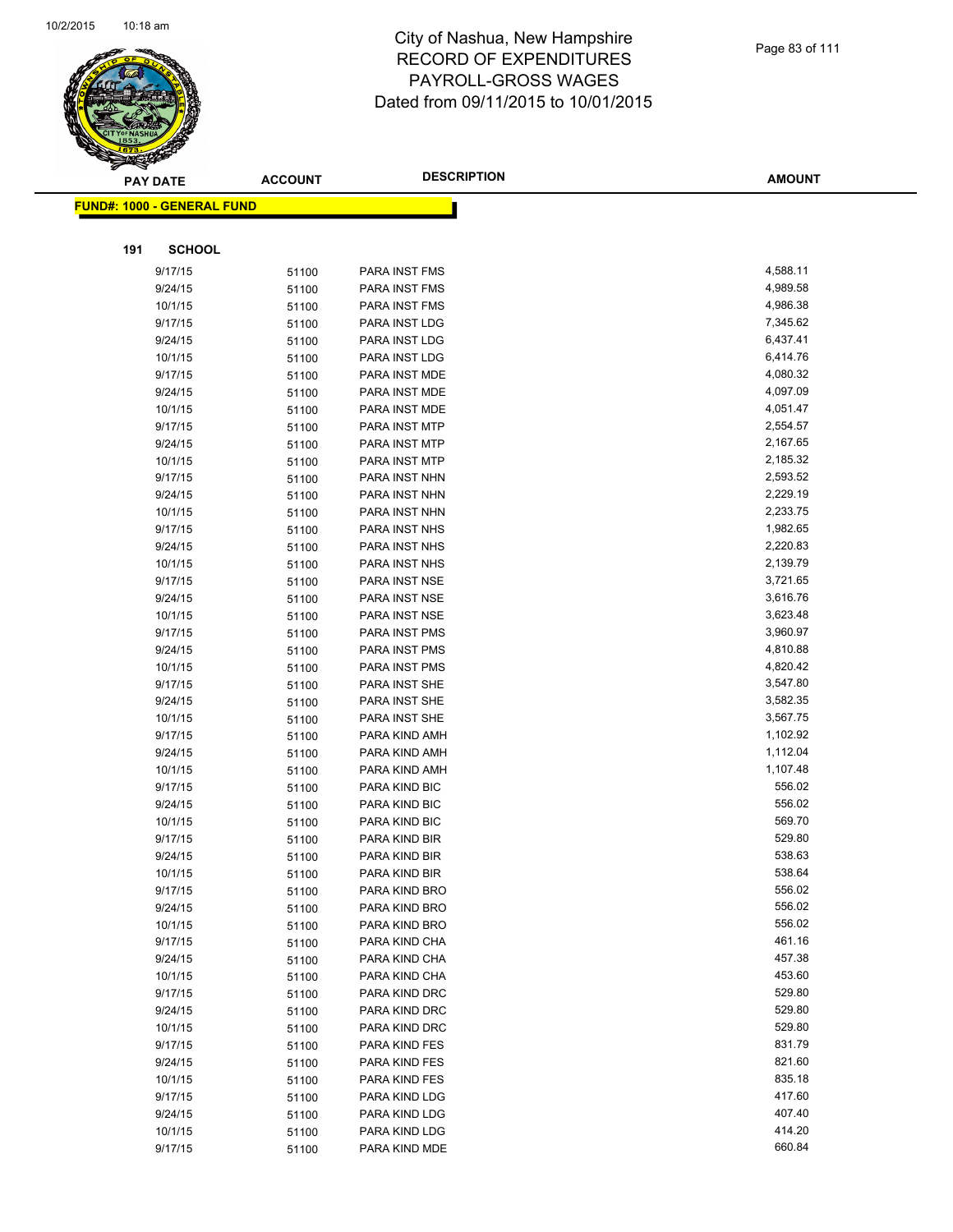

|     | <b>PAY DATE</b>                    | <b>ACCOUNT</b> | <b>DESCRIPTION</b>             | <b>AMOUNT</b>        |
|-----|------------------------------------|----------------|--------------------------------|----------------------|
|     | <u> FUND#: 1000 - GENERAL FUND</u> |                |                                |                      |
|     |                                    |                |                                |                      |
|     |                                    |                |                                |                      |
| 191 | <b>SCHOOL</b>                      |                |                                |                      |
|     | 9/24/15                            | 51100          | PARA KIND MDE                  | 546.90               |
|     | 10/1/15                            | 51100          | PARA KIND MDE                  | 556.02               |
|     | 9/17/15                            | 51100          | PARA KIND MTP                  | 1,112.04             |
|     | 9/24/15                            | 51100          | PARA KIND MTP                  | 1,112.04             |
|     | 10/1/15                            | 51100          | PARA KIND MTP                  | 1,107.47             |
|     | 9/17/15                            | 51100          | PARA KIND NSE                  | 569.70               |
|     | 9/24/15                            | 51100          | PARA KIND NSE                  | 560.58               |
|     | 10/1/15                            | 51100          | PARA KIND NSE                  | 569.70               |
|     | 9/17/15                            | 51100          | PARA KIND SHE                  | 615.25               |
|     | 9/24/15                            | 51100          | PARA KIND SHE                  | 606.15               |
|     | 10/1/15                            | 51100          | PARA KIND SHE                  | 615.25               |
|     | 9/17/15                            | 51100          | PARA MEDIA NHN                 | 628.75               |
|     | 9/24/15                            | 51100          | PARA MEDIA NHN                 | 628.75               |
|     | 10/1/15                            | 51100          | PARA MEDIA NHN                 | 628.75               |
|     | 9/17/15                            | 51100          | PARA MEDIA NHS                 | 1,761.24             |
|     | 9/24/15                            | 51100          | PARA MEDIA NHS                 | 1,779.29             |
|     | 10/1/15                            | 51100          | PARA MEDIA NHS                 | 1,761.11             |
|     | 9/17/15                            | 51100          | PARA PRE SCH BIC               | 2,404.88             |
|     | 9/24/15                            | 51100          | PARA PRE SCH BIC               | 2,818.84             |
|     | 10/1/15                            | 51100          | PARA PRE SCH BIC               | 2,696.75             |
|     | 9/17/15                            | 51100          | PARA PRE SCH BRO               | 4,875.92             |
|     | 9/24/15                            | 51100          | PARA PRE SCH BRO               | 4,891.58             |
|     | 10/1/15                            | 51100          | PARA PRE SCH BRO               | 4,447.98             |
|     | 9/24/15                            | 51100          | PARA PRE SCH NSE               | 485.28               |
|     | 10/1/15                            | 51100          | PARA PRE SCH NSE               | 860.19               |
|     | 9/17/15                            | 51100          | PARA READ ELM                  | 569.70               |
|     | 9/24/15                            | 51100          | PARA READ ELM                  | 569.70               |
|     | 10/1/15                            | 51100          | PARA READ ELM                  | 569.70               |
|     | 9/17/15                            | 51100          | PARA SCI NHN                   | 582.20               |
|     | 9/24/15                            | 51100          | PARA SCI NHN                   | 582.20               |
|     | 10/1/15                            | 51100          | PARA SCI NHN                   | 582.20               |
|     | 9/17/15                            | 51100          | PARA SCI NHS                   | 564.05               |
|     | 9/24/15                            | 51100          | PARA SCI NHS                   | 564.05               |
|     | 10/1/15                            | 51100          | PARA SCI NHS                   | 541.49               |
|     | 9/24/15                            | 51100          | PARA TTI DRC                   | 211.92               |
|     | 10/1/15                            | 51100          | PARA TTI DRC                   | 264.90               |
|     | 9/17/15                            | 51100          | PARA VOC NHS                   | 582.13<br>995.04     |
|     | 9/24/15                            | 51100          | PARA VOC NHS                   |                      |
|     | 10/1/15                            | 51100          | PARA VOC NHS                   | 979.87               |
|     | 9/24/15                            | 51100          | PEER COACH SCIENCE             | 5,617.00             |
|     | 9/24/15                            | 51100          | PRINCIPAL AMH                  | 3,514.40             |
|     | 9/24/15                            | 51100          | PRINCIPAL BIC<br>PRINCIPAL BIR | 3,884.60             |
|     | 9/24/15                            | 51100          |                                | 3,620.20             |
|     | 9/24/15<br>9/24/15                 | 51100          | PRINCIPAL BRO<br>PRINCIPAL CHA | 3,088.80<br>3,567.30 |
|     |                                    | 51100          | PRINCIPAL DRC                  | 3,461.50             |
|     | 9/24/15<br>9/24/15                 | 51100          |                                | 3,701.90             |
|     | 9/24/15                            | 51100          | PRINCIPAL ELM<br>PRINCIPAL FES | 3,514.40             |
|     | 9/24/15                            | 51100          | PRINCIPAL FMS                  | 3,653.90             |
|     | 9/24/15                            | 51100          | PRINCIPAL LDG                  | 3,884.60             |
|     | 9/24/15                            | 51100          | PRINCIPAL MDE                  | 3,567.30             |
|     | 9/24/15                            | 51100          | PRINCIPAL MTP                  | 3,620.20             |
|     |                                    | 51100          |                                |                      |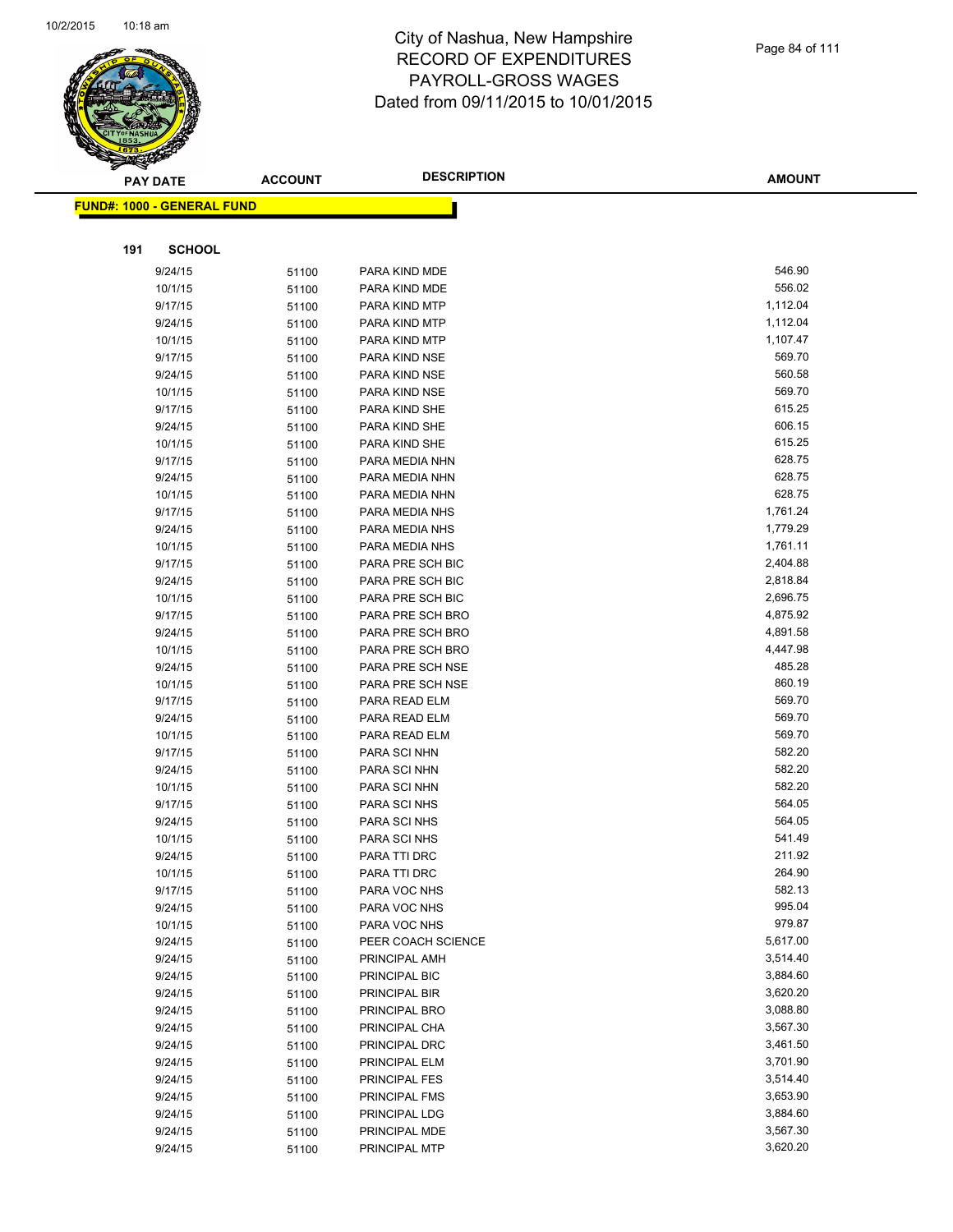

| <b>PAY DATE</b>                   | <b>ACCOUNT</b> | <b>DESCRIPTION</b>                                | <b>AMOUNT</b>        |
|-----------------------------------|----------------|---------------------------------------------------|----------------------|
| <b>FUND#: 1000 - GENERAL FUND</b> |                |                                                   |                      |
|                                   |                |                                                   |                      |
|                                   |                |                                                   |                      |
| 191<br><b>SCHOOL</b>              |                |                                                   |                      |
| 9/24/15                           | 51100          | PRINCIPAL NHN                                     | 4,009.60             |
| 9/24/15                           | 51100          | PRINCIPAL NHS                                     | 4,096.20             |
| 9/24/15                           | 51100          | PRINCIPAL NSE                                     | 3,620.20             |
| 9/24/15                           | 51100          | PRINCIPAL PMS                                     | 3,750.00             |
| 9/24/15                           | 51100          | PRINCIPAL SHE                                     | 3,884.60             |
| 9/24/15                           | 51100          | SCHOOL PSYCHOLOGIST WID                           | 36,818.80            |
| 9/17/15                           | 51100          | <b>SECURITY GUARD NHS</b>                         | 791.20               |
| 9/24/15                           | 51100          | SECURITY GUARD NHS                                | 791.20               |
| 10/1/15                           | 51100          | SECURITY GUARD NHS                                | 791.20               |
| 9/17/15                           | 51100          | SECURITY MONITOR NHN                              | 2,084.40             |
| 9/24/15                           | 51100          | SECURITY MONITOR NHN                              | 2,084.40             |
| 10/1/15                           | 51100          | SECURITY MONITOR NHN                              | 2,084.40             |
| 9/17/15                           | 51100          | SECURITY MONITOR NHS                              | 2,084.40             |
| 9/24/15                           | 51100          | SECURITY MONITOR NHS                              | 2,084.40             |
| 10/1/15                           | 51100          | SECURITY MONITOR NHS                              | 2,084.40             |
| 9/17/15                           | 51100          | SIGN LANGUAGE INTERPRETER                         | 2,525.24             |
| 9/24/15                           | 51100          | SIGN LANGUAGE INTERPRETER                         | 3,104.53             |
| 10/1/15                           | 51100          | SIGN LANGUAGE INTERPRETER                         | 3,171.39             |
| 9/24/15                           | 51100          | SOCIAL WORKER ELM                                 | 2,373.80             |
| 9/24/15                           | 51100          | SOCIAL WORKER FMS                                 | 3,774.51             |
| 9/24/15                           | 51100          | SPEECH LANG PATHOLOGIST WID                       | 47,485.00            |
| 9/17/15                           | 51100          | SPEECH LANGUAGE ASST                              | 546.18               |
| 9/24/15                           | 51100          | SPEECH LANGUAGE ASST                              | 680.15               |
| 10/1/15                           | 51100          | SPEECH LANGUAGE ASST                              | 674.99               |
| 9/24/15                           | 51100          | STUDENT ACTIVITY COORD NHN                        | 508.44               |
| 9/24/15                           | 51100          | STUDENT ACTIVITY COORD NHS                        | 1,125.41<br>1,777.51 |
| 9/24/15<br>9/17/15                | 51100          | STUDENT INFO COORDINATOR<br>SUB TEACHER LONG TERM | 854.00               |
| 9/24/15                           | 51100<br>51100 | <b>SUPERINTENDENT</b>                             | 5,489.10             |
| 9/24/15                           | 51100          | SYSTEMS ADMIN FULL YEAR                           | 10,852.31            |
| 9/24/15                           | 51100          | <b>TEACHER ART AMH</b>                            | 2,551.90             |
| 9/24/15                           | 51100          | TEACHER ART BIC                                   | 1,885.00             |
| 9/24/15                           | 51100          | <b>TEACHER ART BIR</b>                            | 2,551.90             |
| 9/24/15                           | 51100          | <b>TEACHER ART BRO</b>                            | 2,805.40             |
| 9/24/15                           | 51100          | <b>TEACHER ART CHA</b>                            | 1,885.00             |
| 9/24/15                           | 51100          | TEACHER ART DRC                                   | 1,823.10             |
| 9/24/15                           | 51100          | <b>TEACHER ART ELM</b>                            | 4,576.11             |
| 9/24/15                           | 51100          | <b>TEACHER ART FES</b>                            | 2,053.10             |
| 9/17/15                           | 51100          | <b>TEACHER ART FMS</b>                            | 528.34               |
| 9/24/15                           | 51100          | <b>TEACHER ART FMS</b>                            | 2,551.90             |
| 9/29/15                           | 51100          | <b>TEACHER ART FMS</b>                            | 754.76               |
| 9/24/15                           | 51100          | <b>TEACHER ART LDG</b>                            | 2,215.00             |
| 9/24/15                           | 51100          | <b>TEACHER ART MDE</b>                            | 1,823.10             |
| 9/24/15                           | 51100          | <b>TEACHER ART NHN</b>                            | 10,115.70            |
| 9/24/15                           | 51100          | <b>TEACHER ART NHS</b>                            | 9,963.20             |
| 9/24/15                           | 51100          | <b>TEACHER ART NSE</b>                            | 2,816.70             |
| 9/24/15                           | 51100          | <b>TEACHER ART PMS</b>                            | 3,514.40             |
| 9/24/15                           | 51100          | <b>TEACHER ART SHE</b>                            | 1,891.20             |
| 9/24/15                           | 51100          | <b>TEACHER AUTO NHN</b>                           | 5,103.80             |
| 9/24/15                           | 51100          | <b>TEACHER BEHAVIOR SPEC WID</b>                  | 5,456.61             |
| 9/22/15                           | 51100          | TEACHER BIO TEC NHN                               | 2,405.95             |
| 9/24/15                           | 51100          | TEACHER BUILD CONST NHS                           | 2,551.90             |
|                                   |                |                                                   |                      |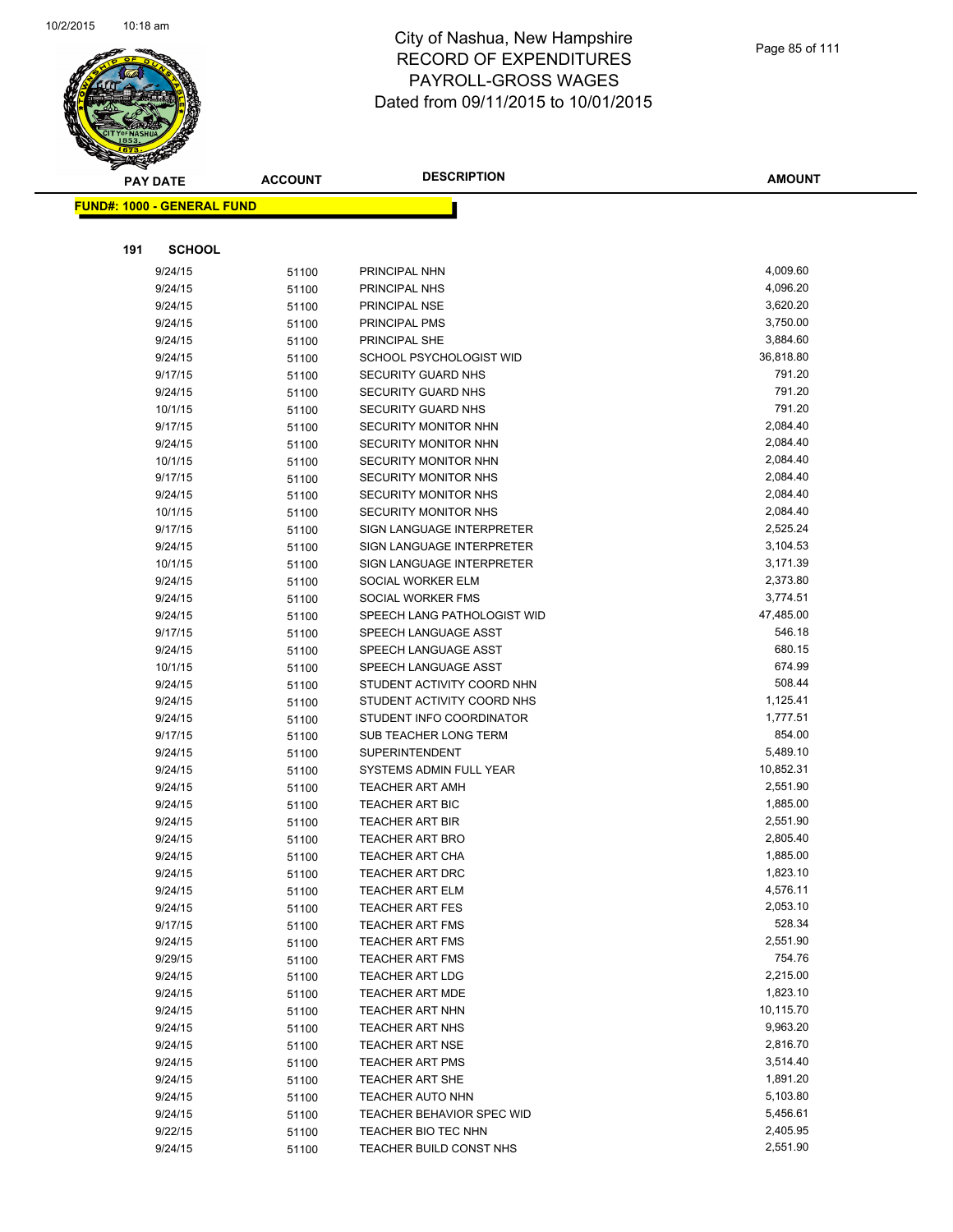

|     | <b>PAY DATE</b>                   | <b>ACCOUNT</b> | <b>DESCRIPTION</b>                                 | <b>AMOUNT</b>         |
|-----|-----------------------------------|----------------|----------------------------------------------------|-----------------------|
|     | <b>FUND#: 1000 - GENERAL FUND</b> |                |                                                    |                       |
|     |                                   |                |                                                    |                       |
|     |                                   |                |                                                    |                       |
| 191 | <b>SCHOOL</b>                     |                |                                                    |                       |
|     | 9/24/15                           | 51100          | TEACHER BUSINESS NHN                               | 10,427.55             |
|     | 9/24/15                           | 51100          | <b>TEACHER BUSINESS NHS</b>                        | 4,837.10              |
|     | 9/24/15                           | 51100          | <b>TEACHER COMPUTER ELM</b>                        | 4,389.81              |
|     | 9/24/15                           | 51100          | <b>TEACHER COMPUTER FMS</b>                        | 4,542.60              |
|     | 9/24/15                           | 51100          | TEACHER COMPUTER NHN                               | 2,227.80              |
|     | 9/17/15                           | 51100          | TEACHER COMPUTER NHS                               | 138.07                |
|     | 9/24/15                           | 51100          | TEACHER COMPUTER NHS                               | 10,147.40             |
|     | 9/24/15                           | 51100          | <b>TEACHER COMPUTER PMS</b>                        | 5,744.20              |
|     | 9/24/15                           | 51100          | TEACHER COSMETOLOGY NHN                            | 4,174.30              |
|     | 9/24/15                           | 51100          | TEACHER CULINARY NHN                               | 5,103.80              |
|     | 9/24/15                           | 51100          | <b>TEACHER DEAF NSE</b>                            | 2,728.30              |
|     | 9/24/15                           | 51100          | <b>TEACHER DEAF WID</b>                            | 2,728.30              |
|     | 9/24/15                           | 51100          | <b>TEACHER DWSE AMH</b>                            | 5,102.10              |
|     | 9/24/15                           | 51100          | <b>TEACHER DWSE BIR</b>                            | 4,161.00              |
|     | 9/24/15                           | 51100          | <b>TEACHER DWSE BRO</b>                            | 3,938.09<br>10,131.40 |
|     | 9/24/15<br>9/24/15                | 51100          | <b>TEACHER DWSE ELM</b>                            | 4,328.80              |
|     |                                   | 51100          | <b>TEACHER DWSE MDE</b>                            | 2,728.30              |
|     | 9/24/15<br>9/24/15                | 51100          | <b>TEACHER DWSE NSE</b><br><b>TEACHER DWSE PMS</b> | 6,920.10              |
|     | 9/24/15                           | 51100          | TEACHER DWSE SHE                                   | 6,683.60              |
|     | 9/24/15                           | 51100          | TEACHER ECE NHS                                    | 5,456.60              |
|     | 9/24/15                           | 51100<br>51100 | TEACHER ELECTRICAL NHS                             | 2,551.90              |
|     | 9/24/15                           | 51100          | <b>TEACHER ELL AMH</b>                             | 1,745.50              |
|     | 9/24/15                           | 51100          | <b>TEACHER ELL BIR</b>                             | 2,728.30              |
|     | 9/17/15                           | 51100          | <b>TEACHER ELL DRC</b>                             | 38,553.00             |
|     | 9/24/15                           | 51100          | <b>TEACHER ELL DRC</b>                             | 5,210.99              |
|     | 9/24/15                           | 51100          | <b>TEACHER ELL ELM</b>                             | 4,411.80              |
|     | 9/24/15                           | 51100          | <b>TEACHER ELL FES</b>                             | 6,006.50              |
|     | 9/24/15                           | 51100          | <b>TEACHER ELL FMS</b>                             | 2,034.51              |
|     | 9/24/15                           | 51100          | <b>TEACHER ELL LDG</b>                             | 5,811.50              |
|     | 9/24/15                           | 51100          | <b>TEACHER ELL MTP</b>                             | 2,728.30              |
|     | 9/24/15                           | 51100          | <b>TEACHER ELL NHN</b>                             | 4,165.30              |
|     | 9/24/15                           | 51100          | TEACHER ELL NHS                                    | 7,500.80              |
|     | 9/24/15                           | 51100          | <b>TEACHER ELL PMS</b>                             | 1,885.00              |
|     | 9/24/15                           | 51100          | <b>TEACHER ELL SHE</b>                             | 1,814.30              |
|     | 9/24/15                           | 51100          | <b>TEACHER ENGLISH ELM</b>                         | 23,290.69             |
|     | 9/24/15                           | 51100          | <b>TEACHER ENGLISH FMS</b>                         | 17,533.60             |
|     | 9/24/15                           | 51100          | <b>TEACHER ENGLISH NHN</b>                         | 38,340.75             |
|     | 9/24/15                           | 51100          | TEACHER ENGLISH NHS                                | 44,893.29             |
|     | 9/24/15                           | 51100          | <b>TEACHER ENGLISH PMS</b>                         | 16,001.30             |
|     | 9/17/15                           | 51100          | <b>TEACHER FACS ELM</b>                            | 91.15                 |
|     | 9/24/15                           | 51100          | <b>TEACHER FACS ELM</b>                            | 2,721.72              |
|     | 9/24/15                           | 51100          | <b>TEACHER FACS FMS</b>                            | 4,587.10              |
|     | 9/24/15                           | 51100          | <b>TEACHER FACS NHN</b>                            | 7,963.50              |
|     | 9/24/15                           | 51100          | TEACHER FACS NHS                                   | 7,382.40              |
|     | 9/24/15                           | 51100          | <b>TEACHER FACS PMS</b>                            | 5,280.20              |
|     | 9/24/15                           | 51100          | TEACHER FOREIGN LANG ELM                           | 5,545.00              |
|     | 9/24/15                           | 51100          | <b>TEACHER FOREIGN LANG FMS</b>                    | 2,728.30              |
|     | 9/24/15                           | 51100          | TEACHER FOREIGN LANG NHN                           | 12,593.20             |
|     | 9/24/15                           | 51100          | <b>TEACHER FOREIGN LANG NHS</b>                    | 18,143.20             |
|     | 9/24/15                           | 51100          | TEACHER FOREIGN LANG PMS                           | 5,368.60              |
|     | 9/24/15                           | 51100          | <b>TEACHER GR1 AMH</b>                             | 6,065.50              |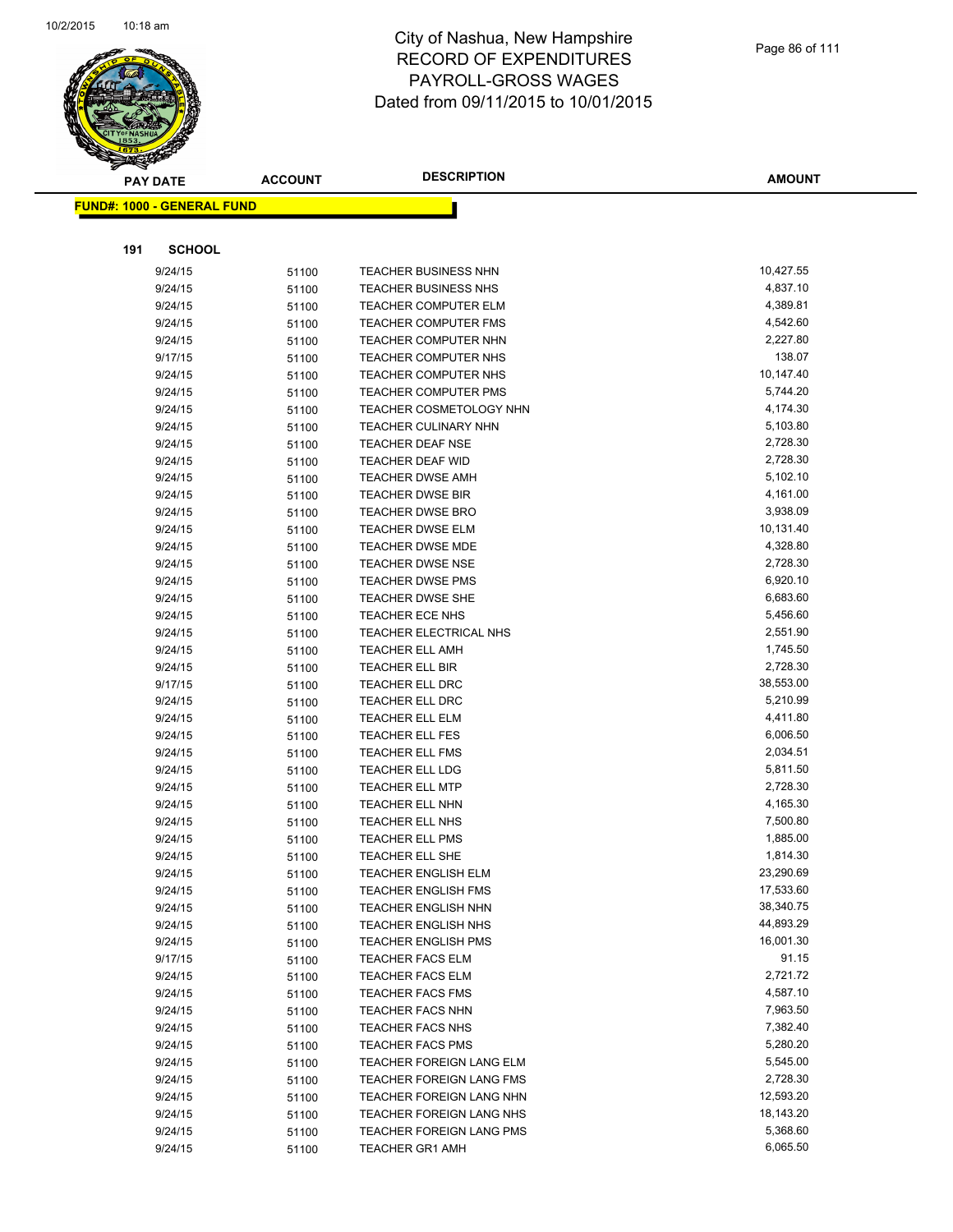

| $\tilde{\phantom{a}}$ | <b>PAY DATE</b>                   | <b>ACCOUNT</b> | <b>DESCRIPTION</b>                               | AMOUNT    |
|-----------------------|-----------------------------------|----------------|--------------------------------------------------|-----------|
|                       | <b>FUND#: 1000 - GENERAL FUND</b> |                |                                                  |           |
|                       |                                   |                |                                                  |           |
| 191                   | <b>SCHOOL</b>                     |                |                                                  |           |
|                       |                                   |                |                                                  | 7,870.00  |
|                       | 9/24/15                           | 51100          | <b>TEACHER GR1 BIC</b><br><b>TEACHER GR1 BIR</b> | 10,123.63 |
|                       | 9/24/15                           | 51100          |                                                  | 4,882.80  |
|                       | 9/24/15<br>9/24/15                | 51100          | <b>TEACHER GR1 BRO</b><br><b>TEACHER GR1 CHA</b> | 9,278.10  |
|                       | 9/24/15                           | 51100          | <b>TEACHER GR1 DRC</b>                           | 10,025.80 |
|                       | 9/24/15                           | 51100          | <b>TEACHER GR1 FES</b>                           | 7,774.30  |
|                       | 9/24/15                           | 51100<br>51100 | <b>TEACHER GR1 LDG</b>                           | 6,450.00  |
|                       | 9/24/15                           | 51100          | <b>TEACHER GR1 MDE</b>                           | 8,353.50  |
|                       | 9/24/15                           | 51100          | <b>TEACHER GR1 MTP</b>                           | 6,794.60  |
|                       | 9/24/15                           | 51100          | <b>TEACHER GR1 NSE</b>                           | 6,554.90  |
|                       | 9/24/15                           | 51100          | <b>TEACHER GR1 SHE</b>                           | 7,846.90  |
|                       | 9/24/15                           | 51100          | <b>TEACHER GR2 AMH</b>                           | 8,163.10  |
|                       | 9/24/15                           | 51100          | <b>TEACHER GR2 BIC</b>                           | 11,717.20 |
|                       | 9/24/15                           | 51100          | <b>TEACHER GR2 BIR</b>                           | 9,785.40  |
|                       | 9/24/15                           |                | <b>TEACHER GR2 BRO</b>                           | 5,202.70  |
|                       | 9/24/15                           | 51100<br>51100 | <b>TEACHER GR2 CHA</b>                           | 8,736.60  |
|                       | 9/24/15                           | 51100          | <b>TEACHER GR2 DRC</b>                           | 6,340.10  |
|                       | 9/24/15                           | 51100          | <b>TEACHER GR2 FES</b>                           | 9,893.20  |
|                       | 9/24/15                           |                | <b>TEACHER GR2 LDG</b>                           | 9,674.00  |
|                       | 9/24/15                           | 51100<br>51100 | TEACHER GR2 MDE                                  | 10,044.10 |
|                       | 9/24/15                           | 51100          | <b>TEACHER GR2 MTP</b>                           | 6,426.70  |
|                       | 9/24/15                           |                | <b>TEACHER GR2 NSE</b>                           | 6,651.90  |
|                       | 9/24/15                           | 51100          | <b>TEACHER GR2 SHE</b>                           | 6,142.80  |
|                       |                                   | 51100          |                                                  | 4,639.80  |
|                       | 9/24/15                           | 51100          | <b>TEACHER GR3 AMH</b>                           | 8,705.70  |
|                       | 9/24/15<br>9/24/15                | 51100          | <b>TEACHER GR3 BIC</b><br><b>TEACHER GR3 BIR</b> | 8,679.50  |
|                       | 9/24/15                           | 51100          | <b>TEACHER GR3 BRO</b>                           | 7,333.29  |
|                       | 9/24/15                           | 51100          | <b>TEACHER GR3 CHA</b>                           | 7,889.30  |
|                       | 9/24/15                           | 51100          | <b>TEACHER GR3 DRC</b>                           | 6,852.60  |
|                       | 9/24/15                           | 51100          | <b>TEACHER GR3 FES</b>                           | 8,387.60  |
|                       | 9/24/15                           | 51100          | <b>TEACHER GR3 LDG</b>                           | 7,042.30  |
|                       | 9/24/15                           | 51100<br>51100 | <b>TEACHER GR3 MDE</b>                           | 9,643.60  |
|                       | 9/24/15                           |                | <b>TEACHER GR3 MTP</b>                           | 5,984.10  |
|                       | 9/24/15                           | 51100<br>51100 | <b>TEACHER GR3 NSE</b>                           | 6,228.00  |
|                       | 9/24/15                           | 51100          | <b>TEACHER GR3 SHE</b>                           | 7,191.70  |
|                       | 9/24/15                           |                | <b>TEACHER GR4 AMH</b>                           | 3,967.50  |
|                       | 9/24/15                           | 51100          | <b>TEACHER GR4 BIC</b>                           | 5,214.70  |
|                       | 9/24/15                           | 51100          | <b>TEACHER GR4 BIR</b>                           | 6,786.60  |
|                       | 9/24/15                           | 51100          | <b>TEACHER GR4 BRO</b>                           | 7,076.90  |
|                       | 9/24/15                           | 51100<br>51100 | <b>TEACHER GR4 CHA</b>                           | 7,218.90  |
|                       | 9/24/15                           | 51100          | <b>TEACHER GR4 DRC</b>                           | 5,069.20  |
|                       | 9/24/15                           |                | <b>TEACHER GR4 FES</b>                           | 6,891.90  |
|                       | 9/24/15                           | 51100<br>51100 | <b>TEACHER GR4 LDG</b>                           | 9,130.20  |
|                       | 9/24/15                           | 51100          | <b>TEACHER GR4 MDE</b>                           | 8,287.00  |
|                       | 9/24/15                           | 51100          | <b>TEACHER GR4 MTP</b>                           | 5,912.30  |
|                       | 9/24/15                           | 51100          | <b>TEACHER GR4 NSE</b>                           | 6,785.61  |
|                       | 9/24/15                           |                | <b>TEACHER GR4 SHE</b>                           | 7,715.40  |
|                       | 9/24/15                           | 51100<br>51100 | <b>TEACHER GR5 AMH</b>                           | 5,280.20  |
|                       | 9/24/15                           |                | <b>TEACHER GR5 BIC</b>                           | 11,718.50 |
|                       | 9/24/15                           | 51100          | <b>TEACHER GR5 BIR</b>                           | 8,981.70  |
|                       | 9/24/15                           | 51100          | <b>TEACHER GR5 BRO</b>                           | 7,555.70  |
|                       | 9/24/15                           | 51100          | TEACHER GR5 CHA                                  | 8,588.10  |
|                       |                                   | 51100          |                                                  |           |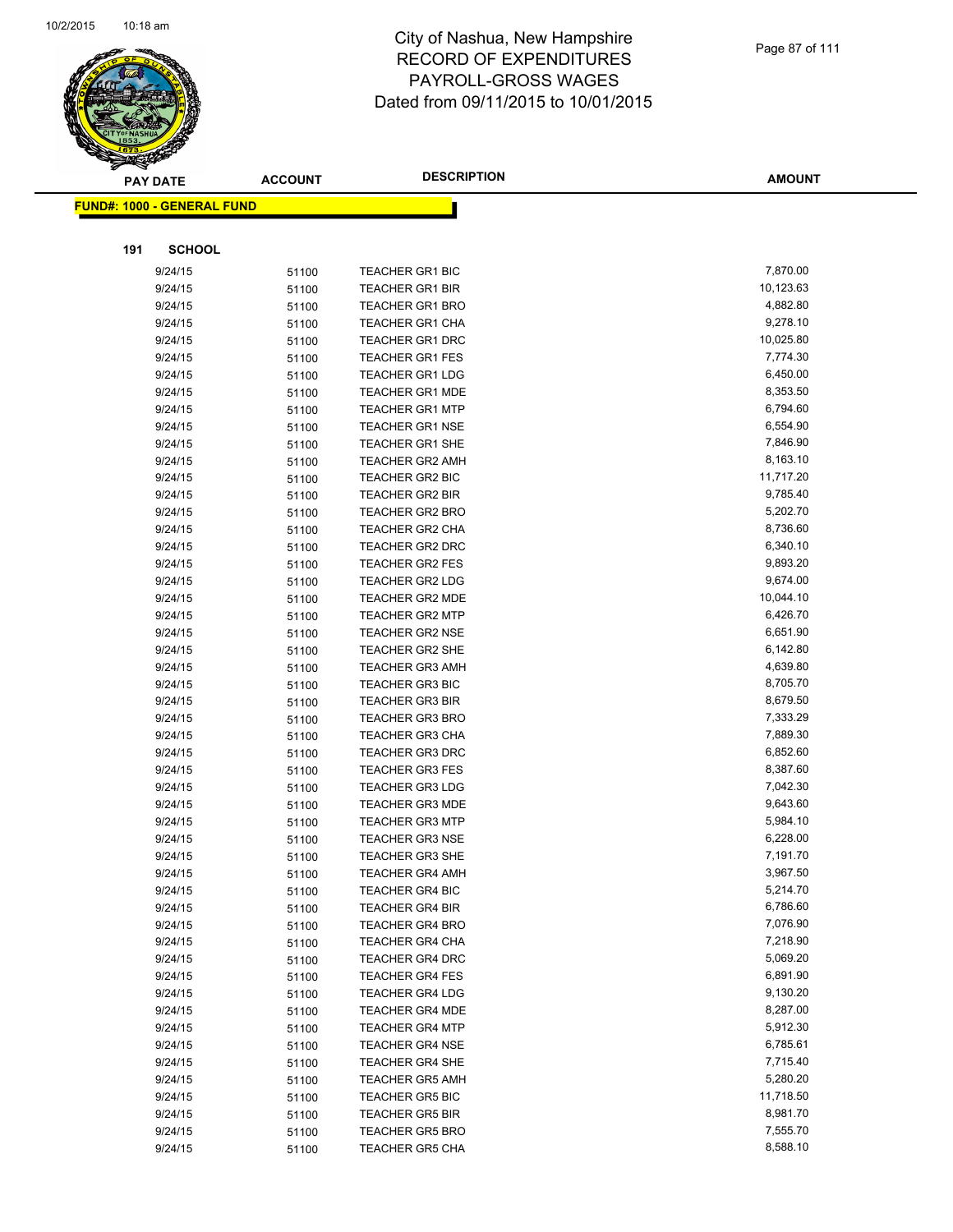

| <b>PAY DATE</b>                   | <b>ACCOUNT</b> | <b>DESCRIPTION</b>                                 | <b>AMOUNT</b>        |
|-----------------------------------|----------------|----------------------------------------------------|----------------------|
| <b>FUND#: 1000 - GENERAL FUND</b> |                |                                                    |                      |
|                                   |                |                                                    |                      |
|                                   |                |                                                    |                      |
| 191<br><b>SCHOOL</b>              |                |                                                    |                      |
| 9/24/15                           | 51100          | <b>TEACHER GR5 DRC</b>                             | 3,701.40             |
| 9/24/15                           | 51100          | <b>TEACHER GR5 FES</b>                             | 8,654.60             |
| 9/17/15                           | 51100          | <b>TEACHER GR5 LDG</b>                             | 1,745.46             |
| 9/24/15                           | 51100          | <b>TEACHER GR5 LDG</b>                             | 11,803.30            |
| 9/24/15                           | 51100          | <b>TEACHER GR5 MDE</b>                             | 9,561.70             |
| 9/24/15                           | 51100          | <b>TEACHER GR5 MTP</b>                             | 7,451.10             |
| 9/24/15                           | 51100          | <b>TEACHER GR5 NSE</b>                             | 7,935.10             |
| 9/24/15                           | 51100          | <b>TEACHER GR5 SHE</b>                             | 9,178.90             |
| 9/24/15                           | 51100          | <b>TEACHER GR6 ELM</b>                             | 32,823.54            |
| 9/24/15                           | 51100          | <b>TEACHER GR6 FMS</b>                             | 21,819.29            |
| 9/24/15                           | 51100          | <b>TEACHER GR6 PMS</b>                             | 23,220.70            |
| 9/24/15                           | 51100          | <b>TEACHER GRAPH NHS</b>                           | 2,053.10             |
| 9/24/15                           | 51100          | <b>TEACHER GRAPHICS NHN</b>                        | 2,551.90             |
| 9/24/15                           | 51100          | <b>TEACHER HEALTH ELM</b>                          | 2,482.69             |
| 9/24/15                           | 51100          | <b>TEACHER HEALTH NHN</b>                          | 3,132.79             |
| 9/24/15                           | 51100          | <b>TEACHER HEALTH NHS</b>                          | 4,246.40             |
| 9/17/15                           | 51100          | TEACHER HEALTHOC NHS                               | 1,357.08             |
| 9/24/15                           | 51100          | TEACHER HEALTHOC NHS                               | 5,958.71             |
| 9/24/15                           | 51100          | <b>TEACHER HVAC NHS</b>                            | 1,622.40             |
| 9/24/15                           | 51100          | TEACHER IN SCH SUSPENSION ELM                      | 1,554.80             |
| 9/24/15                           | 51100          | TEACHER IN SCH SUSPENSION NHN                      | 2,566.70             |
| 9/24/15                           | 51100          | TEACHER IN SCH SUSPENSION NHS                      | 2,566.70<br>4,940.50 |
| 9/24/15                           | 51100          | <b>TEACHER KIND AMH</b>                            | 2,728.30             |
| 9/24/15<br>9/24/15                | 51100          | <b>TEACHER KIND BIC</b><br><b>TEACHER KIND BIR</b> | 2,566.70             |
| 9/24/15                           | 51100          | <b>TEACHER KIND BRO</b>                            | 2,551.90             |
| 9/24/15                           | 51100          | <b>TEACHER KIND CHA</b>                            | 3,609.40             |
| 9/24/15                           | 51100<br>51100 | <b>TEACHER KIND DRC</b>                            | 6,045.20             |
| 9/24/15                           | 51100          | <b>TEACHER KIND FES</b>                            | 9,543.30             |
| 9/24/15                           | 51100          | <b>TEACHER KIND LDG</b>                            | 8,559.90             |
| 9/24/15                           | 51100          | TEACHER KIND MDE                                   | 4,657.80             |
| 9/24/15                           | 51100          | <b>TEACHER KIND MTP</b>                            | 3,772.80             |
| 9/24/15                           | 51100          | <b>TEACHER KIND NSE</b>                            | 935.90               |
| 9/24/15                           | 51100          | <b>TEACHER KIND SHE</b>                            | 2,034.50             |
| 9/24/15                           | 51100          | <b>TEACHER MATH ELM</b>                            | 20,284.90            |
| 9/24/15                           | 51100          | <b>TEACHER MATH FMS</b>                            | 11,238.50            |
| 9/24/15                           | 51100          | <b>TEACHER MATH NHN</b>                            | 35,271.79            |
| 9/24/15                           | 51100          | <b>TEACHER MATH NHS</b>                            | 40,178.80            |
| 9/24/15                           | 51100          | <b>TEACHER MATH PMS</b>                            | 10,561.29            |
| 9/24/15                           | 51100          | <b>TEACHER MUSIC AMH</b>                           | 1,622.40             |
| 9/24/15                           | 51100          | <b>TEACHER MUSIC BIC</b>                           | 2,551.90             |
| 9/24/15                           | 51100          | <b>TEACHER MUSIC BIR</b>                           | 1,510.91             |
| 9/24/15                           | 51100          | <b>TEACHER MUSIC BRO</b>                           | 2,828.29             |
| 9/24/15                           | 51100          | <b>TEACHER MUSIC CHA</b>                           | 2,728.30             |
| 9/24/15                           | 51100          | <b>TEACHER MUSIC DRC</b>                           | 2,640.10             |
| 9/24/15                           | 51100          | <b>TEACHER MUSIC ELM</b>                           | 4,678.00             |
| 9/24/15                           | 51100          | <b>TEACHER MUSIC FES</b>                           | 2,551.90             |
| 9/24/15                           | 51100          | <b>TEACHER MUSIC FMS</b>                           | 5,012.50             |
| 9/24/15                           | 51100          | <b>TEACHER MUSIC LDG</b>                           | 2,650.80             |
| 9/24/15                           | 51100          | TEACHER MUSIC MDE                                  | 1,885.00             |
| 9/17/15                           | 51100          | <b>TEACHER MUSIC NHN</b>                           | (1,650.69)           |
| 9/24/15                           | 51100          | <b>TEACHER MUSIC NHN</b>                           | 6,130.43             |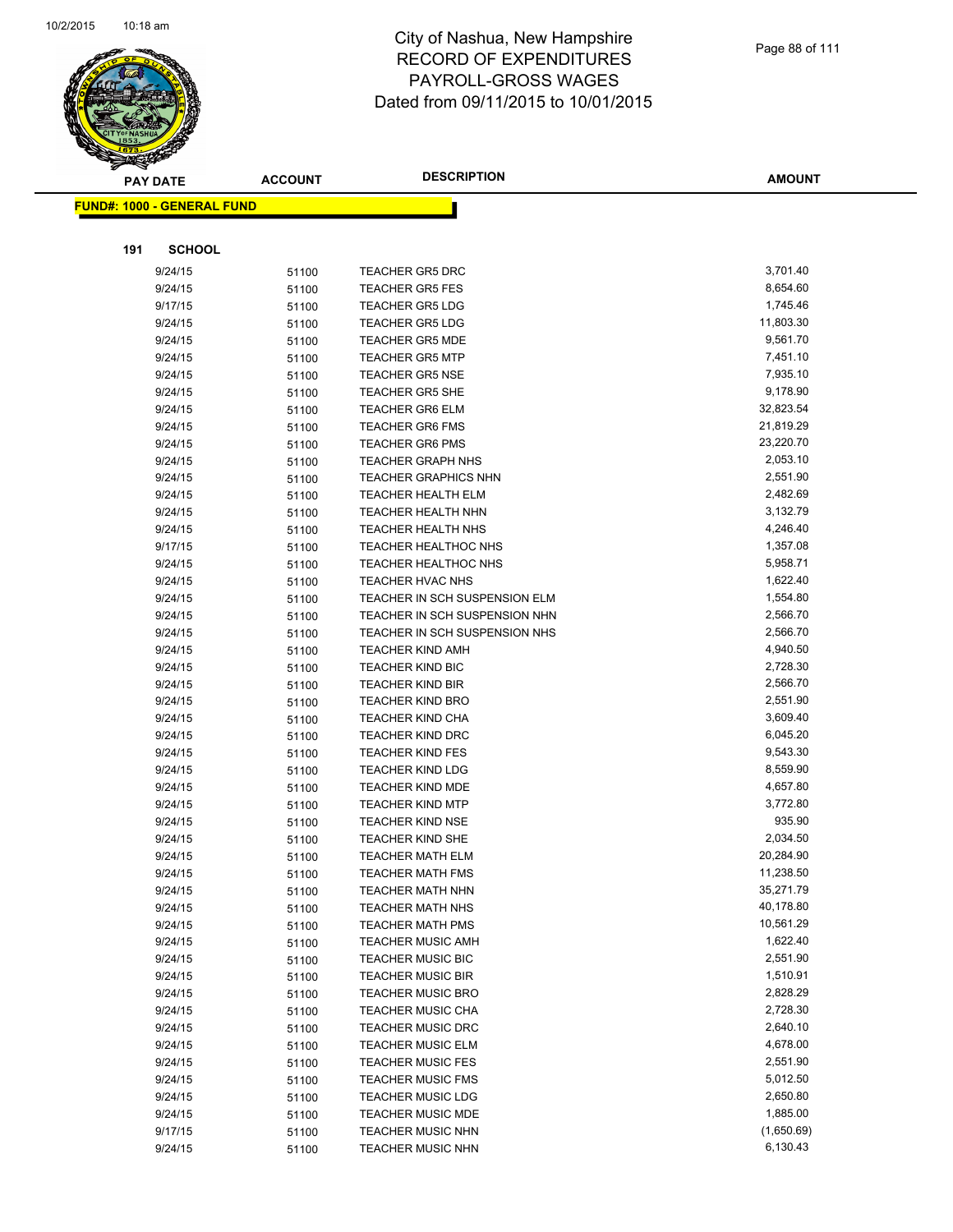

|     | <b>PAY DATE</b>                    | <b>ACCOUNT</b> | <b>DESCRIPTION</b>                                 | <b>AMOUNT</b>        |
|-----|------------------------------------|----------------|----------------------------------------------------|----------------------|
|     | <u> FUND#: 1000 - GENERAL FUND</u> |                |                                                    |                      |
|     |                                    |                |                                                    |                      |
|     |                                    |                |                                                    |                      |
| 191 | <b>SCHOOL</b>                      |                |                                                    |                      |
|     | 9/24/15                            | 51100          | <b>TEACHER MUSIC NHS</b>                           | 4,950.80             |
|     | 9/24/15                            | 51100          | <b>TEACHER MUSIC NSE</b>                           | 1,961.90             |
|     | 9/24/15                            | 51100          | <b>TEACHER MUSIC PMS</b>                           | 4,243.20             |
|     | 9/24/15                            | 51100          | <b>TEACHER MUSIC SHE</b>                           | 2,398.90             |
|     | 9/24/15                            | 51100          | TEACHER PE BIC                                     | 1,949.70             |
|     | 9/24/15                            | 51100          | TEACHER PE BIR                                     | 2,650.81             |
|     | 9/24/15                            | 51100          | <b>TEACHER PE BRO</b>                              | 2,640.10             |
|     | 9/24/15                            | 51100          | TEACHER PE CHA                                     | 2,551.90             |
|     | 9/24/15                            | 51100          | TEACHER PE DRC                                     | 2,728.31             |
|     | 9/24/15                            | 51100          | TEACHER PE ELM                                     | 5,326.09             |
|     | 9/24/15                            | 51100          | TEACHER PE FES                                     | 1,885.00             |
|     | 9/24/15                            | 51100          | <b>TEACHER PE FMS</b>                              | 5,103.80             |
|     | 9/24/15                            | 51100          | TEACHER PE LDG                                     | 2,049.25             |
|     | 9/24/15                            | 51100          | <b>TEACHER PE MDE</b>                              | 2,566.70             |
|     | 9/24/15                            | 51100          | <b>TEACHER PE MTP</b>                              | 2,034.50             |
|     | 9/24/15                            | 51100          | <b>TEACHER PE NHN</b>                              | 10,646.20            |
|     | 9/24/15                            | 51100          | TEACHER PE NHS                                     | 7,854.10             |
|     | 9/24/15                            | 51100          | <b>TEACHER PE NSE</b>                              | 2,404.40             |
|     | 9/24/15                            | 51100          | <b>TEACHER PE PMS</b>                              | 5,362.10             |
|     | 9/24/15                            | 51100          | TEACHER PE SHE                                     | 2,566.70             |
|     | 9/24/15                            | 51100          | <b>TEACHER PRESCHOOL BIC</b>                       | 10,685.30            |
|     | 9/24/15                            | 51100          | <b>TEACHER PRESCHOOL BRO</b>                       | 7,364.50             |
|     | 9/24/15                            | 51100          | TEACHER PRESCHOOL DRC                              | 1,810.20             |
|     | 9/24/15                            | 51100          | <b>TEACHER PRESCHOOL MTP</b>                       | 1,510.90             |
|     | 9/24/15                            | 51100          | TEACHER PRESCHOOL NHS                              | 1,267.50             |
|     | 9/24/15                            | 51100          | <b>TEACHER PRESCHOOL NSE</b>                       | 5,620.20             |
|     | 9/24/15                            | 51100          | <b>TEACHER READ AMH</b>                            | 2,816.70             |
|     | 9/24/15                            | 51100          | <b>TEACHER READ BIC</b>                            | 5,190.50             |
|     | 9/24/15                            | 51100          | <b>TEACHER READ BIR</b>                            | 2,728.30             |
|     | 9/24/15                            | 51100          | <b>TEACHER READ BRO</b>                            | 1,885.00             |
|     | 9/24/15                            | 51100          | <b>TEACHER READ DRC</b>                            | 2,816.70             |
|     | 9/24/15                            | 51100          | <b>TEACHER READ ELM</b>                            | 6,041.10             |
|     | 9/24/15                            | 51100          | <b>TEACHER READ FES</b>                            | 2,728.30             |
|     | 9/24/15                            | 51100          | <b>TEACHER READ FMS</b>                            | 2,728.30             |
|     | 9/24/15                            | 51100          | <b>TEACHER READ LDG</b><br><b>TEACHER READ MDE</b> | 5,886.70             |
|     | 9/24/15<br>9/24/15                 | 51100          |                                                    | 2,728.30<br>1,955.80 |
|     | 9/24/15                            | 51100          | <b>TEACHER READ MTP</b><br><b>TEACHER READ NHN</b> | 1,762.10             |
|     | 9/24/15                            | 51100<br>51100 | <b>TEACHER READ NHS</b>                            | 3,224.40             |
|     | 9/24/15                            |                | <b>TEACHER READ NSE</b>                            | 2,728.30             |
|     | 9/24/15                            | 51100<br>51100 | <b>TEACHER READ PMS</b>                            | 4,389.80             |
|     | 9/24/15                            | 51100          | TEACHER READ SHE                                   | 2,566.71             |
|     | 9/24/15                            | 51100          | <b>TEACHER SCIENCE ELM</b>                         | 18,025.60            |
|     | 9/24/15                            | 51100          | <b>TEACHER SCIENCE FMS</b>                         | 12,826.10            |
|     | 9/24/15                            | 51100          | <b>TEACHER SCIENCE NHN</b>                         | 32,502.80            |
|     | 9/29/15                            | 51100          | <b>TEACHER SCIENCE NHN</b>                         | 1,370.42             |
|     | 9/24/15                            | 51100          | <b>TEACHER SCIENCE NHS</b>                         | 37,133.51            |
|     | 9/24/15                            | 51100          | <b>TEACHER SCIENCE PMS</b>                         | 10,159.29            |
|     | 9/24/15                            | 51100          | TEACHER SOCIAL STUDIES ELM                         | 15,080.12            |
|     | 9/24/15                            | 51100          | TEACHER SOCIAL STUDIES FMS                         | 12,260.61            |
|     | 9/24/15                            | 51100          | TEACHER SOCIAL STUDIES NHN                         | 35,755.40            |
|     | 9/24/15                            | 51100          | TEACHER SOCIAL STUDIES NHS                         | 35,716.30            |
|     |                                    |                |                                                    |                      |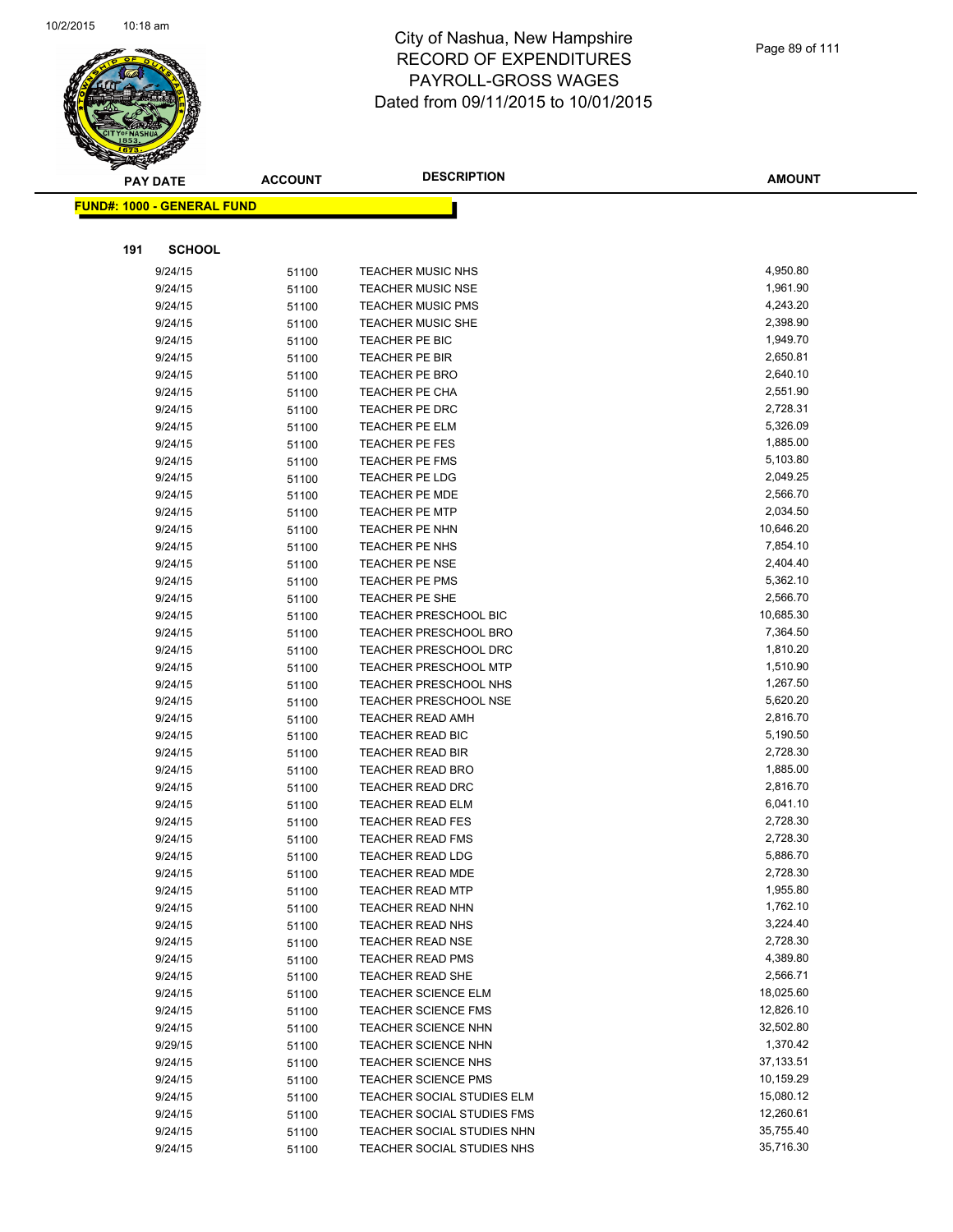

|     | <b>PAY DATE</b>                   | <b>ACCOUNT</b> | <b>DESCRIPTION</b>                                 | <b>AMOUNT</b>        |
|-----|-----------------------------------|----------------|----------------------------------------------------|----------------------|
|     | <b>FUND#: 1000 - GENERAL FUND</b> |                |                                                    |                      |
|     |                                   |                |                                                    |                      |
| 191 | <b>SCHOOL</b>                     |                |                                                    |                      |
|     |                                   |                |                                                    |                      |
|     | 9/24/15                           | 51100          | <b>TEACHER SOCIAL STUDIES PMS</b>                  | 11,747.70            |
|     | 9/24/15                           | 51100          | <b>TEACHER SPED AMH</b>                            | 3,884.70<br>4,335.70 |
|     | 9/24/15<br>9/24/15                | 51100          | <b>TEACHER SPED BIC</b><br><b>TEACHER SPED BIR</b> | 5,187.20             |
|     | 9/24/15                           | 51100          | <b>TEACHER SPED BRO</b>                            | 4,511.20             |
|     | 9/24/15                           | 51100          | <b>TEACHER SPED CHA</b>                            | 9,571.19             |
|     | 9/24/15                           | 51100<br>51100 | <b>TEACHER SPED DRC</b>                            | 4,189.10             |
|     | 9/24/15                           | 51100          | <b>TEACHER SPED ELM</b>                            | 18,975.30            |
|     | 9/24/15                           | 51100          | <b>TEACHER SPED FES</b>                            | 1,554.80             |
|     | 9/17/15                           | 51100          | <b>TEACHER SPED FMS</b>                            | 208.63               |
|     | 9/24/15                           | 51100          | <b>TEACHER SPED FMS</b>                            | 11,873.70            |
|     | 9/24/15                           | 51100          | <b>TEACHER SPED LDG</b>                            | 5,409.70             |
|     | 9/24/15                           | 51100          | <b>TEACHER SPED MDE</b>                            | 4,046.30             |
|     | 9/24/15                           | 51100          | <b>TEACHER SPED MTP</b>                            | 5,280.20             |
|     | 9/24/15                           | 51100          | <b>TEACHER SPED NHN</b>                            | 22,951.40            |
|     | 9/24/15                           | 51100          | <b>TEACHER SPED NHS</b>                            | 29,635.41            |
|     | 9/24/15                           | 51100          | <b>TEACHER SPED PMS</b>                            | 10,146.20            |
|     | 9/24/15                           | 51100          | TEACHER SPED SHE                                   | 5,280.20             |
|     | 9/24/15                           | 51100          | <b>TEACHER TECHED ELM</b>                          | 8,360.50             |
|     | 9/24/15                           | 51100          | <b>TEACHER TECHED FMS</b>                          | 5,383.40             |
|     | 9/24/15                           | 51100          | <b>TEACHER TECHED NHN</b>                          | 6,961.90             |
|     | 9/24/15                           | 51100          | TEACHER TECHED NHS                                 | 8,400.30             |
|     | 9/24/15                           | 51100          | <b>TEACHER TECHED PMS</b>                          | 5,456.60             |
|     | 9/17/15                           | 51100          | <b>TEACHER TTI LDG</b>                             | 942.07               |
|     | 9/24/15                           | 51100          | TEACHER TV PROD NHS                                | 2,566.70             |
|     | 9/24/15                           | 51100          | <b>TEACHER VISION WID</b>                          | 5,161.70             |
|     | 9/17/15                           | 51100          | TECH INTERGRATION ASST AMH                         | 464.36               |
|     | 9/24/15                           | 51100          | TECH INTERGRATION ASST AMH                         | 597.74               |
|     | 10/1/15                           | 51100          | TECH INTERGRATION ASST AMH                         | 558.02               |
|     | 9/17/15                           | 51100          | TECH INTERGRATION ASST BIC                         | 512.48               |
|     | 9/24/15                           | 51100          | TECH INTERGRATION ASST BIC                         | 639.34               |
|     | 10/1/15                           | 51100          | TECH INTERGRATION ASST BIC                         | 644.42               |
|     | 9/17/15                           | 51100          | TECH INTERGRATION ASST CHA                         | 438.24               |
|     | 9/24/15                           | 51100          | TECH INTERGRATION ASST CHA                         | 442.81               |
|     | 10/1/15                           | 51100          | TECH INTERGRATION ASST CHA                         | 547.80               |
|     | 9/17/15                           | 51100          | TECH INTERGRATION ASST FES                         | 496.84               |
|     | 9/24/15                           | 51100          | <b>TECH INTERGRATION ASST FES</b>                  | 621.05               |
|     | 10/1/15                           | 51100          | TECH INTERGRATION ASST FES                         | 626.23               |
|     | 9/17/15                           | 51100          | TECH INTERGRATION ASST LDG                         | 450.08               |
|     | 9/24/15                           | 51100          | TECH INTERGRATION ASST LDG                         | 562.60               |
|     | 10/1/15                           | 51100          | TECH INTERGRATION ASST LDG                         | 562.60               |
|     | 9/17/15                           | 51100          | TECH INTERGRATION ASST MDE                         | 512.38               |
|     | 9/24/15                           | 51100          | TECH INTERGRATION ASST MDE                         | 626.23               |
|     | 10/1/15                           | 51100          | TECH INTERGRATION ASST MDE                         | 626.23               |
|     | 9/17/15                           | 51100          | TECH INTERGRATION ASST NSE                         | 468.48               |
|     | 9/24/15                           | 51100          | TECH INTERGRATION ASST NSE                         | 590.48               |
|     | 10/1/15                           | 51100          | TECH INTERGRATION ASST NSE                         | 600.24               |
|     | 9/17/15                           | 51100          | TECH INTERGRATION ASST SHE                         | 547.80               |
|     | 9/24/15                           | 51100          | TECH INTERGRATION ASST SHE                         | 438.24               |
|     | 10/1/15                           | 51100          | TECH INTERGRATION ASST SHE                         | 547.80               |
|     | 9/24/15                           | 51200          | ATHLETIC EQUIPMENT MANAGER NHN                     | 60.00                |
|     | 9/24/15                           | 51200          | ATHLETIC EQUIPMENT MANAGER NHS                     | 45.00                |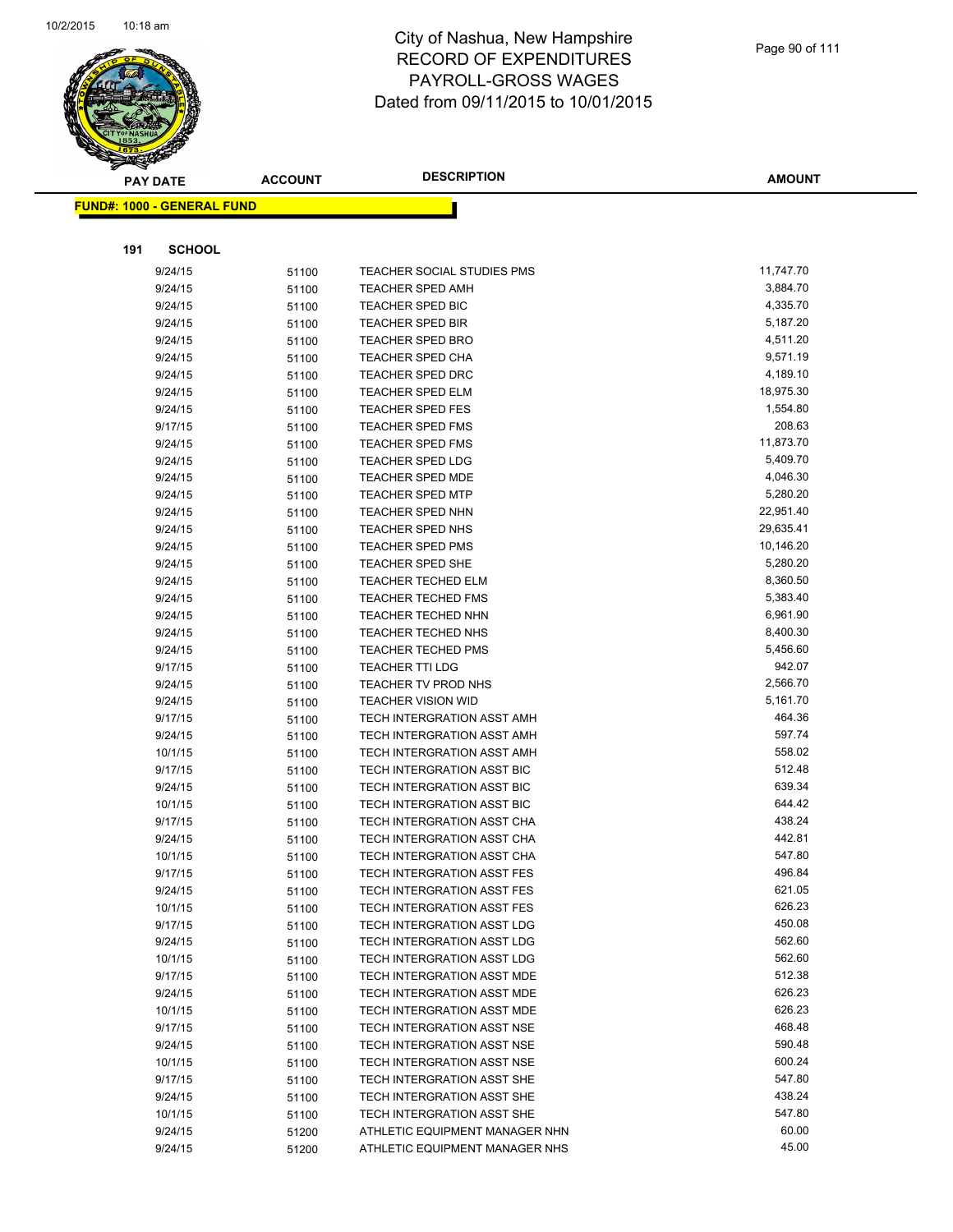

|     | <b>PAY DATE</b>                   | <b>ACCOUNT</b> | <b>DESCRIPTION</b>                                 | <b>AMOUNT</b> |
|-----|-----------------------------------|----------------|----------------------------------------------------|---------------|
|     | <b>FUND#: 1000 - GENERAL FUND</b> |                |                                                    |               |
|     |                                   |                |                                                    |               |
| 191 | <b>SCHOOL</b>                     |                |                                                    |               |
|     |                                   |                |                                                    | 599.74        |
|     | 9/17/15                           | 51200          | CLERICAL BOARD OF ED SUP                           | 567.91        |
|     | 9/24/15                           | 51200          | CLERICAL BOARD OF ED SUP                           | 663.39        |
|     | 10/1/15<br>9/17/15                | 51200          | CLERICAL BOARD OF ED SUP<br>CLERICAL PRINCIPAL NHN | 206.04        |
|     | 9/24/15                           | 51200          |                                                    | 257.55        |
|     | 10/1/15                           | 51200          | CLERICAL PRINCIPAL NHN<br>CLERICAL PRINCIPAL NHN   | 257.55        |
|     | 9/17/15                           | 51200<br>51200 | <b>CROSSING GUARD WPO</b>                          | 2,016.02      |
|     | 9/24/15                           | 51200          | <b>CROSSING GUARD WPO</b>                          | 2,297.22      |
|     | 10/1/15                           | 51200          | <b>CROSSING GUARD WPO</b>                          | 2,227.92      |
|     | 9/17/15                           | 51200          | <b>CUSTODIAN CHA</b>                               | 277.92        |
|     | 9/24/15                           | 51200          | <b>CUSTODIAN CHA</b>                               | 347.40        |
|     | 10/1/15                           | 51200          | <b>CUSTODIAN CHA</b>                               | 347.40        |
|     | 9/17/15                           | 51200          | <b>CUSTODIAN HEAD CHA</b>                          | 7.70          |
|     | 9/17/15                           | 51200          | <b>CUSTODIAN HEAD MTP</b>                          | 69.30         |
|     | 9/24/15                           | 51200          | <b>CUSTODIAN HEAD MTP</b>                          | 92.40         |
|     | 10/1/15                           | 51200          | <b>CUSTODIAN HEAD MTP</b>                          | 77.00         |
|     | 9/17/15                           | 51200          | <b>CUSTODIAN MTP</b>                               | 46.20         |
|     | 9/24/15                           | 51200          | <b>CUSTODIAN MTP</b>                               | 77.00         |
|     | 10/1/15                           | 51200          | <b>CUSTODIAN MTP</b>                               | 61.60         |
|     | 9/17/15                           | 51200          | <b>CUSTODIAN NHN</b>                               | 347.40        |
|     | 9/24/15                           | 51200          | <b>CUSTODIAN NHN</b>                               | 347.40        |
|     | 10/1/15                           | 51200          | <b>CUSTODIAN NHN</b>                               | 347.40        |
|     | 9/24/15                           | 51200          | DATA ANALYST                                       | 1,421.52      |
|     | 9/17/15                           | 51200          | FOOD SERVICE ASST PT AMH                           | 36.40         |
|     | 9/24/15                           | 51200          | FOOD SERVICE ASST PT AMH                           | 36.40         |
|     | 10/1/15                           | 51200          | FOOD SERVICE ASST PT AMH                           | 27.30         |
|     | 9/17/15                           | 51200          | FOOD SERVICE ASST PT CHA                           | 36.40         |
|     | 9/24/15                           | 51200          | FOOD SERVICE ASST PT CHA                           | 45.50         |
|     | 10/1/15                           | 51200          | FOOD SERVICE ASST PT CHA                           | 36.40         |
|     | 9/24/15                           | 51200          | FOOD SERVICE ASST PT FMS                           | 74.23         |
|     | 10/1/15                           | 51200          | FOOD SERVICE ASST PT FMS                           | 51.12         |
|     | 9/17/15                           | 51200          | FOOD SERVICE ASST PT MDE                           | 9.10          |
|     | 9/24/15                           | 51200          | FOOD SERVICE ASST PT MDE                           | 11.38         |
|     | 10/1/15                           | 51200          | FOOD SERVICE ASST PT MDE                           | 11.38         |
|     | 9/17/15                           | 51200          | FOOD SERVICE ASST PT NSE                           | 18.20         |
|     | 9/24/15                           | 51200          | FOOD SERVICE ASST PT NSE                           | 22.75         |
|     | 10/1/15                           | 51200          | FOOD SERVICE ASST PT NSE                           | 18.20         |
|     | 9/17/15                           | 51200          | FOOD SERVICE COOK LDG                              | 41.28         |
|     | 9/24/15                           | 51200          | FOOD SERVICE COOK LDG                              | 51.60         |
|     | 10/1/15                           | 51200          | FOOD SERVICE COOK LDG                              | 51.60         |
|     | 10/1/15                           | 51200          | <b>INSTRUMENTAL MUSIC</b>                          | 812.50        |
|     | 9/17/15                           | 51200          | LUNCH MONITOR AMH                                  | 440.23        |
|     | 9/24/15                           | 51200          | LUNCH MONITOR AMH                                  | 564.41        |
|     | 10/1/15                           | 51200          | LUNCH MONITOR AMH                                  | 490.08        |
|     | 9/17/15                           | 51200          | LUNCH MONITOR BIC                                  | 466.20        |
|     | 9/24/15                           | 51200          | LUNCH MONITOR BIC                                  | 615.95        |
|     | 10/1/15                           | 51200          | LUNCH MONITOR BIC                                  | 567.92        |
|     | 9/17/15                           | 51200          | LUNCH MONITOR BIR                                  | 668.03        |
|     | 9/24/15                           | 51200          | LUNCH MONITOR BIR                                  | 833.15        |
|     | 10/1/15                           | 51200          | LUNCH MONITOR BIR                                  | 859.48        |
|     | 9/17/15                           | 51200          | LUNCH MONITOR BRO                                  | 361.60        |
|     | 9/24/15                           | 51200          | LUNCH MONITOR BRO                                  | 452.00        |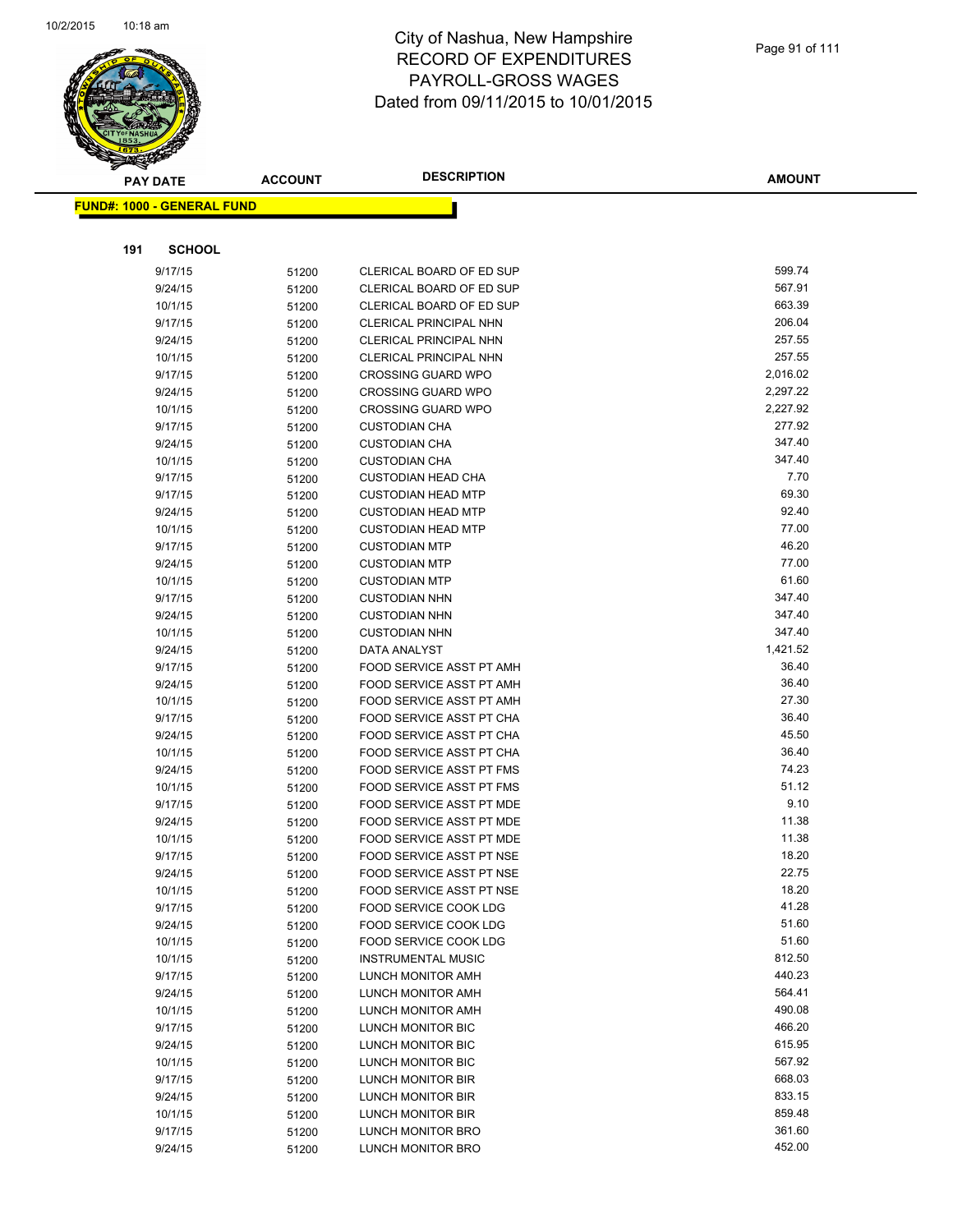

|     | <b>PAY DATE</b>                    | <b>ACCOUNT</b> | <b>DESCRIPTION</b>                     | <b>AMOUNT</b>    |
|-----|------------------------------------|----------------|----------------------------------------|------------------|
|     | <u> FUND#: 1000 - GENERAL FUND</u> |                |                                        |                  |
|     |                                    |                |                                        |                  |
|     |                                    |                |                                        |                  |
| 191 | <b>SCHOOL</b>                      |                |                                        |                  |
|     | 10/1/15                            | 51200          | LUNCH MONITOR BRO                      | 429.40           |
|     | 9/17/15                            | 51200          | LUNCH MONITOR CHA                      | 570.66           |
|     | 9/24/15                            | 51200          | LUNCH MONITOR CHA                      | 706.25           |
|     | 10/1/15                            | 51200          | LUNCH MONITOR CHA                      | 641.91           |
|     | 9/17/15                            | 51200          | LUNCH MONITOR DRC                      | 455.60           |
|     | 9/24/15                            | 51200          | LUNCH MONITOR DRC                      | 544.08           |
|     | 10/1/15                            | 51200          | LUNCH MONITOR DRC                      | 524.30<br>217.56 |
|     | 9/17/15                            | 51200          | LUNCH MONITOR ELM                      | 310.80           |
|     | 9/24/15                            | 51200          | LUNCH MONITOR ELM                      | 293.84           |
|     | 10/1/15                            | 51200          | LUNCH MONITOR ELM                      | 565.01           |
|     | 9/17/15                            | 51200          | LUNCH MONITOR FES                      | 809.41           |
|     | 9/24/15<br>10/1/15                 | 51200          | LUNCH MONITOR FES<br>LUNCH MONITOR FES | 762.70           |
|     | 9/17/15                            | 51200<br>51200 | LUNCH MONITOR FMS                      | 109.40           |
|     | 9/24/15                            | 51200          | <b>LUNCH MONITOR FMS</b>               | 273.48           |
|     | 10/1/15                            | 51200          | LUNCH MONITOR FMS                      | 270.67           |
|     | 9/17/15                            | 51200          | LUNCH MONITOR LDG                      | 938.36           |
|     | 9/24/15                            | 51200          | LUNCH MONITOR LDG                      | 737.80           |
|     | 10/1/15                            | 51200          | LUNCH MONITOR LDG                      | 599.39           |
|     | 9/17/15                            | 51200          | LUNCH MONITOR MDE                      | 579.40           |
|     | 9/24/15                            | 51200          | LUNCH MONITOR MDE                      | 724.25           |
|     | 10/1/15                            | 51200          | LUNCH MONITOR MDE                      | 698.83           |
|     | 9/17/15                            | 51200          | LUNCH MONITOR MTP                      | 274.03           |
|     | 9/24/15                            | 51200          | LUNCH MONITOR MTP                      | 367.29           |
|     | 10/1/15                            | 51200          | LUNCH MONITOR MTP                      | 341.87           |
|     | 9/17/15                            | 51200          | LUNCH MONITOR NHN                      | 226.00           |
|     | 9/24/15                            | 51200          | LUNCH MONITOR NHN                      | 282.50           |
|     | 10/1/15                            | 51200          | LUNCH MONITOR NHN                      | 169.50           |
|     | 9/17/15                            | 51200          | LUNCH MONITOR NHS                      | 324.89           |
|     | 9/24/15                            | 51200          | LUNCH MONITOR NHS                      | 412.47           |
|     | 10/1/15                            | 51200          | LUNCH MONITOR NHS                      | 296.64           |
|     | 9/17/15                            | 51200          | LUNCH MONITOR NSE                      | 288.15           |
|     | 9/24/15                            | 51200          | LUNCH MONITOR NSE                      | 339.00           |
|     | 10/1/15                            | 51200          | LUNCH MONITOR NSE                      | 500.03           |
|     | 9/17/15                            | 51200          | LUNCH MONITOR PMS                      | 192.10           |
|     | 9/24/15                            | 51200          | LUNCH MONITOR PMS                      | 276.86           |
|     | 10/1/15                            | 51200          | LUNCH MONITOR PMS                      | 276.86           |
|     | 9/17/15                            | 51200          | LUNCH MONITOR SHE                      | 473.22           |
|     | 9/24/15                            | 51200          | LUNCH MONITOR SHE                      | 603.76           |
|     | 10/1/15                            | 51200          | LUNCH MONITOR SHE                      | 630.08           |
|     | 9/17/15                            | 51200          | PARA ALT PMS                           | 64.68            |
|     | 9/24/15                            | 51200          | PARA ALT PMS                           | 80.85            |
|     | 10/1/15                            | 51200          | PARA ALT PMS                           | 80.85            |
|     | 9/17/15                            | 51200          | PARA AMH ELL                           | 45.50            |
|     | 9/24/15                            | 51200          | PARA AMH ELL                           | 56.88            |
|     | 10/1/15                            | 51200          | PARA AMH ELL                           | 56.88            |
|     | 9/17/15                            | 51200          | PARA DW SPEC ED BIR                    | 353.85           |
|     | 9/24/15                            | 51200          | PARA DW SPEC ED BIR                    | 384.18           |
|     | 10/1/15                            | 51200          | PARA DW SPEC ED BIR                    | 424.62           |
|     | 9/17/15                            | 51200          | PARA DW SPEC ED BRO                    | 18.20            |
|     | 9/24/15                            | 51200          | PARA DW SPEC ED BRO                    | 22.75            |
|     | 10/1/15                            | 51200          | PARA DW SPEC ED BRO                    | 18.20            |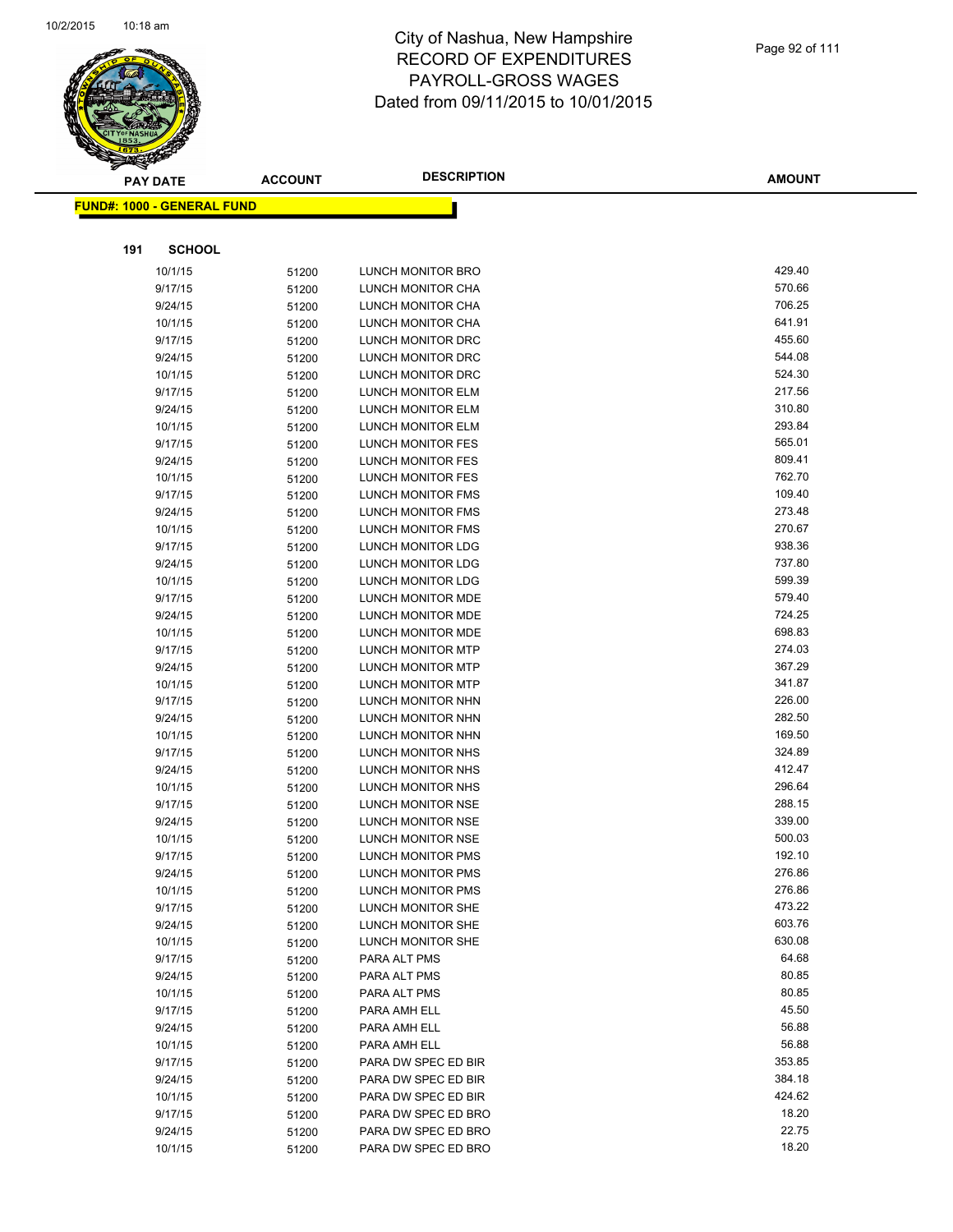

| <b>PAY DATE</b>                    |                    | <b>ACCOUNT</b> | <b>DESCRIPTION</b>             | <b>AMOUNT</b>  |
|------------------------------------|--------------------|----------------|--------------------------------|----------------|
| <u> FUND#: 1000 - GENERAL FUND</u> |                    |                |                                |                |
|                                    |                    |                |                                |                |
|                                    |                    |                |                                |                |
| 191                                | <b>SCHOOL</b>      |                |                                |                |
|                                    | 9/24/15            | 51200          | PARA DW SPEC ED NHN            | 50.00          |
|                                    | 10/1/15            | 51200          | PARA DW SPEC ED NHN            | 50.00          |
|                                    | 9/17/15            | 51200          | PARA DW SPEC ED NHS            | 20.22          |
|                                    | 9/24/15            | 51200          | PARA DW SPEC ED NHS            | 53.92          |
|                                    | 10/1/15            | 51200          | PARA DW SPEC ED NHS            | 40.44          |
|                                    | 9/17/15            | 51200          | PARA ELL FES                   | 27.30          |
|                                    | 9/24/15            | 51200          | PARA ELL FES                   | 34.13          |
|                                    | 10/1/15            | 51200          | PARA ELL FES                   | 34.13          |
|                                    | 9/17/15            | 51200          | PARA INST AMH                  | 752.00         |
|                                    | 9/24/15            | 51200          | PARA INST AMH                  | 720.09         |
|                                    | 10/1/15            | 51200          | PARA INST AMH                  | 720.09         |
|                                    | 9/17/15            | 51200          | PARA INST BIC                  | 489.45         |
|                                    | 9/24/15            | 51200          | PARA INST BIC                  | 656.35         |
|                                    | 10/1/15            | 51200          | PARA INST BIC                  | 656.49         |
|                                    | 9/17/15            | 51200          | PARA INST BIR                  | 36.40          |
|                                    | 9/24/15            | 51200          | PARA INST BIR                  | 45.50          |
|                                    | 10/1/15            | 51200          | PARA INST BIR                  | 36.40          |
|                                    | 9/17/15            | 51200          | PARA INST DRC                  | 370.16         |
|                                    | 9/24/15            | 51200          | PARA INST DRC                  | 63.70          |
|                                    | 10/1/15            | 51200          | PARA INST DRC                  | 63.70          |
|                                    | 9/17/15            | 51200          | PARA INST FES                  | 27.30          |
|                                    | 9/24/15            | 51200          | PARA INST FES                  | 34.13          |
|                                    | 10/1/15            | 51200          | PARA INST FES                  | 34.13          |
|                                    | 9/17/15            | 51200          | PARA INST FMS                  | 31.85          |
|                                    | 9/24/15            | 51200          | PARA INST FMS                  | 22.75          |
|                                    | 10/1/15            | 51200          | PARA INST FMS                  | 22.75<br>47.78 |
|                                    | 9/17/15            | 51200          | PARA INST LDG                  | 34.13          |
|                                    | 9/24/15<br>10/1/15 | 51200          | PARA INST LDG<br>PARA INST LDG | 34.13          |
|                                    | 9/17/15            | 51200          | PARA INST MTP                  | 267.60         |
|                                    | 9/24/15            | 51200<br>51200 | PARA INST MTP                  | 334.50         |
|                                    | 10/1/15            | 51200          | PARA INST MTP                  | 334.50         |
|                                    | 9/17/15            | 51200          | PARA INST NHN                  | 286.98         |
|                                    | 9/24/15            | 51200          | PARA INST NHN                  | 291.40         |
|                                    | 10/1/15            | 51200          | PARA INST NHN                  | 291.40         |
|                                    | 9/17/15            | 51200          | PARA INST PMS                  | 36.40          |
|                                    | 9/24/15            | 51200          | PARA INST PMS                  | 45.50          |
|                                    | 10/1/15            | 51200          | PARA INST PMS                  | 45.50          |
|                                    | 9/17/15            | 51200          | PARA INST SHE                  | 264.60         |
|                                    | 9/24/15            | 51200          | PARA INST SHE                  | 181.44         |
|                                    | 10/1/15            | 51200          | PARA INST SHE                  | 181.44         |
|                                    | 9/17/15            | 51200          | PARA LIB NHN                   | 278.01         |
|                                    | 9/24/15            | 51200          | PARA LIB NHN                   | 273.45         |
|                                    | 10/1/15            | 51200          | PARA LIB NHN                   | 282.57         |
|                                    | 9/17/15            | 51200          | PARA LIB PMS                   | 230.87         |
|                                    | 9/24/15            | 51200          | PARA LIB PMS                   | 261.43         |
|                                    | 10/1/15            | 51200          | PARA LIB PMS                   | 258.03         |
|                                    | 9/17/15            | 51200          | PARA MEDIA NHS                 | 196.66         |
|                                    | 9/24/15            | 51200          | PARA MEDIA NHS                 | 196.66         |
|                                    | 10/1/15            | 51200          | PARA MEDIA NHS                 | 196.66         |
|                                    | 9/17/15            | 51200          | PARA MUSIC FMS                 | 234.01         |
|                                    | 9/24/15            | 51200          | PARA MUSIC FMS                 | 291.41         |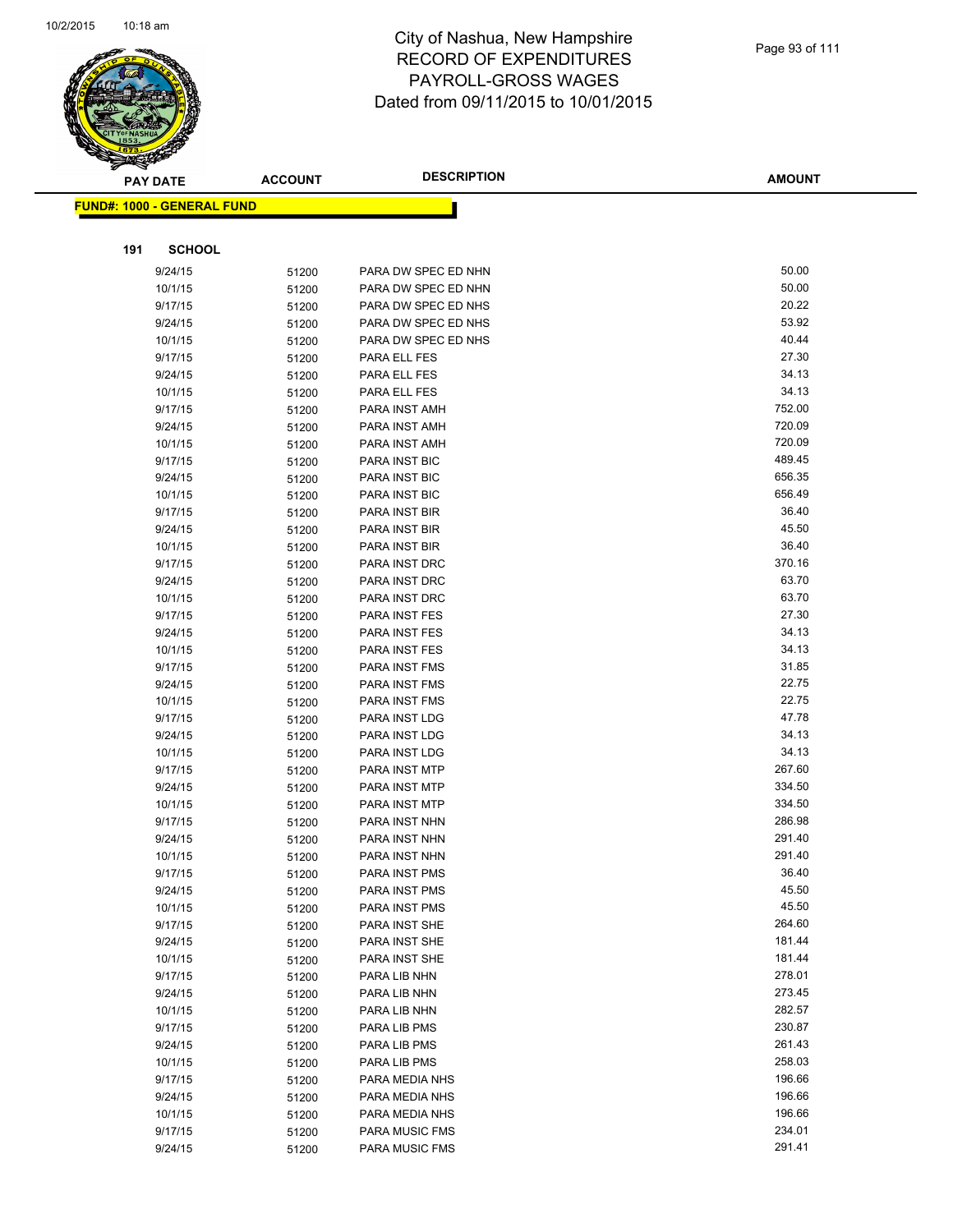

| T   | <b>PAY DATE</b>                   | <b>ACCOUNT</b> | <b>DESCRIPTION</b>                       | <b>AMOUNT</b>    |
|-----|-----------------------------------|----------------|------------------------------------------|------------------|
|     | <b>FUND#: 1000 - GENERAL FUND</b> |                |                                          |                  |
|     |                                   |                |                                          |                  |
|     |                                   |                |                                          |                  |
| 191 | <b>SCHOOL</b>                     |                |                                          |                  |
|     | 10/1/15                           | 51200          | <b>PARA MUSIC FMS</b>                    | 286.99           |
|     | 9/17/15                           | 51200          | PARA PRE SCH BIC                         | 1,524.81         |
|     | 9/24/15                           | 51200          | PARA PRE SCH BIC                         | 2,025.53         |
|     | 10/1/15                           | 51200          | PARA PRE SCH BIC                         | 2,015.77         |
|     | 9/17/15                           | 51200          | PARA PRE SCH BRO                         | 1,317.10         |
|     | 9/24/15                           | 51200          | PARA PRE SCH BRO                         | 1,910.61         |
|     | 10/1/15                           | 51200          | PARA PRE SCH BRO                         | 1,903.44         |
|     | 9/17/15                           | 51200          | PARA PRE SCH DRC                         | 887.53           |
|     | 9/24/15                           | 51200          | PARA PRE SCH DRC                         | 1,201.12         |
|     | 10/1/15                           | 51200          | PARA PRE SCH DRC                         | 1,200.49         |
|     | 9/17/15                           | 51200          | PARA PRE SCH MTP                         | 530.20           |
|     | 9/24/15                           | 51200          | PARA PRE SCH MTP                         | 709.32           |
|     | 10/1/15                           | 51200          | PARA PRE SCH MTP                         | 709.32           |
|     | 9/17/15                           | 51200          | PARA PRE SCH NSE                         | 3,114.32         |
|     | 9/24/15                           | 51200          | PARA PRE SCH NSE                         | 3,783.26         |
|     | 10/1/15                           | 51200          | PARA PRE SCH NSE                         | 3,638.74         |
|     | 9/24/15                           | 51200          | <b>PARA SCI NHS</b>                      | 40.00            |
|     | 9/17/15                           | 51200          | PARA TTI LDG                             | 61.60            |
|     | 9/24/15                           | 51200          | PARA TTI LDG                             | 77.00            |
|     | 10/1/15                           | 51200          | PARA TTI LDG                             | 77.00            |
|     | 9/24/15                           | 51200          | PARA TTI NURSERY                         | 317.88           |
|     | 9/24/15                           | 51200          | PEER COACH SCIENCE                       | 40.00            |
|     | 9/24/15                           | 51200          | SCHOOL PSYCHOLOGIST WID                  | 4,056.83         |
|     | 9/24/15                           | 51200          | SPEECH LANG PATHOLOGIST WID              | 13,120.50        |
|     | 9/24/15                           | 51200          | STUDENT ACTIVITY COORD NHN               | 1,045.49         |
|     | 9/17/15                           | 51200          | <b>SUB CLERICAL</b>                      | 353.41           |
|     | 9/24/15                           | 51200          | <b>SUB CLERICAL</b>                      | 356.41           |
|     | 10/1/15                           | 51200          | <b>SUB CLERICAL</b>                      | 329.45           |
|     | 9/24/15                           | 51200          | <b>SUB CROSSING GUARD</b>                | 93.63            |
|     | 10/1/15                           | 51200          | <b>SUB CROSSING GUARD</b>                | 42.20            |
|     | 9/17/15                           | 51200          | <b>SUB LUNCH MONITOR</b>                 | 160.98           |
|     | 9/24/15                           | 51200          | <b>SUB LUNCH MONITOR</b>                 | 185.35           |
|     | 10/1/15                           | 51200          | <b>SUB LUNCH MONITOR</b>                 | 194.28           |
|     | 9/24/15                           | 51200          | <b>SUB TEACHER</b>                       | 260.00           |
|     | 9/24/15                           | 51200          | <b>SUB TEACHER LONG TERM</b>             | 450.00           |
|     | 10/1/15                           | 51200          | SUB TEACHER LONG TERM                    | 587.50<br>651.50 |
|     | 9/24/15                           | 51200          | <b>TEACHER ART NHN</b>                   | 520.60           |
|     | 9/24/15                           | 51200          | TEACHER BIO TEC NHN                      | 501.00           |
|     | 9/24/15                           | 51200          | TEACHER COMPUTER NHS<br>TEACHER DWSE ELM | 500.00           |
|     | 9/24/15                           | 51200          | <b>TEACHER ENGLISH NHN</b>               | 1,283.40         |
|     | 9/24/15<br>9/24/15                | 51200          | <b>TEACHER ENGLISH NHS</b>               | 72.00            |
|     | 9/24/15                           | 51200          | <b>TEACHER FOREIGN LANG FMS</b>          | 959.60           |
|     | 9/24/15                           | 51200          | TEACHER HVAC NHS                         | 36.00            |
|     | 9/24/15                           | 51200          | <b>TEACHER INST SPED WID</b>             | 1,899.00         |
|     | 9/24/15                           | 51200<br>51200 | <b>TEACHER KIND BIC</b>                  | 2,311.10         |
|     | 9/24/15                           | 51200          | <b>TEACHER KIND BIR</b>                  | 881.10           |
|     | 9/24/15                           | 51200          | <b>TEACHER KIND LDG</b>                  | 100.00           |
|     | 9/24/15                           | 51200          | <b>TEACHER MATH PMS</b>                  | 702.00           |
|     | 9/24/15                           | 51200          | <b>TEACHER MUSIC ELM</b>                 | 825.30           |
|     | 9/24/15                           | 51200          | <b>TEACHER MUSIC MTP</b>                 | 1,199.42         |
|     | 9/24/15                           | 51200          | <b>TEACHER MUSIC NHS</b>                 | 250.00           |
|     |                                   |                |                                          |                  |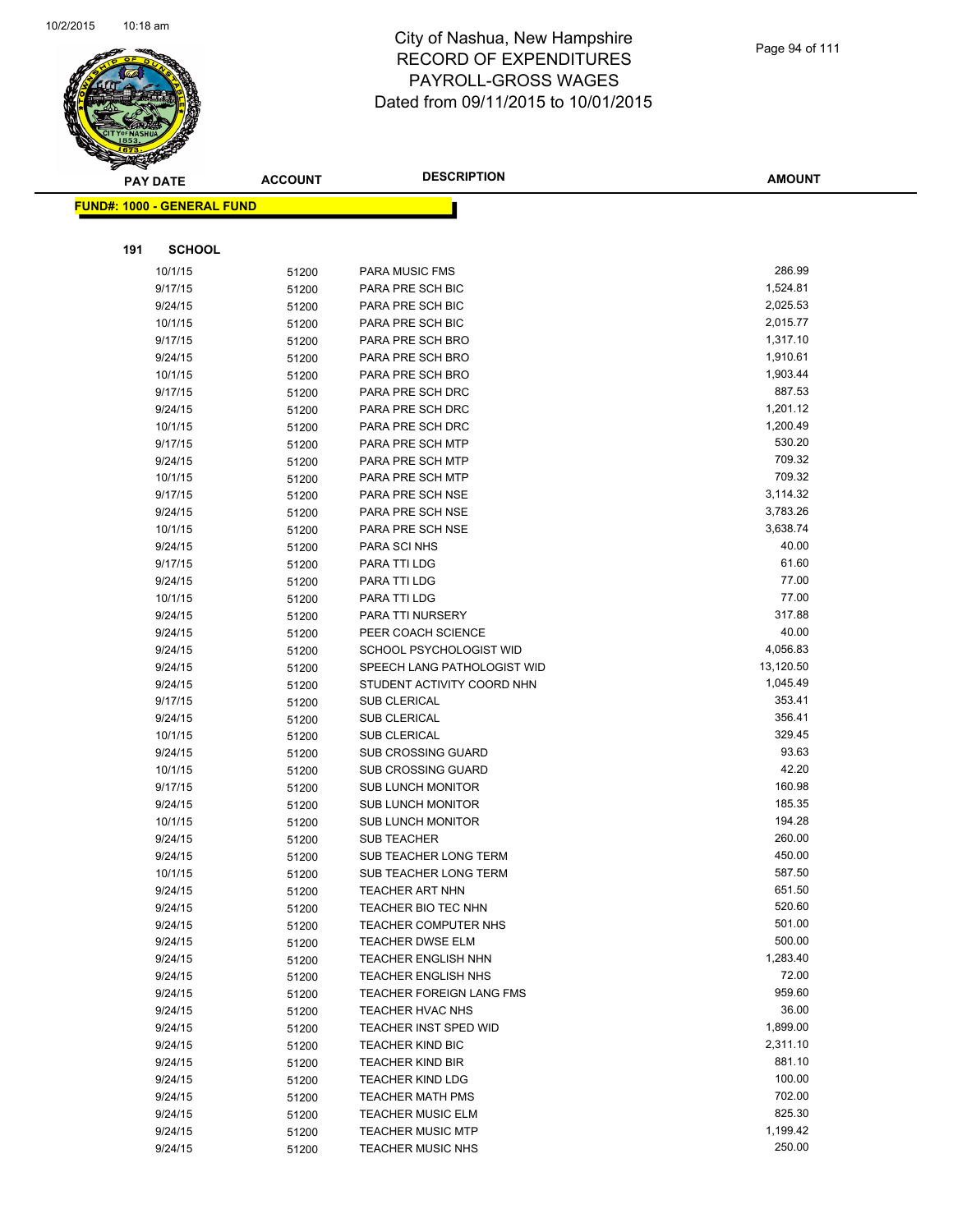

Page 95 of 111

| <b>PAY DATE</b>                       | <b>ACCOUNT</b> | <b>DESCRIPTION</b>                     | <b>AMOUNT</b>  |
|---------------------------------------|----------------|----------------------------------------|----------------|
| <b>FUND#: 1000 - GENERAL FUND</b>     |                |                                        |                |
| <b>SCHOOL</b><br>191                  |                |                                        |                |
| 9/24/15                               | 51200          | TEACHER PE NHS                         | 1,260.00       |
| 9/24/15                               | 51200          | <b>TEACHER READ ELM</b>                | 1,612.20       |
| 9/24/15                               | 51200          | TEACHER SOCIAL STUDIES NHN             | 100.00         |
| 9/24/15                               | 51200          | TEACHER SOCIAL STUDIES NHS             | 36.00          |
| 9/24/15                               | 51200          | <b>TEACHER SPED NHN</b>                | 5,378.11       |
| 9/24/15                               | 51200          | <b>TEACHER VISION WIDE</b>             | 1,091.33       |
| 9/24/15                               | 51200          | <b>TICKETSELLER</b>                    | 50.00          |
| 10/1/15                               | 51200          | <b>TICKETSELLER</b>                    | 25.00          |
| 9/17/15                               | 51300          | OVERTIME-REGULAR                       | 4,498.07       |
| 9/24/15                               | 51300          | OVERTIME-REGULAR                       | 8,279.93       |
| 10/1/15                               | 51300          | OVERTIME-REGULAR                       | 7,005.26       |
| 9/17/15                               | 51400          | WAGES TEMP-SEASONAL                    | 2,032.25       |
| 9/24/15                               | 51400          | WAGES TEMP-SEASONAL                    | 3,739.15       |
| 10/1/15                               | 51400          | <b>WAGES TEMP-SEASONAL</b>             | 3,095.65       |
| 9/17/15                               | 51412          | <b>WAGES PER DIEM</b>                  | 22,826.15      |
| 9/24/15                               | 51412          | <b>WAGES PER DIEM</b>                  | 30,654.83      |
| 10/1/15                               | 51412          | WAGES PER DIEM                         | 25,932.09      |
| 9/24/15                               | 51500          | ELECTED SCHOOL BOARD                   | 9,000.00       |
| 9/17/15                               | 51600          | <b>LONGEVITY</b>                       | 2,891.70       |
| 9/24/15                               | 51600          | <b>LONGEVITY</b>                       | 2,884.94       |
| 10/1/15                               | 51600          | <b>LONGEVITY</b>                       | 2,851.16       |
| 9/17/15                               | 51650          | <b>ADDITIONAL HOURS</b>                | 537.73         |
| 9/24/15                               | 51650          | <b>ADDITIONAL HOURS</b>                | 3,738.30       |
| 10/1/15                               | 51650          | <b>ADDITIONAL HOURS</b>                | 411.92         |
| 9/24/15                               | 51700          | <b>STIPENDS</b>                        | 1,400.00       |
| 9/17/15                               | 51750          | <b>RETIREMENT &amp; SEPARATION PAY</b> | 239,478.18     |
| 9/24/15                               | 51750          | <b>RETIREMENT &amp; SEPARATION PAY</b> | 70,686.69      |
| 9/24/15                               | 55118          | TELEPHONE-CELLULAR                     | 2,420.00       |
| TOTAL 191 - SCHOOL                    |                |                                        | \$3,917,756.71 |
|                                       |                |                                        |                |
| <b>TOTAL FUND 1000 - GENERAL FUND</b> |                |                                        | \$6,836,140.72 |
|                                       |                |                                        |                |

| 161 | <b>STREETS-CAP IMP</b> |  |
|-----|------------------------|--|
|     |                        |  |

 $\ddotsc$ 

 $\sim$   $\sim$ 

| <b>TOTAL 161 - STREETS-CAP IMP</b> |       |                      | \$470.21   |
|------------------------------------|-------|----------------------|------------|
| 9/17/15                            | 81100 | CAPITAL IMPROVEMENTS | 470.21     |
| 9/10/15                            | 81100 | CAPITAL IMPROVEMENTS | 9,430.05   |
| 9/10/15                            | 51300 | OVERTIME-REGULAR     | (9,430.05) |
|                                    |       |                      |            |

**TOTAL FUND 1001 - GF-CAPITAL IMPROVEMENTS \$470.21**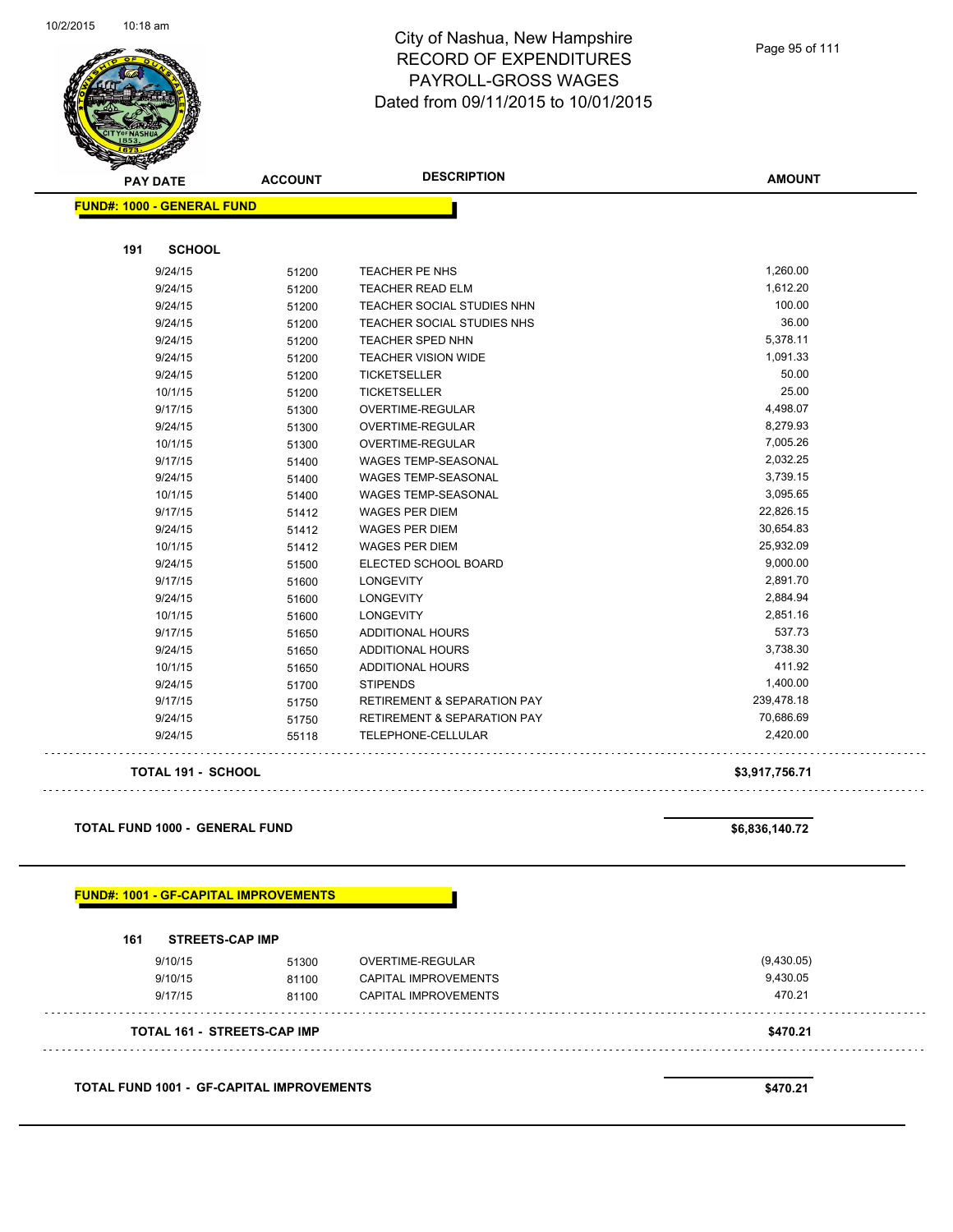

| <b>PAY DATE</b>                          | <b>ACCOUNT</b> | <b>DESCRIPTION</b>                                    | <b>AMOUNT</b>    |
|------------------------------------------|----------------|-------------------------------------------------------|------------------|
| <u> FUND#: 2100 - FOOD SERVICES FUND</u> |                |                                                       |                  |
|                                          |                |                                                       |                  |
| 9/17/15                                  | 51100          | CLERICAL FOOD SERVICE NHS                             | 709.90           |
| 9/24/15                                  | 51100          | <b>CLERICAL FOOD SERVICE NHS</b>                      | 709.89           |
| 10/1/15                                  | 51100          | <b>CLERICAL FOOD SERVICE NHS</b>                      | 709.90           |
| 9/17/15                                  | 51100          | DELIVERY DRIVER FOOD SERVICE                          | 604.73           |
| 9/24/15                                  | 51100          | DELIVERY DRIVER FOOD SERVICE                          | 776.81           |
| 10/1/15                                  | 51100          | DELIVERY DRIVER FOOD SERVICE                          | 727.64           |
| 9/24/15                                  | 51100          | DIRECTOR FOOD SERVICE                                 | 2,930.89         |
| 9/24/15                                  | 51100          | <b>FOOD SERVICE BUSINESS MANAGER</b>                  | 2,085.30         |
| 9/29/15                                  | 51100          | <b>FOOD SERVICE BUSINESS MANAGER</b>                  | 225.00           |
| 9/17/15                                  | 51100          | FOOD SERVICE COOK AMH                                 | 393.12           |
| 9/24/15                                  | 51100          | FOOD SERVICE COOK AMH                                 | 491.40           |
| 10/1/15                                  | 51100          | FOOD SERVICE COOK AMH                                 | 491.40           |
| 9/17/15                                  | 51100          | FOOD SERVICE COOK BIC                                 | 393.12           |
| 9/24/15                                  | 51100          | FOOD SERVICE COOK BIC<br><b>FOOD SERVICE COOK BIC</b> | 491.40<br>491.40 |
| 10/1/15<br>9/17/15                       | 51100          | FOOD SERVICE COOK BIR                                 | 393.12           |
| 9/24/15                                  | 51100          | <b>FOOD SERVICE COOK BIR</b>                          | 491.40           |
| 10/1/15                                  | 51100          | FOOD SERVICE COOK BIR                                 | 491.40           |
| 9/17/15                                  | 51100<br>51100 | FOOD SERVICE COOK BRO                                 | 393.12           |
| 9/24/15                                  | 51100          | FOOD SERVICE COOK BRO                                 | 487.89           |
| 10/1/15                                  | 51100          | FOOD SERVICE COOK BRO                                 | 480.87           |
| 9/17/15                                  | 51100          | FOOD SERVICE COOK CHA                                 | 393.12           |
| 9/24/15                                  | 51100          | FOOD SERVICE COOK CHA                                 | 491.40           |
| 10/1/15                                  | 51100          | FOOD SERVICE COOK CHA                                 | 491.40           |
| 9/17/15                                  | 51100          | FOOD SERVICE COOK DRC                                 | 393.12           |
| 9/24/15                                  | 51100          | FOOD SERVICE COOK DRC                                 | 491.40           |
| 10/1/15                                  | 51100          | FOOD SERVICE COOK DRC                                 | 491.40           |
| 9/17/15                                  | 51100          | FOOD SERVICE COOK ELM                                 | 803.04           |
| 9/24/15                                  | 51100          | FOOD SERVICE COOK ELM                                 | 1,003.81         |
| 10/1/15                                  | 51100          | FOOD SERVICE COOK ELM                                 | 989.46           |
| 9/17/15                                  | 51100          | <b>FOOD SERVICE COOK FES</b>                          | 345.80           |
| 9/24/15                                  | 51100          | <b>FOOD SERVICE COOK FES</b>                          | 432.26           |
| 10/1/15                                  | 51100          | <b>FOOD SERVICE COOK FES</b>                          | 423.00           |
| 9/17/15                                  | 51100          | FOOD SERVICE COOK FMS                                 | 401.52           |
| 9/24/15                                  | 51100          | FOOD SERVICE COOK FMS                                 | 501.90           |
| 10/1/15                                  | 51100          | <b>FOOD SERVICE COOK FMS</b>                          | 491.15           |
| 9/17/15                                  | 51100          | <b>FOOD SERVICE COOK LDG</b>                          | 379.12           |
| 9/24/15                                  | 51100          | FOOD SERVICE COOK LDG                                 | 473.90<br>473.90 |
| 10/1/15                                  | 51100          | FOOD SERVICE COOK LDG<br>FOOD SERVICE COOK MDE        | 379.12           |
| 9/17/15                                  | 51100          | FOOD SERVICE COOK MDE                                 | 473.90           |
| 9/24/15<br>10/1/15                       | 51100          | FOOD SERVICE COOK MDE                                 | 470.52           |
| 9/17/15                                  | 51100<br>51100 | FOOD SERVICE COOK NHN                                 | 828.52           |
| 9/24/15                                  | 51100          | FOOD SERVICE COOK NHN                                 | 1,035.65         |
| 10/1/15                                  | 51100          | FOOD SERVICE COOK NHN                                 | 1,009.87         |
| 9/17/15                                  | 51100          | FOOD SERVICE COOK NHS                                 | 745.70           |
| 9/24/15                                  | 51100          | <b>FOOD SERVICE COOK NHS</b>                          | 973.35           |
| 10/1/15                                  | 51100          | FOOD SERVICE COOK NHS                                 | 960.20           |
| 9/17/15                                  | 51100          | FOOD SERVICE COOK NSE                                 | 376.32           |
| 9/24/15                                  | 51100          | FOOD SERVICE COOK NSE                                 | 467.04           |
| 10/1/15                                  | 51100          | FOOD SERVICE COOK NSE                                 | 463.68           |
| 9/17/15                                  | 51100          | <b>FOOD SERVICE COOK PMS</b>                          | 401.52           |
| 9/24/15                                  | 51100          | <b>FOOD SERVICE COOK PMS</b>                          | 498.32           |
| 10/1/15                                  | 51100          | <b>FOOD SERVICE COOK PMS</b>                          | 498.32           |
|                                          |                |                                                       |                  |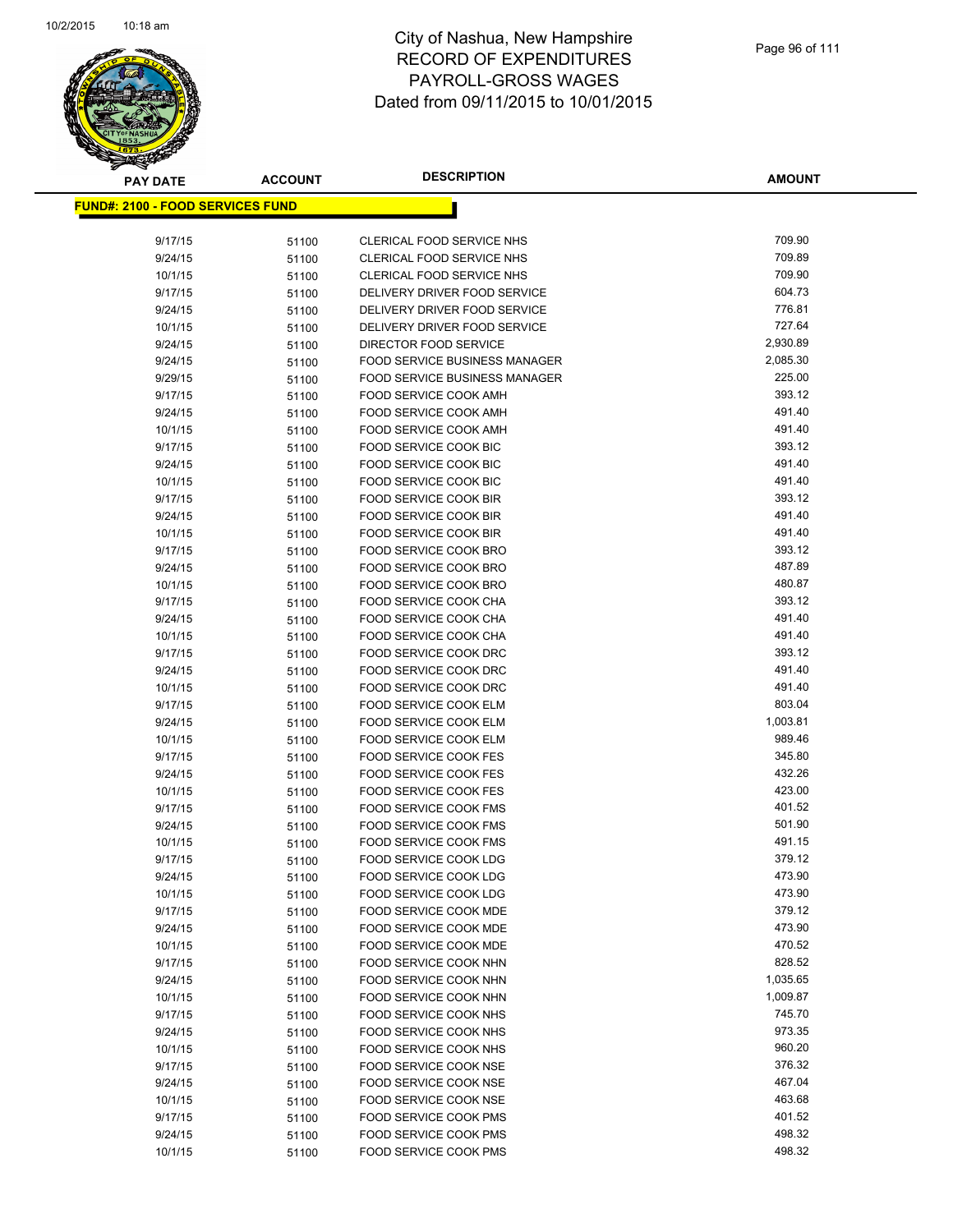

| <b>PAY DATE</b>                          | <b>ACCOUNT</b> | <b>DESCRIPTION</b>                                                 | <b>AMOUNT</b>    |
|------------------------------------------|----------------|--------------------------------------------------------------------|------------------|
| <u> FUND#: 2100 - FOOD SERVICES FUND</u> |                |                                                                    |                  |
|                                          |                |                                                                    |                  |
| 9/17/15                                  | 51100          | FOOD SERVICE COOK SHE                                              | 379.12           |
| 9/24/15                                  | 51100          | FOOD SERVICE COOK SHE                                              | 473.90           |
| 10/1/15                                  | 51100          | <b>FOOD SERVICE COOK SHE</b>                                       | 473.90           |
| 9/24/15                                  | 51100          | <b>FOOD SERVICE SITE CORD</b>                                      | 11,439.20        |
| 9/17/15                                  | 51100          | <b>FOOD SERVICECOOK MTP</b>                                        | 362.32           |
| 9/24/15                                  | 51100          | <b>FOOD SERVICECOOK MTP</b>                                        | 449.67           |
| 10/1/15                                  | 51100          | <b>FOOD SERVICECOOK MTP</b>                                        | 443.20           |
| 9/17/15                                  | 51200          | <b>FOOD SERVICE ASST PT AMH</b>                                    | 430.68           |
| 9/24/15                                  | 51200          | FOOD SERVICE ASST PT AMH                                           | 538.35           |
| 10/1/15                                  | 51200          | <b>FOOD SERVICE ASST PT AMH</b>                                    | 592.07           |
| 9/17/15                                  | 51200          | FOOD SERVICE ASST PT BIC                                           | 433.28           |
| 9/24/15                                  | 51200          | FOOD SERVICE ASST PT BIC                                           | 541.60           |
| 10/1/15                                  | 51200          | FOOD SERVICE ASST PT BIC                                           | 553.17           |
| 9/17/15                                  | 51200          | FOOD SERVICE ASST PT BIR                                           | 340.52           |
| 9/24/15                                  | 51200          | FOOD SERVICE ASST PT BIR                                           | 456.86           |
| 10/1/15                                  | 51200          | <b>FOOD SERVICE ASST PT BIR</b>                                    | 425.65           |
| 9/17/15                                  | 51200          | FOOD SERVICE ASST PT BRO                                           | 283.92           |
| 9/24/15                                  | 51200          | FOOD SERVICE ASST PT BRO                                           | 354.90           |
| 10/1/15                                  | 51200          | FOOD SERVICE ASST PT BRO                                           | 351.94           |
| 9/17/15                                  | 51200          | FOOD SERVICE ASST PT CHA                                           | 423.04           |
| 9/24/15                                  | 51200          | FOOD SERVICE ASST PT CHA                                           | 535.55           |
| 10/1/15                                  | 51200          | FOOD SERVICE ASST PT CHA                                           | 526.32           |
| 9/17/15                                  | 51200          | <b>FOOD SERVICE ASST PT DRC</b>                                    | 510.47           |
| 9/24/15                                  | 51200          | FOOD SERVICE ASST PT DRC                                           | 681.85           |
| 10/1/15                                  | 51200          | FOOD SERVICE ASST PT DRC                                           | 664.46           |
| 9/17/15                                  | 51200          | FOOD SERVICE ASST PT ELM                                           | 1,844.52         |
| 9/24/15                                  | 51200          | FOOD SERVICE ASST PT ELM                                           | 2,181.65         |
| 10/1/15                                  | 51200          | FOOD SERVICE ASST PT ELM                                           | 2,291.47         |
| 9/17/15                                  | 51200          | <b>FOOD SERVICE ASST PT FES</b>                                    | 716.64<br>895.80 |
| 9/24/15<br>10/1/15                       | 51200          | <b>FOOD SERVICE ASST PT FES</b><br><b>FOOD SERVICE ASST PT FES</b> | 889.89           |
| 9/17/15                                  | 51200<br>51200 | FOOD SERVICE ASST PT FMS                                           | 1,729.31         |
| 9/24/15                                  | 51200          | FOOD SERVICE ASST PT FMS                                           | 2,158.61         |
| 10/1/15                                  | 51200          | FOOD SERVICE ASST PT FMS                                           | 2,445.64         |
| 9/17/15                                  | 51200          | FOOD SERVICE ASST PT LDG                                           | 744.68           |
| 9/24/15                                  | 51200          | FOOD SERVICE ASST PT LDG                                           | 927.30           |
| 10/1/15                                  | 51200          | <b>FOOD SERVICE ASST PT LDG</b>                                    | 924.40           |
| 9/17/15                                  | 51200          | FOOD SERVICE ASST PT MDE                                           | 458.00           |
| 9/24/15                                  | 51200          | FOOD SERVICE ASST PT MDE                                           | 543.55           |
| 10/1/15                                  | 51200          | FOOD SERVICE ASST PT MDE                                           | 540.71           |
| 9/17/15                                  | 51200          | <b>FOOD SERVICE ASST PT MTP</b>                                    | 316.86           |
| 9/24/15                                  | 51200          | FOOD SERVICE ASST PT MTP                                           | 476.85           |
| 10/1/15                                  | 51200          | FOOD SERVICE ASST PT MTP                                           | 473.95           |
| 9/10/15                                  | 51200          | FOOD SERVICE ASST PT NHN                                           | (232.36)         |
| 9/17/15                                  | 51200          | FOOD SERVICE ASST PT NHN                                           | 3,549.85         |
| 9/24/15                                  | 51200          | FOOD SERVICE ASST PT NHN                                           | 4,401.23         |
| 10/1/15                                  | 51200          | FOOD SERVICE ASST PT NHN                                           | 4,293.51         |
| 9/17/15                                  | 51200          | FOOD SERVICE ASST PT NHS                                           | 2,692.08         |
| 9/24/15                                  | 51200          | FOOD SERVICE ASST PT NHS                                           | 3,410.55         |
| 10/1/15                                  | 51200          | FOOD SERVICE ASST PT NHS                                           | 3,519.10         |
| 9/17/15                                  | 51200          | FOOD SERVICE ASST PT NSE                                           | 225.62           |
| 9/24/15                                  | 51200          | FOOD SERVICE ASST PT NSE                                           | 289.25           |
| 10/1/15                                  | 51200          | FOOD SERVICE ASST PT NSE                                           | 303.72           |
| 9/17/15                                  | 51200          | FOOD SERVICE ASST PT PMS                                           | 1,736.54         |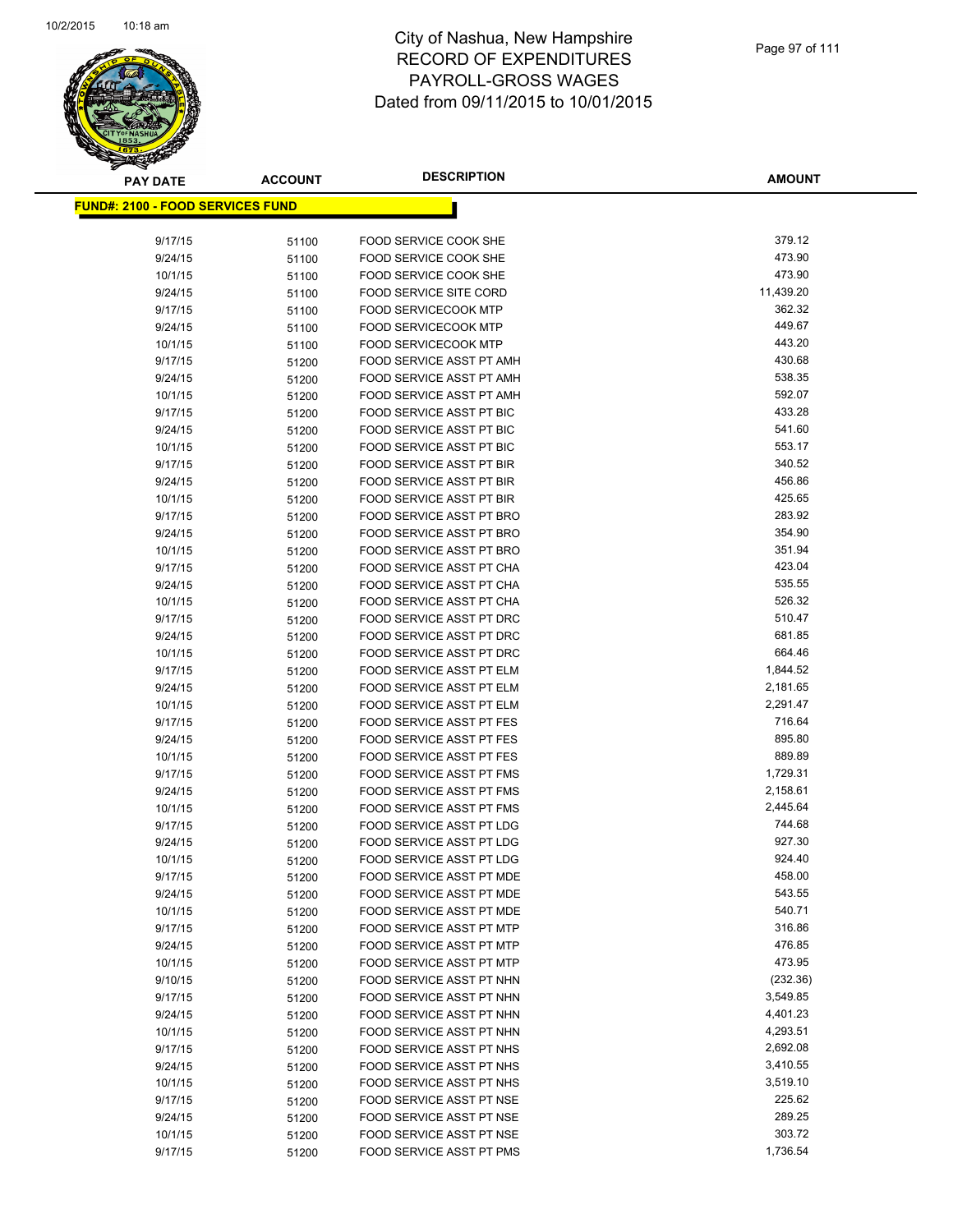

| <b>PAY DATE</b>                         | <b>ACCOUNT</b> | <b>DESCRIPTION</b>       | <b>AMOUNT</b> |
|-----------------------------------------|----------------|--------------------------|---------------|
| <b>FUND#: 2100 - FOOD SERVICES FUND</b> |                |                          |               |
|                                         |                |                          |               |
| 9/24/15                                 | 51200          | FOOD SERVICE ASST PT PMS | 2,144.93      |
| 10/1/15                                 | 51200          | FOOD SERVICE ASST PT PMS | 2,123.85      |
| 9/17/15                                 | 51200          | FOOD SERVICE ASST PT SHE | 421.72        |
| 9/24/15                                 | 51200          | FOOD SERVICE ASST PT SHE | 527.15        |
| 10/1/15                                 | 51200          | FOOD SERVICE ASST PT SHE | 527.15        |
| 9/17/15                                 | 51300          | OVERTIME-REGULAR         | 150.19        |
| 9/24/15                                 | 51300          | OVERTIME-REGULAR         | 109.91        |
| 10/1/15                                 | 51300          | OVERTIME-REGULAR         | 240.73        |
| 9/17/15                                 | 51412          | WAGES PER DIEM           | 2,428.91      |
| 9/24/15                                 | 51412          | WAGES PER DIEM           | 2,775.10      |
| 10/1/15                                 | 51412          | WAGES PER DIEM           | 2,763.75      |
| 9/24/15                                 | 55118          | TELEPHONE-CELLULAR       | 80.00         |
|                                         |                |                          |               |

**TOTAL FUND 2100 - FOOD SERVICES FUND \$115,730.68** 

#### **FUND#: 2201 - DRIVERS EDUCATION FUND**

| 10/1/15 | 51200 | DRIVER INSTRUCTOR | 200.00 |
|---------|-------|-------------------|--------|
| 10/1/15 | 51200 | TEACHER ELL FES   | 100.00 |
| 9/17/15 | 51300 | OVERTIME-REGULAR  | 44.71  |
| 9/24/15 | 51300 | OVERTIME-REGULAR  | 59.61  |
|         |       |                   |        |

**TOTAL FUND 2201 - DRIVERS EDUCATION FUND \$404.32** 

#### **FUND#: 2207 - ADULT ED/CONTINUING ED**

| 9/24/15 | 51200 | ADULT ED DIPOLMA INST         | 75.00  |
|---------|-------|-------------------------------|--------|
| 10/1/15 | 51200 | ADULT ED DIPOLMA INST         | 75.00  |
| 9/17/15 | 51200 | ADULT ED DIPOLMA TEACHER      | 75.00  |
| 9/17/15 | 51200 | ADULT ED ENRICHMENT INST      | 150.00 |
| 9/24/15 | 51200 | ADULT ED ENRICHMENT INST      | 150.00 |
| 10/1/15 | 51200 | ADULT ED ENRICHMENT INST      | 175.00 |
| 9/17/15 | 51200 | ADULT ED ENRICHMENT TEACHER   | 200.00 |
| 9/24/15 | 51200 | ADULT ED ENRICHMENT TEACHER   | 87.50  |
| 10/1/15 | 51200 | ADULT ED ENRICHMENT TEACHER   | 100.00 |
| 9/24/15 | 51200 | <b>GUIDANCE COUNSELOR NHN</b> | 100.00 |
| 9/24/15 | 51200 | <b>GUIDANCE COUNSELOR NHS</b> | 150.00 |
| 9/17/15 | 51200 | PARA DW SPEC ED NHN           | 75.00  |
| 9/17/15 | 51200 | <b>SUB TEACHER</b>            | 200.00 |
| 9/24/15 | 51200 | <b>SUB TEACHER</b>            | 200.00 |
| 10/1/15 | 51200 | <b>SUB TEACHER</b>            | 200.00 |
| 9/24/15 | 51200 | <b>TEACHER BUSINESS NHS</b>   | 75.00  |
| 9/24/15 | 51200 | <b>TEACHER ELL NHN</b>        | 75.00  |
| 9/24/15 | 51200 | <b>TEACHER ENGLISH NHN</b>    | 75.00  |
| 9/24/15 | 51200 | <b>TEACHER MATH NHN</b>       | 75.00  |
| 9/24/15 | 51200 | <b>TEACHER MATH NHS</b>       | 75.00  |
| 9/24/15 | 51200 | <b>TEACHER SCIENCE NHS</b>    | 75.00  |
| 9/24/15 | 51200 | TEACHER SOCIAL STUDIES NHN    | 225.00 |
| 9/24/15 | 51200 | <b>TEACHER SPED NHN</b>       | 125.00 |
| 9/24/15 | 51200 | <b>TEACHER SPED PMS</b>       | 50.00  |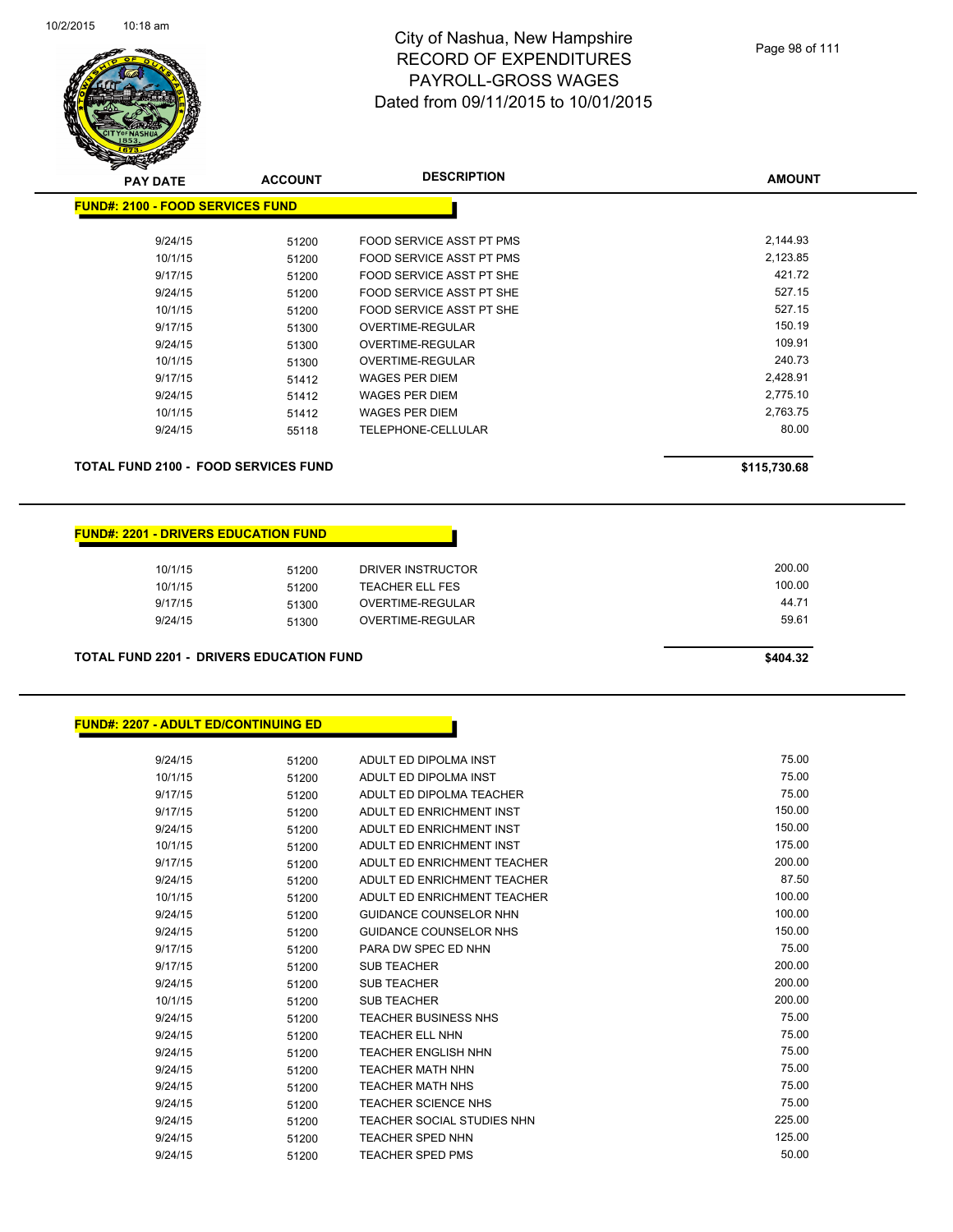**AMOUNT** City of Nashua, New Hampshire RECORD OF EXPENDITURES PAYROLL-GROSS WAGES Dated from 09/11/2015 to 10/01/2015 **PAY DATE ACCOUNT DESCRIPTION** 10/2/2015 10:18 am **TOTAL FUND 2207 - ADULT ED/CONTINUING ED \$2,862.50 FUND#: 2222 - AFTER SCHOOL PROGRAM** 9/24/15 51100 DIRECTOR 21 CENTURY 2,730.80 **TOTAL FUND 2222 - AFTER SCHOOL PROGRAM \$2,730.80 FUND#: 2252 - DAY CARE** 9/24/15 51100 PANTHER PRESCHOOL DIRECTOR 869.00 **TOTAL FUND 2252 - DAY CARE \$869.00 FUND#: 2257 - SPECIAL ED LOCAL** 9/17/15 51100 PARA DW SPEC ED SHE 608.33 9/24/15 51100 PARA DW SPEC ED SHE 627.35 10/1/15 51100 PARA DW SPEC ED SHE 632.10 **TOTAL FUND 2257 - SPECIAL ED LOCAL \$1,867.78 FUND#: 2503 - PARKS & REC PROGRAMS FUND** 9/17/15 51100 PROGRAM COORDINATOR 365.15 9/24/15 51100 PROGRAM COORDINATOR 365.15 10/1/15 51100 PROGRAM COORDINATOR 365.15 **TOTAL FUND 2503 - PARKS & REC PROGRAMS FUND \$1,095.45 FUND#: 2505 - GOVT & EDUCATION CHANNELS FUND** 9/17/15 51100 ECHANNEL ACCESS ADMINISTRATOR 1,075.60 9/24/15 51100 ECHANNEL ACCESS ADMINISTRATOR 1,075.60 10/1/15 51100 ECHANNEL ACCESS ADMINISTRATOR 1,075.60 9/17/15 51100 PEG PROGRAM MANAGER 1,192.40 9/24/15 51100 PEG PROGRAM MANAGER 1,192.41 10/1/15 51100 PEG PROGRAM MANAGER 1,192.40 9/24/15 55118 TELEPHONE-CELLULAR 100.00 **TOTAL FUND 2505 - GOVT & EDUCATION CHANNELS FUND \$6,904.01**  Page 99 of 111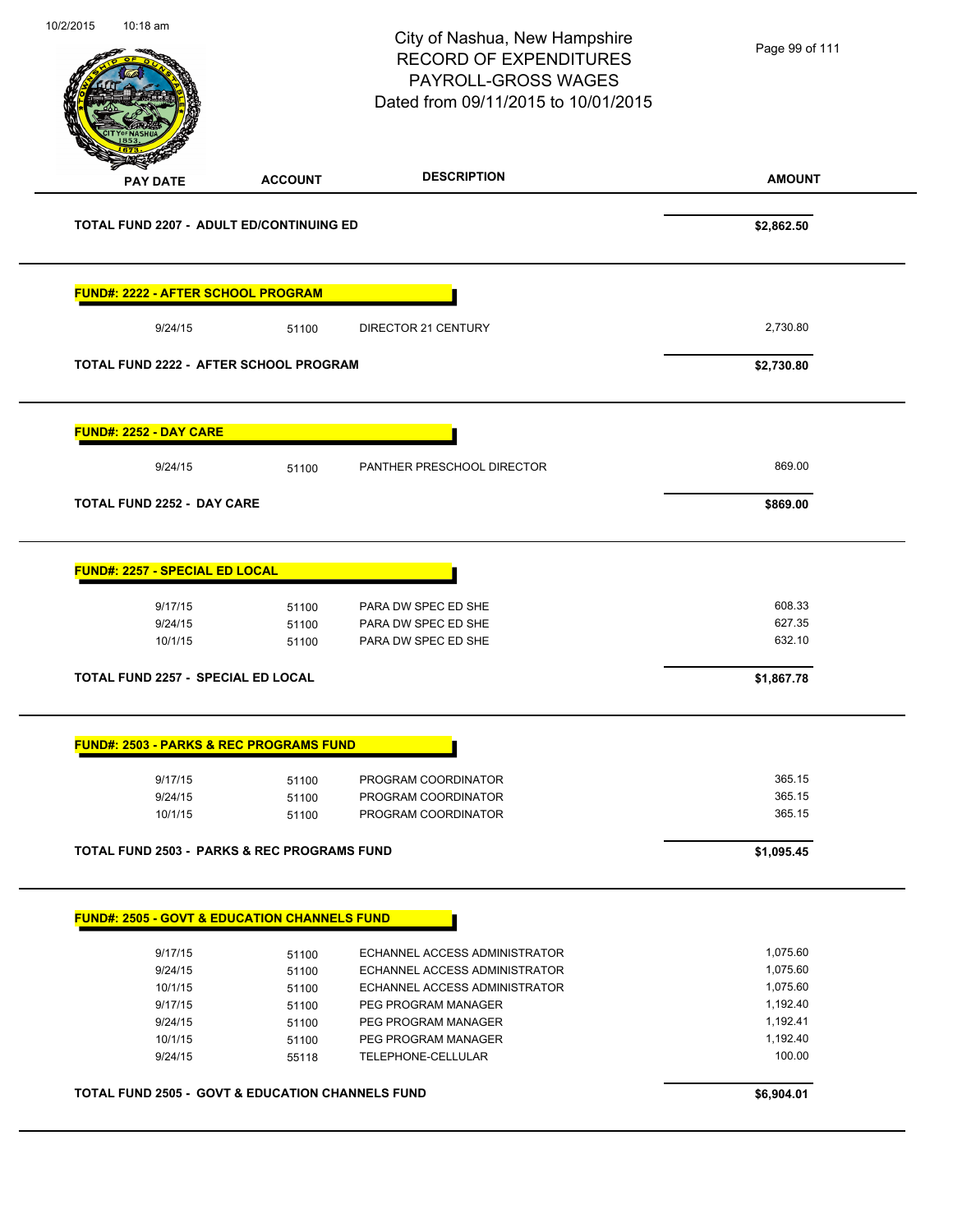

| <b>PAY DATE</b>                             | <b>ACCOUNT</b> | <b>DESCRIPTION</b>         | <b>AMOUNT</b> |
|---------------------------------------------|----------------|----------------------------|---------------|
| <b>FUND#: 3050 - POLICE GRANTS FUND</b>     |                |                            |               |
| 9/17/15                                     | 51100          | DOMESTIC VIOLENCE ADVOCATE | 807.60        |
| 9/24/15                                     | 51100          | DOMESTIC VIOLENCE ADVOCATE | 807.60        |
| 10/1/15                                     | 51100          | DOMESTIC VIOLENCE ADVOCATE | 807.60        |
| 9/17/15                                     | 51100          | PATROLMAN ALL RANKS        | 1,279.55      |
| 9/24/15                                     | 51100          | PATROLMAN ALL RANKS        | 1,279.55      |
| 10/1/15                                     | 51100          | PATROLMAN ALL RANKS        | 1,279.55      |
| 9/17/15                                     | 51300          | OVERTIME-REGULAR           | 1,823.41      |
| 9/24/15                                     | 51300          | OVERTIME-REGULAR           | 303.16        |
| 10/1/15                                     | 51300          | OVERTIME-REGULAR           | 667.93        |
| 9/17/15                                     | 51628          | <b>EXTRA HOLIDAY</b>       | 255.91        |
| <b>TOTAL FUND 3050 - POLICE GRANTS FUND</b> |                |                            | \$9,311.86    |

#### **FUND#: 3068 - COMMUNITY SERVICES GRANTS FUND**

| 9/17/15 | 51100 | <b>EPIDEMIOLOGIST</b>          | 1,401.25 |
|---------|-------|--------------------------------|----------|
| 9/24/15 | 51100 | <b>EPIDEMIOLOGIST</b>          | 1.401.24 |
| 10/1/15 | 51100 | <b>EPIDEMIOLOGIST</b>          | 1,401.24 |
| 9/17/15 | 51100 | INTAKE SPECIALIST PROGRAM ASST | 192.10   |
| 9/24/15 | 51100 | INTAKE SPECIALIST PROGRAM ASST | 192.10   |
| 10/1/15 | 51100 | INTAKE SPECIALIST PROGRAM ASST | 192.10   |
| 9/17/15 | 51100 | PUB HEALTH NURSE               | 128.45   |
| 9/24/15 | 51100 | PUB HEALTH NURSE               | 128.45   |
| 10/1/15 | 51100 | PUB HEALTH NURSE               | 128.45   |
| 9/17/15 | 51100 | PUB HEALTH PREPAREDNESS COORD  | 1,184.60 |
| 9/24/15 | 51100 | PUB HEALTH PREPAREDNESS COORD  | 1,184.60 |
| 10/1/15 | 51100 | PUB HEALTH PREPAREDNESS COORD  | 1,184.60 |
| 9/17/15 | 51100 | SMP PROGRAM COORDINATOR        | 877.25   |
| 9/24/15 | 51100 | SMP PROGRAM COORDINATOR        | 877.25   |
| 10/1/15 | 51100 | SMP PROGRAM COORDINATOR        | 877.25   |
|         |       |                                |          |

#### **TOTAL FUND 3068 - COMMUNITY SERVICES GRANTS FUND \$11,350.93**

| 9/24/15 | 51100 | NURSE PER DIEM (PRACTIONER) | 133.00 |
|---------|-------|-----------------------------|--------|
| 10/1/15 | 51100 | NURSE PER DIEM (PRACTIONER) | 133.00 |
| 9/17/15 | 51100 | PUB HEALTH NURSE            | 859.75 |
| 9/24/15 | 51100 | PUB HEALTH NURSE            | 859.75 |
| 10/1/15 | 51100 | PUB HEALTH NURSE            | 859.75 |

| <b>FUND#: 3090 - URBAN PROGRAM GRANTS FUND</b> |       |                             |        |  |  |  |
|------------------------------------------------|-------|-----------------------------|--------|--|--|--|
| 9/17/15                                        | 51100 | CODE ENFORCEMENT OFFICER II | 739.85 |  |  |  |
| 9/24/15                                        | 51100 | CODE ENFORCEMENT OFFICER II | 739.85 |  |  |  |
| 10/1/15                                        | 51100 | CODE ENFORCEMENT OFFICER II | 739.85 |  |  |  |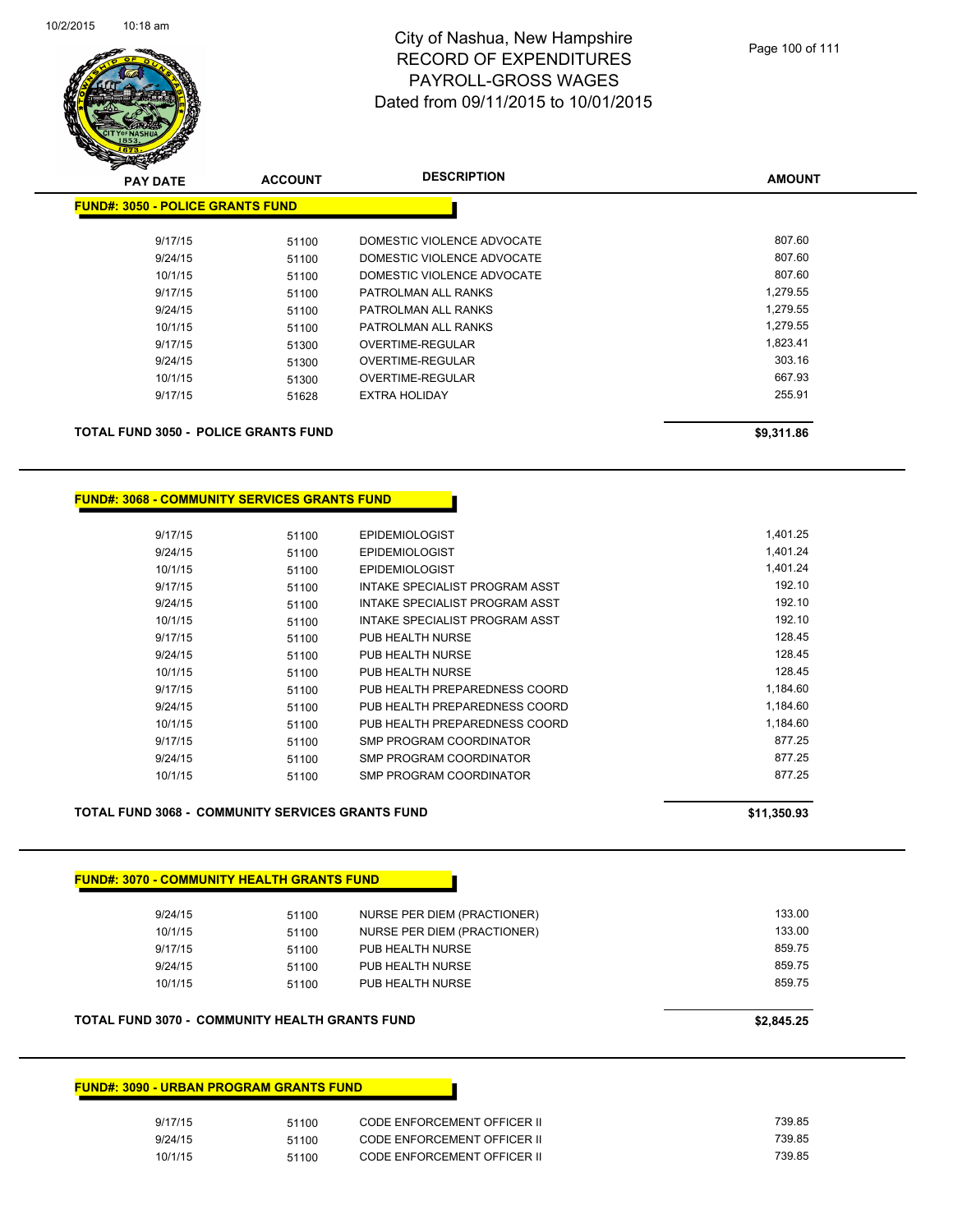

| <b>PAY DATE</b>                                 | <b>ACCOUNT</b> | <b>DESCRIPTION</b>             | <b>AMOUNT</b> |
|-------------------------------------------------|----------------|--------------------------------|---------------|
| <u> FUND#: 3090 - URBAN PROGRAM GRANTS FUND</u> |                |                                |               |
| 9/17/15                                         | 51100          | <b>GRANT MGMT SPECIALIST</b>   | 1,007.95      |
| 9/24/15                                         | 51100          | <b>GRANT MGMT SPECIALIST</b>   | 1,007.95      |
| 10/1/15                                         | 51100          | <b>GRANT MGMT SPECIALIST</b>   | 1,007.95      |
| 9/17/15                                         | 51100          | INTAKE SPECIALIST PROGRAM ASST | 768.30        |
| 9/24/15                                         | 51100          | INTAKE SPECIALIST PROGRAM ASST | 768.30        |
| 10/1/15                                         | 51100          | INTAKE SPECIALIST PROGRAM ASST | 768.30        |
| 9/17/15                                         | 51100          | <b>MANAGER URBAN PROGRAMS</b>  | 1,493.05      |
| 9/24/15                                         | 51100          | <b>MANAGER URBAN PROGRAMS</b>  | 1,493.05      |
| 10/1/15                                         | 51100          | <b>MANAGER URBAN PROGRAMS</b>  | 1,493.05      |
| 9/17/15                                         | 51100          | PROGRAM COORDINATOR LP&HH      | 1,125.65      |
| 9/24/15                                         | 51100          | PROGRAM COORDINATOR LP&HH      | 1,125.65      |
| 10/1/15                                         | 51100          | PROGRAM COORDINATOR LP&HH      | 1,125.65      |
| 9/17/15                                         | 51100          | PROJECT ADMINISTRATOR          | 1,218.50      |
| 9/24/15                                         | 51100          | PROJECT ADMINISTRATOR          | 1,218.50      |
| 10/1/15                                         | 51100          | PROJECT ADMINISTRATOR          | 1,218.50      |
| 9/17/15                                         | 51100          | PROJECT ADMINISTRATOR LP&HH    | 1,048.70      |
| 9/24/15                                         | 51100          | PROJECT ADMINISTRATOR LP&HH    | 1,048.70      |
| 10/1/15                                         | 51100          | PROJECT ADMINISTRATOR LP&HH    | 1,048.70      |
| 9/24/15                                         | 55118          | TELEPHONE-CELLULAR             | 34.00         |
|                                                 |                |                                |               |

#### **TOTAL FUND 3090 - URBAN PROGRAM GRANTS FUND \$22,240.00**

#### **FUND#: 3120 - TRANSIT GRANTS FUND**

| 9/17/15 | 51100 | <b>TRANSIT FINANCE COORDINATOR</b>    | 1,194.60 |
|---------|-------|---------------------------------------|----------|
| 9/24/15 | 51100 | <b>TRANSIT FINANCE COORDINATOR</b>    | 1,194.60 |
| 10/1/15 | 51100 | <b>TRANSIT FINANCE COORDINATOR</b>    | 1,194.60 |
| 9/17/15 | 51100 | <b>TRANSIT FLEET FACILITIES SUPV</b>  | 1,007.95 |
| 9/24/15 | 51100 | <b>TRANSIT FLEET FACILITIES SUPV</b>  | 1,007.95 |
| 10/1/15 | 51100 | <b>TRANSIT FLEET FACILITIES SUPV</b>  | 1,007.95 |
| 9/17/15 | 51100 | <b>TRANSIT MECHANICS</b>              | 1,828.10 |
| 9/24/15 | 51100 | <b>TRANSIT MECHANICS</b>              | 1,828.10 |
| 10/1/15 | 51100 | <b>TRANSIT MECHANICS</b>              | 1,828.10 |
| 9/17/15 | 51100 | <b>TRANSIT OPER MKTG SUPV</b>         | 1,044.25 |
| 9/24/15 | 51100 | <b>TRANSIT OPER MKTG SUPV</b>         | 1,044.25 |
| 10/1/15 | 51100 | <b>TRANSIT OPER MKTG SUPV</b>         | 1,044.25 |
| 9/17/15 | 51100 | <b>TRANSIT OPERATIONS COORDINATOR</b> | 905.00   |
| 9/24/15 | 51100 | <b>TRANSIT OPERATIONS COORDINATOR</b> | 905.00   |
| 10/1/15 | 51100 | <b>TRANSIT OPERATIONS COORDINATOR</b> | 905.00   |
| 9/17/15 | 51100 | <b>TRANSIT UTILITY SERVICE WORKER</b> | 676.95   |
| 9/24/15 | 51100 | <b>TRANSIT UTILITY SERVICE WORKER</b> | 676.96   |
| 10/1/15 | 51100 | <b>TRANSIT UTILITY SERVICE WORKER</b> | 676.95   |
| 9/17/15 | 51100 | <b>TRANSPORTATION DEPT MANAGER</b>    | 1,039.36 |
| 9/24/15 | 51100 | <b>TRANSPORTATION DEPT MANAGER</b>    | 1,559.04 |
| 10/1/15 | 51100 | <b>TRANSPORTATION DEPT MANAGER</b>    | 1,299.20 |
| 9/17/15 | 51200 | <b>TRANSIT UTILITY SERVICE WORKER</b> | 329.23   |
| 9/24/15 | 51200 | <b>TRANSIT UTILITY SERVICE WORKER</b> | 156.77   |
| 10/1/15 | 51200 | <b>TRANSIT UTILITY SERVICE WORKER</b> | 156.77   |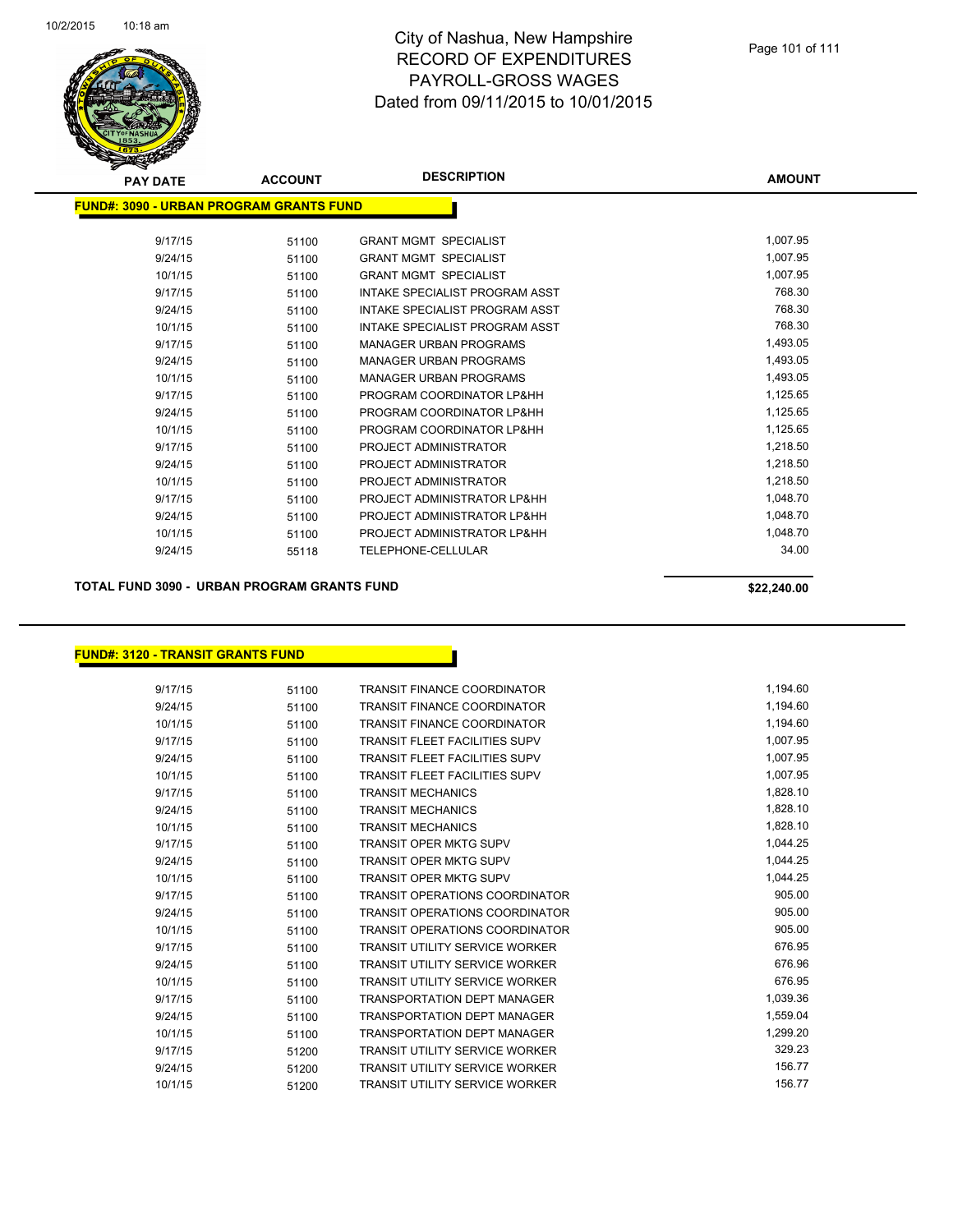

**AMOUNT PAY DATE ACCOUNT DESCRIPTION TOTAL FUND 3120 - TRANSIT GRANTS FUND \$24,510.93 FUND#: 3800 - SCHOOL GRANTS FUND** 9/24/15 51100 21 CENTURY ELEM MFAM RES COORD 5,965.60 9/24/15 51100 ASSISTANT PRINCIPAL BIR 1,403.90 9/24/15 51100 ASSISTANT PRINCIPAL BRO 1,451.90 1,451.90 9/24/15 51100 ASSISTANT PRINCIPAL DR CRSP 1,476.00

| 9/24/15 | 51100 | ASSISTANT PRINCIPAL DR CRSP    | 1,476.00 |
|---------|-------|--------------------------------|----------|
| 9/24/15 | 51100 | ASSISTANT PRINCIPAL SHE        | 1,451.90 |
| 9/24/15 | 51100 | AYP FACILITATOR FES            | 2,816.70 |
| 9/17/15 | 51100 | CLERICAL 21 CENTURY            | 730.24   |
| 9/24/15 | 51100 | <b>CLERICAL 21 CENTURY</b>     | 735.21   |
| 10/1/15 | 51100 | CLERICAL 21 CENTURY            | 725.27   |
| 9/24/15 | 51100 | <b>DIRECTOR TITLE 1</b>        | 3,239.00 |
| 9/24/15 | 51100 | DW TECHNOLOGY PEER COACH       | 2,902.00 |
| 9/24/15 | 51100 | <b>GUIDANCE COUNSELOR FES</b>  | 2,728.30 |
| 9/24/15 | 51100 | <b>INTRUCTIONAL LEADER FES</b> | 2,576.90 |
| 9/24/15 | 51100 | OFFICE MANAGER TITLE 1         | 1,481.30 |
| 9/17/15 | 51100 | PARA DW SPEC ED WID            | 496.25   |
| 9/24/15 | 51100 | PARA DW SPEC ED WID            | 488.31   |
| 10/1/15 | 51100 | PARA DW SPEC ED WID            | 488.31   |
| 9/17/15 | 51100 | PARA INST FES                  | 542.34   |
| 9/24/15 | 51100 | PARA INST FES                  | 546.90   |
| 10/1/15 | 51100 | PARA INST FES                  | 546.90   |
| 9/17/15 | 51100 | PARA INST FMS                  | 407.69   |
| 9/24/15 | 51100 | PARA INST LDG                  | 529.80   |
| 10/1/15 | 51100 | PARA INST LDG                  | 529.80   |
| 9/24/15 | 51100 | PARA INST MTP                  | 391.77   |
| 10/1/15 | 51100 | PARA INST MTP                  | 391.77   |
| 9/17/15 | 51100 | <b>PARA INST PMS</b>           | 394.96   |
| 9/17/15 | 51100 | PARA KIND FES                  | 407.41   |
| 9/24/15 | 51100 | PARA KIND FES                  | 417.59   |
| 10/1/15 | 51100 | PARA KIND FES                  | 397.22   |
| 9/17/15 | 51100 | PARA TTI AMH                   | 560.58   |
| 9/24/15 | 51100 | PARA TTI AMH                   | 560.58   |
| 10/1/15 | 51100 | PARA TTI AMH                   | 556.02   |
| 9/17/15 | 51100 | PARA TTI DRC                   | 785.54   |
| 9/24/15 | 51100 | PARA TTI DRC                   | 872.91   |
| 10/1/15 | 51100 | PARA TTI DRC                   | 927.60   |
| 9/17/15 | 51100 | PARA TTI LDG                   | 1,614.49 |
| 9/24/15 | 51100 | PARA TTI LDG                   | 1,628.02 |
| 10/1/15 | 51100 | PARA TTI LDG                   | 1,614.63 |
| 9/17/15 | 51100 | PARA TTI NURSERY               | 272.16   |
| 9/24/15 | 51100 | PARA TTI NURSERY               | 817.02   |
| 10/1/15 | 51100 | PARA TTI NURSERY               | 778.53   |
| 9/17/15 | 51100 | PARA VOC NHS                   | 414.95   |
| 9/24/15 | 51100 | PEER COACH SCIENCE             | 4,039.50 |
| 9/24/15 | 51100 | <b>TEACHER DWSE BRO</b>        | 3,516.20 |
| 9/24/15 | 51100 | TEACHER DWSE CHA               | 3,507.40 |
| 9/24/15 | 51100 | <b>TEACHER DWSE ELM</b>        | 1,622.40 |
| 9/24/15 | 51100 | <b>TEACHER DWSE NSE</b>        | 1,823.10 |
| 9/24/15 | 51100 | <b>TEACHER GR1 AMH</b>         | 1,554.80 |
| 9/24/15 | 51100 | <b>TEACHER GR3 AMH</b>         | 2,551.90 |
|         |       |                                |          |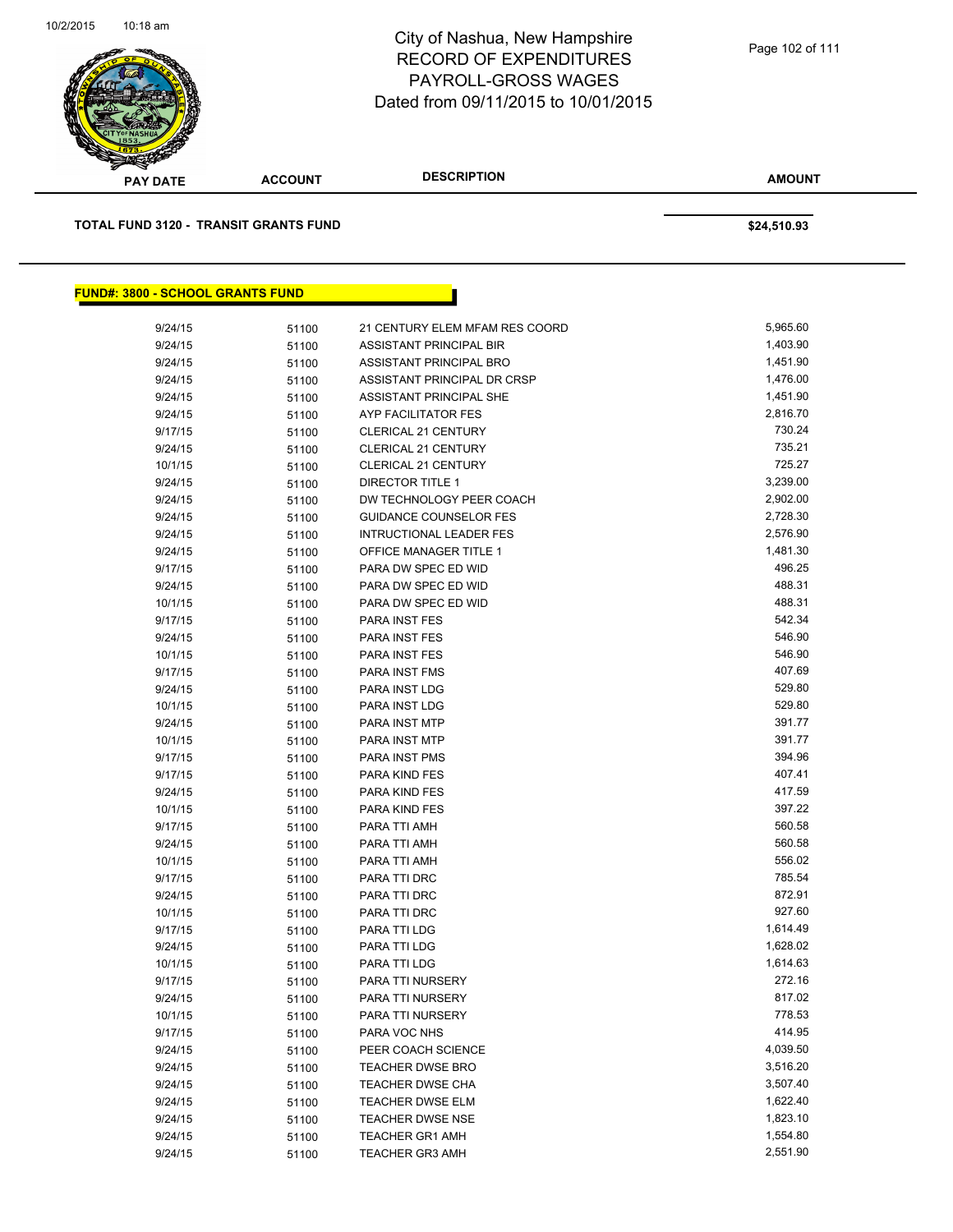

**AMOUNT**

| <u> FUND#: 3800 - SCHOOL GRANTS FUND</u> |       |                                     |          |
|------------------------------------------|-------|-------------------------------------|----------|
| 9/24/15                                  | 51100 | <b>TEACHER KIND MTP</b>             | 1,554.80 |
| 9/24/15                                  | 51100 | <b>TEACHER MATH FMS</b>             | 1,814.30 |
| 9/24/15                                  | 51100 | <b>TEACHER PRESCHOOL NHS</b>        | 1,549.20 |
| 9/24/15                                  | 51100 | <b>TEACHER SPED AMH</b>             | 1,885.00 |
| 9/24/15                                  | 51100 | TEACHER SPED BIC                    | 1,745.50 |
| 9/24/15                                  | 51100 | <b>TEACHER SPED DRC</b>             | 1,745.50 |
| 9/24/15                                  | 51100 | <b>TEACHER SPED ELM</b>             | 1,622.40 |
| 9/24/15                                  | 51100 | TEACHER SPED FES                    | 6,171.70 |
| 9/24/15                                  | 51100 | <b>TEACHER SPED FMS</b>             | 1,650.70 |
| 9/24/15                                  | 51100 | <b>TEACHER SPED LDG</b>             | 1,885.00 |
| 9/24/15                                  | 51100 | <b>TEACHER SPED MDE</b>             | 3,837.40 |
| 9/24/15                                  | 51100 | <b>TEACHER SPED NHN</b>             | 7,076.00 |
| 9/24/15                                  | 51100 | TEACHER SPED NHS                    | 7,856.20 |
| 9/24/15                                  | 51100 | <b>TEACHER SPED NSE</b>             | 3,857.60 |
| 9/24/15                                  | 51100 | <b>TEACHER SPED PMS</b>             | 3,455.30 |
| 9/24/15                                  | 51100 | <b>TEACHER TEAM FACILITATOR MTP</b> | 1,949.70 |
| 9/24/15                                  | 51200 | 21 CENTURY ELEM MFAM RES COORD      | 109.38   |
| 10/1/15                                  | 51200 | 21 CENTURY ELEM MFAM RES COORD      | 43.75    |
| 9/17/15                                  | 51200 | 21ST CENTURY INSTRUCTOR             | 280.00   |
| 9/24/15                                  | 51200 | 21ST CENTURY INSTRUCTOR             | 3,437.52 |
| 10/1/15                                  | 51200 | 21ST CENTURY INSTRUCTOR             | 2,050.63 |
| 10/1/15                                  | 51200 | ADULT ED DIPOLMA INST               | 50.00    |
| 9/24/15                                  | 51200 | ADULT ED ENRICHMENT TEACHER         | 150.00   |
| 10/1/15                                  | 51200 | ADULT ED ENRICHMENT TEACHER         | 150.00   |
| 9/24/15                                  | 51200 | ADULT ED INSTRUCTOR                 | 75.00    |
| 10/1/15                                  | 51200 | ADULT ED INSTRUCTOR                 | 75.00    |
| 9/24/15                                  | 51200 | ASST SYSTEMS ADMIN FULL YEAR        | 75.00    |
| 9/24/15                                  | 51200 | ELL OUTREACH WORKER                 | 625.00   |
| 9/17/15                                  | 51200 | ELL OUTREACH WORKER HOURLY          | 187.50   |
| 10/1/15                                  | 51200 | ELL OUTREACH WORKER HOURLY          | 312.50   |
| 9/17/15                                  | 51200 | <b>FAMILY LIAISON</b>               | 381.25   |
| 9/24/15                                  | 51200 | <b>FAMILY LIAISON</b>               | 375.00   |
| 10/1/15                                  | 51200 | <b>FAMILY LIAISON</b>               | 381.25   |
| 9/24/15                                  | 51200 | FOCUS MONITORING DATA ANALYST       | 1,767.80 |
| 9/24/15                                  | 51200 | <b>GUIDANCE COUNSELOR NHN</b>       | 50.00    |
| 9/17/15                                  | 51200 | HOME SCHOOL CORD TTI                | 2,368.26 |
| 9/24/15                                  | 51200 | HOME SCHOOL CORD TTI                | 2,597.53 |
| 10/1/15                                  | 51200 | HOME SCHOOL CORD TTI                | 2,795.37 |
| 9/24/15                                  | 51200 | <b>LIBRARIAN LDG</b>                | 260.00   |
| 9/24/15                                  | 51200 | LIBRARIAN NHN                       | 50.00    |
| 9/24/15                                  | 51200 | <b>LIBRARIAN NHS</b>                | 50.00    |
| 9/17/15                                  | 51200 | LUNCH MONITOR DRC                   | 140.00   |
| 9/24/15                                  | 51200 | LUNCH MONITOR DRC                   | 236.25   |
| 10/1/15                                  | 51200 | LUNCH MONITOR DRC                   | 240.63   |
| 9/17/15                                  | 51200 | LUNCH MONITOR LDG                   | 140.00   |
| 9/24/15                                  | 51200 | LUNCH MONITOR LDG                   | 140.00   |
| 10/1/15                                  | 51200 | <b>LUNCH MONITOR LDG</b>            | 140.00   |
| 9/17/15                                  | 51200 | LUNCH MONITOR SHE                   | 131.25   |
| 9/24/15                                  | 51200 | LUNCH MONITOR SHE                   | 223.13   |
| 10/1/15                                  | 51200 | LUNCH MONITOR SHE                   | 218.75   |
| 10/1/15                                  | 51200 | PARA DW SPEC ED NHN                 | 75.00    |
| 9/17/15                                  | 51200 | PARA DW SPEC ED PMS                 | 140.00   |
| 9/24/15                                  | 51200 | PARA DW SPEC ED PMS                 | 157.50   |
| 10/1/15                                  | 51200 | PARA DW SPEC ED PMS                 | 140.00   |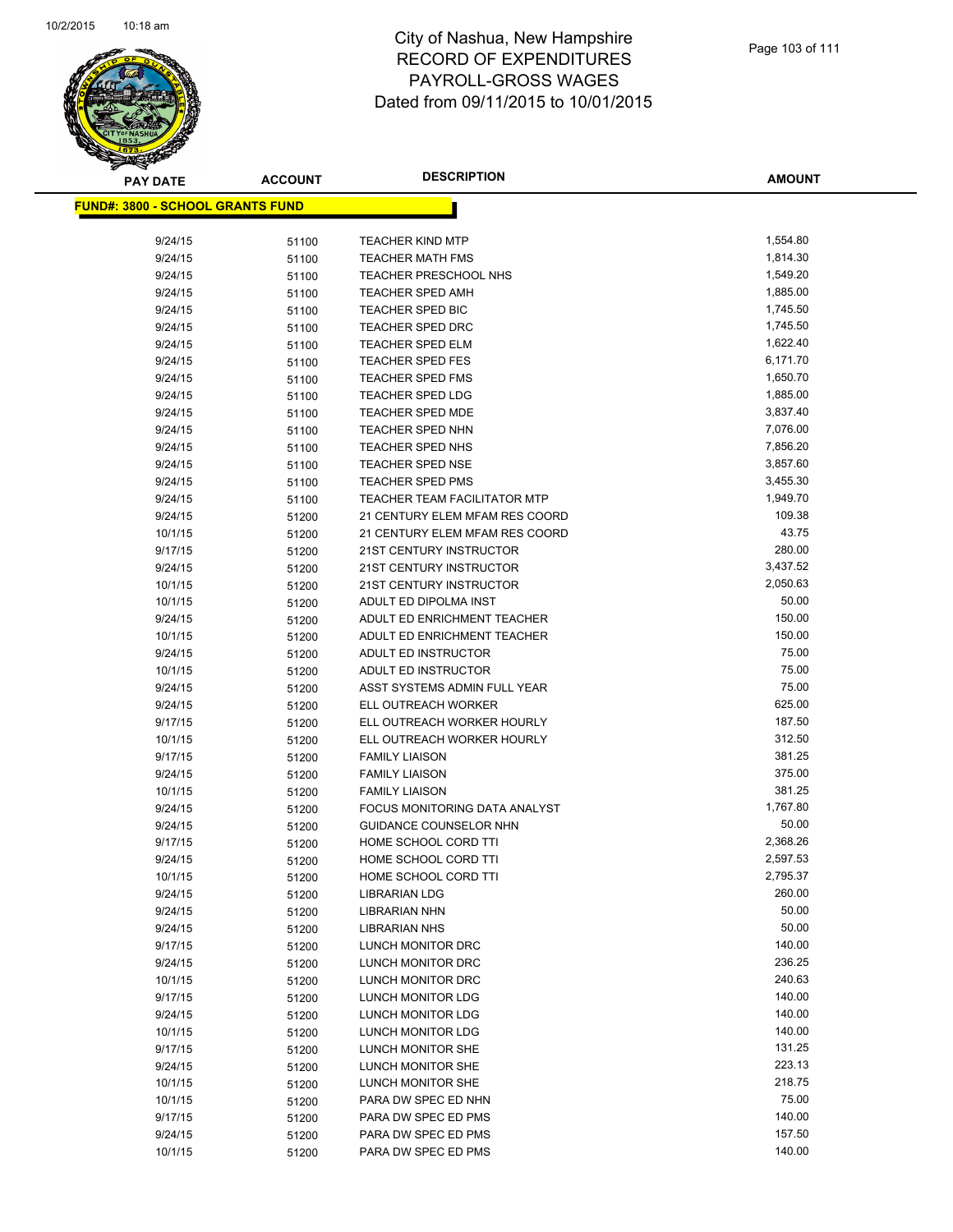

**AMOUNT**

| <u> FUND#: 3800 - SCHOOL GRANTS FUND</u> |                |                                                |                 |
|------------------------------------------|----------------|------------------------------------------------|-----------------|
|                                          |                |                                                |                 |
| 9/17/15                                  | 51200          | PARA ELL MTP                                   | 140.00          |
| 9/24/15                                  | 51200          | PARA ELL MTP                                   | 157.50          |
| 10/1/15                                  | 51200          | PARA ELL MTP                                   | 192.50          |
| 9/17/15                                  | 51200          | PARA ELL PMS                                   | 50.00           |
| 9/17/15                                  | 51200          | PARA INST DRC                                  | 140.00          |
| 9/24/15                                  | 51200          | PARA INST DRC                                  | 157.50          |
| 10/1/15                                  | 51200          | PARA INST DRC                                  | 140.00          |
| 9/24/15                                  | 51200          | PARA INST FES                                  | 358.76          |
| 10/1/15                                  | 51200          | PARA INST FES                                  | 236.25          |
| 9/17/15                                  | 51200          | PARA INST LDG                                  | 280.00          |
| 9/24/15                                  | 51200          | PARA INST LDG                                  | 293.13          |
| 10/1/15                                  | 51200          | PARA INST LDG                                  | 262.50          |
| 9/17/15                                  | 51200          | PARA INST NHN                                  | 70.00           |
| 9/24/15                                  | 51200          | PARA INST NHN                                  | 78.75           |
| 10/1/15                                  | 51200          | PARA INST NHN                                  | 78.75           |
| 9/17/15                                  | 51200          | PARA INST PMS                                  | 140.00          |
| 9/24/15                                  | 51200          | PARA INST PMS                                  | 144.38          |
| 10/1/15                                  | 51200          | PARA INST PMS                                  | 170.63          |
| 9/17/15                                  | 51200          | PARA KIND AMH                                  | 140.00          |
| 9/24/15                                  | 51200          | PARA KIND AMH                                  | 91.88           |
| 10/1/15                                  | 51200          | PARA KIND AMH                                  | 78.75           |
| 9/17/15                                  | 51200          | PARA PRE SCH BIC                               | 140.00          |
| 9/24/15                                  | 51200          | PARA PRE SCH BIC                               | 105.00          |
| 10/1/15                                  | 51200          | PARA PRE SCH BIC                               | 140.00          |
| 9/17/15                                  | 51200          | PARA TTI NURSERY                               | 317.88          |
| 9/17/15                                  | 51200          | <b>SUB FOOD SERVICE</b>                        | 306.25          |
| 9/17/15                                  | 51200          | <b>SUB TEACHER</b>                             | 125.00<br>80.00 |
| 9/17/15<br>9/24/15                       | 51200          | SUMMER SCHOOL SCIENCE<br>SUMMER SCHOOL SCIENCE | 107.50          |
| 10/1/15                                  | 51200          | SUMMER SCHOOL SCIENCE                          | 110.00          |
| 9/24/15                                  | 51200<br>51200 | <b>TEACHER BUSINESS NHS</b>                    | 75.00           |
| 9/24/15                                  | 51200          | <b>TEACHER ENGLISH NHN</b>                     | 150.00          |
| 9/24/15                                  | 51200          | <b>TEACHER GR1 FES</b>                         | 1,832.90        |
| 9/24/15                                  | 51200          | <b>TEACHER GR4 LDG</b>                         | 216.25          |
| 9/24/15                                  | 51200          | <b>TEACHER GR6 ELM</b>                         | 163.75          |
| 9/24/15                                  | 51200          | <b>TEACHER KIND FES</b>                        | 120.00          |
| 9/24/15                                  | 51200          | <b>TEACHER KIND LDG</b>                        | 195.63          |
| 9/24/15                                  | 51200          | <b>TEACHER MATH NHN</b>                        | 75.00           |
| 9/24/15                                  | 51200          | <b>TEACHER MATH NHS</b>                        | 75.00           |
| 9/24/15                                  | 51200          | <b>TEACHER SCIENCE NHS</b>                     | 100.00          |
| 9/17/15                                  | 51200          | TEACHER SOCIAL STUDIES FMS                     | 61.25           |
| 9/24/15                                  | 51200          | TEACHER SOCIAL STUDIES FMS                     | 102.50          |
| 10/1/15                                  | 51200          | TEACHER SOCIAL STUDIES FMS                     | 86.25           |
| 9/24/15                                  | 51200          | TEACHER SOCIAL STUDIES NHN                     | 350.00          |
| 9/24/15                                  | 51200          | TEACHER SOCIAL STUDIES NHS                     | 75.00           |
| 9/24/15                                  | 51200          | <b>TEACHER SPED FES</b>                        | 168.13          |
| 9/24/15                                  | 51200          | <b>TEACHER SPED LDG</b>                        | 238.13          |
| 9/24/15                                  | 51200          | TEACHER SPED NHN                               | 150.00          |
| 9/24/15                                  | 51200          | <b>TEACHER SPED PMS</b>                        | 150.00          |
| 9/24/15                                  | 51200          | <b>TEACHER TTI AMH</b>                         | 8,005.61        |
| 9/24/15                                  | 51200          | <b>TEACHER TTI FES</b>                         | 6,389.90        |
| 9/24/15                                  | 51200          | <b>TEACHER TTI LDG</b>                         | 9,456.70        |
| 9/24/15                                  | 51200          | <b>TEACHER TTI MTP</b>                         | 4,972.80        |
| 9/24/15                                  | 51200          | TEACHER TTI NURSERY                            | 4,635.50        |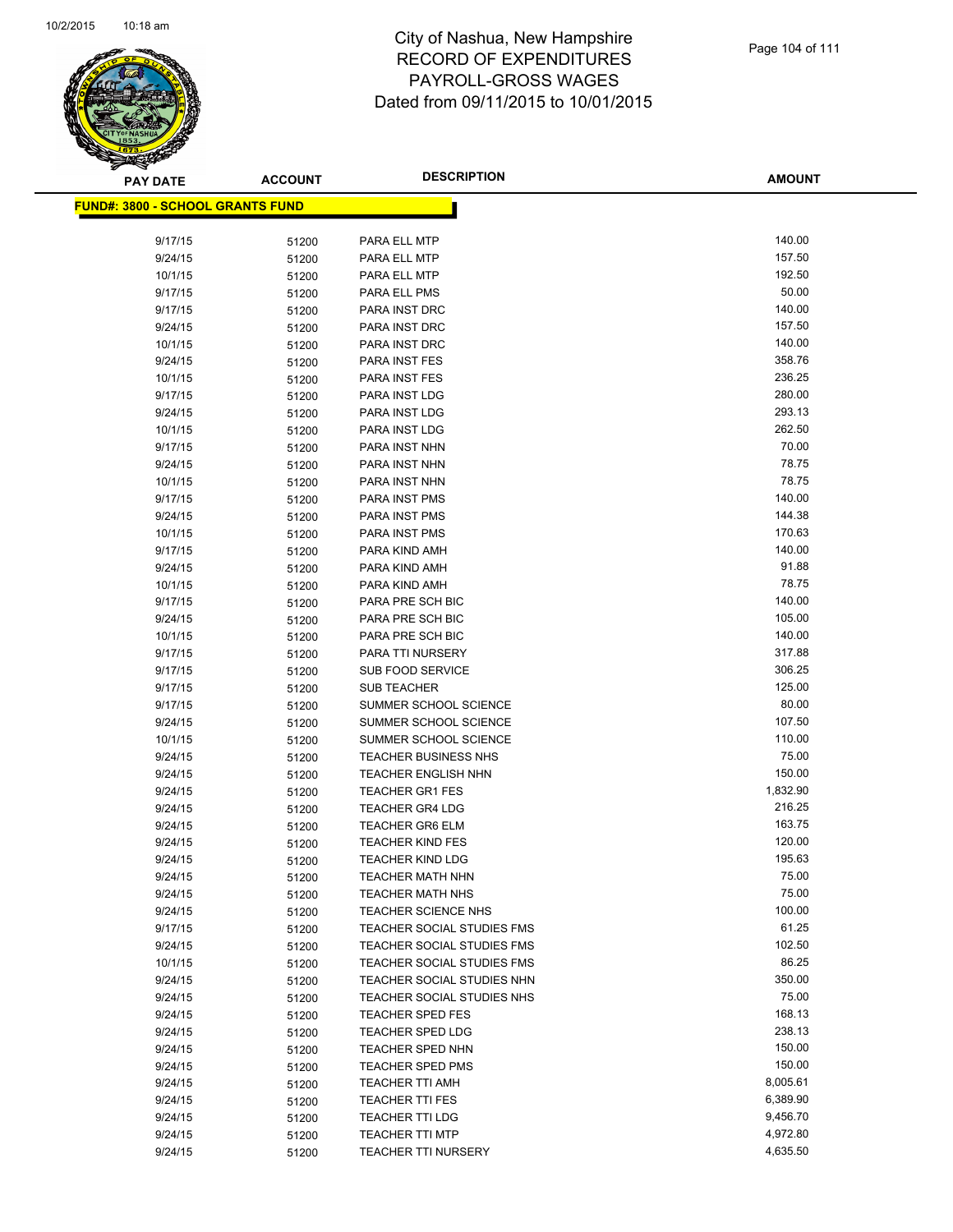

| <b>PAY DATE</b>                                   | <b>ACCOUNT</b> | <b>DESCRIPTION</b>      | <b>AMOUNT</b> |
|---------------------------------------------------|----------------|-------------------------|---------------|
| <b>FUND#: 3800 - SCHOOL GRANTS FUND</b>           |                |                         |               |
| 9/24/15                                           | 51200          | <b>TEACHER TTIDRC</b>   | 8,160.90      |
| 9/17/15                                           | 51650          | <b>ADDITIONAL HOURS</b> | 150.00        |
| 9/24/15                                           | 51650          | ADDITIONAL HOURS        | 76,612.96     |
| 10/1/15                                           | 51650          | <b>ADDITIONAL HOURS</b> | 115.92        |
| 9/24/15                                           | 51700          | <b>STIPENDS</b>         | 1,300.00      |
|                                                   |                |                         |               |
| <b>TOTAL FUND 3800 - SCHOOL GRANTS FUND</b>       |                |                         | \$266,174.11  |
|                                                   |                |                         |               |
|                                                   |                |                         |               |
|                                                   |                |                         |               |
| <b>FUND#: 3810 - FOOD SERVICE GRANTS FUND</b>     |                |                         |               |
|                                                   |                |                         |               |
| 9/17/15                                           | 51300          | <b>OVERTIME-REGULAR</b> | 1,605.47      |
| 9/24/15                                           | 51300          | <b>OVERTIME-REGULAR</b> | 992.36        |
| 10/1/15                                           | 51300          | <b>OVERTIME-REGULAR</b> | 819.36        |
|                                                   |                |                         |               |
| <b>TOTAL FUND 3810 - FOOD SERVICE GRANTS FUND</b> |                |                         | \$3,417.19    |
|                                                   |                |                         |               |
|                                                   |                |                         |               |

| 9/17/15 | 51100 | PARKING ENFORCEMENT SPEC          | 3,194.60 |
|---------|-------|-----------------------------------|----------|
| 9/24/15 | 51100 | PARKING ENFORCEMENT SPEC          | 3,194.60 |
| 10/1/15 | 51100 | PARKING ENFORCEMENT SPEC          | 3,194.60 |
| 9/17/15 | 51100 | PV/MV COORDINATOR                 | 771.17   |
| 9/24/15 | 51100 | PV/MV COORDINATOR                 | 896.23   |
| 10/1/15 | 51100 | <b>PV/MV COORDINATOR</b>          | 833.70   |
| 9/17/15 | 51100 | <b>VEHICLE REGISTRATION CLERK</b> | 279.25   |
| 9/24/15 | 51100 | <b>VEHICLE REGISTRATION CLERK</b> | 279.25   |
| 10/1/15 | 51100 | <b>VEHICLE REGISTRATION CLERK</b> | 279.25   |
| 9/17/15 | 51200 | <b>VEHICLE REGISTRATION CLERK</b> | 363.60   |
| 9/24/15 | 51200 | <b>VEHICLE REGISTRATION CLERK</b> | 363.60   |
| 10/1/15 | 51200 | <b>VEHICLE REGISTRATION CLERK</b> | 363.60   |
| 9/17/15 | 51300 | <b>OVERTIME-REGULAR</b>           | 62.52    |
| 9/24/15 | 51300 | OVERTIME-REGULAR                  | 31.26    |
| 10/1/15 | 51300 | OVERTIME-REGULAR                  | 6.53     |
| 9/17/15 | 51390 | <b>OVERTIME-OTHER</b>             | 589.96   |
| 9/24/15 | 51390 | OVERTIME-OTHER                    | 627.24   |
| 10/1/15 | 51390 | <b>OVERTIME-OTHER</b>             | 675.72   |
|         |       |                                   |          |

**TOTAL FUND 4005 - TRAFFIC VIOLATIONS FUND \$16,006.68** 

**FUND#: 4005 - TRAFFIC VIOLATIONS FUND**

#### **FUND#: 4010 - MOTOR VEHICLE ADMIN FUND**

| 9/17/15 | 51100 | <b>VEHICLE REGISTRATION CLERK</b> | 826.35 |
|---------|-------|-----------------------------------|--------|
| 9/24/15 | 51100 | <b>VEHICLE REGISTRATION CLERK</b> | 826.35 |
| 10/1/15 | 51100 | <b>VEHICLE REGISTRATION CLERK</b> | 826.35 |
| 9/17/15 | 51300 | OVERTIME-REGULAR                  | 5.13   |
| 9/24/15 | 51300 | OVERTIME-REGULAR                  | 5.13   |
| 10/1/15 | 51300 | OVERTIME-REGULAR                  | 10.35  |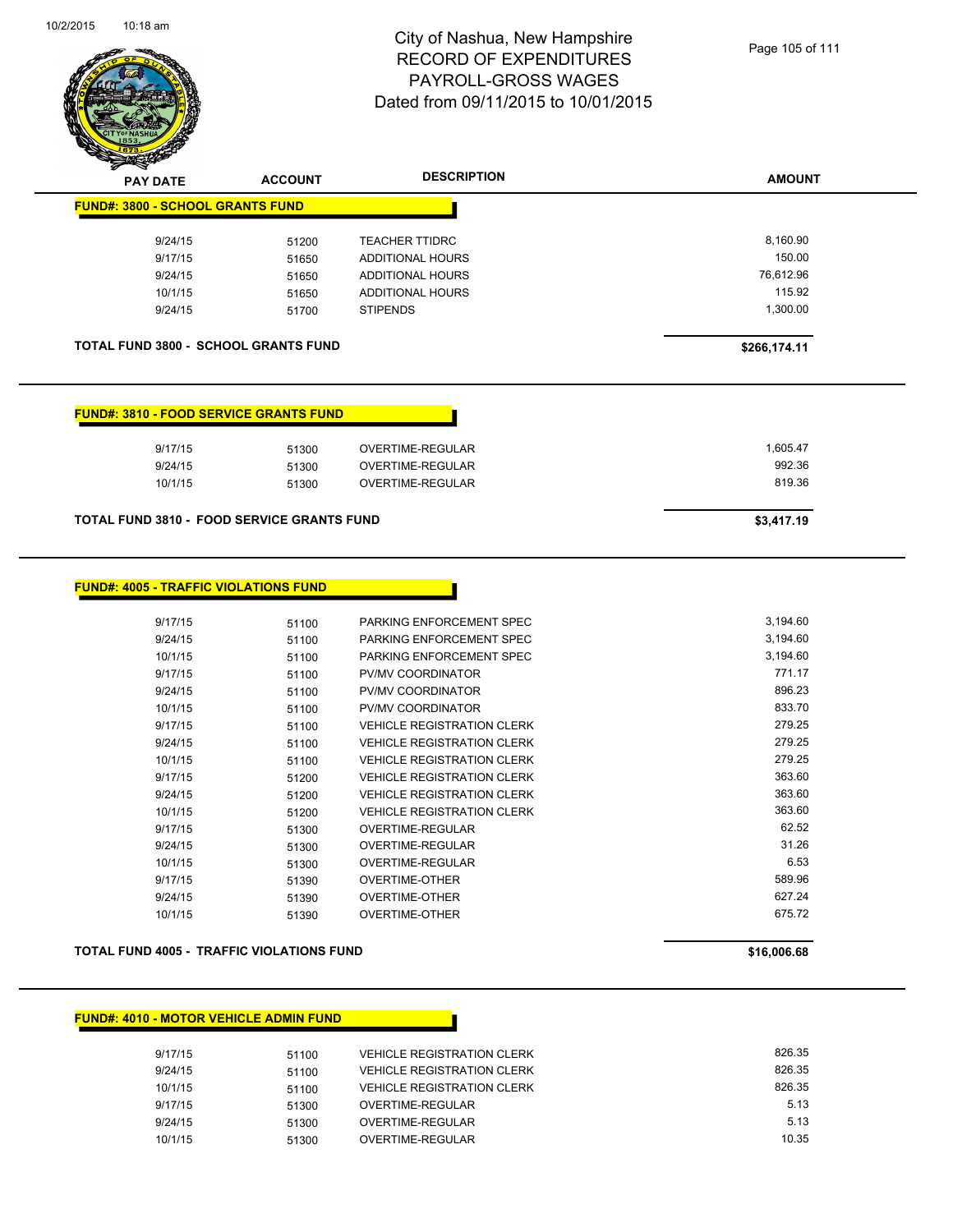| 10/2/2015<br>10:18 am                                 |                | City of Nashua, New Hampshire<br><b>RECORD OF EXPENDITURES</b><br>PAYROLL-GROSS WAGES<br>Dated from 09/11/2015 to 10/01/2015 | Page 106 of 111  |
|-------------------------------------------------------|----------------|------------------------------------------------------------------------------------------------------------------------------|------------------|
|                                                       |                |                                                                                                                              |                  |
| <b>PAY DATE</b>                                       | <b>ACCOUNT</b> | <b>DESCRIPTION</b>                                                                                                           | <b>AMOUNT</b>    |
| <b>TOTAL FUND 4010 - MOTOR VEHICLE ADMIN FUND</b>     |                |                                                                                                                              | \$2,499.66       |
| <b>FUND#: 4020 - POLICE DRUG ENFORCEMENT FUND</b>     |                |                                                                                                                              |                  |
| 9/17/15                                               | 51300          | OVERTIME-REGULAR                                                                                                             | 2,320.76         |
| 9/24/15                                               | 51300          | OVERTIME-REGULAR                                                                                                             | 3,731.67         |
| 10/1/15                                               | 51300          | OVERTIME-REGULAR                                                                                                             | 3,707.27         |
| <b>TOTAL FUND 4020 - POLICE DRUG ENFORCEMENT FUND</b> |                |                                                                                                                              | \$9,759.70       |
| <b>FUND#: 4030 - POLICE SPECIAL DETAILS FUND</b>      |                |                                                                                                                              |                  |
| 9/17/15                                               |                | <b>OUTSIDE DETAIL SPEC PT</b>                                                                                                | 618.04           |
| 9/24/15                                               | 51200<br>51200 | <b>OUTSIDE DETAIL SPEC PT</b>                                                                                                | 618.04           |
| 10/1/15                                               | 51200          | <b>OUTSIDE DETAIL SPEC PT</b>                                                                                                | 618.04           |
| 9/10/15                                               | 51712          | SPECIAL DETAIL                                                                                                               | 350.00           |
| 9/17/15                                               | 51712          | <b>SPECIAL DETAIL</b>                                                                                                        | 13,226.40        |
| 9/24/15                                               | 51712          | <b>SPECIAL DETAIL</b>                                                                                                        | 11,924.82        |
| 10/1/15                                               | 51712          | <b>SPECIAL DETAIL</b>                                                                                                        | 17,880.08        |
| TOTAL FUND 4030 - POLICE SPECIAL DETAILS FUND         |                |                                                                                                                              | \$45,235.42      |
| <b>FUND#: 4035 - POLICE OVERTIME BILLING FUND</b>     |                |                                                                                                                              |                  |
| 9/10/15                                               |                | OVERTIME-REGULAR                                                                                                             | 164.03           |
| 9/17/15                                               | 51300<br>51300 | OVERTIME-REGULAR                                                                                                             | 272.78           |
|                                                       |                |                                                                                                                              |                  |
| <b>TOTAL FUND 4035 - POLICE OVERTIME BILLING FUND</b> |                |                                                                                                                              | \$436.81         |
| <b>FUND#: 4065 - FIRE WATCHGUARDS FUND</b>            |                |                                                                                                                              |                  |
| 9/24/15                                               | 51712          | <b>SPECIAL DETAIL</b>                                                                                                        | 618.83           |
| <b>TOTAL FUND 4065 - FIRE WATCHGUARDS FUND</b>        |                |                                                                                                                              | \$618.83         |
| <b>FUND#: 6000 - SOLID WASTE FUND</b>                 |                |                                                                                                                              |                  |
|                                                       |                |                                                                                                                              |                  |
| 9/17/15                                               | 51100          | ACCOUNTING COMPLIANCE MGR                                                                                                    | 162.65           |
| 9/24/15                                               | 51100          | ACCOUNTING COMPLIANCE MGR                                                                                                    | 162.65           |
| 10/1/15<br>9/17/15                                    | 51100          | ACCOUNTING COMPLIANCE MGR<br>ADMINISTRATIVE ASSISTANT I                                                                      | 162.65<br>666.89 |
| 9/24/15                                               | 51100<br>51100 | ADMINISTRATIVE ASSISTANT I                                                                                                   | 658.56           |
| 10/1/15                                               | 51100          | ADMINISTRATIVE ASSISTANT I                                                                                                   | 666.90           |
| 9/17/15                                               | 51100          | ADMINISTRATIVE ASSISTANT II                                                                                                  | 1,034.88         |
| 9/24/15                                               | 51100          | ADMINISTRATIVE ASSISTANT II                                                                                                  | 562.31           |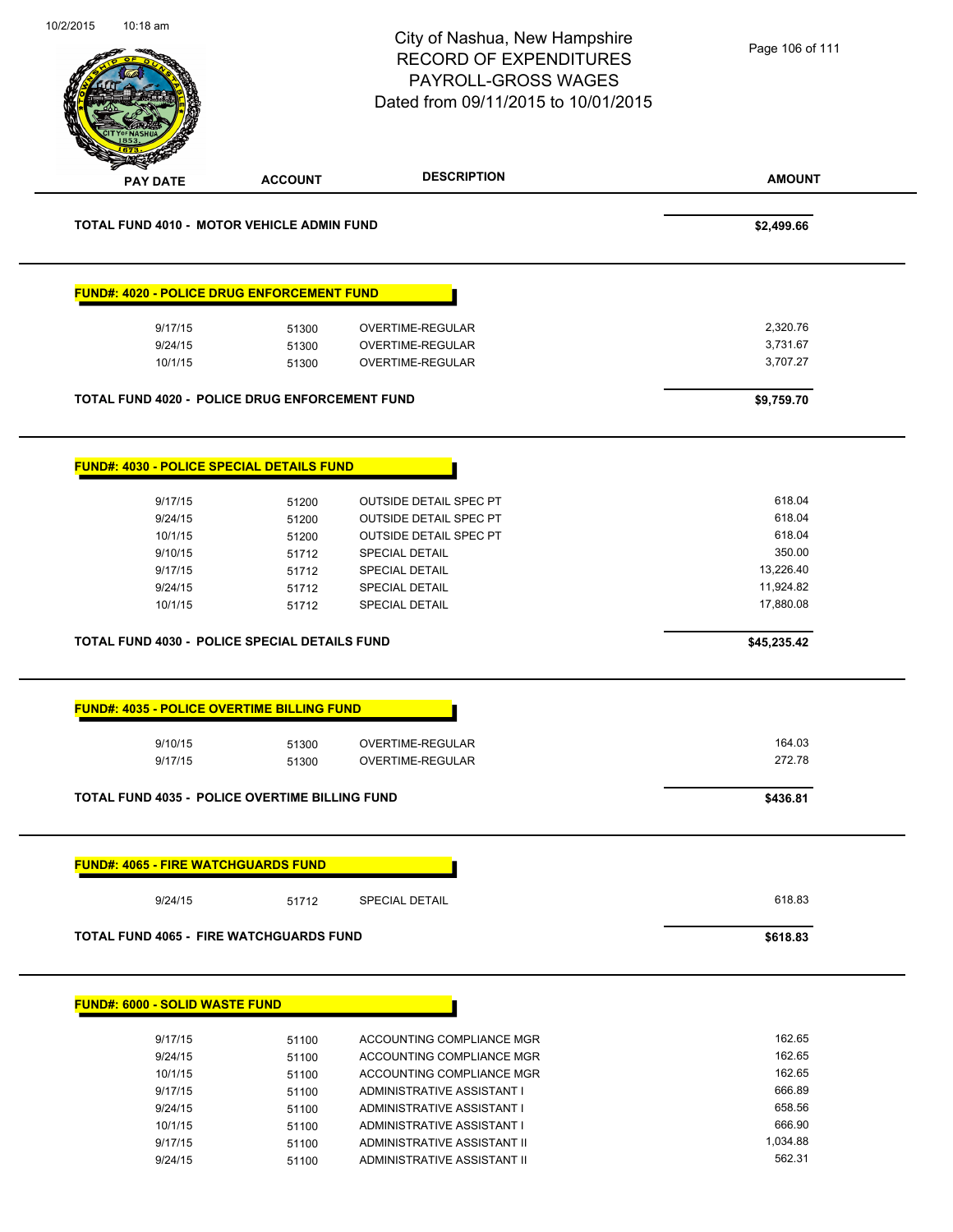

**AMOUNT**

| <u> FUND#: 6000 - SOLID WASTE FUND</u> |       |                                      |          |
|----------------------------------------|-------|--------------------------------------|----------|
|                                        |       |                                      |          |
| 10/1/15                                | 51100 | ADMINISTRATIVE ASSISTANT II          | 704.60   |
| 9/17/15                                | 51100 | AUTOMATED TRASH COLLECTION OPR       | 2,845.20 |
| 9/24/15                                | 51100 | AUTOMATED TRASH COLLECTION OPR       | 2,845.20 |
| 10/1/15                                | 51100 | AUTOMATED TRASH COLLECTION OPR       | 2,845.20 |
| 9/17/15                                | 51100 | <b>CITY ENGINEER</b>                 | 309.10   |
| 9/24/15                                | 51100 | <b>CITY ENGINEER</b>                 | 309.10   |
| 10/1/15                                | 51100 | <b>CITY ENGINEER</b>                 | 309.10   |
| 9/17/15                                | 51100 | <b>COLLECTION EQUIP OPR</b>          | 9,012.96 |
| 9/24/15                                | 51100 | <b>COLLECTION EQUIP OPR</b>          | 9,920.40 |
| 10/1/15                                | 51100 | <b>COLLECTION EQUIP OPR</b>          | 9,043.94 |
| 9/17/15                                | 51100 | <b>COLLECTION EQUIP OPR LANDFILL</b> | 939.60   |
| 9/24/15                                | 51100 | <b>COLLECTION EQUIP OPR LANDFILL</b> | 939.60   |
| 10/1/15                                | 51100 | <b>COLLECTION EQUIP OPR LANDFILL</b> | 939.60   |
| 9/17/15                                | 51100 | DEP TREASURER TAX COLLECTOR          | 239.20   |
| 9/24/15                                | 51100 | DEP TREASURER TAX COLLECTOR          | 239.20   |
| 10/1/15                                | 51100 | DEP TREASURER TAX COLLECTOR          | 239.20   |
| 9/17/15                                | 51100 | DEPUTY MANAGER OF ENGINEERING        | 78.95    |
| 9/24/15                                | 51100 | DEPUTY MANAGER OF ENGINEERING        | 78.95    |
| 10/1/15                                | 51100 | DEPUTY MANAGER OF ENGINEERING        | 78.95    |
| 9/17/15                                | 51100 | DIRECTOR PUBLIC WORKS                | 218.30   |
| 9/24/15                                | 51100 | <b>DIRECTOR PUBLIC WORKS</b>         | 218.30   |
| 10/1/15                                | 51100 | DIRECTOR PUBLIC WORKS                | 218.30   |
| 9/17/15                                | 51100 | DIVISION OPERATIONS MANAGER          | 181.95   |
| 9/24/15                                | 51100 | DIVISION OPERATIONS MANAGER          | 181.95   |
| 10/1/15                                | 51100 | DIVISION OPERATIONS MANAGER          | 181.95   |
| 9/17/15                                | 51100 | DPW BILLING ACCOUNTANT               | 463.55   |
| 9/24/15                                | 51100 | DPW BILLING ACCOUNTANT               | 463.55   |
| 10/1/15                                | 51100 | DPW BILLING ACCOUNTANT               | 463.55   |
| 9/17/15                                | 51100 | DPW COLLECTIONS SPEC III             | 357.00   |
| 9/24/15                                | 51100 | DPW COLLECTIONS SPEC III             | 357.01   |
| 10/1/15                                | 51100 | DPW COLLECTIONS SPEC III             | 357.00   |
| 9/17/15                                | 51100 | DPW CONTRACT ADMINISTRATOR           | 113.45   |
| 9/24/15                                | 51100 | DPW CONTRACT ADMINISTRATOR           | 113.45   |
| 10/1/15                                | 51100 | DPW CONTRACT ADMINISTRATOR           | 113.45   |
| 9/17/15                                | 51100 | <b>ENVIRONMENTAL ENGINEER</b>        | 1,331.45 |
| 9/24/15                                | 51100 | <b>ENVIRONMENTAL ENGINEER</b>        | 1,331.45 |
| 10/1/15                                | 51100 | <b>ENVIRONMENTAL ENGINEER</b>        | 1,331.45 |
| 9/17/15                                | 51100 | <b>EQUIPMENT OPR LANDFILL</b>        | 6,666.80 |
| 9/24/15                                | 51100 | <b>EQUIPMENT OPR LANDFILL</b>        | 6,666.80 |
| 10/1/15                                | 51100 | <b>EQUIPMENT OPR LANDFILL</b>        | 6,666.80 |
| 9/17/15                                | 51100 | <b>EXECUTIVE ASSISTANT</b>           | 147.80   |
| 9/24/15                                | 51100 | <b>EXECUTIVE ASSISTANT</b>           | 147.80   |
| 9/17/15                                | 51100 | <b>FINANCE AND ADMIN MANAGER</b>     | 383.40   |
| 9/24/15                                | 51100 | FINANCE AND ADMIN MANAGER            | 383.40   |
| 10/1/15                                | 51100 | FINANCE AND ADMIN MANAGER            | 383.40   |
| 9/17/15                                | 51100 | FLEET MANAGER STREET DEPT            | 313.55   |
| 9/24/15                                | 51100 | FLEET MANAGER STREET DEPT            | 313.55   |
| 10/1/15                                | 51100 | FLEET MANAGER STREET DEPT            | 313.55   |
| 9/17/15                                | 51100 | LICENSED SCALE OPERATOR              | 712.90   |
| 9/24/15                                | 51100 | LICENSED SCALE OPERATOR              | 712.90   |
| 10/1/15                                | 51100 | LICENSED SCALE OPERATOR              | 712.90   |
| 9/17/15                                | 51100 | RECYCLING COORDINATOR                | 1,112.85 |
| 9/24/15                                | 51100 | RECYCLING COORDINATOR                | 1,112.85 |
| 10/1/15                                | 51100 | RECYCLING COORDINATOR                | 1,112.86 |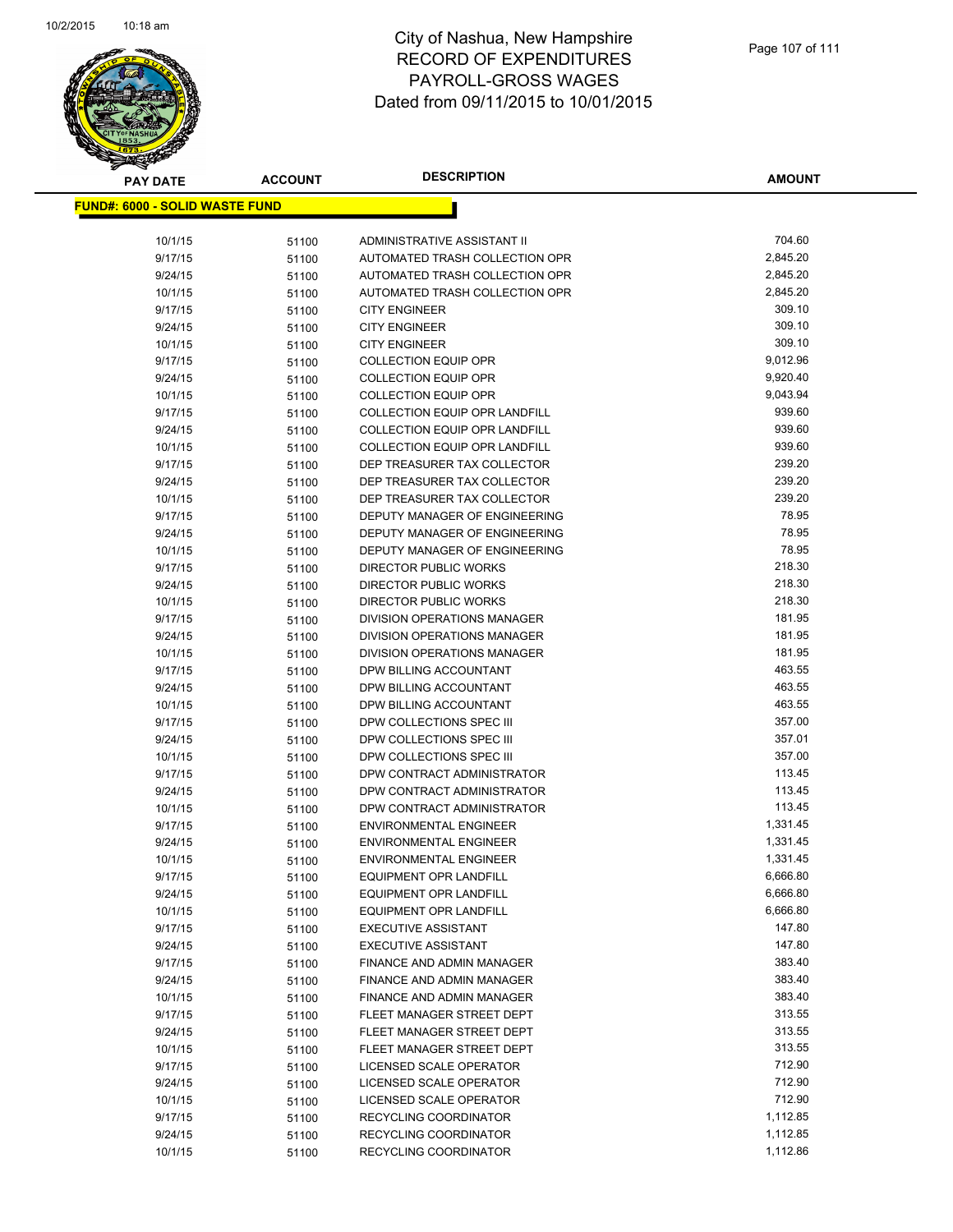

| <b>PAY DATE</b>                       | <b>ACCOUNT</b> | <b>DESCRIPTION</b>             | <b>AMOUNT</b> |
|---------------------------------------|----------------|--------------------------------|---------------|
| <b>FUND#: 6000 - SOLID WASTE FUND</b> |                |                                |               |
|                                       |                |                                |               |
| 9/17/15                               | 51100          | <b>SENIOR STAFF ENGINEER</b>   | 125.60        |
| 9/24/15                               | 51100          | <b>SENIOR STAFF ENGINEER</b>   | 125.60        |
| 10/1/15                               | 51100          | <b>SENIOR STAFF ENGINEER</b>   | 125.60        |
| 9/17/15                               | 51100          | <b>SOLID WASTE FOREMAN</b>     | 2,419.57      |
| 9/24/15                               | 51100          | <b>SOLID WASTE FOREMAN</b>     | 2,419.59      |
| 10/1/15                               | 51100          | <b>SOLID WASTE FOREMAN</b>     | 2,419.57      |
| 9/17/15                               | 51100          | SOLID WASTE TECHNICIAN         | 1,014.70      |
| 9/24/15                               | 51100          | SOLID WASTE TECHNICIAN         | 1,014.70      |
| 10/1/15                               | 51100          | SOLID WASTE TECHNICIAN         | 1,014.70      |
| 9/17/15                               | 51100          | SUPERINTENDENT OF SOLID WASTE  | 1,622.10      |
| 9/24/15                               | 51100          | SUPERINTENDENT OF SOLID WASTE  | 1,622.10      |
| 10/1/15                               | 51100          | SUPERINTENDENT OF SOLID WASTE  | 1,622.10      |
| 9/17/15                               | 51300          | <b>OVERTIME-REGULAR</b>        | 8,853.40      |
| 9/24/15                               | 51300          | <b>OVERTIME-REGULAR</b>        | 1,874.02      |
| 10/1/15                               | 51300          | <b>OVERTIME-REGULAR</b>        | 1,958.64      |
| 9/17/15                               | 51400          | <b>WAGES TEMP-SEASONAL</b>     | 2,756.00      |
| 9/24/15                               | 51400          | <b>WAGES TEMP-SEASONAL</b>     | 3,328.00      |
| 10/1/15                               | 51400          | <b>WAGES TEMP-SEASONAL</b>     | 3,321.50      |
| 10/1/15                               | 51600          | <b>LONGEVITY</b>               | 2,400.00      |
| 9/24/15                               | 55118          | TELEPHONE-CELLULAR             | 118.00        |
| 9/17/15                               | 61107          | <b>CLOTHING &amp; UNIFORMS</b> | 72.59         |
|                                       |                |                                |               |

**TOTAL FUND 6000 - SOLID WASTE FUND \$122,084.84** 

#### **FUND#: 6200 - WASTEWATER FUND**

| 9/17/15 | 51100 | ACCOUNTING COMPLIANCE MGR          | 325.20   |
|---------|-------|------------------------------------|----------|
| 9/24/15 | 51100 | ACCOUNTING COMPLIANCE MGR          | 325.20   |
| 10/1/15 | 51100 | ACCOUNTING COMPLIANCE MGR          | 325.20   |
| 9/17/15 | 51100 | ADMINISTRATIVE ASSISTANT II        | 850.35   |
| 9/24/15 | 51100 | ADMINISTRATIVE ASSISTANT II        | 850.35   |
| 10/1/15 | 51100 | ADMINISTRATIVE ASSISTANT II        | 850.35   |
| 9/17/15 | 51100 | <b>ANALYTICAL CHEMIST</b>          | 951.97   |
| 9/24/15 | 51100 | ANALYTICAL CHEMIST                 | 895.45   |
| 10/1/15 | 51100 | ANALYTICAL CHEMIST                 | 895.45   |
| 9/17/15 | 51100 | <b>CITY ENGINEER</b>               | 721.30   |
| 9/24/15 | 51100 | <b>CITY ENGINEER</b>               | 721.30   |
| 10/1/15 | 51100 | <b>CITY ENGINEER</b>               | 721.30   |
| 9/17/15 | 51100 | <b>COLLECTION SYSTEM FOREMAN</b>   | 1,162.80 |
| 9/24/15 | 51100 | <b>COLLECTION SYSTEM FOREMAN</b>   | 1,162.80 |
| 10/1/15 | 51100 | <b>COLLECTION SYSTEM FOREMAN</b>   | 930.24   |
| 9/17/15 | 51100 | <b>COLLECTION SYSTEMS OPERATOR</b> | 2.864.00 |
| 9/24/15 | 51100 | <b>COLLECTION SYSTEMS OPERATOR</b> | 2,865.18 |
| 10/1/15 | 51100 | <b>COLLECTION SYSTEMS OPERATOR</b> | 2,845.21 |
| 9/17/15 | 51100 | COLLECTION SYSTEMS TECHNICIAN      | 2,036.00 |
| 9/24/15 | 51100 | COLLECTION SYSTEMS TECHNICIAN      | 2,036.00 |
| 10/1/15 | 51100 | COLLECTION SYSTEMS TECHNICIAN      | 2.036.00 |
| 9/17/15 | 51100 | <b>COLLECTIONS SPEC II</b>         | 833.70   |
| 9/24/15 | 51100 | COLLECTIONS SPEC II                | 833.70   |
| 10/1/15 | 51100 | COLLECTIONS SPEC II                | 833.70   |
| 9/17/15 | 51100 | CONST INSP ENGINEERING ASST        | 236.90   |
| 9/24/15 | 51100 | CONST INSP ENGINEERING ASST        | 236.90   |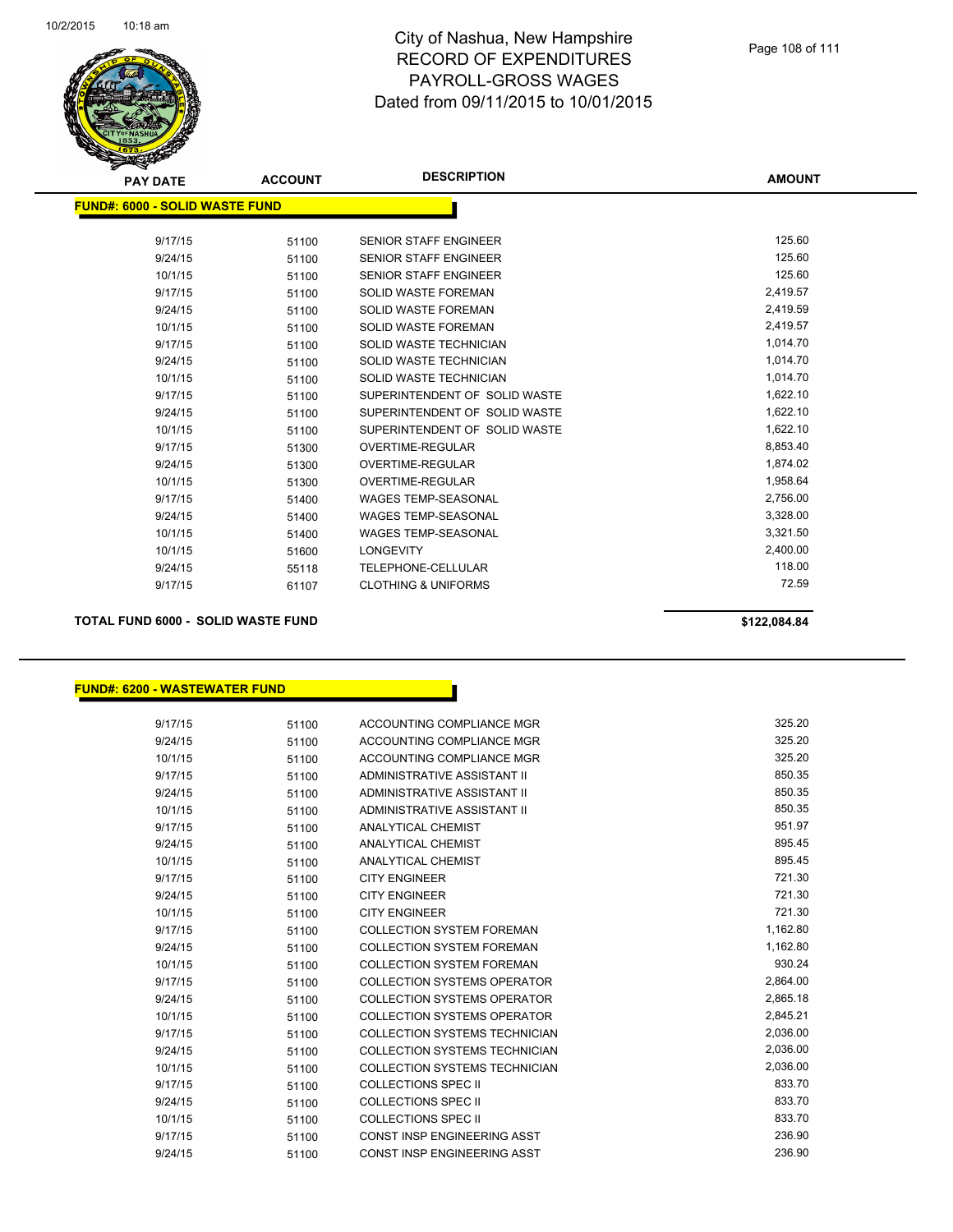

# City of Nashua, New Hampshire RECORD OF EXPENDITURES PAYROLL-GROSS WAGES Dated from 09/11/2015 to 10/01/2015

| <b>PAY DATE</b>                       | <b>ACCOUNT</b> | <b>DESCRIPTION</b>                                   | <b>AMOUNT</b>    |
|---------------------------------------|----------------|------------------------------------------------------|------------------|
| <u> FUND#: 6200 - WASTEWATER FUND</u> |                |                                                      |                  |
|                                       |                |                                                      |                  |
| 10/1/15                               | 51100          | CONST INSP ENGINEERING ASST                          | 236.90           |
| 9/17/15                               | 51100          | <b>CSO STORM WATER ENGINEER</b>                      | 1,285.00         |
| 9/24/15                               | 51100          | <b>CSO STORM WATER ENGINEER</b>                      | 1,285.00         |
| 10/1/15                               | 51100          | <b>CSO STORM WATER ENGINEER</b>                      | 1,285.00         |
| 9/17/15                               | 51100          | <b>CSO TECHNICIAN INSPECTOR</b>                      | 1,041.60         |
| 9/24/15                               | 51100          | <b>CSO TECHNICIAN INSPECTOR</b>                      | 1,041.60         |
| 10/1/15                               | 51100          | <b>CSO TECHNICIAN INSPECTOR</b>                      | 1,041.60         |
| 9/17/15                               | 51100          | DEP TREASURER TAX COLLECTOR                          | 239.20           |
| 9/24/15                               | 51100          | DEP TREASURER TAX COLLECTOR                          | 239.20           |
| 10/1/15                               | 51100          | DEP TREASURER TAX COLLECTOR                          | 239.20           |
| 9/17/15                               | 51100          | DEPUTY MANAGER OF ENGINEERING                        | 789.60           |
| 9/24/15                               | 51100          | DEPUTY MANAGER OF ENGINEERING                        | 789.60           |
| 10/1/15                               | 51100          | DEPUTY MANAGER OF ENGINEERING                        | 789.60           |
| 9/17/15                               | 51100          | DIRECTOR PUBLIC WORKS                                | 436.80           |
| 9/24/15                               | 51100          | DIRECTOR PUBLIC WORKS                                | 436.80           |
| 10/1/15                               | 51100          | <b>DIRECTOR PUBLIC WORKS</b>                         | 436.80           |
| 9/17/15                               | 51100          | DIVISION OPERATIONS MANAGER                          | 181.90           |
| 9/24/15                               | 51100          | DIVISION OPERATIONS MANAGER                          | 181.90           |
| 10/1/15                               | 51100          | DIVISION OPERATIONS MANAGER                          | 181.90           |
| 9/17/15                               | 51100          | DPW BILLING ACCOUNTANT                               | 463.50           |
| 9/24/15                               | 51100          | DPW BILLING ACCOUNTANT                               | 463.50           |
| 10/1/15                               | 51100          | DPW BILLING ACCOUNTANT                               | 463.50           |
| 9/17/15                               | 51100          | DPW COLLECTIONS SPEC III                             | 357.00<br>357.00 |
| 9/24/15                               | 51100          | DPW COLLECTIONS SPEC III<br>DPW COLLECTIONS SPEC III | 357.00           |
| 10/1/15<br>9/17/15                    | 51100          | DPW CONTRACT ADMINISTRATOR                           | 681.10           |
| 9/24/15                               | 51100          | DPW CONTRACT ADMINISTRATOR                           | 681.10           |
| 10/1/15                               | 51100<br>51100 | DPW CONTRACT ADMINISTRATOR                           | 681.10           |
| 9/17/15                               | 51100          | ELECTRICAL DIAGNOSTIC TECH I                         | 2,168.80         |
| 9/24/15                               | 51100          | ELECTRICAL DIAGNOSTIC TECH I                         | 2,168.80         |
| 10/1/15                               | 51100          | ELECTRICAL DIAGNOSTIC TECH I                         | 2,168.80         |
| 9/17/15                               | 51100          | <b>EXECUTIVE ASSISTANT</b>                           | 147.85           |
| 9/24/15                               | 51100          | <b>EXECUTIVE ASSISTANT</b>                           | 147.85           |
| 9/17/15                               | 51100          | FINANCE AND ADMIN MANAGER                            | 383.40           |
| 9/24/15                               | 51100          | FINANCE AND ADMIN MANAGER                            | 383.40           |
| 10/1/15                               | 51100          | FINANCE AND ADMIN MANAGER                            | 383.40           |
| 9/17/15                               | 51100          | FLEET MANAGER STREET DEPT                            | 104.50           |
| 9/24/15                               | 51100          | FLEET MANAGER STREET DEPT                            | 104.50           |
| 10/1/15                               | 51100          | FLEET MANAGER STREET DEPT                            | 104.50           |
| 9/17/15                               | 51100          | <b>FOREMAN MAINTENANCE</b>                           | 1,139.95         |
| 9/24/15                               | 51100          | <b>FOREMAN MAINTENANCE</b>                           | 1,139.95         |
| 10/1/15                               | 51100          | FOREMAN MAINTENANCE                                  | 1,139.95         |
| 9/17/15                               | 51100          | INDUSTRIAL PRETREATMENT COORD                        | 1,209.55         |
| 9/24/15                               | 51100          | INDUSTRIAL PRETREATMENT COORD                        | 1,209.55         |
| 10/1/15                               | 51100          | INDUSTRIAL PRETREATMENT COORD                        | 1,209.55         |
| 9/17/15                               | 51100          | MECHANIC WWTP 1ST CLASS                              | 3,133.20         |
| 9/24/15                               | 51100          | <b>MECHANIC WWTP 1ST CLASS</b>                       | 3,133.20         |
| 10/1/15                               | 51100          | <b>MECHANIC WWTP 1ST CLASS</b>                       | 3,133.20         |
| 9/17/15                               | 51100          | OPERATOR II WWTP 1st                                 | 4,161.12         |
| 9/24/15                               | 51100          | OPERATOR II WWTP 1st                                 | 4,156.00         |
| 10/1/15                               | 51100          | OPERATOR II WWTP 1st                                 | 4,583.20         |
| 9/17/15                               | 51100          | OPERATOR II WWTP 2nd                                 | 1,049.60         |
| 9/24/15                               | 51100          | OPERATOR II WWTP 2nd                                 | 1,052.00         |
| 10/1/15                               | 51100          | OPERATOR II WWTP 2nd                                 | 1,052.00         |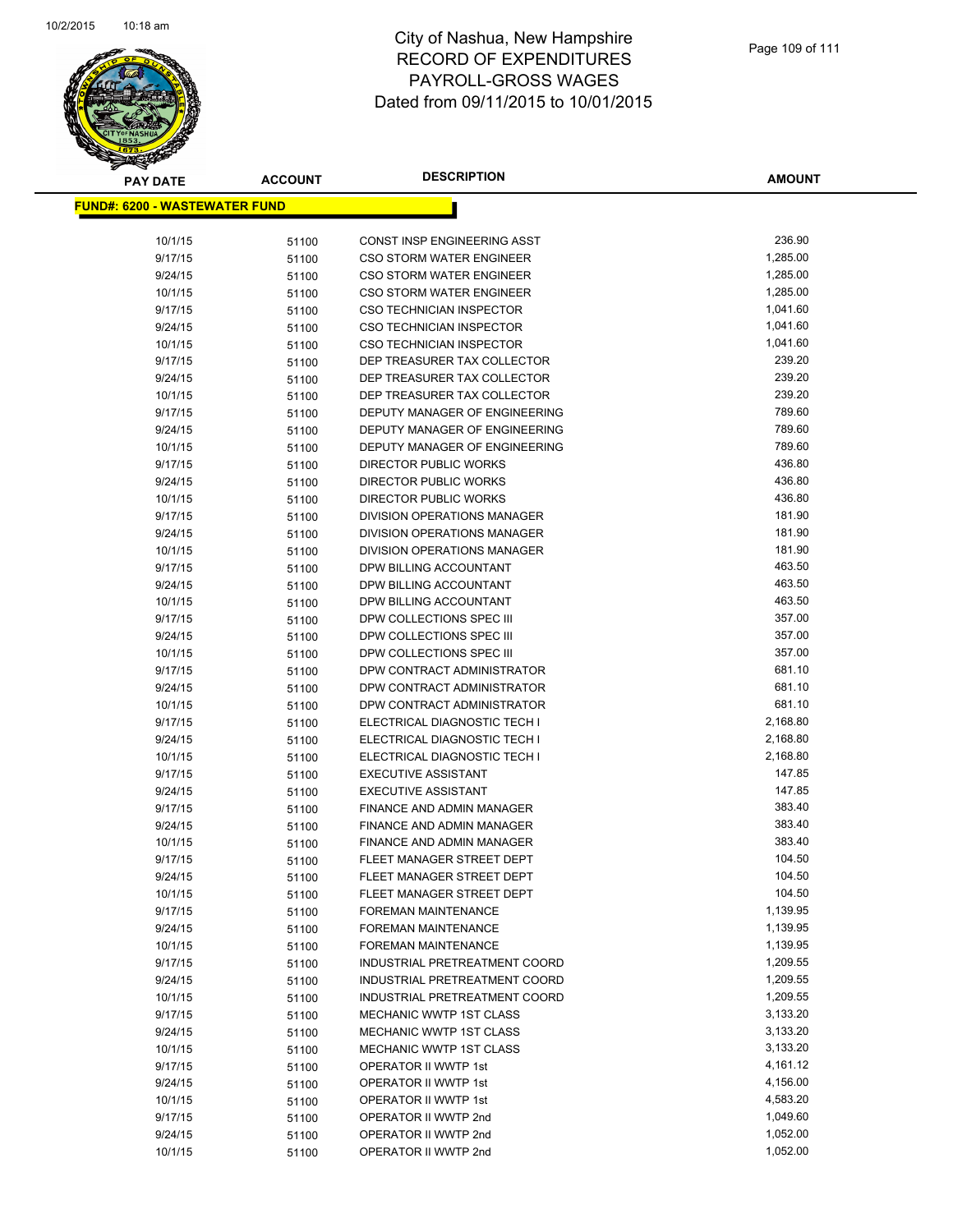

# City of Nashua, New Hampshire RECORD OF EXPENDITURES PAYROLL-GROSS WAGES Dated from 09/11/2015 to 10/01/2015

| <b>PAY DATE</b>                      | <b>ACCOUNT</b> | <b>DESCRIPTION</b>                 | <b>AMOUNT</b> |
|--------------------------------------|----------------|------------------------------------|---------------|
| <b>FUND#: 6200 - WASTEWATER FUND</b> |                |                                    |               |
| 9/17/15                              |                | OPERATOR III WWTP 1st              | 3,500.64      |
| 9/24/15                              | 51100<br>51100 | <b>OPERATOR III WWTP 1st</b>       | 3,271.60      |
| 10/1/15                              |                | <b>OPERATOR III WWTP 1st</b>       | 3,294.02      |
| 9/17/15                              | 51100<br>51100 | PLANT OPERATIONS SUPERVISOR        | 1,475.35      |
| 9/24/15                              | 51100          | PLANT OPERATIONS SUPERVISOR        | 1,475.35      |
| 10/1/15                              |                | PLANT OPERATIONS SUPERVISOR        | 1,475.35      |
| 9/17/15                              | 51100<br>51100 | PROCESS CHEMIST                    | 1,125.65      |
| 9/24/15                              |                | PROCESS CHEMIST                    | 1,125.65      |
| 10/1/15                              | 51100          | PROCESS CHEMIST                    | 1,125.65      |
| 9/17/15                              | 51100<br>51100 | SENIOR STAFF ENGINEER              | 690.70        |
| 9/24/15                              | 51100          | <b>SENIOR STAFF ENGINEER</b>       | 690.70        |
| 10/1/15                              |                | <b>SENIOR STAFF ENGINEER</b>       | 690.70        |
| 9/17/15                              | 51100<br>51100 | SUPERINTENDENT OF WASTEWATER       | 1,771.20      |
| 9/24/15                              | 51100          | SUPERINTENDENT OF WASTEWATER       | 1,771.20      |
| 10/1/15                              | 51100          | SUPERINTENDENT OF WASTEWATER       | 1,771.20      |
| 9/17/15                              | 51100          | <b>SUPV LABORATORY</b>             | 1,209.55      |
| 9/24/15                              | 51100          | <b>SUPV LABORATORY</b>             | 1,209.55      |
| 10/1/15                              | 51100          | <b>SUPV LABORATORY</b>             | 1,201.99      |
| 9/17/15                              | 51100          | <b>TRUCK DRIVER STREET REPAIR</b>  | 888.80        |
| 9/24/15                              | 51100          | <b>TRUCK DRIVER STREET REPAIR</b>  | 890.00        |
| 10/1/15                              | 51100          | TRUCK DRIVER STREET REPAIR         | 888.80        |
| 9/17/15                              | 51100          | WASTEWATER PROJECT ENGINEER        | 1,371.00      |
| 9/24/15                              | 51100          | <b>WASTEWATER PROJECT ENGINEER</b> | 1,371.00      |
| 10/1/15                              | 51100          | <b>WASTEWATER PROJECT ENGINEER</b> | 1,371.00      |
| 9/17/15                              | 51300          | OVERTIME-REGULAR                   | 10,108.72     |
| 9/24/15                              | 51300          | OVERTIME-REGULAR                   | 7,005.95      |
| 10/1/15                              | 51300          | OVERTIME-REGULAR                   | 7,729.10      |
| 9/17/15                              | 51400          | WAGES TEMP-SEASONAL                | 384.00        |
| 9/24/15                              | 51400          | WAGES TEMP-SEASONAL                | 480.00        |
| 10/1/15                              | 51400          | <b>WAGES TEMP-SEASONAL</b>         | 384.00        |
| 9/17/15                              | 51600          | <b>LONGEVITY</b>                   | 1,200.00      |
| 10/1/15                              | 51600          | <b>LONGEVITY</b>                   | 1,200.00      |
| 9/24/15                              | 55118          | TELEPHONE-CELLULAR                 | 135.00        |

## **TOTAL FUND 6200 - WASTEWATER FUND \$151,061.79**

| <b>FUND#: 6500 - PROPERTY &amp; CASUALTY FUND</b> |       |                                    |          |
|---------------------------------------------------|-------|------------------------------------|----------|
| 9/17/15                                           | 51100 | <b>PROGRAM SUPV</b>                | 1,212.05 |
| 9/24/15                                           | 51100 | <b>PROGRAM SUPV</b>                | 1,212.05 |
| 10/1/15                                           | 51100 | <b>PROGRAM SUPV</b>                | 1,212.05 |
| 9/17/15                                           | 51100 | PROPERTY AND CASUALTY ADJUSTER     | 2,059.90 |
| 9/24/15                                           | 51100 | PROPERTY AND CASUALTY ADJUSTER     | 2,059.90 |
| 10/1/15                                           | 51100 | PROPERTY AND CASUALTY ADJUSTER     | 2,059.90 |
| 9/17/15                                           | 51100 | <b>RISK MANAGER</b>                | 1,626.10 |
| 9/24/15                                           | 51100 | <b>RISK MANAGER</b>                | 1,626.10 |
| 10/1/15                                           | 51100 | <b>RISK MANAGER</b>                | 1,626.10 |
| 9/17/15                                           | 51100 | SAFETY LOSS PREVENTION SPEC        | 1,060.80 |
| 9/24/15                                           | 51100 | SAFETY LOSS PREVENTION SPEC        | 1,060.80 |
| 10/1/15                                           | 51100 | SAFETY LOSS PREVENTION SPEC        | 1,060.80 |
| 9/17/15                                           | 59207 | <b>WORKERS COMPENSATION CLAIMS</b> | 6,769.81 |
| 9/24/15                                           | 59207 | <b>WORKERS COMPENSATION CLAIMS</b> | 6,760.43 |